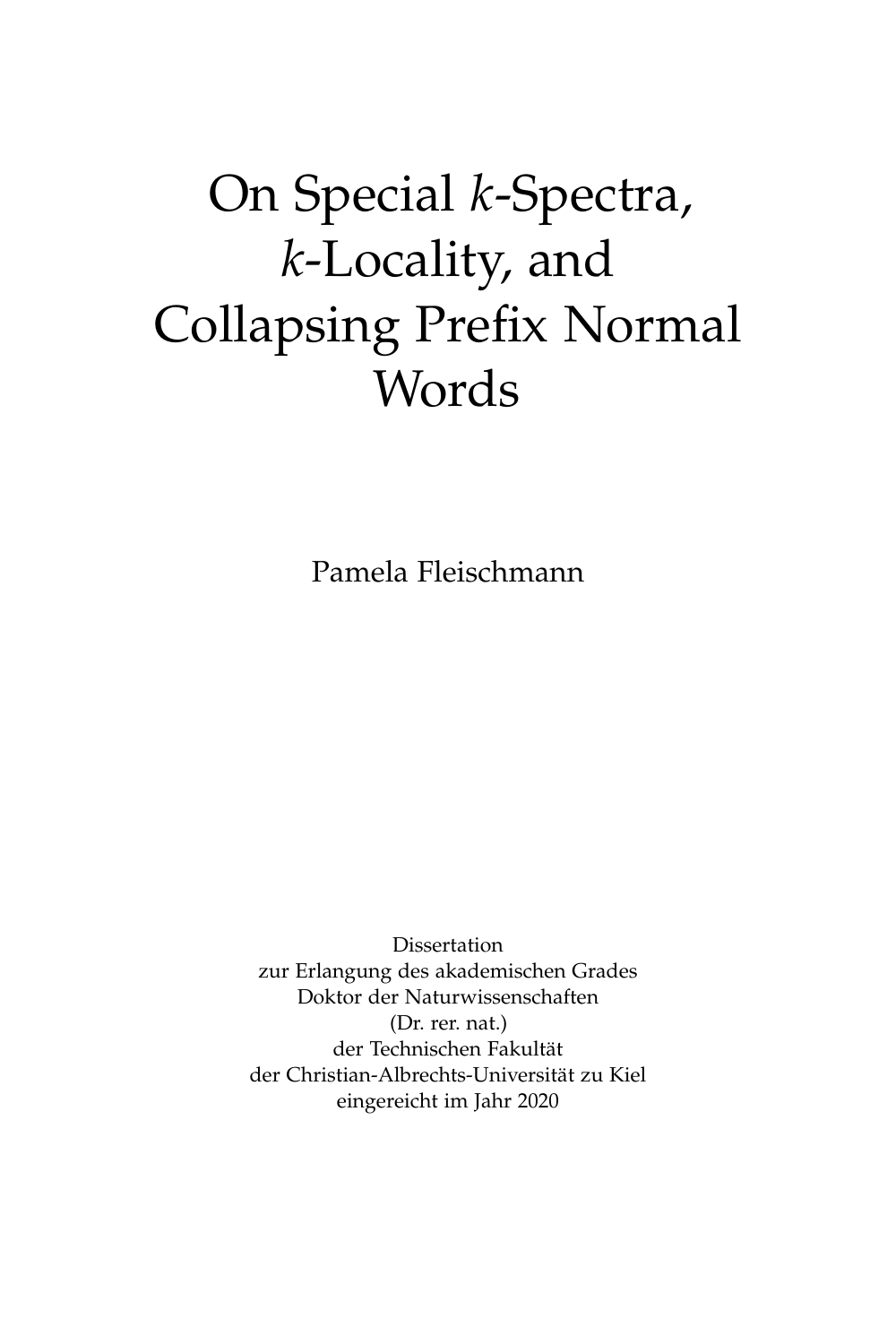Kiel Computer Science Series (KCSS) 2021/3 dated <++YYYY++>-<++MM++>-<++DD++>

URN:NBN <++URN-NBN++> ISSN 2193-6781 (print version) ISSN 2194-6639 (electronic version)

Electronic version, updates, errata available via <https://www.informatik.uni-kiel.de/kcss>

The author can be contacted via [pamela@tompeteder.org](mailto:pamela@tompeteder.org)

Published by the Department of Computer Science, Kiel University

Dependable Systems

Please cite as:

 $\triangleright$  Pamela Fleischmann. *On Special k-Spectra, k-Locality, and Collapsing Prefix Normal Words* Number 2021/3 in Kiel Computer Science Series. Department of Computer Science, 2021. Dissertation, Faculty of Engineering, Kiel University.

#### @book{Fleischmann2021,

```
author = {Pamela Fleischmann},title = {On Special $k$-Spectra, $k$-Locality, and Collapsing Prefix Normal Words},
publisher = {Department of Computer Science, Kiel University},
year = {2021},number = {2021/3},doi = {10.21941/kcss/2021/3},
series = {Kiel Computer Science Series},
note = {Dissertation, Faculty of Engineering,
           Kiel University.}
```

```
}
```
© 2021 by Pamela Fleischmann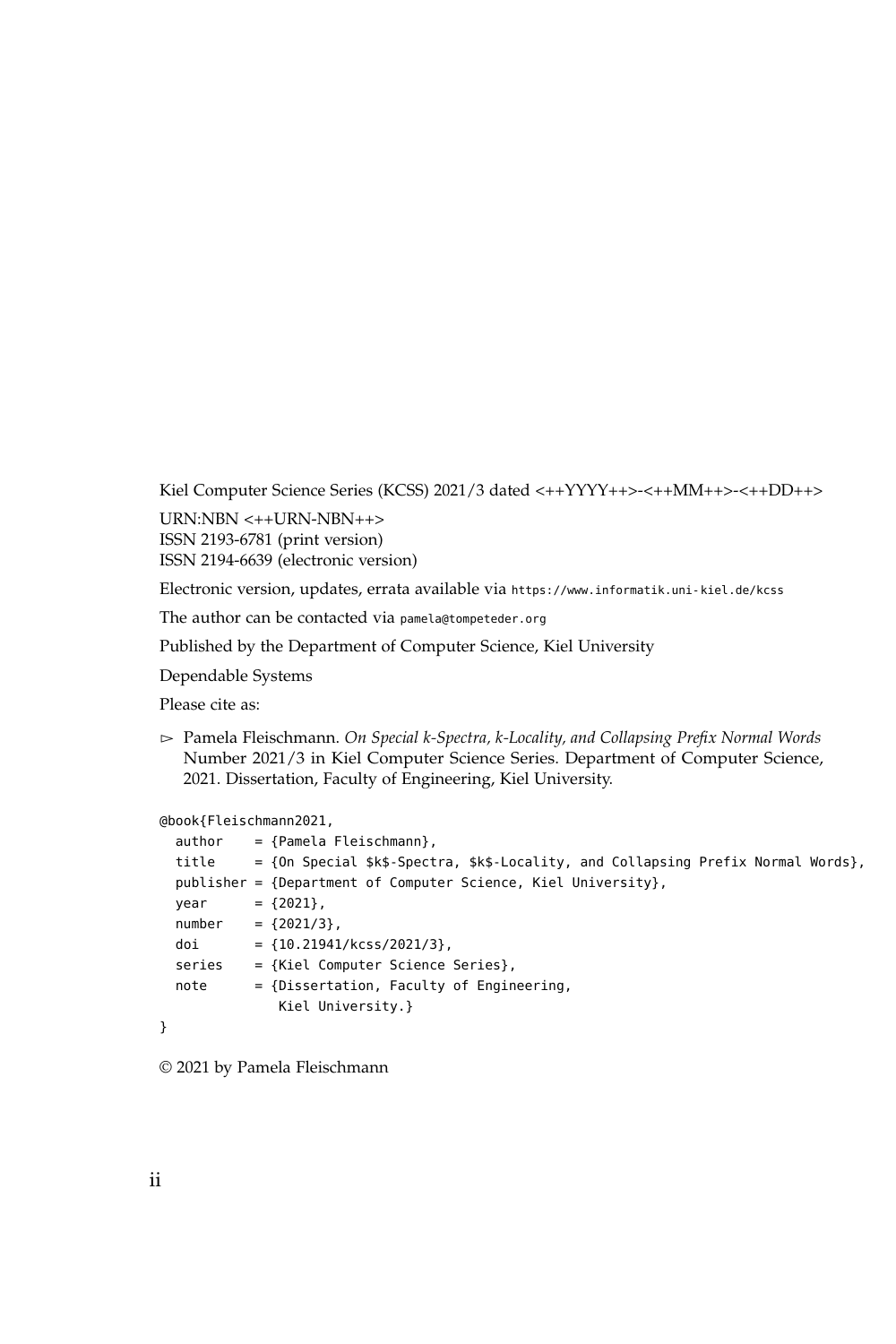## **About this Series**

The Kiel Computer Science Series (KCSS) covers dissertations, habilitation theses, lecture notes, textbooks, surveys, collections, handbooks, etc. written at the Department of Computer Science at Kiel University. It was initiated in 2011 to support authors in the dissemination of their work in electronic and printed form, without restricting their rights to their work. The series provides a unified appearance and aims at high-quality typography. The KCSS is an open access series; all series titles are electronically available free of charge at the department's website. In addition, authors are encouraged to make printed copies available at a reasonable price, typically with a print-on-demand service.

Please visit <http://www.informatik.uni-kiel.de/kcss> for more information, for instructions how to publish in the KCSS, and for access to all existing publications.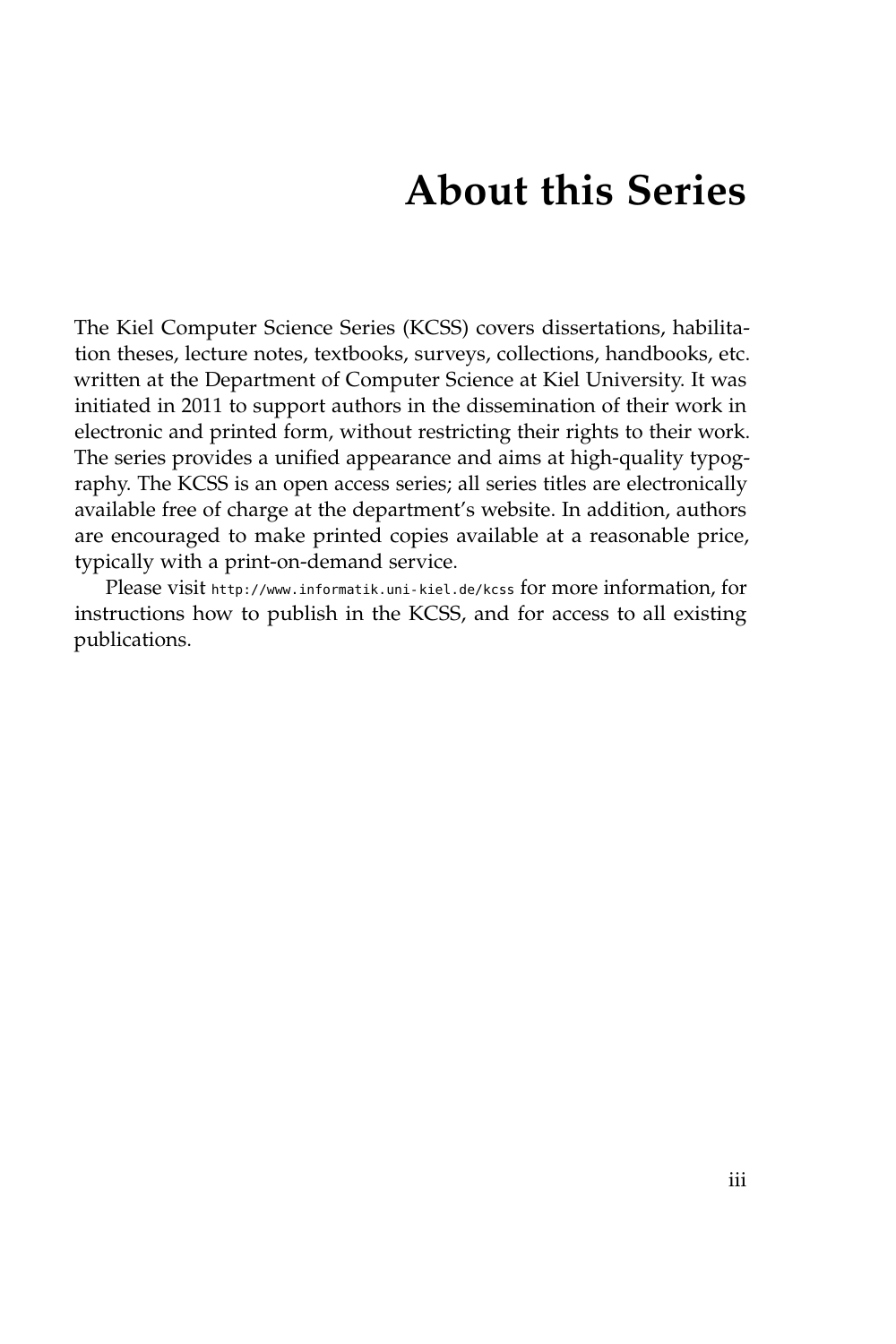| 1. Gutachter: | Prof. Dr. Dirk Nowotka          |
|---------------|---------------------------------|
|               | Christian-Albrechts-Universität |
|               | Kiel                            |
| 2. Gutachter: | Prof. Dr. Tero Harju            |
|               | Turku University                |
|               | Turku                           |
| 3. Gutachter: | Prof. Dr. Richard Weidmann      |
|               | Christian-Albrechts-Universität |
|               | Kiel                            |

Datum der mündlichen Prüfung: 17.12.2020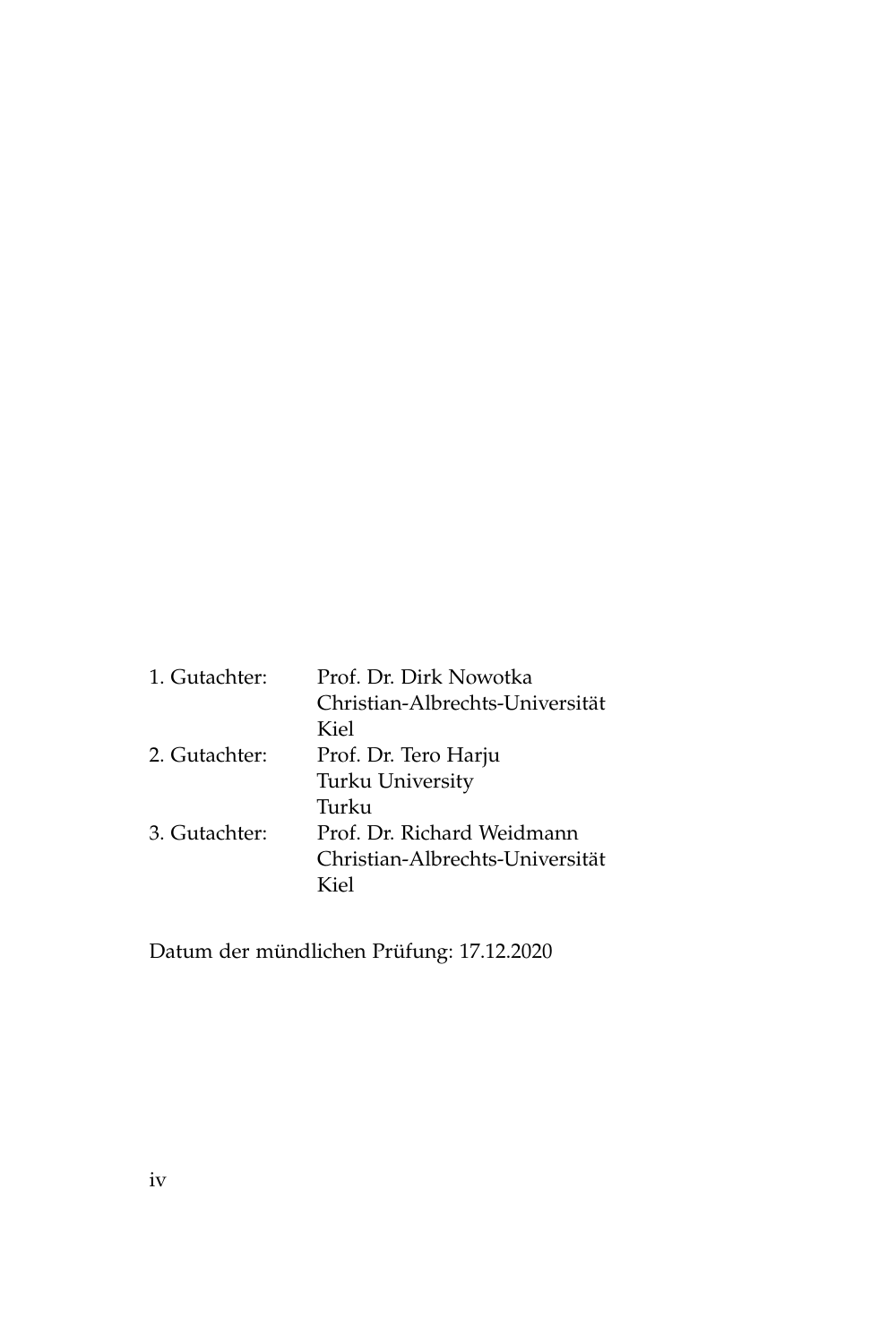## **Zusammenfassung**

Das Gebiet der Wortkombinatorik wurde 1906 von Axel Thue begründet und umfasst inzwischen viele verschiedene Unterbereiche. In dieser Arbeit werden die Bereiche der gestreuten Faktoren, die eine Repräsentation nicht vollständiger Informationen darstellen, sowie zwei Maße auf Wörtern, genauer die Lokalität und die Präfixnormalität, welche Anwendungen im Pattern Matching haben, untersucht.

Der erste Teil beschäftigt sich mit gestreuten Faktoren (auch bekannt als Teilwörter oder Teilsequenzen): Ein Wort *u* ist ein gestreuter Faktor eines Wortes *w*, wenn *u* aus *w* durch das Löschen von Buchstaben entsteht. Formal heißt das, dass *u* ein gestreuter Faktor von *w* ist, wenn möglicherweise leere Wörer  $u_1, u_2, \ldots, u_n$  und  $v_0, v_1, \ldots, v_n$  existieren, so dass  $u = u_1 u_2 \cdots u_n$  und  $w = v_0 u_1 v_1 u_2 v_2 \cdots u_n v_n$  gelten. In diesem Bereich untersuchen wir als erstes die Menge aller *k*-langen gestreuten Faktoren, das sogenannte *k*-Spektrum ScatFact*<sup>k</sup>* (*w*), eines Wortes *w*. Wir beweisen zunächst Aussagen über ScatFact*<sup>k</sup>* (*w*) für binäre, schwach-0-balancierte und schwach-*c*-balancierte Wörter. Dies sind binäre Wörter, in denen ein Buchstabe *c*-mal häufiger vorkommt als der andere. Insbesondere beschäftigen wir uns mit der Frage, welche Kardinalitäten die *k*-Spektren für eine gegebene Länge der gestreuen Faktoren haben können, wenn *w* ein beliebiges schwach-0-balanciertes Wort der Länge 2*k* bzw. ein schwach-*c*balanciertes Wort der Länge  $2k - c$  ist. Aufbauend auf diesen Erkenntnissen untersuchen wir die Wörter genauer, deren *k*-Spektrum alle Wörter der Länge *k* enthält. Diese Wörter nennen wir *k*-universelle Wörter. In diesem Zusammenhang präsentieren wir auch einen Algorithmus der in optimaler Zeit entscheidet, ob die *k*-Spektren zweier Wörter gleich sind bei gegebenem *k*. Neben diversen Ergebnissen zu *k*-universellen Wörtern, liegt ein Schwerpunkt auf der Berechnung des Universalitätsindizes von Wiederholungen von Wörtern. Hierfür wird der Begriff der Universalität zur zirkulären Universalität erweitert. Als letztes beschäftigen wir uns in diesem Teil der Arbeit mit dem Rekonstruktionsproblem für gestreute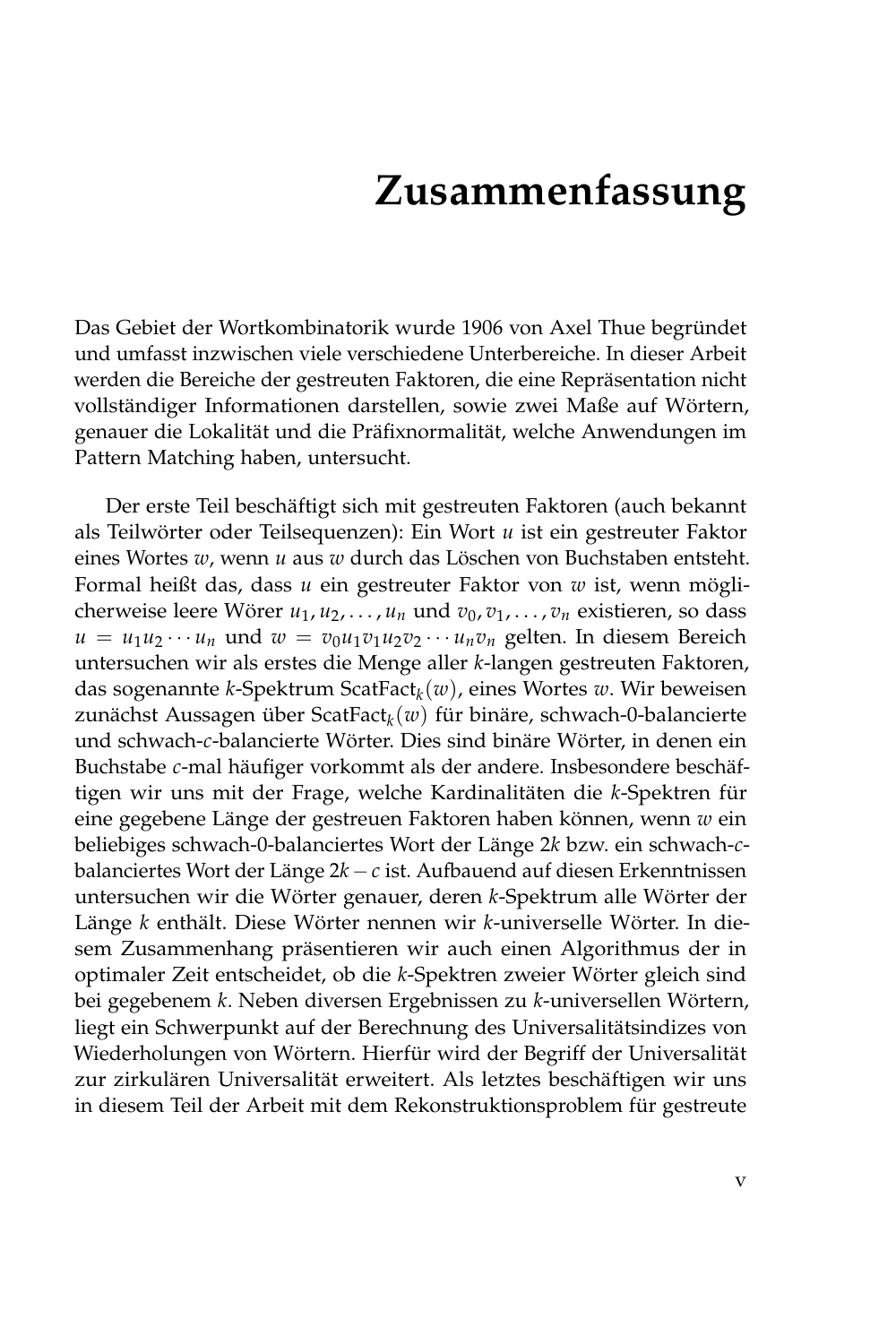Faktoren. Dieses Problem ist folgendermaßen definiert: finde die minimale Information, z.B. in Form von Multimengen von gestreuten Faktoren einer bestimmten Länge oder die Anzahl der Vorkommen bestimmter gestreuter Faktoren einer gegebenen Menge, die nötig ist, um ein Wort eindeutig zu bestimmen. Wir zeigen zunächst, dass ein Wort  $w \in \{\texttt{a}, \texttt{b}\}^*$  eindeutig rekonstruierbar ist mit Hilfe der Anzahl der Vorkommen von höchstens min(|*w*|a, |*w*|b) + 1 gestreuten Faktoren der Form a *<sup>i</sup>*b - hierbei ist |*w*|<sup>a</sup> die Anzahl der Vorkommen von a in *w*. Dieses Ergebnis verallgemeinern wir auf Alphabete der Form {1, . . . , *q*}, in dem wir zeigen, dass höchstens  $\sum_{i=1}^{q-1}$  $\lim_{i=1}^{q-1} |w|_i (q-i+1)$  gestreute Faktoren nötig sind, um *w* eindeutig zu re- $\frac{m-1}{n}$ konstruieren. Beide Ergebnisse sind besser als die bisher bekannten oberen Schranken. Außerdem behandeln wir auch die zeitliche Komplexität der vorgestellten Algorithmen.

Im zweiten Teil der Arbeit stehen Muster (pattern) im Vordergrund und das damit verbundene Pattern Matching Problem. Muster sind Wörter, die neben Buchstaben auch Variablen enthalten. Insbesondere beschäftigen wir uns mit dem Maß der Lokalität: ein Muster heißt *k*-lokal, wenn beim Markieren des Musters in jedweder Möglichkeit nie mehr als *k* markierte Blöcke entstehen. Als erstes zeigen wir, dass das Problem, die Lokalität eines Musters zu bestimmen, NP-vollständig ist. Danach stellen wir eine Reihe von Ergebnissen vor, die sich mit der Lokalität von Wiederholungen und Palindromen beschäftigen. Dieses Kapitel beenden wir mit dem für uns interessanten Ergebnis, dass das Matching Problem NP-schwer *werden kann*, wenn Muster gematcht werden, die Wiederholungen von Mustern sind, deren Matching-Problem effizient möglich ist. Dies zeigen wir anhand von regulären Mustern.

Im letzten Teil der Arbei untersuchen wir präfixnormale Wörter. Dies sind binäre Wörter, bei denen jedes Präfix mindestens soviele Einsen enthält wie der Faktor derselben Länge mit den meisten Einsen. Das Problem, den Index der präfixnormalen Äquivalenzrelation zu bestimmen, welches als erstes von Fici und Lipták 2011 vorgestellt wurde, ist noch offen. In dieser Arbeit betrachten wir zwei Aspekte dieses Problem. Wir untersuchen präfixnormale Palindrome und sogenannte kollabierende Wörter, die eine Erweiterung der verlängerungskritischen Wörter sind. Wir beweisen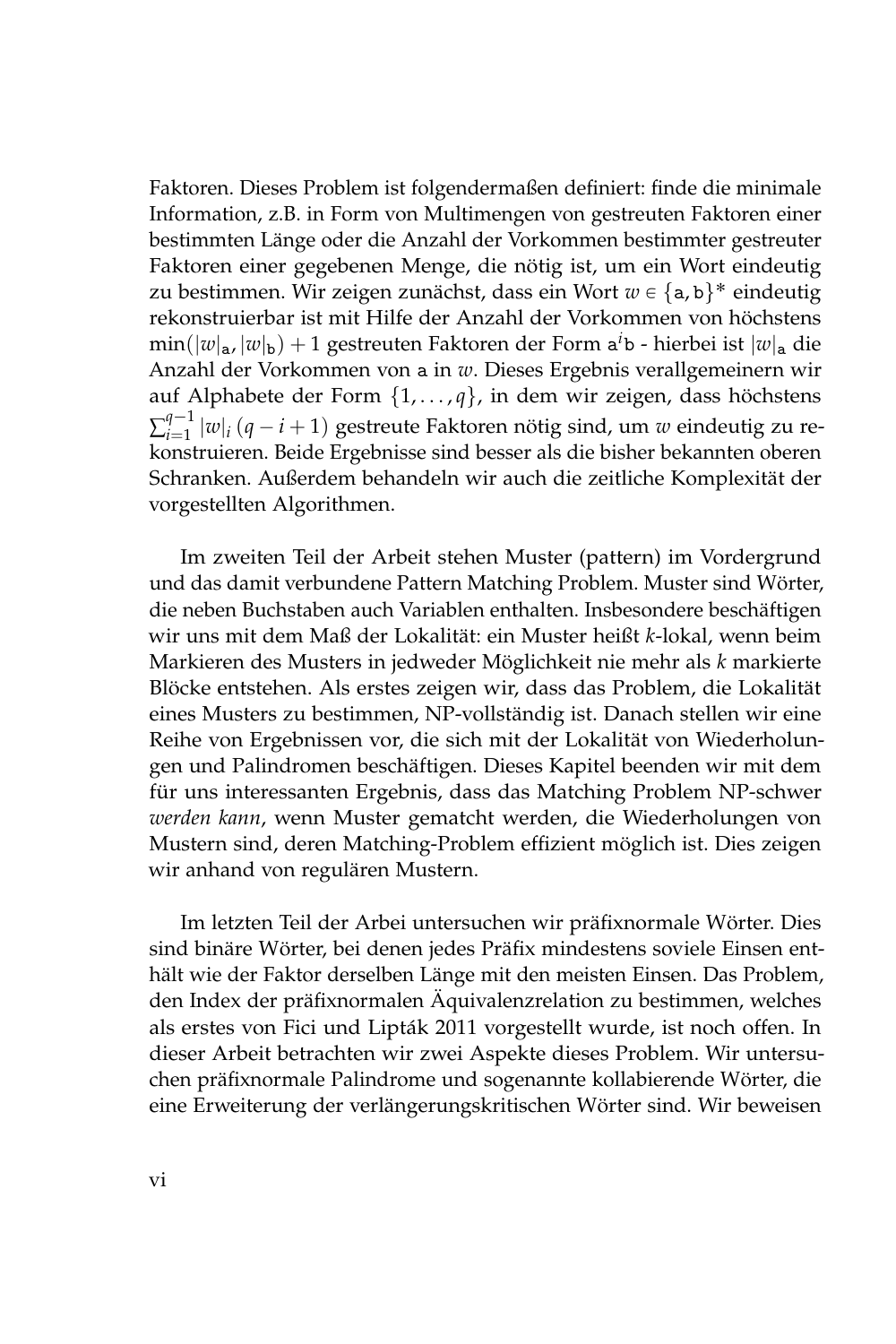für beide Teile Charakterisierungen und zeigen den Zusammenhang zwischen diesen Klassen von Wörtern. Darauf aufbauend zeigen wir, dass offene Probleme im Zusammenhang mit Präfixnormalität auf Teilprobleme reduziert werden können.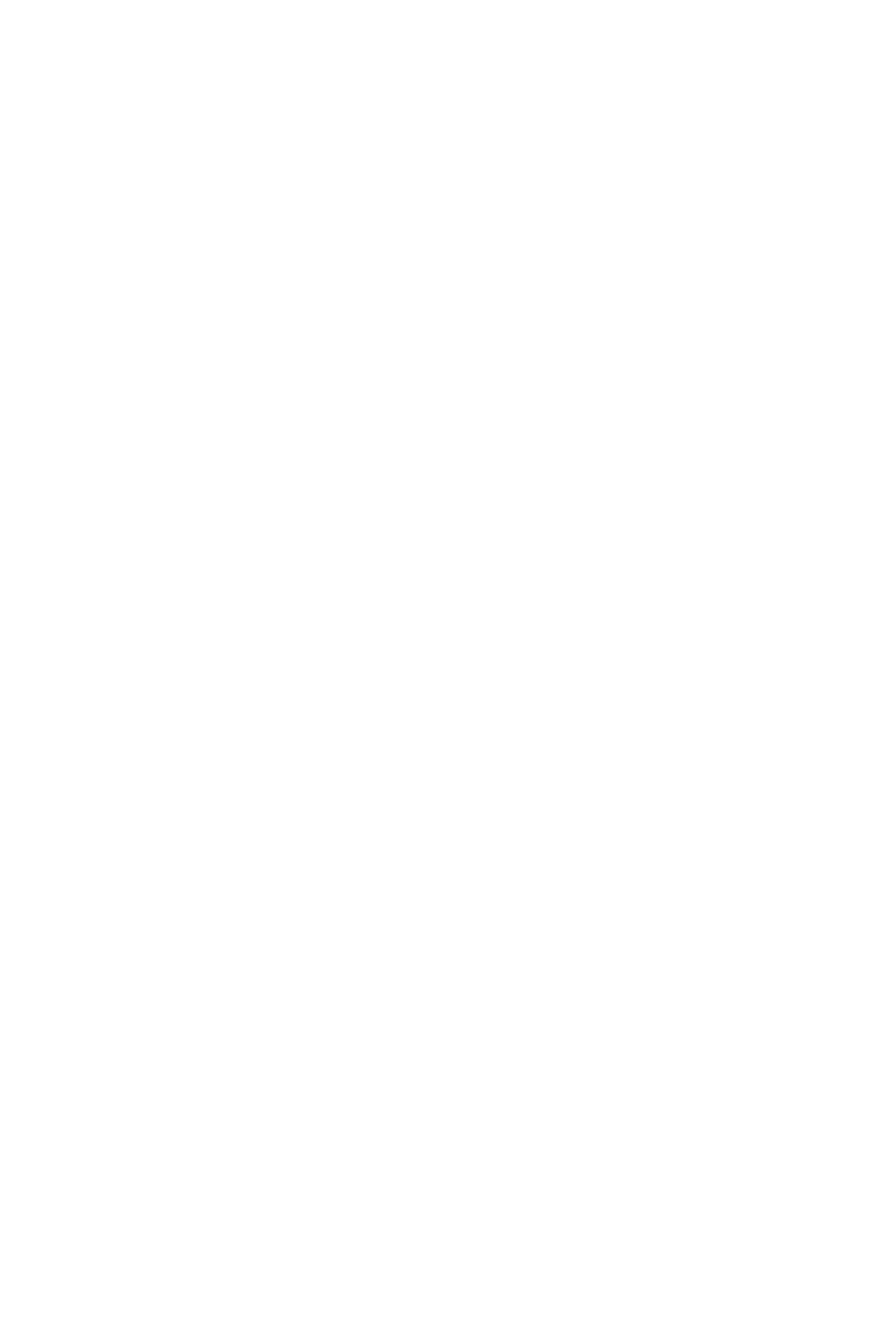## **Abstract**

The domain of *Combinatorics on Words*, first introduced by Axel Thue in 1906, covers by now many subdomains. In this work we are investigating scattered factors as a representation of non-complete information and two measurements for words, namely the locality of a word and prefix normality, which have applications in pattern matching.

In the first part of the thesis we investigate scattered factors: A word *u* is a scattered factor of *w* if *u* can be obtained from *w* by deleting some of its letters. That is, there exist the (potentially empty) words  $u_1, u_2, \ldots, u_n$ , and  $v_0, v_1, \ldots, v_n$  such that  $u = u_1 u_2 \cdots u_n$  and  $w = v_0 u_1 v_1 u_2 v_2 \cdots u_n v_n$ . First, we consider the set of length-*k* scattered factors of a given word *w*, called the *k*-spectrum of *w* and denoted by ScatFact*<sup>k</sup>* (*w*). We prove a series of properties of the sets ScatFact*<sup>k</sup>* (*w*) for binary weakly-0-balanced and, respectively, weakly-*c*-balanced words *w*, i.e., words over a twoletter alphabet where the number of occurrences of each letter is the same, or, respectively, one letter has  $c$  occurrences more than the other. In particular, we consider the question which cardinalities  $n = |\text{ScatFact}_k(w)|$ are obtainable, for a positive integer *k*, when *w* is either a weakly-0 balanced binary word of length 2*k*, or a weakly-*c*-balanced binary word of length  $2k - c$ . Second, we investigate *k*-spectra that contain all possible words of length *k*, i.e., *k*-spectra of so called *k*-universal words. We present an algorithm deciding whether the *k*-spectra for given *k* of two words are equal or not, running in optimal time. Moreover, we present several results regarding *k*-universal words and extend this notion to circular universality that helps in investigating how the universality of repetitions of a given word can be determined. We conclude the part about scattered factors with results on the reconstruction problem of words from scattered factors that asks for the minimal information, like multisets of scattered factors of a given length or the number of occurrences of scattered factors from a given set, necessary to uniquely determine a word. We show that a word  $w \in \{a, b\}^*$  can be reconstructed from the number of occurrences of at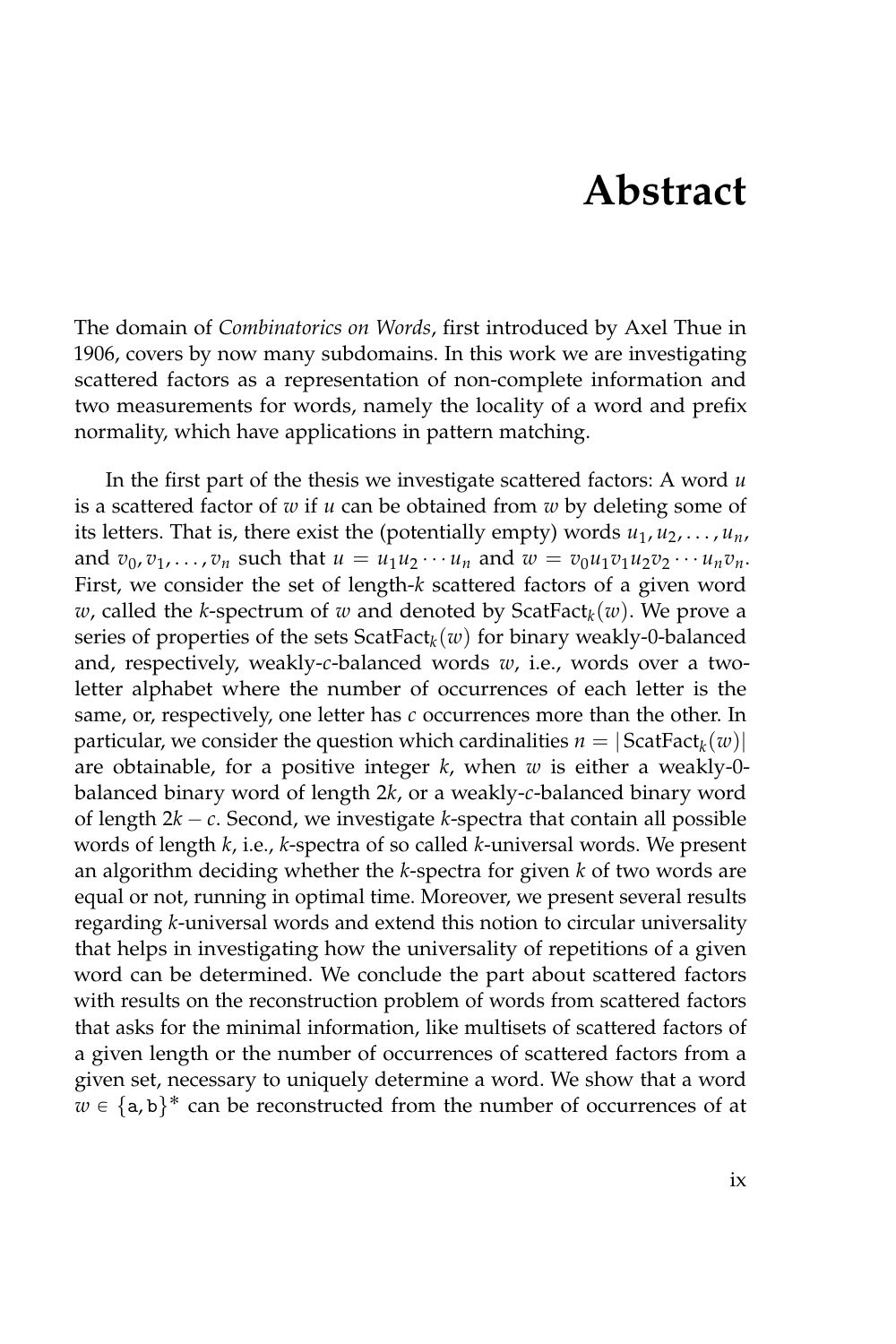most min( $|w|_a$ ,  $|w|_b$ ) + 1 scattered factors of the form  $a^i$ b, where  $|w|_a$  is the number of occurrences of the letter a in *w*. Moreover, we generalise the result to alphabets of the form  $\{1, \ldots, q\}$  by showing that at most  $\sum_{i=1}^{q-1}$  $\lim_{i=1}^{q-1} |w|_i (q-i+1)$  scattered factors suffices to reconstruct *w*. Both results improve on the upper bounds known so far. Complexity time bounds on reconstruction algorithms are also considered here.

In the second part we consider patterns, i.e., words consisting of not only letters but also variables, and in particular their locality. A pattern is called *k*-local if on marking the pattern in a given order never more than *k* marked blocks occur. We start with the proof that determining the minimal *k* for a given pattern such that the pattern is *k*-local is NPcomplete. Afterwards we present results on the behaviour of the locality of repetitions and palindromes. We end this part with the proof that the matching problem becomes also NP-hard if we do not consider a regular pattern - for which the matching problem is efficiently solvable - but repetitions of regular patterns.

In the last part we investigate prefix normal words which are binary words in which each prefix has at least the same number of 1s as any factor of the same length. First introduced in 2011 by Fici and Lipták, the problem of determining the index (amount of equivalence classes for a given word length) of the prefix normal equivalence relation is still open. In this paper, we investigate two aspects of the problem, namely prefix normal palindromes and so-called collapsing words (extending the notion of critical words). We prove characterizations for both the palindromes and the collapsing words and show their connection. Based on this, we show that still open problems regarding prefix normal words can be split into certain subproblems.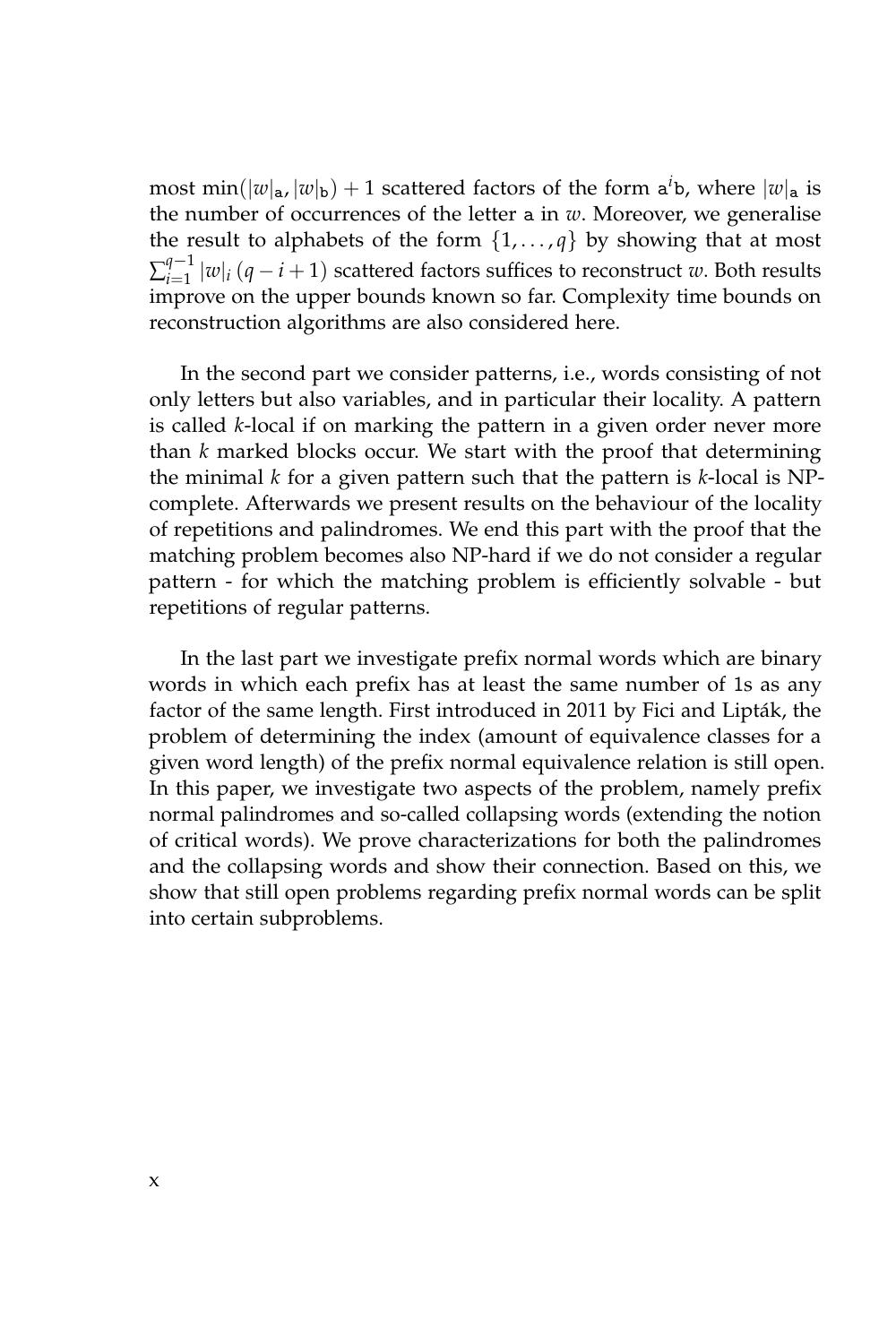## **Acknowledgements**

*With a short tail wagging a dog can express more emotion than some people with hours of talk.* (Louis Armstrong)

This work would not have been possible without the help, encouragement, support and advise of many people whom I would like to thank at this place.

First of all, I thank my supervisor, Dirk Nowotka, for his faith in me, such that I was able to choose my research topics and to discover my passion for scattered factors. Without his support and guidance, this would not have been possible. I am also grateful that I got the opportunity to gain insights into industry projects and their coordination and organisation.

Second, my gratitude is by Florin Manea. Thanks a lot of for all the discussions, for your advise, for insights to the world of academia, and for not always finishing everything in the very last minute.

Thanks to my current and former colleagues from the Dependable Systems Group in Kiel, who worked with me and questioned me, laughed and cursed with me, or simply drank a good glass of wine with me: Mitja Kulczynski, Thorsten Ehlers, Philipp Sieweck, Karoliina Lehtinen, Max Jonas Friese, Joel Day, Danny Bøgsted Poulsen.

Furthermore, I would like the members of my examining committee, Tero Harju, Richard Weidmann, Klaus Jansen, and Thomas Wilke for their efforts.

Science is collaboration; I would like to thank my co-authors that were not mentioned so far, Marie Lejeune, Michel Rigo, Stefan Siemer, Maria Kosche, Tore Koß, Pascal Ochem, Malte Skambath, and Max Bannach. Moreover, a special thank to my Words Nerds; working on words can be fun in a relaxed environment when finding the secrets of the nasty words is the only goal. Especially, I would like to mention Laura Barker, Katharina Harwardt, Judith Wiedenbeck, Lukas Haschke, Cedric Tsatia Tsida, and Yannik Eikmeier, who took the extra time to convert their work into a paper.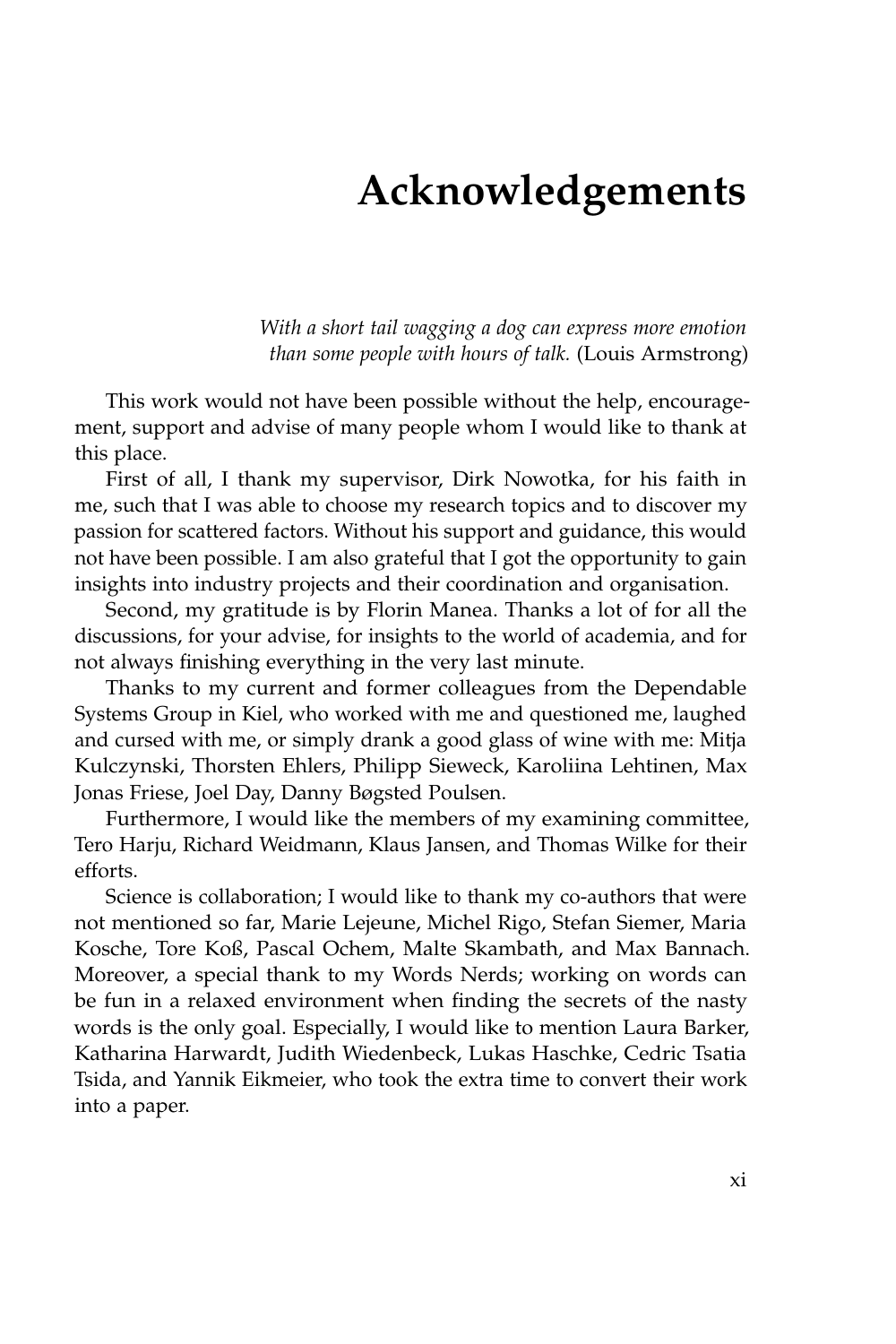Since working in a university is not only science, but also bureaucracy and organisation, I would like to thank Ina Pfannenschmidt, Frank Huch, Anne Bock, Brigitte Scheidemann, and Michael Hanus for their support and help in working with the international students.

Finally, I express my deep gratitude to Andreas, who listened to me, bore my mood when the technology did not work as I would have liked it to, encouraged me to keep on when the normal chaos went south, and prepared dinner when the day was again longer then intended. Moreover, I have to thank Neska for showing me what really is important in life and her "do not complain just do it"-way. With the beginning of my PhD studies, Alfons came into my life, and even though he is the most stupid dog I ever had, he taught me that it is sometimes okay to be afraid of the results of one's own actions.

tl;dr Thanks to all of you.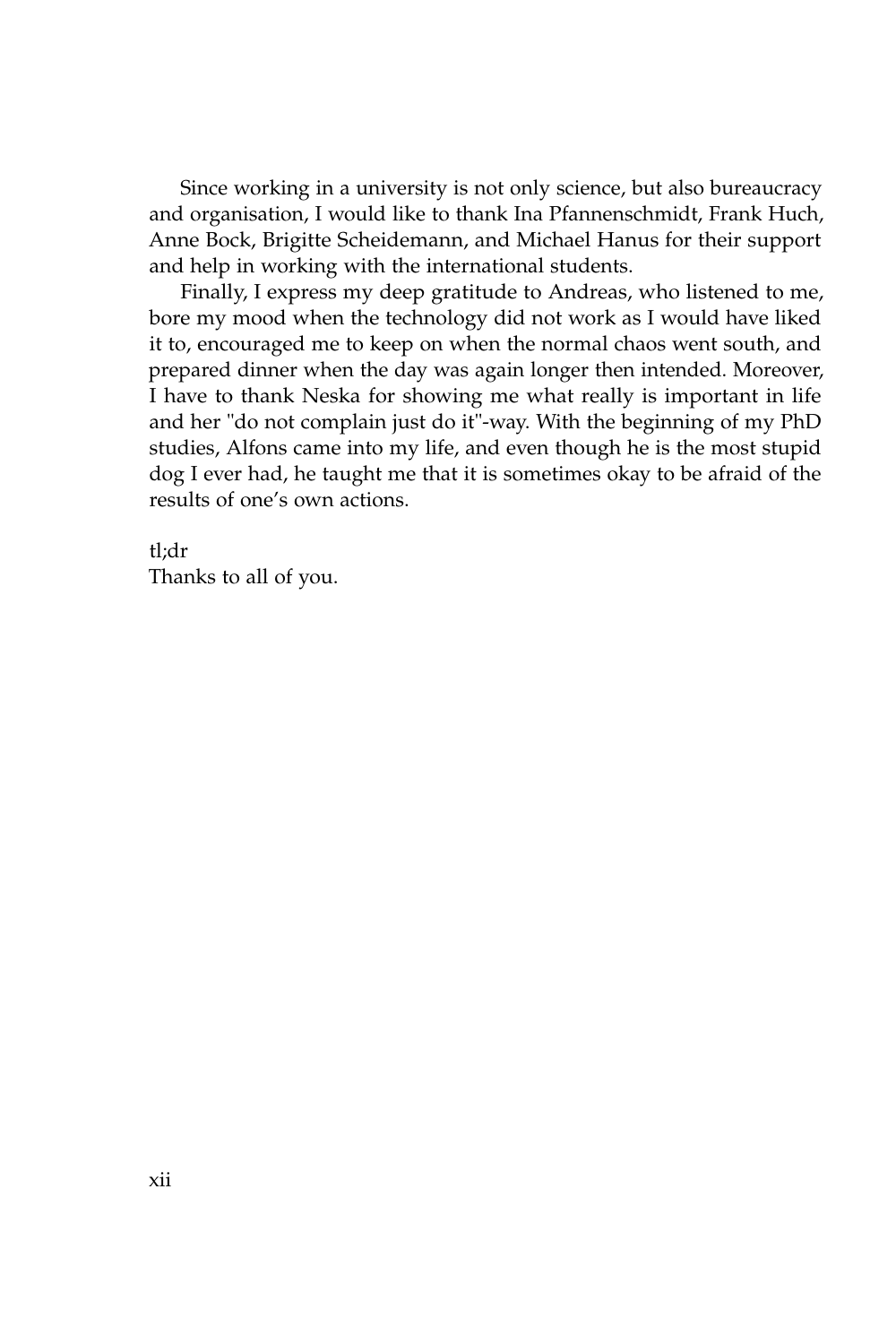## **Contents**

| 1              |     | Introduction                                     | 1   |
|----------------|-----|--------------------------------------------------|-----|
| $\overline{2}$ |     | Preliminaries                                    | 13  |
|                | 2.1 |                                                  | 13  |
|                | 2.2 | Definitions Regarding Scattered Factors          | 16  |
|                | 2.3 | Definitions Regarding k-Locality                 | 20  |
|                | 2.4 | Definitions Regarding Prefix Normal Words        | 22  |
| 3              |     | <b>Scattered Factors</b>                         | 25  |
|                | 3.1 |                                                  | 26  |
|                | 3.2 |                                                  | 49  |
|                |     | 3.2.1                                            | 53  |
|                |     | 3.2.2                                            | 60  |
|                | 3.3 | Reconstruction from Right-Bounded-Block          |     |
|                |     |                                                  | 82  |
|                |     | The Reconstruction for Binary Alphabets<br>3.3.1 | 85  |
|                |     | Reconstruction for Arbitrary Alphabets<br>3.3.2  | 92  |
| $\overline{4}$ |     | Patterns and k-Locality                          | 105 |
|                | 4.1 | The Hardness of Computing the Locality           |     |
|                |     | Number                                           |     |
|                | 4.2 | Locality of Palindromes and Repetitions 109      |     |
|                | 4.3 | The Hardness of Matching Repetitions 115         |     |
| 5              |     | <b>Prefix Normal Words</b>                       | 119 |
|                | 5.1 | Least Representatives and Prefix Normal          |     |
|                |     |                                                  |     |
|                | 5.2 | Recursive Construction of Prefix Normal          |     |
|                |     |                                                  |     |
| 6              |     | Conclusion                                       | 137 |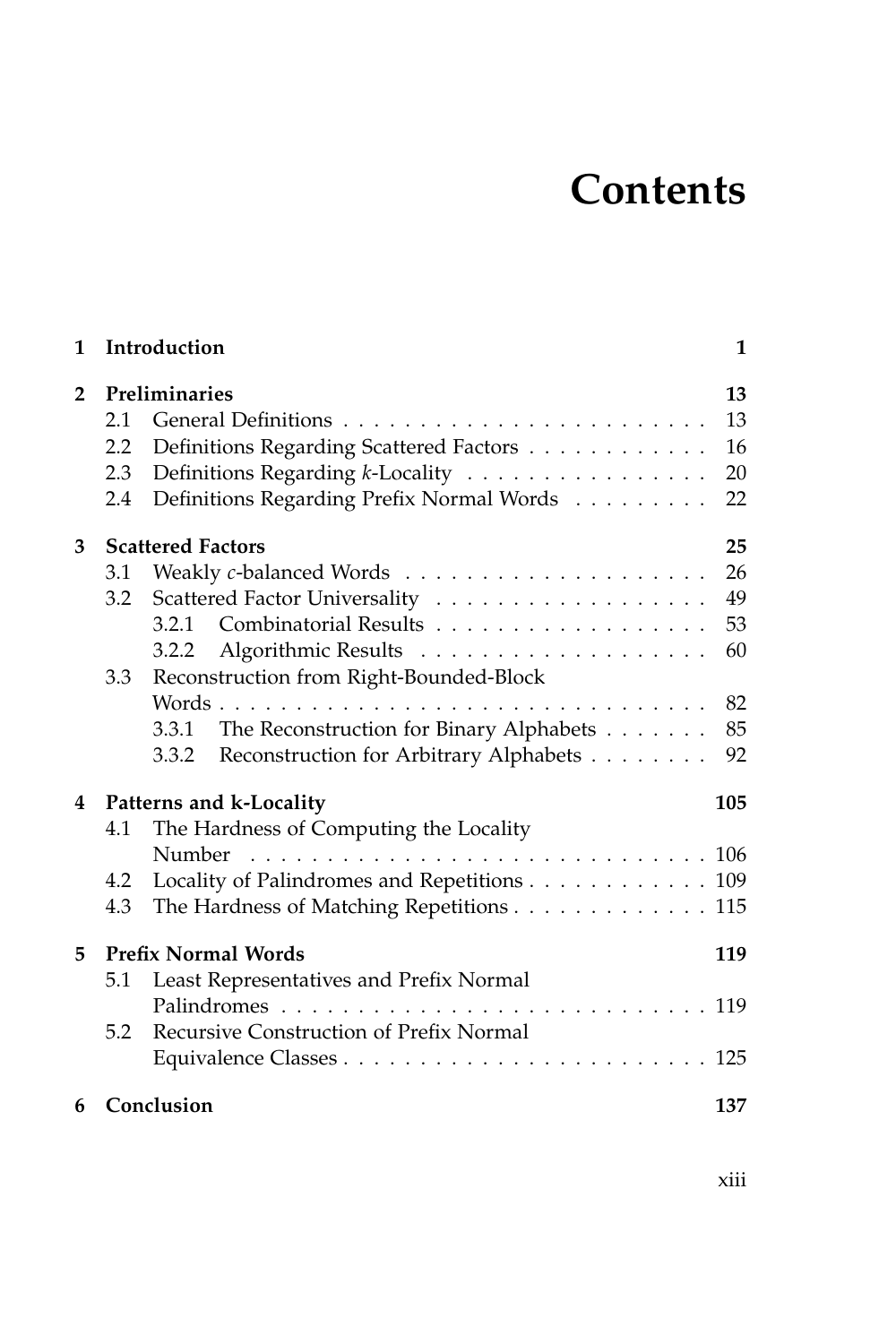Contents

### **[Bibliography](#page-158-0) 141**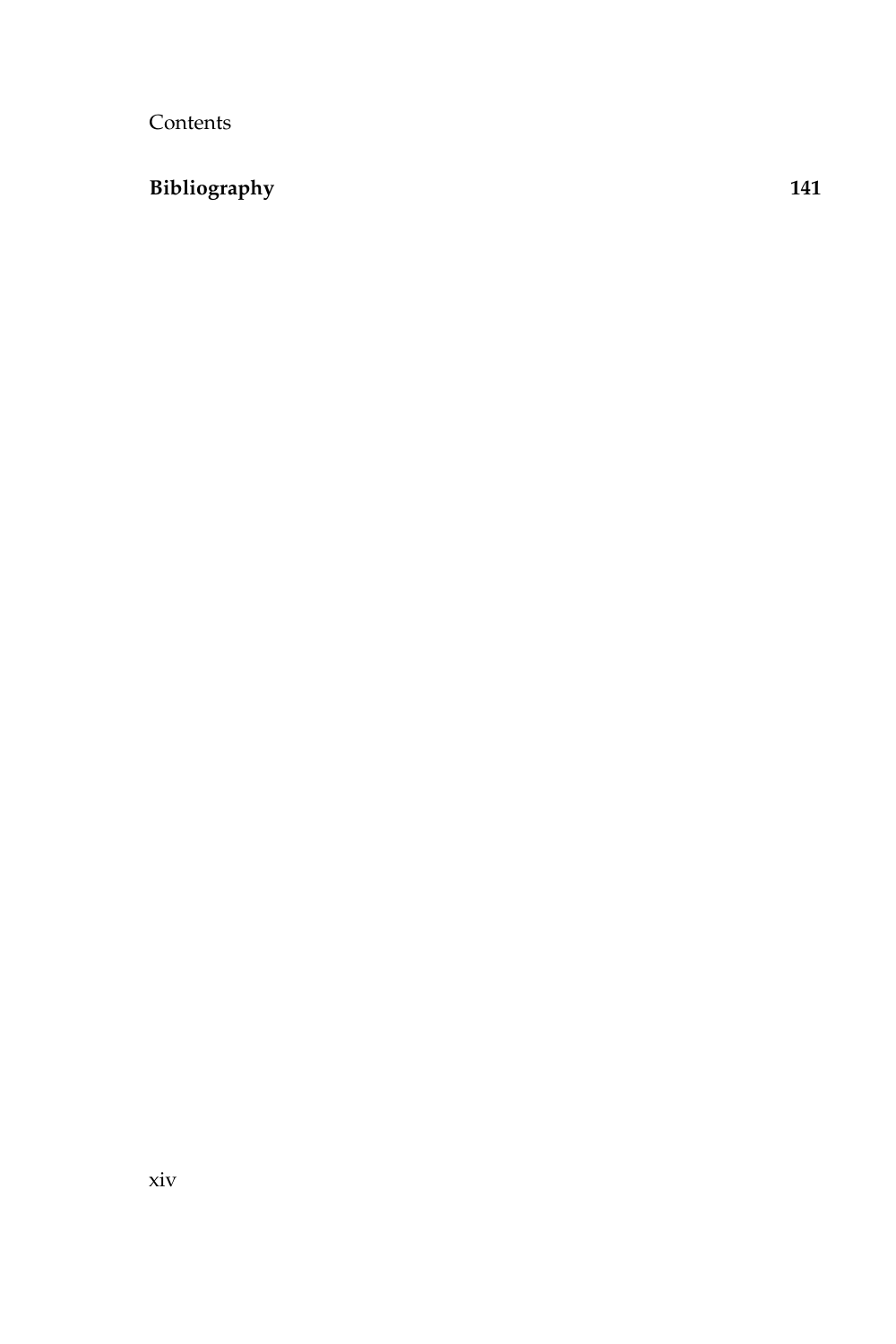# **List of Figures**

| 3.1 The computation of $R_1[i, j, c-1]$ 74   |  |
|----------------------------------------------|--|
|                                              |  |
| 3.3 The computation of $R_{e+1}[i,j,c-1]$ 77 |  |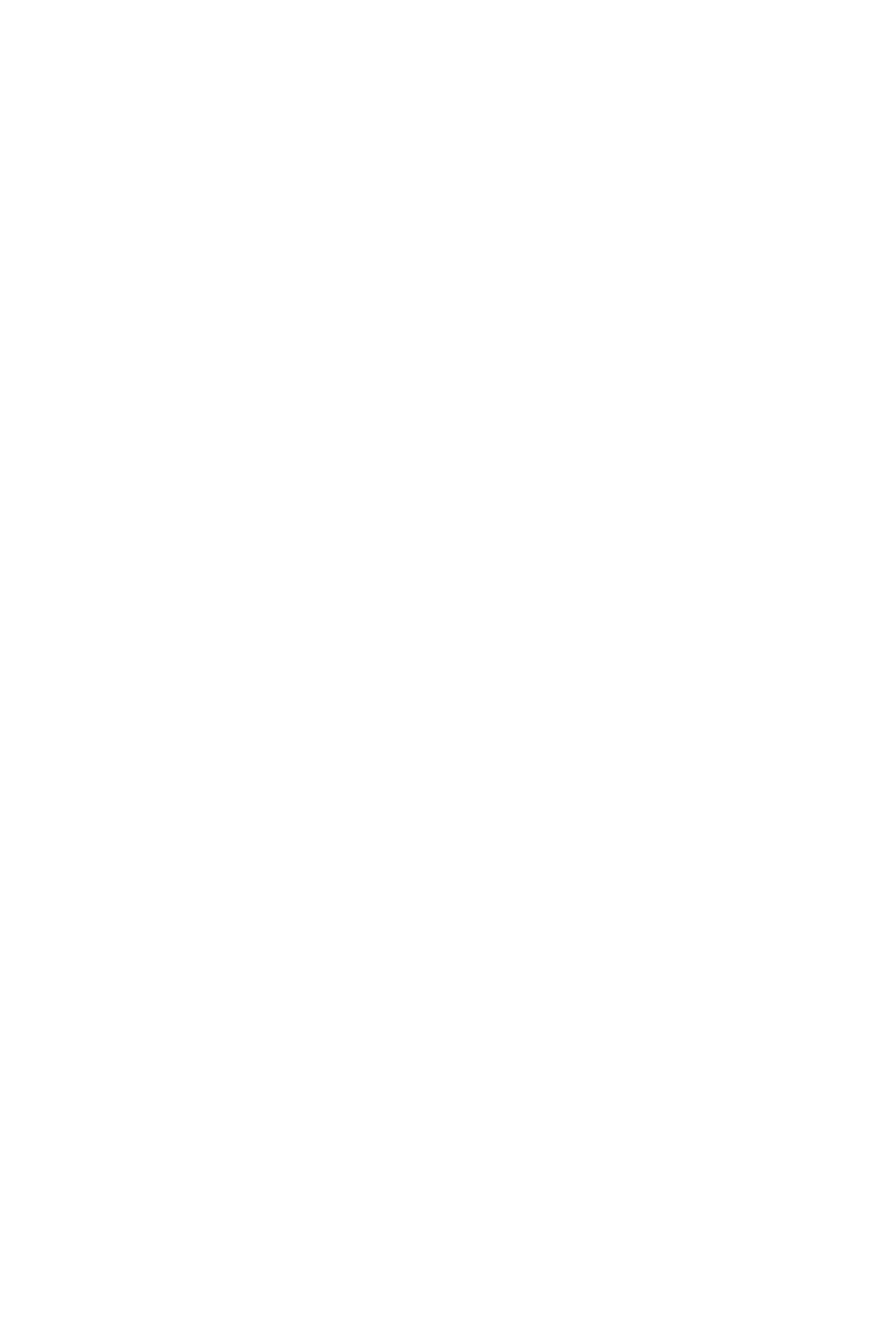# **List of Tables**

| 3.1 Expected number of letters and their variance. 81       |  |
|-------------------------------------------------------------|--|
| 5.1 Number of prefix normal palindromes. [61] (A308465) 124 |  |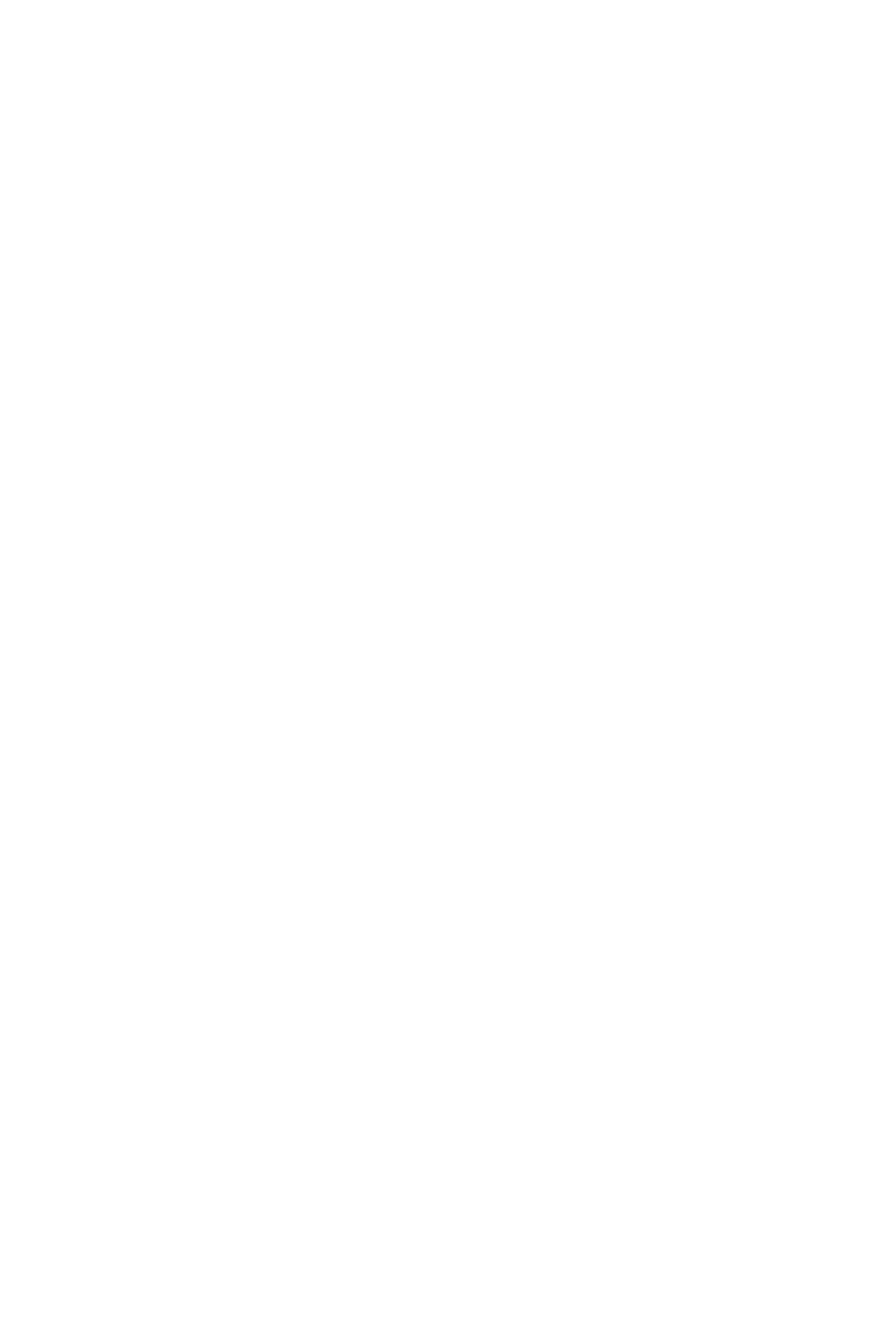### **Chapter 1**

### **Introduction**

<span id="page-18-0"></span>The domain of *Combinatorics on Words* dates back to Axel Thue in 1906 [\[109\]](#page-167-0). A word is a sequence of elements, called letters, from a given set, called alphabet and denoted by  $\Sigma$ , *X*, or *A*, depending whether it is finite, infinite, or arbitrary in size. Since then the investigation of words led its an own research field with many well established subdomains. In this work we investigate three different parts of the domain, namely scattered factors, *k*-local words, and prefix normal words.

Given a word *w*, a scattered factor (also called scattered subword, or simply subword in the literature) is a word obtained by removing one or more parts (called factors) from *w*. More formally, *u* is a scattered factor of *w* if there exist  $u_1, \ldots, u_n \in \Sigma^*$ ,  $v_0, \ldots, v_n \in \Sigma^*$  such that  $u = u_1 u_2 \cdots u_n$ and  $w = v_0 u_1 v_1 u_1 \cdots u_n v_n$ . Consequently, a scattered factor of w can be thought of as a representation of  $w$  in which some parts are missing, e.g., *do take tart* is a scattered factor of *do not take the sausage from the table* (ignoring the spaces). As such, there is considerable interest in the relationship of a word and its scattered factors from both a theoretical and practical point of view. For an introduction to the study of scattered factors, see Chapter 6 of [\[81\]](#page-165-0). On the one hand, it is easy to imagine how, in any situation where discrete, linear data is read from an imperfect input – such as when sequencing DNA or during the transmission of a digital signal – scattered factors form a natural model, as multiple parts of the input may be missed, but the rest will remain unaffected and in-sequence. For instance, various applications and connections of this model in verification are discussed in [\[111,](#page-167-1) [55\]](#page-163-1) within a language theoretic framework, while applications of the model in DNA sequencing are discussed in [\[34\]](#page-161-0) in an algorithmic framework. On the other hand, from a more algebraic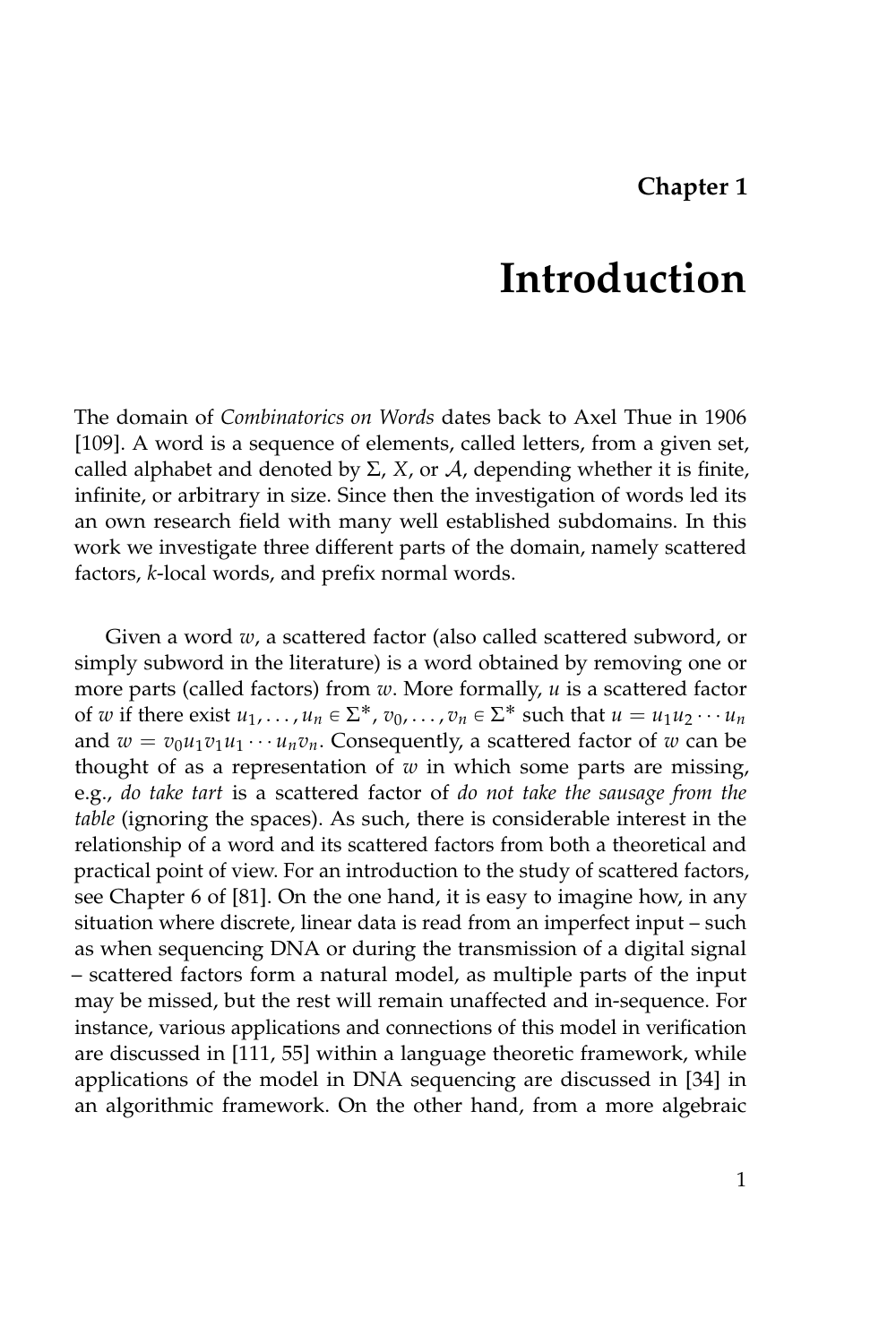#### 1. Introduction

perspective, there have been efforts to bridge the gap between the noncommutative field of combinatorics on words with traditional commutative mathematics via Parikh matrices (cf., e.g., [\[90,](#page-165-1) [104,](#page-166-0) [106\]](#page-167-2)) which are algebraic structures in which the number of specific scattered factors occurring in a word are stored. In an algorithmic framework, scattered factors play an important role in many classical problems, e.g., the longest common subsequence and the shortest common supersequence problems [\[83,](#page-165-2) [9\]](#page-158-1), and the string-to-string correction problem [\[110\]](#page-167-3). More recently, scattered factors appear in applicative works related to bioinformatics [\[34\]](#page-161-0). This versatility of scattered factors is also highlighted by the many contexts in which this concept appears. For instance, in [\[111,](#page-167-1) [55,](#page-163-1) [74\]](#page-164-0), various theories of logic were developed around the notion of scattered factors which are analysed mostly with automata theory tools and discussed in connection to applications in formal verification.

The set (or also in some cases, multi-set) of scattered factors of a word *w*, denoted ScatFact(*w*) is typically exponentially large in the length of *w*, and contains a lot of redundant information in the sense that, for  $k' < k \leq |w|$ , a word of length *k* 1 is a scattered factor of *w* if and only if it is a scattered factor of a scattered factor of *w* of length *k*. This has led to the idea of *k*spectra: the set of all length-*k* scattered factors of a word. For example, the 3-spectrum of the word ababbb is the set {aab, aba, abb, bab, bbb}. Note that unlike some literature, we do not consider the *k*-spectra to be the multi-set of scattered factors in the present work, but rather ignore the multiplicities when talking about *k*-spectra. This distinction is non-trivial as there are significant variations on the properties based on these different definitions (cf., e.g., [\[85\]](#page-165-3)). Also, the notion of *k*-spectra is closely related to the classical notion of factor complexity of words, which counts, for each positive integer *k*, the number of distinct factors of length *k* of a word. Here, the cardinality of the *k*-spectrum of a word gives the number of the word's distinct scattered factors of length *k*. The study of a word's scattered factors of a fixed length has its roots in [\[108\]](#page-167-4), where the relation  $\sim_k$  (called Simon congruence) defines the congruence of words that have the same full *k*-spectra.

One of the most fundamental questions about *k*-spectra of words, and indeed sets of scattered factors in general, is that of recognition: given a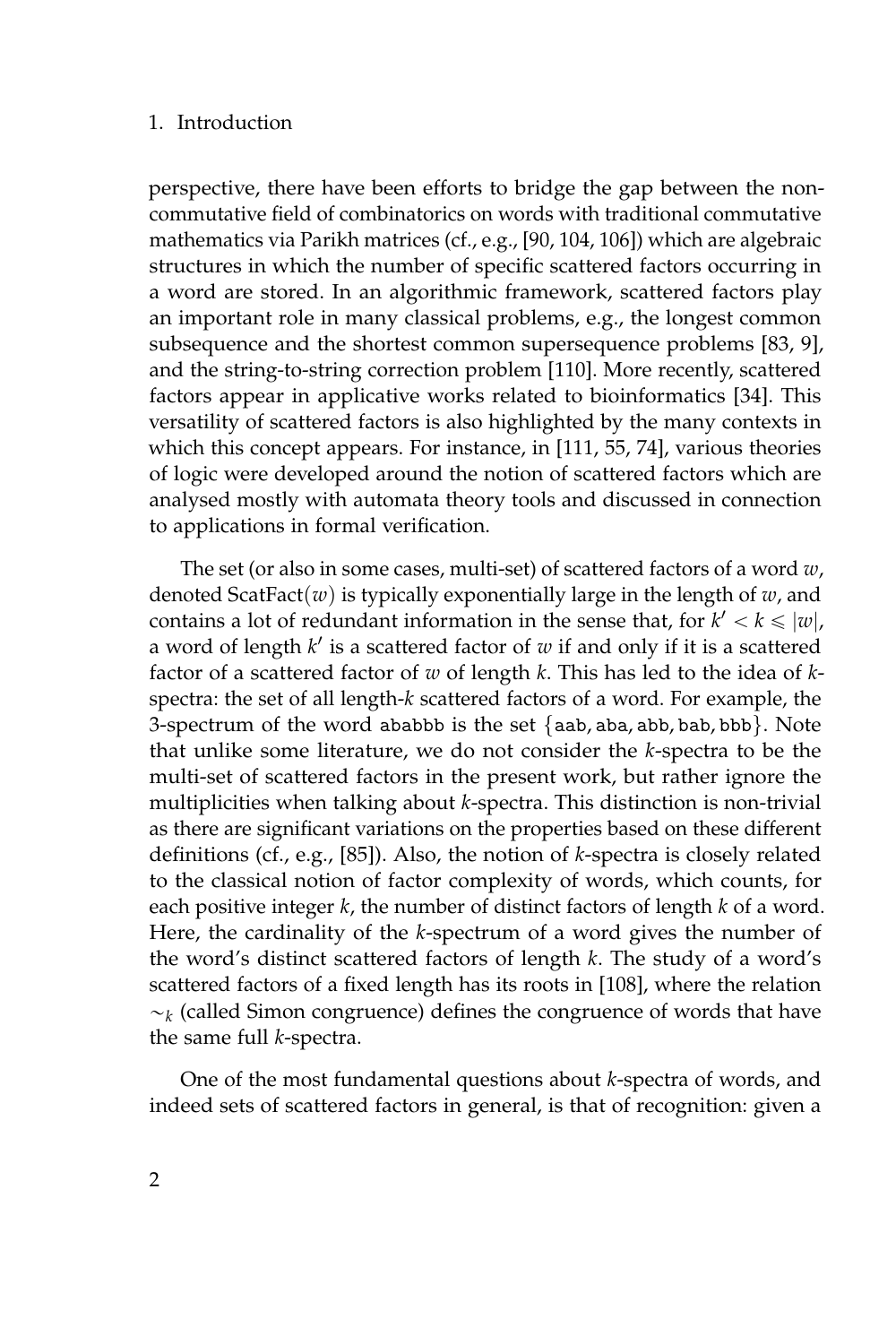set *S* of words (of length *k*), is *S* the *k*-spectrum of some word? In general, it remains a long standing goal of the theory of scattered factors to give a *nice* descriptive characterisation of scattered factor sets (and *k*-spectra), and to better understand their structure, cf. [\[81,](#page-165-0) [108\]](#page-167-4).

In the current work in Section [3.1,](#page-43-0) we consider *k*-spectra in the restricted setting of a binary alphabet  $\Sigma = \{a, b\}$ . For such an alphabet, we can always identify the natural number  $c \in \mathbb{N}_0$  which describes how weakly balanced a word is: *c* is the difference between the amount of letters a and b. Thus, it seems natural to categorise all words over  $\Sigma$  according to this difference: a binary word where one letter has exactly *c* more occurrences than the other one is called weakly-*c*-balanced. In Section [3.1](#page-43-0) the cardinalities of *k*-spectra of weakly-*c*-balanced words of length  $2k - c$ are investigated. Our first results concern the minimal and maximal cardinality the *k*-spectrum ScatFact*<sup>k</sup>* might have. We show that the cardinality ranges for weakly-0-balanced words between  $k + 1$  and  $2<sup>k</sup>$ , and determine exactly for which words of length 2*k* these values are reached. In the case of weakly-*c*-balanced words, we are able to replicate the result regarding the minimal cardinality of ScatFact*<sup>k</sup>* , but the case of maximal cardinality is more complicated. To this end, it seems that the words containing many alternations between the two letters of the alphabet have larger sets ScatFact*<sup>k</sup>* . Therefore, we first investigate the scattered factors of the words which are prefixes of (ab) *<sup>ω</sup>* and give a precise description of all scattered factors of any length of such words. In particular, we do not compute only the cardinality of ScatFact*<sup>k</sup>* (*w*), for all such words *w*, but also describe a way to obtain directly the respective scattered factors without repetitions. We use this to describe exactly the sets ScatFact<sub>*i*</sub> for the word  $(ab)^{k-c}a^c$ , which seems a good candidate for a weakly-*c*-balanced word with many distinct scattered factors.

In Section [3.2](#page-66-0) we investigate in more detail the maximum cardinality of a *k*-spectrum for a given  $k \in \mathbb{N}$ , i.e., we are interested in a special congruence class w.r.t.  $\sim_k$ : the class of words which have the largest possible *k*-spectrum. A word *w* is called *k-universal* if its *k*-spectrum contains all words of length *k* over a given alphabet. That is, *k*-universal words are those words that are as rich as possible in terms of scattered factors of length *k* (and, consequently, also scattered factors of length at most *k*): the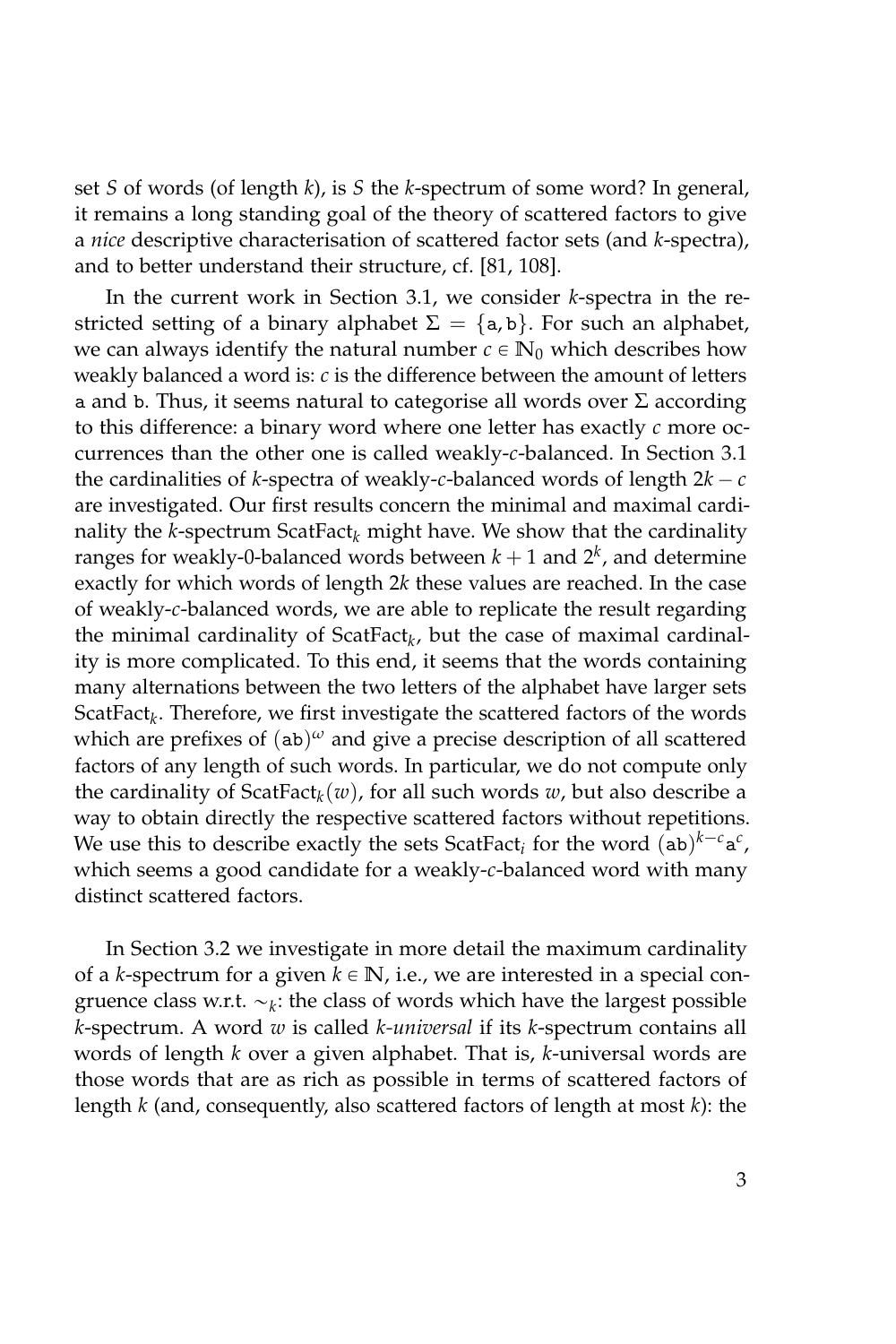#### 1. Introduction

restriction of their downward closure to words of length *k* contains all possible words of the respective length, i.e., is a *universal* language. Thus,  $w =$  aba is not 2-universal since bb is not a scattered factor of  $w$ , while *w* <sup>1</sup> = abab is 2-universal. Calling the words *universal* whose *k*-spectra contain all possible words of length *k* is rooted in formal language theory. The classical universality problem (cf., e.g., [\[58\]](#page-163-2)) is whether a given language *L* (over an alphabet Σ) is equal to Σ ˚, where *L* can be given, e.g., as the language accepted by an automaton. A variant of this problem, called length universality, asks, for a natural number  $\ell$  and a language  $L$ (over  $\Sigma$ ), whether *L* contains all strings of length  $\ell$  over  $\Sigma$ . See [\[53\]](#page-162-0) for a series of results on this problem and a discussion on its motivation, and [\[96,](#page-166-1) [73,](#page-164-1) [53\]](#page-162-0) and the references therein for more results on the universality problem for various types of automata. The universality problem was also considered for words [\[88,](#page-165-4) [10\]](#page-159-0) and, more recently, for partial words [\[18,](#page-159-1) [54\]](#page-162-1) w.r.t. their factors. In this context, the question is to find, for a given  $\ell$ , words *w* over an alphabet  $\Sigma$ , such that each word of length  $\ell$  over  $\Sigma$  occurs exactly once as a contiguous factor of *w*. De Bruijn sequences [\[10\]](#page-159-0) fulfil this property, and have been shown to have many applications in various areas of computer science and combinatorics, see [\[18,](#page-159-1) [54\]](#page-162-1) and the references therein. As such, our study of scattered factor-universality is related to, and motivated by, this well developed and classical line of research.

While  $\sim_k$  is a well studied congruence relation from language theoretic, combinatorial, or algorithmic points of view (see [\[108,](#page-167-4) [81,](#page-165-0) [45\]](#page-162-2) and the references therein), the study of universality w.r.t. scattered factors seems to have been mainly carried out from a language theoretic point of view. In [\[63\]](#page-163-3) as well as in [\[65,](#page-163-4) [64\]](#page-163-5) the authors approach, in the context of studying the height of piecewise testable languages, the notion of  $\ell$ -rich words, which coincides with the  $\ell$ -universal words we define here; we will discuss the relation between these notions, as well as our preference to talk about universality rather than richness, later in this work. A combinatorial study of scattered factor universality was started in [\[26\]](#page-160-0), where a simple characterisation of *k*-universal binary words was given. In the combinatorics on words literature, more attention was given to the so called binomial complexity of words, i.e., a measure of the multiset of scattered factors that occur in a word, where each occurrence of such a factor is considered as an element of the respective multiset (see, e.g., [\[102,](#page-166-2)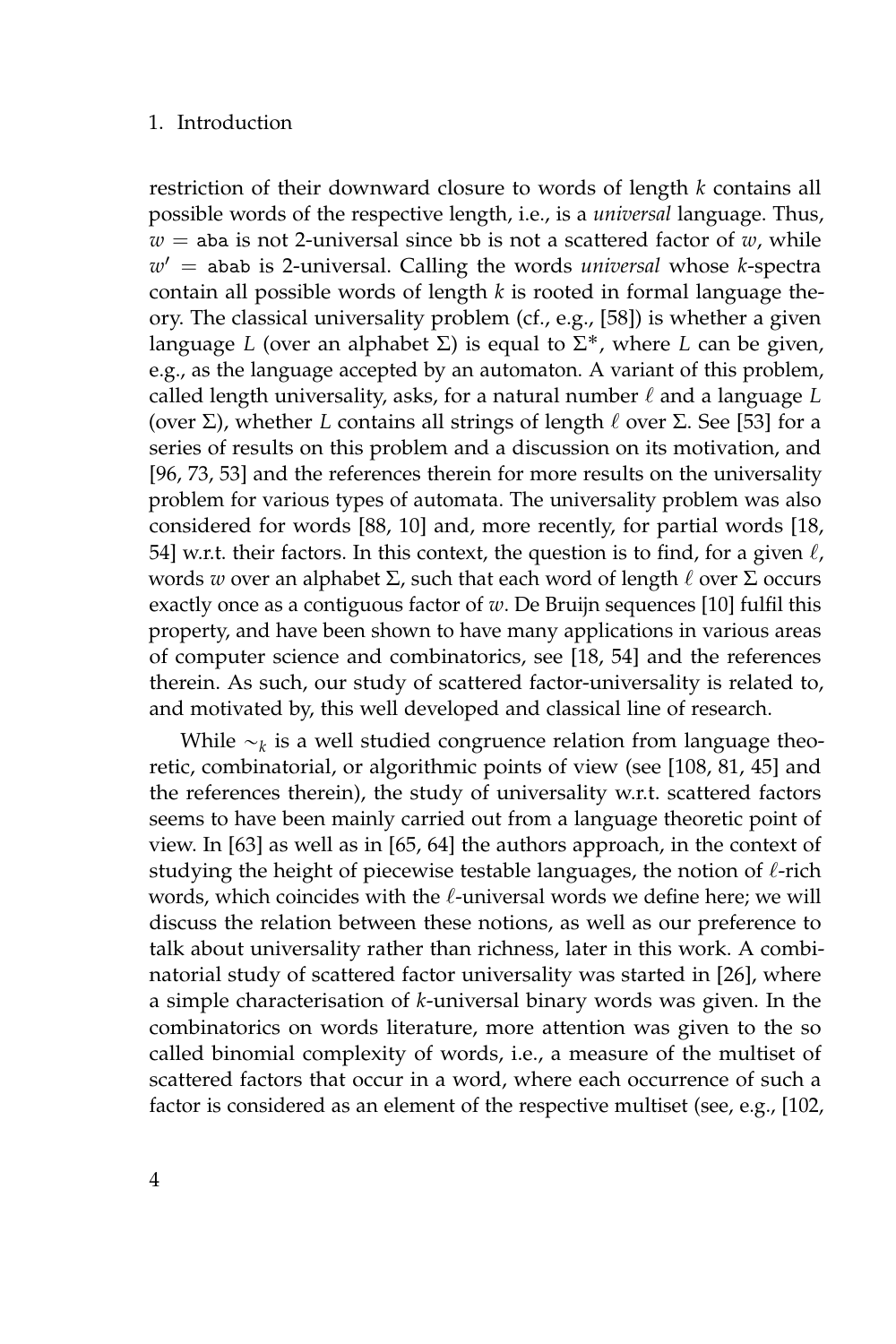[49,](#page-162-3) [78,](#page-165-5) [77\]](#page-164-2)). As such, it seemed interesting to us to continue the work on scattered factor universality: try to understand better (in general, not only in the case of binary alphabets) their combinatorial properties, but, mainly, try to develop an algorithmic toolbox around the concept of (*k*-)universal words. One of the main tools we are going to use is the arch factorisation introduced by Hebrard [\[57\]](#page-163-6) which is recalled in the preliminaries. There we also explain in detail the connection to richness introduced in [\[63\]](#page-163-3).

We start Section [3.2](#page-66-0) with one of our main results: testing whether two words have the same full *k*-spectrum (set of all scattered factors up to length *k*), for given  $k \in \mathbb{N}$ , can be done in linear time. Our result works under the common assumption that the input alphabet is an integer alphabet (or that it can be sorted in linear time) and improves the results of [\[45\]](#page-162-2). Afterwards we prove that the arch factorisation can be computed in time linear w.r.t. the word-length and, thus, we can also determine whether a given word is *k*-universal. Afterwards, we provide several combinatorial results on *k*-universal words (over arbitrary alphabets); while some of them follow in a rather straightforward way from the seminal work of Simon [\[108\]](#page-167-4), other require a more involved analysis. One such result is a characterisation of *k*-universal words. Moreover, we investigate the similarities and differences of the universality if a word  $w$  is repeated or  $w^R$  and  $\pi(w)$  resp. are appended to  $w$ , for a morphic permutation  $\pi$  of the alphabet. As consequences, we get a linear run-time algorithm for computing a minimal length scattered factor of *ww* that is not a scattered factor of *w*. This approach works for arbitrary alphabets, while, e.g., the approach of [\[57\]](#page-163-6) only works for binary alphabets. We finish this section by analysing the new notion of *k*-circular universality, connected to the universality of word repetitions. We finish this section with considering the problem of modifying the universality of a word by repeated concatenations or deletions. Motivated by the fact that, in general, starting from an input word *w*, we could reach larger sets of scattered factors of fixed length by iterative concatenations of *w*, we show that, for a word *w* over Σ and a positive integer *k*, we can compute efficiently the minimal  $\ell$  such that  $w^{\ell}$  is *k*-universal. This result is extensible to sets of words. Finally, the shortest prefix or suffix we need to delete to lower the universality index (the maximal *k* such that a word is *k*-universal) of a word to a given number can be computed in linear time. Interestingly, in all of the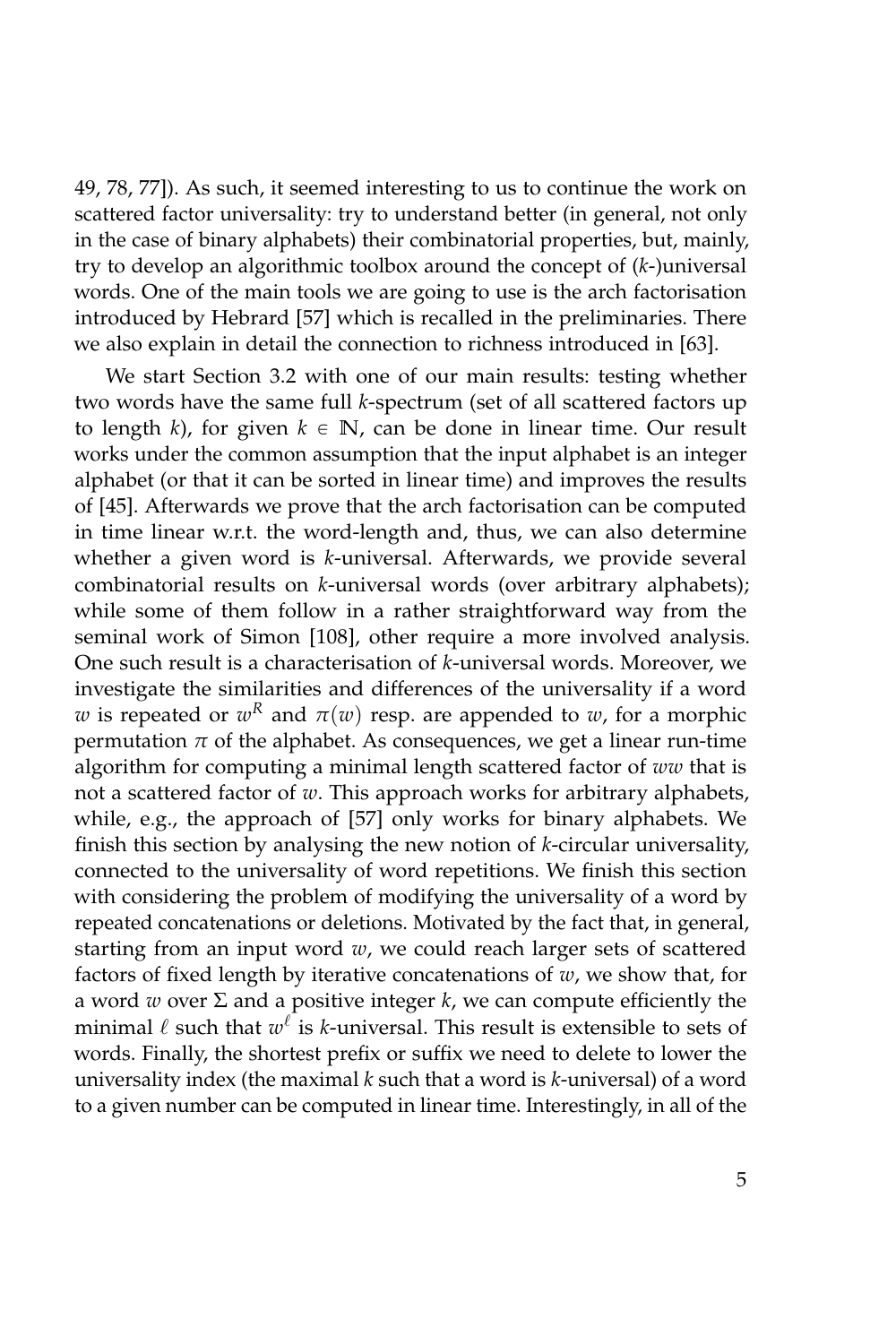#### 1. Introduction

algorithms where we are concerned with reaching *k*-universality we never effectively construct a *k*-universal word (which would take exponential time, when *k* is given as input via its binary encoding, and would have been needed in order to solve these problems using, e.g., [\[45,](#page-162-2) [34\]](#page-161-0)). Our algorithms run in polynomial time w.r.t. |*w*|, the length of the input word, and  $\log_2(k)$ , the size of the representation of the number *k*.

The last section of Chapter [3](#page-42-0) is dedicated to the aforementioned reconstruction problem. The general scheme for a so-called *reconstruction problem* is the following one: given a sufficient amount of information about substructures of a hidden discrete structure, can one uniquely determine this structure? In particular, what are the fragments about the structure needed to recover it all. For instance, a square matrix of size at least 5 can be reconstructed from its principal minors given in any order [\[87\]](#page-165-6).

In graph theory, given some subgraphs of a graph (these subgraphs may contain some common vertices and edges), can one uniquely rebuild the original graph? Given a finite undirected graph  $G = (V, E)$  with *n* vertices, consider the multiset made of the *n* induced subgraphs of *G* obtained by deleting exactly one vertex from *G*. In particular, one knows how many isomorphic subgraphs of a given class appear. Two graphs leading to the same multiset (generally called a *deck*) are said to be *hypomorphic*. A conjecture due to Kelly and Ulam states that two hypomorphic graphs with at least three vertices are isomorphic [\[70,](#page-164-3) [92\]](#page-166-3). A similar conjecture in terms of edge-deleted subgraphs has been proposed by Harary [\[56\]](#page-163-7). These conjectures are known to hold true for several families of graphs. A finite word can be seen as an edge- or vertex-labeled linear tree. So variants of the graph reconstruction problem can be considered and are of independent interest. Participants of the Oberwolfach meeting on Combinatorics on Words in 2010 [\[7\]](#page-158-2) gave a list of 18 important open problems in the field. Amongst them, the twelfth problem is stated as *reconstruction from subwords of given length*.

For natural numbers *k*, *n*, words of length *n* over a given alphabet are said to be *k-reconstructible* whenever the multiset of scattered factors of length *k* (or *k-deck*) uniquely determines any word of length *n*. Notice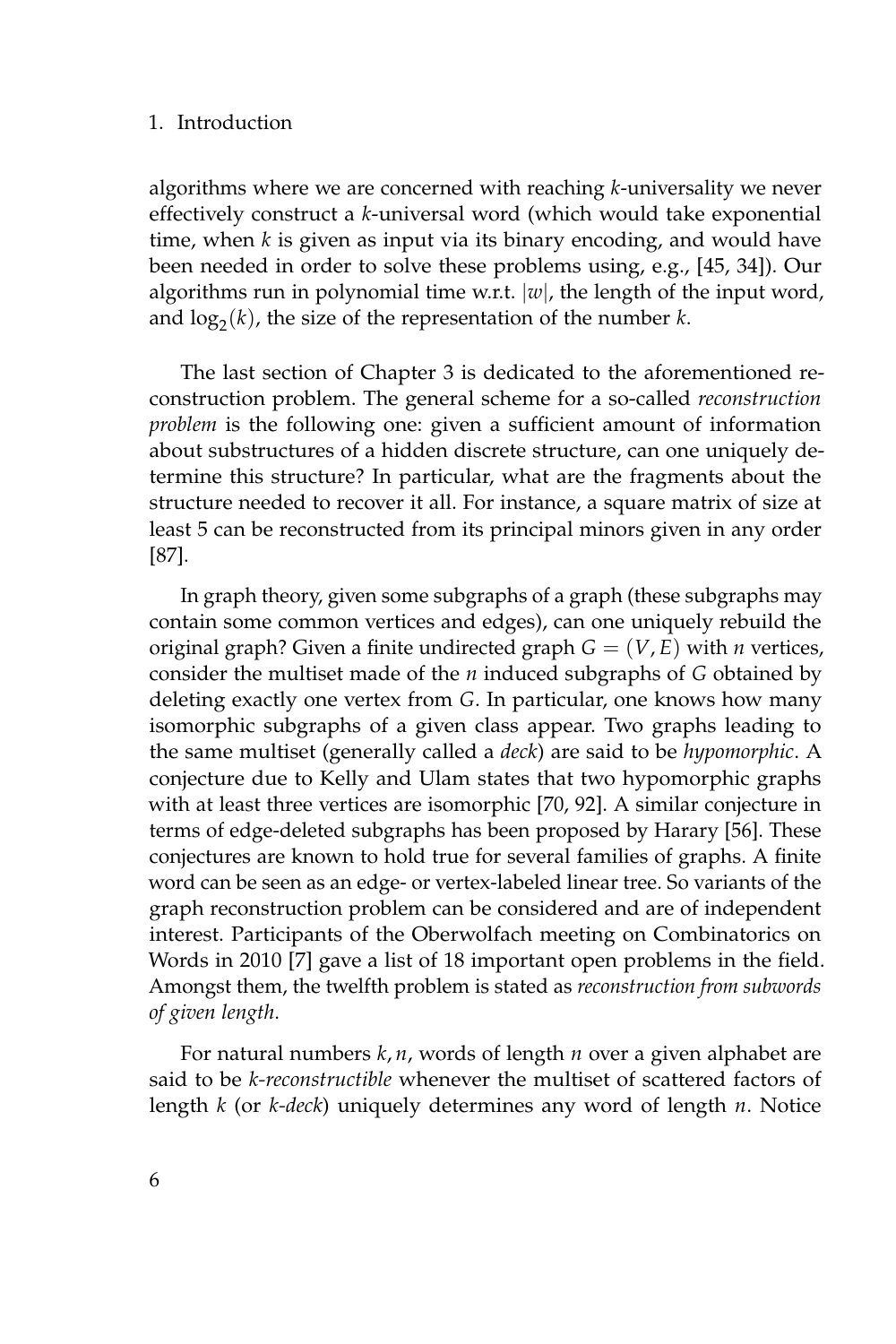that the definition requires multisets to store the information how often a scattered factor occurs in the words. For instance, the scattered factor ba occurs three times in baba which provides more information for the reconstruction than the mere fact that ba is a scattered factor. The challenge is to determine the function  $f(n) = k$  where *k* is the least integer for which words of length *n* are *k*-reconstructible. This problem has been studied by several authors and one of the first traces goes back to 1973 [\[62\]](#page-163-8). Results in that direction have been obtained by Schützenberger (with the so-called *Schützenberger's Guessing game*) and Simon [\[108\]](#page-167-4). They show that words of length *n* sharing the same multiset of scattered factors of length up to  $\vert n/2 \vert + 1$  are the same. Consequently, words of length *n* are  $(|n/2|+1)$ -reconstructible. In [\[72\]](#page-164-4), this upper bound has been improved: Krasikov and Roditty have shown that words of length *n* are *k*-reconstructible for  $k \geq \lfloor \frac{16\sqrt{n}}{7} \rfloor$  $\frac{\sqrt{n}}{7}$  | + 5. On the other hand Dudik and Schulmann [\[32\]](#page-160-1) provide a lower bound: if words of length *n* are *k*-reconstructible, then  $k \ge 3^{(\sqrt{2}/3-o(1))\log_3^{1/2}n}$ . Bounds were also considered in [\[86\]](#page-165-7). Algorithmic complexity of the reconstruction problem is discussed, for instance, in [\[30\]](#page-160-2). Note that the different types of reconstruction problems have application in philogenetic networks, see, e.g., [\[59\]](#page-163-9), or in the context of molecular genetics [\[35\]](#page-161-1) and coding theory [\[79\]](#page-165-8).

Another motivation, close to combinatorics on words, stems from the study of *k*-binomial equivalence of finite words and *k*-binomial complexity of infinite words (see [\[102\]](#page-166-2) for more details). Given two words of the same length, they are *k*-binomially equivalent if they have the same multiset of scattered factors of length *k*, also known as *k-spectrum* ([\[6\]](#page-158-3), [\[85\]](#page-165-3), [\[103\]](#page-166-4)). Given two words *x* and *y* of the same length, one can address the following problem: decide whether or not *x* and *y* are *k*-binomially equivalent? A polynomial time decision algorithm based on automata and a probabilistic algorithm have been addressed in [\[49\]](#page-162-3). A variation of our work would be to find, given *k* and *n*, a minimal set of scattered factors for which the knowledge of the number of occurrences in *x* and *y* permits to decide *k*-binomial equivalence.

Over an alphabet of size  $q$ , there are  $q^k$  pairwise distinct length-*k* factors. If we relax the requirement of only considering scattered factors of the same length, another interesting question is to look for a minimal (in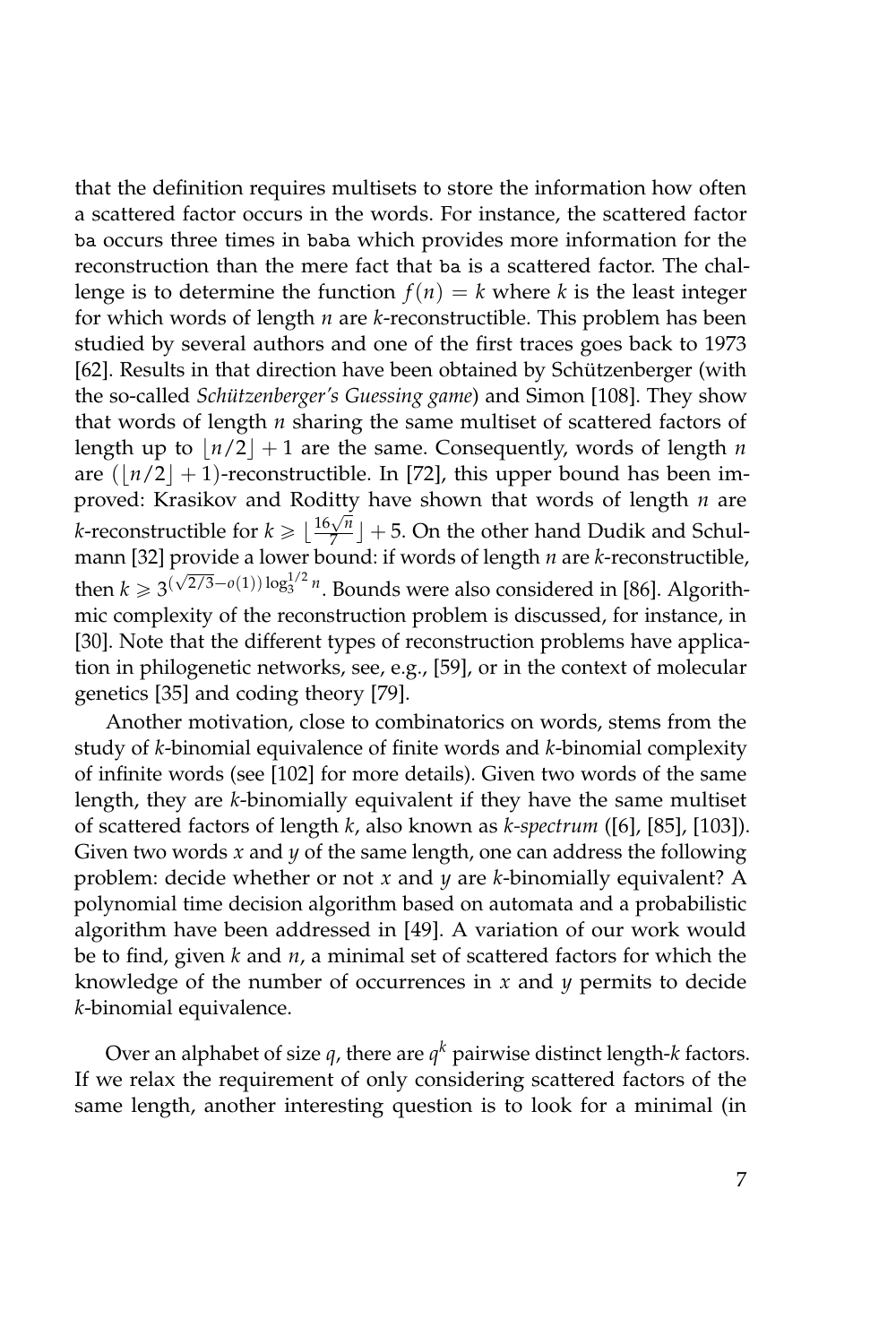#### 1. Introduction

terms of cardinality) multiset of scattered factors to reconstruct a word entirely. Let the *binomial coefficient*  $\binom{u}{x}$  be the number of occurrences of *x* as a scattered factor of *u*. The general problem addressed in Section [3.3](#page-99-0) is therefore the following one: For a given alphabet  $\Sigma$  and a natural number *n*, find a minimal number of *k* words  $u_1, \ldots, u_k$  (not necessarily of the same length) such that no two words of length *n* over Σ have the same length-*k* vector of coefficients  $\begin{bmatrix} w \\ u_1 \end{bmatrix}$ , ...,  $\begin{bmatrix} w \\ u_k \end{bmatrix}$  and, thus, uniquely determine *w* by knowing the binomial coefficients of these *k* given words. In this new context, we naturally look for a value of *k* less than the upper bound for *k*-reconstructibility.

In Section [3.3,](#page-99-0) we recall first the use of Lyndon words in the context of reconstructibility. A word *w* over a totally ordered alphabet is called *Lyndon word* if it is the lexicographically smallest amongst all its rotations, i.e.,  $w = xy$  is smaller than  $yx$  for all non trivial factorisations  $w =$ *xy*. Every binomial coefficient  $\binom{w}{x}$  for arbitrary words *w* and *x* over the same alphabet can be deduced from the values of the coefficients  $\binom{w}{u}$  for Lyndon words *u* that are lexicographically less than or equal to *x*. Thus, we are considering an alphabet equipped with a total order on the letters. Words of the form  $a^n b$  with letters  $a < b$  and a natural number *n* are a special form of Lyndon words, the so-called *right-bounded-block* words. We consider the reconstruction problem from the information given by the occurrences of right-bounded-block words as scattered factors of a word of length *n*. In Section [3.3.1](#page-102-0) we show how to reconstruct a word uniquely from *m* + 1 binomial coefficients of right-bounded-block words where *m* is the minimum number of occurrences of a and b in the word. We also prove that this is less than the upper bound given in [\[72\]](#page-164-4). In Section [3.3.2](#page-109-0) we reduce the problem for arbitrary finite alphabets  $\{1, \ldots, q\}$  to the binary case. Here we show that at most  $\sum_{i=1}^{q-1}$  $\int_{i=1}^{q-1} |w|_i (q - i + 1) \leq q|w|$  binomial coefficients suffice to uniquely reconstruct *w* with  $|w|_i$  being the number of letter *i* in *w*. Again, we compare this bound to the best known one for the classical reconstruction problem (from words of a given length). In the last subsection we also propose several results of algorithmic nature regarding the efficient reconstruction of words from given scattered factors.

A special case of scattered factors are the *projections*. While a scattered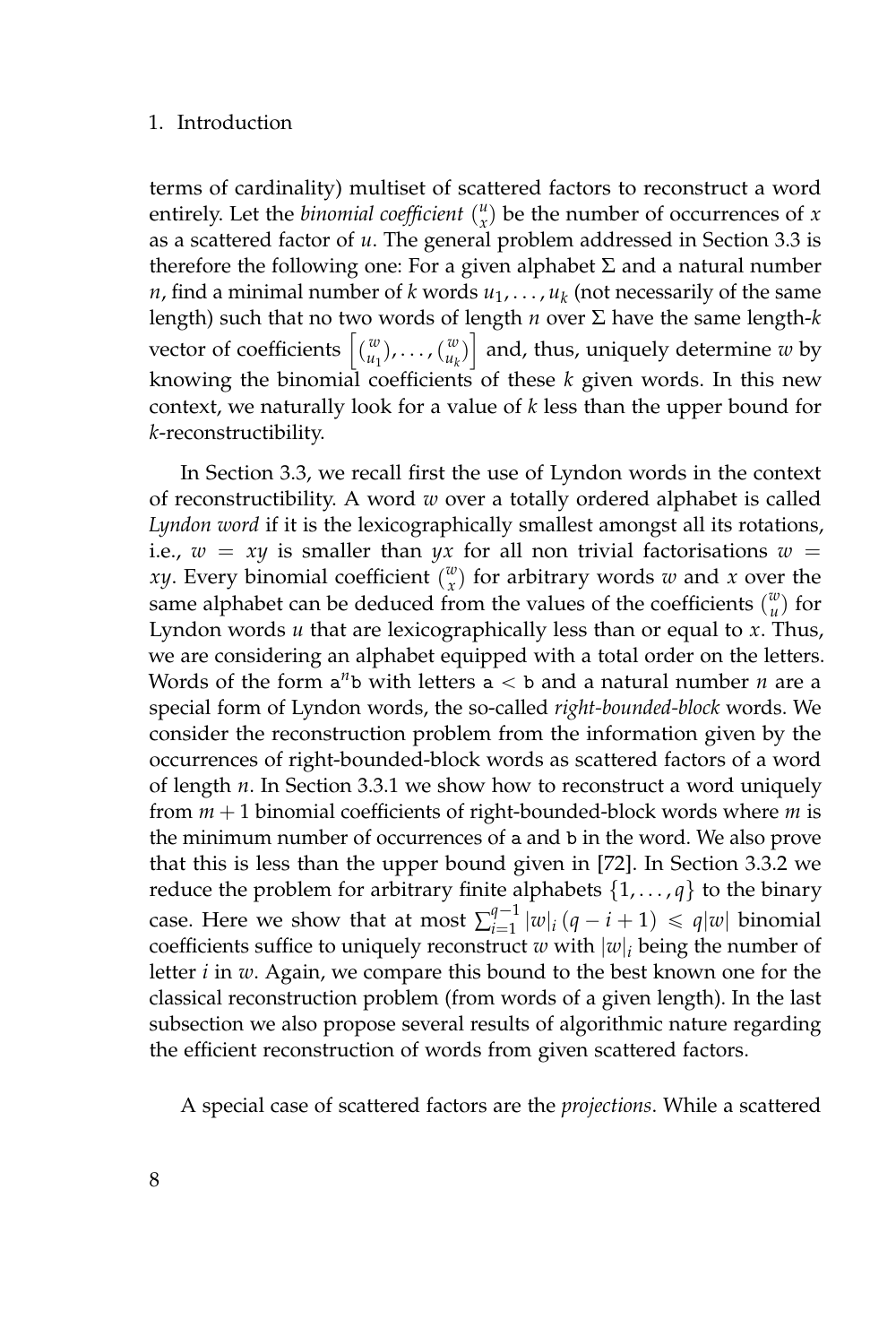factor is obtainable by deleting arbitrary parts of the word, for projections all letters but the ones of a given set are deleted. Taking  $w =$  banana as example and the set  $\Delta = \{a, b\}$ , the projection of *w* on  $\Delta$  is  $w_{\Delta} = \alpha$ This kind of scattered factors are investigated in the context of pattern matching in the domain of *k*-locality. The locality number is rather new and we shall discuss it in more detail. A word is *k*-local if there exists an order of its symbols such that, if we *mark* the symbols in the respective order (which is called a *marking sequence*), at each stage there are at most *k* contiguous blocks of marked symbols in the word. This *k* is called the *marking number* of that marking sequence. The *locality number* of a word is the smallest *k* for which that word is *k*-local, or, in other words, the minimum marking number over all marking sequences. For example, the marking sequence  $\sigma = (x, y, z)$  marks  $\alpha = xyxyzxz$  as follows (marked blocks are illustrated by overlines): xyxyzxz, xyxyzxz, xyxyzxz, xyxyzxz; thus, the marking number of *σ* is 3. In fact, all marking sequences for *α* have a marking number of 3, except  $(y, x, z)$ , for which it is 2:  $\overline{x} \overline{y} \overline{x} \overline{z}$ xyxyzxz, xyxyzxz. Thus, the locality number of *α*, denoted by loc(*α*), is 2.

The locality number has applications in pattern matching with variables [\[27\]](#page-160-3). A *pattern* is a word that consists of *terminal symbols* (e. g., a, b, c), treated as constants, and *variables* (e. g., *x*1, *x*2, *x*3, . . .). A pattern is mapped to a word by substituting the variables by strings of terminals. For example,  $x_1x_1$ bab $x_2x_2$  can be mapped to acacbabcc by the substitution  $(x_1 \mapsto ac, x_2 \mapsto c)$ . Deciding whether a given pattern matches (i. e., can be mapped to) a given word is one of the most important problems that arise in the study of patterns with variables (note that the concept of patterns with variables is part of several different domains like combinatorics on words (word equations [\[67\]](#page-164-5), unavoidable patterns [\[80\]](#page-165-9)), pattern matching [\[1\]](#page-158-4), language theory [\[2\]](#page-158-5), learning theory [\[2,](#page-158-5) [36,](#page-161-2) [91,](#page-165-10) [97,](#page-166-5) [69,](#page-164-6) [40\]](#page-161-3), database theory [\[4\]](#page-158-6), as well as in practice, e.g., extended regular expressions with backreferences [\[48,](#page-162-4) [50,](#page-162-5) [105,](#page-166-6) [51\]](#page-162-6), used in programming languages like Perl, Java, Python, etc.). Unfortunately, the *matching problem* is NP-complete [\[2\]](#page-158-5) in general (it is also NP-complete for strongly restricted variants [\[41,](#page-161-4) [39\]](#page-161-5) and also intractable in the parameterised setting [\[42\]](#page-161-6)).

As demonstrated in [\[98\]](#page-166-7), for the matching problem a paradigm shift yields a very promising algorithmic approach. More precisely, any class of patterns with bounded treewidth (for suitable graph representations)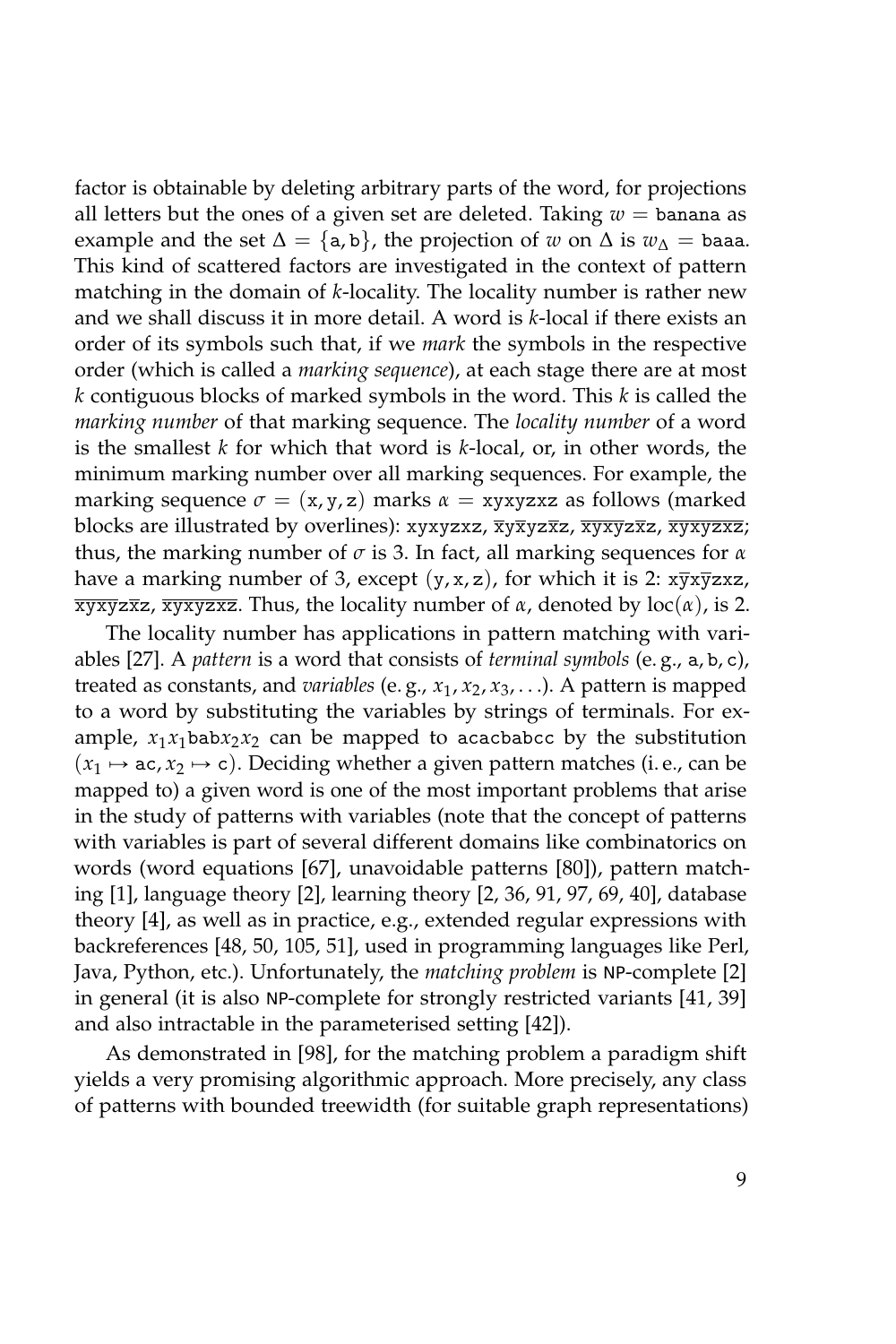#### 1. Introduction

can be matched in polynomial-time. However, computing (and therefore algorithmically exploiting) the treewidth of a pattern is difficult (see the discussion in [\[39,](#page-161-5) [98\]](#page-166-7)), which motivates more direct string parameters that bound the treewidth and are simple to compute (virtually all known structural parameters that lead to tractability [\[27,](#page-160-3) [39,](#page-161-5) [98,](#page-166-7) [107\]](#page-167-5) are of this kind (the efficiently matchable classes investigated in [\[28\]](#page-160-4) are one of the rare exceptions)). This also establishes an interesting connection between ad-hoc string parameters and the more general (and much better studied) graph parameter treewidth. The locality number is a simple parameter directly defined on words, it bounds the treewidth and the corresponding marking sequences can be seen as instructions for a dynamic programming algorithm. However, compared to other *tractability parameters*, it seems to cover best the treewidth of a word, but whether it can be efficiently computed is unclear. For Loc, the problem to determine the locality number, only exact exponential-time algorithms are known and whether it can be solved in polynomial-time, or whether it is at least fixedparameter tractable is mentioned as open problems in [\[27\]](#page-160-3). In Chapter [4](#page-122-0) it is shown that Loc is NP-complete. The treewidth approach was inves-tigated in [\[15\]](#page-159-2): there the reductions from MINCUTWIDTH to MINLoc and from MINLOC to MINPATHWIDTH are plugged together. By this, a reduction is obtained which transfers approximation results from MINPATHWIDTH to MINCUTWIDTH, which yields an  $\mathcal{O}(\sqrt{\log(\mathsf{opt})}\log(n))$ -approximation algorithm for MINCUTWIDTH. This improves, to our knowledge for the first time since 1999, the best approximation for Curwinth from [\[76\]](#page-164-7). In this work only the combinatorial results of *k*-local words are investigated like the locality of palindromes and repetitions.

The last chapter of this work is dedicated to so called prefix normal words - a generalisation of abelian equivalence. Two words are called abelian equivalent if the amount of each letter is identical in both words, e.g., *rotor* and *torro* are abelian equivalent albeit *banana* and *ananas* are not. Abelian equivalence has been studied with various generalisations and specifications such as abelian-complexity, *k*-abelian equivalence, avoidability of (*k*-)abelian powers and many more (cf., e.g., [\[16,](#page-159-3) [22,](#page-160-5) [33,](#page-161-7) [24,](#page-160-6) [71,](#page-164-8) [95,](#page-166-8) [101,](#page-166-9) [100\]](#page-166-10) ). The number of occurrences of each letter is captured in the Parikh vector (also known as Parikh image or Parikh mapping) ([\[93\]](#page-166-11)): given a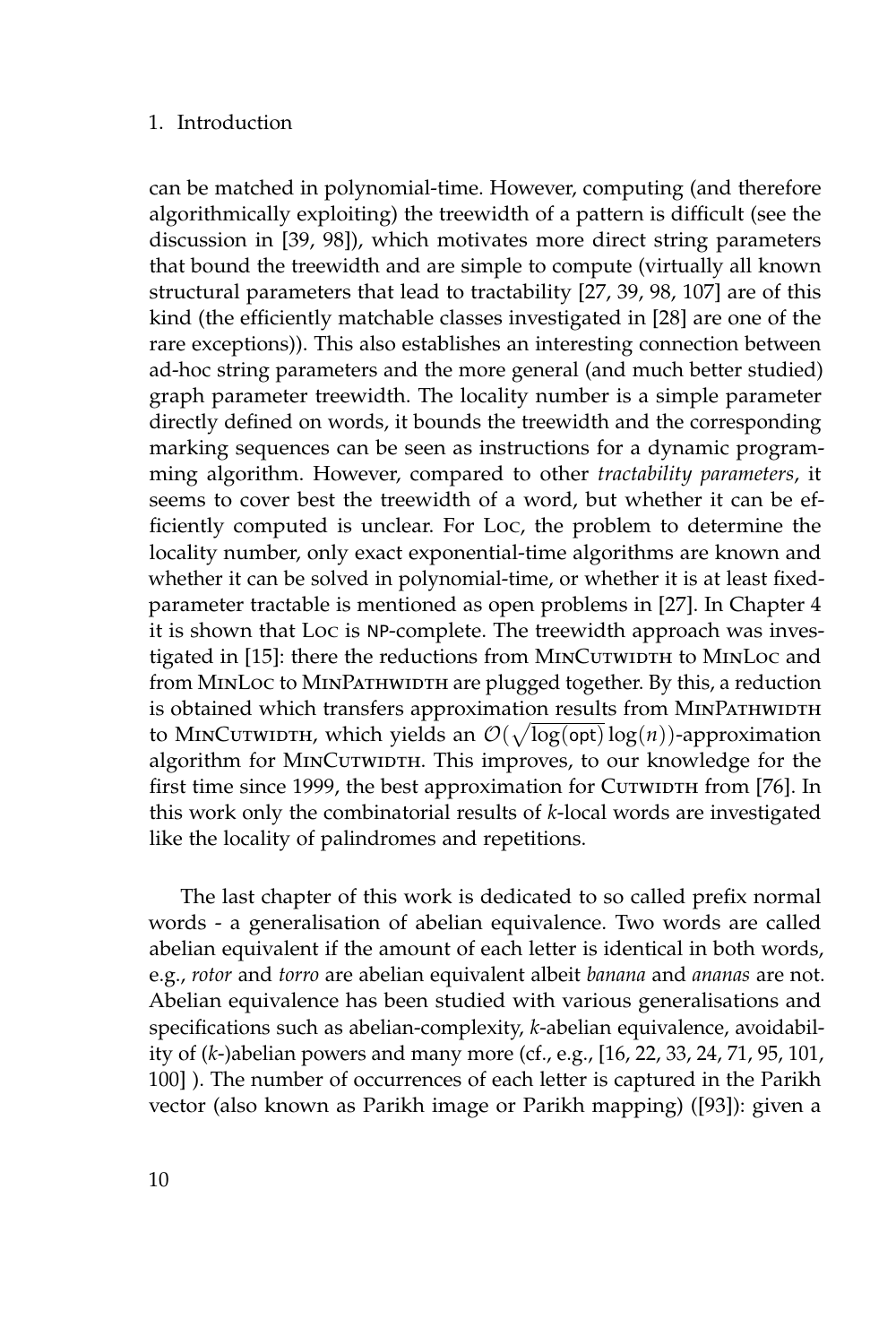lexicographical order on the alphabet, the *i*<sup>th</sup> component of this vector is the amount of the *i*<sup>th</sup> letter of the alphabet in a given word. Parikh vectors have been studied in [\[25,](#page-160-7) [66,](#page-164-9) [89\]](#page-165-11) and are generalised to Parikh matrices for saving more information about the word (cf. eg., [\[90,](#page-165-1) [104\]](#page-166-0)).

A recent generalisation of abelian equivalence, for words over the binary alphabet  $\{0, 1\}$ , is prefix normal equivalence [\[44\]](#page-161-8). Two binary words are prefix normal equivalent if their maximal numbers of 1s in any factor of length *n* are equal for all  $n \in \mathbb{N}$ . [\[14\]](#page-159-4) showed that this relation is indeed an equivalence relation and, moreover, that each class contains exactly one uniquely determined representative - called a *prefix normal word*. A word *w* is said to be prefix normal if the prefix of *w* of any length has at least the number of 1s as any of *w*'s factors of the same length. For instance, the word 110101 is prefix normal but 101101 is not, witnessed by the fact that 11 is a factor but not a prefix. Both words are prefix normal equivalent. In addition to being representatives of these equivalence classes, prefix normal words are also of interest since they are connected to Lyndon words, in the sense that every prefix normal word is a pre-necklace [\[44\]](#page-161-8). Furthermore, as shown in [\[44\]](#page-161-8), the indexed jumbled pattern matching problem (see, e.g., [\[11,](#page-159-5) [12,](#page-159-6) [75\]](#page-164-10)) is connected to prefix normal forms: if the prefix normal forms are given, the indexed jumbled pattern matching problem can be solved in linear time  $\mathcal{O}(n)$ of the word length *n*. The best known algorithm for this problem has a run-time of  $\mathcal{O}(n^{1.864})$ (see [\[17\]](#page-159-7)). Consequently, there is also an interest in prefix normal forms from an algorithmic point of view. An algorithm for the computation of all prefix normal words of length *n* in run-time  $O(n)$  per word is given in [\[19\]](#page-159-8). [\[3\]](#page-158-7) showed that the number of prefix normal words of length *n* is  $2^{n-\Theta(\log^2(n))}$  and the class of a given prefix normal word contains at most  $2^{n-O(\sqrt{n}\log(n))}$  elements. A closed formula for the number of prefix normal words is still unknown. In "OEIS" [\[61\]](#page-163-0) the number of prefix normal words of length *n* (A194850), a list of binary prefix normal words (A238109), the number of prefix normal palindromes of length *n* (A308465), and the maximum size of a class of binary words of length *n* having the same prefix normal form (A238110), can be found. An extension to infinite words is presented in [\[20\]](#page-159-9).

In Chapter [5](#page-136-0) we investigate two conspicuities mentioned in [\[44,](#page-161-8) [13\]](#page-159-10):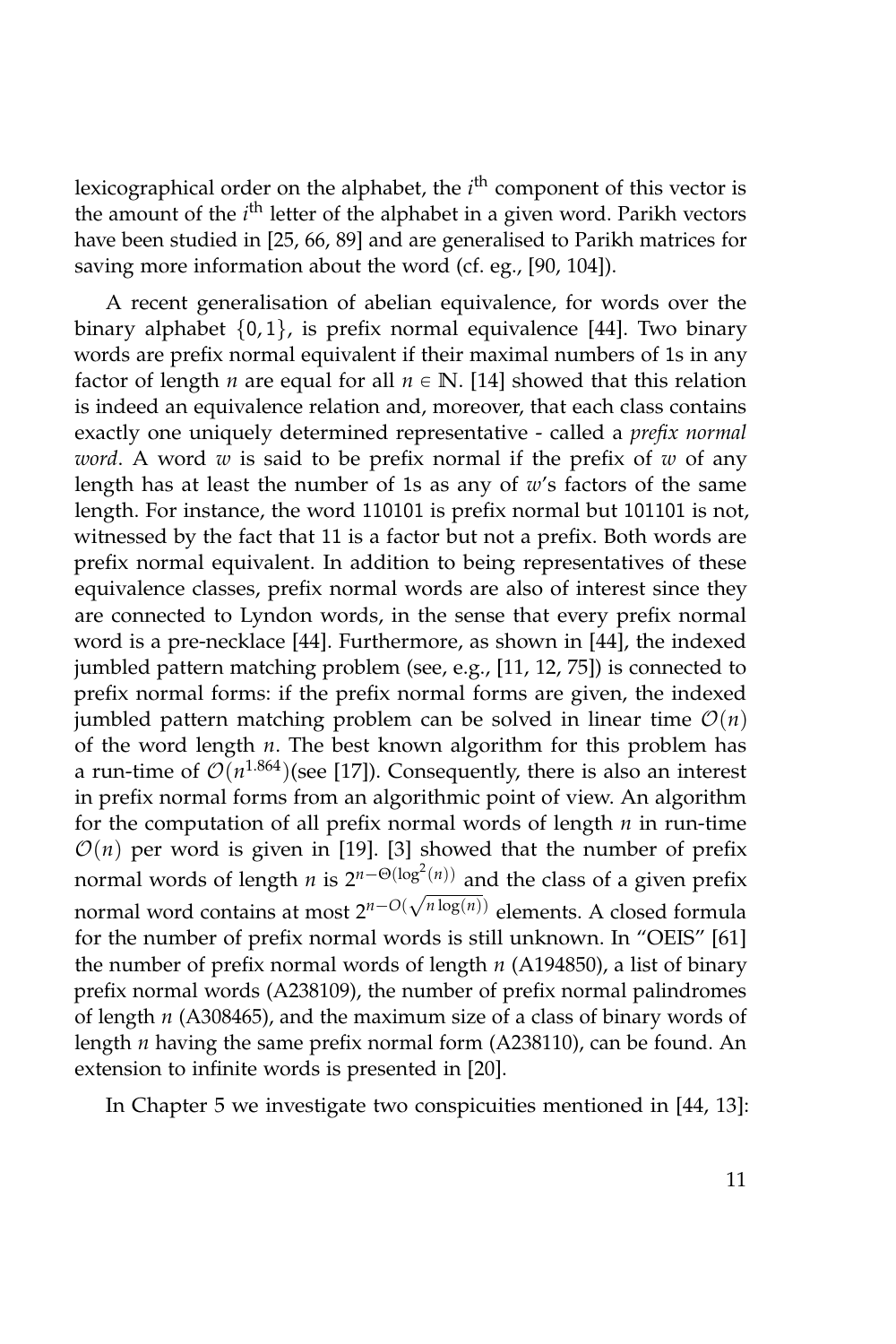#### 1. Introduction

palindromes and extension-critical words. Generalising the result of [\[13\]](#page-159-10) we prove that prefix normal palindromes play a special role since they are not prefix normal equivalent to any other word. Since not all palindromes are prefix normal, as witnessed by 101101, determining the number of prefix normal palindromes is an (unsolved) sub-problem. We show that solving this sub-problem brings us closer to determining the index, i.e., the number of equivalence classes w.r.t. a given word length, of the prefix normal equivalence relation. Moreover, we give a characterisation based on the maximum-ones function for prefix normal palindromes. The notion of extension-critical words is based on an iterative approach: compute the prefix normal words of length  $n + 1$  based on the prefix normal words of length *n*. A prefix normal word *w* is called extension-critical if *w*1 is not prefix normal. For instance, the word 101 is prefix normal but 1011 is not and, thus, 101 is called extension-critical. This means that all nonextension-critical words contribute to the class of prefix normal words of the next word-length. We investigate the set of extension-critical words by introducing an equivalence relation *collapse*, grouping all extensioncritical words that are prefix normal equivalent w.r.t. length  $n + 1$ . Finally, we prove that (prefix normal) palindromes and the collapsing relation (extensional-critical words) are related. In contrast to [\[44\]](#page-161-8), we work with suffix-normal words (least representatives) instead of prefix-normal words. We prove that both notions lead to the same results.

**Structure of this work.** In Chapter [2,](#page-30-0) the basic definitions and notions are presented; first, we give the general definitions and afterwards the specific preliminaries for scattered factors, *k*-locality, and prefix normal words. In Chapter [3,](#page-42-0) we present the results on scattered factors. This Chapter covers the topics of weakly *c*-balanced words, scattered factor universality, and the reconstruction from right-bounded block words. In Chapter [4](#page-122-0) we first present the NP-completeness proof of *k*-locality. Afterwards the combinatorial results in this domain are presented. Finally, in Chapter [5](#page-136-0) we present the results on prefix normal words, especially on prefix normal palindromes and the collapsing relation.

All results that are contributions of my co-authors in the respective papers are marked with  $*$ .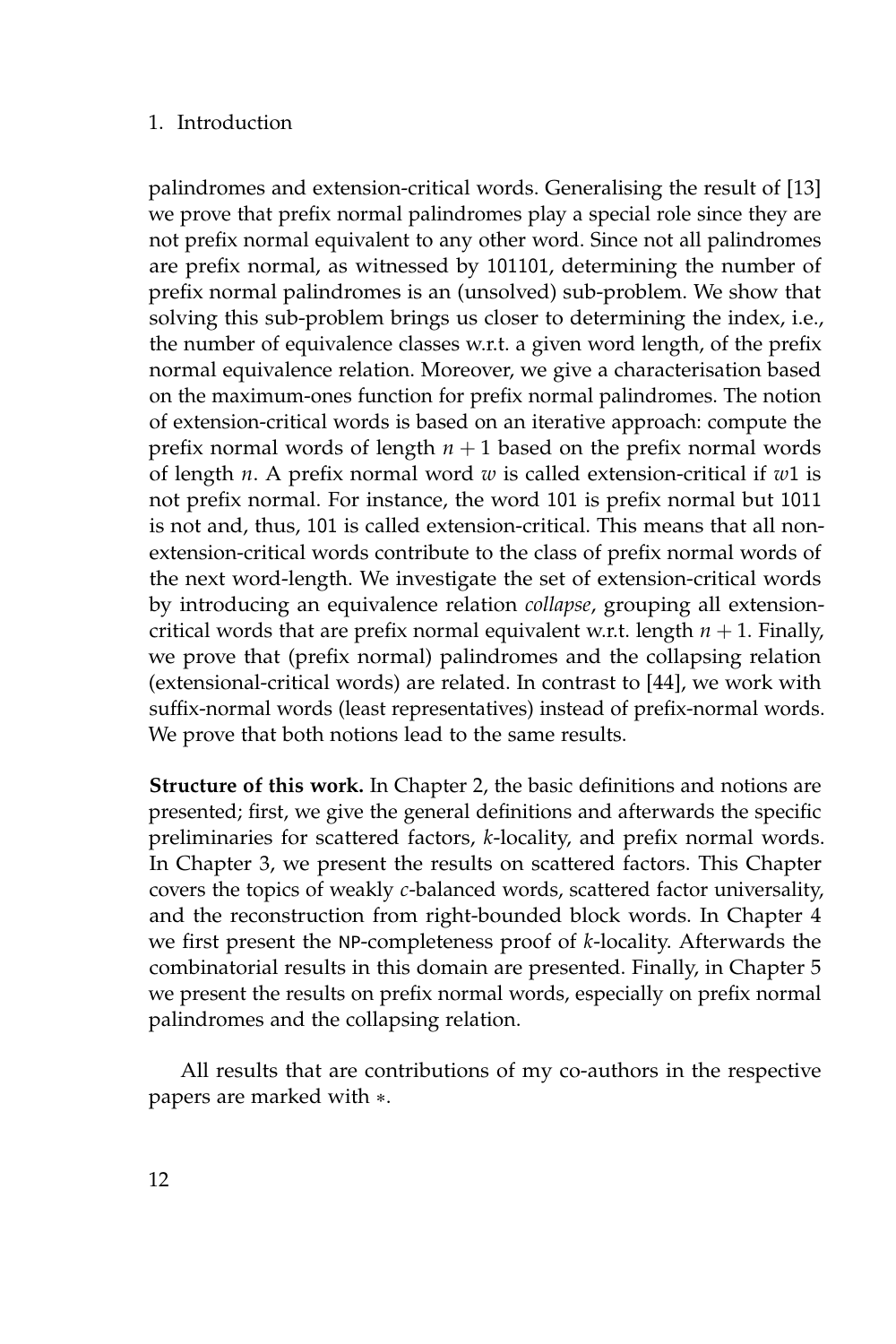### **Chapter 2**

### **Preliminaries**

<span id="page-30-0"></span>In this chapter the basic definitions and notions from the domain of combinatorics on words will be introduced divided into parts that reflect the different subdomains *scattered factors*, *patterns and k-locality*, and *prefix normal words*. For further fundamental information regarding the domain of combinatorics on words the reader may consult [\[81,](#page-165-0) [80\]](#page-165-9). Definitions belonging to single proofs or concepts are given directly in the according context within the next chapters.

### <span id="page-30-1"></span>**2.1 General Definitions**

Let  $\mathbb N$  be the set of natural numbers and  $\mathbb N_0 = \mathbb N \cup \{0\}$ . By  $\mathbb N_{>k}$   $(\mathbb N_{\geqslant k}$ resp.) denote the set of natural numbers greater than (or greater than and equal to resp.)  $k \in \mathbb{N}$ . Let [*n*] denote the set  $\{1, \ldots, n\}$  and  $[n]_0 = [n] \cup \{0\}$ for an  $n \in \mathbb{N}$  and abbreviate  $[n] \setminus [k-1]$  and  $[n] \setminus [k]$  by  $[n]_{\geq k}$  and  $[n]_{>k}$ , respectively.

An *alphabet*  $A$  is a set of symbols and  $A^*$  denotes the free monoid over A with the neutral element *ε* called the *empty word* under concatenation. The free semigroup over A is  $A^+ = A^* \setminus \{\varepsilon\}$ . A *word* is an element of  $A^*$ , i.e., a finite sequence of letters from A. The set of all infinite words  $a_1a_2...$  with  $a_i \in A$  is denoted by  $A^{\omega}$ . In this work finite and infinite alphabets will be distinguished by the notion:  $\Sigma$  will always represent a finite alphabet and the elements are called *letters*, whereas potentially infinite alphabets are denoted by *X* and the elements are called *variables*. Assume, if both alphabets are considered in a setting, that they are disjoint, i.e.,  $\Sigma \cap X = \varnothing$ . For given  $\Sigma$  and  $X$ , words  $\alpha$  in  $(X \cup \Sigma)^*$  are called *patterns* and they are called *terminal-free* in the case  $\alpha \in X^*$ . Let  $\text{Par}_{\Sigma} = (X \cup \Sigma)^*$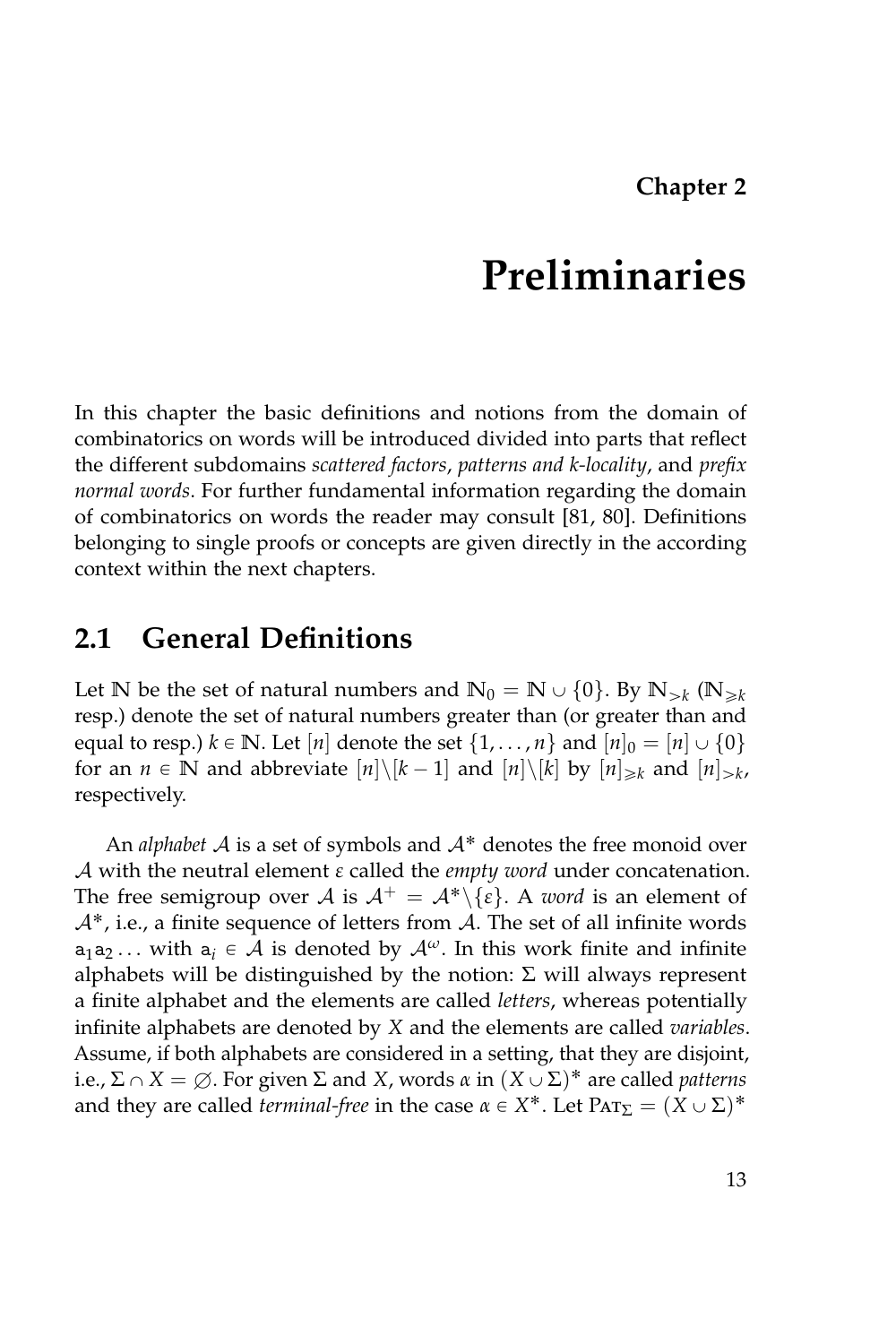#### 2. Preliminaries

be the set of patterns and define  $PAT = \bigcup_{\Sigma} PAT_{\Sigma}$  for a given set of variables *X*. Variable-free patterns, i.e., patterns *α* ∈ Σ<sup>\*</sup>, are called *terminal-words* or simply words.

The *length* of a word  $w \in A^*$  is denoted by  $|w|$ . For  $k \in \mathbb{N}$  set  $A^{\leq k}$  =  $\{w \in \mathcal{A}^* | |w| \leq k\}$  and  $\mathcal{A}^k = \{w \in \mathcal{A}^* | |w| = k\}$ . A word  $u \in \mathcal{A}^*$  is a *factor* of  $w \in A^*$  if  $w = xuy$  for some  $x, y \in A^*$ . In the case  $x = \varepsilon$ , *u* is called a *prefix* of *w*, and called a *suffix* of *w* in the case  $y = \varepsilon$ . Factors, prefixes, and suffixes are called *proper* if they are neither the empty word nor the complete word itself. Let Fact(*w*), Pref(*w*), Suff(*w*) denote the set of *w*'s factors, prefixes, and suffixes respectively. Moreover, for all sets, the indexes  $k, \leq k, \leq k, \geq k, \geq k$  denote a length restriction of the contained words, e.g.,  $\text{Fact}_{\leq k}(w) = \{v \in \text{Fact}(w) | |v| \leq k\}.$  Moreover, PropFact $(w)$ , PropPref $(w)$ , and PropSuff(*w*) denote the sets of proper factors, prefixes, and suffixes respectively. For better readability, we are using *dots* to highlight a factor which is of interest in the given context. For instance, b.an.an.a is for highlighting that the factor an occurs twice in the word banana.

The *i*<sup>th</sup> letter of  $w \in A^*$  is denoted by  $w[i]$  for  $i \in [|w|]$  and set  $w[i..j] =$  $w[i]w[i+1]\cdots w[j]$  for  $1 \leq i \leq j \leq |w|$ . By convention,  $w[i..j] = \varepsilon$ , if  $i > j$ . By  $|w|_a$  denote the number of occurrences of the letter  $a \in A$  in  $w \in A^*$ .

Since for patterns two disjoint alphabets are necessary, the access of the symbols of a word  $w \in (X \cup \Sigma)^*$  is split into

$$
alpha(w) = \{a \in \Sigma | |w|_a > 0\}
$$
 and  $var(w) = \{x \in X | |w|_x > 0\}.$ 

Thus, all symbols in the word  $w \in (X \cup \Sigma)^*$  are given by alph $(w) \cup \text{var}(w)$ , and var $(w) = \emptyset$  holds for (terminal) words.

The reverse of  $w = w[1] \cdots w[n] \in \Sigma^*$  is defined by  $w^R = w[n] \cdots w[1]$ . A *palindrome* is a word *w* with  $w = w^R$ . For a word  $u \in A^*$  we define  $u^0 = \varepsilon$ ,  $u^{i+1} = u^i u$ , for  $i \in \mathbb{N}$ . A word  $w \in \mathcal{A}^*$  is called *power* (repetition) of a word  $u \in A^*$ , if  $w = u^t$  for some  $t \in \mathbb{N}_{>1}$ .

Given a word  $w \in \Sigma^*$  and a property  $P : \Sigma \to \{0, 1\}$ , a *P-block* in *w* is a factor *u* of *w* such that all of *u*'s letters fulfil *P* and *u* is not contained in a larger factor *v* of *w* also fulfilling *P*. Formally,  $u \in Fact(w)$  is a *P*-block if  $P(u[i]) = 1$  for all  $i \in ||u||$  and for all  $v \in$  Fact $(w)$  with  $u \in$  PropFact $(v)$ there exists  $j \in ||v||$  with  $P(v[j]) = 0$ . For convenience the defining property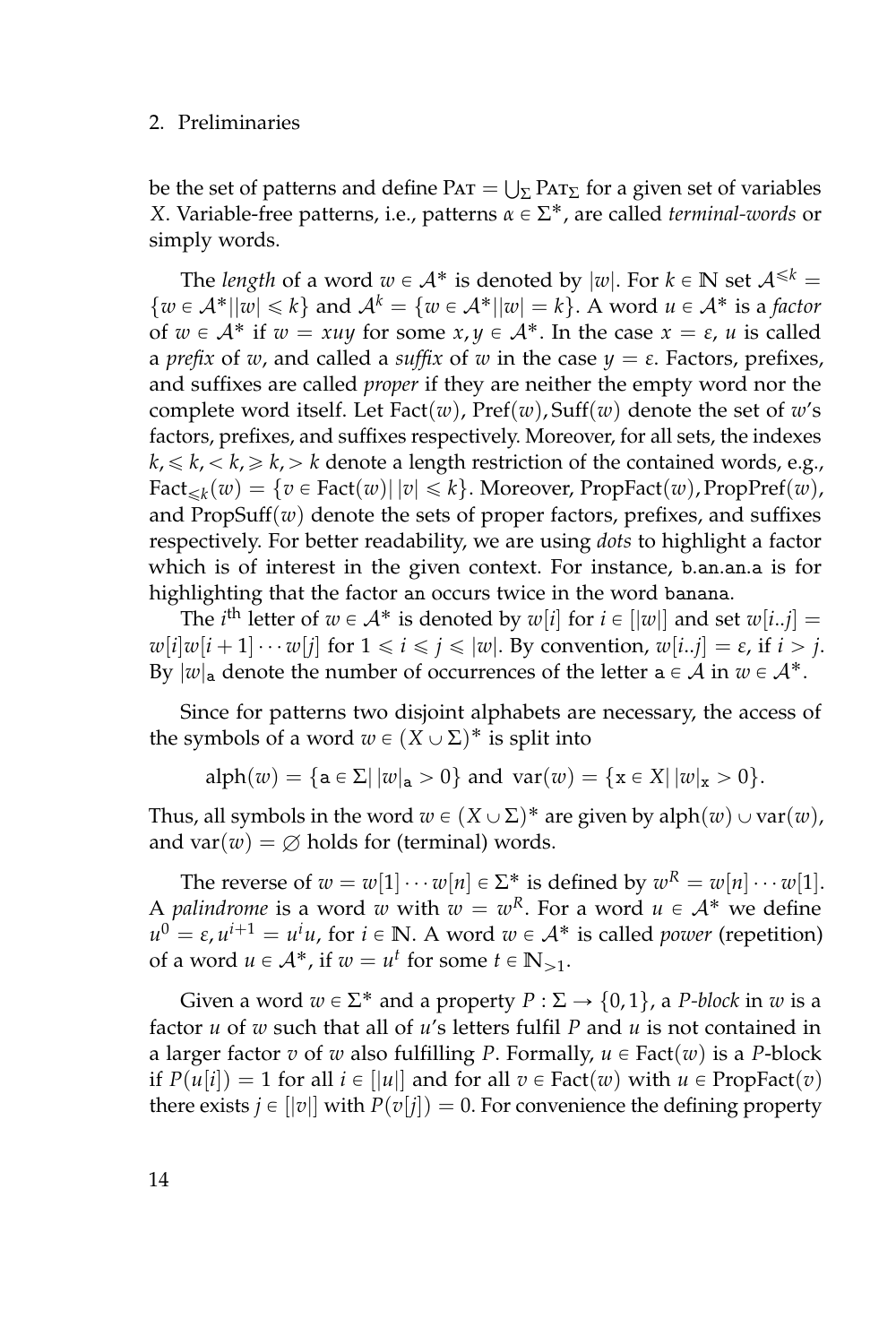#### 2.1. General Definitions

will be abbreviated if it is clear from the context: For instance the word abaaabaabb has three a-blocks and three b-blocks (instead of defining a property *P*<sub>a</sub> with  $P_a(u[i]) = 1$  iff  $u[i] = a$  and speaking of three  $P_a$ -blocks). Let  $[x]$ <sup>b</sup> denote an *x*-block for  $x \in A$  and  $x^b$  similarly a block that contains at least one *x*. The first notation seems artificial since the empty block only corresponds to an inserted *ε* in the word, but it allows to define classes of words and patterns: if *w* is in  $[a]^b$  b $[a]^b$  then *w* is defined by the regular expression  $\{a\}^*b\{a\}^*$ . In the context of *k*-locality this definition will be refined such that the benefits become clearer.

A word  $u \in A^*$  is a *conjugate* of a word  $w \in A^*$  if there exist  $x, y \in A^*$ with  $w = xy$  and  $u = yx$ . If  $\Sigma$  has a total order  $\langle$  - that is implicitly extended to the lexicographical order  $<$  on  $\Sigma^*$  - Lyndon words are defined as follows: a word  $w \in \Sigma^*$  is called *Lyndon word* (or simply *Lyndon*) if  $w$ is the strictly lexicographically smallest word amongst all its conjugates, i.e., *w* is lexicographically smaller than  $yx$  for all factorisations  $w = xy$ for  $x, y \in \Sigma^+$ . A special form of Lyndon words are the *right-bounded block* words that are of the form  $a^{\ell}b$  for  $a, b \in \Sigma$  with  $a < b$ , and  $\ell \in \mathbb{N}$ .

For  $\ell, n \in \mathbb{N}$  and  $w_1, \ldots, w_n \in \mathcal{A}^*$ , define  $\langle w_1, \ldots, w_n \rangle_{\ell}$  as the set of all words  $w = x_1 \cdots x_\ell$  with  $x_i \in \{w_1, \ldots, w_n\}$ . Let  $\langle w_1, \ldots, w_n \rangle =$  $\bigcup_{\ell \in \mathbb{N}} \langle w_1, \ldots, w_n \rangle_{\ell}$ .

Over a binary alphabet  $\Sigma = \{a, b\}$  a word  $w \in \Sigma^*$  is called *weakly c-balanced* if  $||w|_a - |w|_b| = c$ , i.e., the difference between the amount of a and b in *w* is  $c \in \mathbb{N}_0$ . For instance, abaa is weakly 2-balanced, aba is weakly 1-balanced, while abbaba is weakly 0-balanced. Let  $\Sigma_\mathrm{wzb}^*$  denote the set of weakly 0-balanced words.

A function  $f: \mathcal{A}_1^* \to \mathcal{A}_2^*$  for alphabets  $\mathcal{A}_1$ ,  $\mathcal{A}_2$  is called a *morphism* if  $f(uv) = f(u)f(v)$  for  $u, v \in A_1^*$ . Notice that it suffices to define morphisms on the letters of  $A_1$  to define it on longer words.

Finally, since some of the results are of algorithmic nature, we introduce the necessary setting. The computational model we use is the standard unit-cost RAM with logarithmic word size: for an input of size *n*, each memory word can hold log *n* bits. Arithmetic and bitwise operations with numbers in [*n*] are, thus, assumed to take constant time. In the upcoming algorithmic problems, we assume that the processed words are sequences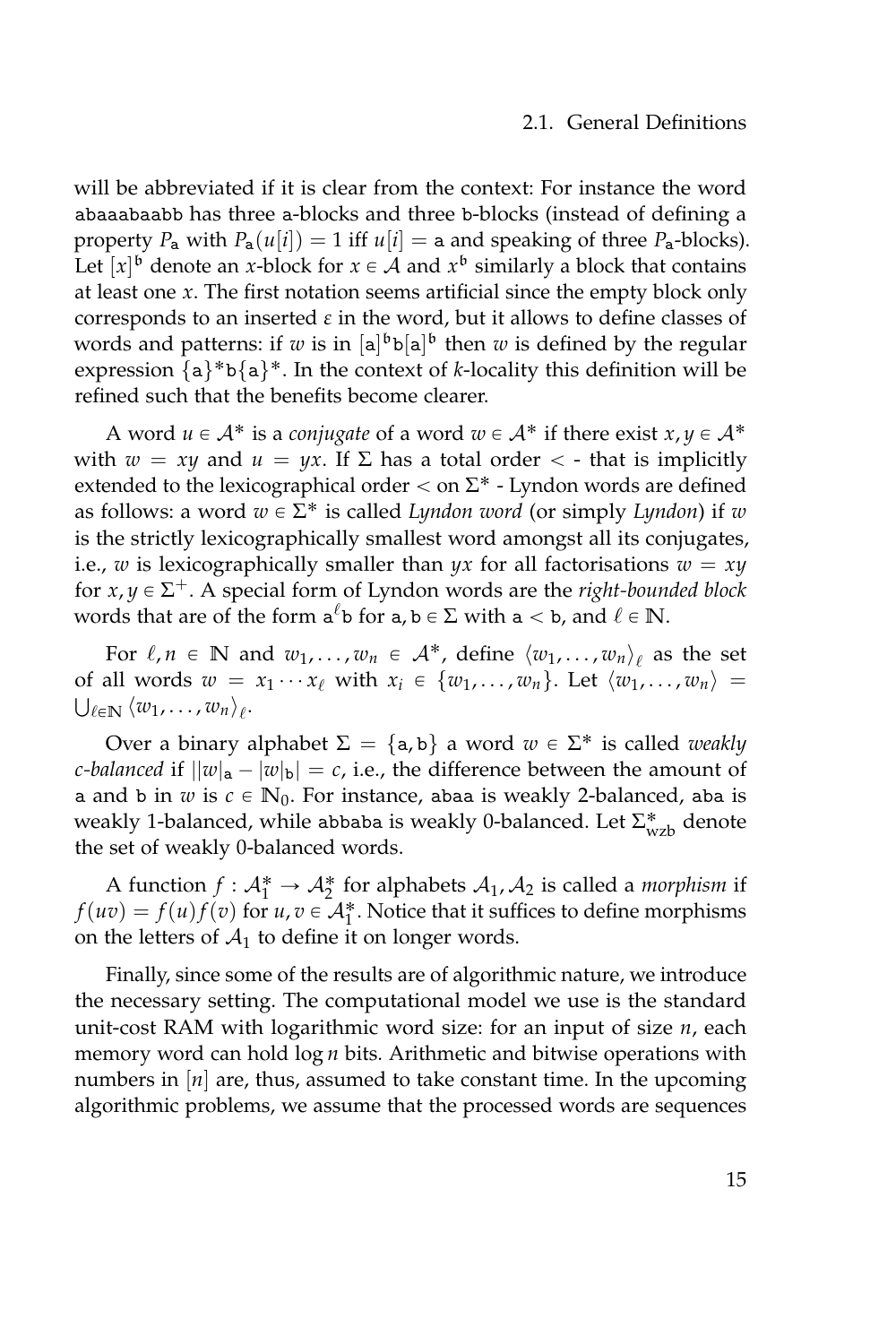of integers (called letters or symbols, each fitting in a constant number of memory words). In general, after a linear time preprocessing, we can assume that for an input word of length *n* over an alphabet Σ, its letters are in the set  $\{1, 2, ..., |\Sigma|\}$  (where, clearly,  $|\Sigma| \leq n$ ). For a more detailed discussion see, e.g., [\[23\]](#page-160-8).

### <span id="page-33-0"></span>**2.2 Definitions Regarding Scattered Factors**

In this subsection the main definitions surrounding the domain of scattered factors (also known as (scattered) subwords and subsequences) are given. In contrast to factors, scattered factors are not necessarily consecutive parts of the words: a scattered factor can be obtained by deleting some letters of a given word *w* and concatenating the remaining parts in order. Thus, every factor is especially a scattered factor. In the context of scattered factors only finite alphabets are going to be considered and, consequently,  $\Sigma$  will be the only alphabet.

<span id="page-33-1"></span>**2.2.1 Definition.** A word  $v = v[1] \cdots v[k] \in \Sigma^k$ ,  $k \in \mathbb{N}_0$ , is a *scattered factor* of a word  $w \in \Sigma^*$  if there exist  $k + 1$ , not necessarily distinct and possibly empty, words  $x_1, \ldots, x_{k+1} \in \Sigma^*$  such that  $w = x_1v[1] \cdots x_kv[k]x_{k+1}$ . Let  $\operatorname{ScatFact}(w)$  be the set of all scattered factors of  $w$  and define  $\operatorname{ScatFact}_{k}(w)$ (ScatFact<sub> $\leq k$ </sub>) as the set of all scattered factors of *w* of length (up to)  $k \in \mathbb{N}$ . A word  $u \in \Sigma^*$  is a *common scattered factor* of two words  $w, v \in \Sigma^*$ , if  $u \in$  ScatFact(*w*)  $\cap$  ScatFact(*v*). Accordingly, the word *u* is an *discommon scattered factor* of *w* and *v* if *u* is a scattered factor of exactly one of them.

Regarding scattered factors it is an important difference whether the multiplicity of the scattered factor in a word is taken into account (cf., e.g., [\[85\]](#page-165-3)). Notice that the scattered factor set in Definition [2.2.1](#page-33-1) is an ordinary set without multiplicities.

The scattered factor sets  $\text{ScatFact}_{\leq k}(w)$  and  $\text{ScatFact}_{k}(w)$  are also known as *full k-spectrum* and, respectively, *k-spectrum* of a word  $w \in \Sigma^*$ (see [\[6\]](#page-158-3), [\[85\]](#page-165-3), [\[103\]](#page-166-4)). Obviously the *k*-spectrum is empty for  $k > |w|$  and contains exactly *w*'s letters for  $k = 1$  and only *w* for  $k = |w|$ .

A special kind of scattered factors is given by the projections. A word *u* is the projection of a word *w* on  $\Delta \subseteq \Sigma$  if *u* is obtained by removing all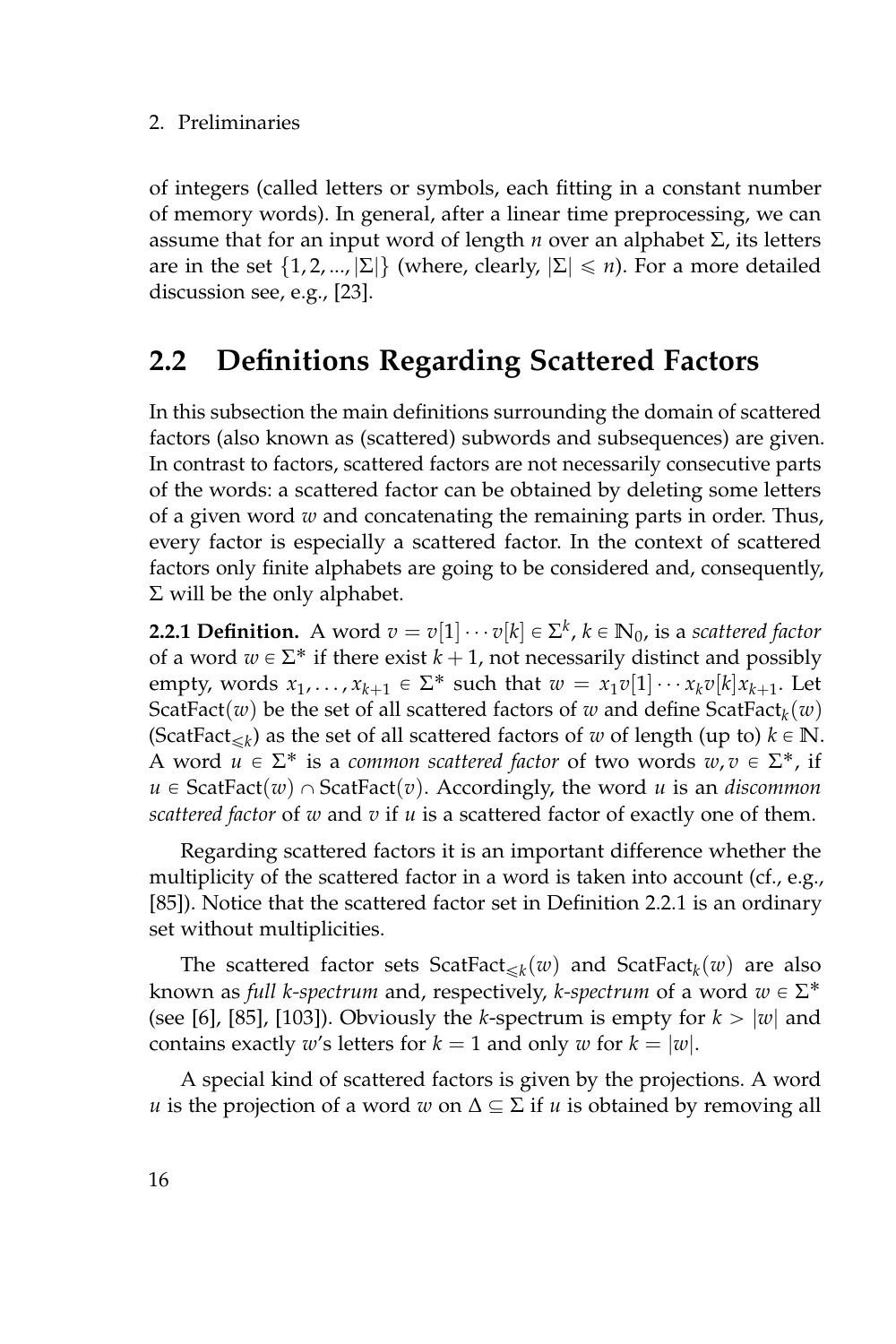letters from *w* belonging to alph $(w) \Delta$ . For instance, bnn is the projection of banana on  $\{b, n\}$ .

**2.2.2 Definition.** A word  $v = v_1 \cdots v_k \in \Sigma^*$  is a *projection*  $w_{\Delta}$  of a word *w* ∈  $\Sigma^*$  on  $\Delta \subseteq \Sigma$  if *v* ∈ ScatFact $(w) \cap \Delta^*$  and there exist  $x_1 \cdots x_{k+1}$  ∈  $(\text{alph}(w) \setminus \Delta)^*$  with  $w = x_1v_1 \cdots x_kv_kx_{k+1}$ .

Alternatively, projections can be defined by erasing morphisms. Let  $h_{\Delta} : \Sigma^* \to \Delta^*$  be the morphism defined by  $h(a) = a$  for all  $a \in \Delta$  and  $h(b) = \varepsilon$  for  $b \in \Sigma \backslash \Delta$ . Then  $w_{\Lambda}$  is defined as  $h(w)$ .

Simon [\[108\]](#page-167-4) defines the congruence  $\sim_k$  where  $u \sim_k v$  if ScatFact $\leq_k (u) =$ ScatFact<sub> $\leq k$ </sub> (*v*) for *u*, *v*  $\in \Sigma^*$  and  $k \in \mathbb{N}_0$ . Since the *k*-spectrum is a subset of  $\Sigma^k$  for *k* ∈ **N**<sub>0</sub>, the questions arise for which words *u* ∈ Σ<sup>\*</sup>, ScatFact<sub>*k*</sub>(*u*) =  $\Sigma^k$  holds, and of which form *u* is. In [\[64\]](#page-163-5) the notion of richness in the context of scattered factors is introduced: a word *u* ∈ Σ<sup>\*</sup> is called *rich* if alph( $u$ ) =  $\Sigma$  holds. Notice that this is equivalent to ScatFact<sub>1</sub>( $u$ ) =  $\Sigma$ . This definition is extended to  $\ell$ -richness: a word is  $\ell$ -rich if it is a concatenation of  $\ell$  possibly different rich (w.r.t. the same given alphabet  $\Sigma$ ) words. The concatenation of  $\ell$  rich words is also fundamental in the *arch factorisation* introduced by Hebrard [\[57\]](#page-163-6). Since this factorisation is fundamental and the basis for most of the results in Section [3.2,](#page-66-0) it is recalled here.

**2.2.3 Definition** ([\[57\]](#page-163-6)). For  $w \in \Sigma^*$  the *arch factorisation* of  $w$  is given by

$$
w = \operatorname{ar}_{w}(1) \cdots \operatorname{ar}_{w}(k)r(w)
$$

for a  $k \in \mathbb{N}_0$  with  $\Rightarrow$  alph( $ar_w(i)$ ) =  $\Sigma$ ,  $\triangleright$  ar<sub>*w*</sub>(*i*)[| ar<sub>*w*</sub>(*i*)|]  $\notin$  alph(ar<sub>*w*</sub>(*i*)[1..] ar<sub>*w*</sub>(*i*)| -1] for all *i*  $\in$  [*n*], and  $\Rightarrow$  alph $(r(w)) \subset \Sigma$ .

The words  $ar_w(i)$  are called *arches* of *w* and  $r(w)$  is called the *rest*. Define the word containing the unique last letters of the arches by

$$
m(w) = \text{ar}_{w}(1)[|\text{ar}_{w}(1)|] \cdots \text{ar}_{w}(k)[|\text{ar}_{w}(k)|].
$$

As by the notion stressed, the focus each in the arch factorisation and in the factorisation into rich words is on decomposing the word into specific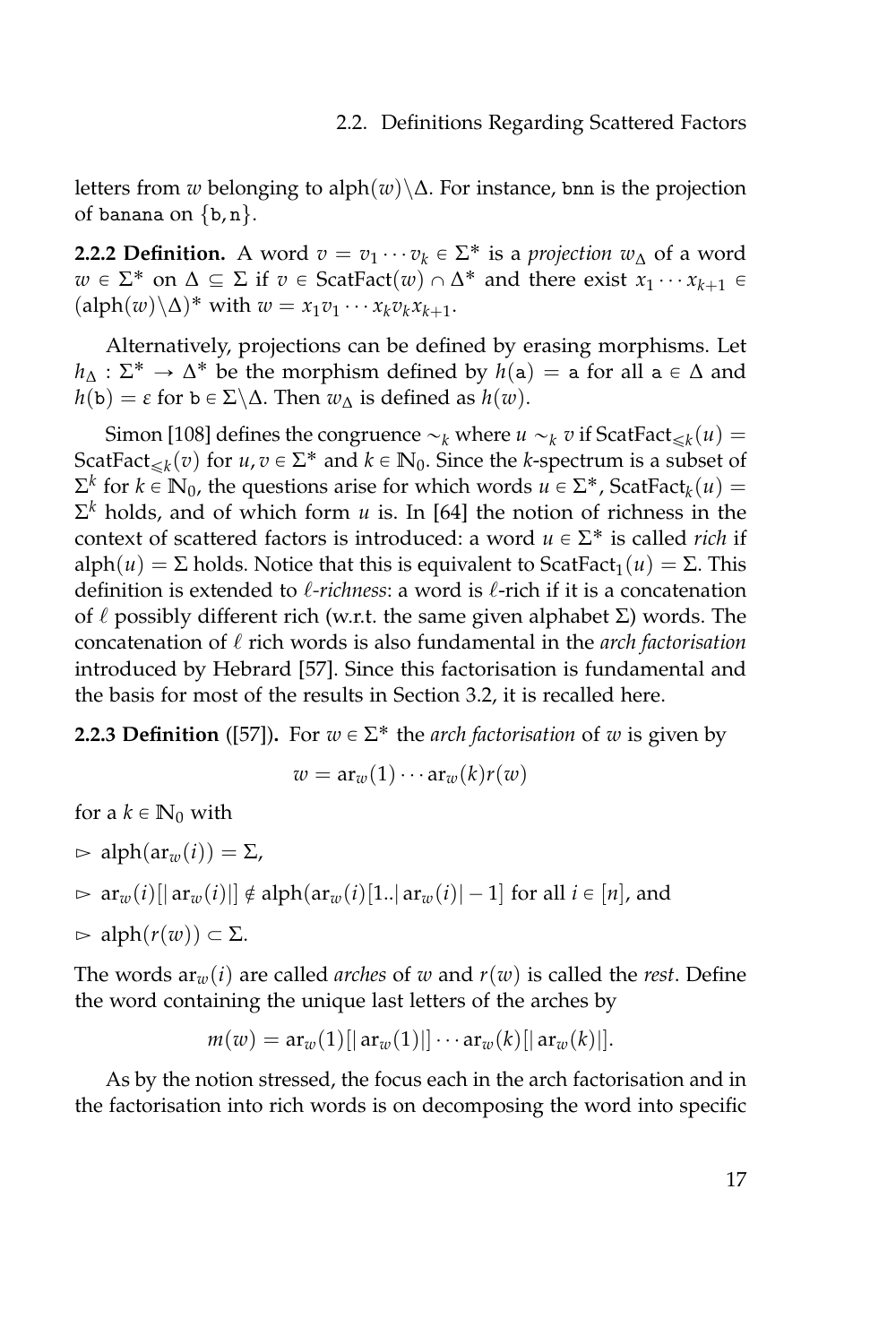#### 2. Preliminaries

factors. Taking the aforementioned perspective of asking whether the set of scattered factors of a given length  $k \in \mathbb{N}$  equals  $\Sigma^k$  leads to the following notion.

**2.2.4 Definition.** A word  $s \in \Sigma^*$  is called *k-universal*, for  $k \in \mathbb{N}_0$ , if  $\text{ScatFact}_k(w) = \Sigma^k$ . For convenience a word is simply called *universal* if it is 1-universal. Define the *universality-index*  $\iota(w)$  of  $w \in \Sigma^*$  as the largest *k* such that *w* is *k*-universal.

In the context of Simon congruence also the following definition is helpful: it defines a representative amongst all words with the same *k*spectrum for a given  $k \in \mathbb{N}$ .

**2.2.5 Definition.** The *shortlex normal form* of a word  $w \in \Sigma^*$  w.r.t.  $\sim_k$ , where  $\Sigma$  is an ordered alphabet, is the shortest word *u* with *u*  $\sim$ <sub>*k*</sub> *w* which is also lexicographically smallest (w.r.t. the given order on  $\Sigma$ ) amongst all words  $v \sim_k w$  with  $|v| = |u|$ .

It is a simple observation that a word is  $\ell$ -rich if and only if it is  $\ell$ universal and a rich-factorisation, i.e., the factorisation of an  $\ell$ -rich word into  $\ell$  rich words, can also be efficiently obtained. Nevertheless, we will use the name of  $\ell$ -universal word rather than  $\ell$ -rich word, as richness is used as a name also for other properties of words, such as the property of a word of length *n* to have  $n + 1$  distinct palindromic factors, see, e.g., [\[31,](#page-160-9) [82\]](#page-165-12) and the references therein. As *w* is  $\ell$ -universal iff *w* is the concatenation of  $\ell \in \mathbb{N}$  universal words it follows immediately that, if *w* is over the ordered alphabet  $\Sigma = \{1 < 2 < \ldots < \sigma\}$  and it is  $\ell$ -universal then its shortlex normal form w.r.t.  $\sim_\ell$  is  $(1 \cdot 2 \cdots \sigma)^\ell$  (as this is the shortest and lexicographically smallest  $\ell$ -universal word).

*2.2.6 Remark.* Notice that *k*-universality is always w.r.t. a given alphabet Σ: the word abcba is 1-universal for  $\Sigma = \{a, b, c\}$  but 2-universal for  $\Sigma \setminus \{c\}.$ If it is clear from the context, we omit explicit mention of  $\Sigma$ , otherwise we state it.

The following observation leads to the next definition: considering the word  $w =$  abc we notice that it is 1-universal and  $w^s$  is *s*-universal for all  $s \in \mathbb{N}$ ; on the other hand  $v =$  ababcc which is also 1-universal behaves differently on repeating it  $\cdot v^2$  is 3-universal.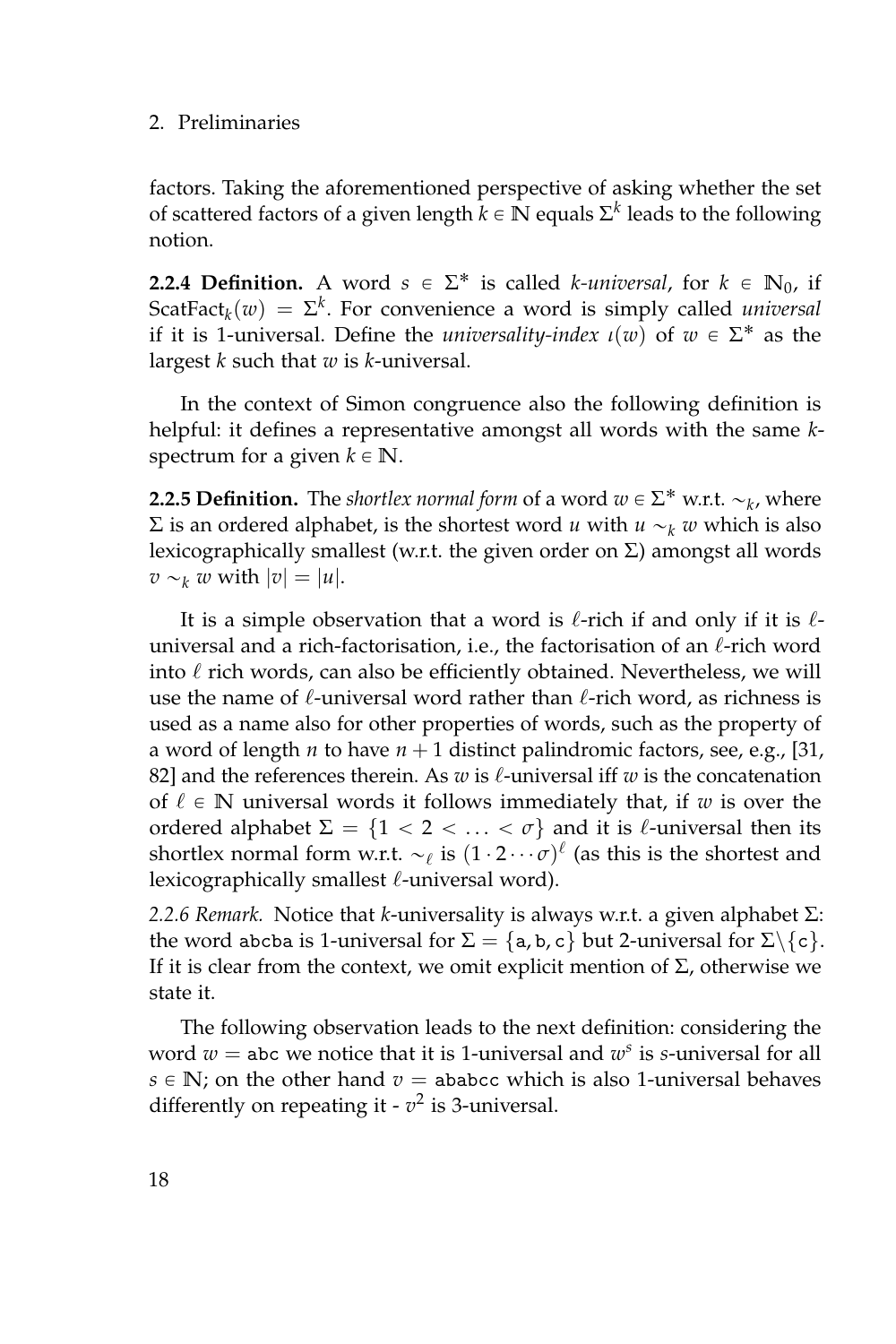#### 2.2. Definitions Regarding Scattered Factors

**2.2.7 Definition.** A word  $w \in \Sigma^*$  is called *k-circular universal* if a conjugate of *w* is *k*-universal. Define the *circular universality index ζ*(*w*) of *w* as the largest *k* such that *w* is *k*-circular universal. Again we call a word simply circular-universal if it is 1-circular universal.

In the previous example  $v$  is 2-circular universal since  $v$  is a conjugate of abccab. Another natural generalisation of universality is to consider sets of words. The words  $w_1 = ab, w_2 = bc, w_3 = ca$  over  $\{a, b, c\}^*$  are not 1-universal but, e.g.,  $w_1w_2$  is 1-universal and  $w_1w_3w_2$  is 2-universal.

**2.2.8 Definition.** Let  $n \in \mathbb{N}$ . The set  $S = \{w_1, \ldots, w_n | w_i \in \Sigma^*, i \in [n]\}$ is called *universal* if there exists a  $u \in \langle w_1, \ldots, w_n \rangle$  which is universal. Moreover, *S* is called *k*-universal if there exist  $p \in \mathbb{N}_0$  and  $u_1, \ldots, u_p \in$  $\langle w_1, \ldots, w_n \rangle$  such that  $u_1 \cdots u_p$  is *k*-universal.

*2.2.9 Remark.* It is worth noting that, unlike the case of factor universality of words and partial words [\[88,](#page-165-0) [10,](#page-159-0) [18,](#page-159-1) [54\]](#page-162-0), in the case of scattered factor universality of words it does not make sense to try to identify a *k*-universal word  $w \in \Sigma^*$ , for  $k \in \mathbb{N}_0$ , such that each word from  $\Sigma^k$  occurs *exactly once* as scattered factor of *w*. Indeed, if  $|w| \ge k + |\Sigma|$  then there exists a word from Σ *<sup>k</sup>* which occurs at least twice as a scattered factor of *w*. Moreover, the shortest word which is *k*-universal has length *k*|Σ|, because each *k*-universal word must have  $a^k$  as a scattered factor, for all  $a \in \Sigma$ . As  $k[\Sigma] \geq k + |\Sigma|$  for  $k, |\Sigma| \in \mathbb{N}_{\geq 2}$ , all *k*-universal words have scattered factors occurring more than once: there exists  $i, j \in [|\Sigma| + 1]$  such that  $w[i] = w[j]$ and *i*  $\neq$  *j*. Then  $w[i]w[|\Sigma| + 2..|\Sigma| + k]$  and  $w[j]w[|\Sigma| + 2..|\Sigma| + k]$  are both scattered factors of *w* and  $w[i]w[|\Sigma| + 2..|\Sigma| + k] = w[j]w[|\Sigma| + 2..|\Sigma| + k].$ 

For the last definition of this subsection the multiplicities of scattered factors are of interest. Here the notion of the binomial coefficient of two words is important.

**2.2.10 Definition.** For  $u, v \in \Sigma^*$ , the number of different occurrences of  $v$ as a scattered factor of *u* is denoted by  $\binom{u}{v}$ .

*2.2.11 Remark.* Notice that  $|w|_{\mathbf{x}} = \binom{w}{\mathbf{x}}$  for all  $\mathbf{x} \in \Sigma$ .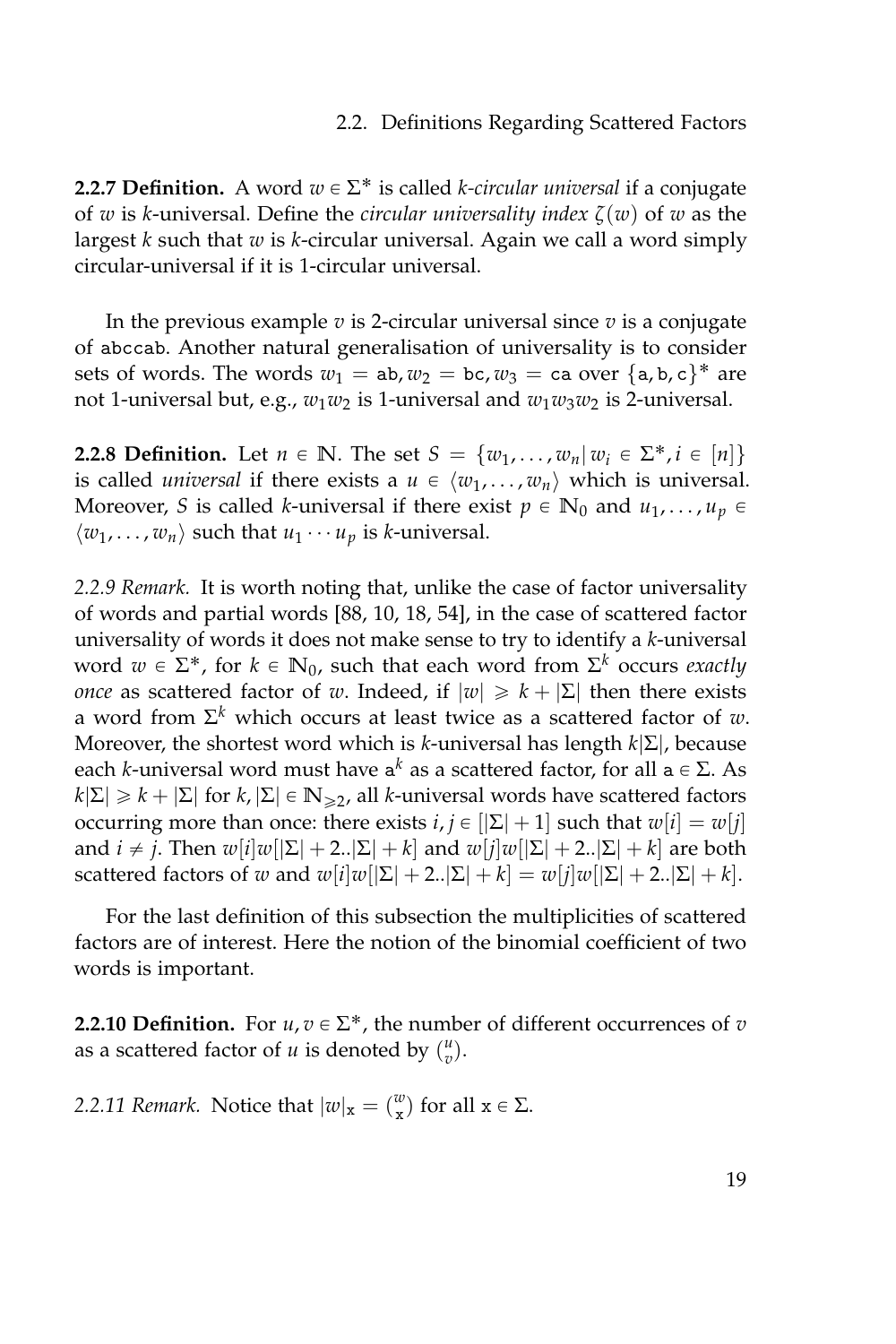# **2.3 Definitions Regarding** *k***-Locality**

In this subsection the main definitions regarding patterns and especially the notion of *k*-locality will be given. Since patterns are investigated, both a finite alphabet Σ and an potentially infinite alphabet *X* are considered.

The locality of a word is a measurement of how the position of letters are w.r.t. each other, e.g., in abcbabcab the letter b only occurs next to a. The locality can be investigated for (terminal) words as well as for patterns. For this reason the more general definition for patterns are introduced before the peculiarities for (terminal) words are enlarged upon.

**2.3.1 Definition.** For a pattern  $\alpha \in \text{Par}_{\Sigma}$ , a *substitution* is a morphism *h* : var( $\alpha$ )  $\rightarrow \Sigma^*$ . This notion can be extended to var( $\alpha$ )  $\cup$  alph( $\alpha$ ) by  $h(a) = a$  for  $a \in \Sigma$ . The substitution is called *non-erasing* if it maps into Σ <sup>+</sup> and *erasing* otherwise. The *pattern language L*(*α*) of *α* is defined by  ${h(\alpha)| h$  is a substitution for  $\alpha$ .

In this work only non-erasing substitutions are considered.

2.3.2 Definition. The *matching problem*, denoted by MATCH, is to decide for a given pattern *α* and word *w*, whether there exists a substitution *h* with  $h(\alpha) = w$ . For any  $P \subseteq PAT$ , the *matching problem for* P is to decide for a given pattern  $\alpha \in P$  and word *w*, whether there exists a substitution *h* with  $h(\alpha) = w$ .

Regarding patterns the focus of the measurement *locality* is in solving the pattern matching problem efficiently for subclasses of patterns. Therefore, the letters are not taken into account. The following definition captures the structure of the variables within a pattern by removing the letters.

**2.3.3 Definition.** Let  $\beta \in (X \cup \Sigma)^*$ . The *skeleton* of  $\beta$  is the (unique and terminal-free) pattern  $α = β<sub>X</sub>$ , i.e., the projection of  $β$  on var( $β$ ).

The relative positions of letters is defined via a *marking* process. Given a sequence of all variables, the variables are substituted one by one by a *marked* version of this variable. Thus, variables can be distinguished by how many occurrences are neighbours to already marked variables.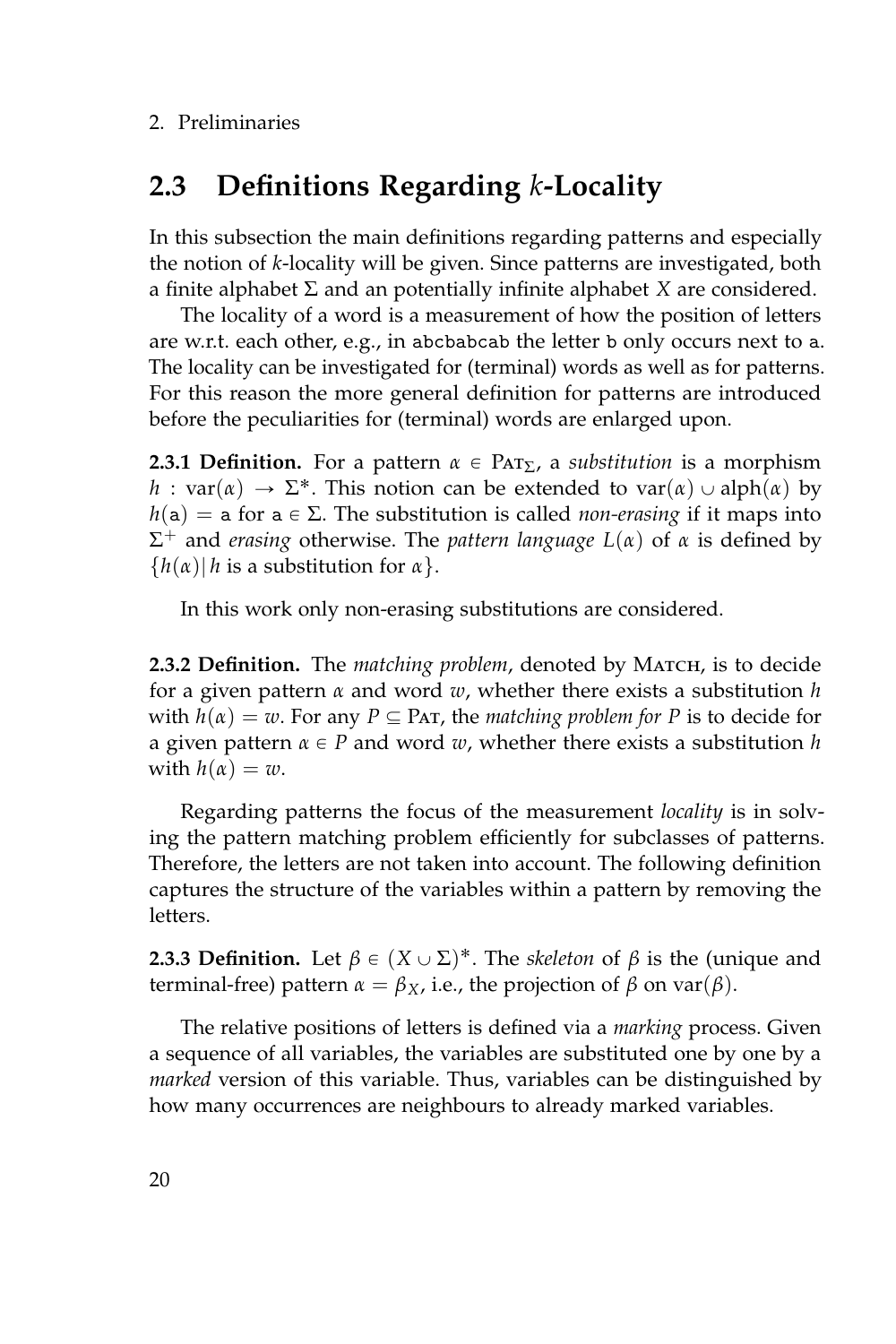**2.3.4 Definition.** Let  $\overline{X} = {\overline{x} \mid x \in X}$  be the set of *marked variables*. For the skeleton *α* of a pattern  $β ∈ (X ∪ Σ)<sup>*</sup>$ , a *marking sequence* of the variables occurring in *β*, is an enumeration  $x_1, x_2, ..., x_{|\text{var}(\beta)|}$  of var(*β*). A variable *x*<sub>*i*</sub> is called *marked at point*  $k \in \mathbb{N}$  (both in  $\beta$  and  $\alpha$ ) if  $i \leq k$ . Moreover, we define *α<sup>k</sup>* , *the marked skeleton of β at point k*, as the string obtained from *α* by replacing all  $x_i$  with  $i \leq k$  by  $\overline{x_i}$ . A *marked block* in  $\alpha_k$  is a block  $u$  with the property  $P_{\text{block}} : X \cup \overline{X} \to \{0, 1\}$  with  $P_{\text{block}}(y) = 1$  iff  $y \in \overline{X}$ .

Marking the skeleton  $\alpha = y_1 \cdots y_k \in X^*$  of a pattern  $\beta$  with a marking sequence  $\sigma$  induces a sequence of natural numbers  $b = (b_1, \ldots, b_\ell)$  where *b*<sub>*i*</sub> is the number of marked blocks at stage *i* for all  $i \in [\ell]$  and  $k, \ell \in \mathbb{N}$ . This sequence is called *blocksequence*.

Notice that in the context of *k*-locality, repetitions of letters in a word are of minor interest: if a word *w* contains an a-block for an  $a \in \Sigma$  all these a are marked simultaneously when a is marked. This observation leads to the following definition.

**2.3.5 Definition.** For  $w = x_1^{k_1} x_2^{k_2} \cdots x_\ell^{k_\ell} \in (\Sigma \cup X)^*$  with  $k_i, \ell \in \mathbb{N}$ ,  $i \in [\ell]$ , the *print* of *w* is defined by  $x_1 \cdots x_\ell$  assumed that  $x_j \neq x_{j+1}$  for  $j \in [\ell - 1]$ . The print is also called *condensed form* of *w* and a word is called *condensed* if it is its own print.

The idea of marking non-terminalfree patterns (patterns with letters) is to mark the letters implicitly if they are neighbouring marked variables. For this reason the notations  $[x]$ <sup>b</sup> and  $x$ <sup>b</sup> are extended in this setting to  $({x} \cup \Sigma)^*$  and  $({x} \cup \Sigma)^+$  resp.

Using the idea of a marking sequence, we can now define the *k*-locality of a pattern.

**2.3.6 Definition.** Let  $\beta \in (X \cup \Sigma)^*$  be pattern with skeleton  $\alpha \in \Sigma^{\ell}$ , for  $\ell \in \mathbb{N}$ , and  $\sigma$  be a marking sequence for  $\beta$ . Then  $\alpha$  is *k-local* w.r.t.  $\sigma$  for  $k \in \mathbb{N}_0$  if for all  $i \leq \ell$ ,  $\alpha_i$ , the marked skeleton of  $\alpha$  at point  $i$ , has at most *k* marked blocks. The *locality-number* of  $\alpha$  is the smallest  $k \in \mathbb{N}$  such that there exists a marking sequence *σ* and *α* is *k*-local w.r.t. *σ*. Let  $\text{loc}_{\sigma}(\alpha)$ denote the *k* such that *α* is *k*-local w.r.t.  $\sigma$  and let loc(*α*) denote the locality number of *α*. A pattern is called *strictly k*-local if it is *k*-local but not  $(k - 1)$ local. Let Pat*k*-loc denote the class of *k*-local patterns. The minimal *k* such that a pattern *β* is *k*-local is called the *locality number* of *β*.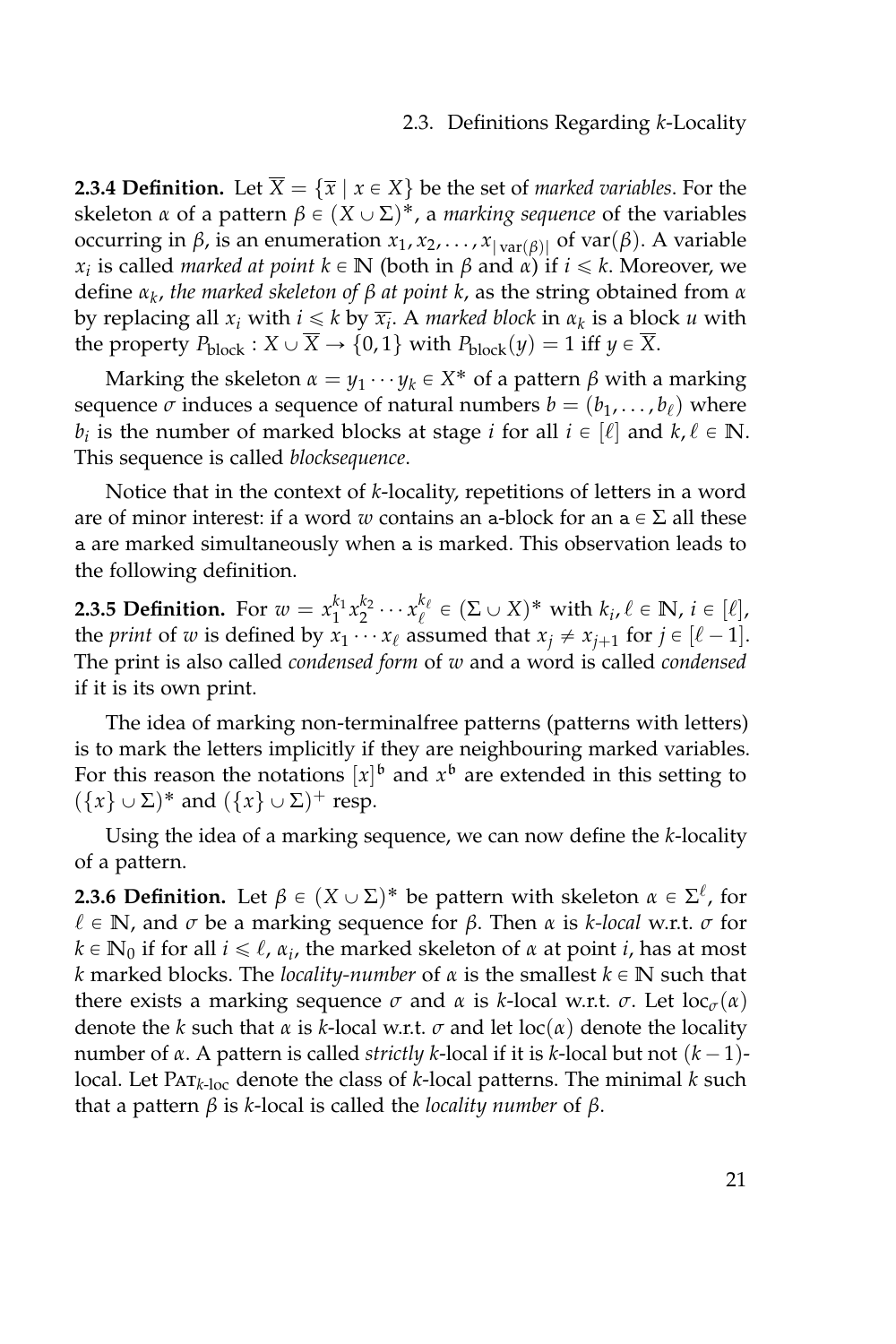# 2. Preliminaries

The definition of *k*-locality is based generally on patterns that may contain letters as well as variables. In specific, the definition is reduced to the skeleton of a pattern, whereas the possible infinity of the alphabet *X* is not taken into account: the locality is a property of a single finite pattern that contains only finitely many different variables. Thus, also words  $w \in \Sigma^*$  have a locality-number if the letters in  $\Sigma$  are marked (substituted by copies from  $\Sigma$ ) instead of the variables.

# **2.4 Definitions Regarding Prefix Normal Words**

Following [\[44\]](#page-161-0), for prefix normal words only binary alphabets are considered, namely  $\Sigma = \{0, 1\}$  with the fixed lexicographic order induced by  $0 < 1$  on Σ. In analogy to binary numbers we call a word  $w \in \Sigma^n$  odd if  $w[n] = 1$  and *even* otherwise.

For a function  $f : [n] \to \Delta$ , for  $n \in \mathbb{N}_0$ , and an arbitrary alphabet  $\Delta$  the concatenation of the images defines a finite word serialize( $f$ ) = *f*(1)*f*(2) · · · *f*(*n*) ∈ ∆<sup>\*</sup>. Since serialize is bijective, serialize(*f*) is identified with *f* and, thus, *f* is used in both cases (as long as it is clear from the context). This definition allows us to access *f's reversed function*  $g : [n] \rightarrow$  $\Delta$ ;  $k \mapsto f(n - k + 1)$  easily by  $f^R$ .

**2.4.1 Definition.** The *maximum-ones function* is defined for a word  $w \in \Sigma^*$ by  $f_w : [|w|]_0 \to [|w|]_0; k \mapsto \max\{|v|_1 | v \in \text{Fact}_k(w)\}\,$ 

giving for each  $k \in ||w||_0$  the maximum number of 1s occuring in a factor of length *k*. Likewise the *prefix-ones and suffix-ones functions* are defined by

$$
p_w : [|w|]_0 \to [|w|]_0; k \mapsto |\text{Pref}_k(w)|_1 \text{ and } s_w : [|w|]_0 \to [|w|]_0; k \mapsto |\text{Suff}_k(w)|_1.
$$

**2.4.2 Definition.** Two words  $u, v \in \Sigma^n$  are called *prefix normal equivalent*  $(u = n v)$  if  $f_u = f_v$  holds and the equivalence class of *v* is denoted by  $[v]_{\equiv} = \{u \in \Sigma^n | u \equiv_n v\}$ . A word  $w \in \Sigma^*$  is called *prefix (suffix) normal* iff  $f_w = p_w$  ( $f_w = s_w$  resp.) holds. Let  $\sigma(w) = \sum_{i \in [n]} f_w(i)$  denote the *maximal-one sum* of  $w \in \Sigma^n$ .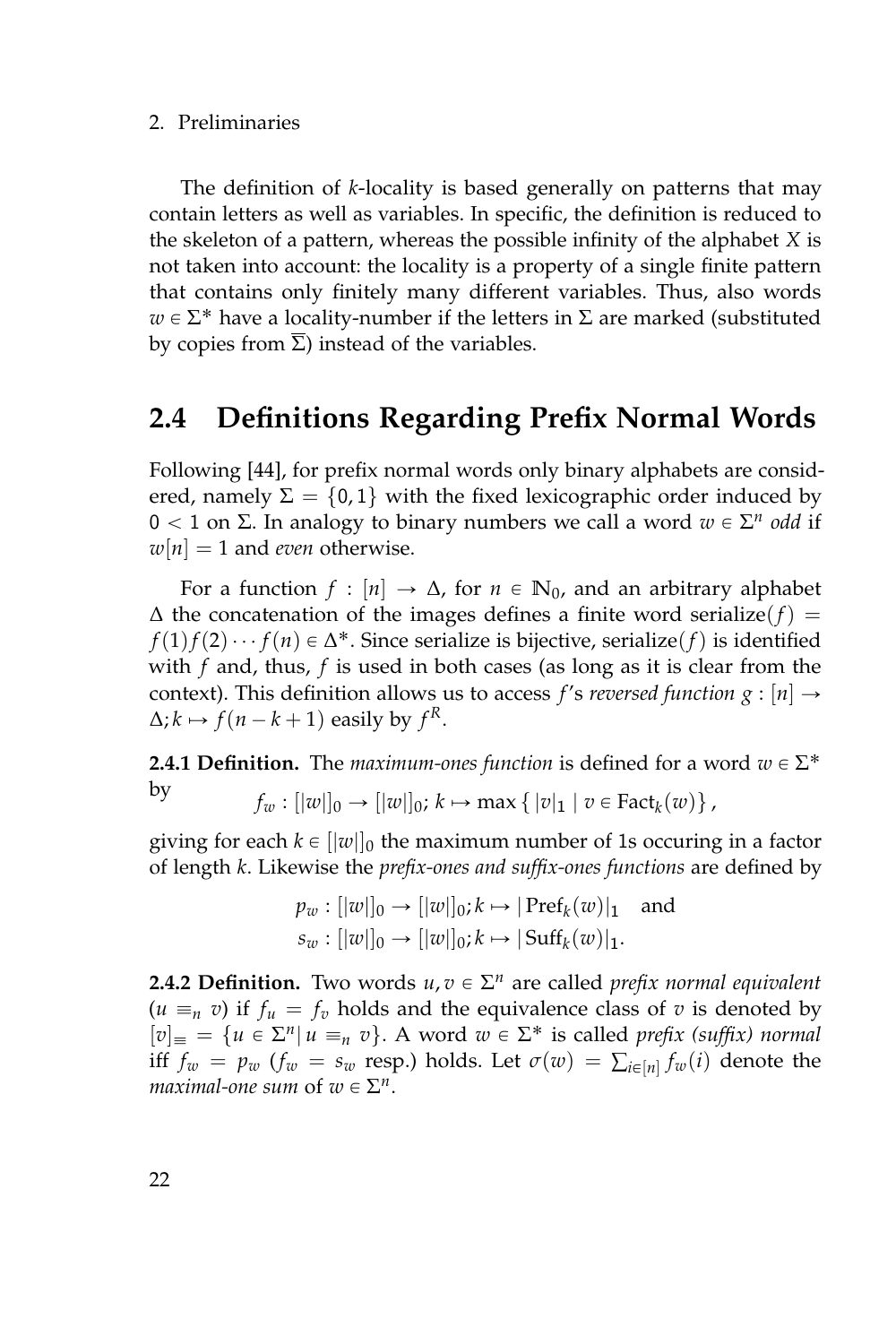# 2.4. Definitions Regarding Prefix Normal Words

2.4.3 *Remark.* Notice that  $s_w = p_{wR}$ ,  $f_w = f_{wR}$ ,  $p_w(i)$ ,  $s_w(i) \leq f_w(i)$  hold for all  $i \in \mathbb{N}_0$ . By  $p_{wR} = s_w$  and  $f_w = f_{wR}$ , it follows immediately that a word  $w \in \Sigma^*$  is prefix normal iff its reversal is suffix normal.

The authors of [\[44\]](#page-161-0) showed that for each word  $w \in \Sigma^*$  there exists exactly one  $w' \in [w]_\equiv$  that is prefix normal - the prefix normal form of  $w$ . We introduce the concept of *least representative*, which is the lexicographically smallest element of a class and, thus, also unique.

**2.4.4 Definition.** A word  $w \in \Sigma^n$  is called the *least-representative* of the class  $[w]_{\equiv}$  if all other elements in  $[w]_{\equiv}$  are lexicographically larger, i.e.,  $w \leq v$  for all  $v \in [w]_{\equiv}$ .

As mentioned in [\[14\]](#page-159-2) palindromes play a special role: immediately by  $w = w^R$  for  $w \in \Sigma^*$ , we have  $p_w = s_w$ , i.e., palindromes are the only words that can be prefix and suffix normal. Notice that not all palindromes are prefix normal as witnessed by 101101.

**2.4.5 Definition.** A palindrome is called *prefix normal palindrome* if it is prefix normal. Let  $NPal(n)$  denote the set of all prefix normal palindromes of length  $n \in \mathbb{N}$  and set npal $(n) = |NPal(n)|$ . Let Pal $(n)$  be the set of all palindromes of length  $n \in \mathbb{N}$ .

| word length   | prefix normal palindromes                   |
|---------------|---------------------------------------------|
|               | 0, 1                                        |
| $\mathcal{P}$ | $0^2$ , $1^2$                               |
| 3             | $0^3$ , 101, $1^3$                          |
| 4             | $0^4$ , 1001, $1^4$                         |
| 5             | $0^5$ , 10001, 10101, 11011, 1 <sup>5</sup> |
| h             | $0^6$ , 100001, 110011, 1 <sup>6</sup>      |

**Table 2.1.** Prefix normal palindromes.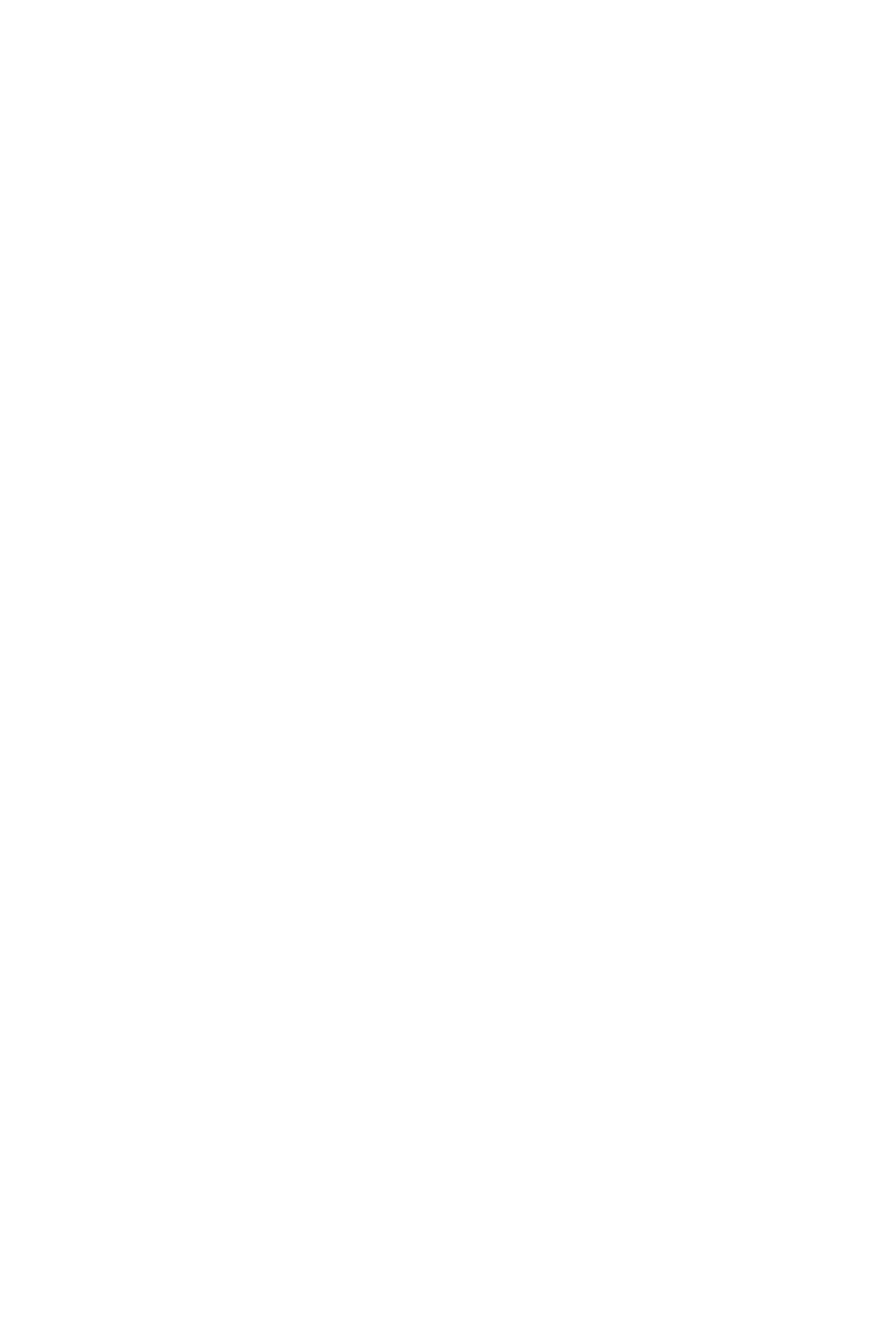In this chapter we are investigating three topics regarding scattered factors. As a reminder  $u \in \Sigma^*$  is a scattered factor of  $w \in \Sigma^*$  if there exist  $v_1, \ldots, v_{|u|+1} \in \Sigma^*$  with  $w = v_1 u[1] v_2 u[2] \cdots v_{|u|} u[|u|] v_{|u|+1}$ . Two long outstanding problems are determining the index of Simon congruence and the reconstruction problem for scattered factors. In the first two sections we tackle the first problem from a new perspective: instead of investigating the index itself we explore which cardinalities of *k*-spectra are possible and which words lead to which cardinalities of *k*-spectra. This approach can be seen as a bridge since only words leading to *k*-spectra with the same cardinality may fall in the same equivalence class. In the second section we look deeper into the maximal possible cardinality a *k*-spectrum may have, i.e., the scattered factor universality. We finish this chapter with a new approach for the reconstruction problem: while so far only words of the same length has been investigated regarding the problem, we allow words of different length - namely right-bounded block words - for reconstructing a word uniquely.

The following three well-known properties of scattered factors are mentioned before the subsections since they are of general interest. It is worth noting that if *u* is a scattered factor of *w*, and *v* is a scattered factor of *u*, then *v* is a scattered factor of *w*. Additionally, notice two important symmetries regarding *k*-spectra. For  $w \in \Sigma^*$  and a morphic permutation *f* on Σ (i.e., a renaming) we have

$$
\text{ScatFact}(w^R) = \{u^R \mid u \in \text{ScatFact}(w)\} \text{ and}
$$
\n
$$
\text{ScatFact}(f(w)) = \{f(u) \mid u \in \text{ScatFact}(w)\}.
$$

Thus, from a structural point of view, it is sufficient to consider only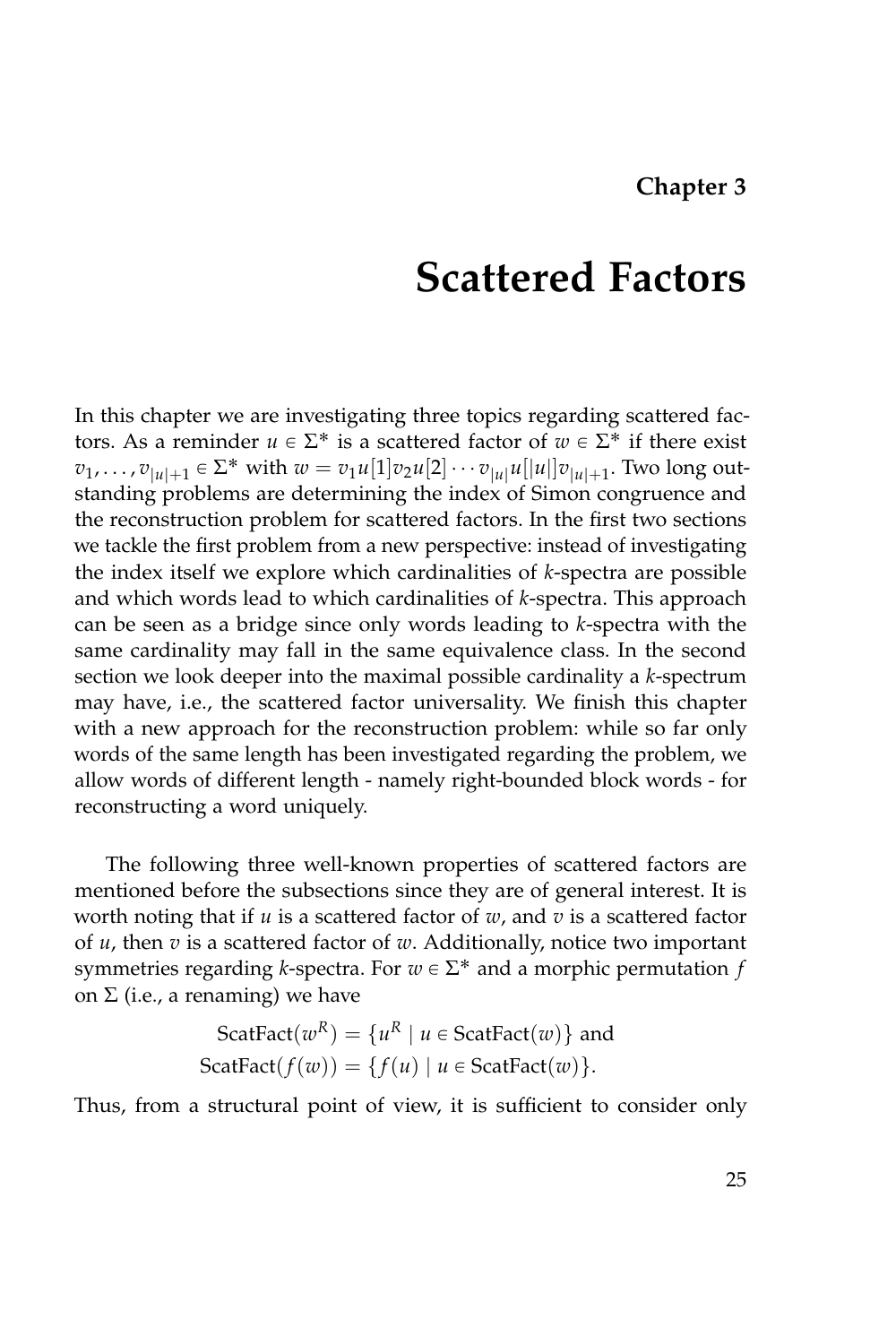one representative from the equivalence classes induced by the equivalence relation where  $w_1$  is equivalent to  $w_2$  whenever  $w_2$  is obtained by a composition of reversals and renamings from *w*1. Considering an order on  $Σ$ , we choose the lexicographically smallest word from each class as representative.

# **3.1 Weakly** *c***-balanced Words**

In the current subsection which is mainly based on [\[26\]](#page-160-0), we consider the combinatorial properties of *k*-spectra of weakly-*c*-balanced finite words over the alphabet  $\Sigma = \{a, b\}$ . In particular, we are interested in the cardinalities of the *k*-spectra and in the question: which cardinalities are (not) possible? Since the *k*-spectra of a<sup>n</sup> and b<sup>n</sup> are just a<sup>k</sup> and b<sup>k</sup> respectively for all  $n \in \mathbb{N}_0$  and  $k \in [n]_0$ , we assume  $|w|_{\mathbf{a}}$ ,  $|w|_{\mathbf{b}} > 0$  for given  $w \in \Sigma^*$ . It is a straightforward observation that not every subset of  $\Sigma^k$  is a *k-*spectrum of some word *w*. For example, for  $k = 2$ , aa and bb can only be scattered factors of a word containing both as and bs, and therefore having either ab or ba as a scattered factor as well. Thus, there is no word *w* such that  $ScatFact<sub>2</sub>(w) = {aa, bb}.$ 

In general, for any word containing only as or only bs, there will be exactly one scattered factor of each length, while for words containing both as and bs, the smallest *k*-spectra are realised for words of the form  $w = a^n b$ (up to renaming and reversal), for which  $ScatFact_k(w) = \{a^k, a^{k-1}b\}$  for each  $k \in [|\mathbf{w}| - 1]$ . On the other hand, as Proposition [3.1.5](#page-48-0) shows, the maximal *k*-spectra are those containing all words of length *k* – and, hence, have size  $2^k$ , achieved by, e.g.,  $w = (ab)^n$  for  $n \geq k$ . These *k-universal words* are further investigated in Section [3.2.](#page-66-0) Note that when weakly-0-balanced words are considered, the same maximum applies, since (ab)<sup>*n*</sup> is weakly-0balanced, while the minimum does not, since a *<sup>n</sup>*b is not weakly-0-balanced.

It is straightforward to enumerate all possible *k*-spectra, and describe the words realising them for  $k \leq 2$ , hence, we shall generally consider only *k*-spectra in the sequel for which  $k \geq 3$ . Our first result generalises the previous observation about minimal-size *k*-spectra.

<span id="page-43-0"></span>**3.1.1 Theorem.** For  $k \in \mathbb{N}_{\geqslant 3}$ ,  $c \in [k-1]_0$ ,  $i \in [c]_0$ , and a weakly-c-balanced  $word \ w \in \Sigma^{2k-c}$ , we have  $|\text{ScatFact}_{k-i}(w)| \geq k-c+1$ , where equality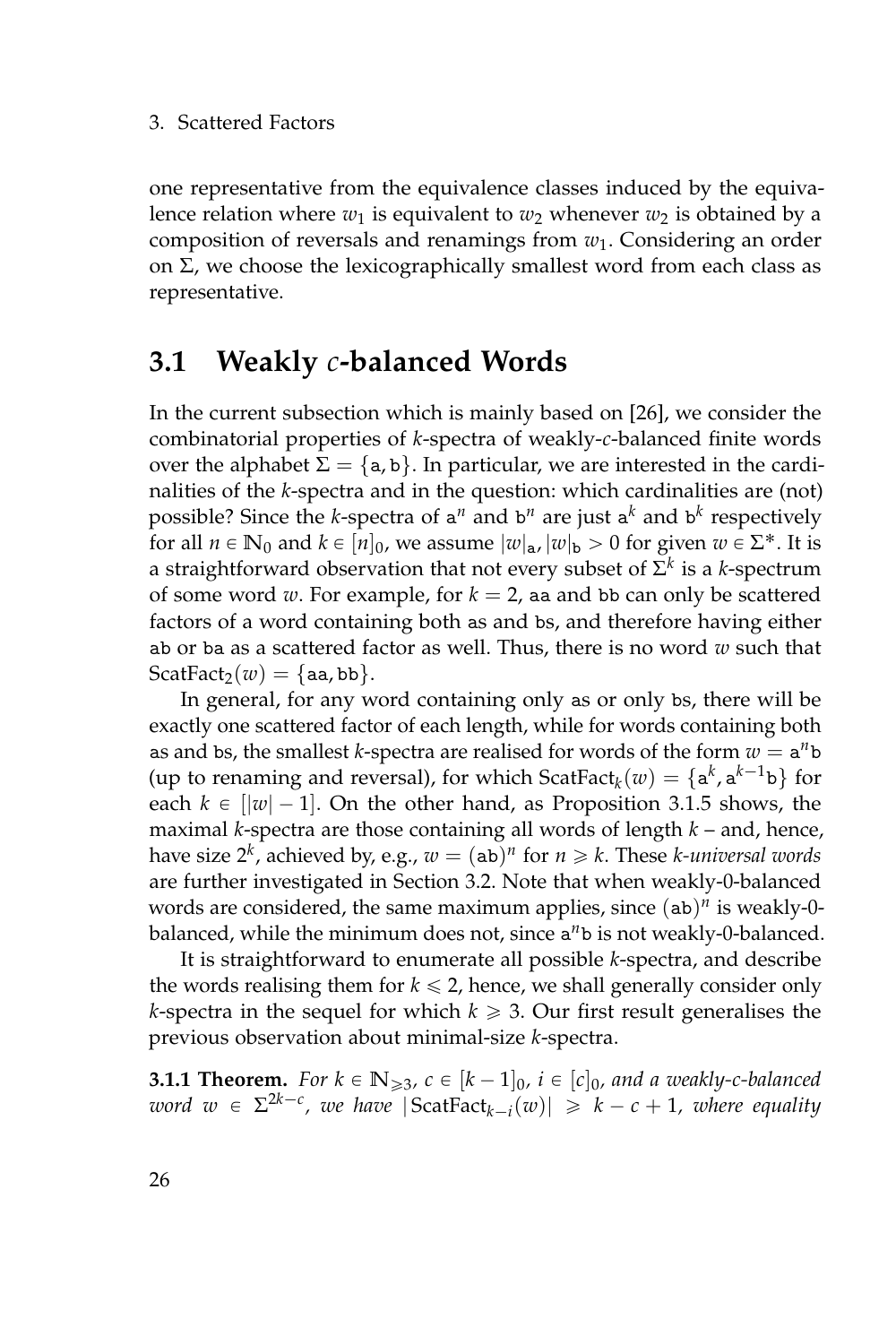*holds if and only if*  $w \in \{a^k b^{k-c}, a^{k-c} b^k, b^k a^{k-c}, b^{k-c} a^k\}$ . Moreover, if  $w \in$  $\sum_{wzb}^{2k} \setminus {\mathbf{a}^k {\mathbf{b}^k}}$ *, then*  $|\operatorname{ScatFact}_k(w)| \geq k + 3$ .

*Proof.* First, consider only weakly-0-balanced words, i.e.,  $c = 0$  and w.l.o.g. only  $w = \mathsf{a}^k \mathsf{b}^k$  (this is the lexicographically smallest word in the class of words obtained by renaming the letters or reversal). The cases  $k = 1$  and  $k = 2$  are the induction basis.

The word  $a^k b^k$  has obviously all  $a^r b^s$  for  $r, s \in [k]_0$  as scattered factors, and there are  $k + 1$  of these. This proves the  $\Leftarrow$ -direction.

Consider now a word  $w \in \Sigma_{wzb}^{2k} \setminus \{a^k b^k, b^k a^k\}.$ 

Since *w* is not  $a^k b^k$ , *w* contains a factor  $a b^{\ell} a$  or  $b a^{\ell} b$  for an existing  $\ell \in \mathbb{N}$ . Assume w.l.o.g. that  $w = x$ abay holds for some  $x, y \in \Sigma^*$  with  $|x| + |y| = 2k - 3$ . By  $w \in \Sigma_{wzb}^{2k}$ , it follows that  $|x|_b$  or  $|y|_b$  is not zero. Choose w.l.o.g.  $z_1, z_2 \in \Sigma^*$  with  $y = z_1bz_2$  which implies  $w = xabaz_1bz_2$ . Consequently,  $|xz_1z_2|_a = |xz_1z_2|_b = k - 2$  holds. **case 1:**  $xz_1z_2 = a^{k-2}b^{k-2}$ 

By induction hypothesis,  $|ScatFact_{k-2}(xz_1z_2)| = (k-2) + 1 = k-1$ . Let *u* be a scattered factor of  $xz_1z_2$  of length  $k - 2$ . Then there exist  $u_1, u_2$ , and  $u_3$  such that  $u_1$  is a scattered factor of *x*,  $u_2$  of  $z_1$ , and  $u_3$  of  $z_3$  respectively. Consequently,

$$
u_1 \text{aa} u_2 u_3, \quad u_1 \text{ab} u_2 u_3, \quad \text{and} \quad u_1 \text{ba} u_2 u_3
$$

are different elements of ScatFact*<sup>k</sup>* (*w*). Each scattered factor of *xz*1*z*<sup>2</sup> is of the form  $a^r b^s$  for  $r, s \in [k-2]_0$ . We will now explore in which cases the aforementioned scattered factors are different. Consider  $u = u_1 u_2 u_3 = \mathbf{a}^r \mathbf{b}^s$ and  $u' = u'_1 u'_2 u'_3 = a^{r'} b^{s'}$  to be different scattered factors of this form, i.e.,  $r \neq r'$  and  $s \neq s'$ . Set

| $\alpha_1 = u_1$ aa $u_2u_3$ , | $\beta_1 = u'_1$ aa $u'_2u'_3$ , |
|--------------------------------|----------------------------------|
| $\alpha_2 = u_1$ ba $u_2u_3$ , | $\beta_2 = u'_1$ ba $u'_2u'_3$ , |
| $\alpha_3 = u_1$ ab $u_2u_3$ , | $\beta_3 = u_1$ ab $u_2u_3$ .    |

If  $u_1 = a^{r_1}$ ,  $u_2 u_3 = a^{r_2} b^s$  and  $u'_1 = a^{r'_1}$ ,  $u'_2 u'_3 = a^{r'_2} b^{s'}$  with  $r_1 + r_2 = r$  and  $r'_1 + r'_2 = r'$ , we get because of  $r \neq r'$ ,  $r_1 \neq -1$ ,

$$
\alpha_1 = a^{r+2}b^s \neq a^{r'+2}b^s = \beta_1,
$$
  

$$
\alpha_1 = a^{r+2}b^s \neq a^{r'_1}ba^{r'_2+1}b^{s'} = \beta_2, \text{ and}
$$

27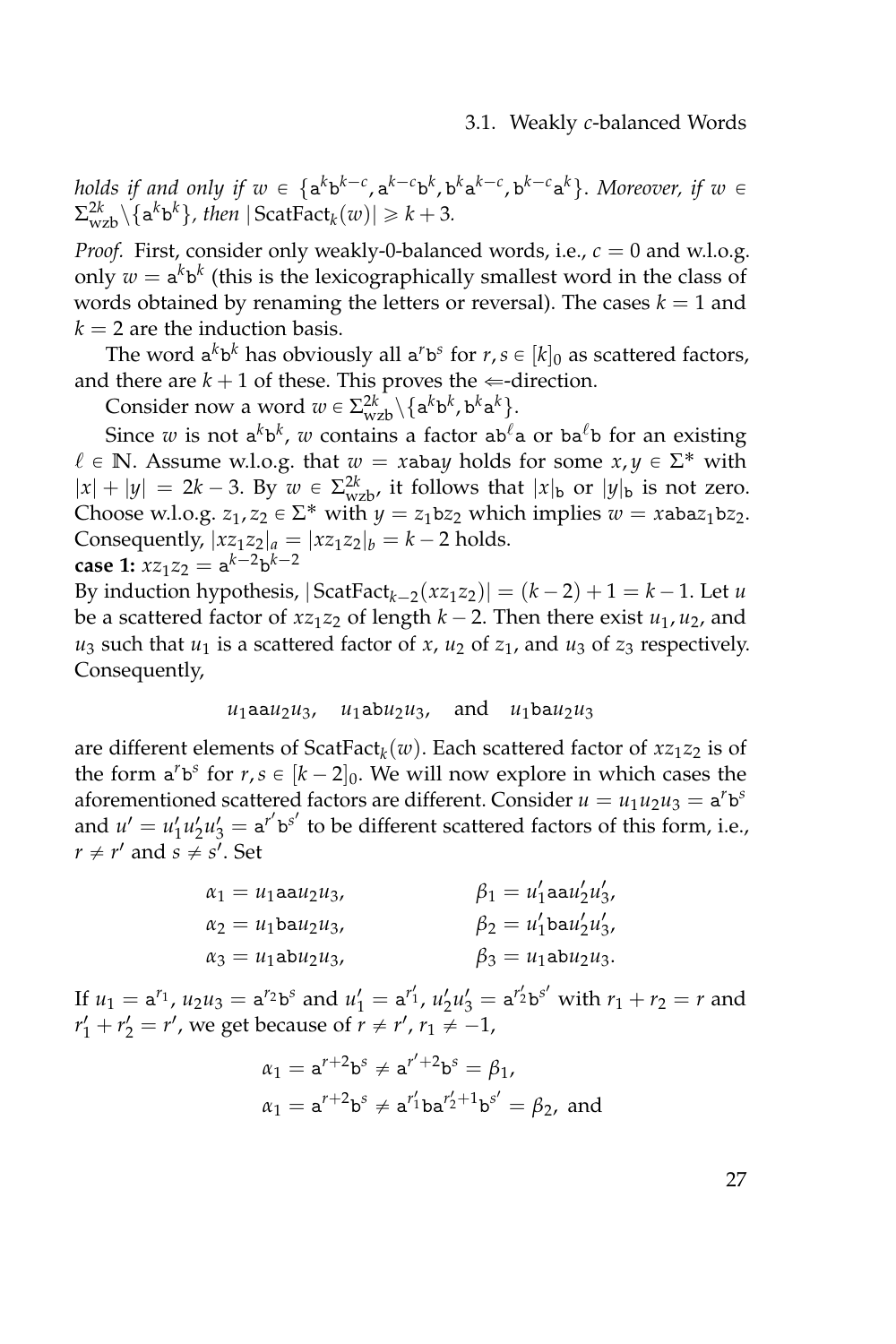$$
\alpha_2 = a^{r_1}ba^{r_2+1}b^s \neq a^{r'_1}ba^{r'_2+1}b^{s'} = \beta_2.
$$

If  $u_1 = a^{r_1}$ ,  $u_2 u_3 = a^{r_2} b^s$  and  $u'_1 = a^{r'} b^{s'_1}$ ,  $u'_2 u'_3 = b^{s'_2}$  with  $r_1 + r_2 = r$ ,  $s'_1 + s'_2 = s'$ , and  $s'_1 \neq 0$  ( $s'_1 = 0$  was treated in the previous case) we get because of  $s'_1 \neq 0$ ,

$$
\alpha_1 = a^{r+2}b^s \neq a^{r'}b^{s'_1}aab^{s'_2} = \beta_1,
$$
  
\n
$$
\alpha_1 = a^{r+2}b^s \neq a^{r'}b^{s'_1}bab^{s'_2} = \beta_2,
$$
  
\n
$$
\alpha_2 = a^{r_1}ba^{r_2+1}b^s \neq a^{r'}b^{s'_1}bab^{s'_2} = \beta_2.
$$

If  $u_1 = a^r b^{s_1}$ ,  $u_2 u_3 = b^{s_2}$  and  $u'_1 = a^{r'} b^{s'_1}$ ,  $u'_2 u'_3 = b^{s'_2}$  with  $r_1 + r_2 = r$ ,  $s'_1 + s'_2 = s'$ , and  $s_1, s'_1 \neq 0$  ( $s_1, s'_1 = 0$  were treated in the previous case) we get because of  $r' \neq r$  and  $s_1, s'_1 \neq 0$ ,

$$
\alpha_1 = a^r b^{s_1} a a b^{s_2} \neq a^{r'} b^{s'_1} a a b^{s'_2} = \beta_1,
$$
  
\n
$$
\alpha_1 = a^r b^{s_1} a a b^{s_2} \neq a^{r'} b^{s'_1} b a b^{s'_2} = \beta_2,
$$
  
\n
$$
\alpha_2 = a^r b^{s_1} b a b^{s_2} \neq a^{r'} b^{s'_1} b a b^{s'_2} = \beta_2.
$$

Consequently,  $\alpha_1$  and  $\alpha_2$  are all different and we get  $2(k-1)$  many different scattered factors. Additionally, assume now that  $|r - r'| = 3$ . If  $u_1 = a^{r_1}$ ,  $u_2 u_3 = a^{r_2} b^s$  and  $u'_1 = a^{r'_1}$ ,  $u'_2 u'_3 = a^{r'_2} b^{s'}$  with  $r_1 + r_2 = r$  and  $r'_1 + r'_2 = r'$ , we get because of  $s'_1 \neq 0$ ,  $r' \neq r$ ,  $r' \neq r + 1$ 

$$
\alpha_1 = a^{r+2}b^s \neq a^{r'_1}aba^{r'_2}b^{s'} = \beta_3,
$$
  
\n
$$
\alpha_2 = a^{r_1}ba^{r_2+1}b^s \neq a^{r'_1}aba^{r'_2}b^{s'} = \beta_3,
$$
  
\n
$$
\alpha_3 = a^{r_1}aba^{r_2}b^s \neq a^{r'_1}aba^{r'_2}b^{s'} = \beta_3.
$$

If  $u_1 = a^{r_1}$ ,  $u_2 u_3 = a^{r_2} b^s$  and  $u'_1 = a^{r'} b^{s'_1}$ ,  $u'_2 u'_3 = b^{s'_2}$  with  $r_1 + r_2 = r$ ,  $s'_1 + s'_2 = s'$ , and  $s'_1 \neq 0$  ( $s'_1 = 0$  was treated in the previous case) we get because of  $s'_1 \neq 0$ ,  $r' \neq r + 2$ ,

$$
\alpha_1 = a^{r+2}b^s \neq a^{r'}b^{s'_1}abb^{s'_2} = \beta_3,
$$
  
\n
$$
\alpha_2 = a^{r_1}ba^{r_2+1}b^s \neq a^{r'}b^{s'_1}abb^{s'_2} = \beta_3,
$$
  
\n
$$
\alpha_3 = a^{r_1}aba^{r_2}b^s \neq a^{r'}b^{s'_1}abb^{s'_2} = \beta_3.
$$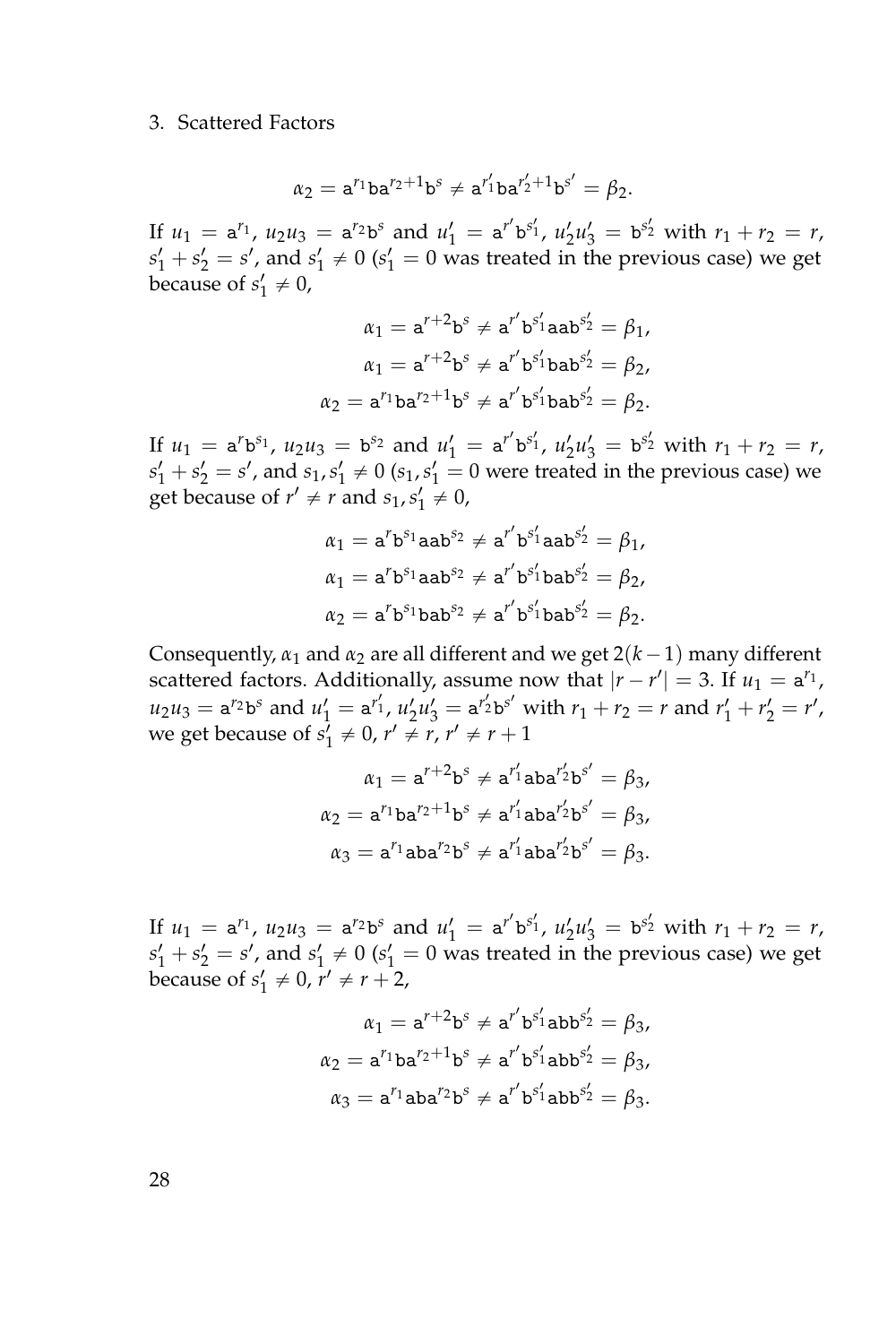If  $u_1 = a^r b^{s_1}$ ,  $u_2 u_3 = b^{s_2}$  and  $u'_1 = a^{r'} b^{s'_1}$ ,  $u'_2 u'_3 = b^{s'_2}$  with  $r_1 + r_2 = r$ ,  $s'_1 + s'_2 = s'$ , and  $s_1, s'_1 \neq 0$  ( $s_1, s'_1 = 0$  were treated in the previous case) we get because of  $r' \neq r$  and  $s_1, s'_1 \neq 0$ ,  $r' \neq r + 2$ ,

$$
\alpha_1 = \mathbf{a}^r \mathbf{b}^{s_1} \mathbf{a} \mathbf{a} \mathbf{b}^{s_2} \neq \mathbf{a}^{r'} \mathbf{b}^{s'_1} \mathbf{a} \mathbf{b} \mathbf{b}^{s'_2} = \beta_3, \n\alpha_2 = \mathbf{a}^r \mathbf{b}^{s_1} \mathbf{b} \mathbf{a} \mathbf{b}^{s_2} \neq \mathbf{a}^{r'} \mathbf{b}^{s'_1} \mathbf{a} \mathbf{b} \mathbf{b}^{s'_2} = \beta_3, \n\alpha_3 = \mathbf{a}^r \mathbf{b}^{s_1} \mathbf{a} \mathbf{b} \mathbf{b}^{s_2} \neq \mathbf{a}^{r'} \mathbf{b}^{s'_1} \mathbf{a} \mathbf{b} \mathbf{b}^{s'_2} = \beta_3.
$$

Consequently, we have another  $\lfloor \frac{k-2}{3} \rfloor + 1$  different scattered factors. This sums up to  $|\mathsf{ScatFact}_{k}(w)| \geq \frac{7k-8}{3} > k+1$ . An immediate result is that the *k*-spectrum has at least  $k + 3$  elements for  $k \ge 5$ . For  $k = 3$  and  $k = 4$  the results can be easily verified by testing.

**case 2:** 
$$
xz_1z_2 \neq a^{k-2}b^{k-2}
$$

In this case all words of the form  $a^r$ aba $a^s$  for  $r + s = k - 3$ ,  $r \in [ |x|_a ]_0$ , and  $s \in ||y||_a$  are  $|x|_a + 1$  different scattered factors of length *k* of *w*. Analogously all b<sup>r'</sup>abab<sup>s'</sup> with  $r' + s' = k - 3$ ,  $r' \in [\vert x \vert_b]_0$ ,  $s' \in [\vert y \vert_b]_0$  are  $|x|_b + 1$  different scattered factors of length *k* of *w*. All these factors are different and, additionally,  $w$  has a<sup>k</sup> and b<sup>k</sup> as scattered factors. Hence,  $|\operatorname{ScatFact}_{k}(w)| \geq |x|_{a} + |x|_{b} + 4 = |x| + 4$  holds. Since the length of *w* is 2*k*, the length of  $xy$  is  $2k - 3$  and, consequently,  $x$  and  $y$  have different lengths. Assume w.l.o.g.  $|x| > |y|$ , i.e.,  $|x| \ge k - 1$ . This implies  $|\text{ScatFact}_{k}(w)| \ge k - 1$ .  $k + 3$  follows. This proves the claim for  $c = 0$ .

Assume now  $c > 0$  and let  $w = a^k b^{k-c}$ . By the previous part, we know  $|\operatorname{ScatFact}_{k-c}(u)| = k - c + 1$  if and only if  $u = \mathbf{a}^{k-c} \mathbf{b}^{k-c}$ . The claim about the  $(k - c)$ -spectrum follows immediately by ScatFact<sub> $k-c$ </sub> $(w)$  = ScatFact<sub>k-*c*</sub>( $a^k b^{k-c}$ ) since the prepended letters a do not change the  $(k-c)$ spectrum. For  $i \in [c-1]_0$  notice that  $x \in \text{ScatFact}_{k-i}(\mathbf{a}^k \mathbf{b}^{k-c})$  implies that a*x* (resp. *x*b, *x*a, b*x*) is a scattered factor of  $a^k b^{k-c}$  of length  $k - i + 1$ . Thus,  $|\text{ScatFact}_{k-i+1}(w)| \geq k - c + 1$  follows. On the other hand a scattered factor of  $a^k b^{k-c}$  of length  $k - i + 1$  is exactly of this form, since it can neither start with b ( $a^k b^{k-c}$  has only  $(k-c)$  occurrences of b) nor contain ba resp. ab (this would be the implication of a scattered factor being of the form  $ax'$  with  $|x'| = k - i$ ,  $x' \notin$  ScatFact<sub> $k-i$ </sub> $(a^k b^{k-c})$ ).  $\Box$ 

<span id="page-46-0"></span>*3.1.2 Remark.* Theorem [3.1.1](#page-43-0) answers immediately the question, whether a given set  $S \subseteq \Sigma^k$ , with  $|S| < k+1$  or  $|S| = k+2$ , is a *k*-spectrum of a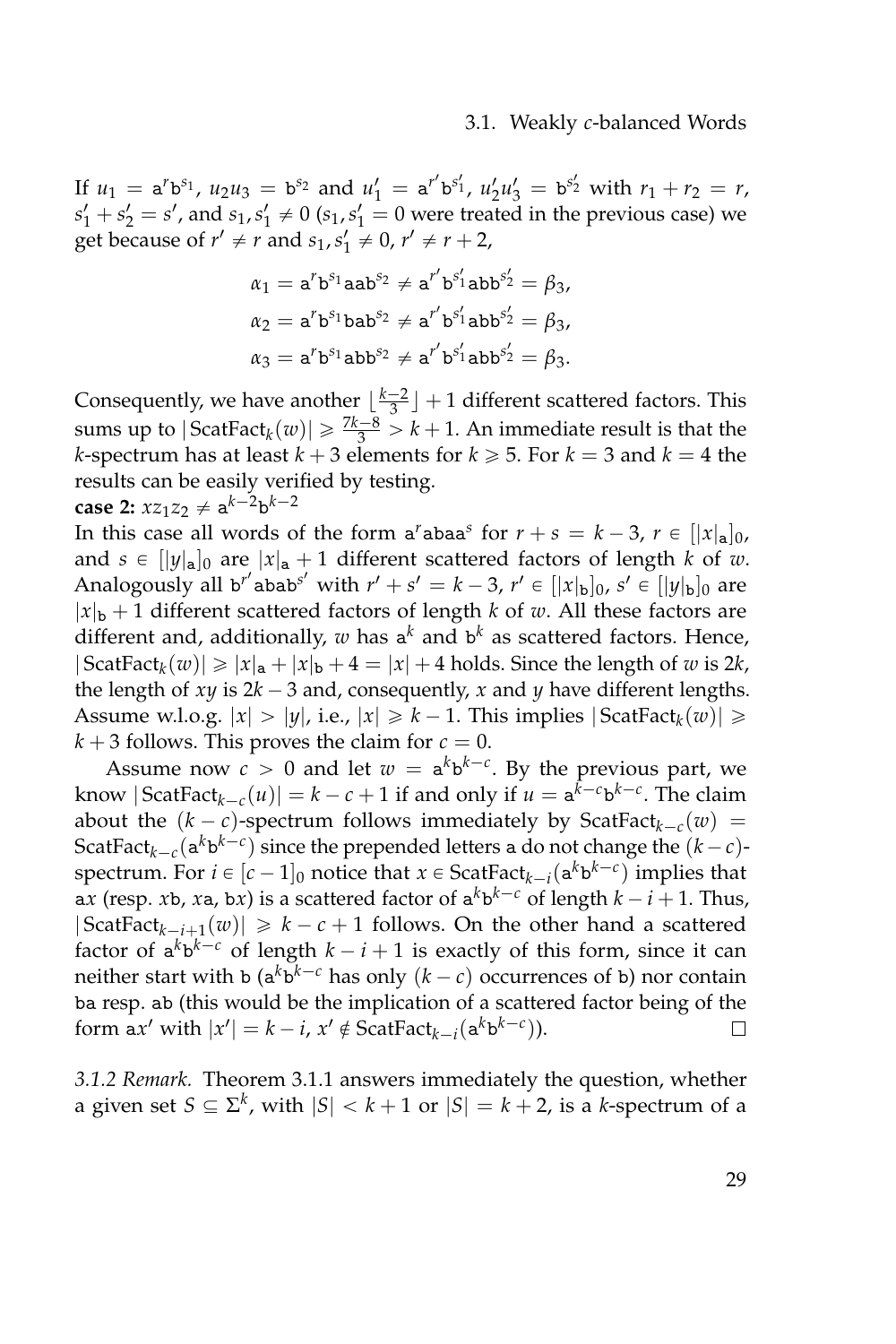weakly-0-balanced word *w* in the negative.

Theorem [3.1.1](#page-43-0) shows that the smallest cardinality of the *k*-spectrum of a word *w* is reached when the letters in *w* are *nicely ordered*, both for weakly-0-balanced words as well as for weakly-*c*-balanced words with  $c > 0$ . The largest cardinality is, not surprisingly, reached for words where the alternation of a and b letters is, in a sense, maximal, e.g., for  $w = (\texttt{ab})^k.$ To this end, one can show a general result.

# <span id="page-47-0"></span>**3.1.3 Theorem.** For  $w \in \Sigma^*$ , the k-spectrum of  $w$  is  $\Sigma^k$  if and only if  $\{\texttt{ab}, \texttt{ba}\}^k \cap \texttt{ScatFact}_{2k}(w) \neq \emptyset.$

*Proof.* We will show this result by induction. For  $k = 1$ , the equivalence is:

$$
ScatFact1(w) = \Sigma \text{ iff } \{ab, ba\} \cap ScatFact2(w) \neq \emptyset.
$$

If both a and b are scattered factors of *w*, ab or ba has to be a factor and, thus, a scattered factor of *w*. On the other hand if *w* has ab or ba as a scattered factor, it has a and b as scattered factors.

Assume now that the equivalence holds for an arbitrary but fixed  $k - 1 \in \mathbb{N}$ . We will show that it holds for *k*.

For the  $\Leftarrow$ -direction consider  $u \in {\mathsf{a} \mathsf{b}}$ , ba $\}^k \cap \mathsf{ScatFact}_{2k}(u)$ . Thus,  $u \in$  ${\{\texttt{ab}, \texttt{ba}\}}^{k-1}{\{\texttt{ab}, \texttt{ba}\}}$  and, hence, there exists  $u' \in {\{\texttt{ab}, \texttt{ba}\}}^{k-1}$  with  $u \in$  $u'\{\texttt{ab}, \texttt{ba}\}$ . By induction hypothesis, we have ScatFact $_{k-1}(u') = \Sigma^{k-1}$ . For any  $x \in \Sigma^k$  there exists  $x' \in \Sigma^{k-1}$  with  $x \in x'$  {a, b}. This implies that there exist  $a_0, ..., a_{k-1} \in \Sigma^*$  with  $u' = a_0 x'[1] a_1 \cdots x'[k-1] a_{k-1}$  since  $x' \in$  ScatFact<sub>*k*-1</sub>( $u'$ ). By

$$
u \in a_0x'[1]a_1\cdots x'[k-1]a_{k-1}\{\mathtt{ab},\mathtt{ba}\},
$$

it follows in both cases, namely  $x = x'$  a or  $x = x'$  b, that  $x \in \text{ScatFact}_{k}(w)$ . This proves the inclusion  $\Sigma^k \subseteq \text{ScatFact}_k(w)$ . By  $\text{ScatFact}_k(w) \subseteq \Sigma^k$ , the first direction is proven.

For the  $\Rightarrow$ -direction assume ScatFact<sub>k</sub> $(w) = \Sigma^k$ . Assume w.l.o.g. that  $w[|w|] =$  a. Choose  $x, y \in \Sigma^*$  with  $w = xy$  and  $x[|x|] =$  b, and  $y \in$  a<sup>\*</sup>. As  $\Sigma^{k-1}$ b  $\subset \Sigma^k$ , it follows that  $\Sigma^{k-1}$ *b*  $\subseteq$  ScatFact<sub>*k*</sub>(*x*). Clearly, this means that  $\Sigma^{k-1} \subseteq \text{ScatFact}_{k-1}(x[1..|x|-1])$ . By the induction hypothesis, we get that  $\{ab,ba\}^{k-1} \cap ScatFact_{2(k-1)}(x[1..|x|-1]) \neq \varnothing$ . Thus,  $\{ab,ba\}^{k-1}x[|x|]a \cap$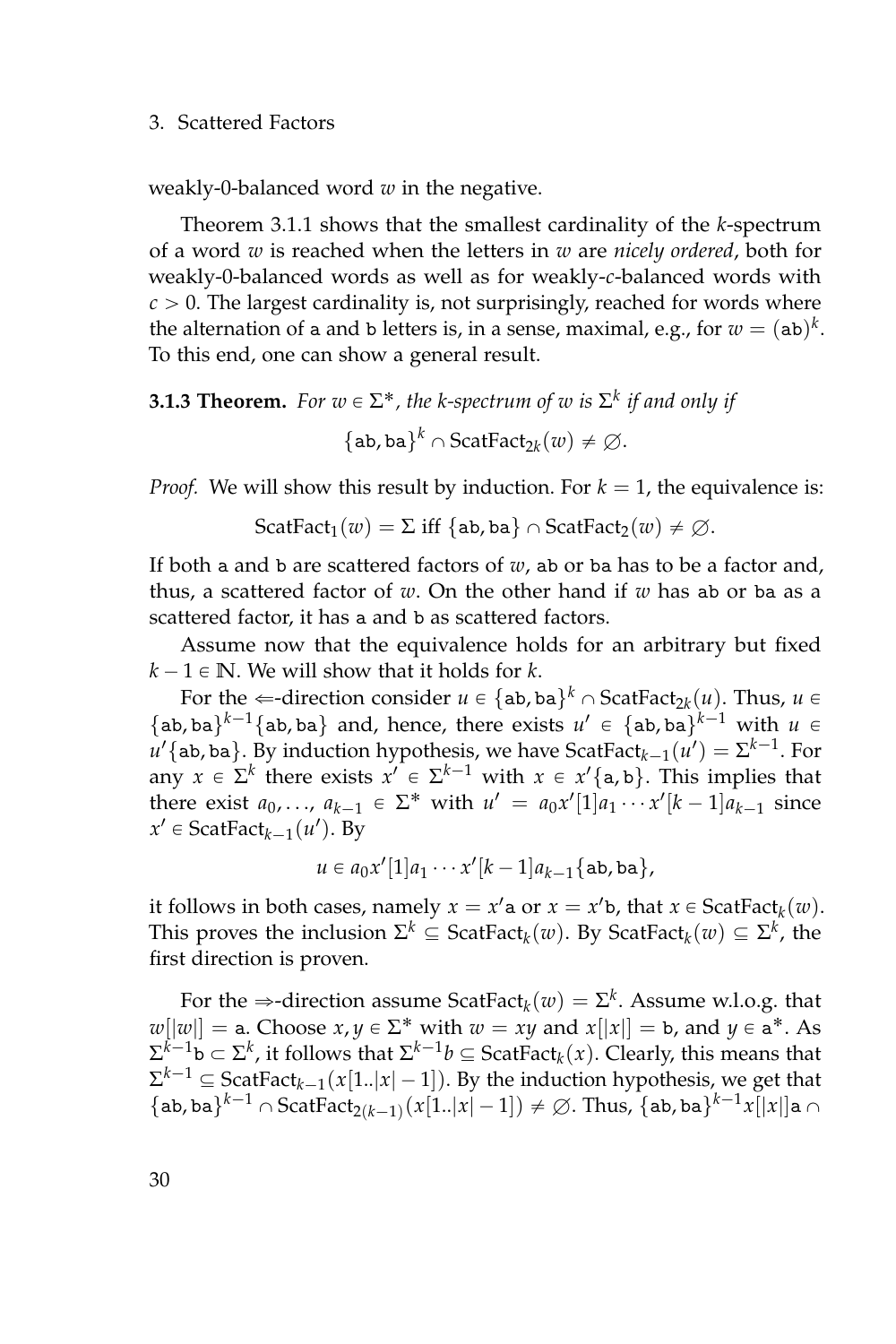$\Box$ 

 $\text{ScatFact}_{2k}(w[1..|x|+1]) \neq \varnothing$ , because  $w[1..|x|+1] = x[1..|x|]$ b. Hence, {ab, ba}<sup>*k*-1</sup>ba  $\cap$  ScatFact<sub>2*k*</sub>(*w*)  $\neq \emptyset$ . The conclusion follows.

The previous theorem has an immediate consequence that characterises exactly the weakly-0-balanced words of length 2*k* for which the maximal cardinality of ScatFact*<sup>k</sup>* (*w*) is reached.

<span id="page-48-0"></span>**3.1.5 Proposition.** For  $k \in \mathbb{N}_{\geq 3}$  and  $w \in \Sigma_{wzb}^{2k}$  we have  $w \in \{\text{ab}, \text{ba}\}^k$  if and *only if*  $\text{ScatFact}_k(w) = \Sigma^k$ .

*Proof.* If  $w \in {\{ab, ba\}}^k$ , then  ${\{ab, ba\}}^k \cap \text{ScatFact}_{2k}(w) \neq \emptyset$  and the claim follows by Theorem [3.1.3.](#page-47-0) On the other hand if  $ScatFact<sub>k</sub>(w) = \Sigma^k$  then {ab, ba}<sup>*k*</sup>  $\cap$  ScatFact<sub>*k</sub>*(*w*)  $\neq \emptyset$  and since  $|w| = 2k$  we get  $w \in \{ab, ba\}$ <sup>*k*</sup>.</sub>

To see why, from  $w \in {\text{ab, ba}}^k$ , it follows that  $\text{ScatFact}_k(w) = \Sigma^k$ , note that, by definition, a word  $w \in \{\texttt{ab}, \texttt{ba}\}^k$  is just a concatenation of *k* blocks from  $\{ab, ba\}$ . To construct the scattered factors of  $w$ , we can simply select from each block either the a or the b. The resulting output is a word of length *k*, where in each position we could choose freely the letter. Consequently, we can produce all words in  $\Sigma^k$  in this way. The other implication follows by induction.

Generalising Proposition [3.1.5](#page-48-0) for weakly-*c*-balanced words requires a more sophisticated approach. A generalisation would be to consider  $w \in {\mathsf{a} \mathsf{b}}$ , ba $\}^{k-c}$  $\mathsf{a}^c$ . By Theorem [3.1.3,](#page-47-0) we have ScatFact $_{k-c}(w) = \Sigma^{k-c}$ . But the size of  $ScatFact_{k-i}(w)$  for  $i \in [c]_0$  depends on the specific choice of *w*. To see why, consider the words  $w_1 =$  baabba and  $w_2 = (ba)^3$ . Then by Proposition [3.1.5,](#page-48-0)  $|ScatFact<sub>3</sub>(w<sub>1</sub>)| = 8 = |ScatFact<sub>3</sub>(w<sub>2</sub>)|$ . However, when we append an a to the end of both  $w_1$  and  $w_2$ , we see that in fact  $|ScatFact_4(w_1a)| = 11 \neq 12 = |ScatFact_4(w_2a)|$ . The main difference between weakly-0-balanced and weakly-c-balanced words for  $c > 0$ , regarding the maximum cardinality of the scattered factors-sets, comes from the role played by the factors a <sup>2</sup> and b <sup>2</sup> occurring in *w*.

In the remaining part of this section we present a series of results for weakly-*c*-balanced words. Intuitively, the words with many alternations between a and b have more distinct scattered factors. So, we will focus on such words mainly. Our first result is a direct consequence of Theorem [3.1.3.](#page-47-0)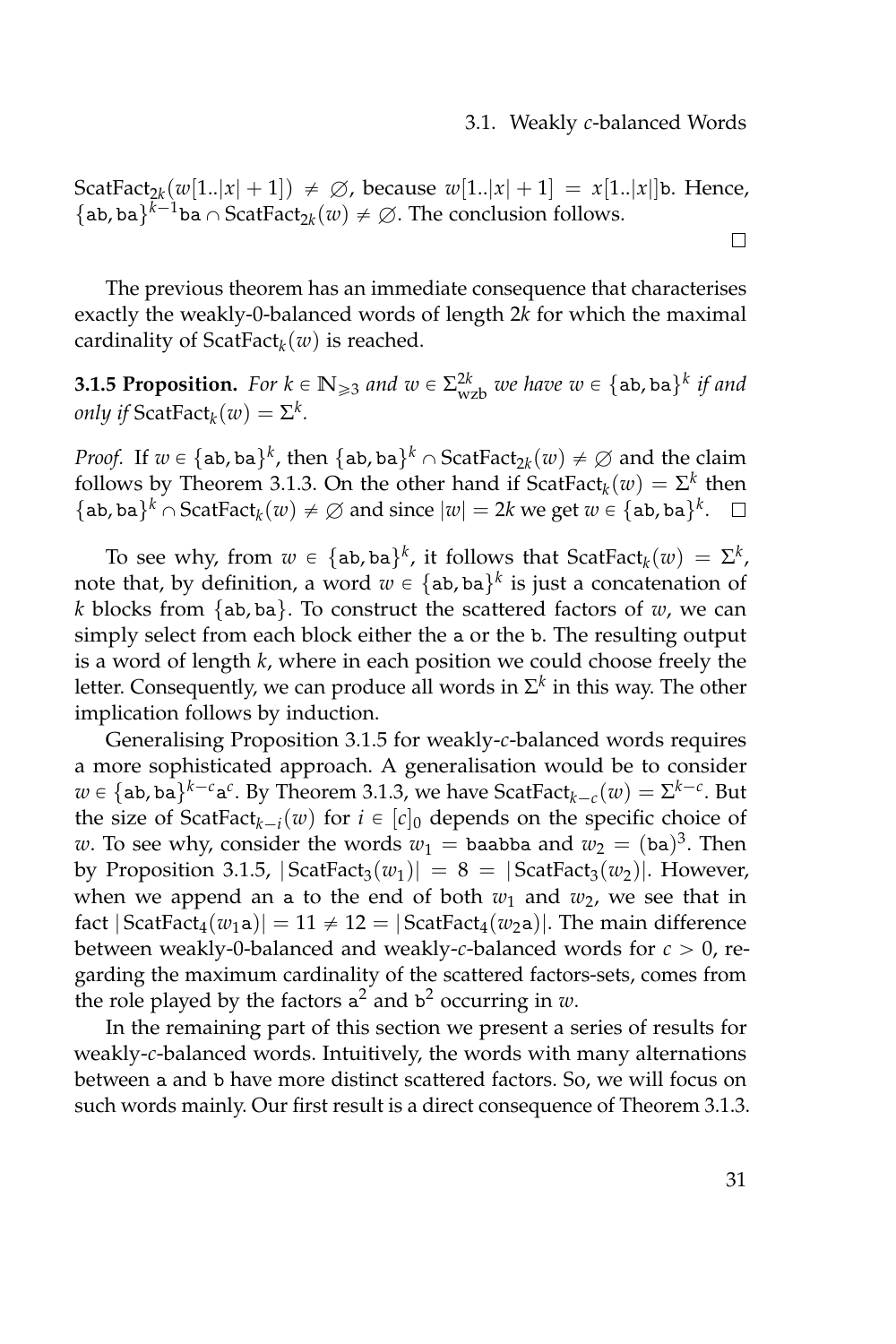The second result concerns words in which  $a^2$  and  $b^2$  do not occur. Here, we give a method to identify efficiently the  $\ell$ -spectra of words which are prefixes of (ab)<sup>ω</sup>, for all  $\ell$ . Finally, we are able to derive a way to efficiently enumerate (and count) the scattered factors of length *k* of  $(ab)^{k-c}a^c$ .

**3.1.6 Corollary.** For  $k \in \mathbb{N}_{\geqslant 3}$ ,  $c \in [k]_0$ , and  $w \in \Sigma^{2k-c}$  weakly-c-balanced, the  $c$  *cardinality of*  $\text{ScatFact}_{k-c}(w)$  *is exactly*  $2^{k-c}$  *if and only if*  $\text{ScatFact}_{2(k-c)}(w) \cap C$  ${ab, ba}^{k-c} \neq \emptyset.$ 

 $\Box$ 

*Proof.* The claim follows directly by Theorem [3.1.3.](#page-47-0)

As announced, we further focus our investigation on the words  $w =$  $(\text{ab})^{k-c} \text{a}^c$ . By Theorem [3.1.3,](#page-47-0) we have  $|\text{ScatFact}_i(w)| = \sum^i \text{ for all } i \in [k-c]_0$ . For all *i* with  $k - c < i \leq k$ , a more sophisticated counting argument is needed. Intuitively, a scattered factor of length *i* of  $(a b)^{k-c} a^c$  consists of a part that is a scattered factor (of arbitrary length) of  $($ ab $)^{k-c}$  followed by a (possibly empty) suffix of as. Thus, a full description of the  $\ell$ -spectra of words that occur as prefixes of  $(ab)^{\omega}$ , for all appropriate  $\ell$ , is useful. To this end, we introduce the notion of a deleting sequence: for a word *w* and a scattered factor *u* of *w* the deleting sequence contains (in a strictly increasing order) *w*'s positions that have to be deleted to obtain *u*.

<span id="page-49-1"></span>**3.1.7 Definition.** For  $w \in \Sigma^*$ ,  $\sigma = (s_1, \ldots, s_\ell) \in [|w|]^\ell$ , with  $\ell \leq |w|$  and  $s_i < s_{i+1}$  for all  $i \in [\ell - 1]$ , is a *deleting sequence*. The scattered factor  $u_\sigma$  associated to a deleting sequence  $\sigma$  is  $u_{\sigma} = u_1 \cdots u_{\ell+1}$ , where  $u_1 = w[1..s_1 - 1]$ ,  $u_{\ell+1} = w[s_{\ell} + 1..|w|]$ , and  $u_i = w[s_{i-1} + 1..s_i - 1]$  for  $2 \le i \le \ell$ . Two sequences  $\sigma$ ,  $\sigma'$  with  $u_{\sigma} = u_{\sigma'}$  are called *equivalent*.

For the word  $w =$  abbaa and  $\sigma = (1,3,4)$  the associated scattered factor is  $u_{\sigma}$  = ba. Since ba can also be generated by  $(1,3,5)$ ,  $(1,2,4)$  and  $(1, 2, 5)$ , these sequences are equivalent.

In order to determine the  $\ell$ -spectrum of a word  $w \in \Sigma^n$  for  $\ell, n \in \mathbb{N}$ , we can determine how many equivalence classes the equivalence defined above does have, for sequences of length  $k = n - \ell$ . The following three lemmata characterise the equivalence of deleting sequences.

<span id="page-49-0"></span>**3.1.8 Lemma.** Let  $w \in \Sigma^n$  be a prefix of  $(ab)^{\omega}$ . Let  $\sigma = (s_1, \ldots, s_k)$  be a deleting  $s$ *sequence for w such that there exists*  $j \geqslant 2$  *with*  $s_{j-1} < s_j - 1$  *and*  $s_j + 1 = s_{j+1}$ *.*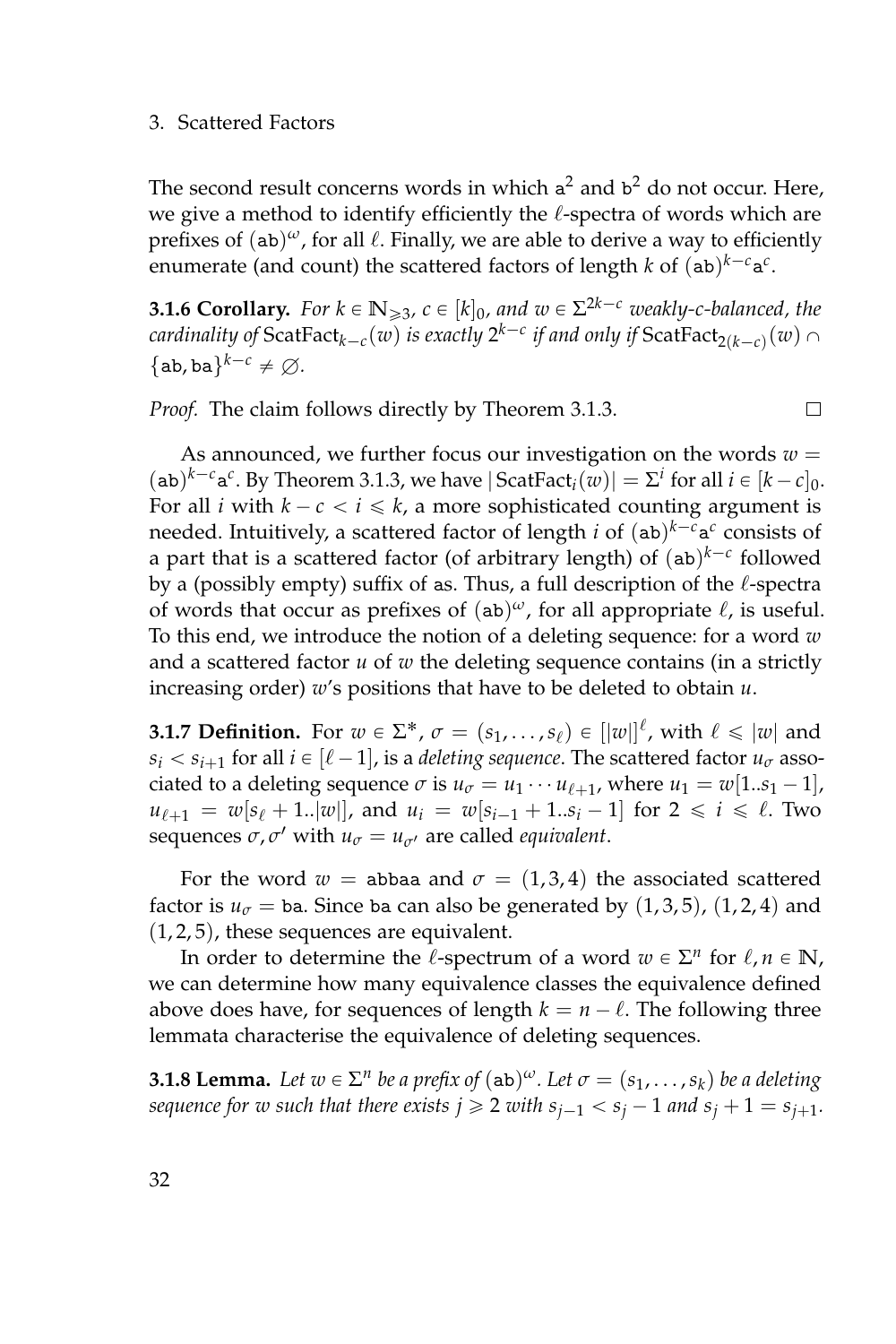#### 3.1. Weakly *c*-balanced Words

*Then*  $\sigma$  is equivalent to  $\sigma' = (s_1, \ldots, s_{j-1}, s_j - 1, s_{j+1} - 1, s_{j+2}, \ldots, s_k)$ , i.e.,  $\sigma'$ *is the sequence*  $\sigma$  *where both*  $s_i$  *and*  $s_{i+1}$  *were decreased by* 1*.* 

*Proof.* Since  $s_{i-1} < s_i - 1$ , the factor  $u_{\sigma}$  contains the letter  $w[s_i - 1]$ . If  $w[s_j] =$  a then  $w[s_{j+1}] = w[s_j + 1] =$  b and  $w[s_j - 1] =$  b. Clearly, when deleting  $w[s_j - 1]$  and  $w[s_j]$  according to the sequence  $\sigma'$ , the b that was corresponding to  $w[s_j - 1]$  will be replaced by a letter b corresponding to  $w[s_{j+1}]$ , which is not deleted. So, in the end,  $u_{\sigma'} = u_{\sigma}$ . The case  $w[s_j] = b$ is analogous.  $\Box$ 

<span id="page-50-0"></span>**3.1.9 Lemma.** Let  $w \in \Sigma^n$  be a prefix of  $(ab)^{\omega}$ . Let  $\sigma = (s_1, \ldots, s_k)$  be a *deleting sequence for w. Then there exists an integer*  $j \ge 0$  *such that*  $\sigma$  *is* equivalent to the deleting sequence  $(1, 2, \ldots, j, s'_{j+1}, \ldots, s'_{k})$ , where  $s'_{j+1} > j+1$  $i$  *and*  $s'_i > s'_{i-1} + 1$ , for all  $j < i \leq k$ . Moreover,  $j \geqslant 1$  if and only if  $\sigma$  contains two *consecutive positions or σ started with* 1*.*

*Proof.* Let  $\sigma_0 = \sigma$ . For  $i \geq 0$ , we iteratively transform  $\sigma_i$  into  $\sigma_{i+1}$  as follows: if  $\sigma$ *i* contains on consecutive positions the numbers *g*, *t*, *t* + 1, *h*, such that  $g < t - 1$  and  $h > t + 2$ , we replace them by  $g, t - 1, t, h$  and obtain the sequence  $\sigma_{i+1}$ . By Lemma [3.1.8,](#page-49-0)  $\sigma_i$  is equivalent to  $\sigma_{i+1}$ . It is clear that in  $O(n^2)$  steps we will reach a sequence  $\sigma_\ell$  which cannot be transformed anymore. We take  $\sigma' = \sigma_\ell$  and it is immediate that it will have the required form.  $\Box$ 

<span id="page-50-1"></span>**3.1.10 Lemma.** Let  $w \in \Sigma^n$  be a prefix of  $(ab)^{\omega}$ . Let  $\sigma_1 = (1, 2, ..., j_1, s'_{j_1+1},$  $\ldots$ ,  $s'_k$ ), where  $s'_{j_1+1} > j_1 + 1$  and  $s'_i > s'_{i-1} + 1$ , for all  $j_1 < i \leq k$ , and  $\sigma_2 = (1, 2, \ldots, j_2, s''_{j_2+1}, \ldots, s''_k)$ , where  $s''_{j_2+1} > j_2 + 1$  and  $s''_i > s''_{i-1} + 1$ , for all  $j_2 < i \leq k$ . If  $\sigma_1 \neq \sigma_2$  then  $\sigma_1$  and  $\sigma_2$  are not equivalent (i.e.,  $u_{\sigma_1} \neq u_{\sigma_2}$ ).

*Proof.* First, we consider the case  $j_1 = j_2$ . Let  $\ell$  be minimal such that  $s'_\ell \neq s''_\ell$ . We can assume without losing generality that  $s'_\ell < s''_\ell$ . Then  $u_{\sigma_1}$  and  $u_{\sigma_2}$ share the same prefix of length  $t = (s'_\ell - 1) - (\ell - 1)$ . This prefix ends with  $w[s'_\ell-1]$  and is followed by  $w[s'_\ell+1]$  in  $u_{\sigma_1}$  and, respectively, by  $w[s'_\ell]$  in  $u_{\sigma_2}$ . But  $w[s'_{\ell} + 1] \neq w[s'_{\ell}],$  so  $u_{\sigma_1} \neq u_{\sigma_2}$ .

Further, we consider the case when  $j_1 < j_2$  (the case  $j_2 < j_1$  is symmetric); assume, as a convention, that  $s''_{k+1} = 0$  and let  $d = j_2 - j_1$ . Clearly,  $j_1$ and  $j_2$  must have the same parity, or  $u_{\sigma_1}$  and  $u_{\sigma_2}$  would start with different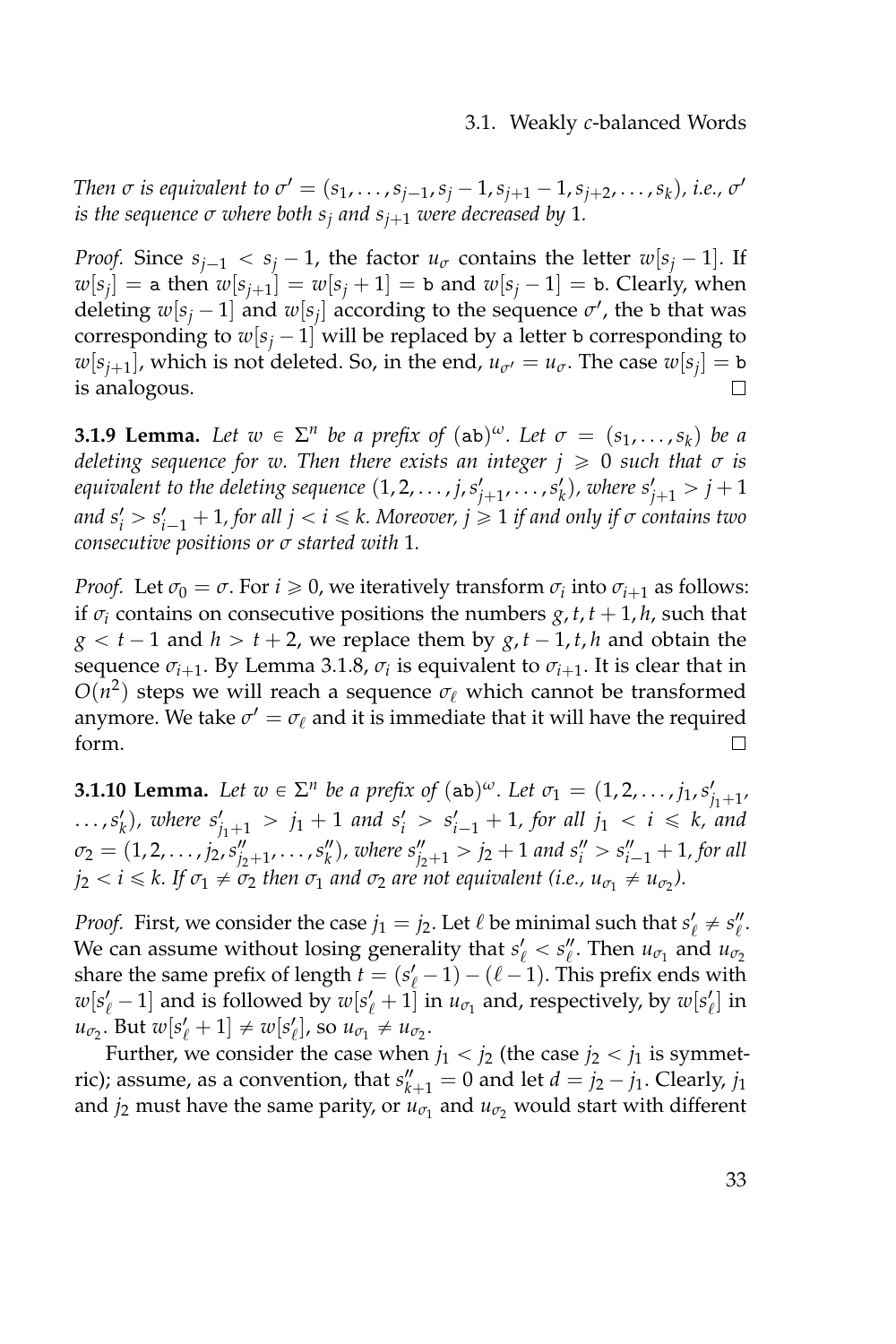letters, so they would not be equal. Let  $\ell$  be minimal integer such that  $s'_{\ell} - j_1 \neq s''_{\ell+d} - j_2$ ; because  $s''_{k+1} = 0$  by convention, we have  $\ell \leq k$ . If both  $\ell$  and  $\ell + d$  are at most *k*, then we get similarly to the case  $j_1 = j_2$  that  $u_{\sigma_1} \neq u_{\sigma_2}$ . In the case when  $\ell \leq k < \ell + d$ , then, by length reasons, all positions *j* > *s*<sub> $\ell$ </sub> (so, including *s*<sub> $\ell$ </sub> + 1) in *w* should belong to  $\sigma$ <sub>1</sub>, a contradiction. This concludes our proof. П

The previous lemmata allow us to determine the cardinality of the  $\ell$ -spectrum of a prefix of  $(a b)^{\omega}$ .

<span id="page-51-0"></span>**3.1.11 Theorem.** *Let w be a word of length n which is a prefix of* (ab) *<sup>ω</sup>. Then*  $|\operatorname{ScatFact}_{\ell}(w)| = \sum_{j \in [n-\ell]_0} { \ell \choose n-\ell-j}.$ 

*Proof.* Lemmata [3.1.8,](#page-49-0) [3.1.9,](#page-50-0) and [3.1.10](#page-50-1) show that the representatives of the equivalence classes w.r.t. the equivalence relation between deleting sequences, introduced in Definition [3.1.7,](#page-49-1) are the sequences  $(1, 2, \ldots, j, s'_{j+1},$  $\ldots$ ,  $s_k'$ ), where  $s_{j+1}' > j+1$  and  $s_i' > s_{i-1}' + 1$ , for all  $j < i \leq k$ . For a fixed  $j \geq 1$ , the number of such sequences is  $\binom{(n-j-1)-(k-j)+1}{k-j}$  $\binom{n-k}{k-j}$  =  $\binom{n-k}{k-j}$ . For  $j = 0$ , we have  $\binom{(n-1)-k+1}{k}$  $\binom{n-k}{k}$  =  $\binom{n-k}{k}$  nonequivalent sequences (note that none starts with 1, as those were counted for  $j = 1$  already). In total, we have, for a word *w* of length *n*, which is a prefix of (ab) *<sup>ω</sup>*, exactly  $\sum_{j\in [k]_0} \binom{n-k}{k-j}$  nonequivalent deleting sequences of length  $k$ , so  $\sum_{j\in [k]_0} \binom{n-k}{k-j}$ different scattered factors of length  $n - k$ . In the above formula, we assume that  $\binom{a}{b} = 0$  when  $a < b$ .

Moreover, the distinct scattered factors of length  $\ell = n - k$  of *w* can be obtained efficiently as follows. For  $j$  from 0 to  $\ell$ , delete the first  $j$  letters of *w*. For all choices of  $\ell - j$  positions in  $w[j + 1..n]$ , such that each two of these positions are not consecutive, delete the letters on the respective positions. The resulted word is a member of  $\text{ScatFact}_{\ell}(w)$ , and we never obtain the same word twice by this procedure.  $\Box$ 

A straightforward consequence of the above theorem is that, if  $\ell \leq n - \ell$ then  $|\text{ScatFact}_{\ell}(w)| = 2^{\ell}$ . With Theorem [3.1.11,](#page-51-0) we can now completely characterise the cardinality of the  $\ell$ -spectra of the weakly-*c*-balanced word  $(\mathsf{ab})^{k-c} \mathsf{a}^c$  for  $\ell \leq k$ .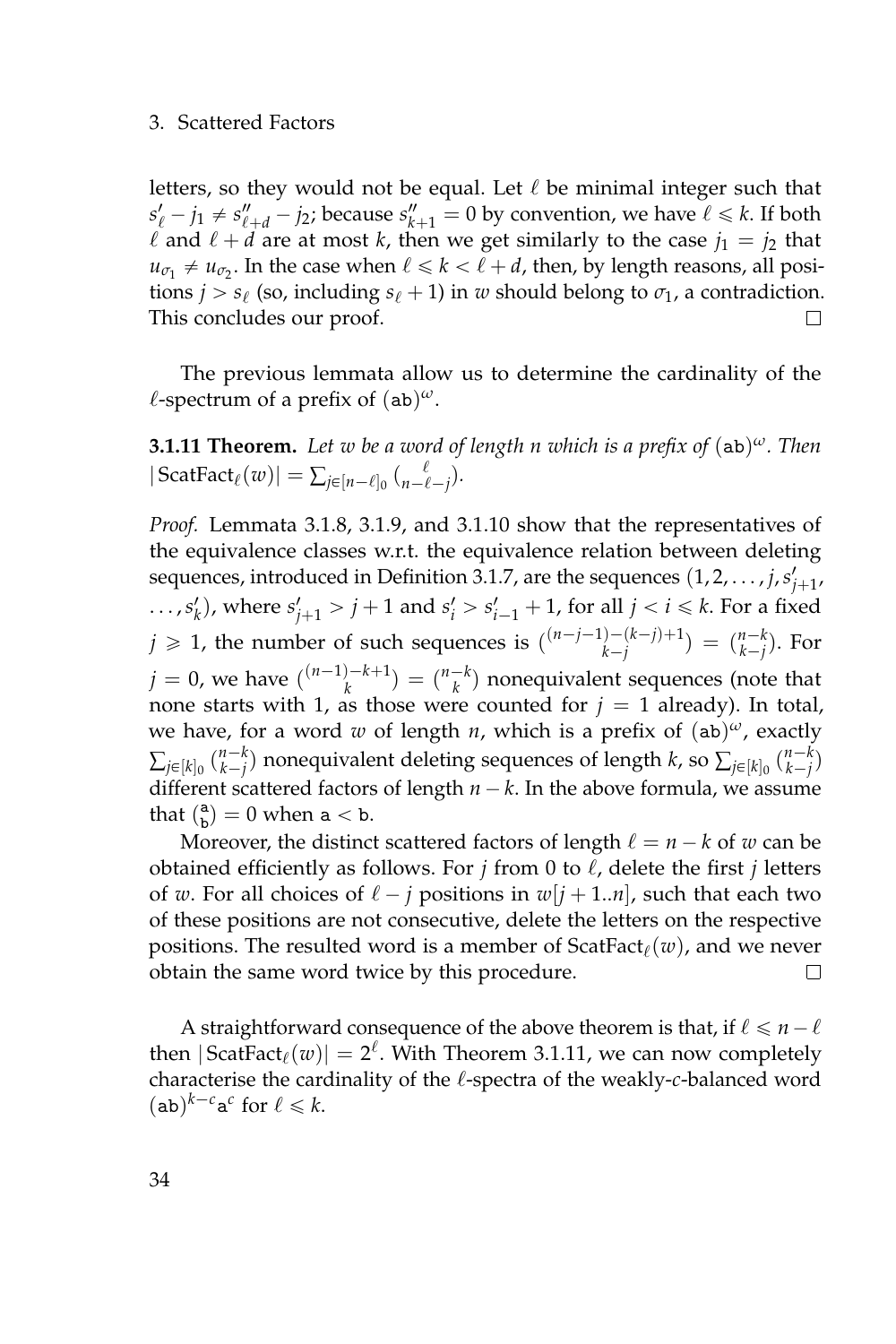<span id="page-52-0"></span>**3.1.12 Theorem.** Let  $w = (ab)^{k-c}a^c$  for  $k \in \mathbb{N}$ ,  $c \in [k]_0$ . Then, for  $i \leq k-c$ *we have*  $|\text{ScatFact}_i(w)| = 2^i$ . For  $k \geq i > k - c$  *we have*  $|\text{ScatFact}_i(w)| =$  $1 + 2^{k-c} + \sum_{j \in [(i+c)-k-1]_0} |\text{ScatFact}_{i-j-1}((\texttt{ab})^{k-c-1}\texttt{a})|.$ 

*Proof.* We will need to show the proof for  $k \ge i > k - c$ , as the other part follows immediately from Theorem [3.1.3.](#page-47-0)

We give a method to count the scattered factors of  $w = (ab)^{k-c}a^c$ . To begin with, we have the scattered factor a *i* . All the other scattered factors must contain a letter b. Thus, we count separately the scattered factors of the form  $u$ ba<sup>*j*</sup>, for each  $j \in [i - 1]_0$ . This is equivalent to counting in how many ways we can choose *u*. For each such *u* we will just have to append ba<sup>*j*</sup> at the end to get the desired scattered factors. Thus,  $|u| = i - j - 1$ . If  $j \geqslant c$  then  $u$  should occur as a scattered factor of  $({\tt ab})^{k-j-1}{\tt a}$  (in order to be able to append ba*<sup>j</sup>* at its end and still stay as a scattered factor of *w*), while if  $j < c$  then *u* should occur as a scattered factor of  $(\mathtt{ab})^{k-c-1}$ a. In the first case, the length of the scattered factor *u* we want to generate is less than half of the length of the word  $(ab)^a$  from which we generate it. So, there are  $2^{i-j-1}$  choices for *u*. In the second case, if  $j \geqslant (i+c) - k$ , again, the length of the scattered factor *u* we want to generate is less than half of the length of the word  $($ ab $)$ <sup> $k$ - $c$ -1<sub>a</sub> from which we generate it. So,</sup> there are  $2^{i-j-1}$  choices for *u* again. Finally, if  $j < (i+c) - k$ , then there holds  $i - j - 1 > k - c - 1$ , and we need Theorem [3.1.3](#page-47-0) to generate *u*. There are  $|\text{ScatFact}_{i-j-1}((\texttt{ab})^{k-c-1}\texttt{a})|$  ways to choose *u* in this case. Summing all these up, we get the result from the statement:

$$
1 + \sum_{j=i+c-k}^{i-1} 2^{i-j-1} + \sum_{j \in [i+c-k-1]_0} \text{ScatFact}_{i-j-1}((\text{ab})^{k-c-1}\text{a})
$$
  
= 1 + 2^{k-c} + \sum\_{j \in [i+c-k-1]\_0} \text{ScatFact}\_{i-j-1}((\text{ab})^{k-c-1}\text{a}).

This concludes our proof.

As in the case of the scattered factors of prefixes of (ab) *<sup>ω</sup>*, we have a precise and efficient way to generate the scattered factors of  $w = (ab)^{k-c}a^c$ . For scattered factors of length  $i \leq k - c$  of *w*, we just generate all possible words of length *i*. For greater *i*, on top of a *i* , we generate separately the scattered factors of the form  $u$ ba<sup>*j*</sup>, for each  $j \in [i - 1]_0$ . It is clear that,

 $\Box$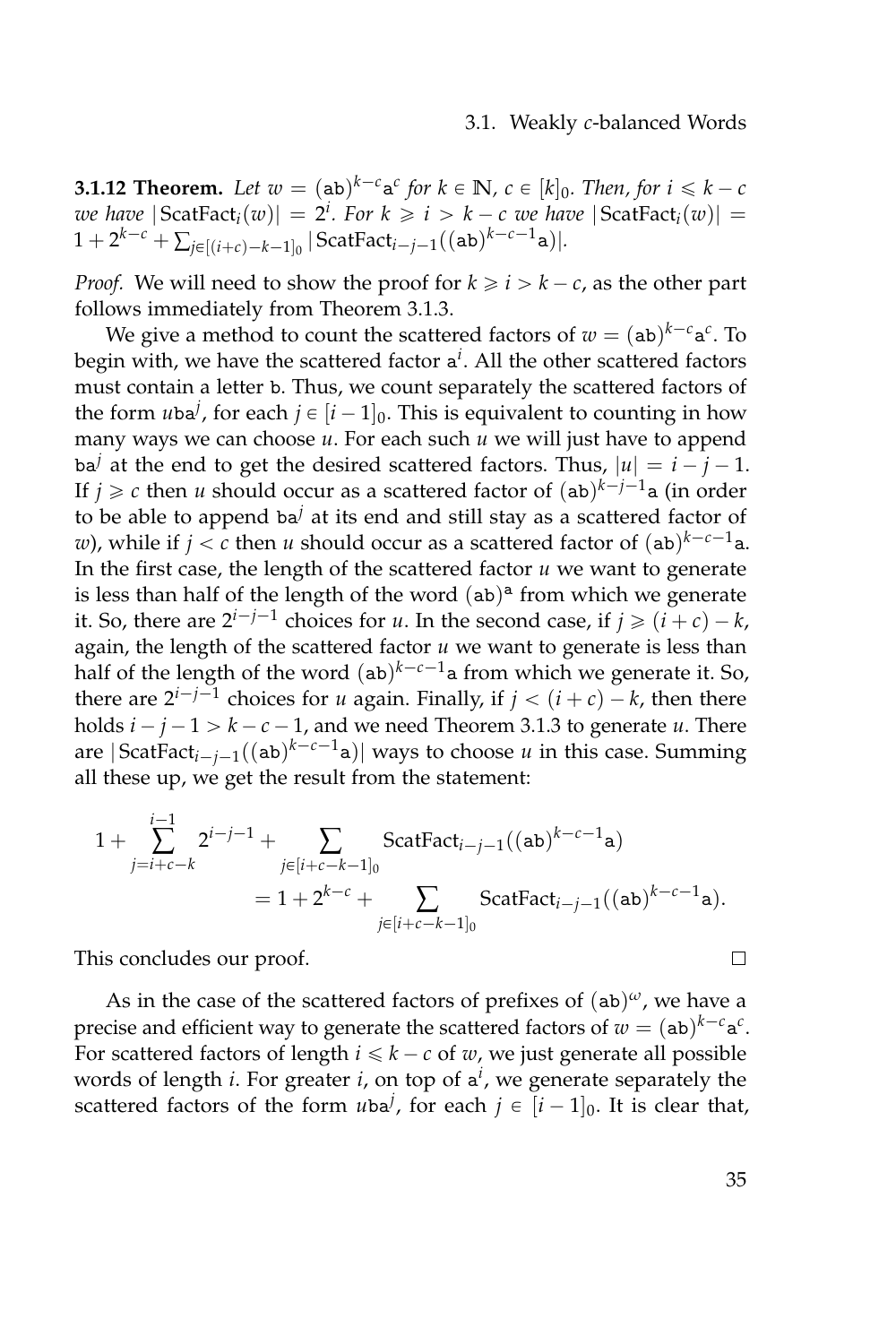in such a word,  $|u| = i - j - 1$ , and if  $j \ge c$  then *u* must be a scattered factor of  $(ab)^{k-j-1}$ a, while if  $j < c$  then  $u$  must be a scattered factor of  $(\text{ab})^{k-c-1}$ a. If  $j \geqslant (i+c) - k$  then, by Theorem [3.1.11,](#page-51-0) *u* can take all  $2^{i-j-1}$ possible values. For smaller values of *j*, we need to generate *u* of length  $i - j - 1$  as a scattered factor of  $({\tt ab})^{k-c-1}$ a, by the method described after Proposition [3.1.5.](#page-48-0)

Nevertheless, Theorems [3.1.11](#page-51-0) and [3.1.12](#page-52-0) are useful to see that in order to determine the cardinality of the sets of scattered factors of words consisting of alternating as and bs or, respectively, of  $(ab)^{k-c}a^c$ , it is not needed to generate these sets effectively.

So far, a characterisation for the smallest and the largest *k*-spectra of words of a given length were presented (Theorem [3.1.1](#page-43-0) and Proposition [3.1.5\)](#page-48-0). Now the part in between will be investigated for weakly-0 balanced words (i.e., words of length 2*k* with *k* occurrences of each letter). As before, we shall assume that  $k \in \mathbb{N}_{\geq 3}$ . In the particular case that  $k = 3$ , we have already proven that the *k*-spectrum with minimal cardinality has 4 elements and that the maximal cardinality is 8. Moreover, as mentioned in Remark [3.1.2](#page-46-0) a *k*-spectrum of cardinality 5 does not exist for weakly-0-balanced words of length 2*k*. The question remains if *k*-spectra of cardinalities 6 and 7 exist, and if so, for which words.

Before showing that a *k*-spectrum of cardinality  $2^k - 1$  for weakly-0-balanced words of length 2*k* also exists for all  $k \in \mathbb{N}_{\geq 3}$ , we prove that only scattered factors of the form  $b^{i+1}a^{k-i-1}$  for  $i \in [k-2]_0$  (up to renaming, reversal) can be "taken out" from the full set of possible scattered factors independently, without additionally requiring the removal of more scattered factors as well. In particular, if a word of length *k* of another form is absent from the set of scattered factors of *w*, then  $|\operatorname{ScatFact}_{k}(w)| < 2^{k} - 1$  follows.

**3.1.13 Lemma.** *If for*  $w \in \Sigma_{wzb}^{2k}$  *there exists*  $u \notin \text{ScatFact}_k(w)$  *with*  $u \notin$  $\{b^i a^{k-i} \mid i \in [k-1]\} \cup \{a^i b^{k-i} \mid i \in [k-1]\}, \text{ then } |\text{ScatFact}_k(w)| < 2^k - 1.$ 

*Proof.* Let be  $i \in [k-2]_0$ . First, consider  $u = b^r a^s$  for  $r + s = k$  and  $r \notin [i] \cup \{k-i,\ldots,k\}$  and  $\Sigma^k \setminus \{u\} \supset \text{ScatFact}_{k}(w)$  for a word  $w \in \Sigma^{2k}_{wzb}$ . If  $b^{r+1}a^{s-1}$  is also not a scattered factor of *w*, the claim is proven (in this case two elements of  $\Sigma^k$  are missing in ScatFact $_k(w)$ ). Assume b $^{r+1} \mathsf{a}^{s-1}$   $\in$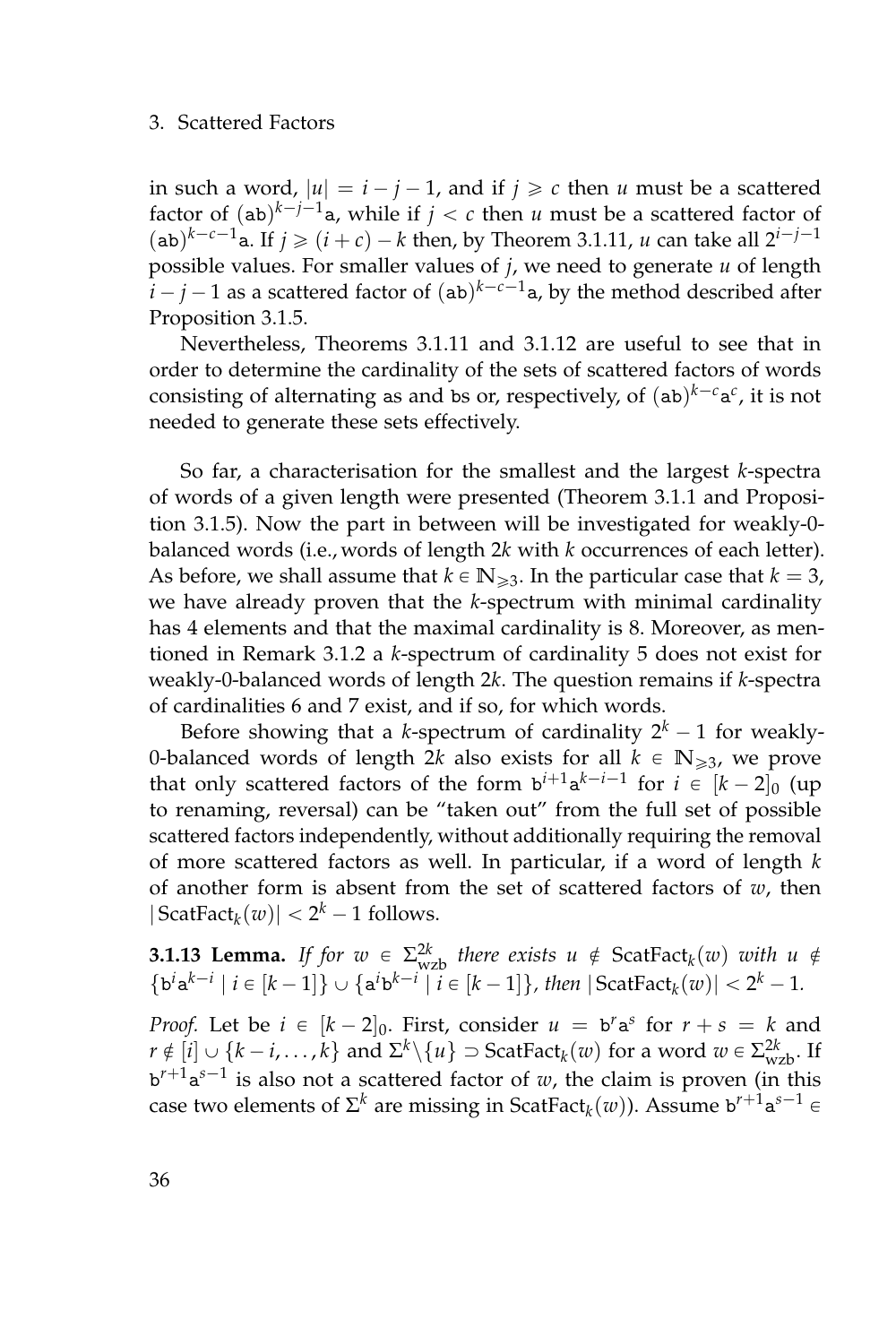#### 3.1. Weakly *c*-balanced Words

ScatFact(*w*). This implies that (possibly intertwined)  $(s - 1)$  occurrences of a follow  $(r + 1)$  occurrences of b. Since *u* is not a scattered factor of *w*, after these  $(s - 1)$  as only bs may occur. If  $b^{r-1}a^{s}b$  is not a scattered factor, the claim is again proven and so suppose that it is one. This implies that the  $(r - 1)$  bs are preceded by as and not by bs. Hence, b<sup>r+1</sup>a<sup>s-1</sup> is not a scattered factor which contradicts the assumption. Consider now  $u = u_1 b^r a^s b^t u_2$  with  $|u| = k$  not to be a scattered factor of  $w$  for  $r, s, t \in \mathbb{N}$ . Following the same arguments as before, the claim is proven if  $u_1$ <sup>b'-1</sup>a<sup>s</sup>b<sup>t+1</sup> $u_2$  is not a scattered factor and, hence, it is assumed to be one. This implies that exactly  $|u_1|_{\mathbf{b}}$  bs occur before  $\mathbf{b}^{r-1}$ . This implies that  $u_1$ b<sup>r+1</sup>a<sup>s</sup>b<sup>t-1</sup>u<sub>2</sub> is not a scattered factor of *w* of length *k*. Analogously it can be proven that scattered factors containing the switch from a to b and back to a cannot lead to the cardinality  $2^k - 1$ .  $\Box$ 

<span id="page-54-0"></span>**3.1.14 Proposition.** For  $k \in \mathbb{N}_{\geq 3}$  and  $w \in \Sigma_{wzb}^{2k}$ , the set ScatFact<sub>k</sub>(*w*) has  $2^k - 1$  *elements if and only if*  $w \in \{(\texttt{ab})^i\texttt{a}^2\texttt{b}^2(\texttt{ab})^{k-i-2} \mid i \in [k-2]_0\}$  *(up to renaming and reversal). In particular*  $\text{ScatFact}_{k}(w) = \Sigma^{k} \setminus \{ \mathtt{b}^{i+1} \mathtt{a}^{k-i-1} \}$  *holds for*  $w = (ab)^i a^2 b^2 (ab)^{k-i-2}$  *with*  $i \in [k-2]_0$ *.* 

*Proof.* Let be  $i \in [k - 2]_0$ . First, the  $\Leftarrow$ -direction will be proven and for that consider  $w = (ab)^i a^2 b^2 (ab)^{k-i-2}$ . By Lemma [3.1.5,](#page-48-0) it follows

 $ScatFact<sub>i</sub>((ab)<sup>i</sup>) = \Sigma<sup>i</sup>$  and  $ScatFact<sub>k-i-2</sub>((ab)<sup>k-i-2</sup>) = \Sigma<sup>k-i-2</sup>$ .

With ScatFact<sub>2</sub>( $a^2b^2$ ) = {aa, ab, bb} the *k*-spectrum of *w* has at least 3  $\cdot 2^i$  ·  $2^{k-i-2} = 3 \cdot 2^{k-2} = 2^k - 2^{k-2}$  elements. Notice that by this construction, scattered factors with a ba at the middle position cannot be reached. For this reason we have to have a look at *w*'s remaining scattered factors not being gained by the above construction. This means that not only *i* letters are allowed to be taken of the first part and not only  $k - i - 2$  letters from the last part.

Having a deeper look into (ab) *<sup>i</sup>* one can notice that all *binary numbers* (encoded by a, b) of length *i* are scattered factors of  $(ab)^{i-1}$ a. Appending to these scattered factors a b implies that nearly all *binary numbers* are in the  $i + 1$ -spectrum of ab<sup>i</sup>. Appending now an a from the middle part and then each of the words from the last part leads to nearly all remaining scattered factors of the *k*-spectrum of *w*. The only missing word is b *i*+*i* , since the last b cannot be reached within the first part. This implies that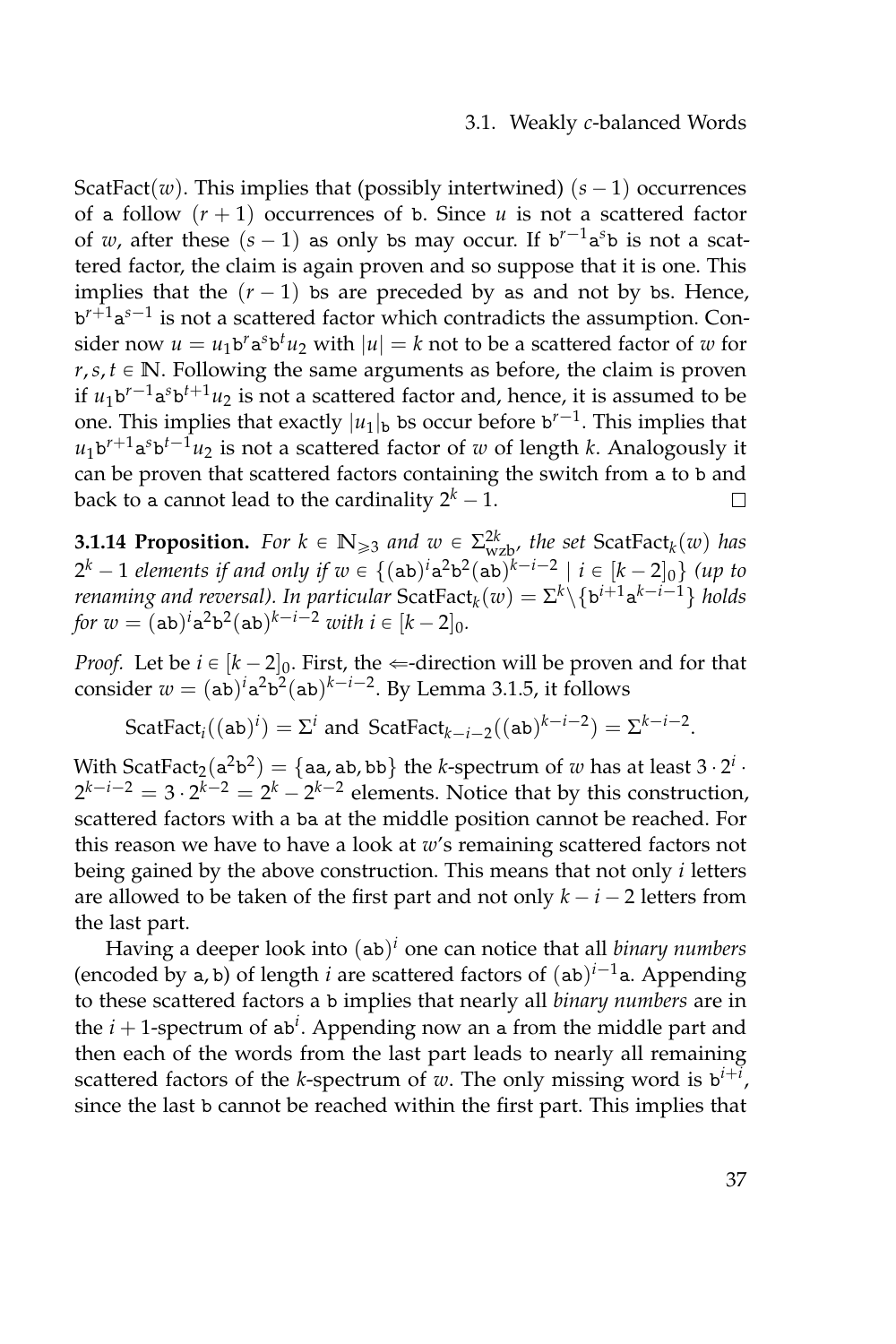the word  $b^{i+1}a^{k-i-1}$  is not in the *k*-spectrum of *w* since with the (i+1)<sup>th</sup> b the middle part is reached and the last part contains only  $k - i - 2$  as. This  $\text{concludes } |\text{ScatFact}_{k}(w)| = 2^{k} - 1.$ 

On the other hand if  $|ScatFact_k(w)| = 2^k - 1$  an element of the form  $b^{i+1}a^{k-i-1}$  for an  $i \in [k-2]_0$  is missing in the *k*-spectrum of *w*. Moreover, this is exactly the only element missing. Fix an  $i \in [k - 2]_0$  and set  $u = b^{i+1}a^{k-i-1}$ . The proof will be very technical and exclude step by step all other possibilities than *w* being  $($ ab $)$ <sup>*i*</sup> $a^2b^2$ (ab)<sup>*k*-*i*-2. First, consider</sup>  $i = k - 2$ . This implies  $u = b^{k-1}$ a. In this case  $w$  has to end in  $b^2$  but not in  $b^3$  since otherwise  $b^{k-2}a^2$  would not be a scattered factor. If *w* were of the form  $w_1$ bab<sup>2</sup>,  $|w_1|_a = k - 1$  and  $|w_1|_b = k - 3$  would hold which would imply that b<sup>k-2</sup>a<sup>2</sup> is not a scattered factor. If *w* ended in a<sup>3</sup>b<sup>2</sup>, a<sup>k-2</sup>ba would be excluded. Hence,  $w$  ends in a<sup>2</sup>b<sup>2</sup>. Suppose at last that  $w = (\texttt{ab})^{\ell} \texttt{a}^2 \texttt{b}^2 w_2$ holds for  $\ell < k - 2$  and  $w_2 \in \Sigma^*$ . Then  $w_2$  has each  $(k - \ell - 2)$  occurrences of a and b. Thus,  $b^{\ell+1}a^{k-\ell-1}$  is not a scattered factor of length *k*. This proves that for  $i = k - 2$ ,  $w = (ab)^{k-2}a^2b^2$  is implied by  $b^{k-2}a^1$  being the only excluded scattered factor from  $\Sigma^k$ . Hence, assume  $i \in [k-3]_0$ . Supposition:  $w$  ends in  $\mathbf{b}^{\ell}$  for  $\ell \geqslant 2$ 

If  $i < k - 2$  holds, then  $b^{k-1}$ a $\notin$  ScatFact $_k(w)$  follows and since  $i + 1 < k - 1$ holds, this element is different from *u*.

In the next step it will be shown that exactly  $k - i - 2$  repetitions of ab are a suffix of *w*.

Supposition:  $w=w_1\mathtt{b}^2(\mathtt{ab})^\ell$ 

If  $\ell > k - i - 2$  held,  $b^{i+1}a^{k-i-1}$  would not be a scattered factor of *w*. If  $\ell < k - i - 2$  held,  $b^{k-\ell-1}a^{\ell+1}$  would not be a scattered factor since  $w_1$  has  $(k-1)$  occurrences of a and  $(k - \ell - 2)$  occurrences of b.

Supposition:  $w=w_1{\tt a}^2({\tt ba})^\ell b$ 

In this case  $|w_1|_a = k - 2 - \ell$  and  $|w_1|_b = k - \ell - 1$  holds. This implies that  $a^{k-2-\ell}b^{\ell+1}$ a is not in the *k*-spectrum of *w*.

Consequently, there exists a  $w_1$  such that  $w = w_1 b^2 (ab)^{k-i-2}$  holds. In the next step it will be shown that  $b^2$  has to be preceded by  $a^2$ . Supposition:  $w = w_1 \texttt{b}^3(\texttt{ab})^{k-i-2}$ 

Here  $w_1$  has  $(i+2)$  a and  $(i-1)$  b and, hence,  $b^i a^{k-i-2} b^2$  is not a scattered factor of length *k* of *w*.

 $\mathsf{Supposition}\colon w=w_1\mathsf{bab}^2(\mathsf{ab})^{k-i-2}$ 

This implies  $a^{i+2}$ bab<sup>k $-i \notin$ </sup> ScatFact $_k(w)$  since  $w_1$  has  $i+1$  occurrences of a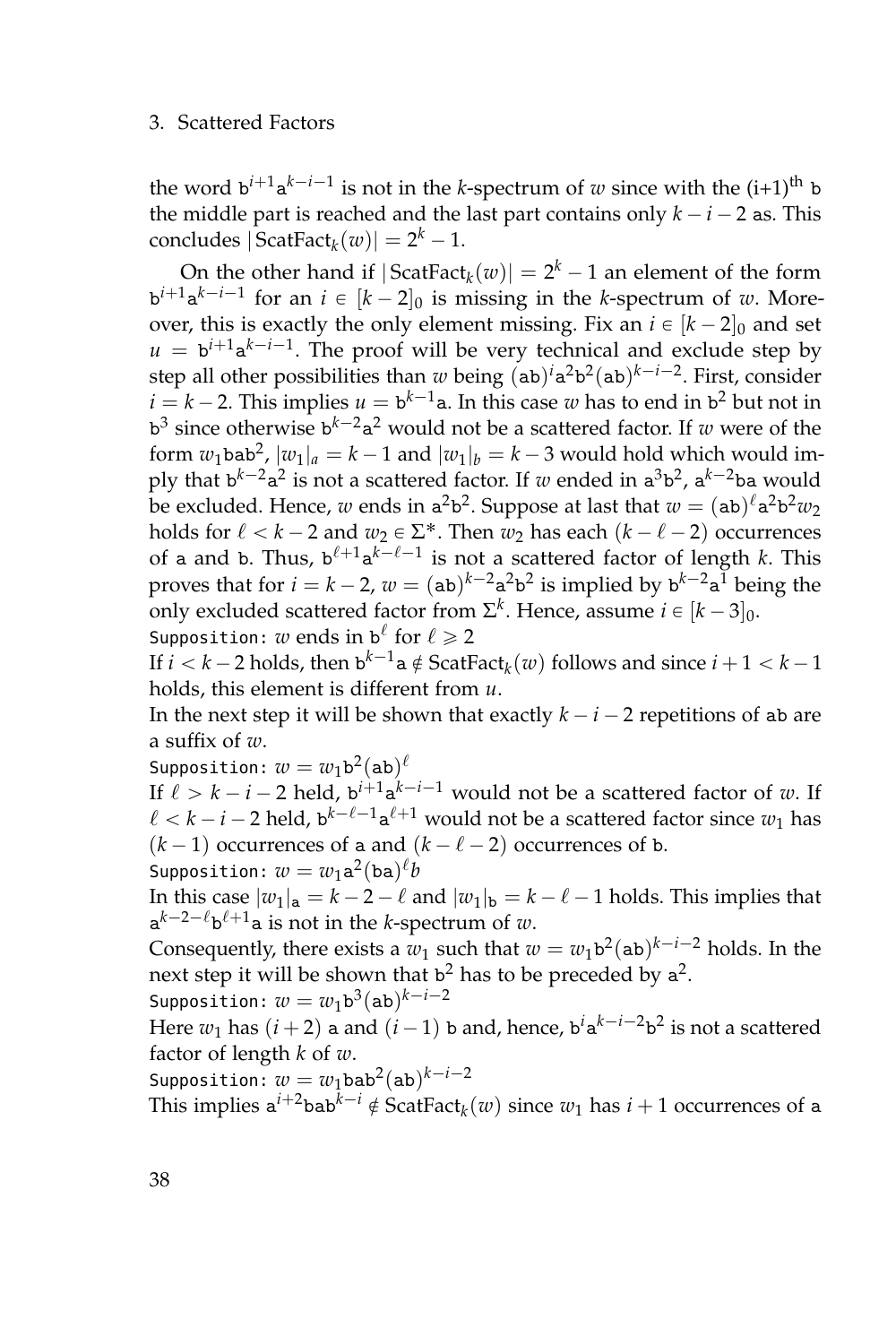and  $i - 1$  occurrences of b.

This proves that  $a^2b^2(ab)^{k-i-2}$  is a suffix of *w*. The case that this is preceded by another a is excluded since then  $a^i$ ba $^{k-i-1}$  would not be in the *k*-spectrum of *k*. In the last step it will be shown that the first occurrence of  $a^2$  is at the point 2 $\ell$ .

Supposition:  $\overline{w} = (\texttt{ab})^{\ell} \texttt{a}^2 w_2 \text{ for } \ell \neq i$ 

If  $\ell$  is smaller than *i*,  $|w_2|_a = k - \ell - 2$  and  $|w_2|_b = k - \ell$  hold and  $\mathbf{b}^{\ell+1} \mathbf{a}^{k-\ell-1} \notin \mathsf{ScatFact}_k(w)$  follows. If  $\ell$  is greater than *i*, in contradiction to the main assumption  $b^{i+1}a^{k-i-1}$  is a scattered factor, because  $b^{i+1}$ is a scattered factor of  $(\mathtt{ab})^{\ell}$  and  $k - \ell + \ell - (i + 1) = k - i - 1$  a are left in the rest of *w*.

Combining  $w = (ab)^i a^2 w_2$  and  $w = w_1 a^2 b^2 (ab)^{k-i-2}$  the claim that  $w$  is of the form  $(ab)^i a^2 b^2 (ab)^{k-i-2}$  is proven.  $\Box$ 

By Proposition [3.1.14,](#page-54-0) we get that 7 is a possible cardinality of the set of scattered factors of length 3 of weakly-0-balanced words of length 6 and, moreover, that exactly the words  $a^2b^2$ ab and aba $^2b^2$  (and symmetric words obtained by reversal and renaming) have seven different scattered factors. The following theorem demonstrates that there always exists a weakly-0-balanced word *w* of length 2*k* such that | ScatFact*<sup>k</sup>* (*w*)| = 2*k*. Thus, for the case  $k = 3$  also the question if six is a possible cardinality of ScatFact<sub>3</sub> $(w)$  can be answered positively.

<span id="page-56-0"></span>**3.1.15 Theorem.** *The k-spectrum of a word*  $w \in \Sigma_{wzb}^{2k}$  *has exactly* 2*k elements* if and only if  $w \in \{a^{k-1}$ bab<sup>k $-1$ </sup>,  $a^{k-1}$ b<sup>k</sup>a} holds (up to renaming and reversal). *Moreover, there does not exist a weakly-0-balanced word*  $w \in \Sigma_{\rm wzb}^{2k}$  *with a kspectrum of cardinality*  $2k - i$  *for*  $i \in [k - 2]$ *.* 

*Proof.* First, consider  $w = a^{k-1}$ bab $^{k-1}$ . Since the *k*-spectrum of  $a^k b^k$  is a subset of the *k*-spectrum of *w*, the *k*-spectrum of *w* has at least  $k + 1$ elements. Additionally,  $w$  has the scattered factors of the form  $a^i$ bab<sup>k-2-i</sup>, which sum up to  $k - 1$ . Hence,  $|\text{ScatFact}_{k}(w)| = k + 1 + k - 1 = 2k$  holds. Moreover, a<sup>k–1</sup>b<sup>k</sup>a has all elements of a<sup>k</sup>b<sup>k</sup>'s *k-*spectrum as scattered factors. Here the word has in addition all words of the form a<sup>*i*</sup>b<sup>k-1-*i*</sup>a as scattered factors which sum up to  $k - 1$  as well. This proves that both words have a scattered factor set of cardinality 2*k*.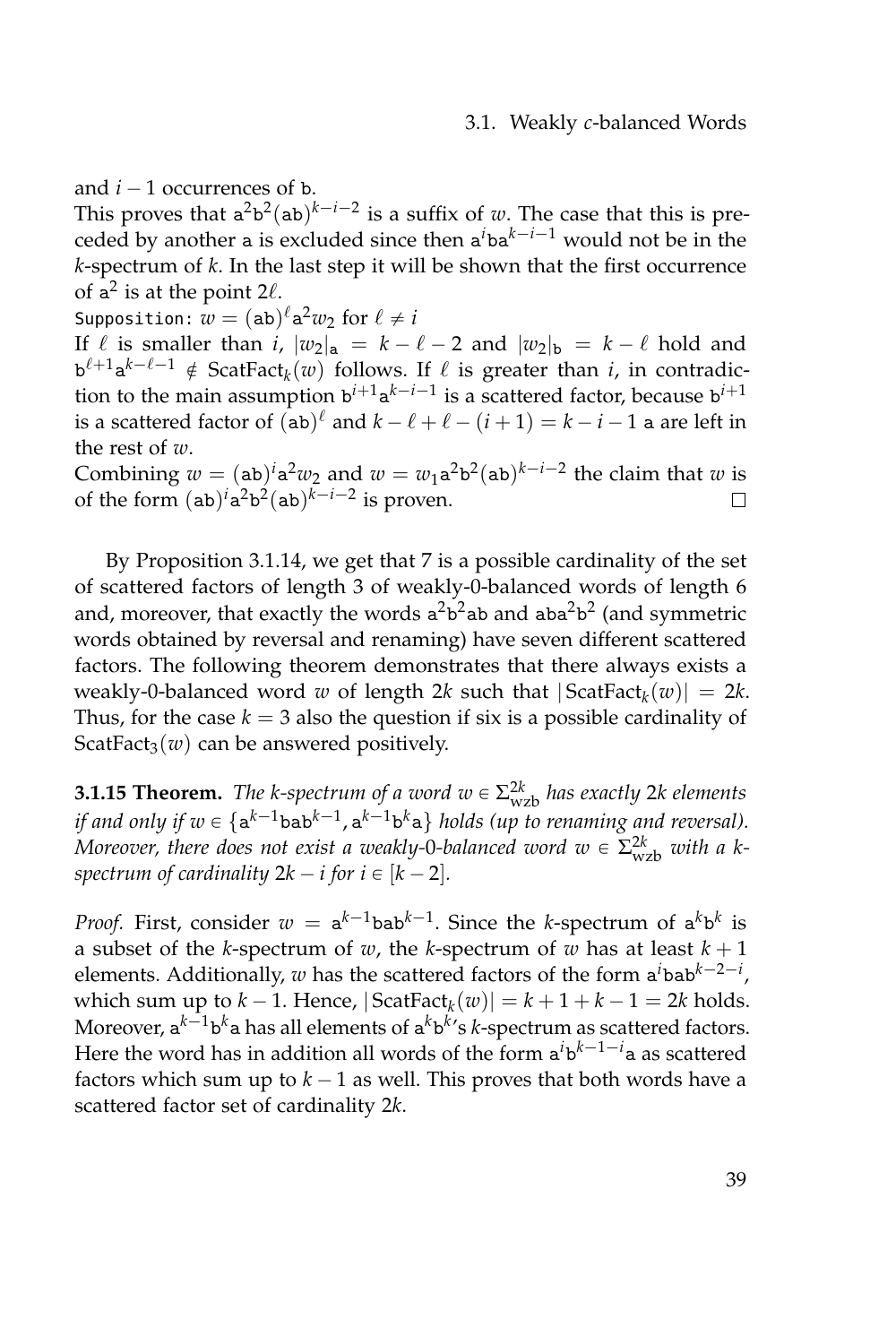The other direction will be proven by contraposition following the two main cases  $a^{k-1}$ bab $^{k-1}$  and  $a^{k-1}$ b $^k$ a.

First, assume  $w = \mathbf{a}^{\ell} \mathbf{b} x$  for  $\ell \in [k-2]_{\geq 2}$ . Notice that it does not have to be considered that the word starts with one a, since this is symmetric to the reversal of the case  $a^{k-1}b^k a$ . This implies  $|x|_a = k - \ell$  and  $|x|_b = k - 1$ . Notice here  $k - \ell < k - 1$ . Thus, there exists a scattered factor  $x'$  of  $x$  of length  $2(k - \ell)$  with  $|x'|_a = |x'|_b = k - \ell$ . By Lemma [3.1.1,](#page-43-0) it follows

$$
|\operatorname{ScatFact}_{k-\ell}(y)| = k-\ell+1 \Leftrightarrow y \in \{a^{k-\ell}b^{k-\ell}, b^{k-\ell}a^{k-\ell}\}\
$$

and  $|\mathsf{ScatFact}_{k-\ell}(y)| > k-\ell+1$  otherwise. This implies that the  $(k-\ell)$ spectrum of  $x'$  is minimal with respect to cardinality if  $x'$  is either  $a^{k-\ell}b^{k-\ell}$ or b<sup>k- $\ell$ </sup>a<sup>k- $\ell$ </sup>. For giving a lower bound of the cardinality of *w's* scattered factor set of length *k*, it is sufficient to only take these both options into consideration. This implies that it is not necessary to examine the cases where *x* contains other scattered factors with both  $k - \ell$  a and b.

 $\mathsf{case}\ 1\!\!:\ x'=\mathsf{a}^{k-\ell}\mathsf{b}^{k-\ell}$ Thus, *x* contains  $\ell - 1$  b which are not in *x'*. **case a:**  $x = b^{\ell-1}a^{k-\ell}b^{k-\ell}$ 

In this case  $w = \mathtt{a}^\ell \mathtt{b}^\ell \mathtt{a}^{k-\ell} \mathtt{b}^{k-\ell}$  holds and that the *k*-spectrum of  $\mathtt{a}^k \mathtt{b}^k$  is a subset of ScatFact*<sup>k</sup>* (*w*) follows.

**case i:**  $\ell < k - \ell$ 

For all  $s \in [\ell]$  the words  $a^{\ell-s}b^s a^{k-\ell}$ ,...,  $a^{\ell}b^s a^{k-\ell-s}$  are well-defined and sum up to  $s + 1$ . Moreover, for every  $s_2 \in [k - \ell]$  exists  $r_1 \in \mathbb{N}_0$  and exist *r*<sub>2</sub>, *s*<sub>2</sub>  $\in$  **N** such that the words  $a^{r_1}b^{s_1}a^{r_2}b^{s_2}$  with  $s_1 + r_1 + s_2 + r_2 = k$  are all distinct and distinct to the aforementioned. Thus, in this case

$$
k+1+\sum_{s=1}^{\ell}(s+1)+k-\ell=2k+1-\ell+\frac{\ell(\ell+1)}{2}+\ell\geq 2k+4
$$

is a lower bound for ScatFact*<sup>k</sup>* (*w*).

**case ii:**  $\ell > k - \ell$ 

Consider here for  $r \in [k - \ell]$  the words  $\mathbf{b}^{\ell-r} \mathbf{a}^r \mathbf{b}^{k-\ell}, \ldots, \mathbf{b}^{\ell} \mathbf{a}^r \mathbf{b}^{k-\ell-r}$ . For fixed *r* these are  $r + 1$ . Moreover, in this case for all  $r_1 \in [\ell]$  exist  $s_1, r_2 \in \mathbb{N}$ and  $s_2 \in \mathbb{N}$  such that the words  $a^{r_1}b^{s_1}a^{r_2}b^{s_2}$  with  $s_1 + r_1 + s_2 + r_2 = l$  are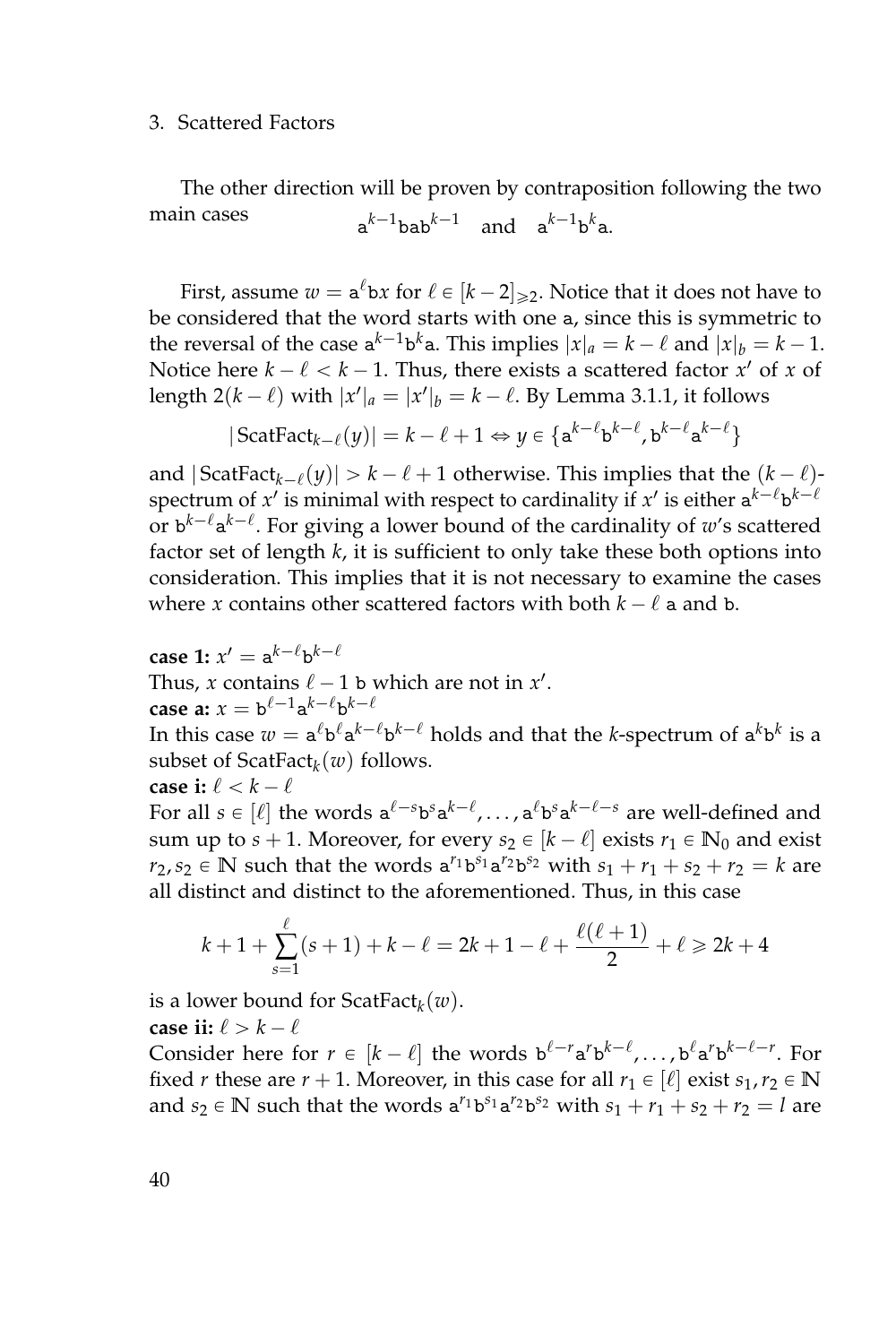all distinct and distinct to the aforementioned. In total this sums up to

$$
k+1+\sum_{r=1}^{k-\ell}(r+1)+\ell=k+1+\frac{(k-\ell)(k-\ell+1)}{2}+(k-\ell)+\ell\geq 2k+4
$$

different scattered factors.

**case b:**  $x = a^{k-\ell}b^{k-1}$ 

Thus,  $w = \mathsf{a}^\ell \mathsf{b} \mathsf{a}^{k-\ell} \mathsf{b}^{k-1}$  holds. Here it holds as well that the *k*-spectrum of  $a^k b^k$  is a subset of ScatFact $_k(w)$ . Moreover, all words of the form  $ba^r b^s$ for  $r + s = k - 1$  and  $r \in [k - \ell]$  are different scattered factors, i.e.,  $k - \ell$ many. Additionally, the words a<sup>*r*</sup>bab<sup>*s*</sup> for  $r + s = k - 2$  and  $r, s > 0$  are different scattered factors and distinct to the aforementioned. This sums up to  $k + 1 + k - 1 + k - 2 = 3k - 2$  for the cardinality of ScatFact<sub>*k*</sub>(*w*). This proves the claim for  $k \geq 3$ .

**case 2:** 
$$
x' = b^{k-\ell}a^{k-\ell}
$$
  
Consequently,  $x \in \{b^{k-1}a^{k-\ell}, b^{k-\ell}a^{k-\ell}b^{\ell-1}\}$  holds.

case a: 
$$
x = b^{k-1}a^k
$$

Hence,  $w = \mathsf{a}^\ell \mathsf{b}^k \mathsf{a}^{k-\ell}.$  Here only  $\ell+1$  different scattered factors of the form  $a^r b^s$  exist and  $k - \ell$  of the form  $b^s a^r$  with  $r + s = k$  (notice that the latter ones are only  $k - \ell$  since among all of them one is in common with the first ones). Finally, consider the words of the form  $a^{r_1}b^s a^{r_2}$  with  $r_1 + r_2 + s = k$  and  $r_1, r_2, s > 0$ . This sums up to  $\ell + 1 + k - \ell + k$ . By  $a^k \in$  ScatFact<sub>*k*</sub>(*w*), | ScatFact<sub>*k*</sub>(*w*)|  $\ge 2k + 2$  follows. case  $\mathbf{b}: x = \mathbf{b}^{k-\ell} \mathbf{a}^{k-\ell} \mathbf{b}^{\ell-1}$ 

In this case  $w = \mathsf{a}^\ell \mathsf{b}^{k-\ell+1} \mathsf{a}^{k-\ell} \mathsf{b}^{\ell-1}$  holds. Here the cardinality of the *k*-spectrum of *w* is determined analogously to case 1a.  $\Box$ 

By Proposition [3.1.14](#page-54-0) and Theorem [3.1.15,](#page-56-0) the possible cardinalities of ScatFact<sub>3</sub>(*w*) for weakly-0-balanced words *w* of length 6 are completely characterized. Theorem [3.1.15](#page-56-0) determines the first gap in the set of cardinalities of  $|\text{ScatFact}_{k}(w)|$  for  $w \in \Sigma^{2k}_{wzb}$ : there does not exist a word *w* ∈ Σ<sup>2*k*</sup><sub>*wzb*</sub> with  $|$  ScatFact<sub>*k</sub>*(*w*) $| = k + i + 1$  for *i* ∈  $[k - 2]$  and  $k ≥ 3$ , since</sub> all words that are not of the form  $a^k b^k$ ,  $b^k a^k$ ,  $a^{k-1}$ bab $^{k-1}$ , or  $a^{k-1} b^k$ a have a scattered factor set of cardinality at least  $2k + 1$ . As the size of this first gap is linear in *k*, it is clear that the larger *k* is, the more unlikely it is to find a *k*-spectrum of a small cardinality.

In the following we will prove that the cardinalities  $2k + 1$  up to  $3k - 4$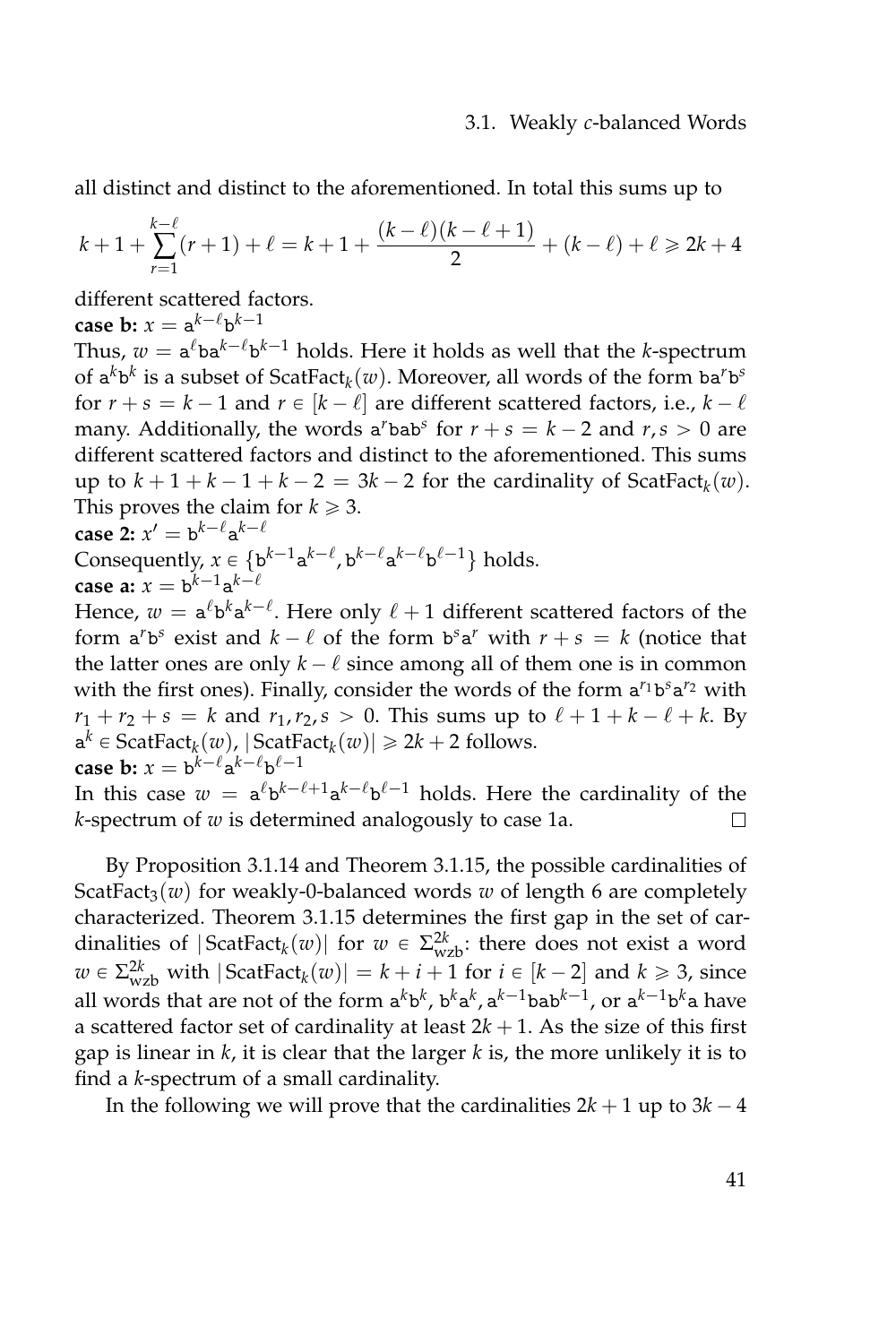are not reachable, i.e.,  $3k - 3$  is the third smallest cardinality after  $k + 1$ and 2 $k$  (witnessed by, e.g.,  $\mathtt{a}^{k-2}\mathtt{b}^k\mathtt{a}^2$ ).

<span id="page-59-0"></span>**3.1.16 Lemma.** For  $i \in \left[\lfloor \frac{k}{2} \rfloor\right]$  and  $j \in [k-1]$  for  $k \geq 4$  we get  $|\operatorname{ScatFact}_{k}(\mathbf{a}^{k-i} \mathbf{b}^{k} \mathbf{a}^{i})| = k(i+1) - i^2 + 1.$ 

*Proof.* Let be  $i \in \left[\lfloor \frac{k}{2} \rfloor \right]_{\geqslant 2}$ . The *k*-spectrum of  $a^{k-i}b^k a^i$  contains exactly all words of the form  $a^r b^s a^t$  with  $r + s + t = k$  for  $t \in [i]_0$ ,  $r \in [k - i]_0$ , and  $s \in$  $[k]_0$ . If *t* and *r* are fixed, *s* is uniquely determined. Since all these scattered factors are different, the *k*-spectrum has  $(i+1)(k-i+1) = k(i+1) - i^2 - 1$ elements.  $\Box$ 

**3.1.17 Lemma.** For 
$$
i \in \left[\lfloor \frac{k}{2} \rfloor\right]
$$
 and  $j \in [k-1]$  we have  

$$
|\operatorname{ScatFact}_{k}(\mathbf{a}^{k-1} \mathbf{b}^2 \mathbf{a} \mathbf{b}^{k-2})| = 3k - 2.
$$

*Proof.* The scattered factors  $a^{k-1}b^2ab^{k-2}$  are of four different forms:  $b^rab^t$ , a<sup>*r*</sup>b<sup>*s*</sup><sub>2</sub>, a<sup>*r*</sup>b<sup>*s*</sup>, and a<sup>*r*</sup>b<sup>*s*<sub>1</sub></sup>ab<sup>*s*<sub>2</sub>. Notice that all these scattered factors are dif-</sup> ferent if in the second one *s* is chosen greater than or equal to 1 and in the last one  $r, s_1, s_2 \geq 1$  holds. The first and second one lead to two scattered factors, since for every  $s \in [2]$  there are enough as at the beginning for padding from the left. The third form leads to  $k + 1$  different scattered as shown in Theorem [3.1.1.](#page-43-0) The last one is a little bit more complicated. Notice that *r* is at most  $k - 3$  since  $s_1, s_2 > 0$  holds. In this case there exists only one possibility for choosing *s*<sup>1</sup> and *s*2, namely  $s_1, s_2 = 1$ . If *r* is  $k - 4$  there exist two possibilities, namely  $s_1 = 1$  and  $s_2 = 2$  or vice versa. For  $r \in [k-5]$  there exist always 2 possibilities for the bs between the as. This leads to  $2(k - 5)$  possibilities. Thus, we get  $2 + 2 + k + 1 + 1 + 2 + 2(k - 5) = 8 + 3k - 10 = 3k - 2.$  $\Box$ 

**3.1.18 Lemma.** For  $i \in \left[\lfloor \frac{k}{2} \rfloor\right]$  and  $j \in [k-1]$  for  $k \geq 5$  we get

$$
|\text{ScatFact}_{k}(\mathbf{a}^{k-2}\mathbf{b}^{j}\mathbf{a}\mathbf{b}^{k-j}\mathbf{a})| = k(2j+2) - 6j + 2
$$

*and*  $|$  ScatFact<sub>k</sub> $(a^{k-2}b^j a^2 b^{k-j})|$  =  $k(2j + 1) - 4j + 2$ .

*Proof.* As in the proof of the second part of Lemma [3.1.16](#page-59-0) the scattered factors can be categorized in the form  $a^rb^s$ ,  $b^{r_1}a^sb^{r_2}$ ,  $a^{r_1}b^sa^{r_2}$ , and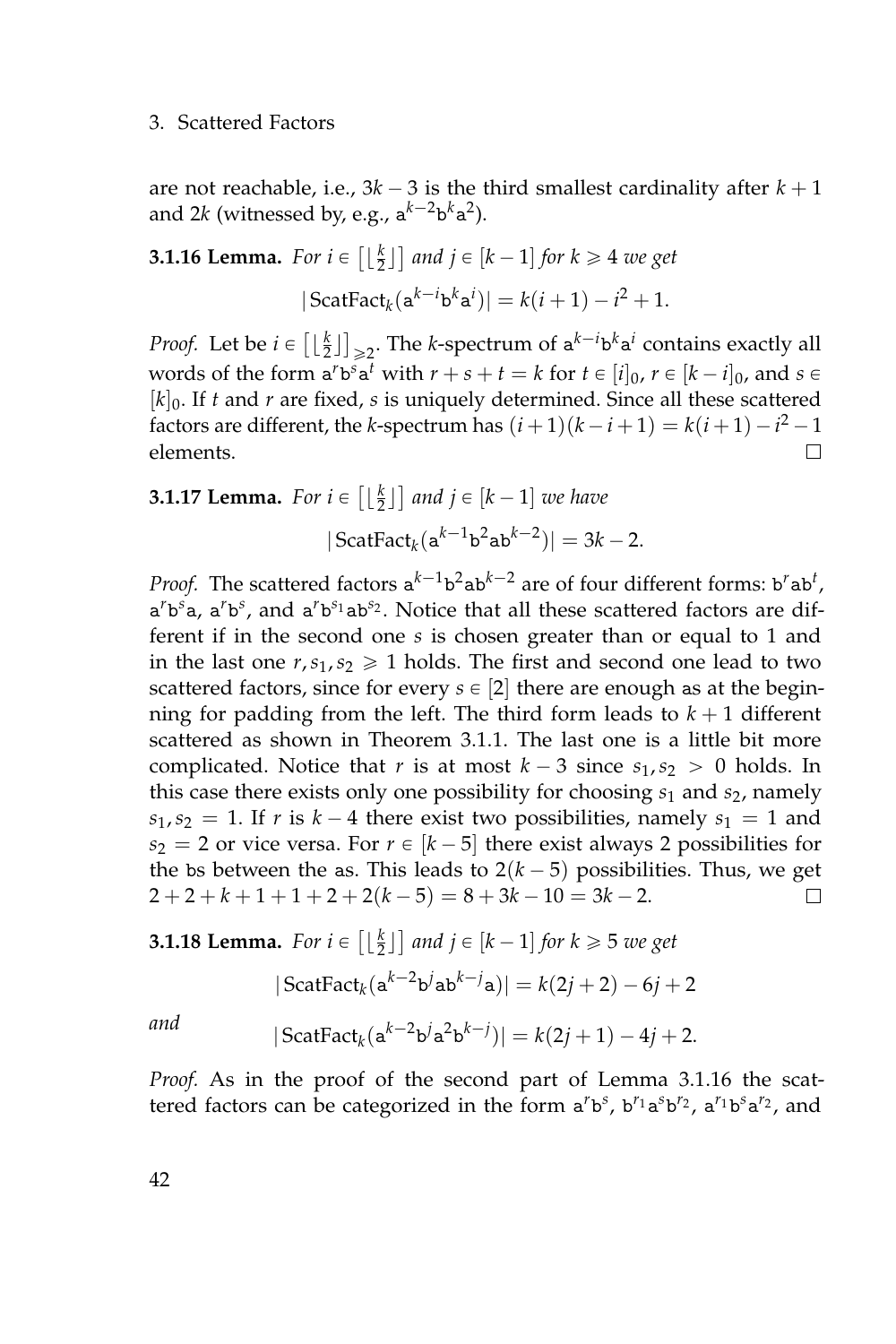#### 3.1. Weakly *c*-balanced Words

a<sup>r<sub>1b</sub>s<sub>1</sub>a<sup>r</sup>2b<sup>s2</sup>, where with appropriately chosen exponents no factor is</sup> counted twice. Also as before, *i* can be chosen in  $\left[\lfloor \frac{k}{2} \rfloor\right]$ , since otherwise the proof is analogous for  $k - i$ . The first form contributes  $k + 1$ elements. The second and third form contribute 2*i* each, since *s* and *r*<sup>2</sup> are in [2]. For the last form a distinction is necessary. If  $r = k - 3$  holds,  $a^{k-3}$ bab is the only scattered factor. If *r* is smaller than  $k-3$ , 2*i* possibilities for each  $r \in [k - 3]$  lead to scattered factors. This sums up to  $k + 1 + 2i + 2i + 1 + 2i(k-4) = k(2i + 1) - 4i + 2$ . By this, the first claim is proven.

For the second claim again scattered factors of different forms will be distinguished. Since also here the minimal *k*-spectrum is a subset of the *k*-spectrum of *w*, these  $k + 1$  elements count for the cardinality. There exists *i* many scattered factors of the form  $a^r b^s a^2$  and  $k - 2$  of the form  $a^r b^s a$ , since with the last a all occurrences of b are before it. Assuming w.l.o.g. again that *i* is at most  $\frac{k}{2}$  only  $b^{k-1}a$  is a scattered factor of the form  $b^s a^r$ . The scattered factors of the form b *<sup>r</sup>*1ab*r*2a contribute *i* many. The remaining two forms need again a case analysis. There exists exactly one scattered factor of the form  $a^r b^{s_1} ab^{s_2}$  for  $r = k - 3$  and exactly one scattered factor of the form  $a^{r_1}b^{s_1}ab^{s_2}a$  for  $r_1 = k - 4$ . If  $r$  resp.  $r_1$  are smaller there exists *i* different scattered factors for each choice of  $r \in [k-4]$  resp.  $r_1 \in [k-5]$ . This sums up to  $k + 1 + k - 2 + i + i + 1 + i + 1 + i(k - 5) + 1 + k(i - 4) =$  $2k + 2 + 3i + ik - 5i + ik - 4i = k(2 + 2i) - 6i + 2.$  $\Box$ 

Notice that for  $i \in \left[\lfloor \frac{k}{2} \rfloor\right]$  the sequence  $(k(2i + 1) - 4i + 2)_i$  is increasing and its minimum is  $3k - 2$  while for  $i \in \left[ \lfloor \frac{k}{2} \rfloor \right]$  the sequence  $(k(2i + 2) - 1)$  $6i + 2)_i$  is increasing and its minimum is  $4k - 4$ . The following lemma only gives lower bounds for specific forms of words, since, on the one hand, it proves to be sufficient for the Theorem [3.1.23](#page-63-0) which describes the second gap, and, on the other hand, the proofs show that the formulas describing the exact number of scattered factors of a specific form are getting more and more complicated. It has to be shown that also words starting with *i* letters a, for  $i \in [k - 3]$ , have a *k*-spectrum of greater (as lower is already excluded) cardinality. By Lemma [3.1.16,](#page-59-0) only words with another transition from as to bs need to be considered ( $w = a^{r_1}b^{s_1}w_1a^{r_1}b^{s_2}$ ). W.l.o.g. we can assume  $s_1$  to be maximal, such that  $w_1$  starts with an  $a_i$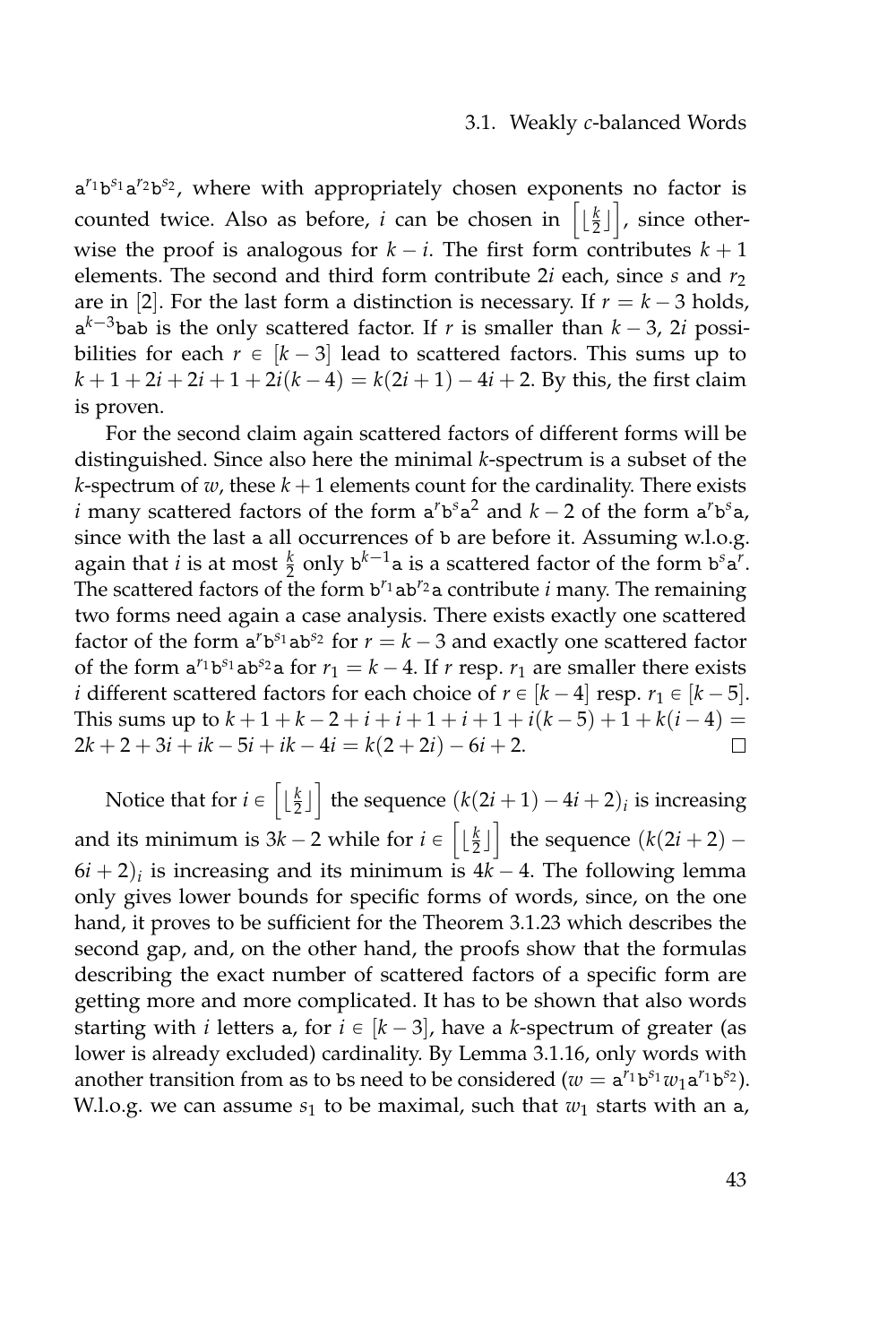and similarly, by maximality of  $r<sub>2</sub>$ , ends with a b, thus, only words of the form  $a^{r_1}b^{s_1}\cdots a^{r_n}b^{s_n}$  have to be considered, and by Proposition [3.1.5,](#page-48-0) it is sufficient to investigate  $n < k$ .

<span id="page-61-0"></span>**3.1.19 Lemma.** We have  $|\text{ScatFact}_{k}(\mathbf{a}^{k-2}\mathbf{b}^{i} \mathbf{a} \mathbf{b}^{j} \mathbf{a} \mathbf{b}^{k-i-j})| \geqslant 3k-3$  for  $i, j \in \mathbb{N}$  $[k - 2]$ ,  $i + j \leq k - 1$ .

*Proof.* Choose  $i, j \in [k-2]$ . Then all words of the form  $a^r b^s$  for  $r, s \in [k]_0$  are scattered factors of some  $w_{ij}$  and, by Lemma [3.1.1,](#page-43-0) it follows that  $w_{ij}$  has *k* + 1 scattered factors of this form. Scattered factors of the form  $a^{r_1}b^s a^{r_2}$ can occur in three variants. In the first variant only the second block of as is involved after the first block of bs, namely the second single a is not involved. Since  $i \in [k - 2]$  holds, for each  $s \in [i]$  exists  $r_1, r_2$  ( $r_2 = 1$ ) such that  $a^{r_1}b^s a^{r_2}$  is a scattered factor of  $w_{ij}$ , i.e.,  $w_{ij}$  has additionally *i* scattered factors. The second variant uses the a of the second and the third a-block. Thus, only scattered factors of the form  $a^{r_1}b^s a^{r_2}$  are of interest, the second b-block is not involved. If  $i + j = k - 1$  holds only  $i - 1$  scattered factors of this form occur, otherwise again *i* new elements are in the *k*-spectrum. If only the a from the third block is involved then  $j$  (resp.  $j - 1$ ) new elements are in the spectrum. This sums up to at least  $2i + j - 2$  elements of the form  $a^{r_1}b^s a^{r_2}$ . A similar distinction leads to the number of scattered factors of the form  $a^{r_1}b^{s_1}a^{r_2}b^{s_2}$ . Assume first  $r_2 = 1$  and for this only the a from the second a-block. This implies that either only b from the second block or from the second and third block can be taken for the last b-block in the scattered factor. Moreover,  $r_1$ ,  $s_1$ ,  $s_2$  are at most  $k - 3$ . For each choice of  $r_1$ in  $[k - 3]$  there are min $\{j, k - 2 - i\}$  possibilities, which leads to

$$
i\left((k-j-2)j+\sum_{\ell=1}^{k-j-2}k-2-\ell\right)=6i+1\frac{1}{2}k^2i-kji-3\frac{1}{2}ki+1\frac{1}{2}j^2i+1\frac{1}{2}ji.
$$

If b from the second and third block are allowed, all as of the second block have to occur for obtaining different scattered factors to the previous ones. Thus,

$$
i\left((k-j-i-2)j+\sum_{\ell=1}^{k-j-i-2}k-2-\ell\right)
$$
  
=  $kij+\frac{1}{2}k^2-1\frac{1}{2}k-ik-jk-ij^2-i^2j-ij+1\frac{1}{2}i+1\frac{1}{2}j+\frac{1}{2}i^2+\frac{1}{2}j^2.$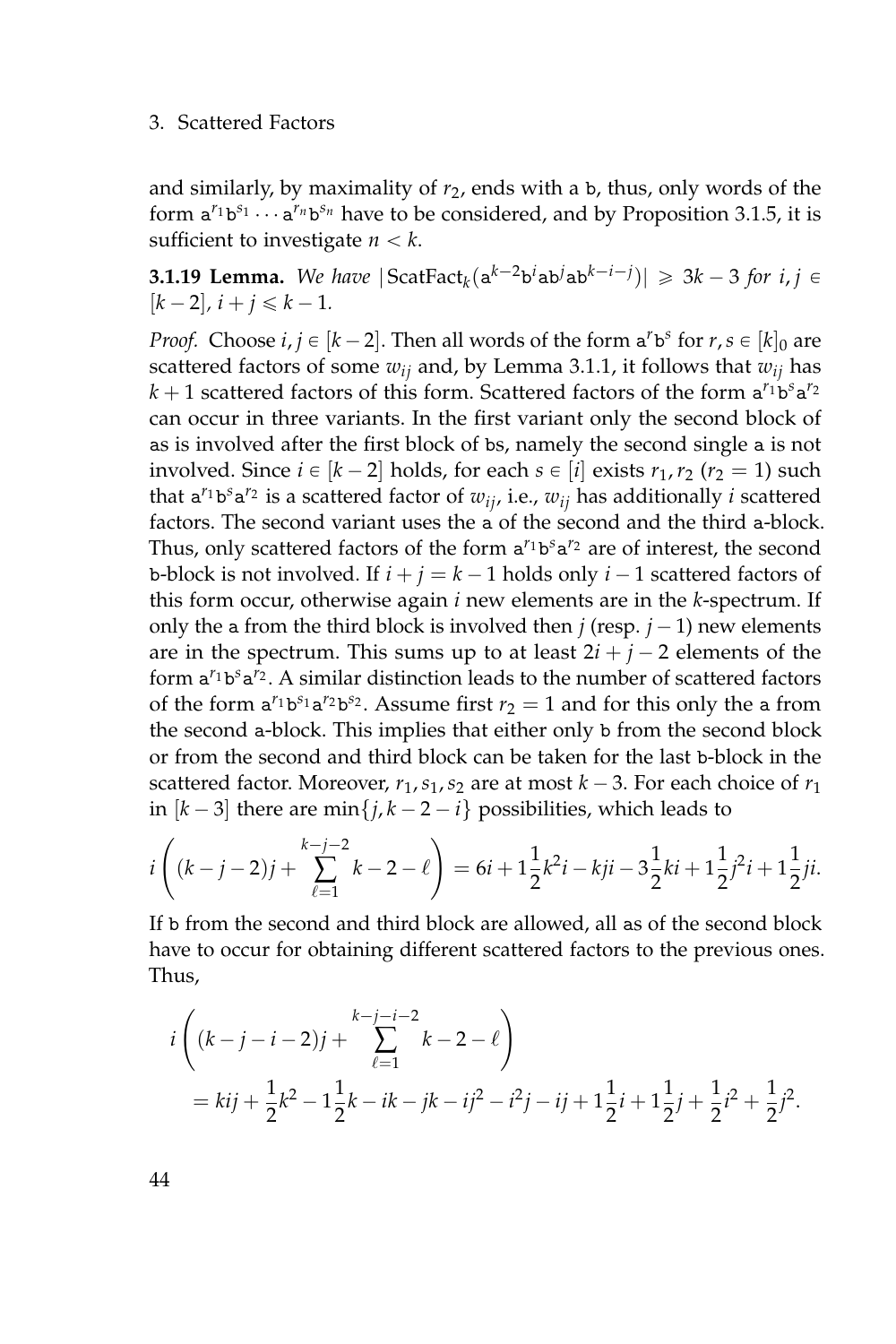If both, the second and the third a-block, are involved, there are  $ik - 1\frac{1}{2}i^2$  –  $ij - \frac{1}{2}i$  additional scattered factors in the *k*-spectrum. This all sums up to

$$
k+1+9i-2+1\frac{1}{2}k^2i-3\frac{1}{2}ki+\frac{1}{2}j^2i-\frac{1}{2}ji+\frac{1}{2}j+\frac{1}{2}i^2+\frac{1}{2}j^2.
$$

Since either  $i^2 \geqslant ij$  or  $j^2 \geqslant ij$  and  $i, j \in [k-3]$  hold, this is greater than or equal to 1 1 1

$$
1\frac{1}{2}k^2 - 2\frac{1}{2}k + 9\frac{1}{2} \ge 3k - 3.
$$

Notice that, additionally, there exist scattered factors of other forms, which enlarge the *k*-spectrum.  $\Box$ 

**3.1.21 Lemma.** We have  $|\text{ScatFact}_{k}(\mathbf{a}^{k-2}\mathbf{b}^{s_1}\mathbf{a}^{r_1}\mathbf{b}^{s_2}\mathbf{a}^{r_2}\mathbf{b}^{s_3})| \geq 3k - 4$  for  $s_1 +$  $s_2 + s_3 = k$ ,  $r_1 + r_2 = 2$ ,  $s_1 > 0$ ,  $r_1$ ,  $r_2$ ,  $s_2$ ,  $s_3 \ge 0$ .

*Proof.* Consider first the case when  $s_2 = 0$ ,  $r_1 = 0$ , or  $r_2 = 0$ . This leads to words of the form matching Lemma [3.1.16](#page-59-0) and, consequently, the *k*spectrum has  $k(2i + 1) - 4i + 2 \ge 3k - 2 > 3k - 4$  elements. Consider now the case that  $s_3 = 0$  holds and all other exponents are at least 1. By Lemma [3.1.16,](#page-59-0) it follows again that each such word has at least  $k(2i + 2) - 6i + 2 \ge 4k - 4 > 3k - 4$  elements. Finally, by Lemma [3.1.19,](#page-61-0) it follows that the remaining words of the given form have at least  $3k - 3$ scattered factors.  $\Box$ 

**3.1.22 Lemma.** We have  $|\text{ScatFact}_{k}(\mathbf{a}^{r_1} \mathbf{b}^{s_1} \cdots \mathbf{a}^{r_n} \mathbf{b}^{s_n})| \geq 3k - 3$  for  $r_1 \leq k - 3$ ,  $\sum_{i \in [n]} r_i = \sum_{i \in [n]} s_i = k$ , and  $r_i$ ,  $s_i \geq 1$ .

*Proof.* Obviously  $a^k$  and  $a^{k-i}b^i$  are scattered factors of  $s_n$ . Notice here, that the proof leads to  $s_{n-1}$  scattered factors, if in the claim  $s_n = 0$ would be allowed. Consider now the scattered factors of the form  $a^i b^j$  for  $i, j \in [k]$ . Let *m* be the number of the block in which the i<sup>th</sup> a occurs. If  $s_m + \ldots + s_n \geq k - i$  holds,  $a^i b^{k-i}$  is a scattered factor of *w*. Consider the opposite. This implies that from the m<sup>th</sup> until the n<sup>th</sup> block less then  $k - i$ b occur. Thus, in the blocks 1 to *i* there occur more than *i* b. Since the ith a is in the m<sup>th</sup> block, from this point until the end there are  $k - i$  a. Hence, b *i*a *k*´*i* is a scattered factor of *w*. So in each case at least one scattered factor occurs, i.e., at least  $k + 1$  scattered factors of this form are in the  $k$ -spectrum. Notice here, that the argument still holds if  $s_m = 0$  is allowed. With a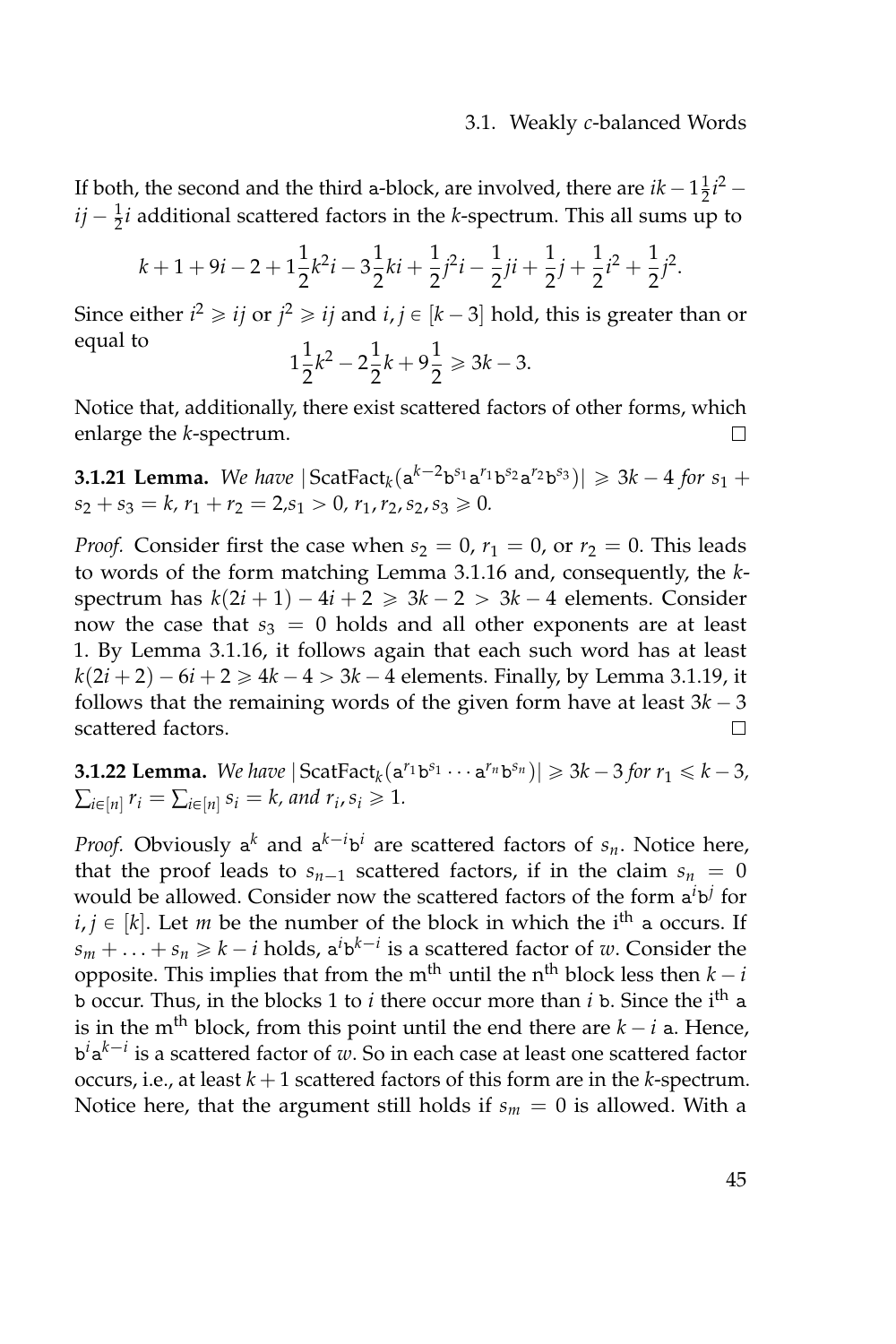similar argumentation the number of occurrences of the form  $a^i b^j a^{k-i-j}$ will be shown. If for a specific *i*, *j*-combination  $a^i b^j a^{k-i-j}$  is not a scattered factor, then choose  $m_1$ ,  $m_2$  such that the i<sup>th</sup> a is in block  $m_1$  and the j<sup>th</sup> b after that is in block  $m_2$ . Thus, in the blocks  $m_2 + 1$  to *n* are less than  $k - i - j$  occurrences of a. Let  $r'_{m_1}$  be the a in the  $m_1$ <sup>th</sup> block which does not belong to  $a^i$ . Then  $r'_{m_1} + \ldots + r_{m_2}$  contains more than  $k - j$  letters a since  $k - j - i$  a occur in the  $m_1$ <sup>th</sup> to the  $n$ <sup>th</sup> block. Thus, a<sup>*r'm*</sup>1 b<sup>*sm*</sup>1 · · · a<sup>*r*</sup>*m*<sub>2</sub> b<sup>*s'm*</sup><sub>2</sub> is a scattered factor of length at least  $k + 1$  where  $s'_{m_2}$  describes the part of the  $m_2$ <sup>th</sup> block until the j<sup>th</sup> b. If  $1 < m_1, m_2 < n$  holds, ba<sup>k-j-1</sup>b<sup>j-2</sup> is a scattered factor of *w*. If  $m_1 = m_2 = 1$  holds,  $a^{k-j-3}$ bab is a scattered factor. If both are equal to  $n$ , ba $^{k-j-1}$ b $^{j-2}$  is a scattered factor. In both cases the last b exists even if  $s_m = 0$  holds, since the scattered factor ends in the examined block  $m_2$ . If  $m_1 < m_2$  holds, there exists a factor of length  $> k$ which can be narrowed to a factor starting in a, ending in b, and having at least one *switch* from b back to a and back to b. This gives at least  $(k-2)^2$ scattered factors of the form  $a^i b^j a^{k-i-j}$  (or a different one in exchange). By  $k^2 - k + 3 \ge 3k - 3$  for  $k \ge 5$  follows the claim.  $\Box$ 

By Lemmata [3.1.16](#page-59-0) and [3.1.19,](#page-61-0) we are able to prove the following theorem, which shows the second gap in the set of cardinalities of ScatFact*<sup>k</sup>* for words in  $\Sigma^{2k}_{\rm wzb}$ .

<span id="page-63-0"></span>**3.1.23 Theorem.** For  $k \ge 5$  there does not exist a word  $w \in \Sigma_{\text{wzb}}^{2k}$  with k*spectrum of cardinality*  $2k + i$  *for*  $i \in [k - 4]$ *. In other words between*  $2k + 1$  *and*  $3k - 4$  *is a cardinality gap.* 

*Proof.* Theorems [3.1.1](#page-43-0) and [3.1.15](#page-56-0) show that exactly the words  $a^k b^k$ ,  $a^{k-1}$ , bab<sup>k–1</sup>, and a<sup>k–1</sup>b<sup>k</sup>a have *k-*spectra of cardinality less than or equal to 2 $k$ . By Lemma [3.1.16](#page-59-0) and Lemma [3.1.19,](#page-61-0) it follows that  $a^{k-2}b^ka^2$  has a *k*-spectrum of cardinality  $3k - 3$ . Assume a  $w \in \Sigma_{wzb}^{2k} \setminus \{a^k b^k, a^{k-1}ba\}$ b<sup>k-1</sup>, a<sup>k-1</sup>b<sup>k</sup>a, a<sup>k-2</sup>b<sup>k</sup>a<sup>2</sup>}. Since renaming and reversal do not influence the cardinality, it can be assumed that *w* starts with a. By assumption, *w* does not start with  $a^k$ . If *w* starts with  $a^{k-1}$ ,  $w = a^{k-1}b^i$  ab $^{k-i}$  follows with  $i \in [k-1]_{\geq 2}$  and, by Lemma [3.1.16,](#page-59-0) the *k*-spectrum has  $(i+1)k - 4i + 6 \geq 4$  $3k - 2 > 3k - 4$  elements. By Lemma [3.1.19,](#page-61-0) the claim follows for words starting with  $(k - 2)$  a and it is shown that words starting with at least two and at most  $k - 3$  a lead to *k*-spectra of cardinality greater than  $3k - 3$ .  $\Box$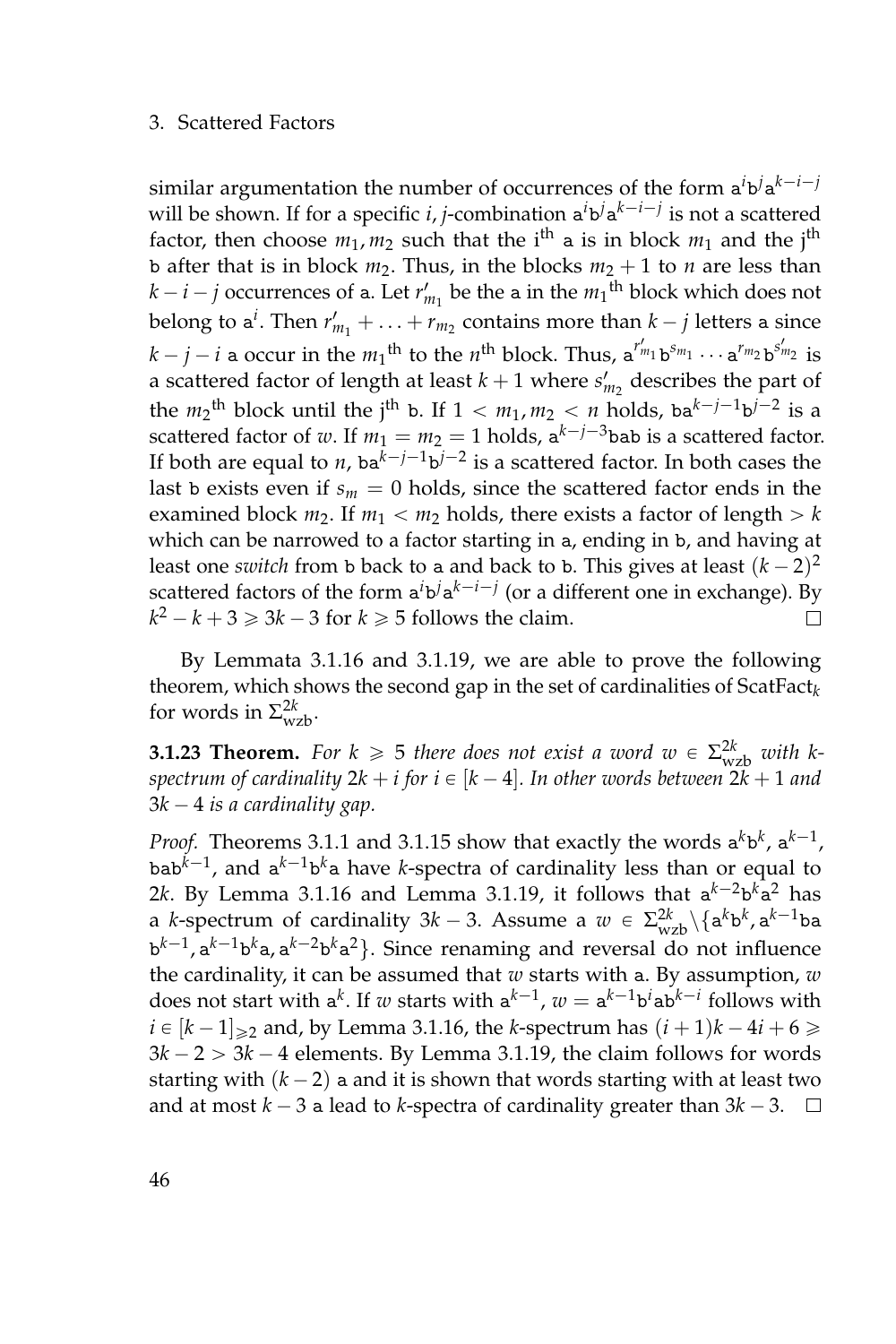Going further, we analyse the larger possible cardinalities of ScatFact*<sup>k</sup>* , trying to see what values are achievable (even if only asymptotically, in some cases).

<span id="page-64-1"></span>**3.1.24 Corollary.** *All square numbers, greater or equal to four, occur as the cardinality of the k-spectrum of a word*  $w \in \Sigma_{\mathrm{wzb}}^{2k}$ *; in particular for even k we have*  $|\operatorname{ScatFact}_k(\mathbf{a}^{\frac{k}{2}} \mathbf{b}^k \mathbf{a}^{\frac{k}{2}})| = \left(\frac{k}{2} + 1\right)^2$ .

*Proof.* Apply Lemma [3.1.16](#page-59-0) to  $i = \frac{k}{2}$ . This implies that the cardinality of the *k*-spectrum of  $a^{\frac{k}{2}}b^k a^{\frac{k}{2}}$  is

$$
k\left(\frac{k}{2}+1\right) - \frac{k^2}{4} - 1 = \frac{1}{4}k^2 + k - 1 = \left(\frac{k}{2}+1\right)^2.
$$

Inspired by the previous Corollary, we can show the following result concerning the asymptotic behaviour of the cardinality of  $\mathsf{ScatFact}_{k}$  for words of length 2*k*.

<span id="page-64-0"></span>**3.1.25 Proposition\*.** Let  $i > 1$  be a fixed (constant) integer. Let  $d = \lfloor \frac{k}{i} \rfloor$  and  $r = k - di$ , and  $d' = \lfloor \frac{k}{i-1} \rfloor$  and  $r' = k - d'(i-1)$  . Then the following hold:

 $\Rightarrow$  the word  $\mathsf{a}^r\mathsf{b}^r(\mathsf{a}^d\mathsf{b}^d)^i$  has  $\Theta(k^{2i-1})$  scattered factors of length n;  $\Rightarrow$  the word  $a^r b^{r'} (a^d b^{d'})^{i-1} a^d$  has  $\Theta(k^{2i-2})$  scattered factors of length n.

*3.1.26 Remark\*.* Let *i* be an integer, and consider *k* another integer divisible by *i*. Consider the word  $w_k = (a^{\frac{k}{i}}b^{\frac{k}{i}})^i$ . The exact number of scattered factors of length *k* of  $w_k$  is equal to the number  $C\left(k, 2i, \frac{k}{i}\right)$  of weak 2*i*compositions of *k*, whose terms are bounded by  $\frac{k}{i}$ , i.e., the number of ways in which *k* can be written as a sum  $\sum_{j\in[2i]} r_j$  where  $r_j \in \left[\frac{k}{i}\right]$ 0 . From Proposition [3.1.25,](#page-64-0) we also get that this number is  $\Theta(n^{2k-1})$ , but we also have:

$$
C\left(k, 2i, \frac{k}{i}\right) = \sum_{0 \le j < M} (-1)^j \binom{2i}{j} \binom{k + 2i - j\left(\frac{k}{i} + 1\right) - 1}{2i - 1},
$$

47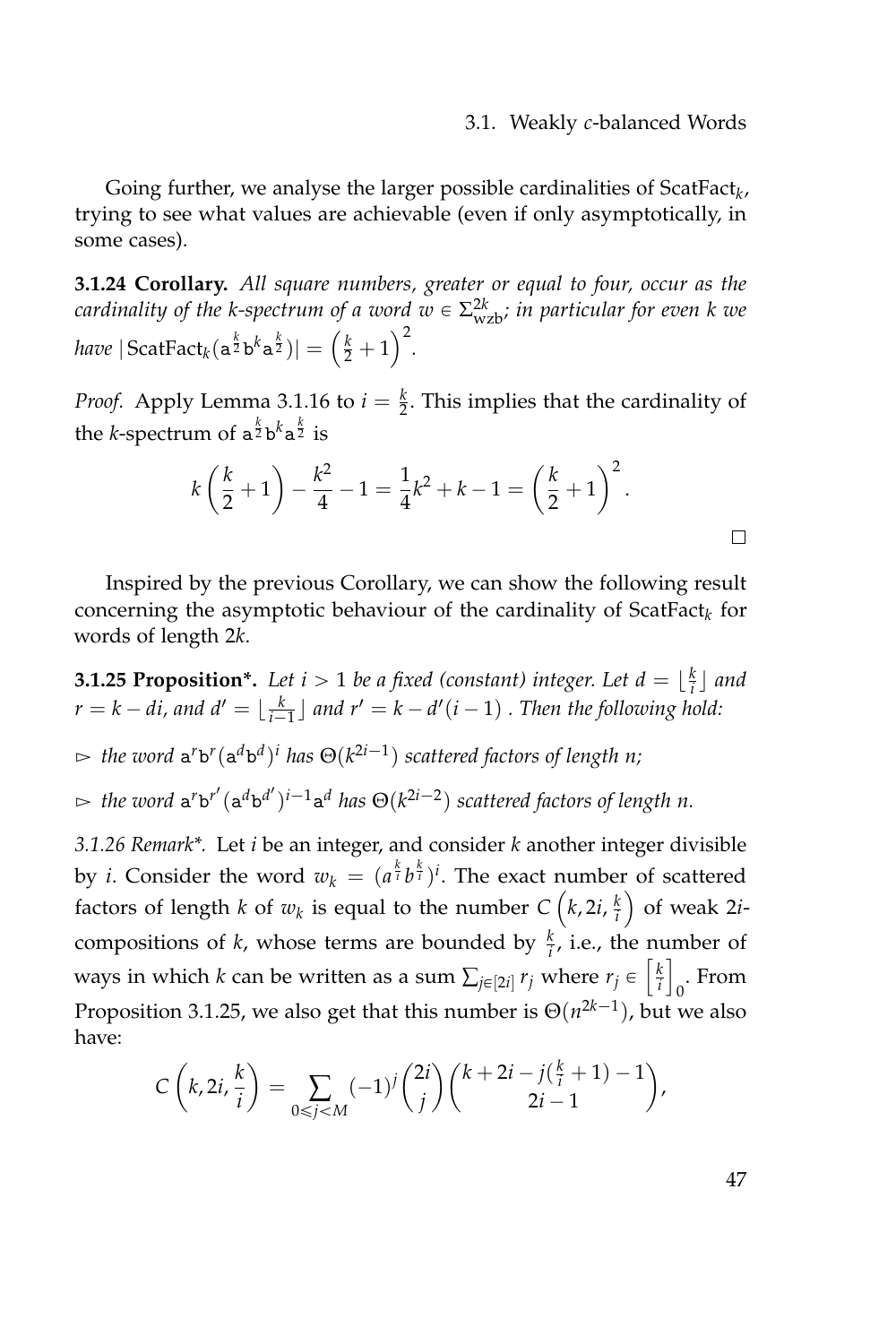for  $M = \frac{i(k+2i-1)}{k+i}$  $\frac{f^{2i-1}}{k+i}$ . It is known that there exists a constant  $E > 0$  such that  $C\left(k, 2i, \frac{k}{i}\right)$ *i*  $\left(\begin{array}{c}\nE \cdot \sum_{0 \leq j < M\n\end{array}\right)$  $(-1)^{j} \binom{2i}{j}$  $\binom{2i}{j}$   $\left(k+2i-j\right)\left(\frac{k}{i}\right)$  $\left(\frac{k}{i}+1\right)-1\right)^{2i-1}.$ 

The coefficient of  $k^{2i-1}$  in the right hand side of this inequality has to be positive. Consequently,  $\sum_{0 \leq j < M} (-1)^j \binom{2i}{j} (i-j)^{2i-1} > 0$ . This seems to be an interesting combinatorial inequality in itself.

One can also show as in Proposition [3.1.25](#page-64-0) that the number of scattered factors of length  $k$  of  $w_k$ , which have, at their turn,  $(ab)^i$  as a scattered factor, is  $\Theta(k^{2i-1})$ . This number is also equal to the number  $C'\left(k, 2i, \frac{k}{i}\right)$  of 2*i*compositions of *k* whose terms are strictly positive integers upper bounded by  $\frac{k}{i}$ , i.e., the number of ways in which *k* can be written as a sum  $\sum_{j \in [2i]} r_j$ where  $r_j \in \left[\frac{k}{i}\right]$ . Just as above, from this we get  $\sum_{0 \leq j < i} (-1)^j \binom{2i}{j} (i-j)^{2i-1} > 0$ 0. Again, this inequality seems interesting to us.

We will end this analysis with the conjecture that, in contrast to the first gap, which always starts immediately after the first obtainable cardinality, the last gap ends earlier the larger *k* is. More precisely, if  $w = \mathtt{a}^2\mathtt{b}^2(\mathtt{ab})^{k-3-i}\mathtt{ba}(\mathtt{ab})^i$  for  $k \in \mathbb{N}_{\geqslant 4}$ ,  $i \in [k-2]_0$  then  $|\operatorname{ScatFact}_k(w)| =$  $2^k - 2 - i$ .

At the end of this section, we will briefly introduce *θ*-palindromes in this specific setting. Let  $\theta : \Sigma^* \to \Sigma^*$  be an antimorphic involution, i.e., *θ*(*uv*) = *θ*(*v*)*θ*(*u*) and *θ*<sup>2</sup> is the identity on  $\Sigma^*$ . If  $\Sigma = \{a, b\}$  then only the identity and renaming are such mappings. The fixed points of *θ* are called  $\theta$ -palindromes (ab<sup>3</sup>. $\theta$ (b)<sup>3</sup> $\theta$ (a)) and they exactly the words where  $w^R = \overline{w}$  holds. They were well studied in different fields (see, e.g., [\[37\]](#page-161-1), [\[68\]](#page-164-0)). A word  $w \in \Sigma^{2k}_{wzb}$  is a *θ*-palindrome iff either  $w \in \{aw'b, bw'a\}$  for some *θ*-palindrome  $w' \in \sum_{wzb}^{2(k-1)}$  or additionally  $w = a^{\frac{k}{2}}b^k a^{\frac{k}{2}}$  in the case that *k* is even. Two cardinality results for *θ*-palindromes are presented in Lemma [3.1.16](#page-59-0) and Corollary [3.1.24.](#page-64-1) We believe that persuing the *k*-spectra of *θ*-palindromes may lead to a deeper insight into which cardinalities can be reached, but due to space restrictions we will only mention one conjecture here, which may already show that cardinalities are somehow propagating for *θ*-palindromes. Notice that this conjecture implies that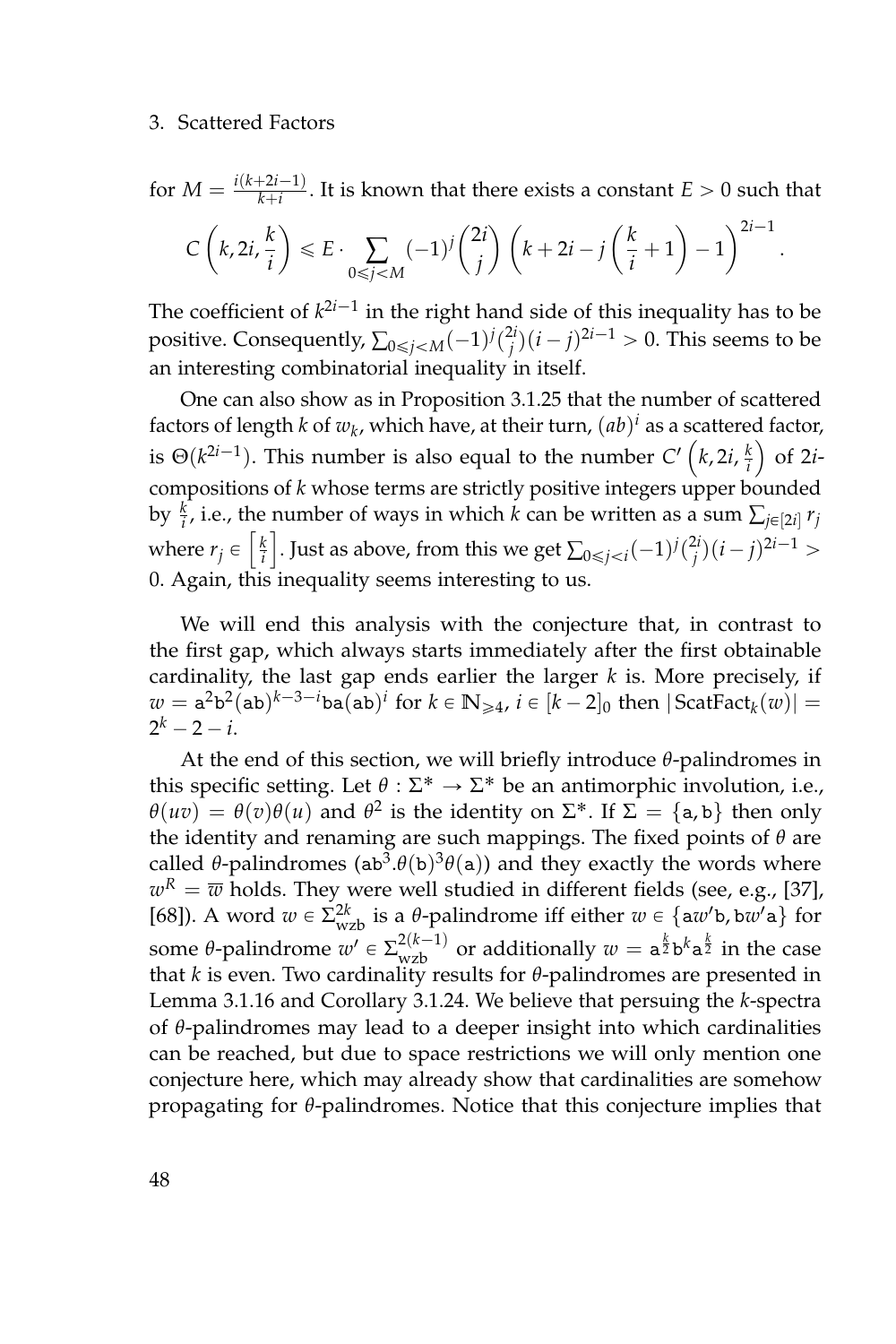indeed similar to the second gap here  $4k - 4$  is always reached but that in contrast to the second gap, the third gap is not of the form  $4k - 4 - i$  for  $i \in [k - 4]$ .

**3.1.27 Conjecture.** The k-spectrum of  $w = ab^{k-1}a^{k-1}b$  has  $4(k-1)$  elements and, moreover, if  $w' = w^R$  with a k-spectrum of cardinality  $\ell \in \mathbb{N}_{\geqslant 12}$  then the scattered factor set of  $\overline{\text{a}}$ *w*b has cardinality  $2\frac{1}{4}\ell - 5$ .

# <span id="page-66-0"></span>**3.2 Scattered Factor Universality**

This subsection is mainly based on [\[5\]](#page-158-0). Recall that a word  $w \in \Sigma^*$  is called *k*-universal w.r.t Σ (for a given  $k \in \mathbb{N}$ ) if ScatFact $_k(w) = \Sigma^k$ .

Our first result extends and improves the results of Fleischer and Kufleitner [\[45\]](#page-162-1).

<span id="page-66-1"></span>**3.2.1 Theorem<sup>\*</sup>.** *Given a word w over an integer alphabet*  $\Sigma$ *, with*  $|w| = n$ *,* and a number  $k \leqslant n$ , we can compute the shortlex normal form of  $w$   $w.r.t. \sim_k in$ *time O*(*n*)*. Moreover, given two words w* 1 , *w* 2 *over an integer alphabet* Σ*, with*  $|w'| \leq |w''| = n$ , and a number  $k \leq n$ , we can test if  $w' \sim_k w''$  in time  $O(n)$ .

*Proof.* The main idea of the algorithm is that checking  $w' \sim_k w''$  is equivalent to checking whether the shortlex normal forms w.r.t.  $\sim_k$  of  $w'$  and  $w''$  are equal. To compute the shortlex normal form of a word  $w \in \Sigma^n$  w.r.t.  $\sim_k$  the following approach was used in [\[45\]](#page-162-1): first, for each position of *w* the *x*- and *y*-coordinates were defined. The *x*-coordinate of *i*, denoted *x<sup>i</sup>* , is the length of the shortest sequence of indices  $1 \le i_1 < i_2 < \ldots < i_t = i$ such that  $i_1$  is the position where the letter  $w[i_1]$  occurs in  $w$  for the first time and, for  $1 < j \leq t$ ,  $i_j$  is the first position where  $w[i_j]$  occurs in  $w[i_{i-1} + 1..i]$ . Obviously, if a occurs for the first time at position *i* in *w*, then  $x_i = 1$  (see [\[45\]](#page-162-1) for more details). A crucial property of the *x*coordinates is that if  $w[\ell] = w[i] = a$  for some  $i > \ell$  such that  $w[j] \neq a$ for all  $\ell + 1 \leq j \leq i - 1$ , then  $x_i = \min\{x_\ell, x_{\ell+1}, \ldots, x_{i-1}\} + 1$ . The *y*coordinate of a position *i*, denoted *y<sup>i</sup>* , is defined symmetrically: *y<sup>i</sup>* is the length of the shortest sequence of indices  $n \ge i_1 > i_2 > \ldots > i_t = i$  such that  $i_1$  is the position where the letter  $w[i_1]$  occurs last time in  $w$  and, for  $1 < j \leq t$ ,  $i_j$  is the last position where  $w[i_j]$  occurs in  $w[i..i_{j-1}-1]$ . Clearly,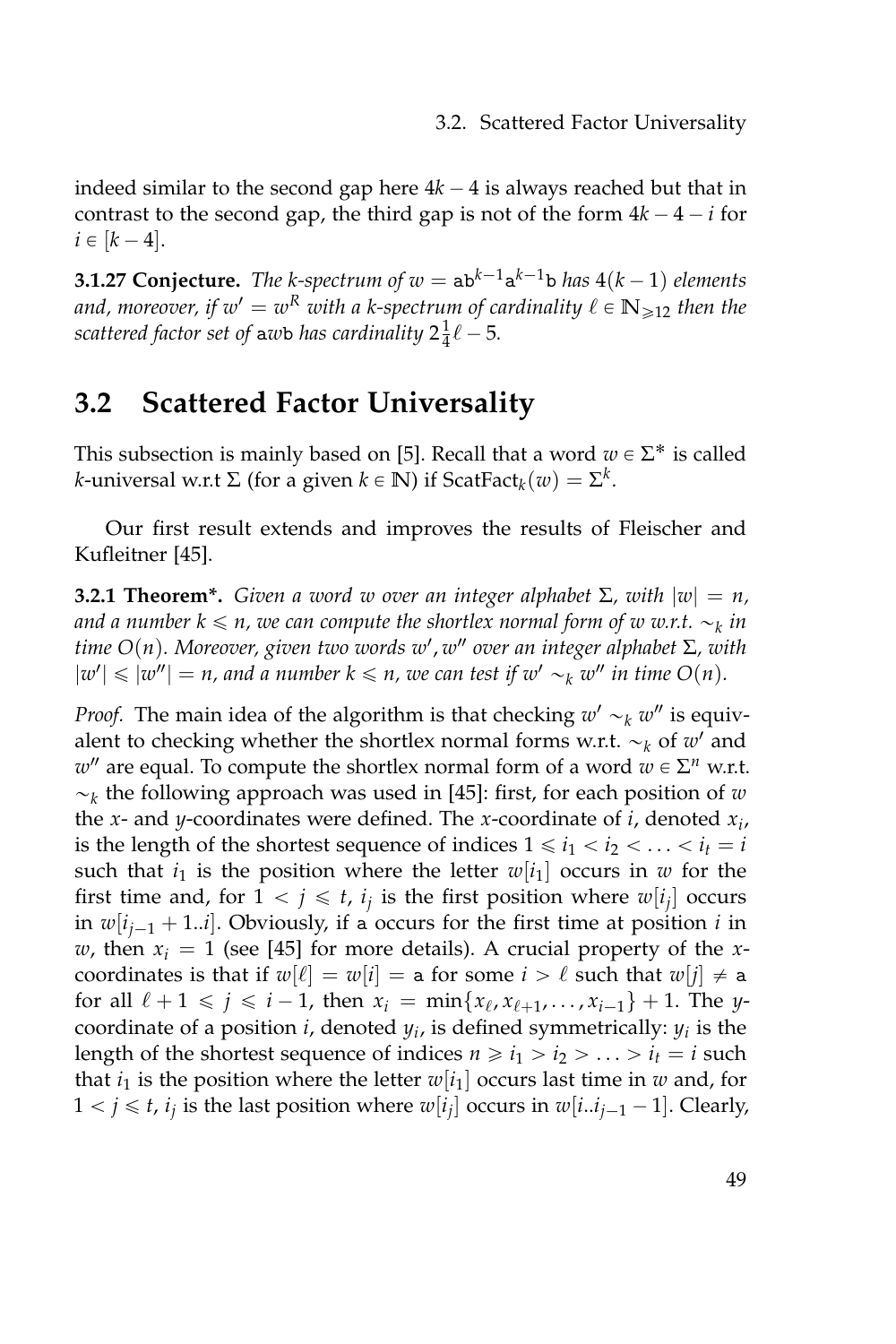if  $w[\ell] = w[i] =$  a for some  $i < \ell$  such that  $w[j] \neq$  a for all  $\ell - 1 \geq j \geq i + 1$ , then  $y_i = \min\{y_{i+1}, \ldots, y_{\ell-1}, y_{\ell}\} + 1.$ 

Computing the coordinates is done in two phases: the *x*-coordinates are computed and stored (in an array *x* with elements  $x_1, \ldots, x_n$ ) from left to right in phase 1a, and the *y*-coordinates are stored in an array *y* with elements  $y_1, \ldots, y_n$  and computed from right to left in phase 1b (while dynamically deleting a position whenever the sum of its coordinates is greater then  $k + 1$  (cf. [\[45,](#page-162-1) Prop. 2])). Then, to compute the shortlex normal form, in a third phase, labelled phase 2, if letters  $b > a$  occur consecutively in this order, they are interchanged whenever they have the same *x*- and *y*-coordinates and the sum of these coordinates is  $k + 1$  (until this situation does not occur anymore).

We now show how these steps can be implemented in  $O(n)$  time for input words over integer alphabets. For simplicity, let *x*[*i*..*j*] denote the sequence of coordinates  $x_i, x_{i+1}, \ldots, x_j$ ;  $\min(x[i..j])$  denotes  $\min\{x_i, \ldots, x_j\}$ . It is clear that in  $O(n)$  time we can compute all values last  $[i] = \max({0} \cup \{0\})$  $\{j < i |w[j] = w[i]\}.$ 

*First, phase 1a.* For simplicity, assume that  $x_0 = 0$ . Increasing *i* from 1 to *n*, we maintain a list *L* of positions  $0 = i_0 < i_1 < i_2 < \ldots < i_t = i$  such that the following property is invariant:  $x_{i_{\ell-1}} < x_{i_{\ell}}$  for  $1 \leq \ell \leq t$  and  $x_p \geq x_{i_{\ell}}$ for all  $i_{\ell-1} < p \leq i_{\ell}$ . After each *i* is read, if last $[i] = 0$  then set  $x_i = 1$ ; otherwise, determine  $x_i = \min(x[\text{last}[i..i-1]) + 1 \text{ by } L$ , then append *i* to *L* and update *L* accordingly so that its invariant property holds. This is done as follows: we go through the list *L* from right to left (i.e., inspect the elements  $i_t$ ,  $i_{t-1}$ , . . .) until we reach a position  $i_{j-1}$  < last[*i*] or completely traverse the list (i.e.,  $i_{j-1} = 0$ ). Let us note now that all elements  $x_\ell$  with  $i - 1 \ge \ell \ge \text{last}[i]$  fulfil  $x_{\ell} \ge x_{i_j}$  and  $i_j \ge \text{last}[i]$ . Consequently,  $x_i = x_{i_j} + 1$ . Moreover,  $x_{i_{j+1}} \geq x_{i_j} + 1$ . As such, we update the list *L* so that it becomes  $i_1, \ldots, i_j$ , *i* (and  $x_i$  is stored in the array *x*).

Note that each position of *w* is inserted once in *L* and once deleted (but never reinserted). Also, the time needed for the update of *L* caused by the insertion of *i* is proportional to the number of elements removed from the list in that step. Accordingly, the total time needed to process *L*, for all *i*, is *O*(*n*). Clearly, this procedure computes the *x*-coordinates of all positions of *w* correctly.

*Second, phase 1b.* We cannot proceed exactly like in the previous case,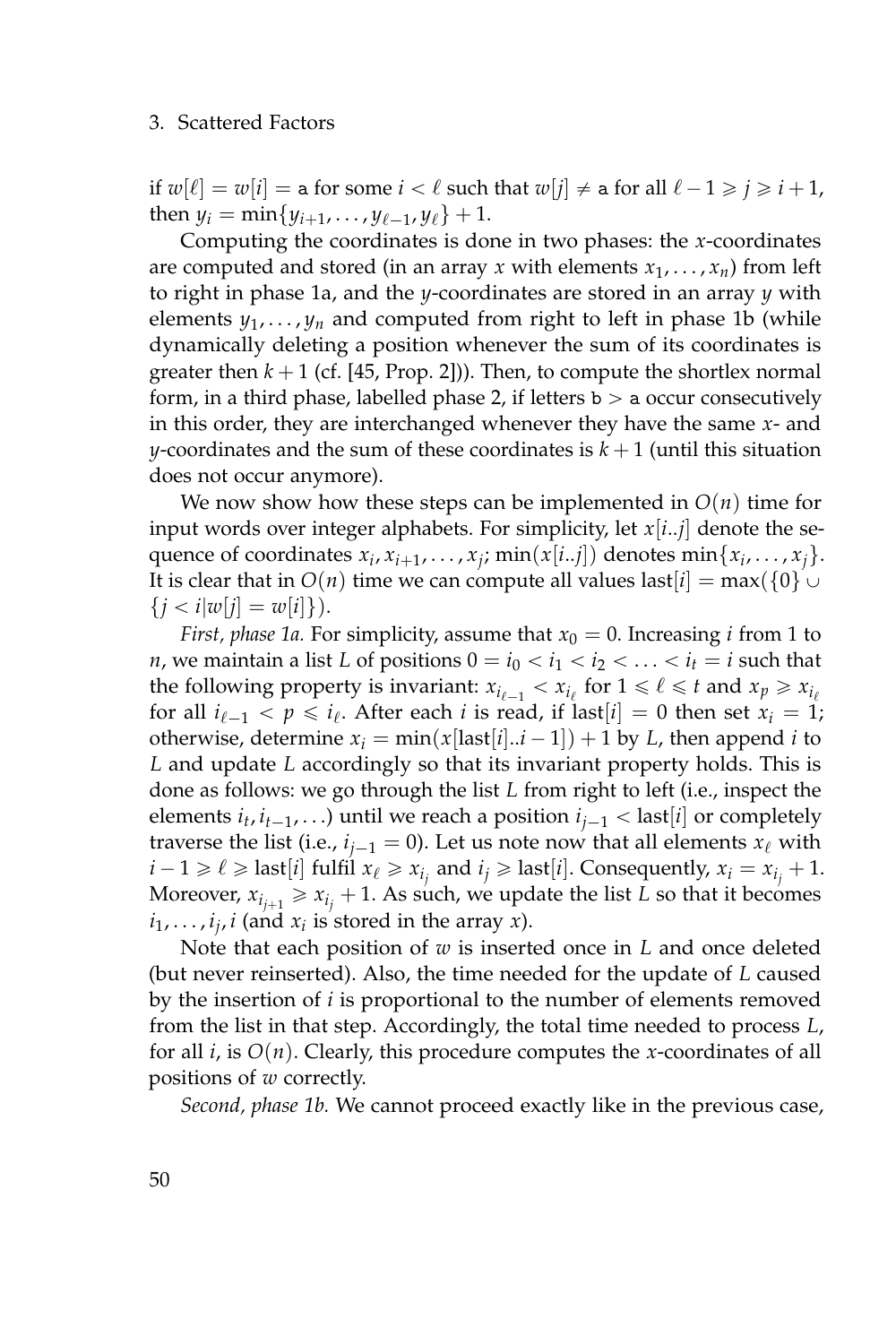#### 3.2. Scattered Factor Universality

because we need to dynamically delete a position whenever the sum of its coordinates is greater than  $k + 1$  (i.e., as soon as we finished computing its *y*-coordinate and see that it is strictly greater than  $k + 1$ ; this position does not influence the rest of the computation). If we would proceed just as above (right to left this time), it might be the case that after computing some  $y_i$  we need to delete position  $i$ , instead of storing it in our list and removing some of the elements of the list. As such, our argument showing that the time spent for inspecting and updating the list in the steps where the *y*-coordinates are computed amortises to  $O(n)$  would not work.

So, we will use an enhanced approach. For simplicity, assume that  $y_{n+1} = 0$  and that every time we should eliminate position *i* we actually set  $y_i$  to  $+\infty$ . Also, let  $y[i..j]$  denote the sequence of coordinates  $y_i, y_{i+1}, \ldots, y_j;$ note that some of these coordinates can be  $+\infty$ . Let min( $y[i..j]$ ) denote the minimum in the sequence  $y[i..j]$ . Similarly to what we did in phase 1a, while increasing *i* from *n* to 1, we maintain a list *L* <sup>1</sup> of positions  $n + 1 = i_0 > i_1 > i_2 > \ldots > i_t \ge i$  such that the following property is invariant:  $y_{i_{\ell-1}} < y_{i_{\ell}}$  for  $1 \leq \ell \leq t$  and  $y_p \geq y_{i_{\ell}}$  for all  $i_{\ell-1} > p \geq t$  $i_{\ell}$ . In the current case, we also have that  $y_p = +\infty$  for all  $i_t > p \geq i$ . The numbers  $i_0$ ,  $i_1$ ,  $i_2$ , . . . ,  $i_t \geq i$  contained in the list  $L'$  at some moment in our computation define a partition of the universe  $[1, n]$  in intervals:  $\{1\}$ ,  $\{2\}$ , ...,  $\{i-1\}$ ,  $[i, i_{t-1}-1]$ ,  $[i_{t-1}, i_{t-2}-1]$ , ...,  $[i_1, i_0-1]$  for which we define an *interval union-find* data structure [\[52,](#page-162-2) [60\]](#page-163-0); here the singleton {*a*} is seen as the interval  $[a, a]$ . According to [\[60\]](#page-163-0), in our model of computation, such a structure can be initialized in  $O(n)$  time such that we can perform a sequence of  $O(n)$  union and find operations on it in  $O(n)$  time, with the crucial restriction that one can only unite neighbouring intervals. We assume that find(j) returns the bounds of the interval stored in our data structure to which *j* belongs. From the definition of the list *L'*, it is clear that, before processing position *i* (and after finishing processing position  $i + 1$ ),  $y_{i} = \min(y[i + 1..i_{\ell-1} - 1])$  holds. We maintain a new array next[¨] with |Σ| elements: before processing position *i*, next[*w*[*i*]] is the smallest position  $j > i$  where  $w[i]$  occurs after position *i*, which was not eliminated (i.e., smallest  $j > i$  with  $y_j \neq +\infty$ ), or 0 if there is no such position. Position *i* is now processed as follows: let [*a*, *b*] be the interval returned by  $\text{find}(\text{next}[i])$ . If  $a = i + 1$  then let  $\min = y_{i_t}$ ; if  $a > i + 1$  then there exists *j* such that  $[a, b] = [i_j, i_{j-1} - 1]$  and  $t > j > 0$ , so let min =  $y_j$ .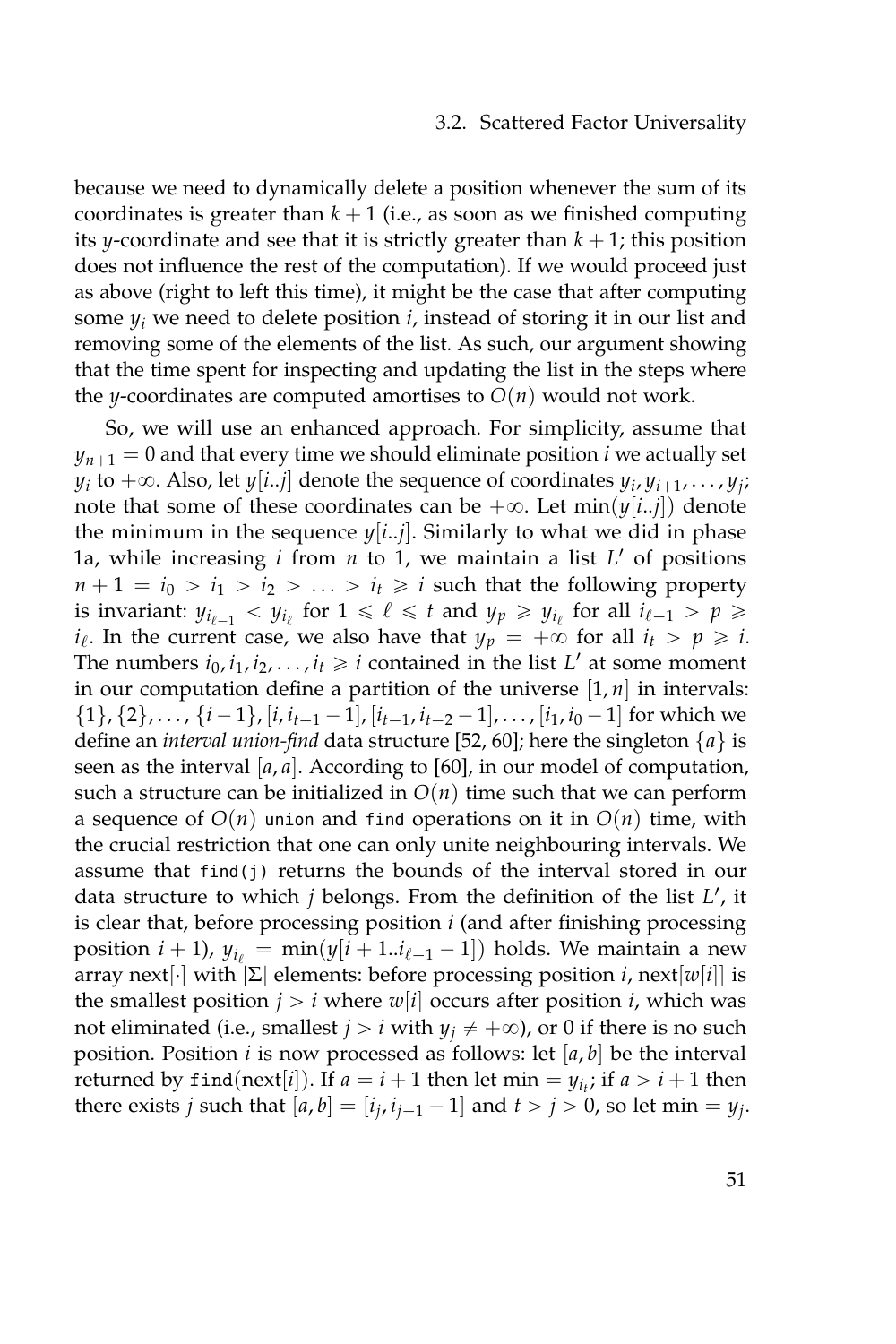Let now  $y = min +1$ , and note that we should set  $y_i = y$ , but only if  $x_i + i \leq k + 1$ . So, we check whether  $x_i + i \leq k + 1$  and, if yes, let  $y_i = y$ and set next $[w[i]] = i$ ; otherwise, set  $y_i = +\infty$  (note that position *i* becomes, as such, irrelevant when the *y*-coordinate is computed for other positions). If  $y_i = +\infty$  then make the union of the intervals  $\{i\}$  and  $[i+1, i_{t-1}-1]$ and start processing  $i - 1$ ;  $L'$  remains unchanged. If  $y_i \neq +\infty$  then make the union of the intervals  $\{i\}$ ,  $[i + 1, i_{t-1} - 1]$ , ...,  $[i_{j+1}, i_j - 1]$  and start processing  $i - 1$ ; *L'* becomes  $i, i_j, i_{j-1}, \ldots, i_0$ .

As each position of *w* is inserted at most once in *L* 1 , and then deleted once (never reinserted), the number of list operations is  $O(n)$ . The time needed for the update of L', caused by the insertion of *i* in L', is proportional to the number of elements removed from L' in that step, so the total time needed (exclusively) to process  $L$  is  $O(n)$ . On top of that, for each position *i*, we run one find operation and a number of union operations proportional to the number of elements removed from L' in that step. Overall we do  $O(n)$  union and find operations on the *union-find* data structure. This takes in total, for all  $i$ ,  $O(n)$  time (including the initialisation). Thus, the time complexity of phase 1b is linear.

*Third, phase 2.* Assume that  $w_0$  is the input word of this phase. Clearly,  $|w_0| = m \le n$ , and we have computed the coordinates for all its positions (and maybe eliminated some positions of the initial input word *w*). We partition in linear time  $O(n)$  the interval  $[1, m]$  into  $2t + 1$  (possibly empty) lists of positions  $L_1, \ldots, L_{2t+1}$  such that the following conditions hold. First, all elements of  $L_i$  are smaller than those of  $L_{i+1}$  for  $1 \leq i \leq 2t$ . Second, for *i* odd, the elements *j* in  $L_i$  have  $x_j + y_j < k + 1$ ; for each *i* even, there exist  $a_i$ ,  $b_i$  such that  $a_i + b_i = k + 1$  and for all *j* in  $L_i$  we have  $x_j = a_i$ ,  $y_j = b_i$ . Third, we want *t* to be minimal with these properties. We now produce, also in linear time, a new list *U*: for each  $i \leq t$  and  $j \in L_{2i}$  we add the triplet  $(i, w[j], j)$  in *U*. We sort the list of triples *U* (cf. [\[45,](#page-162-1) Prop. 10]) with radix sort in linear time [\[21\]](#page-160-1). After sorting it, *U* can be decomposed in *t* consecutive blocks  $U_1, U_2, \ldots, U_t$ , where  $U_i$  contains the positions of  $L_{2i}$ sorted w.r.t. the order on  $\Sigma$  (i.e., determined by the second component of the pair). As such,  $U_i$  induces a new order on the positions of  $w_0$  stored in  $L_{2i}.$  We can now construct a word  $w_1$  by just writing in order the letters of  $w_0$  corresponding to the positions stored in  $L_i$ , for *i* from 1 to 2*t* + 1, such that the letters of *L<sup>i</sup>* are written in the original order, for *i* odd, and in the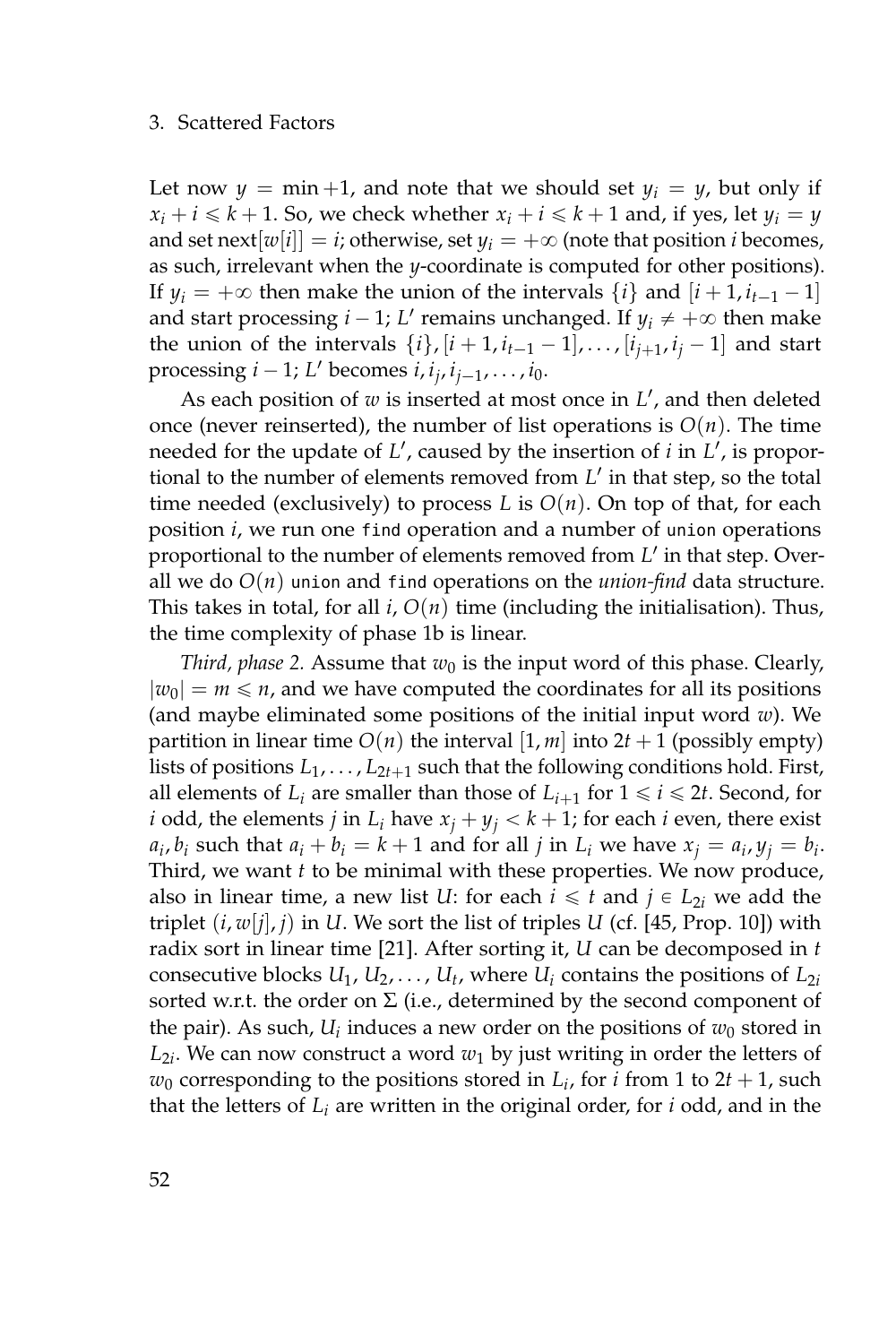order induced by *U<sup>i</sup>* , for *i* even. Clearly, this is a correct implementation of phase 2 which runs in linear time. The word  $w_1$  is the shortlex normal form of *w*.

Summing up, we have shown how to compute the shortlex normal form of a word in linear time (for integer alphabets). Both our claims  $\Box$ follow.

The above theorem improves the complexity of the algorithm reported in [\[45\]](#page-162-1), where the problem was solved in  $O(n|\Sigma|)$  time. As such, over integer alphabets, testing Simon congruence for a given *k* can be done in optimal time, that does not depend on the input alphabet or on *k*. When no restriction is made on the input alphabet, we can first sort it, replace the letters by their ranks, and, as such, reduce the problem to the case of integer alphabets. In that case, testing Simon congruence takes  $O(|\Sigma| \log |\Sigma| + n)$ time which is again optimal: for  $k = 1$ , testing if  $w_1 \sim_1 w_2$  is equivalent (after a linear time processing) to testing whether two subsets of  $\Sigma$  are equal, and this requires  $\Theta(|\Sigma| \log |\Sigma|)$  time [\[29\]](#page-160-2).

# **3.2.1 Combinatorial Results**

In this section we present several algorithmic and combinatorial results.

*3.2.2 Remark.* Theorem [3.2.1](#page-66-1) allows us to decide in linear time *O*(*n*) whether a word *w* over  $\Sigma = \{1 < 2 < \ldots < \sigma\}$  is *k*-universal, for a given  $k \leq n$ . We compute the shortlex normal form of *w* w.r.t.  $\sim_k$  and check whether it is  $(1 \cdot 2 \cdots \sigma)^k$ .

Actually, we can compute the universality index *ι*(*w*) efficiently by computing its arch factorisation in linear time in |*w*|. Moreover this allows us to check whether *w* is *k*-universal for some given *k* by just checking if  $\iota(w) \geq k$  or not.

**3.2.3 Proposition\*.** *Given a word*  $w \in \Sigma^n$ ,  $n \in \mathbb{N}$ , we can compute  $\iota(w)$  in *linear time O*(*n*)*.*

*Proof.* We actually compute the number  $\ell$  of arches in the arch factorisation. For a lighter notation, we use  $u_i = ar_w(i)$  for  $i \in [\ell]_0$ . The factors  $u_i$  can be computed in linear time as follows. We maintain an array *C* of |Σ| elements, whose elements are initially all 0, and a counter *h*, which is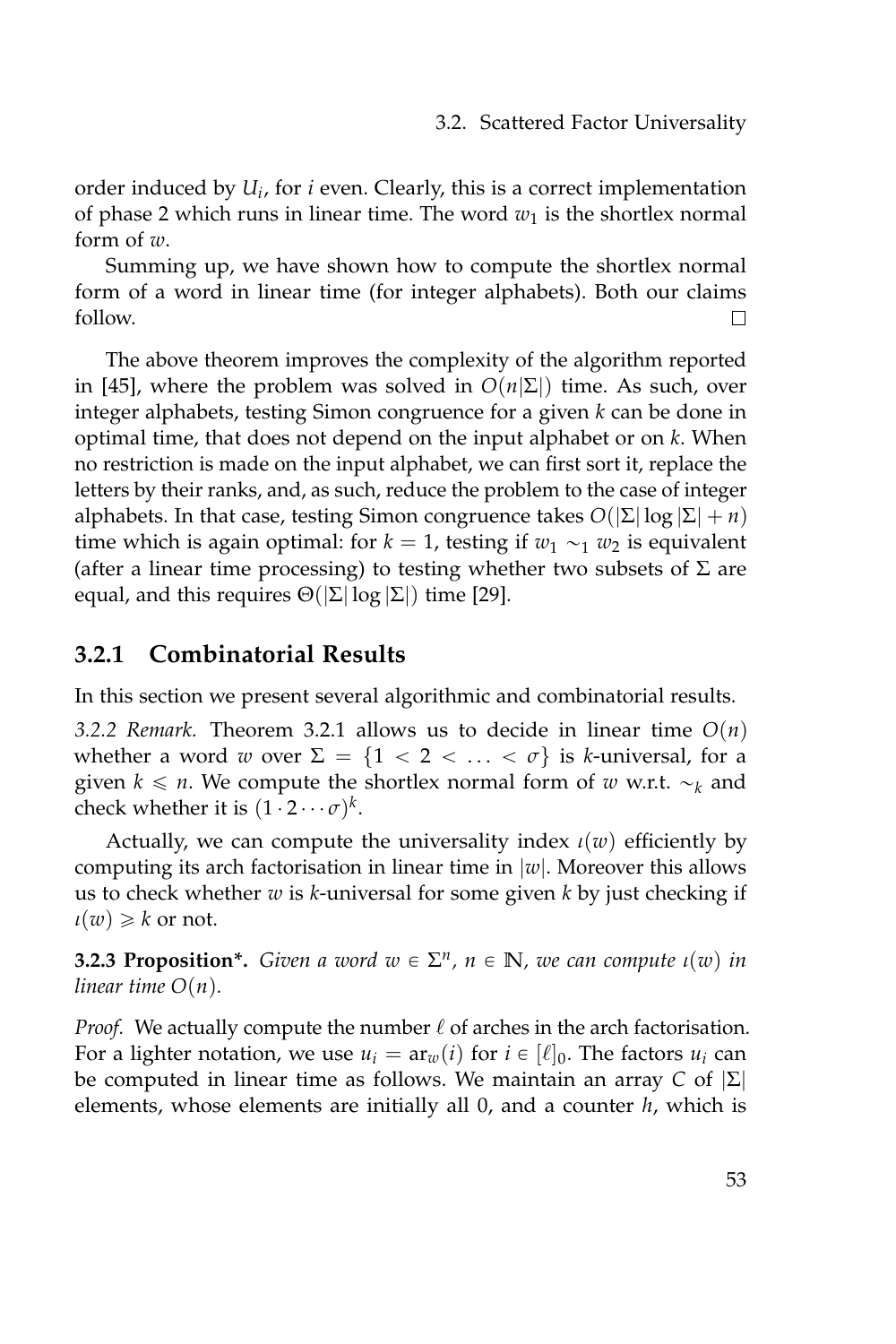initially  $|\Sigma|$ . For simplicity, let  $m_0 = 0$ . We go through the letters  $w[j]$  of  $w[m_{i-1} + 1..n]$ , from left to right, and if  $C[w[j]]$  equals 0, we decrement *h* by 1 and set  $C[w[j]] = 1$ . Intuitively, we keep track of which letters of Σ we meet while traversing  $w[m_{i-1} + 1..n]$  using the array *C*, and in *h* we store how many letters we still need to see. As soon as  $h = 0$  or  $j = n$ , we stop: set  $m_i = j$  (the position of the last letter of *w* we read),  $u_i = w[m_{i-1} + 1..m_i]$ (the *i<sup>th</sup>* arch), and  $h = |\Sigma|$  again. If  $j < n$  then reinitialize all elements of *C* to 0 and restart the procedure for  $i + 1$ . Note that if  $j = n$  then  $u_i$  is  $r(w)$  as introduced in the definition of the arch factorization. The time complexity of computing  $u_j$  is  $O(|u_j|)$ , because we process each symbol of  $u_i = w[m_{i-1} + 1..m_i]$  in  $O(1)$  time, and, at the end of the procedure, we  $r$ einitialize *C* in *O*( $|Σ|$ ) time iff *u<sub>i</sub>* contained all letters of Σ, so  $|u_i| ≥ |Σ|$ . The conclusion follows.  $\Box$ 

The following combinatorial result characterises universality by repetitions.

<span id="page-71-0"></span>*3.2.4 Remark.* For all  $w \in \Sigma^*$  and all  $i, k \in \mathbb{N}$  we have  $\text{ScatFact}_k(w^i) \subseteq$ ScatFact<sub>k</sub> $(w^{i+1})$  since  $w^i$  is a factor of  $w^{i+1}$ .

**3.2.5 Theorem.** *A word*  $w \in \Sigma^{\geq k}$  *with alph*( $w$ ) =  $\Sigma$  *is k-universal for*  $k \in$  $\mathbb{N}_0$  *iff* ScatFact<sub>*k*</sub>( $w^n$ ) = ScatFact<sub>*k*</sub>( $w^{n+1}$ ) *for all*  $n \in \mathbb{N}$ *. Moreover, we have*  $u(w^n) \geq k n$  if  $u(w) = k$ .

*Proof.* For the second claim, we get immediately that  $w^n$  is at least knuniversal if  $\iota(w) = k$ , since the arch factorisation of *w* occurs in each *w* of the repetition. For the first claim, assume first *w* to be *k*-universal, i.e., we have  $\text{ScatFact}_k(w) = \Sigma^k$ . This implies  $\Sigma^k \subseteq \text{ScatFact}_k(w^n)$  for all  $n \in \mathbb{N}$ . On the other hand we have  $\text{ScatFact}_{k}(w^{n}) \subseteq \Sigma^{k}$  and, thus,  $\text{ScatFact}_{k}(w^{n}) =$  $\Sigma^k = \text{ScatFact}_k(w^{n+1})$  for all  $n \in \mathbb{N}$ . For the second direction assume that there exists an  $n \in \mathbb{N}$  with ScatFact<sub>*k*</sub>( $w^n$ )  $\neq$  ScatFact<sub>*k*</sub>( $w^{n+1}$ ). Choose *n*  $m$ inimal. By Remark [3.2.4,](#page-71-0) we get  $\text{ScatFact}_{k}(w^{n}) \subset \text{ScatFact}_{k}(w^{n+1})$ . Let  $v \in \text{ScatFact}_k(w^{n+1}) \setminus \text{ScatFact}_k(w^n)$ . Again by Remark [3.2.4,](#page-71-0) if *v* were a scattered factor of  $w$ ,  $v$  would be a scattered factor of  $w<sup>n</sup>$  - a contradiction. Thus, *w* is not *k*-universal.  $\Box$ 

As witnessed by  $w =$  aabb  $\in \{a, b\}^*$ , the universality index  $\iota(w^n)$  can be greater than  $n \cdot \iota(w)$ :  $w$  is universal but  $w^2 =$  aab.ba.ab.b is 3-universal.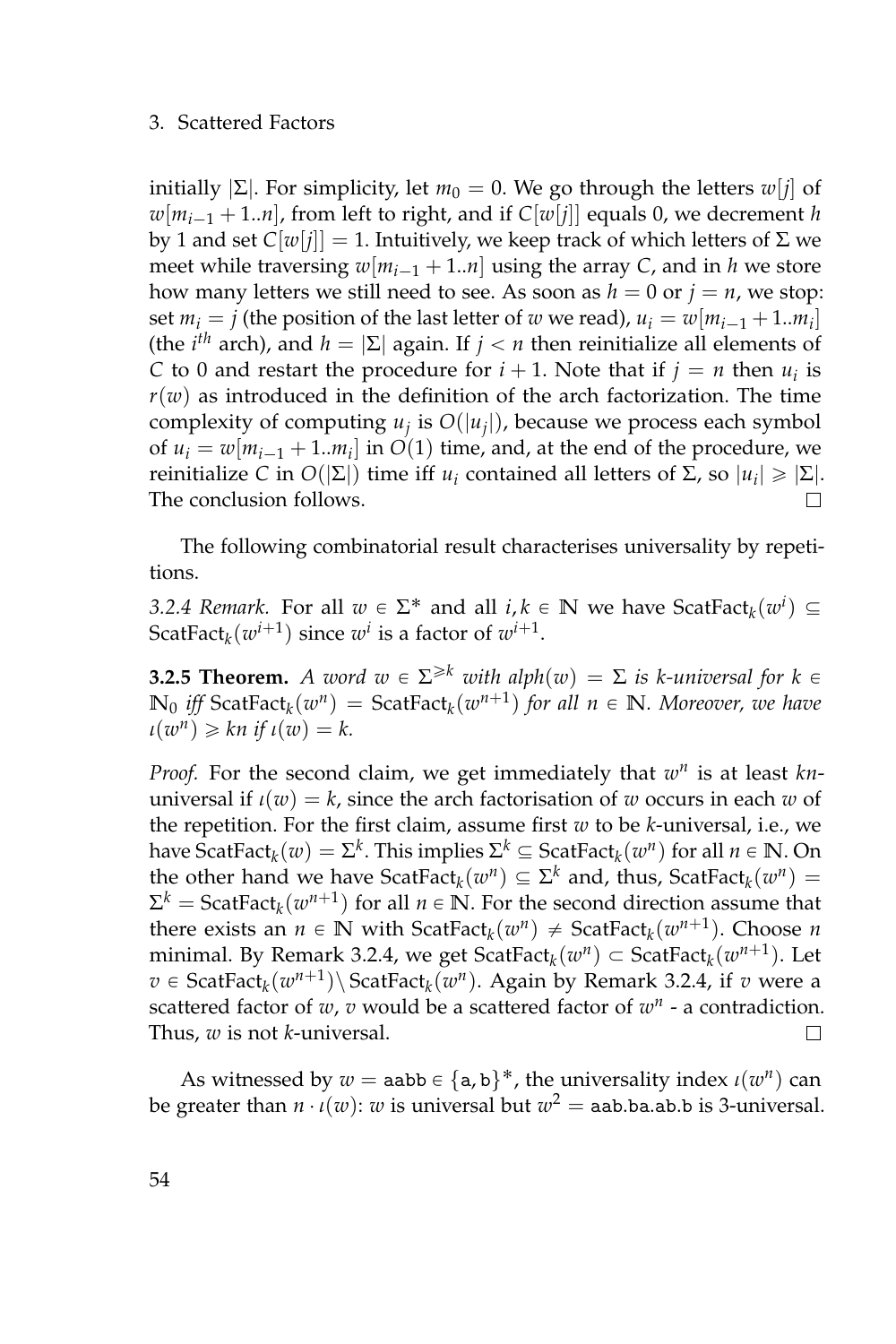We study this phenomenon at the end of this section. Theorem [3.2.5](#page-71-0) can also be used to compute an discommon scattered factor of *w* and *ww* over arbitrary alphabets; note that the shortest such a factor has to have length  $k + 1$  if  $\iota(w) = k$ .

<span id="page-72-0"></span>**3.2.6 Proposition\*.** *Given a word*  $w \in \Sigma^*$  *we can compute in linear time*  $O(|w|)$ *one of the discommon scattered factors of w und ww of minimal length.*

*Proof.* Just like in the proof of Theorem [3.2.3,](#page-70-0) we compute the decomposition (arch factorisation)  $w = u_1 \cdots u_k$  such that, for  $i \in [k-1]$ , the factor  $w[1..m_i] = u_1 \cdots u_i$  is the shortest prefix of  $w$  such that  $\Sigma^i \subseteq$ ScatFact*i*(*w*[1..*m<sup>i</sup>* ]), and *u<sup>k</sup>* (called in the arch factorisation *the rest*) either does not contain all letters of  $\Sigma$  or it does, but if we remove its last letter then it does not contain all letters of Σ anymore, i.e.,  $\Sigma^k \subseteq \text{ScatFact}_{k}(w)$ but  $\Sigma^k \nsubseteq \text{ScatFact}_k(w[1..n-1]).$ 

If *u<sub>k</sub>* does not contain all letters of Σ, then  $k > 1$  (as *w* contains all letters of Σ). The procedure described in the proof of Theorem [3.2.3](#page-70-0) identifies a letter a that does not occur in *u<sup>k</sup>* . We construct the word  $x = w[m_1]w[m_2] \cdots w[m_{k-1}]$ a =  $m(w)$ a (where  $m(w)$  is defined w.r.t. the arch factorisation). Then *x* is not a scattered factor of *w* (and all shorter words are scattered factors of *w*), but *x* is scattered factor of *ww* (as a occurs in  $w$ , because  $k > 1$ ). Indeed, if  $x$  were a scattered factor of  $w$ , then its *i*<sup>th</sup> letter should correspond to the letter occurring at position  $j_i \geqslant m_i$ of *w*. This is clear for  $m_1$ : if  $w[m_1]$  occurred also to the left of  $m_1$  in  $w$ , then  $u_1$  would not be the shortest prefix of  $w[1..n]$  that contains all letters of Σ. Then, for *i* ě 1, assume the property holds for the first *i* letters of *x*. We show it for  $i + 1$ . So,  $x[i + 1]$  should correspond to a letter of *w* occurring to the right of *x*[*i*], i.e., at a position strictly greater than *m<sup>i</sup>* . But  $x[i+1] = w[m_{i+1}]$  occurs for the first time to the left of  $m_i$  at position  $m_{i+1}$ . So, our statement is correct. Now, if the  $(k-1)$ <sup>th</sup> letter of *x* occurs on a position greater or equal to  $m_{k-1}$ , then the last letter of  $x$ , namely a, should occur in  $u_k = w[m_{k-1} + 1..m_k]$ , a contradiction.

If *u*<sub>*k*</sub> contains all letters of Σ, then let  $x = w[m_1]w[m_2] \cdots w[m_k]$ a =  $m(w)$ a, for some a  $\in \Sigma$ . Just like before, we can show that *x* is not a scattered factor of *w*, but all shorter words are scattered factors of *w*; also *x* is clearly a scattered factor of *ww*.

Running the procedure described in Theorem [3.2.3](#page-70-0) takes linear time,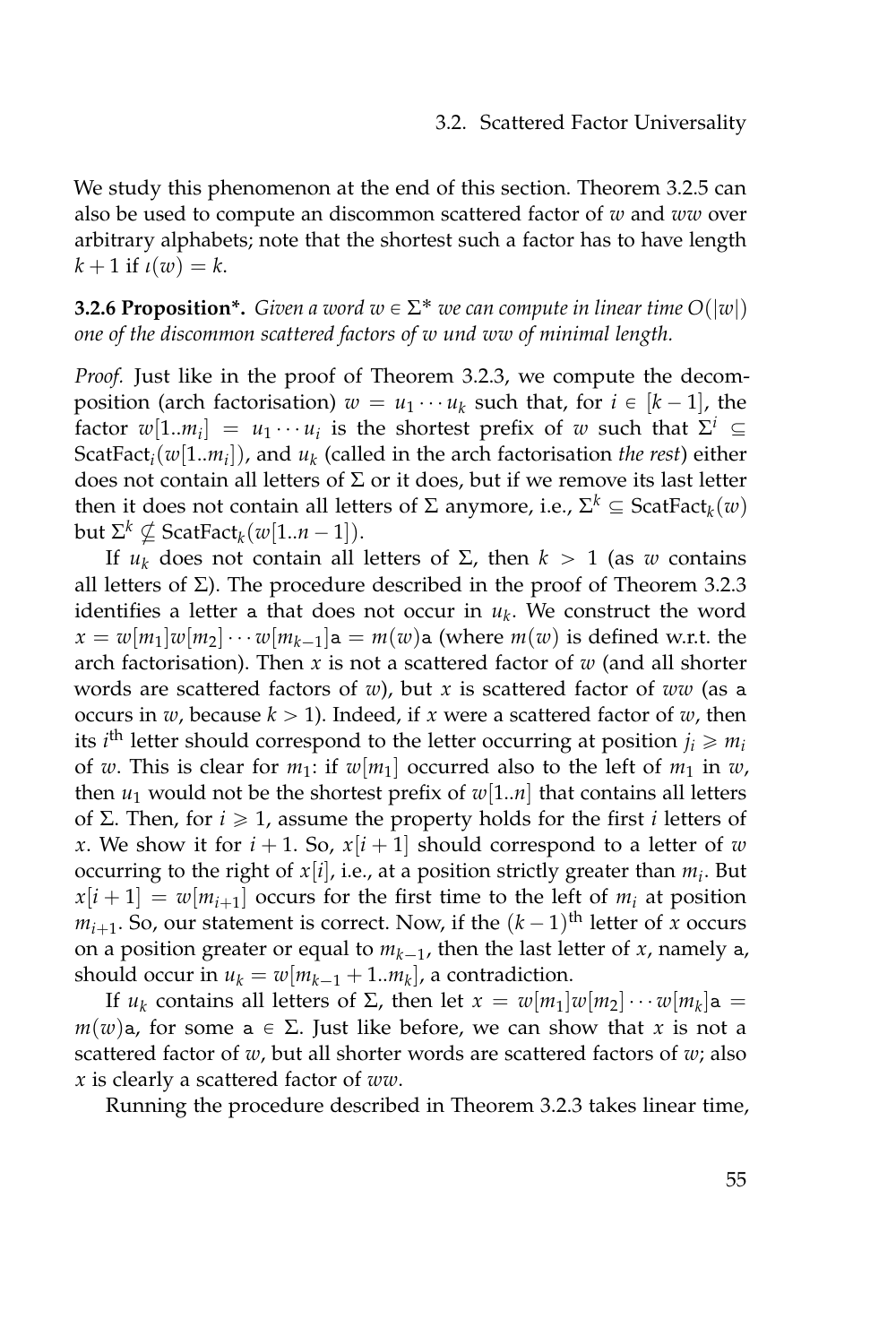and constructing *x* also takes linear time. The conclusion follows.

 $\Box$ 

 $\Box$ 

*3.2.7 Remark.* By Proposition [3.2.6,](#page-72-0) computing the shortest discommon scattered factor of *w* and *ww* takes optimal  $O(n)$  time, which is more efficient than running an algorithm computing the shortest discommon scattered factor of two arbitrary words (see, e.g., [\[34,](#page-161-0) [45\]](#page-162-0). Note that we are not aware of any linear time algorithm performing this task for integer alphabets). In particular, we can use Theorem [3.2.1](#page-66-0) to find by binary search the smallest *k* for which two words have distinct *k*-spectra in  $O(n \log n)$ time. In [\[57\]](#page-163-0) a linear time algorithm solving this problem is given for binary alphabets; an extension seems non-trivial.

Continuing the idea of Theorem [3.2.5,](#page-71-0) we investigate even-length palindromes*,* i.e., appending  $w^R$  to  $w$ . The first result is similar to Theorem [3.2.5](#page-71-0) for  $n = 1$ . Notice that  $\iota(w) = \iota(w^R)$  follows immediately with the arch factorisation.

# **3.2.8 Corollary.** A word  $w$  is k-universal iff  $\text{ScatFact}_{k}(w) = \text{ScatFact}_{k}(ww^R)$ .

*Proof.* The proof is analogous to the one of Theorem [3.2.5.](#page-71-0)

In contrast to  $\iota(w^2)$ ,  $\iota(ww^R)$  is never greater than  $2\iota(w)$ .

<span id="page-73-0"></span>**3.2.9 Proposition.** Let  $w \in \Sigma^*$  be a palindrome and  $u = \text{Pref}_{\lfloor \frac{|w|}{2} \rfloor}(w)$  with  $u(u) = k \in \mathbb{N}$ *. Then*  $u(w) = 2k$  *if*  $|w|$  *even and*  $u(w) = 2k + 1$  *iff*  $w\left[\frac{n+1}{2}\right] \cup$  $alpha(r(u)) = \sum$  *if*  $|w|$  *is odd.* 

*Proof.* First, consider  $|w| \equiv_2 0$ , i.e.,  $w = uu^R$ . By  $\iota(u) = k$ ,  $u$  has an arch factorisation with *k* factors which also occur in *u <sup>R</sup>*. This implies *ι*(*wwR*) ě 2*k*. Suppose *ι*(*uu*<sup>*R*</sup>) = 2*k* + 1. Let *uu*<sup>*R*</sup> =  $ar_{uu}$ <sup>*R*</sup>(1) · · ·  $ar_{uu}$ <sup>*R*</sup>(2*k* + 1)*r*(*uu*<sup>*R*</sup>) be the arch factorisation. Since *k* is maximal,  $ar_{uu}R(1)\cdots ar_{uu}R(k+1)$  is not a prefix of *u*, i.e.,  $\lim_{n \to \infty} (k+2)$  is a factor of  $u^R$  and, thus,  $\lim_{n \to \infty} (k+2)$  $(2) \dots a r_{uu} (2k+1) r(uu^R)$  is a suffix of  $u^R$ . Hence, we get  $a r_{uu} (k+1) =$ *r*(*u*)*y* for a prefix *y* of *u*<sup>R</sup>. If  $|r(u)| = |y|$  we have  $r(u) = y^R$  and, thus,  $\Sigma =$ alph $(\arctan{u_k(k+1)}) = \text{alpha}(r(u)) \subset \Sigma$ . If  $|r(u)| < |y|$ , then  $r(u)^R$  is a prefix of *y*. This implies  $\Sigma = \text{alpha}(ar_{uu}R(k+1)) = \text{alpha}(y)$  and, consequently, we found an arch factorisation of  $w$  (the second one) with  $k + 1$  factors. Consider now  $|r(u)| > |y|$ . Then  $y^R$  is a suffix of  $r(u)$  but, by the definition of the arch factorisation,  $y[|y|]$  does not occur in  $r(u)[1..|r(u)| - 1]$ . Since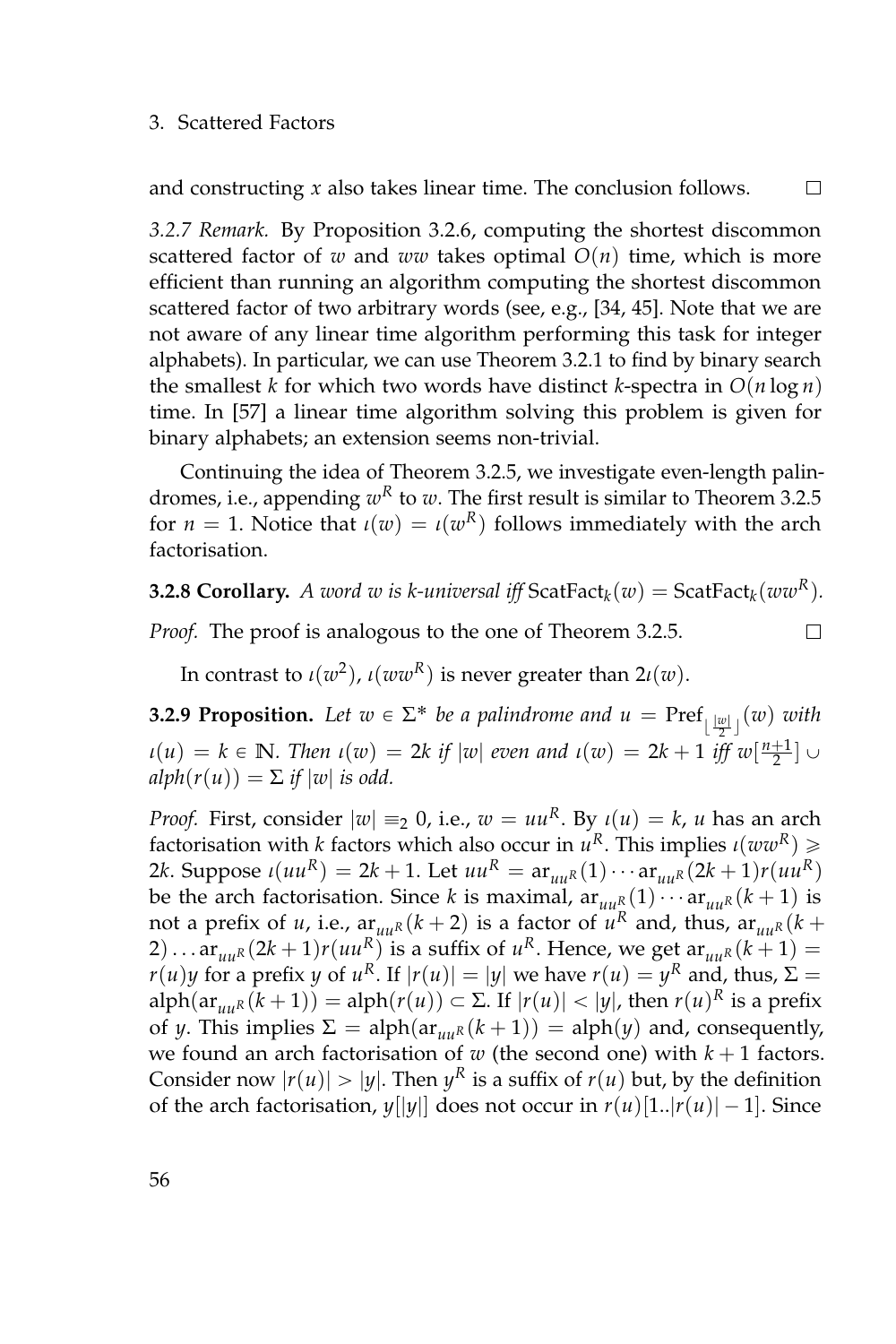we get a contradiction in all three cases, the claim is proven for even-length palindromes.

By a similar argument, odd-length palindromes have to have exactly the letter in the middle which is missing in  $r(u)$  to be 1-universal.

*3.2.10 Remark.* If we consider the universality of a word  $w = w_1 \cdots w_m$  for  $m \in \mathbb{N}$  with  $w_i \in \{u, u^R\}$  for a given word  $u \in \Sigma^*$ , then a combination of the previous results can be applied. Each time either  $u^2$  or  $(u^R)^2$  occurs Theorem [3.2.5](#page-71-0) can be applied (and the results about circular universality that finish this section). Whenever  $uu^R$  or  $u^Ru$  occur in  $w$ , the results of Proposition [3.2.9](#page-73-0) are applicable.

Another generalisation of Theorem [3.2.5](#page-71-0) is to investigate concatenations under permutations: for a morphic permutation  $\pi$  of  $\Sigma$  can we compute *ι*(*wπ*(*w*))?

<span id="page-74-0"></span>**3.2.11 Lemma.** Let  $\pi : \Sigma^* \to \Sigma^*$  be a morphic permutation. Then  $\iota(w) =$  $\iota(\pi(w))$  for all  $w \in \Sigma^*$  and especially the image of the arch factorisation is the *arch factorisation of the image.*

*Proof.* Let  $w \in \Sigma^*$  and  $w = ar_w(1) \cdots ar_w(k)r(w)$  be the arch factorisation of *w* for an appropriate  $k \in \mathbb{N}_0$ . By the definition of the arch factorisation,  $ar_w(i)$ [|  $ar_w(i)$ ] does not occur in  $ar_w(i)$ [1..]  $ar_w(i)$ [-1] for all  $i \in [k]$ . Set  $k_i = \sum_{j=1}^i |\operatorname{ar}_w(j)|$  for  $i \in [k]$ . Thus,  $\pi(\operatorname{ar}_w(i)[|\operatorname{ar}_w(i)|])$  occurs only once in  $\pi(w)[k_i+1..k_{i+1}]$  and exactly as the last letter. Hence,  $\pi(\text{ar}_{w}(1))\cdots\pi(\text{ar}_{w}(k))\pi(r(w))$  is the arch factorisation of  $\pi(w)$ . The other direction follows by applying  $\pi^{-1}$  as a permutation to  $\pi(w)$ .  $\Box$ 

By Lemma [3.2.11,](#page-74-0) we have  $2\iota(w) \leq \iota(w\pi(w)) \leq 2\iota(w) + 1$ . Consider the 1-universal word  $w =$  abcba. For  $\pi(a) = c$ ,  $\pi(b) = b$ , and  $\pi(c) = a$ we obtain  $w\pi(w)$  = abc.bac.babc. which is 3-universal. However, for the identity id on  $\Sigma$  we get that  $w$  id $(w)$  is 2-universal. We can show exactly the case when  $\iota(w\pi(w)) = 2\iota(w) + 1$ .

<span id="page-74-1"></span>**3.2.12 Proposition.** Let  $\pi : \Sigma^* \to \Sigma^*$  be a morphic permutation and  $w \in \Sigma^*$  $\Sigma^*$  *with the arch factorisation*  $w = ar_w(1) \cdots ar_w(k)r(w)$  and  $\pi(w)^R =$  $\ar_{\pi(w)}\mathbf{R}(1)\cdots\ar_{\pi(w)}\mathbf{R}(k)r(\pi(w)^R)$  for an appropriate  $k \in \mathbb{N}_0$ . Then  $\iota(w\pi(w))$ *is*  $2i(w) + 1$  *iff*  $alph(r(w)\pi(r(w))) = \Sigma$ , *i.e.*, the both rests together are 1*universal.*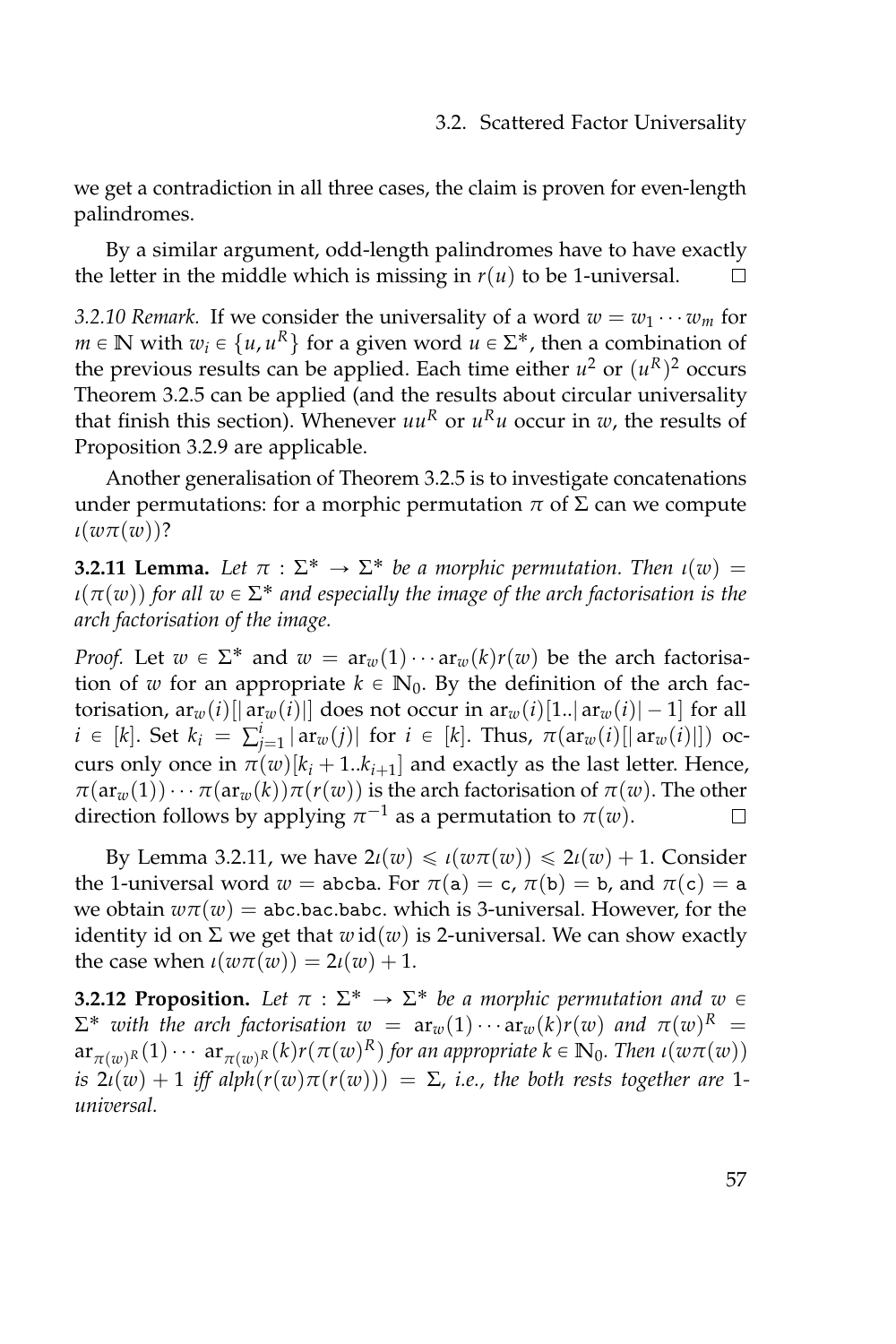*Proof.* First, consider that  $r(w)r(\pi(w)^R)$  is 1-universal. Then we get  $w\pi(w) = \mathop{\mathrm{ar}}\nolimits_w(1) \cdots \mathop{\mathrm{ar}}\nolimits_w(k) r(w).r(\pi(w)^R)^R (\mathop{\mathrm{ar}}\nolimits_{\pi(w)^R}(k))^R \cdots (\mathop{\mathrm{ar}}\nolimits_{\pi(w)^R}(1))^R.$ 

Since all arches are 1-universal by definition, the assumption implies that  $w\pi(w)$  is  $(2\iota(w) + 1)$ -universal and, thus,  $\iota(w\pi(w)) \geq 2\iota(w) + 1$ . The equality follows by the definition of *ι*. For the other direction assume  $\iota(w\pi(w)) = 2\iota(w) + 1$ . Here, we get the arch factorisation

$$
w\pi(w) = \operatorname{ar}_{w\pi(w)}(1)\cdots \operatorname{ar}_{w\pi(w)}(2\iota(w)+1)r(w\pi(w)).
$$

This implies

$$
\begin{split} \mathsf{ar}_{w\pi(w)}(1) \cdots \mathsf{ar}_{w\pi(w)}(2\iota(w) + 1) r(w\pi(w)) \\ &= \mathsf{ar}_{w}(1) \cdots \mathsf{ar}_{w}(k) r(w) r(\pi(w)^R)^R (\mathsf{ar}_{\pi(w)^R}(k))^R \cdots (\mathsf{ar}_{\pi(w)^R}(1))^R. \end{split}
$$

By  $\iota(w) = k$ , only the first *k* arches can be contained in *w*. This implies that  $r(w)$  is a prefix of  $ar_{w\pi(w)}(k+1)$ . Choose  $y \in \Sigma^+$  with  $ar_{w\pi(w)}(k+1)$  $1) = r(w)y$ . By Lemma [3.2.11,](#page-74-0) we have  $ar_w(i) = \pi(ar_{\pi(w)}(i))$  and, thus, *y* = *r*(*π*(*w*)<sup>*R*</sup>))<sup>*R*. By ar<sub>*wπ*(*w*)</sub>(*k* + 1) = Σ, the claim is proven.</sup> П

Proposition [3.2.12](#page-74-1) ensures that, for a given word with a non-empty rest, we can raise the universality-index of  $w\pi(w)$  by one if  $\pi$  is chosen accordingly.

*3.2.13 Remark.* Appending permutations of the word instead of its images under permutations of the alphabet, i.e., appending to *w* abelian equivalent words, does not lead to immediate results as the universality depends heavily on the permutation. If *w* is *k*-universal, a permutation  $\pi$  may arrange the letters in lexicographical order, so  $\pi(w)$  would only be 1universal. On the other hand, the universality can be increased by sorting the letters in 1-universal factors:  $a_1^m a_2^m \cdots a_{|\Sigma|}^m$  for  $\Sigma = \{a_1, \ldots, a_{|\Sigma|}\}$  is 1-universal but  $(a_1 \cdots a_{|\Sigma|})^m$  is *m*-universal, for  $m \in \mathbb{N}$ .

In the rest of this section we present results regarding circular universality. Recall that a word *w* is *k*-circular universal if a conjugate of *w* is *k*-universal. Consider  $\Sigma = \{a, b, c, d\}$  and  $w =$  abbccdabacdbdc. Note that *w* is not 3-universal (dda  $\notin$  ScatFact<sub>3</sub>(*w*)) but 2-universal. Moreover, the conjugate bbccdabacdbdca of *w* is 3-universal; accordingly, *w* is 3-circular universal.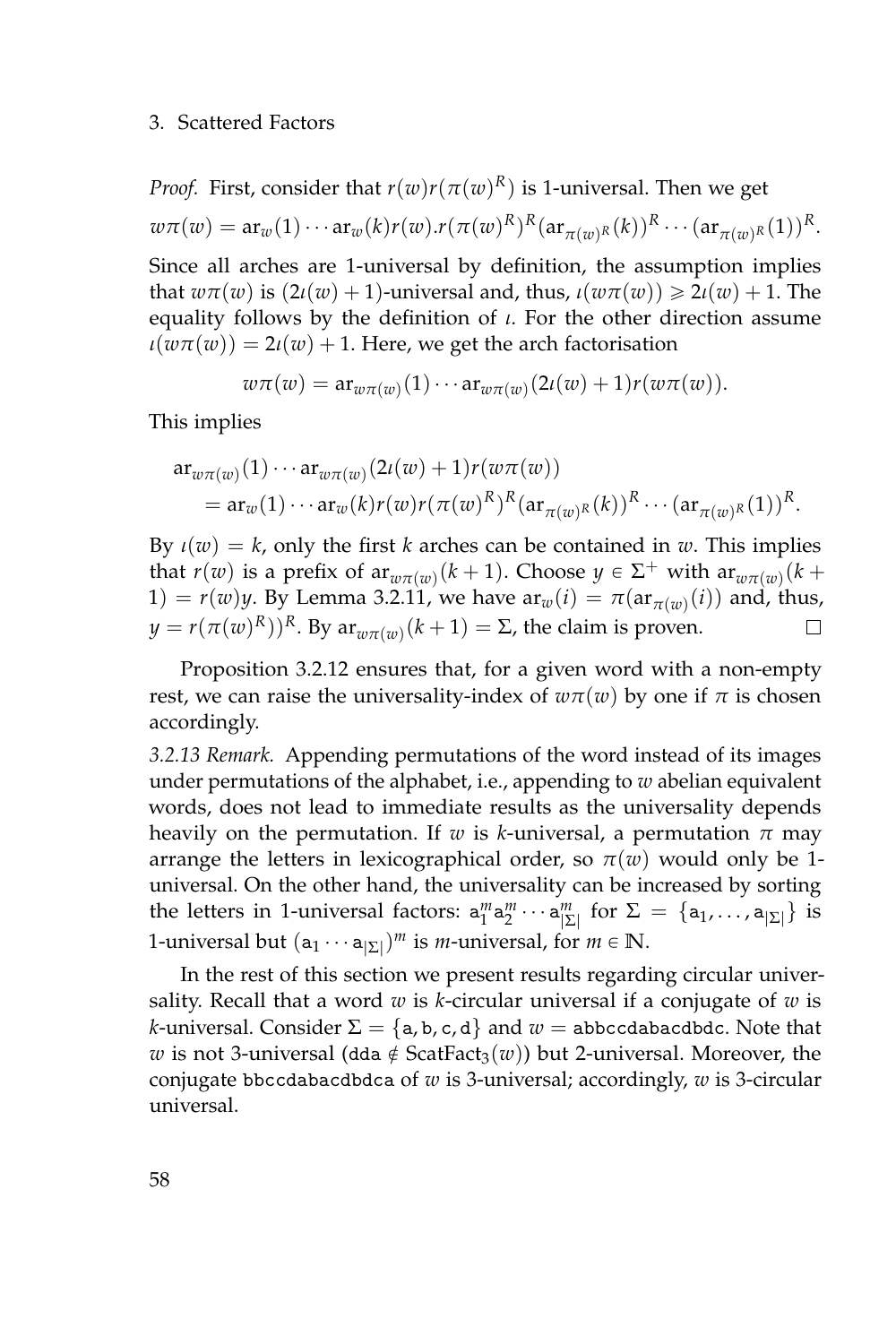<span id="page-76-2"></span>**3.2.14 Lemma.** Let  $w \in \Sigma^*$ . If  $\iota(w) = k \in \mathbb{N}$  then  $k \leq \zeta(w) \leq k+1$ . Moreover,  $if \zeta(w) = k + 1$  *then*  $\iota(w) \geq k$ .

*Proof.* Since *w* is a conjugate of itself, *w* is at least *k*-circular universal. Suppose  $\zeta(w) = k + 2$ . Choose  $x, y \in \Sigma^*$  with  $w = xy$  and  $yx =$  $ar_{ux}(1) \cdots ar_{ux}(k+2)r(yx)$ . Since  $\iota(w) = k$  there is no *i* such that  $\iota(y) =$  $w_1 \cdots w_i$  (otherwise  $w = xy$  would be  $(k+1)$ -universal). Thus, there exists  $a$   $j \in [k + 2]$  and a proper prefix  $y_1$  of  $w_j$  such that  $y = w_1 \cdots w_{j-1} y_1$ ; let  $x_1$ be such that  $w_j = y_1 x_1$ . This implies  $w = xy = x_1 w_{j+1} \cdots w_{k+2} w_1 \cdots w_j y_1$ and we get that  $k + 1$  arches are contained in  $w$ . This contradicts the maximality of *k*.

For the second claim let  $w = xy$  and  $yx = ar_{yx}(1) \cdots ar_{yx}(k+1)r(yx)$ . If *y* contains all arches then  $\iota(w) = k + 1$ . If *y* does not contain all arches, there exists an  $i \in [k + 1]$  such that a prefix of  $\arg(x_i(i))$  is a suffix of *y* and the corresponding suffix of  $ar_{yx}(i)$  is a prefix of *x*. Thus,  $ar_{yx}(1) \cdots ar_{yx}(i -$ 1)  $ar_{ux}(i+1)$   $ar_{ux}(k+1)$  is a scattered factor of *w*. П

<span id="page-76-0"></span>**3.2.15 Lemma.** Let  $w \in \Sigma^{+}$ . If  $\iota(w) = k$  and  $\zeta(w) = k + 1$  then there exist  $v, z, u \in \Sigma^*$  *such that*  $w = vzu$ *, with*  $u, v \neq \varepsilon$  *and*  $u(z) = k$ .

*Proof.* By  $\zeta(w) = k + 1$ , there exist  $x, y \in \Sigma^*$  with  $w = xy$  and  $yx =$  $ar_{yx}(1) \cdots ar_{yx}(k+1)r(yx)$ . Since  $\iota(w) = k$  there is no *i* such that  $y =$  $w_1 \cdots w_i$  (otherwise  $w = xy$  would be  $(k+1)$ -universal). Thus, there exists  $i \in [k + 1]_0$  with  $w_{i+1} = uv$  and *u* is a proper and non-empty suffix of *y* and *v* is a proper and non-empty prefix of *x* with alph $(u)$ , alph $(v) \subset \Sigma$ . This implies

$$
yw = xy = v \operatorname{ar}_{w}(i+2) \cdots \operatorname{ar}_{w}(k+1) \operatorname{ar}_{w}(1) \cdots \operatorname{ar}_{w}(i)u.
$$

Let  $z = ar_w(i+2)\cdots ar_w(k+1)ar_w(1)\cdots ar_w(i)$ . Clearly, *z* contains 1universal words, so  $\iota(z) \ge k$ . By  $\iota(w) = k$ , it follows immediately  $\iota(z) \le k$ *k*.  $\Box$ 

The following theorem connects the circular universality index of a word with the universality index of the repetitions of that word.

<span id="page-76-1"></span>**3.2.16 Theorem.** Let  $w \in \Sigma^*$ . If  $\iota(w) = k$  and  $\zeta(w) = k + 1$  then  $\iota(w^s) =$  $sk + s - 1$ *, for all*  $s \in \mathbb{N}$ *.*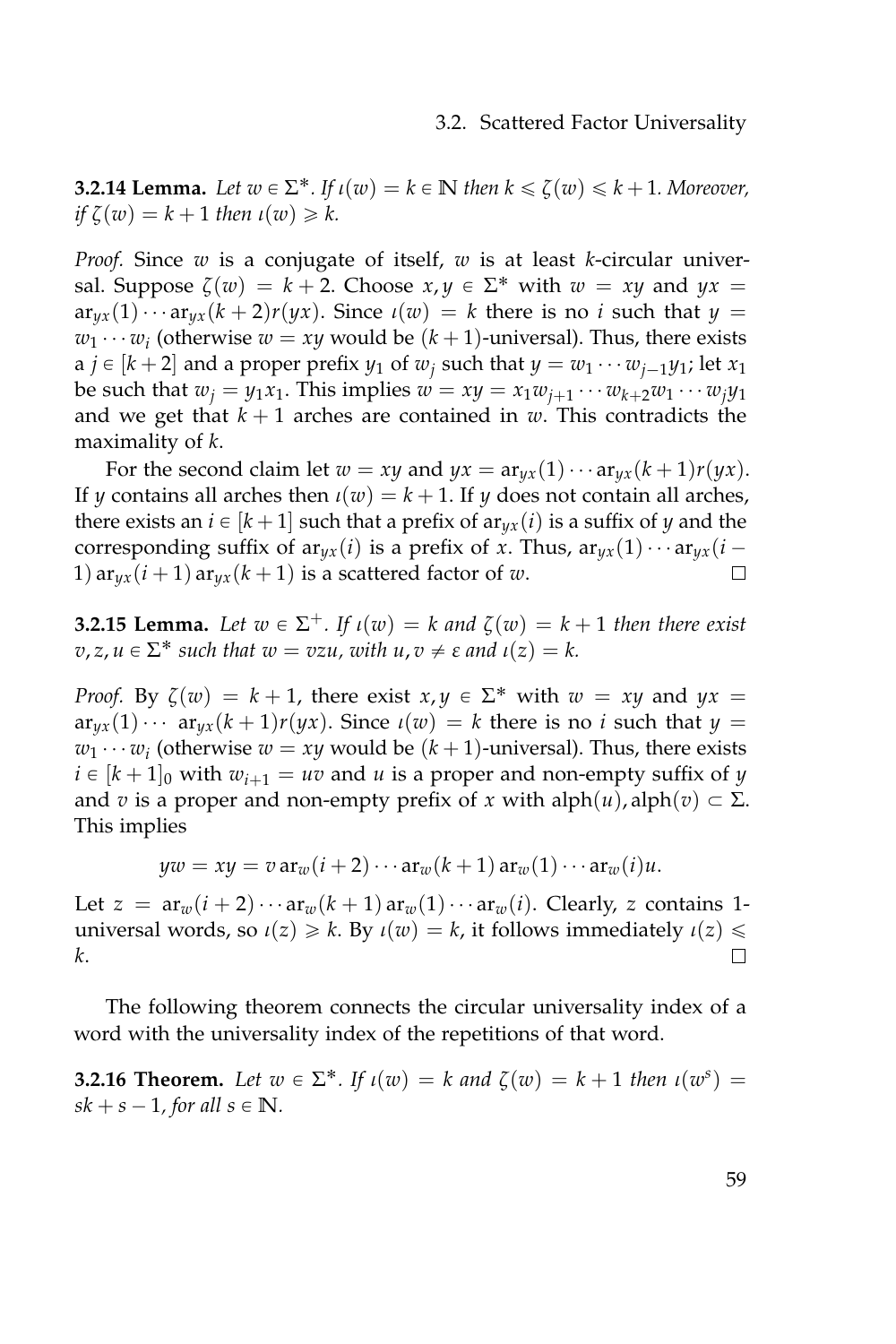*Proof.* By Lemma [3.2.15,](#page-76-0) there exist  $v, z, u \in \Sigma^*$  with  $w = vzu$ ,  $\iota(z) = k$ , and  $\text{alph}(v)$ ,  $\text{alph}(u) \subset \Sigma$ . Consequently, we have that

$$
w^s = (vzu)^s = v(zuv)^{s-1}zu
$$

is  $((s - 1)(k + 1) + k)$ -universal, thus,  $\iota(w^s) \geq (sk + s - 1)$ . Since  $\iota(w) = k$ and  $w^s$  only contains  $s - 1$  transitions from one  $w$  to another,  $w^s$  cannot have a higher universality.  $\Box$ 

The other direction of Theorem [3.2.16](#page-76-1) does not hold for arbitrary alphabets: Consider the 2-universal word  $w=$  babccaabc. We have that  $w^2$ is 5-universal but *w* is not 3-circular universal. Nevertheless, Lemma [3.2.15](#page-76-0) helps us to show that the converse of Theorem [3.2.16](#page-76-1) holds for binary alphabets:

**3.2.17 Theorem.** Let  $w \in \{a, b\}^*$  with  $\iota(w) = k$  and  $s \in \mathbb{N}$ *. Then*  $\iota(w^s) =$  $sk + s - 1$  *if*  $\zeta(w) = k + 1$  *and sk otherwise.* 

*Proof.* By Theorem [3.2.16,](#page-76-1) it suffices to prove  $\zeta(w) = k + 1$  if  $w^s$  is  $(sk + 1)$ universal. Assume  $\iota(w) \geqslant sk + 1$ . If for all conjugates *v* of *w* we have  $v[1] \neq v[|w|]$  then  $w$  is of even length and we have  $w = (ab)^k$  or  $w = (ba)^k$ ; this implies immeditaly  $\zeta(w) = k$  by the arch factorisation. Thus, we know that there exists a conjugate  $v$  of  $w$  with  $v[1] = v[|w|]$ . Since  $w^s$  is a conjugate of  $v^s$  and  $w^s$  is  $(sk + 1)$ -universal,  $v^s$  is  $(sk + 1)$ -circular universal. By Lemma [3.2.14,](#page-76-2) we get that  $v^s$  is  $(sk)$ -universal and, by Theorem [3.2.16,](#page-76-1) it follows that  $v^{2s}$  is  $(2sk + 1)$ -universal. By [\[26,](#page-160-0) Theorem4],  $v^{2s}$  contains  $2sk + 1$  disjoint occurrences of ab or ba. By  $v[1] = v[n]$ , none of these occurrences can start in one *v* and end in the following. This implies that one *v* contains  $k + 1$  of these occurrences and therefore  $\iota(v) \geq k + 1$ . Hence, we get  $\zeta(w) = k + 1$ .  $\Box$ 

# **3.2.2 Algorithmic Results**

In this section we present algorithms answering the questions that are most natural to us. The questions regard: is a specific factor  $v$  of  $w \in \Sigma^*$ universal?, what is the minimal  $\ell \in \mathbb{N}$  such that  $w^{\ell}$  is *k*-universal for a given  $k \in \mathbb{N}$ ?, how many (and which) words from a given set do we have to concatenate such that the resulting word is *k*-universal for a given  $k \in \mathbb{N}$ ?,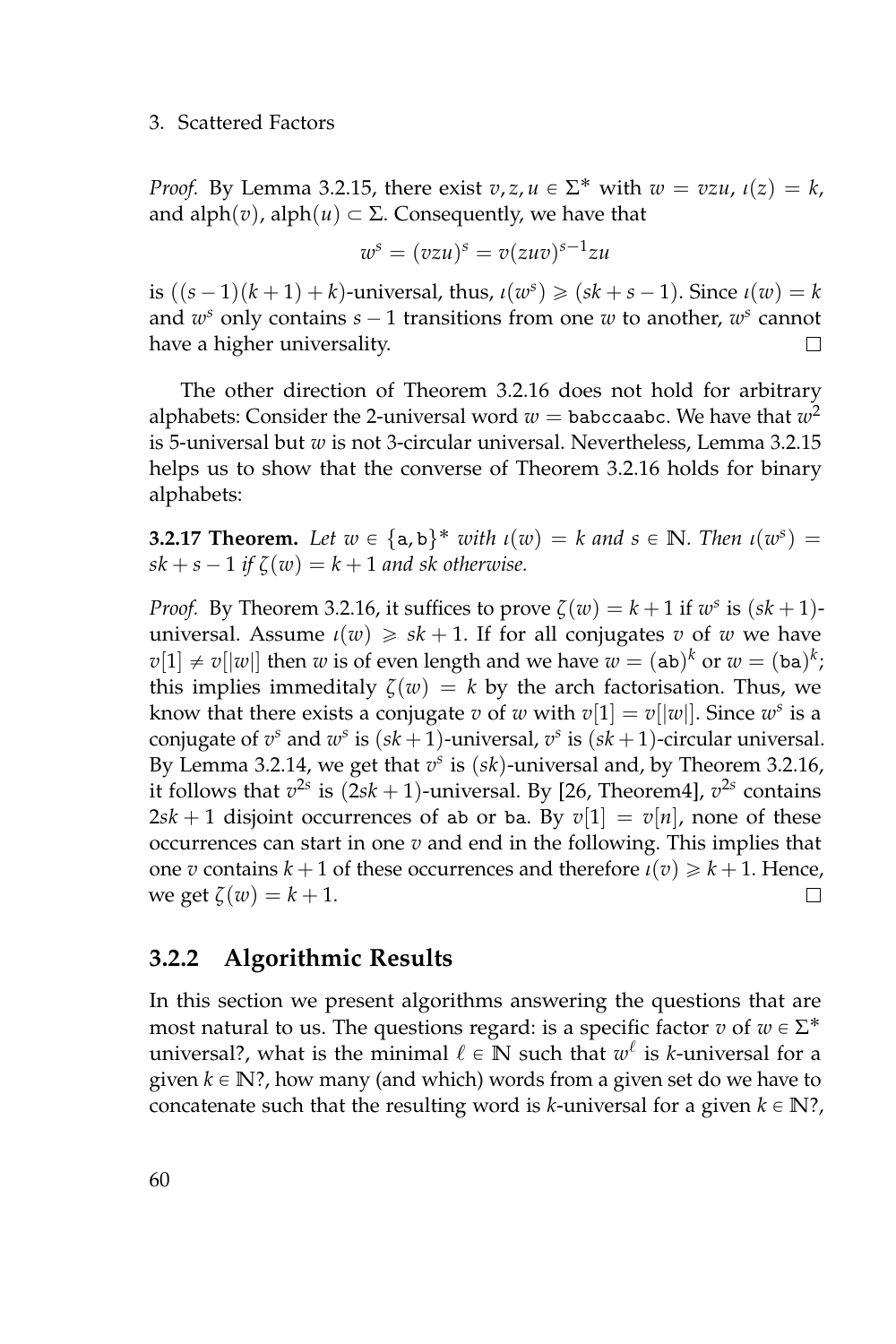what is the longest (shortest) prefix (suffix) of a word being *k*-universal for a given  $k \in \mathbb{N}$ ? We introduce in the following lemma some preliminary data structures.

<span id="page-78-0"></span>**3.2.18 Lemma\*.** *Given a word*  $x \in \Sigma^n$  *with alph*( $x$ ) =  $\Sigma$ *, we can compute for all*  $j \in [n]$  *in*  $O(n)$  *and* 

- $\Rightarrow$  the shortest 1-universal prefix of  $x[j..n]: u_x[j] = \min\{i \mid x[j..i] \text{ is universal}\},$
- $\Rightarrow$  *the value*  $\iota(x[j..n])$ :  $t_x[j] = \max\{t \mid \text{ScatFact}_{t}(x[j..n]) = \Sigma^t\}$ , and
- $\triangleright$  *minimal*  $\ell \in [n]$  *with*  $\iota(x[j..l]) = \iota(x[j..|x|])$ *:*  $m_x[j] = \min\{i \mid \text{ScatFact}_{t_x[j]}$  $(x[j..i]) = \sum_{i}^{t} [j]$ .

*Proof.* For each  $j \in [n]$  and letter  $a \in \Sigma$ , denote  $g_a[j] = \min\{i \mid i \geq j, w[i] = j\}$ a} (by convention,  $g_a[j] = +\infty$  if a does not occur in  $x[j..n]$ ). Clearly,  $u_x[i] = \max\{g_a[i] \mid a \in \Sigma\}$  holds, i.e.,  $u_x[i]$  is the end position of the shortest word starting at position *j* in *x* which contains all letters of  $\Sigma$ (the value  $g_a[j]$  is strongly related to the value  $X_a(w[j..n])$  - read "next a in  $w[i..n]$ "- used in [\[45\]](#page-162-0) to denote the first position of a in  $w[i..n]$ ). It is essential to note that we will not compute all the values  $g_a[i]$ , but only the values  $u_x[j]$ , for all *j*. As such,  $x[j..u_x[j]]$  is the shortest universal prefix of *x*[*j*..*n*].

Computing the elements of  $u_x[\cdot]$  is done as follows: let *C* be an array with  $|\Sigma|$  elements, all initialised to 0. As Σ is considered to be the set of numbers  $\{1,\ldots,\Sigma\}$ , we will consider that *C* is indexed by the letters of Σ. Also, initialise the variable *h* with |Σ|.

While  $h > 0$ , we consider the positions *j* of *x* from the right to the left, i.e., from *n* downwards. When reading  $x[j]$ , we set  $C[x[j]] = j$ , and if  $C[x[j]]$  was 0 before setting it to *j*, then we decrement *h* by 1. As soon as we have  $h = 0$  we stop. At this point we have  $C[a] = g_a[j]$  for all  $a \in \Sigma$ , so *C*[a] is the leftmost occurrence of a to the right of *j*, and *x*[*j*..*n*] is the shortest suffix of *x* that contains all letters of Σ. We can set  $u_x[j'] = +\infty$ , for all  $j' > j$ , and  $u_x[j] = \max\{C[a] \mid a \in \Sigma\}.$ 

Now let  $m = u_x[j]$ , and  $d = j + 1$  ( $x[d..n]$  is the longest suffix of  $x$ which is not universal).

For *i* from  $j - 1$  downto 1, we do the following. If  $m \neq C[x[i]]$  (i.e.,  $x[i]$ is not the same as the letter whose leftmost occurrence in  $x[i+1..n]$  was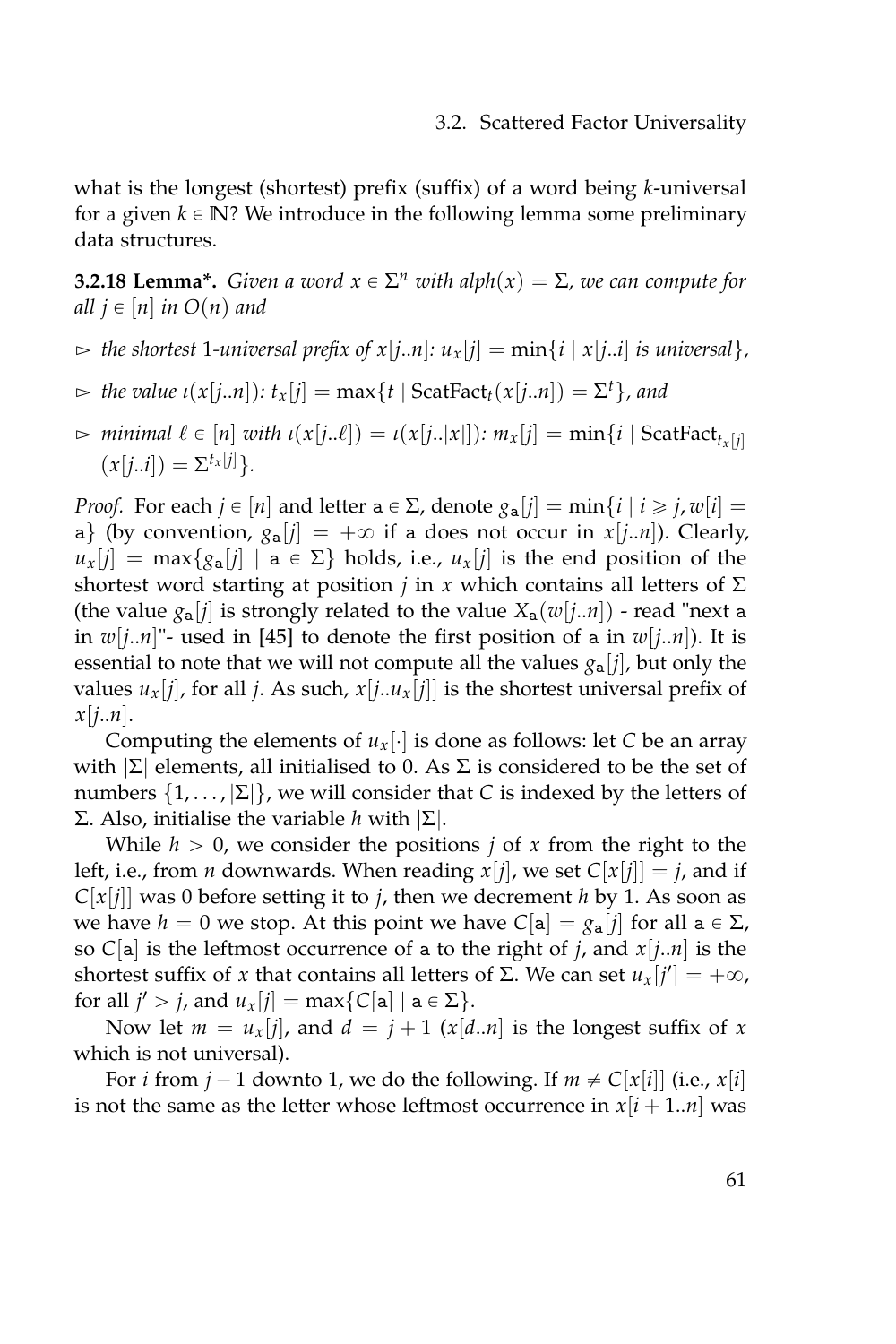the rightmost among all letters of Σ), we just set  $C[x[i]] = i$ . If  $m = C[x[i]]$ (i.e.,  $x[i]$  is the same as the letter whose leftmost occurrence in  $x[i+1..n]$ was the rightmost among all letters of Σ), we first set  $C[x[i]] = i$  and then we need to recompute *m*, the maximum of *C* (the position of the letter whose first occurrence in *x*[*i*..*n*] is the rightmost among all letters). To do this, we decrement *m* by 1 repeatedly, until it reaches a value *p* such that  $C[x[p]] = p$ . At that point,  $m = p$  is the leftmost position on which the letter  $x[m]$  occurs in  $x[i..n]$ , and all letters of  $\Sigma$  occur in  $x[i..m]$ . In this way, we ensure that  $C[\mathbf{a}] = g_{\mathbf{a}}[i]$  for all  $\mathbf{a} \in \Sigma$  and *m* points to the maximum element of *C*. In both cases, we set  $u_x[i] = m$ , and repeat the process for  $i - 1$ .

At the end of the computation described above, we computed  $u_x[i]$  for every position  $j$  of  $x$ , i.e., we know for each position  $j$  of  $x$  the shortest universal prefix of  $x[j..n]$ . The computation described above runs in time  $O(n)$ . For each value *j* we set  $C[x[j]]$  in constant time and then, if needed, recompute the value of *m*; this last part is not carried in constant time for each *j*, but in total *m* traverses only once the entire word *x* from right to left, so, summing the time spent to update *m* for all values of *j*, we still get  $O(n)$  time in total.

We now move on to the main phase of our algorithm. For  $j \in [n]$ , we want to compute  $t_x[j] = \max\{t \mid \text{ScatFact}_t(x[j..n]) = \Sigma^t\}$  and  $m_x[j] =$  $\text{min}\{i \mid \text{ScatFact}_{t_x[j]}(x[j..i]) = \Sigma^{t_x[j]}\}.$ 

We show how to compute  $m_x[i]$  and  $t_x[i]$  for all positions *j* of *x*, in  $O(n)$ total time, by a simple dynamic programming algorithm. For  $j \ge d$ , we have  $t_x[j] = 0$  and  $m_x[j] = u_x[j]$ . For smaller values of *j*, we have  $m_x[j] =$  $u_x[i] + m_x[u_x[i] + 1]$  and  $t_x[j] = 1 + t_x[u_x[j] + 1]$ . Indeed, the maximum exponent  $t_x[j]$  such that  $\Sigma^{t_x[j]}$  = ScatFact<sub> $t_x[j]}(x[j..n])$  is obtained by taking</sub> the shortest prefix  $x[j..u_x[j]]$  of  $x[j..n]$  that contains all letters of Σ, and returning 1 plus the maximum exponent  $t_x[u_x[j]+1]$  such that  $\Sigma^{t_x[u_x[j]+1]}$ is included in the set of scattered factors of the suffix  $x[u_x(j] + 1..n]$  that follows  $x[j..u_x[j]]$ . The value  $m_x[j]$  is computed according to a similar idea. Clearly, computing  $m_x[j]$  and  $t_x[j]$  takes constant time for each *j*, so linear time overall.  $\Box$ 

The data structures constructed in Lemma [3.2.18](#page-78-0) allow us to test in *O*(1) time the universality of factors  $w[i..j]$  of a given word  $w$ , w.r.t. alph $(w) = \Sigma$ :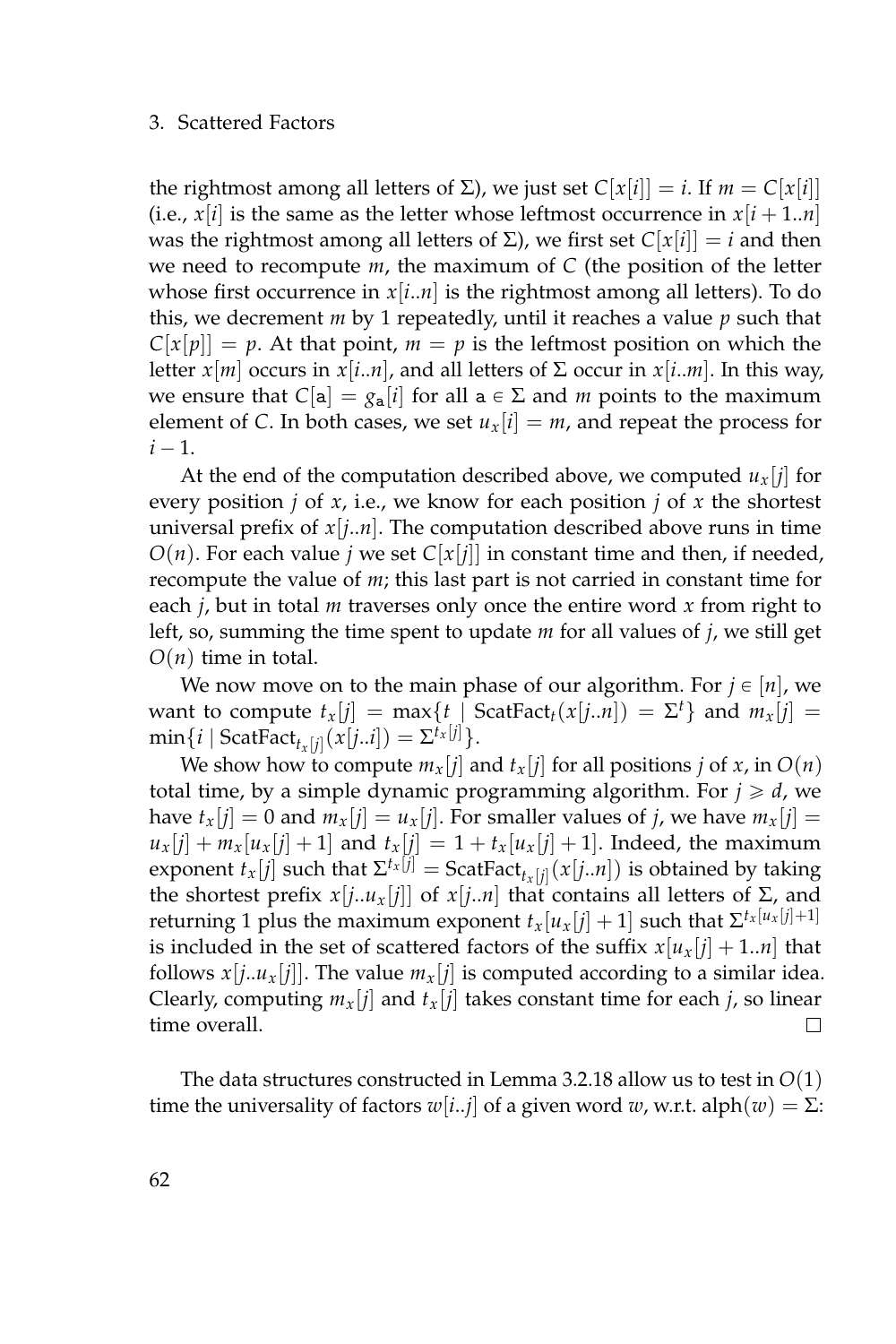*w*[*i*..*j*] is Σ-universal iff *j* ≥ *u*<sup>*w*</sup>[*i*]. The combinatorial results of Section [3.2.1](#page-70-1) give us an initial idea on how the universality of repetitions of a word relates to the universality of that word: Theorem [3.2.16](#page-76-1) shows that in order to compute the minimum  $s$  such that  $w^s$  is  $\ell$ -universal, for a given *binary* word  $w$  and a number  $\ell$ , can be reduced to computing the circular universality of *w*. Unfortunately, this is not the case for all alphabets, as also shown in Section [3.2.1.](#page-70-1) However, this number *s* can be computed efficiently, for input words over alphabets of all sizes. While the main idea for binary alphabets was to analyse the universality index of the conjugates of *w* (i.e., factors of length |*w*| of *ww*), in the general case we can analyse the universality index of the suffixes of *ww*, by constructing the data structures of Lemma [3.2.18](#page-78-0) for  $x = ww$ . The problem is then reduced to solving an equation over integers in order to identify the smallest  $\ell$  such that  $w^{\ell}$  is *k*-universal.

**3.2.19 Proposition\*.** *Given a word*  $w \in \Sigma^n$  *with alph*( $w$ ) =  $\Sigma$  *and*  $k \in \mathbb{N}$ *, we* can compute the minimal  $\ell$  such that  $w^\ell$  is k-universal in  $O(n + \frac{\log k}{\log n})$  $\frac{\log \kappa}{\log n}$ ) time.

*Proof.* Consider the word  $x = ww$ . In a preprocessing phase, using Lemma [3.2.18,](#page-78-0) we compute in  $O(|x|) = O(n)$  time the values  $t_x[j]$  and  $m_x[j]$  for  $j \in [2n]$ .

We want to compute the minimum  $\ell$  such that  $w^\ell$  is *k*-universal. The general idea is the following: for  $p \ge 1$ , we compute the largest value  $i_p$ such that  $\Sigma^{i_p} = \text{ScatFact}_{i_p}(w^p)$  as well as the shortest prefix  $w^{p-1}w[1..s_p]$ of  $w^p$  which is *i<sub>p</sub>*-universal (as each *w* contains all letters of Σ, it is clear that the shortest prefix of  $w^p$  which is  $i_p$ -universal must extend inside the  $p^{\text{th}}$ *w*). These values can be computed for a certain *p* using the corresponding values for  $p - 1$  and the arrays we constructed in the preprocessing phase:  $i_p = i_{p-1} + t_x[s_{p-1}]$  and  $s_p = s_{p-1} + m_x[s_{p-1}] - n$ . Essentially, for each *p*, we just extend to the right in  $w^p$ , as much as we can, the shortest prefix with the desired property constructed for  $w^{p-1}$ . In a simple version of our algorithm we could do that until  $i_p \geq k$  (which happens after at most *k* iterations), and return *p* as the value we are searching for. However, this would lead to an algorithm with running time  $O(n + \ell \log k / \log n)$ (where the log *k*/ log *n* factor comes from the fact that the operands in each addition  $i_p = i_{p-1} + t_x[s_{p-1}]$  may have up to log *k* digits). As  $\ell \le k$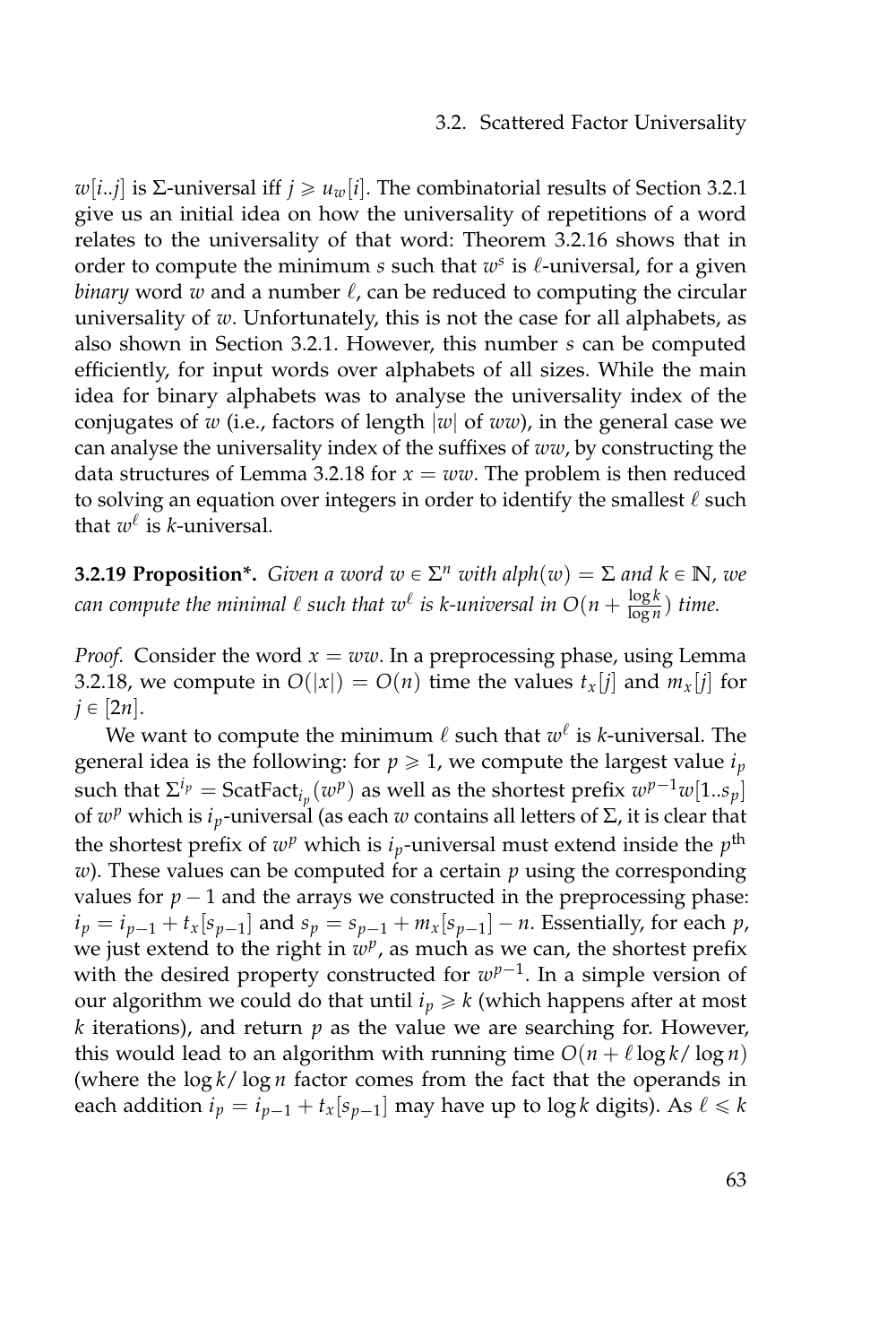and it is natural to assume that *k* is given in its binary representation, this algorithm could be exponential in the worst case.

We can optimise the idea above to work faster by exploiting the periodicity that occurs in the sequence  $(s_p)_{p \in \mathbb{N}}$ , defined for the repetitions of a word *w*. By the pigeonhole principle, there always exist  $p_1, p_2 \le n+1$ such that  $s_{p_1} = s_{p_2}$ . So, while  $p \leq n+1$  we compute  $i_p$  and  $s_p$ , as above, but keep track of the values taken by *s<sup>p</sup>* and stop this loop as soon as the current  $s_p$  has the same value as some previously computed  $s_{p'}$  or  $i_p \geq k$ (in the latter case, we proceed as above and return  $p$  as the value  $\ell$  we look for). More precisely, we use an array *S* with *n* elements, all set initially to 0. After computing  $s_p$ , if  $S[s_p] = 0$  then we set  $S[s_p] = p$ ; if  $S[s_p] \neq 0$  we proceed as follows. We stop the loop and compute two values  $p_1 = S[s_p]$ and  $p_2 = p$ . It is immediate that  $p_2$  is the smallest p such  $s_{p_1} = s_p$  and there are no other  $p, p' < p_2$  such that  $s_p = s_{p'}$ . Computing  $p_1$  and  $p_2$ takes  $O(n)$  time. Note that all arithmetic operations we did so far are done on numbers that fit in constant memory.

Assume now that we have computed  $p_2 = p_1 + \delta$  and  $i_{p_2} = i_{p_1} + d$ . It is clear that, for all  $j \ge 0$ , we have  $s_{p_1+j\delta} = s_{p_1}$  and  $i_{p_1+j\delta} = i_{p_1} + jd$ . Now, let  $m = k - i_{p_1}$  and  $g = \lfloor \frac{m}{d} \rfloor$ . Computing these numbers takes  $O(\log k / \log n)$ time.

Let  $p_3 = p_1 + g\delta$  (again, we need  $O(\log k / \log n)$  time to compute *p*<sub>3</sub>). We have  $s_{p_3} = s_{p_1}$  and  $i_{p_3} = i_{p_1} + gd \leq k$  (these operations take  $O(\log k / \log n)$  time). Also,  $i_{p_3+d} > k$ . Let  $z = k - i_{p_3}$  (and we have  $z \leq$ *d*). So, for *p* from  $p_3$  to  $p_3 + \delta$ , we proceed as follows. If  $i_p - i_{p_3} \geq z$ (i.e.,  $i_p \ge k$ ), return *p* as the value  $\ell$  we search for. Otherwise, compute  $i_{p+1} - i_{p_3} = (i_p - i_{p_3}) + t_{s_p}$  (in time *O*(1) as it can be done with only adding numbers which are smaller than *d*) and  $s_{p+1} = s_p + m_{s_p} - n$ , and iterate. Because we certainly reach, in this loop, a  $p$  such that  $i_p \ge k$ , and  $\delta \le n$ , the execution of the loop takes  $O(n)$  time.

Hence, we get the smallest  $\ell$  such that  $w^\ell$  is *k*-universal (i.e.,  $i_\ell \geqslant k$ ), in  $O(n + \log k / \log n)$  time. П

We can extend the previous result to the more general (but less motivated) case of arbitrary concatenations of words from a given set, not just repetitions of the same word. The following preliminary results are obtained. In all cases we give the number of steps of the algorithms, includ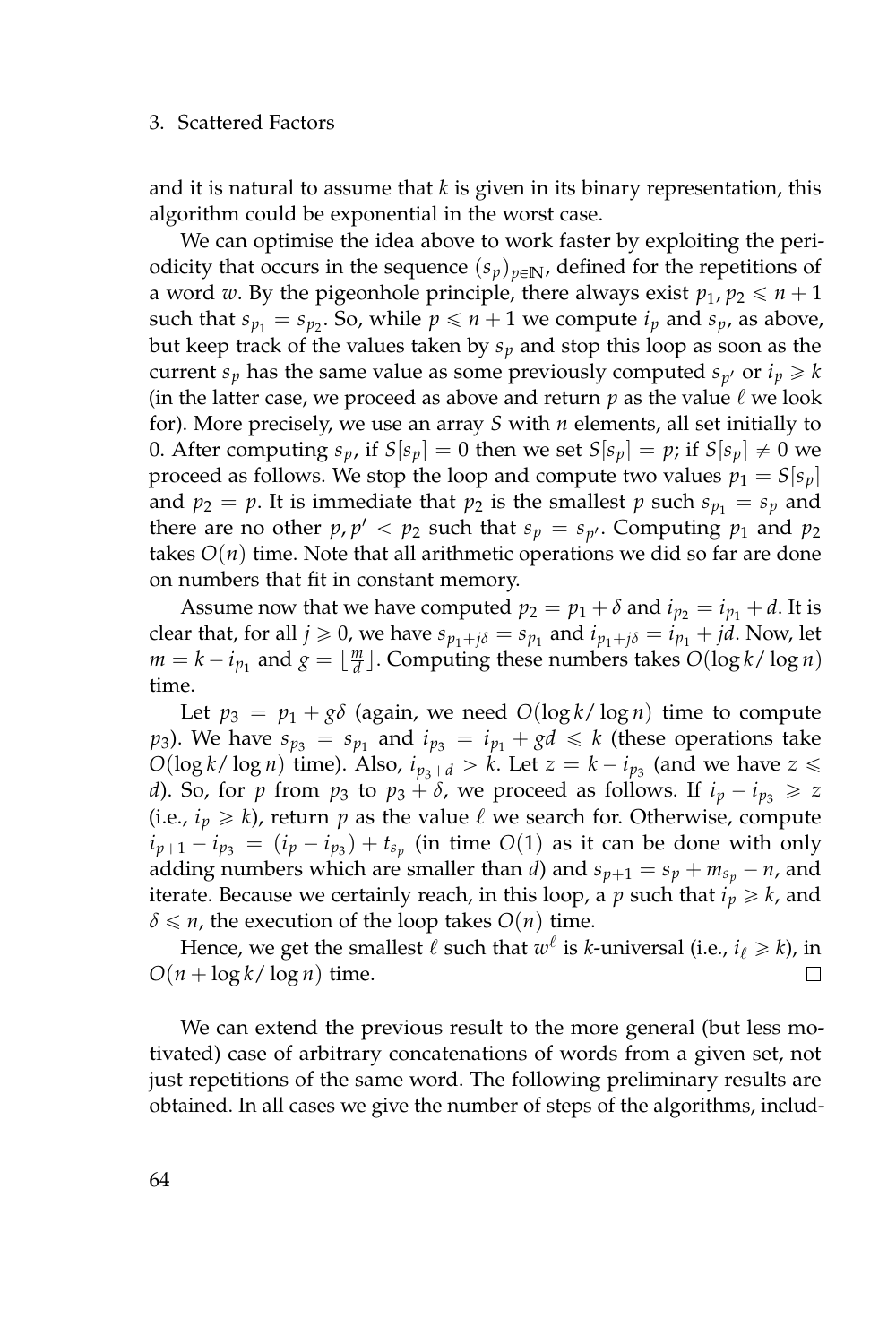ing arithmetic operations on log *k*-bit numbers; the time complexities of these algorithms are obtained by multiplying these numbers by  $O(\frac{\log k}{\log n})$  $\frac{\log \kappa}{\log n}$ ).

- 1. Given  $k \in \mathbb{N}$  and the words  $w_1, \ldots, w_p \in \Sigma^*$  with  $|w_1 \cdots w_p| = n$  and  $\text{alph}(w_1 \cdots w_p) = \Sigma$ , we can compute the minimal  $\ell$  for which there exist  $\{i_1, \ldots, i_\ell\} \subseteq [k]$  such that  $w_{i_1} \cdots w_{i_\ell}$  is *k*-universal in  $O(2^{3|\Sigma|}p^2 \log \ell +$ *n*) steps.
- 2. Given  $k \in \mathbb{N}$  and  $w_1, \ldots, w_p \in \{a, b\}^*$  with  $\text{alph}(w_1 \cdots w_p) = \{a, b\}$ and  $|w_1 \cdots w_p| = n$ , we can compute the minimal  $\ell$  for which there exist  $\{i_1, \ldots, i_\ell\} \subseteq [k]$  such that  $w_{i_1} \cdots w_{i_\ell}$  is *k*-universal in  $O(n + \log \ell)$ steps.
- 3. Given  $k \in \mathbb{N}$  and  $w_1, \ldots, w_p \in \Sigma^*$  with  $\text{alph}(w_i) = \Sigma$  for all  $i \in [p]$  and  $|w_1 \cdots w_p| = n$ , we can compute in  $O(n + p^3 |\Sigma| \log \ell)$  steps the minimal  $\ell$  for which there exist  $\{i_1, \ldots, i_\ell\} \subseteq [k]$  with  $w_{i_1} \cdots w_{i_\ell}$  is *k*-universal.

Recall, for  $\ell, n \in \mathbb{N}$  and  $w_1, \ldots, w_n \in \Sigma^*$ , the definitions  $\langle w_1, \ldots, w_n \rangle_\ell$  as the set of all words  $w = x_1 \cdots x_\ell$  with  $x_i \in \{w_1, \ldots, w_n\}$  and  $\langle w_1, \ldots, w_n \rangle =$  $\bigcup_{\ell \in \mathbb{N}} \langle w_1, \ldots, w_n \rangle_{\ell}$ .

**3.2.20 Definition.** Let  $n \in \mathbb{N}$ . The set  $S = \{w_1, \ldots, w_n | w_i \in \Sigma^*, i \in [n]\}$  is *k*-*universal* if there exists  $u \in \langle w_1, \ldots, w_n \rangle$  such that *u* is *k*-universal.

First, we need to introduce some notation for convenience and to prove an auxiliary lemma. To each  $S \subseteq \Sigma$  we associate a word  $u_S$  with  $|u_S| = |S|$ and alph $(u<sub>S</sub>) = S$  (i.e.,  $u<sub>S</sub>$  is a linear ordering of the letters from *S*). Following the notations from Lemma [3.2.18,](#page-78-0) for a word *x*, let  $t_x = \max\{t \in \mathbb{R}^d\}$  $\mathbb{N}_0$  | ScatFact<sub>*t*</sub></sub> $(x) = \Sigma^t$ } and  $m_x = \min\{i \in \mathbb{N}_0 \mid \text{ScatFact}_{t_x}(x[1..i]) = \Sigma^{t_x}\}$ ; clearly, if  $t_x = 0$ , then  $m_x = 0$ , too. Note now that, for a word *u* with  $\text{alph}(u) = S$  and  $|u| = |S|$ , we have  $t_{u,w} = t_{uw}$  and  $m_{u,w} = m_{uw}$ , for all  $w \in \Sigma^*$ . Consider  $w_1, \ldots, w_p \in \Sigma^*$ , and take  $j \in [p]$ . For  $\ell \in \mathbb{N}$  and  $S' \subset \Sigma$ , we define  $\max_{\ell}(S, j, S') = \max\{t_w \mid w = u_Sw'w_j, w' \in \langle w_1, \ldots, w_p \rangle_{\ell-1}$ and alph $(w[m_w + 1..|w]]) = S'$ . By the remarks regarding the choice of the word  $u_S$ ,  $\max_{\ell} (S, j, S')$  is clearly well defined.

<span id="page-82-0"></span>**3.2.21 Lemma\*.** *For*  $w_1, \ldots, w_p \in \Sigma^*$ ,  $S \subseteq \Sigma$ ,  $\ell \in \mathbb{N}_{\geq 2}$ , and all  $\ell' \in [\ell - 1]$ ,  $\omega e$  have  $\max_{\ell}(S, j, S') = \max\{\max_{\ell'}(S, k, S'') + \max_{\ell-\ell'}(S'', j, S')\} \mid k \in$  $[p], S'' \subseteq \Sigma$  $}.$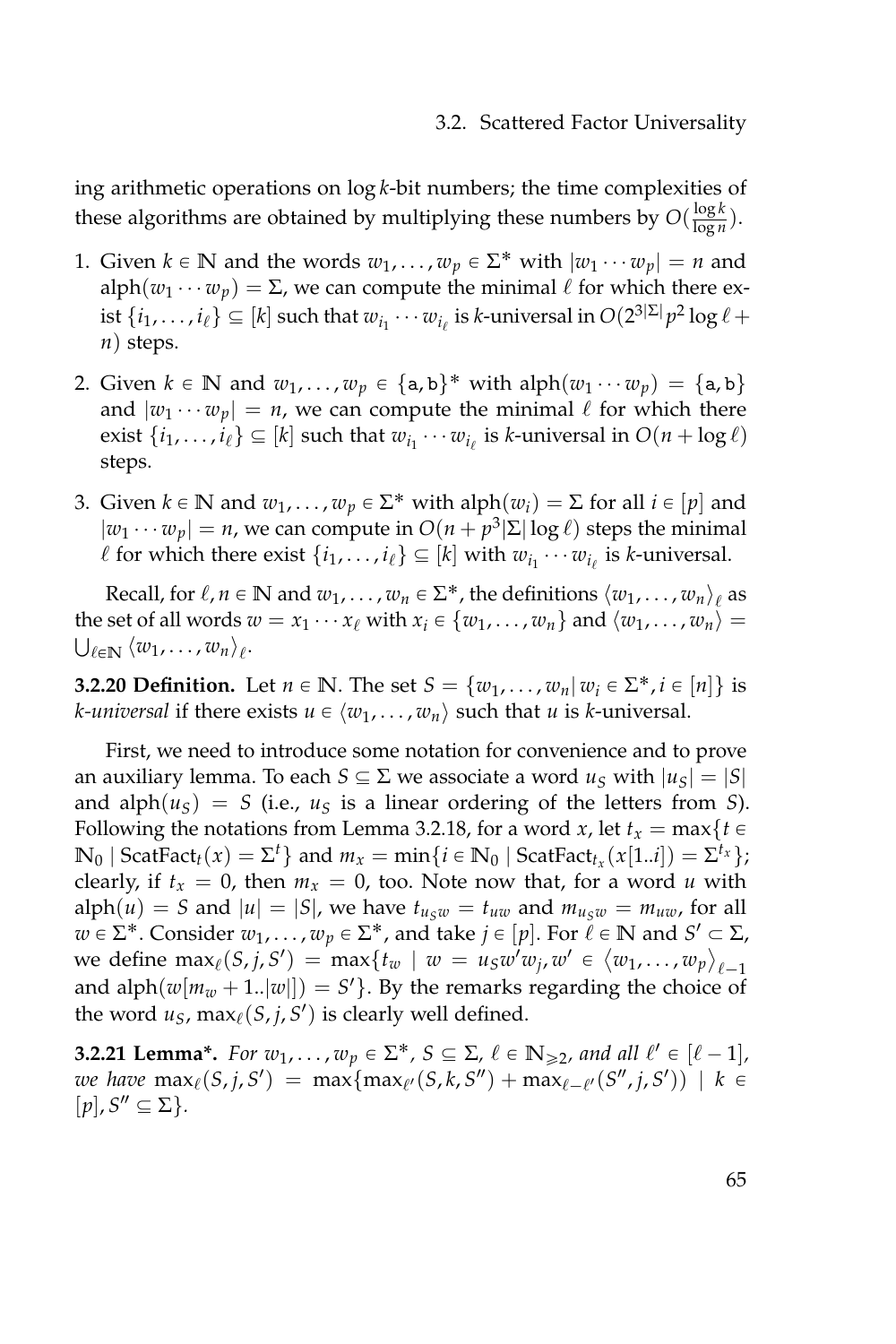*Proof.* Let  $\ell'$  be a natural number such that  $1 \leq \ell' < \ell$ . Let  $i_1, \ldots, i_\ell \in [p]$  $\text{such that } i_{\ell} = j$ ,  $\max_{\ell}(S, j, S') = t_w$ , and  $\text{alph}(w[m_w + 1..|w]]) = S'$ , for  $w = u_S w_{i_1} \cdots w_{i_\ell}$ . Take  $x' = u_S w_{i_1} \cdots w_{i_{\ell'}}$ ,  $S'' = \text{alph}(x'[m_{x'}..|x']])$ , and  $x'' = u_{S''}w_{i_{\ell'+1}} \cdots w_{i_{\ell}}$ . It is not hard to see that  $\max_{\ell}(S, j, S') = t_{x'} + t_{x''}.$ 

Assume that  $\max_{\ell'}(S, i_{\ell'}, S'') > t_{x'}$ . Let  $h_1, \ldots, h_{\ell'} \in [p]$  and  $w_{h_1}, \ldots, h_{h_{\ell'}}$  $w_{h_{\ell'}} \in \Sigma^*$  with  $h_{\ell'} = i_{\ell'}$ ,  $\max_{\ell'}(S, h_{\ell'}, S'') = t_{v'}$ , and for  $v' = u_S w_{h_1} \cdots w_{h_{\ell'}}$ there holds  $\text{alph}(v'[m_{v'}+1..|v']]) = S'.$  Then, for

$$
v'' = u_S w_{h_1} \cdots w_{h_{\ell'}} w_{i_{\ell'+1}} \cdots w_{i_\ell}
$$

we have  $t_{v''} > t_w = \max_{\ell}(S, j, S')$  - a contradiction. Consequently, we have  $\max_{\ell'}(S, i_{\ell'}, S'') = t_{x'}$ . We can similarly show that  $\max_{\ell \in \ell'}(S'', j, S') = t_{x''}.$ 

Assume now that there exists  $r \in [p]$  and  $T \subseteq \Sigma$  with max $_{\ell'}(S,r,T)$  +  $\max_{\ell \in \ell'} (T, j, S') > t_{x'} + t_{x''} = t_w$ . Let  $j_1, \ldots, j_\ell \in [p]$  and  $w_{j_1}, \ldots, w_{j_\ell} \in \Sigma^*$  $\text{such that } j_{\ell'} = r, j_{\ell} = j, \max_{\ell'} (S, j_{\ell'}, T) = t_x \text{ and } \text{alph}(x[m_x + 1..|x]]) = T,$ for  $x = u_S w_{j_1} \cdots w_{j_{\ell'}}$ , and  $\max_{\ell} (T, j_{\ell'}, S') = t_y$  and  $\text{alph}(y[m_y + 1..|y]]) =$ *S*<sup>*l*</sup>, for  $y = u_T w_{j_{\ell'+1}} \cdots x_{j_{\ell}}$ . Then, clearly, for  $v = u_S x_{j_1} \cdots x_{j_{\ell}}$  we have  $t_v > t_w = \max_{\ell}(S, j, S')$ , a contradiction to the form of *v*.  $\Box$ 

<span id="page-83-0"></span>**3.2.22 Theorem\*.** *Given*  $k \in \mathbb{N}$  *and*  $w_1, \ldots, w_p \in \Sigma^*$  *with*  $|w_1 \cdots w_p| = n$ *and alph* $(w_1 \cdots w_p) = \Sigma$ , we can compute the minimal  $\ell$  for which there exist  $\{i_1, \ldots, i_\ell\} \subseteq [k]$  *such that*  $w_{i_1} \cdots w_{i_\ell}$  *is k-universal in*  $O(2^{3|\Sigma|} p^2 \log \ell + n)$ *steps, some being arithmetic operations on numbers with* log *k bits. The overall time complexity of our algorithm is*  $O(\frac{\log k}{\log n})$  $\frac{\log k}{\log n} (2^{3|\Sigma|} p^2 \log \ell + n)).$ 

*Proof.* Note first that, because  $\Sigma = \text{alph}(w_1 \cdots w_p)$ , we have  $\ell \leq p k$ . We shall first sketch the algorithm computing  $\ell$ . The general idea is first to construct, by dynamic programming, concatenations of 2 *e* factors of the set {*w*1, . . . , *wp*}, for larger and larger *e*, until we find one such concatenation with  $2^f$  elements that is  $k'$ -universal, for some  $k' \geq k$ . That is, we compute the values  $N_e[S, S', j] = \max_{2^e} (S, i, S')$ , for *e* from 0 until we reach an array *N<sub>f</sub>* which contains a value  $N_f[\emptyset, S', j] \geq k$ . Note that  $2^f$  is the smallest power of 2 such that the concatenation of 2 *<sup>f</sup>* numbers is *k*-universal, so, consequently,  $f \le 2\ell$ . The values in each of the arrays  $N_e$  are computed by dynamic programming based on the values in the array  $N_{e-1}$ , using Lemma [3.2.21](#page-82-0) for  $\ell = 2^e$  and  $\ell' = 2^{e-1}$ . Once this computation is completed, we use binary search to obtain the exact value of  $\ell$ , as required.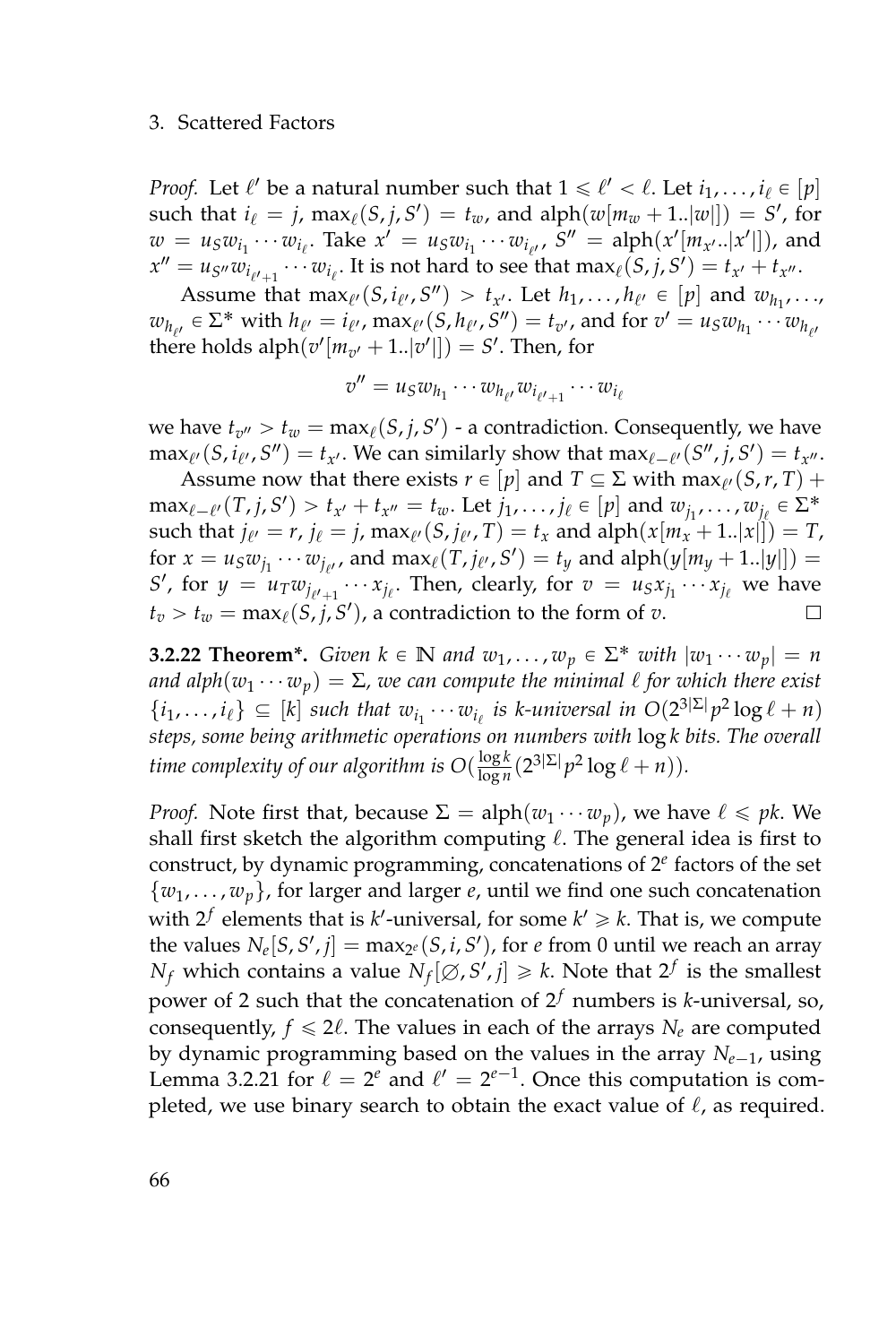However, we now have the benefit that we can perform this binary search in an interval upper bounded by  $2^f \in O(\ell)$ .

In the following we describe the algorithm in detail. We will evaluate its complexity first as the number of steps (including arithmetic operations on numbers with up to log *k* bits) it performs. Then we compute its actual time complexity.

We start with a preprocessing phase. We construct the  $p \times |\Sigma|$  matrix *F*[ $\cdot$ , $\cdot$ ], indexed by the numbers between 1 and *p* and the letters of  $\Sigma$  (which are numbers between 1 and  $|\Sigma|$ ). We have that  $F[i, x]$  is the position of the first (i.e., leftmost) occurrence of each letter  $x \in \Sigma$  in  $w_i$ . This matrix can be computed as follows. Initialise all elements of *F* with 0. For each *i*, we traverse  $w_i$ , letter by letter, from left to right. When the letter  $x \in \Sigma$  is read at position *j* of  $w_i$ , if  $F[i, x] = 0$  then we set  $F[i, x] = j$ . The total number of steps needed to do this is  $O(|\Sigma|p+n)$  (as it includes the initialisation of *F*). Similarly, we construct the  $p \times |\Sigma|$  matrix  $L[\cdot, \cdot]$ , indexed by the numbers between 1 and *p* and the letters of Σ, where *L*[*i*, *x*] is the position of the rightmost occurrence of each letter  $x \in \Sigma$  in  $w_i$ .

Also in the preprocessing phase, we compute the data structures from Lemma [3.2.18,](#page-78-0) for each word  $w_i$ , with  $i \in [p].$  So, we have for each word  $w_i$ the arrays  $t_{w_i}[j] = \max\{t \mid \text{ScatFact}_{t}(w_i[j..n]) = \Sigma^t\}$  and  $m_{w_i}[j] = \min\{g \mid$  $\text{ScatFact}_{t_{w_i}[j]}(w_i[j..g]) = \Sigma^{t_{w_i}[j]}\}.$  This is done in  $O(n)$  steps.

Then, for each set *S*  $\subseteq$   $\Sigma$  and *i*  $\in$  [*p*], we compute in *O*( $|\Sigma|$ ), the value  $j = \max\{F[x,i] \mid x \in \Sigma \backslash S\}$ . Basically,  $w_i[1..j]$  is the shortest prefix of  $w_i$ such that  $u_Sw_i$  contains all letters of Σ. Let  $g = m_{w_i}[j + 1]$ , and let  $S' \subseteq \Sigma$ be the set of letters contained by  $w_i[g + 1..\vert w_i\vert]$ . The set *S*<sup> $\prime$ </sup> can be computed  $\text{Im } O(|\Sigma|)$  time, by selecting in *S'* the letters  $x \in \Sigma$  with  $L[i, x] > g$ . We set  $M_1[S, i] = (1 + t_{w_i}[j], S')$ , where  $M_1$  is an additional matrix we use. The computation of  $M_1[S, i]$ , performed for a set *S* and a number  $i \in [p]$ , takes  $O(|\Sigma|)$  time. So, in total we compute the matrix  $M_1$  in  $O(2^{|\Sigma|}|\Sigma|p)$  time. It is worth noting that if  $M_1[S, i] = (h, S')$ , then  $\max_1(S, i, S') = h$ .

The main phase of the algorithm follows. If there is an element  $M_1[\emptyset, i]$  $= (h, S')$  such that  $h \ge k$ , then we return  $\ell = 1$ . If not we proceed as described next.

For *e* natural number such that  $log(pk) + 1 \ge e \ge 1$ , we define the 3-dimensional array  $N_e[\cdot,\cdot,\cdot]$ , whose first two indices are subsets of  $\Sigma$ ,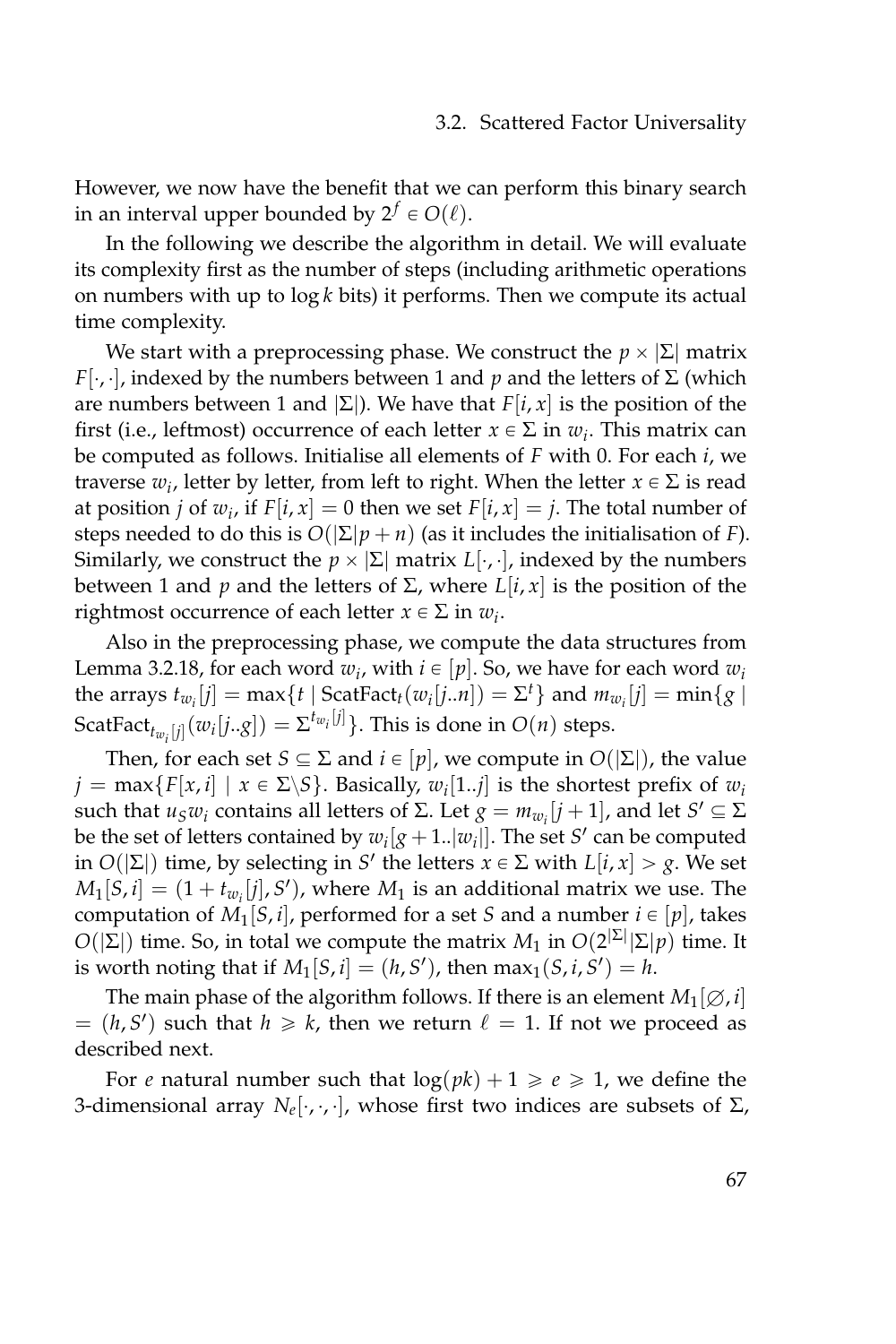and the third is a number from  $[p]$ , and  $N_e[S, S', i] = \max_{2^e} (S, i, S')$ . That is,  $N_e[S, S', i]$  stores the maximum *k* such that there exists a *k*-universal word *w* which is the concatenation of  $u<sub>S</sub>$  followed by  $2<sup>e</sup>$  words from  $\{w_1, \ldots, w_p\}$ , ending with  $w_i$ , and, moreover, if  $w'$  is the suffix of  $w$  that follows the shortest *k*-universal prefix of *w*, then  $\text{alph}(w') = S'$ . The elements  $N_e[S, S', i]$  will be computed by dynamic programming, using Lemma [3.2.21](#page-82-0) for  $\ell = 2^e$  and  $\ell' = \frac{\ell}{2}$ .

For  $e = 1$ , the elements of the array  $N_e$  are computed as follows. By Lemma [3.2.21,](#page-82-0)  $N_1[S, S', i] = \max\{g \mid g = g_1 + g_2 \text{ where } M_1[S, j] =$  $(g_1, S'')$  and  $M_1[S'', i] = (g_2, S')$ , with  $j \in [p], S'' \subseteq \Sigma$ . For  $e > 1$ , we have  $N_e[S, S', i] = \max\{g \mid g = g_1 + g_2 \text{ where } N_{e-1}[S, S'', j] = g_1 \text{ and }$  $N_{e-1}[S'', S', i] = g_2$ , with  $j \in [p]$ ,  $S'' \subseteq \Sigma$ . Clearly, computing each of the arrays  $N_e$  takes  $O(2^{3|\Sigma|}p^2)$ . It is not hard to see that the maximum element of  $N_e$  is strictly greater than the maximum element of  $N_{e-1}$ .

We stop the computation of the arrays  $N_e$  as soon as we reach such array  $N_f$  such that there exists *i* and *S'* with  $N[\emptyset, S', i] \geq k$ . We get that  $2^{f-1} < \ell \leqslant 2^f$  (where  $\ell$  is the value we want to compute), so the total time needed to compute all these arrays is  $O(2^{3|\Sigma|}p^2 \log \ell)$ .

Now we need to search for  $\ell$  between  $b = 2^{f-1}$  and  $s = 2^f$ . We will do this by an adapted binary search. Denote  $N' = N_{f-1}$  and  $N'' = N_f$ . Let *h* be maximal such that  $b + 2^h < s$ . We compute the 3-dimensional array  $N_{mid}[\cdot,\cdot,\cdot]$ , indexed just as the arrays  $N_e$ . We have  $N_{mid}[S,S',i] =$  $max{g | g = g_1 + g_2}$  where  $N'[S, S'', j] = g_1$  and  $N_h[S'', S', i] = g_2$ , with  $j \in [p]$ ,  $S'' \subseteq \Sigma$ . If  $N_{mid}$  contains an element greater or equal to  $\ell$ , we repeat this search for the same *b* and *N'*, and  $s = b + 2<sup>h</sup>$  and  $N'' = N_{mid}$ . Otherwise, we repeat the search for the same *s* and  $N''$ , and using  $b + 2^h$ instead of *b* and  $N_{mid}$  instead of  $N'$ . We stop the process if  $b = s - 1$ , and return *s*. This procedure is iterated  $O(f) = O(\log \ell)$  times. Thus, computing  $\ell$  is done in  $O(2^{3|\Sigma|}p^2\log \ell)$  steps, some of which are arithmetic operations on numbers with up to log *k* bits.

The overall complexity of the algorithm is, thus,  $O(\frac{\log k}{\log n}(2^{3|\Sigma|}p^2 \log \ell) +$ *n*).  $\Box$ 

Note that, in the case stated in the previous theorem, computing the minimal number of words (from a given set) that should be concatenated in order to obtain a *k*-universal word is fixed parameter tractable w.r.t.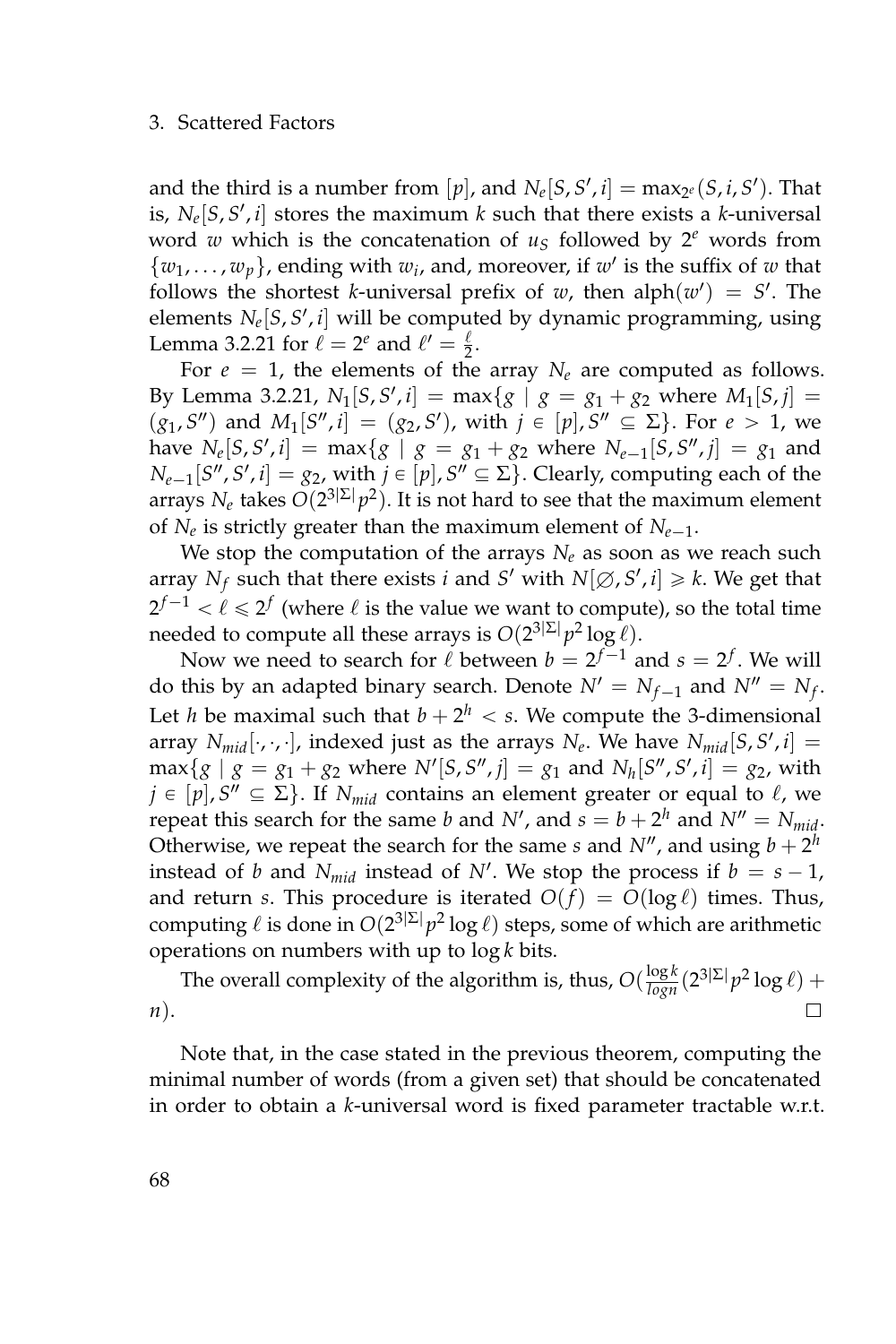the parameter  $|\Sigma|$ , the size of the alphabet of the input words. If both *p*, the number of input words, and  $|\Sigma|$  are constant, the algorithm runs in  $O(n + \log \ell)$  steps, which is linear w.r.t. the size of the input because  $\log \ell \leq \log(\rho k) = \log p + \log k$  (but the overall time is still affected by the operations on large numbers). In fact, we can give a solution with a linear number of steps for this problem in the case of words over binary alphabets (and *p* is not necessarily constant). The main idea is in this case, that we can show that from an input set of words, only a constant number are useful when trying to construct a *k*-universal word by a minimal number of concatenations. The following result is based on the arch factorisation and Proposition [3.2.3.](#page-70-0)

**3.2.23 Theorem\*.** *Given*  $k \in \mathbb{N}$  and  $w_1, \ldots, w_p \in \{a, b\}^*$  *with*  $alpha p h(w_1 \cdots w_p)$  $= \{a, b\}$  and  $|w_1 \cdots w_p| = n$ , we can compute in  $O(n + \log \ell)$  steps the minimal  $\ell$  for which there exist  $\{i_1, \ldots, i_\ell\} \subseteq [k]$  such that  $w_{i_1} \cdots w_{i_\ell}$  is k-universal. The *overall complexity of the algorithm is, thus,*  $O(\frac{\log k}{\log n} \log \ell + n)$ *.* 

*Proof.* Let  $u_0 \in \{w_1, \ldots, w_p\}$  be such that  $t_{u_0} \geq t_{w_i}$ , for all  $i \in [p]$ . For each  $x \in {\a,b}$ , let  $u_x \in \{w_1, \ldots, w_p\}$  be such that  $u_x$  starts with  $x$ and  $t_{u_x[2..|u_x|]} \geq t_{w_i[2..|w_i|]}$ , for all  $i \in [p]$ . For each  $x \in \{a, b\}$ , let  $v_x \in$  $\{w_1, \ldots, w_p\}$  be such that  $v_x$  ends with  $x$  and  $t_{v_x[1..|v_x|-1]} \ge t_{w_i[1..|w_i|-1]}$ , for all  $i \in [p]$ . For each pair  $x, y \in \{a, b\}$ , let  $u_{x,y} \in \{w_1, \ldots, w_p\}$  be such that  $u_{x,y}$  starts with *x* and ends with *y* and  $t_{v_x[2..|v_x|-1]} \geq t_{w_i[2..|w_i|-1]}$ , for all  $i \in [p]$ . In case of equalities, we just take any word that fulfils the desired property.

Let  $S = \{u_0\} \cup \{u_x \mid x \in \{a, b\}\} \cup \{v_x \mid x \in \{a, b\}\} \cup \{u_{x,y} \mid x,y \in$ {a, b}}. Clearly, *S* contains at most 9 words. Note that all words of *S* can be computed in  $O(n)$  time, using the same strategy as in Proposition [3.2.3.](#page-70-0)

One can show that for every concatenation of *m* words from the set  $\{w_1, \ldots, w_n\}$  which is *k*-universal, there exist a concatenation of *m* words from *S* which is  $k'$ -universal, for some  $k' \geq k$ . Thus, it is enough to solve the problem for the input set *S*, of constant size, instead of the whole  $\{w_1, \ldots, w_p\}$ . Hence, by Theorem [3.2.22,](#page-83-0) the conclusion follows.

Indeed, let  $w = w_{i_1} \cdots w_{i_{\ell-1}} w_{i_\ell} w_{i_{\ell+1}} \cdots w_{i_m}$ , such that  $w_{i_\ell} \notin S$ . To compute  $t_w = t$  we can proceed as in Proposition [3.2.3](#page-70-0) and identify *t* factors  $d_1, \ldots, d_t \in \{ab, ba\}$  of *w* such that  $w = s_0d_1s_1 \cdots d_ts_t$ , where  $s_i \in \{a, b\}^*$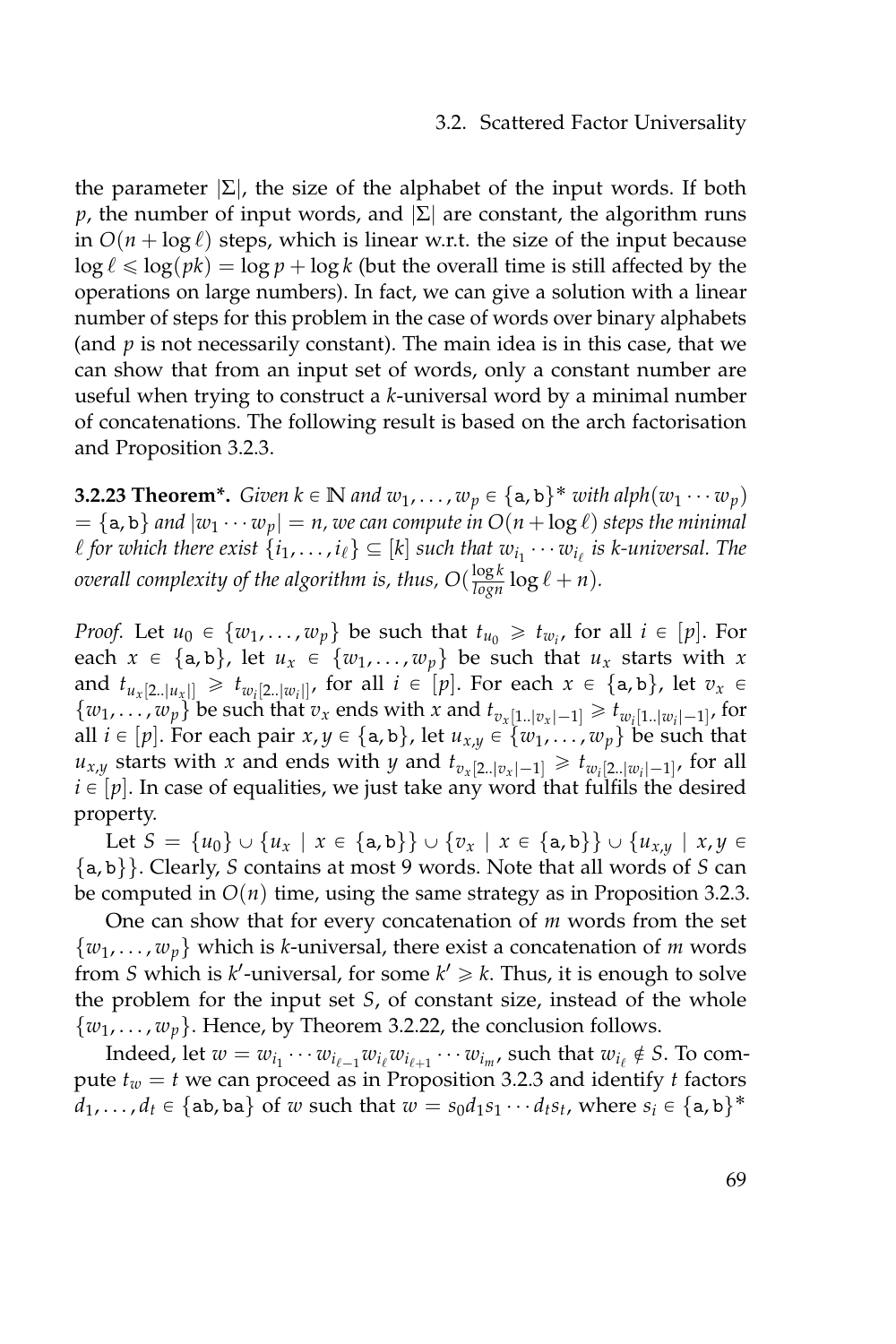for  $i \in [t]_0$ . Clearly,  $|\text{alph}(s_i)| \leq 1$ , for all  $i \in [t]_0$ . Now, we do a case analysis.

Let  $x = w_{i_\ell}[1]$  and  $y = w_{i_\ell}[|w_{i_\ell}|]$ . If the first letter of  $w_{i_\ell}$  is the last letter of a factor  $d_i$  and the last letter of  $w_{i_\ell}$  is the first letter of a factor  $d_j$  (with  $i < j$ ), let  $w' = w_{i_1} \cdots w_{i_{\ell-1}} u_{x,y} w_{i_{\ell+1}} \cdots w_{i_m}$ ; it is immediate that  $t_{w'} \geq t_w$ . If the first letter of  $w_{i_\ell}$  is the last letter of some  $d_i$  but the last letter of  $w_{i_\ell}$  is not the first letter of any factor  $d_j$  (where  $j>i$ ), let  $w' = w_{i_1} \cdots w_{i_{\ell-1}} u_x w_{i_{\ell+1}} \cdots w_{i_m}$ ; it is immediate that  $t_{w'} \geq t_w$ . If the first letter of  $w_{i_\ell}$  is not the last letter of any factor  $d_i$  but the last letter of  $w_{i_\ell}$ is the first letter of a factor  $d_j$ , let  $w' = w_{i_1} \cdots w_{i_{\ell-1}} u_y w_{i_{\ell+1}} \cdots w_{i_m}$ ; it is immediate that  $t_{w'} \geqslant t_w$ . Finally, if the first letter of  $w_{i_\ell}$  is not the last letter of any factor  $d_i$  and the last letter of  $w_{i_\ell}$  is not the first letter of any factor  $d_j$ , let  $w' = w_{i_1} \cdots w_{i_{\ell-1}} u_0 w_{i_{\ell+1}} \cdots w_{i_m}$ ; it is immediate that  $t_{w'} \geq t_w$ .

So, if a concatenation of *m* words  $w_{i_1} \cdots w_{i_m}$  is *t*-universal, we could iteratively replace all the words which are not part of *S* by words of *S* and obtain a concatenation with *m* input words, which is *t* 1 -universal, with  $t' \geq t$ . Therefore, to solve the problem from the statement of the theorem, it is enough to produce the set *S* and then solve the problem for the input set *S* instead of  $\{w_1, \ldots, w_p\}$ . For that we can use the algorithm from Theorem [3.2.22,](#page-83-0) which will run in  $O(n + \frac{\log k \log \ell}{\log n})$  $\frac{g \kappa \log e}{\log n}$ ) steps, because both *S* and  $\Sigma$  are constant.  $\Box$ 

In a particular case of Theorem [3.2.22](#page-83-0) each of the input words contains all letters of Σ. Once again, we obtain a polynomial algorithm.

<span id="page-87-0"></span>**3.2.24 Theorem\*.** *Given*  $w_1, \ldots, w_p \in \Sigma^*$ , *with*  $alpha(w_i) = \Sigma$  *for all*  $i \in$  $[p]$  *and*  $|w_1 \cdots w_p| = n$ , and  $k \in \mathbb{N}$ , we can compute in polynomial time  $O(n + p^3 |\Sigma| \log \ell \frac{\log k}{\log n})$  the minimal  $\ell$  for which there exist  $\{i_1, \ldots, i_\ell\} \subseteq [k]$ with  $w_{i_1}\cdots w_{i_\ell}$  is k-universal.

The proofs of Theorems [3.2.22](#page-83-0) and [3.2.24](#page-87-0) are based on a common dynamic programming algorithm: for all subsets  $S \subset \Sigma$  and increasing values of an integer  $\ell > 1$ , we compute the maximal universality index  $m$  that we can obtain by concatenating  $2<sup>t</sup>$  words from the input set such that the respective concatenation consists of a prefix which is *m*-universal, followed by a suffix over *S*. We stop as soon as we reach an  $m \geq k$  as universality index. We then optimise the number of concatenated words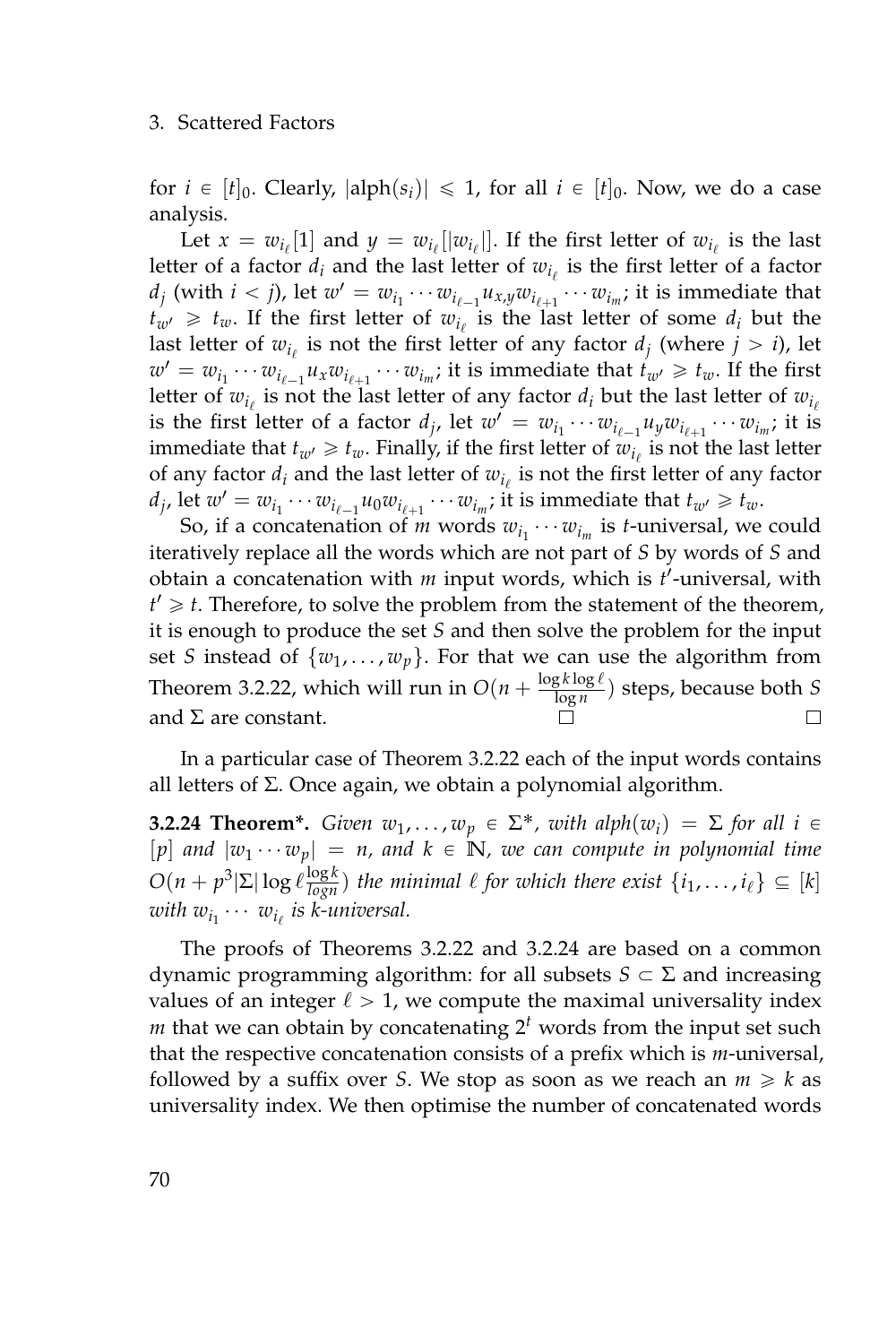needed to obtain the universality index *k* by binary search. Now, for Theorem [3.2.22](#page-83-0) we have to consider all the sets *S*, in each step, while in the case of Theorem [3.2.24](#page-87-0) it is enough to consider only the sets that occur as alphabets of the suffixes of the input words. This is why this strategy can be implemented more efficiently in the case when all input words are universal to begin with.

*Proof of Theorem [3.2.24.](#page-87-0)* We follow the idea of the algorithm of Theorem [3.2.22:](#page-83-0) construct, by dynamic programming, longer and longer concatenations of factors of the set  $\{w_1, \ldots, w_p\}$ , until one such concatenation which is *k*-universal is obtained. The main difference is that in each concatenation  $w = w_{i_1} \cdots w_{i_m}$ , the shortest prefix of  $w$  which is *k*-universal ends inside  $w_{i_m}$ , because alph $(w_i) = \Sigma$  for all  $i \in [p]$ . As such, the  $\ell$  we search for is at most *k*, but also this allows us to get rid of the exponential dependency on  $\Sigma$  from Theorem [3.2.22,](#page-83-0) as we can now work with certain suffixes of the words *w<sup>i</sup>* , instead of subsets of Σ, when defining our dynamic programming structures. Informally, our algorithm works as follows: we find the highest universality index of a concatenation of 2 *e* words of  $\{w_1, \ldots, w_p\}$ , which starts inside  $w_i$  and ends inside  $w_j$ , for all *i* and *j*, and suitable starting and, respectively, ending positions. This can be efficiently computed for several reasons. First, such a concatenation is obtained by putting together two concatenations of roughly  $2^{e-1}$  words of  $\{w_1, \ldots, w_p\}$  which have the highest universality index, the first starting in the same place within  $w_i$ , followed by  $2^{e-1} - 2$  words of the input set, and ending with a prefix of length  $c$  of some  $w_q$ , and the second one starting with  $w_q[c + 1..|w_q|]$  followed by  $2^{e-1}$  words from the input set, ending in the same place within  $w_j$ . Second, a concatenation of  $2^e$  words of  $\{w_1, \ldots, w_p\}$  with the highest universality index, ending inside  $w_j$ , can actually only end on some very specific positions of *w<sup>j</sup>* : the positions where each letter of  $\Sigma$  occurs for the first time in the shortest prefix of *wj* that contains all letters of Σ. Consequently, the starting positions of such concatenations (useful in our algorithm either directly as solutions, or as building blocks for larger concatenations) are also restricted. Putting these two ideas together, and using an adapted binary search to find  $\ell$ , we obtain an algorithm with the stated complexity.

Once again, we start with some preliminaries and a preprocessing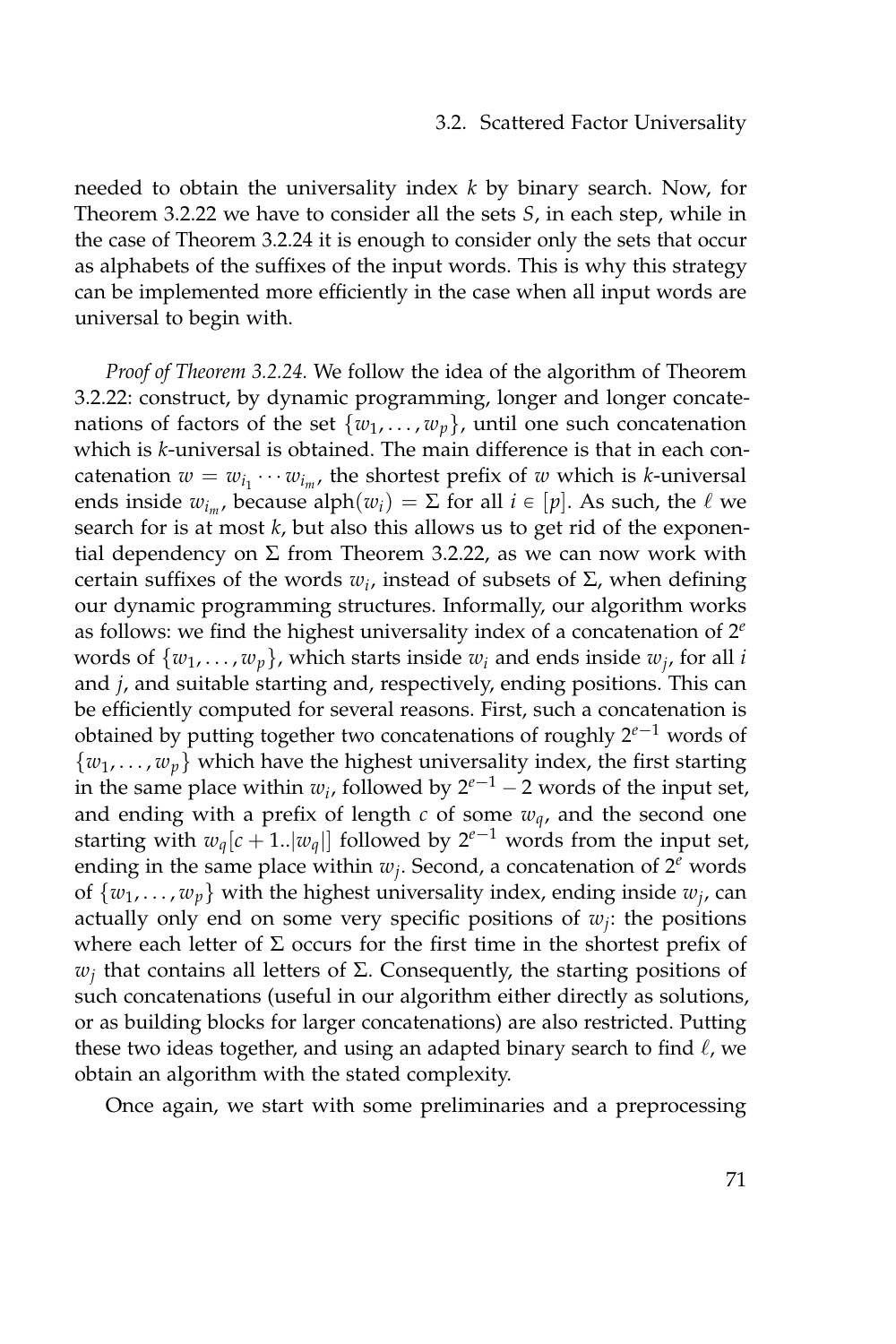phase. Let  $\sigma = |\Sigma|$ .

To begin with, let us consider a concatenation  $w = w_{i_1} \cdots w_{i_m}$ , and let *t* be the maximum number such that *w* is *t*-universal. By Lemma [3.2.3,](#page-70-0) we can greedily decompose  $w = d_1 \cdots d_t d'$ , such that  $\text{alph}(d_j) = \Sigma$ ,  $\text{alph}(d')$ is a strict subset of  $\Sigma$ , and  $d_1 \cdots d_j$  is the shortest prefix of *w* which is *j*-universal, for all  $j \in [t]$ . Because alph $(w_i) = \Sigma$  for all *i*, we have that each factor  $d_j$  is either fully contained in one of the words  $w_{i_g}$ , for  $j \in [t]$ and  $g \in [m]$ , or it starts inside  $w_{i_g}$  and ends inside  $w_{i_{g+1}}$ , for some  $g \in [m]$ . In the following, we call a factor  $d_j$  crossing if it starts inside  $w_{i_g}$  and ends inside  $w_{i_{g+1}}$ , for some  $g \in [m]$ . If  $d_j$  is such a factor, then  $d_j$  can only start on some very specific positions inside  $w_{i_g}$ . First, the suffix of  $w_{i_g}$ that comes after  $d_{i-1}$  cannot contain all letters of Σ. So  $d_{i-1}$  must end inside the shortest suffix of  $w_{i_g}$  that contains all letters of Σ. Assume this suffix starts at position *r* and note that it starts with the last occurrence of some letter of  $\Sigma$  in  $w_{i_g}$ . So,  $d_{j-1}$  ends at a position  $r' \geq r$ . Due to the greedy construction of  $d_{j-1}$ , it follows that the last letter of  $d_{j-1}$  occurs in *w*[*r*..*r'*] exactly once. So,  $d_{j-1}$  ends on the first occurrence of a letter of Σ to the right of *r*. There are at most  $\sigma$  such positions. Consequently,  $d_i$  starts exactly at the next position after  $d_{i-1}$  ends, and we also have at most  $\sigma$ positions where *d<sup>j</sup>* may start.

In conclusion, in each word  $w_i$ , part of a concatenation  $w = w_{i_1} \cdots w_{i_m}$ , there are at most  $\Sigma$  positions where a crossing factor can start. Each crossing factor  $d_j$  is constructed by appending to  $d_j$  (in a left to right traversal, from the starting position of the factor) the letters of the considered concatenation until  $\Sigma = \text{alph}(d_j)$ . Therefore,  $d_j$  is uniquely determined by the two factors it crosses  $(w_{i_g}$  and  $w_{i_{g+1}})$  and its starting position inside  $w_{i_g}.$ Hence, there can be at most  $O(p^2|\Sigma|)$  crossing factors overall, and we will determine all of them in our preprocessing.

In the preprocessing phase, we construct the  $p \times |\Sigma|$  matrices  $F[\cdot, \cdot]$  and  $L[\cdot, \cdot]$  as in the proof of Theorem [3.2.22.](#page-83-0) Using  $L[i, \cdot]$  we also determine the position  $r_i$  of  $w_i$  such that  $w_i[r_i..|w_i]]$  is the shortest suffix of  $w_i$  that contains all letters of Σ. Also, in another traversal of  $w_i$  we can compute the increasingly sorted list  $L$ <sup>*i*</sup> of positions where each letter of Σ occurs for the first time in  $w_i[r_i..|w_i]$ . More precisely, we construct the lists  $L_i =$  $(i_1, x_1), \ldots, (i_{\sigma}, x_{\sigma})$ , where  $i_g < i_{g+1}$  for  $g \in \Sigma$ , and  $\{x_1, \ldots, x_{\sigma}\} = \Sigma$ . The time needed to compute all these structures is  $O(n)$ .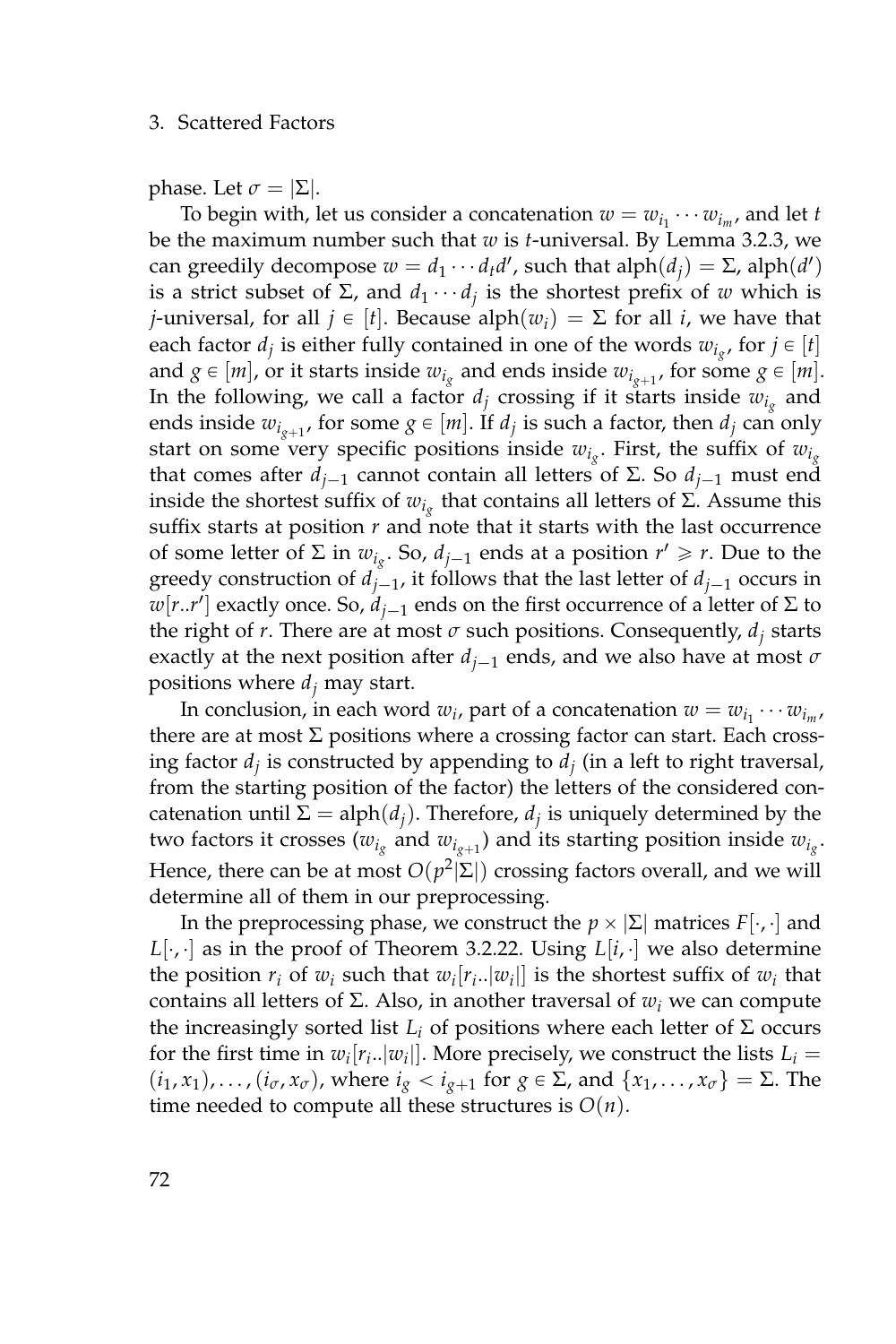#### 3.2. Scattered Factor Universality

Now, we compute the factors crossing from  $w_i$  to  $w_j$ . They should start on one of the positions  $i_1 + 1$ ,  $i_2 + 1$ , ...,  $i_{\sigma} + 1$ , obtained using  $L_i$ . Let  $c_{i,j}[i_g+1]$  be the crossing factor that starts at position  $i_g+1$  for some  $g \in [\sigma]$ . The prefix of  $c_{i,j}[i_g+1]$  contained in  $w_i$  contains only the letters  $x_{g+1}, \ldots, x_{\sigma}$  and none of the letters  $x_1, \ldots, x_g$ . Thus,  $c_{i,j}[i_g+1]$  extends in  $w_j$  until it contains all the missing letters, i.e., until the maximum position among  $F[j, x_1]$ ,  $F[j, x_2]$ , ...,  $F[j, x_g]$ . This observation allows us to compute the respective crossing factors efficiently. Let  $C[i, j, g]$  be the last position (inside  $w_j$ ) of  $c_{i,j}[i_g+1]$ . Then  $C[i,j,1] = F[j,x_1]$ . For  $g > 1$ ,  $C[i, j, g] = \max\{F[j, x_g], C[i, j, g-1]\}.$ 

The time needed to compute the values  $C[i, j]$ . is  $O(\sigma)$ . We do this computation for all *i* and *j*, and, as such, we identify the starting and ending positions for all possible crossing factors in  $O(p^2\sigma)$ .

Still in the preprocessing phase, we compute the data structures from Lemma [3.2.18,](#page-78-0) for each word  $w_i$ , with  $i \in [p].$  So, we have for each word  $w_i$ the arrays  $t_{w_i}[j] = \max\{t \mid \text{ScatFact}_{t}(w_i[j..n]) = \Sigma^t\}$  and  $m_{w_i}[j] = \min\{g \mid$ ScatFact $t_{w_i}[j](w_i[j..g]) = \Sigma^{t_{w_i}[j]}$ . Let  $t_{w_i} = t_{w_i}[1]$  and  $m_{w_i} = m_{w_i}[1]$ . This takes  $O(n)$  time.

Further, we present the main phase of our algorithm, that computes the value  $\ell$  for which there exist  $\{i_1, \ldots, i_\ell\} \subseteq [k]$  such that  $w_{i_1} \cdots w_{i_\ell}$  is *k*-universal.

First, if there exists *i* such that  $t_{w_i} \geq k$ , we have  $\ell = 1$ . Otherwise, we continue as follows.

For  $e \in [k]$ ,  $e \ge 1$ , we define the 3-dimensional arrays  $R_e[\cdot, \cdot, \cdot]$ , whose first and third indices are numbers  $i, j \in [p]$ , and second index is a number from  $\{0\} \cup L_i$  (so each  $R_e$  has size  $O(p^2\sigma)$ ). We define  $R_e[i, j, c] = (t, d)$ where *t* is the maximum number for which there exist  $i_2, \ldots, i_{2^e-1} \in [p]$ such that  $t_w = t$ , where  $w = w_i[c + 1..|w_i|]w_{i_2} \cdots w_{i_{2^e-1}}w_j$ , and *d* is the minimum number for which there exist  $i_2, \ldots, i_{2^e-1}$  such that  $t_w = t$ , where  $w = w_i[c + 1..|w_i|]w_{i_2} \cdots w_{i_{e-1}}w_j[1..d]$ . That is,  $R_e[i, j, c]$  stores, on its first component, the maximum *t* such that there exists a *t*-universal word *w* which is the concatenation of the suffix of  $w_i$  that starts at position  $c + 1$ , followed by  $2^e - 2$  words from the set  $\{w_1, \ldots, w_p\}$ , and then followed by  $w_j$ . Moreover,  $R_e[i, j, c]$  also stores, on its second component, the minimum value  $m_w$  obtained for a concatenation  $w = w_i[c + 1..|w_i|]w_{i_2} \cdots w_{i_{2^e-1}}w_j$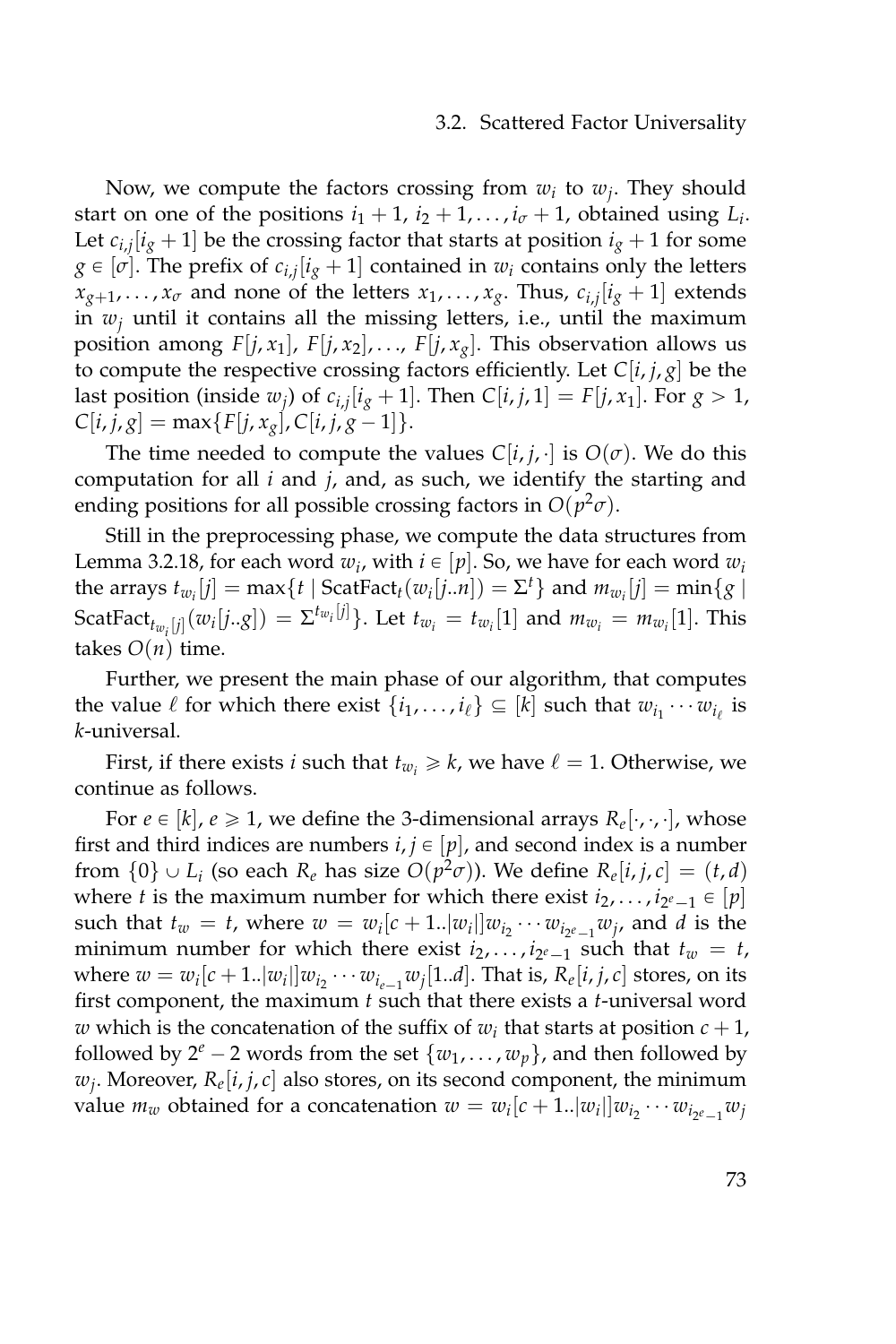

**Figure 3.1.** The computation of  $R_1[i, j, c-1]$ 

for which  $t_w = t$  (i.e.,  $t_w$  is as large as possible). We define also the 3dimensional arrays  $P_e[\cdot,\cdot,\cdot]$ , exactly as the above with the single difference that in the definition of the elements of  $P_e$  we consider the concatenation of  $2^e + 1$  elements, not just  $2^e$  as it was the case for  $R_e$ .

The elements  $R_e[i, j, c]$  and  $P_e[i, j, c]$  can be computed by dynamic programming, somehow similarly to the approach of Theorem [3.2.22.](#page-83-0) To simplify the exposure we also define the array  $R_0[\cdot, \cdot, \cdot]$ , in which only the elements  $R_0[i, i, c - 1] = (t_{w_i}[c], m_{w_i}[c])$  are defined (the others are set to  $(-\infty)$ . Clearly,  $R_0$  can be computed in  $O(p^2\sigma)$ .

To describe the general computation, we need to compare pairs of numbers. We say that  $(a, b)$  is *more useful* than  $(c, d)$  if  $a > b$  or  $a = b$ and  $c \le d$ . Also, if  $p = (a, b)$  is a pair of natural numbers, then its first projection is  $\pi_1(p) = a$  and its second projection is  $\pi_2(p) = b$ .

To compute  $R_1$  we can use the formula:

$$
R_1[i, j, c - 1] =
$$
  

$$
(t_{w_i}[c] + 1 + \pi_1(R_0[j, j, C_{i,j}[m_{w_i}[c] + 1]]), m_{w_j}[1 + C_{i,j}[m_{w_i}[c] + 1]]),
$$

for  $i, j \in [p]$  and  $c \in \{0\} \cup L_i$ .

Indeed, when computing  $R[i, j, c - 1]$  we start at position *c* of  $w_i$  and essentially try to identify as many consecutive strings whose alphabet is  $\Sigma$  in the concatenation of  $w_i$  and  $w_j$  as possible. Using  $t_{w_i}[c]$  and  $m_{w_i}[c]$ we find the shortest factor  $w_i[c..m_{w_i}[c]]$  which has the highest universality index among all factors of *w<sup>i</sup>* starting at position *c*. Then we use the crossing factor that corresponds to  $m_{w_i}[c]$  to move into  $w_j$ , at position  $c' = C_{i,j}[m_{w_i}[c]+1]$ , and then find the shortest factor  $w_j[c'..m_{w_j}[c']$  which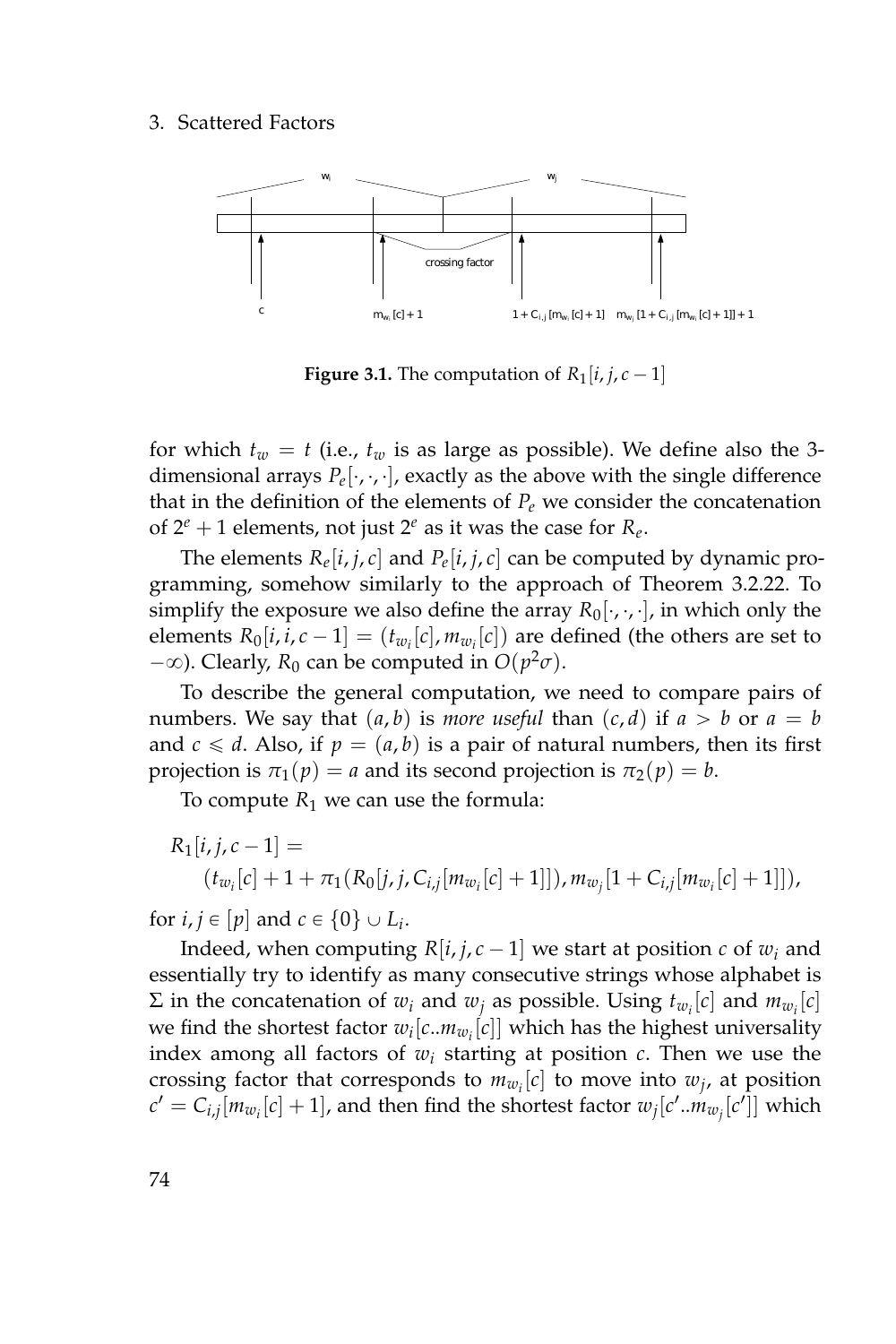#### 3.2. Scattered Factor Universality



**Figure 3.2.** The computation of  $P_e[i, j, c-1]$ 

has the highest universality index among all factors of *w<sup>j</sup>* starting at position c'. Following similar arguments to those in the proof of Lemma [3.2.3](#page-70-0) we get that  $R_0$  is correctly computed in this way: our strategy here corresponds exactly to the greedy strategy employed in the respective lemma.

After we compute  $R_e$ , for some  $e \geq 1$ , we first compute  $P_e$ . The formula for the elements of  $P_e$  is given in the following. Let  $q \in [p]$  be such that  $R_e[q, j, 1 + m_{w_q}[1 + C_{i,q}[m_{w_i}[c] + 1]]]$  is more useful than any other pair  $R_e[q', j, 1 + m_{w_{q'}}[1 + C_{i,q'}[m_{w_i}[c] + 1]]]$  for  $q' \in [p]$ . We then can compute

$$
P_e[i,j,c-1] =
$$
  
\n
$$
(t_{w_i}[c] + 1 + t_{w_q}[1 + C_{i,q}[m_{w_i}[c] + 1]]
$$
\n
$$
+ \pi_1(R_e[q,j,m_{w_q}[1 + C_{i,q}[m_{w_i}[c] + 1]]]),
$$
\n
$$
\pi_2(R_e[q,j,m_{w_q}[1 + C_{i,q}[m_{w_i}[c] + 1]]]),
$$

for  $i, j \in [p]$  and  $c \in \{0\} \cup L_i$ . Similarly to the computation of  $R_1$ , when computing  $P_e[i, j, c - 1]$  we start at position  $c$  of  $w_i$  and try to add to  $w_i[c..|w_i|]$  a concatenation of  $2^e$  words of  $\{w_1, \ldots, w_p\}$  (ending with  $w_j$ ), which contains as many consecutive strings over the alphabet  $\Sigma$ , as possible. This is done using the greedy approach of Lemma [3.2.3.](#page-70-0) As such, using  $t_{w_i}[c]$  and  $m_{w_i}[c]$  we find the shortest factor  $w_i[c..m_{w_i}[c]]$  which has the highest universality index among all factors of *w<sup>i</sup>* starting at position *c*.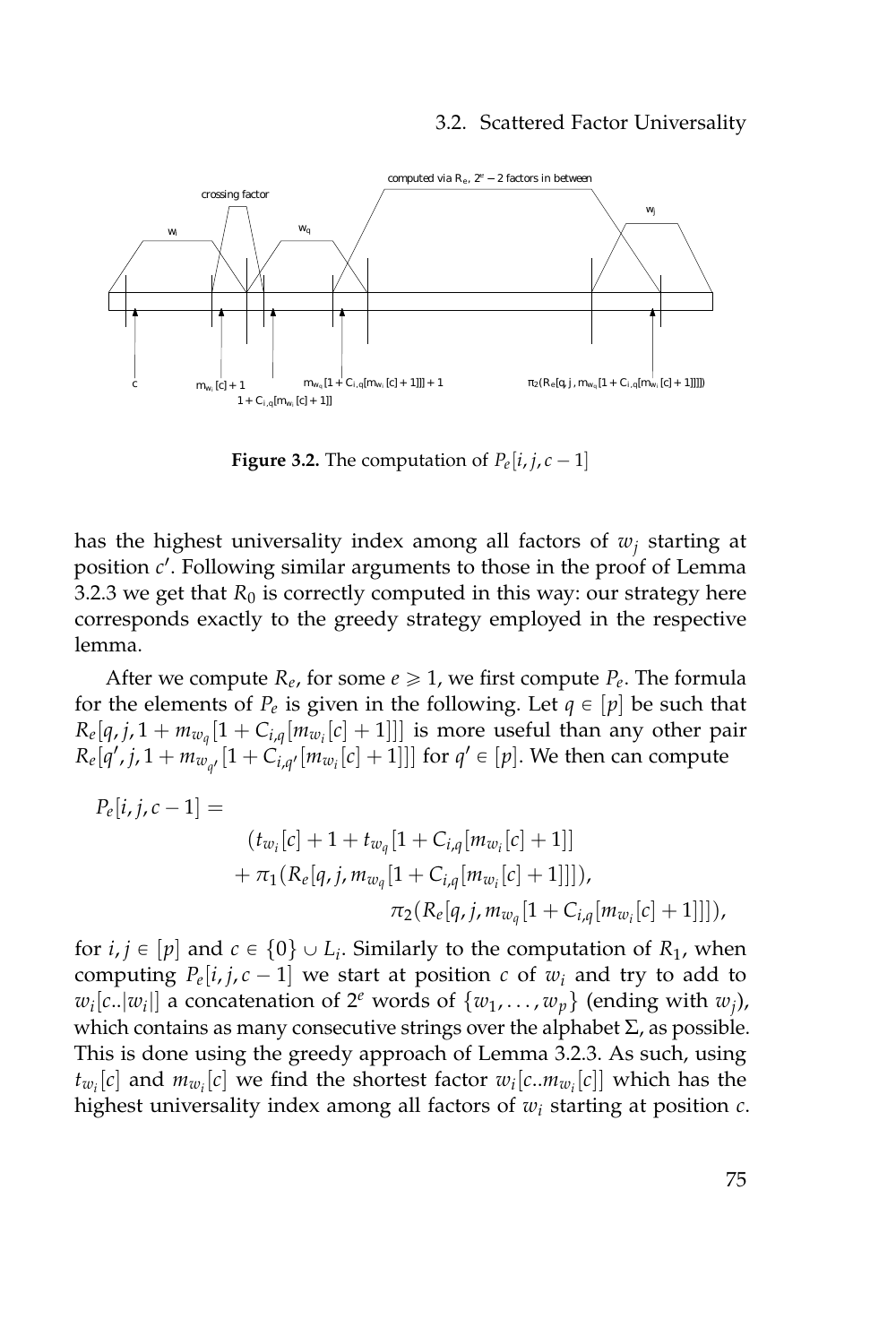Then we identify the word *wq*, such that after using the crossing factor that corresponds to  $m_{w_i}[c]$  to move from  $w_i$  into  $w_q$  we can reach  $w_j$  by concatenating another  $2^e - 2$  factors in between, to obtain a word with the highest universality index among all such possible concatenations. Once again, it is not hard to see that this formula is correct (see also the figure below). First, the choice of the factor  $w_i[c..m_{w_i}[c]]$  as the first group of consecutive strings, each with the alphabet  $\Sigma$ , is correct due to the greedy approach in Lemma [3.2.3.](#page-70-0) Then, we need to cross into the rest of the factors in the concatenation of words from  $\{w_1, \ldots, w_p\}$ . For each choice  $w_{q'}$  of the factor following  $w_i$  in this concatenation, we cross into this word from  $w_i$  in an optimal way: we use the crossing string ending on  $C_{i,q'}[m_{w_i}[c]+1]$ . Any shorter word would not work, any longer word does not make sense due to the greedy strategy of Lemma [3.2.3.](#page-70-0) Then, using the already computed  $m_{w_q}$  and  $R_e$  we start from  $1 + C_{i,q'}[m_{w_i}[c] + 1]$ and follow the optimal selection of the concatenated strings given by these arrays. We then select from all these possibilities (computed for each *q* 1 ) the one that produces a string with higher universality index. So, the computation of  $P_e[i, j, c - 1]$  is correct.

After computing  $P_e$  for some  $e \ge 1$ , we compute  $R_{e+1}$ . For some  $i, j \in [p]$  and  $c$  with  $c \in \{0\} \cup L_i$ , let  $q \in [p]$  be such that  $\pi_1(R_e[i, q, c]) +$  $\pi_1(P_e[q,j,\pi_2(R_e[i,q,c])]) \geq \pi_1(R_e[i,q',c]) + \pi_1(P_e[q',j,\pi_2(R_e[i,q',c])])$  for all  $q' \in [p]$ . To break equalities, we select *q* with  $\pi_2(P_e[q, j, \pi_2(R_e[i, q, c])])$ is minimal. Then, we can compute  $R_{e+1}[i, j, c]$  by the following formula

$$
R_{e+1}[i,j,c-1] = (\pi_1(R_e[i,q,c-1]) + \pi_1(P_e[q,j,\pi_2(R_e[i,q,c-1])]),
$$
  

$$
\pi_2(P_e[q,j,\pi_2(R_e[i,q,c-1])]),
$$

for  $i, j \in [p]$  and  $c \in \{0\} \cup L_i$ . The idea is pretty similar to how we computed the other arrays. We start at position  $c + 1$  of  $w_i$  and try to add to  $w_i[c + 1..|w_i]]$  a concatenation of  $2^{e+1} - 1$  words of  $\{w_1, \ldots, w_p\}$ (ending with *w<sup>j</sup>* ), which contains as many consecutive strings over the alphabet Σ, as possible. We iterate over all possible choices for the 2 *e* -th word in this concatenation, namely *wq*. We use the value computed found in  $R_e(i, q, c)$  to find the concatenation of  $2^e$  words with highest universality index that starts with  $w_i[c..|w_i|]$  and ends with  $w_{q'}$ . Then we continue this concatenation again in the best way (i.e., by the concatenation of  $2^{e+1}$  words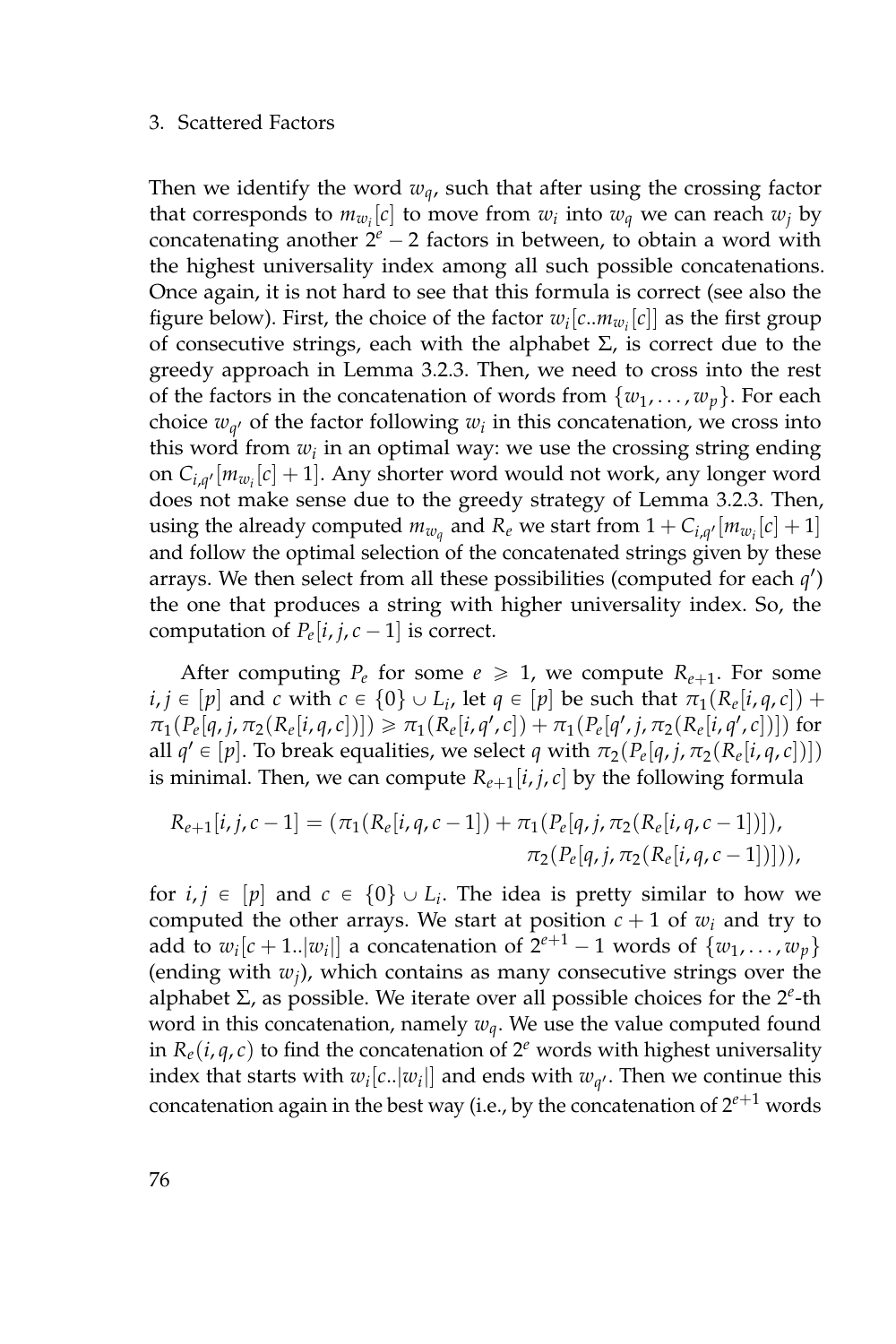#### 3.2. Scattered Factor Universality



**Figure 3.3.** The computation of  $R_{e+1}[i, j, c-1]$ 

with the highest universality index), as given by  $P_e[q', j, \pi_2(R_e[i, q', c])]$ . Then we just take the value  $q$  for which we obtained the most useful pair  $(\pi_1(R_e[i,q,c]) + \pi_1(P_e[q,j,\pi_2(R_e[i,q,c])])$ ,  $\pi_2(P_e[q,j,\pi_2(R_e[i,q,c])]))$ . Once more, the greedy approach shown to be correct in Lemma [3.2.3](#page-70-0) proves that the formula used for the elements of  $R_{e+1}$  is also correct.

Clearly, the complexity of computing each element of  $P_e$  and  $R_e$  is  $O(p)$ . So, computing each of these matrices takes  $O(p^3 \sigma)$ .

As in the proof of Theorem [3.2.22,](#page-83-0) we stop as soon as we computed an array  $R_f$  that contains an element  $R_f[i, j, 0]$  with  $\pi_1(R_f[i, j, 0]) \geq k$ . We have  $f \in O(\log \ell)$ .

Now we need to search for  $\ell$  between  $b = 2^{f-1}$  and  $s = 2^f$ . And we can proceed exactly as in the proof of the aforementioned theorem, by an adapted binary search. Set  $R' = R_{f-1}$  and  $R'' = R_f$  and let *h* be maximum with  $b + 2^h < s$ . We compute the 3-dimensional array  $R_{mid}[\cdot, \cdot, \cdot]$ , indexed just as the arrays *R<sup>e</sup>* . We have

$$
R_{mid}[i, j, c - 1] =
$$
  
\n
$$
(\pi_1(R'[i, q, c - 1]) + \pi_1(P_h[q, j, \pi_2(R'[i, q, c - 1])]),
$$
  
\n
$$
\pi_2(P_h[q, j, \pi_2(R'[i, q, c - 1])]),
$$

for  $i, j \in [p]$  and  $c \in \{0\} \cup L_i$ .

If *Rmid* contains an element whose first component is greater or equal to  $\ell$ , we repeat this search for the same *b* and *R'*, and  $s = b + 2<sup>h</sup>$  and  $R'' = R_{mid}$ . Otherwise, we repeat the search for the same *s* and  $R''$ , and using  $b + 2^h$  instead of *b* and  $R_{mid}$  instead of  $R'$ . We stop the process if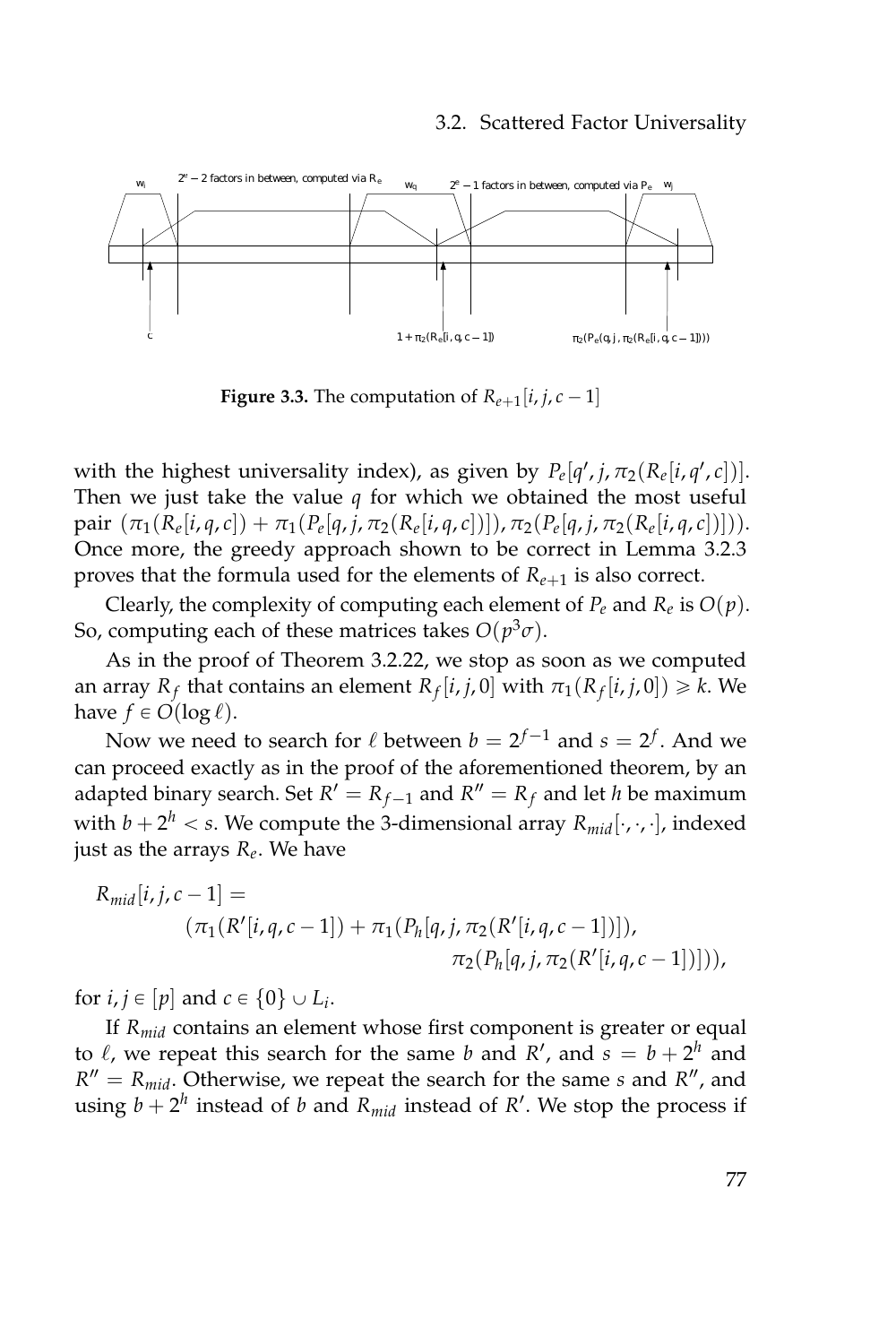$b = s - 1$ , and return *s*. This procedure is iterated  $O(f) = O(\log \ell)$  times.

The overall number of steps of the algorithm we described is, thus,  $O(p^3 \sigma \log \ell + n)$ . Of course, in the part where we compute concatenations with large universality index we need to manage arithmetic operations with  $\log k$ -bit numbers. So, our algorithm requires  $O(p^3 \sigma \log \ell \frac{\log k}{\log n} + n)$ time. П

Finally, we consider the case of decreasing the universality of a word by an operation opposed to concatenation, namely the deletion of a prefix or a suffix.

<span id="page-95-0"></span>**3.2.25 Theorem\*.** *Given*  $w \in \Sigma^n$  *with*  $\iota(w) = m$  *and a number*  $\ell < m$ *, we can compute in linear time the shortest prefix (resp., suffix)*  $w[1..i]$  (resp.,  $w[i..n]$ ) *such that w*[ $i + 1..n$ ] (resp., w[ $1..i - 1$ ]) has universality index  $\ell$ .

*Proof.* To compute the longest prefix  $w[1..i - 1]$  of w which has universality index  $\ell$ , we use data structures from Lemma [3.2.18.](#page-78-0) We start with  $j = 1$ and  $k = 0$ . While  $k \neq \ell + 1$  do  $t = u_w[j]$ , increase  $k$ , set  $j = t + 1$ . If  $k = \ell + 1$  then  $w[1..t]$  is the shortest prefix of *w* which is  $\ell + 1$  universal. Therefore, the longest prefix  $w[1..i - 1]$  of w which has universality index  $\ell$  is  $w[1..t - 1]$ . A similar approach can be used for suffixes.  $\Box$ 

Theorem [3.2.25](#page-95-0) allows us to compute which is the shortest prefix (suffix) we should delete so that we get a string of universality index  $\ell$ . Its proof is based on the data structures of Lemma [3.2.18.](#page-78-0) For instance, to compute the longest prefix  $w[1..i - 1]$  of *w* which has universality index  $\ell$ , we identify the first  $\ell + 1$  factors of the decomposition of Theorem [3.2.3,](#page-70-0) assume that their concatenation is  $w[1..i]$ , and remove the last symbol of this string. A similar approach works for suffixes.

**3.2.26 Theorem.** *Given a word*  $w \in \Sigma^n$  *with alph*( $w$ ) = {a, b} *and*  $k \in \mathbb{N}$ *, we can compute in O*(*n*) *time the minimal number of insertions i needed to be* applied to *w* to reach a *k*-universal word. Particularly, if  $\ell$  is the universality *index of w, we have*  $i = 0$  *if*  $k \le l$ ,  $i = k - l$  *if*  $l < k \le n - 2l$ , and  $i = 2k - n$ *if*  $n - 2\ell < k$ .

*Proof.* We show that, if  $\ell$  is the universality index of  $w$ , we have that the number *i* of insertions, that we want to compute, is  $i = 0$  if  $k \leq \ell$ ,  $i = k - \ell$ if  $\ell < k \leq n - 2\ell$ , and  $i = 2k - n$  if  $n - 2\ell < k$ .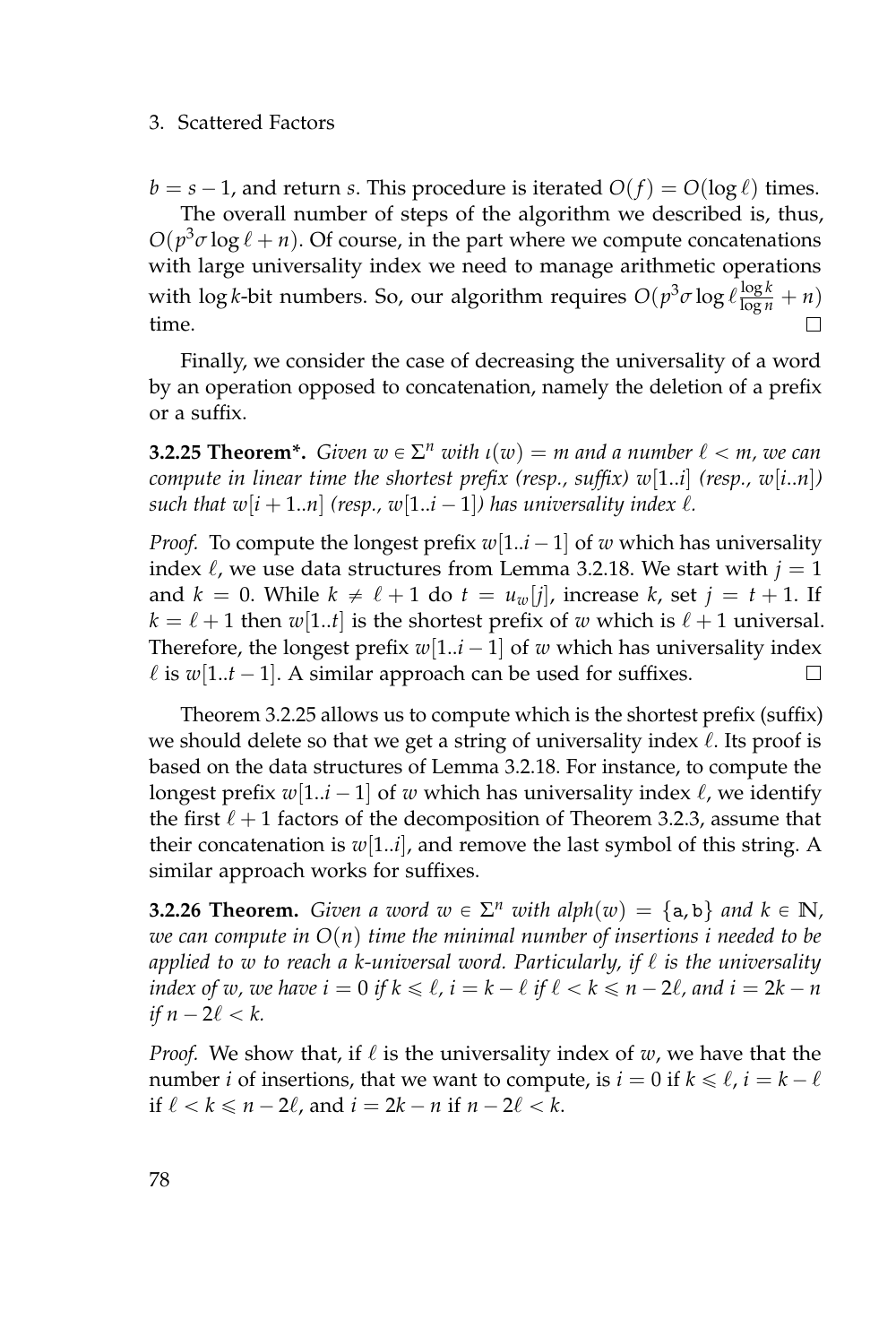#### 3.2. Scattered Factor Universality

Define the mapping  $\overline{\cdot}$  :  $\Sigma \rightarrow \Sigma$  by  $\overline{a} = b$  and  $\overline{b} = a$ . The claim holds immediately for  $k \leq \ell$  by Theorem [3.1.3.](#page-47-0) Assume  $k > \ell$ . Since {ab, ba}<sup> $\ell$ </sup>  $\subseteq$  ScatFact<sub>2 $\ell$ </sub>(*w*) there exist  $w_1, \ldots, w_{\ell}$   $\in$  {ab, ba} and  $r_1, \ldots, r_{\ell}$   $\in$ [*n*] with  $w[r_j, r_j + 1] = w_j$  for all  $j \in [\ell - 1]$ . Notice that by the choice of  $\ell$  we have  $r_j + 1 < r_{j+1}$ . Set  $u_1 = w[1..r_1 - 1]$ ,  $u_{\ell+1} = w[r_{\ell} + 2..n]$ , and  $u_j = w[r_{j-1} + 2..r_j - 1]$  with  $u_s = \varepsilon$  if the first index is strictly greater than the second, for  $2 \leq j \leq \ell$  and  $s \in [\ell]$ . This implies  $w = u_1w_1u_2 \cdots u_\ell w_\ell u_{\ell+1}$ and  $u = u_1 \cdots u_{\ell+1}$  is of length  $n - 2\ell$ . If  $n - 2\ell \geq k > \ell$  set

$$
u' = u[1]\overline{u[1]}u[2]\overline{u[2]} \cdots u_{k-\ell}\overline{u[k-\ell]}u[k-\ell+1] \cdots u[n-2\ell]
$$

and *u*<sub>s</sub> accordingly for  $s \in [\ell + 1]$ . Then  $w' = u'_1 w_1 u'_2 \cdots u'_\ell w_\ell u'_{\ell+1}$  is obtained from  $w$  by  $k - \ell$  insertions and by the definition of  $u'$ , we have {ab, ba}<sup>*k*</sup>  $\subseteq$  ScatFact<sub>2*k*</sub>(*w*'). This implies that *w*' is *k*-universal. If *k* > *n* - 2*l* set

$$
u' = u[1]\overline{u[1]}u[2]\overline{u[2]} \cdots u_{k-\ell}\overline{u[k-\ell]}u[k-\ell+1]\overline{u[k-\ell+1]}\cdots u[n-2\ell]\overline{u[n-2\ell]}
$$

and  $u'_s$  accordingly for  $s \in [\ell + 1]$ . Then  $w' = u'_1 w_1 u'_2 \cdots u'_\ell w_\ell u'_\ell(\mathtt{ab})^{k - n + \ell}$ is obtained from *w* by  $n - 2\ell + 2(k - n + \ell) = 2k - n$  insertions. By definition of u' and the appended  $(ab)^{k-n+\ell}$ , we get  $\{ab, ba\}^{\ell+n-2\ell+k-n+\ell} =$ {ab, ba}<sup>*k*</sup> is a subset of ScatFact<sub>*k*</sub>( $w'$ ) and by Theorem [3.1.3,](#page-47-0)  $w'$  is *k*universal. This proves that with *i* insertions a *k*-universal word can be obtained from *w*.

We prove now that *i* is minimal. Suppose that *i* is not minimal and let  $i' < i$  be the minimal number of insertions such that the obtained word  $w'$ is *k*-universal. By Theorem [3.1.3,](#page-47-0) we have  $\{ab, ba\}^k \subseteq ScatFact_{2k}(w')$  and there exist  $w_1, \ldots, w_k \in \{ab, ba\}$  such that  $w_1 \cdots w_k$  is a scattered factor of  $w'$ . Let *j*<sup> $\prime$ </sup> be the number of  $w_s$  which were inserted completely and *j*<sup> $\prime$ </sup> be the number of *w<sup>s</sup>* in which one letter was already in *w* and one is inserted, i.e.,  $i' = j' + 2j''$ . This implies  $k \le \ell + j' + j''$ . By the first part of the proof, we have  $k = i + \ell$ . If  $\ell < k \leq n - 2\ell$  we get  $i' + \ell < i + \ell = k \leq \ell + j' + j''$ and, thus,  $i' < j' + j''$  which contradicts  $i' = j' + 2j''$ . If  $k > n - 2\ell$  we get with  $n + i' \geq 2\ell + 2j'' + 2j'$  (for  $w''$ s length)

$$
2(\ell + j' + j'') \le n + i' < n + i = 2k = 2(\ell + j' + j'').
$$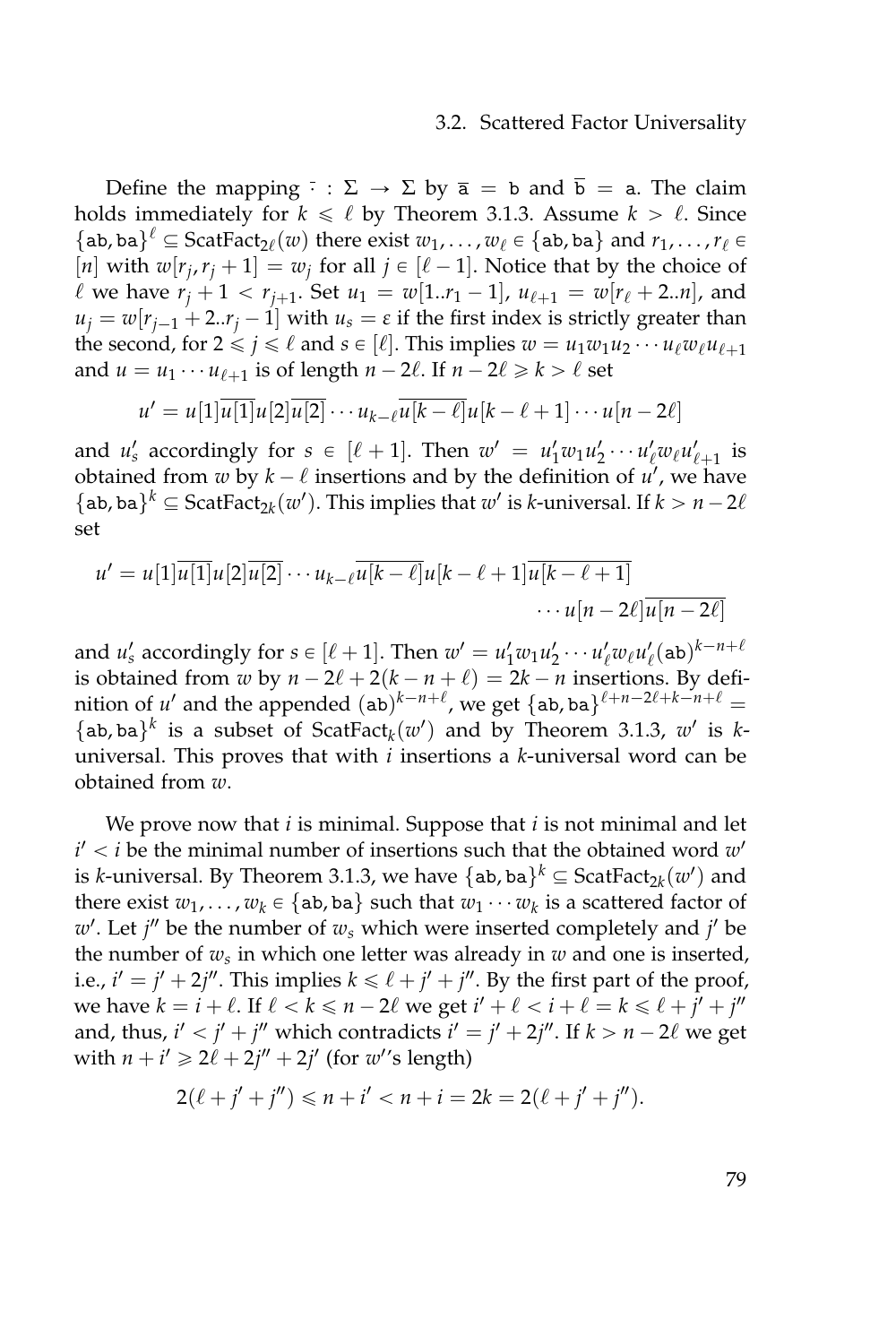Hence, *i* is minimal.

By Theorem [3.2.3,](#page-70-0) the decomposition into  $w_1, \ldots, w_\ell$  can be found in time  $\mathcal{O}(n)$ . The word  $u'_s$  for  $s \in [\ell + 1]$  can be constructed by going once from left to right while inserting after each letter *x* the *opposite* letter  $\bar{x}$ until  $k - \ell$  insertions are reached. If  $k > n - 2\ell$  for each letter a new one is inserted and the remaining  $(ab)^{k-n+\ell}$  letters are simply appended.  $\Box$ 

We complete this section with an estimation of the shortest length of a word  $w \in \Sigma^*$  such that  $\iota(w) = k$  for a given  $k \in \mathbb{N}$ , i.e., how many equally distributed letters have to be chosen such that the generated word is *k*universal with probability at least  $\frac{1}{2}$ . This problem is related to the *Coupon Collector Problem* [\[94\]](#page-166-0) (for an overview see [\[38\]](#page-161-1)): how many packages of coupons have to be bought before each coupon was seen at least once. In our scenario each package contains exactly one letter and for *k*-universality we have to collect each letter (coupon) not only once but *k* times (including the deletion of all letters we saw more than once when we restart to collect all coupons again).

Formally, we fix the alphabet Σ with  $|\Sigma| = \sigma$  and consider the probability space  $\Sigma^{\omega}$ . We define a probability measure  $\mu$  by the finite prefixes  $u \in \Sigma^*$  of a word  $w \in \Sigma^\omega$ , i.e.,  $\mu\{w \in \Sigma^\omega | u \in \text{Pref}(w)\} = \frac{1}{\sigma^{|u|}}$ . Let  $w \in \Sigma^\omega$ . We define three random variables for modelling that the word contains specific letters: For a given set  $A \subset \Sigma^*$  with  $|A| = j$ , define  $X_A$  by

$$
X_A = \min\{k \in \mathbb{N} \mid w[k] \in A\},\
$$

i.e.,  $X_A = \ell$  implies that the first  $\ell - 1$  letters of *w* consist of letters from  $\Sigma \backslash A$  and the  $\ell^{\text{th}}$  letter is from *A*. This implies immediately Prob $(X_A = \ell_A)$  $\ell$ ) =  $\left(\frac{\sigma-j}{\sigma}\right)$  $\left(\frac{-j}{\sigma}\right)^{\ell-1}$   $\frac{j}{\sigma}$  $\frac{1}{\sigma}$ . By the geometric series  $\sum_{i\in\mathbb{N}_0} q^i = \frac{1}{1-q}$ , or especially its first derivative  $\sum_{k\in\mathbb{N}} kq^{k-1} = \frac{1}{(1-q)^2}$ , we obtain for the expected value

$$
E[X_A] = \sum_{\ell \in \mathbb{N}} \ell \operatorname{Prob}(X_A = \ell) = \sum_{\ell \in \mathbb{N}} \ell \left( \frac{\sigma - j}{\sigma} \right)^{\ell - 1} \frac{j}{\sigma}
$$

$$
= \frac{j}{\sigma} \sum_{\ell \in \mathbb{N}} \ell \left( \frac{\sigma - j}{\sigma} \right)^{\ell - 1} = \frac{j}{\sigma} \frac{1}{(1 - \frac{\sigma - j}{\sigma})^2} = \frac{\sigma}{j}.
$$

In a second random variable we capture that we have seen all elements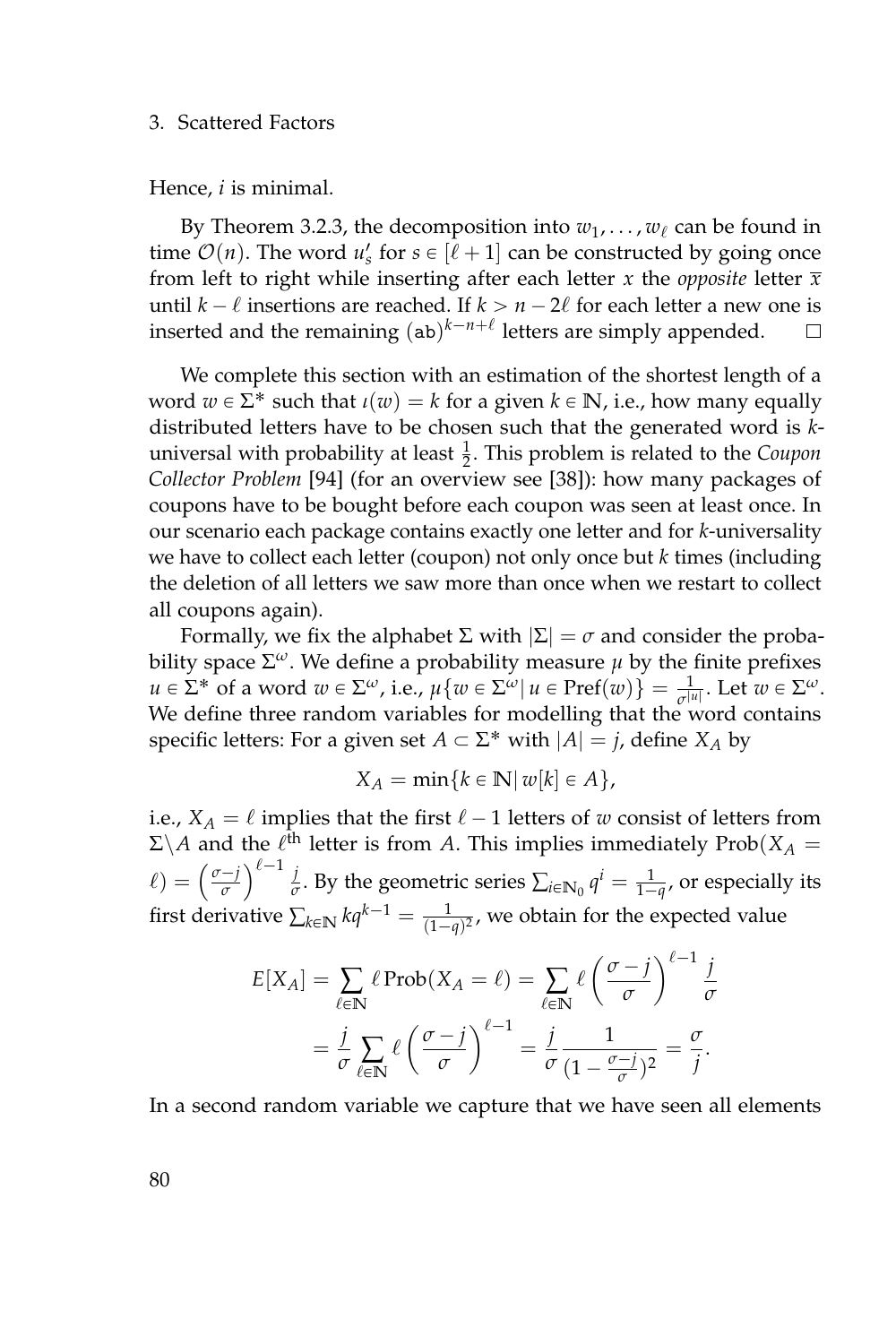<span id="page-98-0"></span>

| $\sigma$   2 3 4 5 6 7 8 9 10                           |  |  |  |  |  |
|---------------------------------------------------------|--|--|--|--|--|
| no. of letters 2 5 8 12 16 20 24 29 34                  |  |  |  |  |  |
| variance   3.6 9.3 18.0 29.7 44.5 62.5 83.5 107.8 135.2 |  |  |  |  |  |

**Table 3.1.** Expected number of letters and their variance.

from *A*. Define *X* by

$$
X = \min\{k \in \mathbb{N} | \text{alph}(w[k]) = A\}.
$$

By the expected value of *XA*, we get

$$
E[X] = \sum_{j \in [\sigma]} \frac{\sigma}{j} = \sigma H_{\sigma}
$$

for the  $\sigma^{\text{th}}$  partial sum  $H_{\sigma}$  of the harmonic series. Notice that we have  $E[X'_A] \in \Theta(\sigma \log(\sigma))$  (see Table [3.1\)](#page-98-0). Finally, we use a third random variable  $X_k$  for describing that a word is *k*-universal. We get immediately  $E[X_k] =$ *kσHσ*. Using Markov's inequality leads to

<span id="page-98-1"></span>
$$
\text{Prob}(\{w \in \Sigma^{\geqslant 2k\sigma H_{\sigma}} | \iota(w) \geqslant k\}) \geqslant \frac{1}{2},\tag{3.2.27}
$$

i.e., if we have chosen  $\Theta(k\sigma \log(\sigma))$  letters we have a *k*-universal word with probability at least  $\frac{1}{2}$ . To obtain a better understanding of the estimation in [\(3.2.27\)](#page-98-1), we calculate as well the standard deviation. First, by the second derivative of the geometric series, we get

$$
V[X_A] = E[X^2] - E^2[X] = \left(\sum_{\ell \in \mathbb{N}} \ell^2 \operatorname{Prob}(X_A = \ell)\right) - \frac{\sigma^2}{j^2}
$$

$$
= \left(\sum_{\ell \in \mathbb{N}} \ell^2 \left(\frac{\sigma - j}{\sigma}\right)^{\ell - 1} \frac{j}{\sigma}\right) + E[X_A] - \frac{\sigma^2}{j^2}
$$

$$
= \left(\sum_{\ell \in \mathbb{N}_0} \left(\frac{\sigma - j}{\sigma}\right)^{\ell} \right)'' \left(\frac{\sigma - j}{\sigma}\right) \frac{j}{\sigma} + \frac{\sigma}{j} - \frac{\sigma^2}{j^2}
$$

81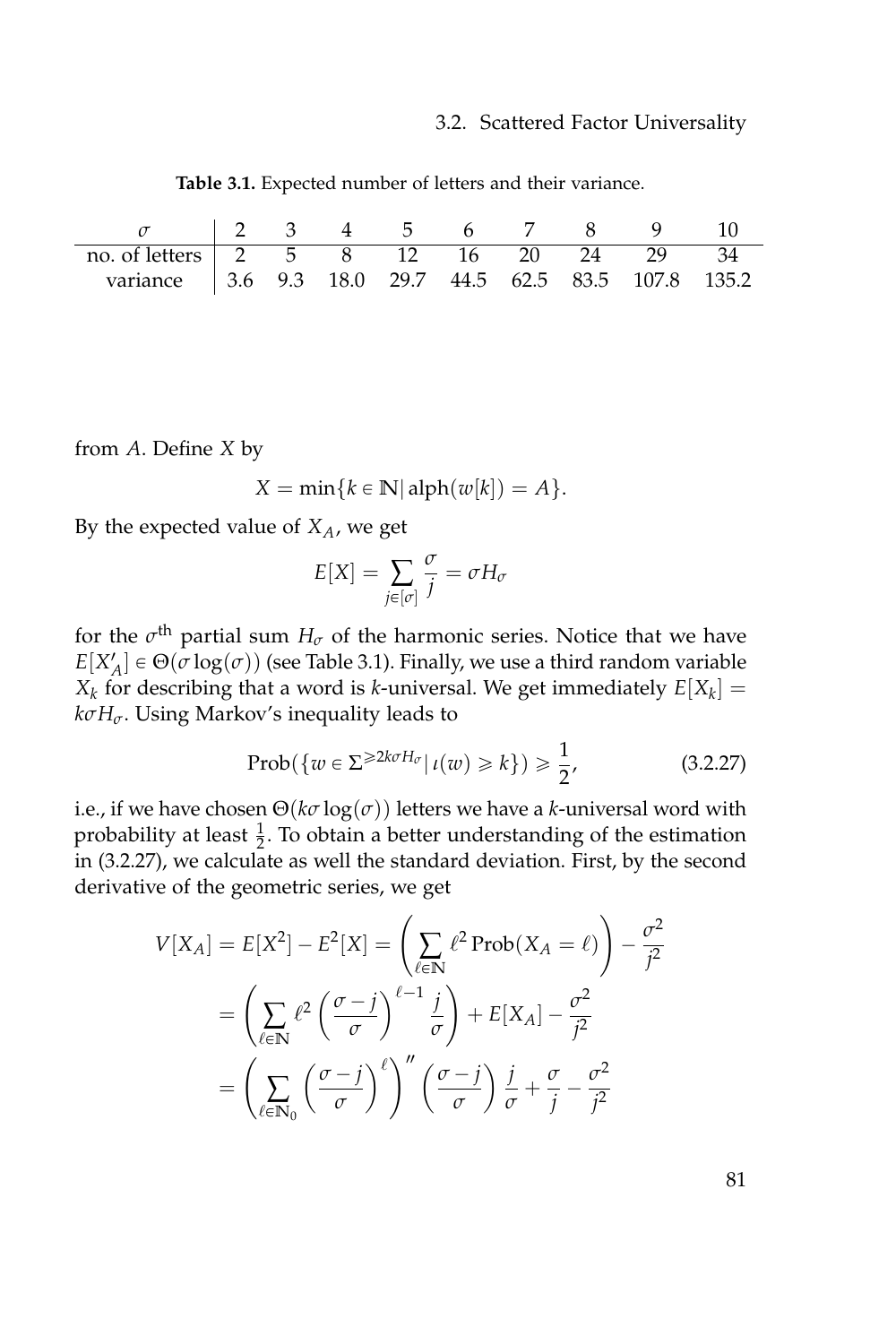$$
= \frac{2}{\left(1 - \left(\frac{\sigma - j}{\sigma}\right)\right)^3} \left(\frac{\sigma - j}{\sigma}\right) \frac{j}{\sigma} + \frac{\sigma}{j} - \frac{\sigma^2}{j^2}
$$

$$
= \frac{2}{\frac{j^3}{\sigma^3}} \frac{j(\sigma - j)}{\sigma^2} + \frac{\sigma}{j} - \frac{\sigma^2}{j^2} = \frac{2\sigma^3 j(\sigma - j)}{j^3 \sigma^2} + \frac{\sigma j - \sigma^2}{j^2}
$$

$$
= \frac{2\sigma(\sigma - j) + \sigma j - \sigma^2}{j^2} = \frac{\sigma^2 - \sigma j}{j^2}
$$

and, thus,

$$
V[X] = \sum_{j \in [\sigma]} \frac{\sigma^2 - \sigma j}{j^2} = \sum_{j \in [\sigma]} \frac{\sigma^2}{j^2} - \sum_{j \in [\sigma]} \frac{\sigma}{j} < \frac{\pi^2 \sigma^2}{6} - \sigma H_{\sigma}.
$$

The first values are presented in Table [3.1.](#page-98-0) Moreover, we get

$$
V[X_k] < k\frac{\pi^2\sigma^2}{6} - k\sigma H_\sigma.
$$

Thus, the standard deviation is always smaller than √ √ *kπσ*  $\frac{\pi \sigma}{6}$  ≈ 1.3√ $\overline{k}$ *σ*. By Chebyshev's inequality, we finally get for  $\lambda > 0$ 

$$
Prob(|X_k - E[X_k]| \ge 1.3\lambda\sqrt{k}\sigma) \le \frac{1}{\lambda^2}
$$

which is indeed a better estimation than provided by the Markov inequality.

# **3.3 Reconstruction from Right-Bounded-Block Words**

This section is mainly based on [\[47\]](#page-162-1). Recall that a word  $w \in \Sigma^*$ , with a total order  $<$  on  $\Sigma$ , is called *right-bounded-block word* if there exist x,  $y \in \Sigma$ with  $x < y$  and  $\ell \in \mathbb{N}_0$  with  $w = x^{\ell}y$ .

The following definition addresses the reconstruction problem for scattered factors.

**3.3.1 Definition.** A word  $w \in \Sigma^n$  is called *uniquely reconstructible/determined* by the set  $S \subseteq \Sigma^*$  if for all words  $v \in \Sigma^n \setminus \{w\}$  there exists a word  $u \in S$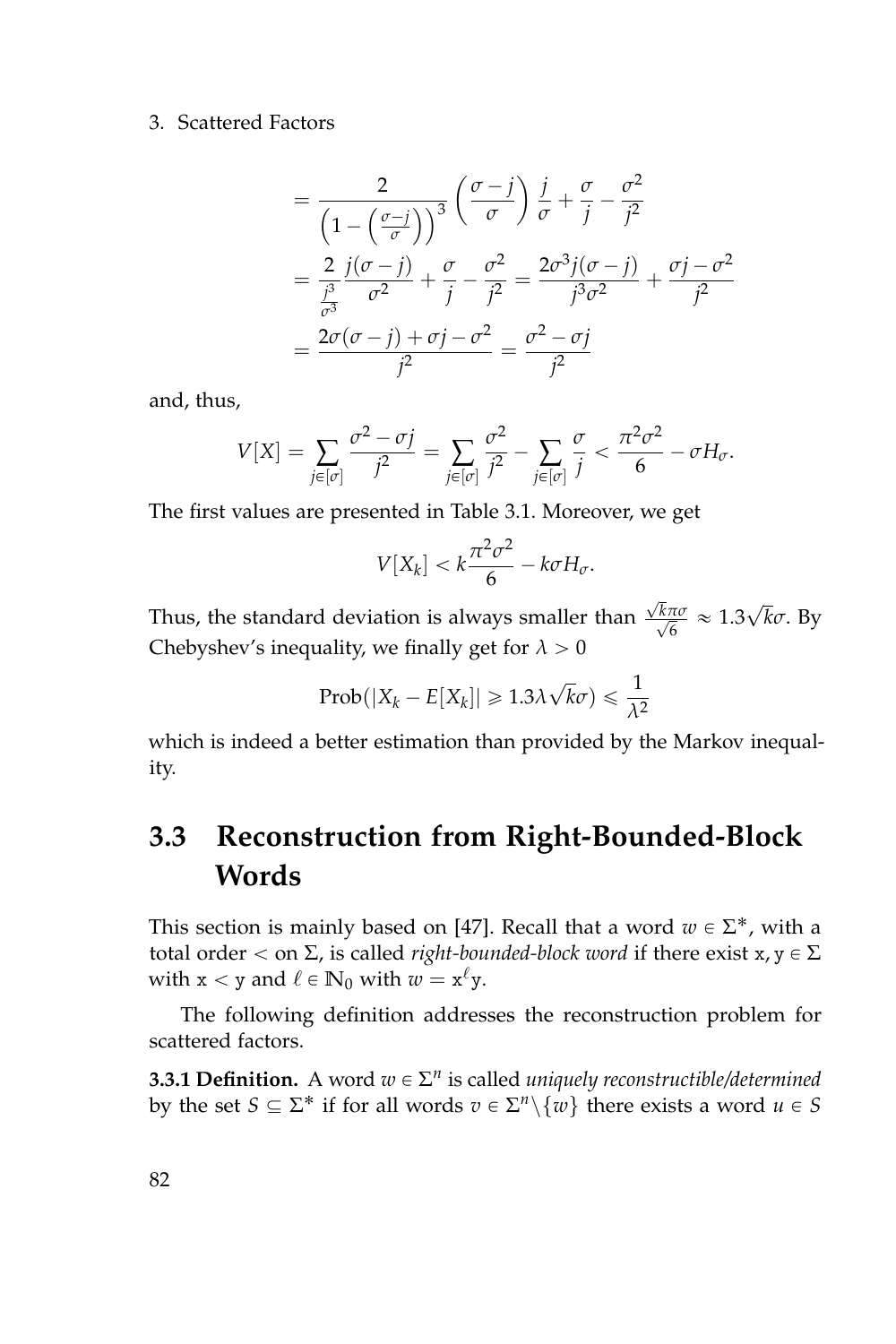## 3.3. Reconstruction from Right-Bounded-Block Words

with  $\binom{w}{u} \neq \binom{v}{u}$ .

Consider  $S = \{ab, ba\}$ . Then  $w = abba$  is not uniquely reconstructible by *S* since  $\begin{bmatrix} {w \choose \textbf{ab}} \end{bmatrix} = [2, 2]$  is also the 2-vector of binomial coefficients of baab. On the other hand  $S = \{a, ab, ab^2\}$  reconstructs *w* uniquely. The following remark gives immediate results for binary alphabets.

*3.3.2 Remark.* Let  $\Sigma = \{a, b\}$  and  $w \in \Sigma^n$ . If  $|w|_a \in \{0, n\}$  then *w* contains either only b or a and by the given length *n* of *w*, *w* is uniquely determined by  $S = \{a\}$ . This fact is in particular an equivalence:  $w \in \Sigma^n$  can be uniquely determined by  $\{a\}$  iff  $|w|_a \in \{0, n\}$ . If  $|w|_a \in \{1, n-1\}$ , *w* is not uniquely determined by  ${a}$  as witnessed by ab and ba for  $n = 2$ . It is immediately clear that the additional information  $\binom{w}{ab}$  leads to unique determinism of *w*.

Lyndon words play an important role regarding the reconstruction problem. As shown in [\[99\]](#page-166-1) only scattered factors which are Lyndon words are necessary to determine a word uniquely, i.e., *S* can always be assumed to be a set of Lyndon words.

**3.3.3 Definition.** Let  $\lt$  be a total ordering on  $\Sigma$ . A word  $w \in \Sigma^*$  is a *Lyndon word* iff for all  $u, v \in \Sigma^+$  with  $w = uv$ , we have  $w <_{lex} vu$  where  $\langle \xi \rangle_{lex}$  is the lexicographical ordering on words induced by  $\langle \xi \rangle$ .

**3.3.4 Proposition** ([\[99\]](#page-166-1))**.** *Let w and u be two words. The binomial coefficient*  $\binom{w}{u}$  *can be computed using only binomial coefficients of the type*  $\binom{w}{v}$  *where v is a Lyndon word of length up to*  $|u|$  *such that v*  $\leqslant_{lex}$  *u*.

To obtain a formula to compute the binomial coefficient  $\binom{w}{u}$  for  $w, u \in \mathbb{R}$  $\Sigma^*$  by binomial coefficients  $\binom{w}{v_i}$  for Lyndon words  $v_1, \ldots, v_k$  with  $v_i \in \Sigma^{\leq |u|}$ ,  $i \in [k]$ , and  $k \in \mathbb{N}$  the definitions of shuffle and infiltration are necessary (see, e.g., [\[81\]](#page-165-0)).

<span id="page-100-0"></span>**3.3.5 Definition.** Let  $n_1, n_2 \in \mathbb{N}$ ,  $u_1 \in \Sigma^{n_1}$ , and  $u_2 \in \Sigma^{n_2}$ . Set  $n = n_1 + n_2$ . The *shuffle* of  $u_1$  and  $u_2$  is the polynomial  $u_1 \sqcup u_2 = \sum_{I_1, I_2} w(I_1, I_2)$  where the sum is taken over all pairs  $(I_1, I_2)$  of sets that form partitions of [*n*] such that  $|I_1| = n_1$  and  $|I_2| = n_2$ . If  $I_1 = \{i_{1,1} < \dots < i_{1,n_1}\}\$  and  $I_2 = \{i_{2,1} < \ldots < i_{2,n_2}\}\text{, then the word } w(I_1, I_2) \text{ is defined such that }$  $w[i_{1,1}]w[i_{1,2}] \cdots w[i_{1,n_1}] = u_1$  and  $w[i_{2,1}]w[i_{2,2}] \cdots w[i_{2,n_2}] = u_2$  hold.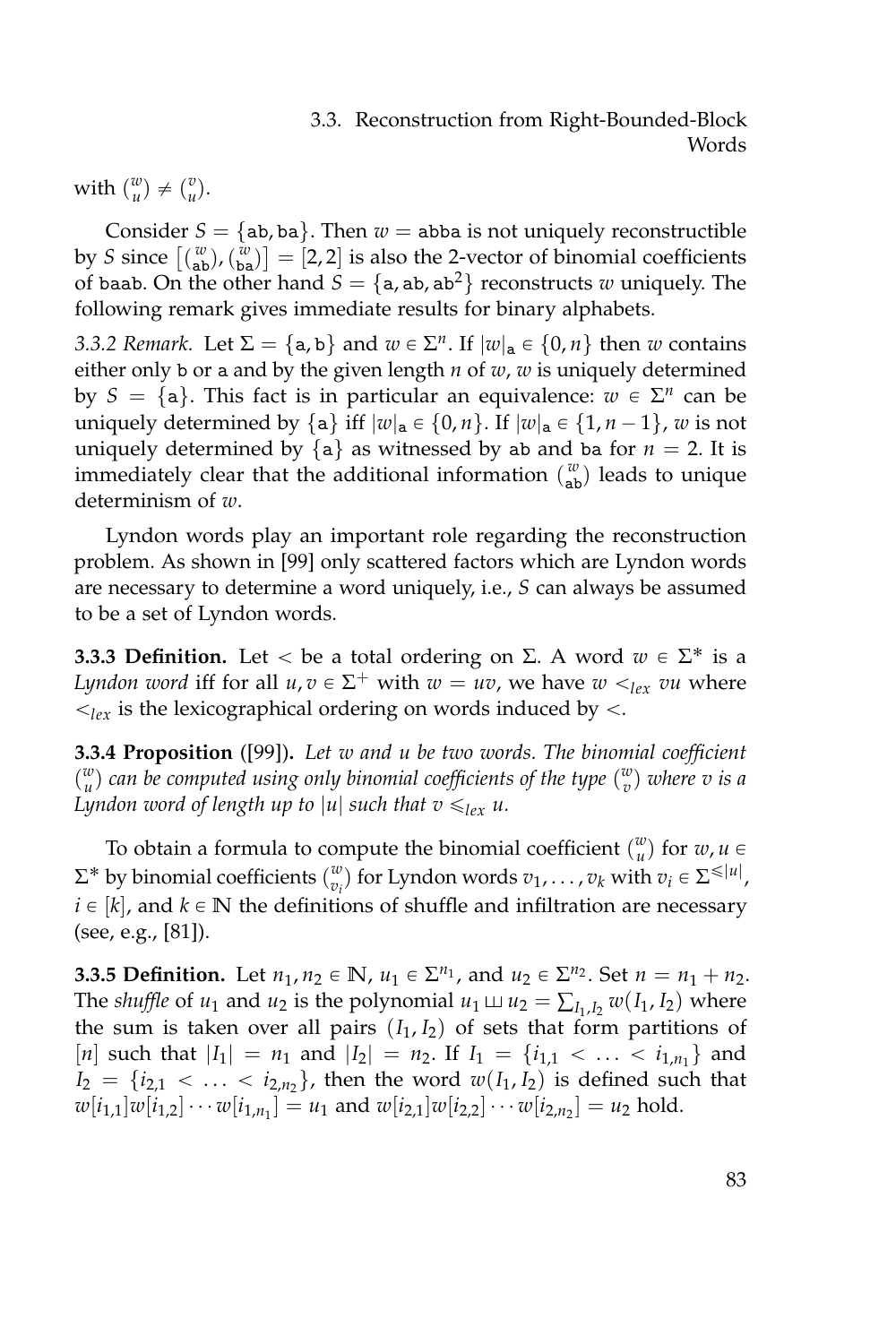The infiltration is a variant of the shuffle in which equal letters can be merged.

<span id="page-101-0"></span>**3.3.6 Definition.** Let  $n_1, n_2 \in \mathbb{N}$ ,  $u_1 \in \Sigma^{n_1}$ , and  $u_2 \in \Sigma^{n_2}$ . Set  $n = n_1 + n_2$ . The *infiltration* of *u*<sub>1</sub> and *u*<sub>2</sub> is the polynomial *u*<sub>1</sub>  $\downarrow$  *u*<sub>2</sub> =  $\sum_{I_1, I_2} w(I_1, I_2)$ , where the sum is taken over all pairs  $(I_1, I_2)$  of sets of cardinality  $n_1$  and  $n_2$  respectively, for which the union is equal to the set  $[n']$  for some  $n' \leq n$ . Words  $w(I_1, I_2)$  are defined as in the previous definition. Note that some  $w(I_1, I_2)$  are not well defined if  $i_{1,j} = i_{2,k}$  but  $u_1[j] \neq u_2[k]$ . In that case they do not appear in the previous sum.

Considering for instance  $u_1$  = aba and  $u_2$  = ab gives the polynomials

$$
u_1 \sqcup u_2 = 2ababa + 4aabba + 2aabab + 2abaab,
$$
  

$$
u_1 \downarrow u_2 = aba \sqcup ab + aba + 2abba + 2abab + 2abab.
$$

Based on Definitions [3.3.5](#page-100-0) and [3.3.6,](#page-101-0) we are able to give a formula to compute a binomial coefficient from the ones making use of Lyndon words. This formula is given implicitely in [\[99,](#page-166-1) Theorem 6.4]: Let  $u \in \Sigma^*$ be a non-Lyndon word. By [\[99,](#page-166-1) Corollary 6.2], there exist non empty words  $x, y \in \Sigma^*$  such that every word appearing in the polynomial  $x \sqcup y$  is lexicographically less than or equal to  $u = xy$ . Then, for all words  $w \in \Sigma^*$ , we have

$$
\begin{pmatrix} w \\ u \end{pmatrix} = \frac{1}{(x \sqcup y, u)} \left[ \begin{pmatrix} w \\ x \end{pmatrix} \begin{pmatrix} w \\ y \end{pmatrix} - \sum_{v \in \Sigma^*, v \neq u} (x \downarrow y, v) \begin{pmatrix} w \\ v \end{pmatrix} \right],
$$

where  $(P, v)$  is a notation giving the coefficient of the word  $v$  in the polynomial *P*. One may apply recursively this formula until only Lyndon factors are considered.

*3.3.7 Example.* Considering  $\Sigma = \{a, b\}$  the binomial coefficient  $\binom{w}{ba}$  can be computed using the Lyndon words a, and b by

$$
\begin{pmatrix} w \\ ba \end{pmatrix} = \frac{1}{(b \sqcup a, ba)} \left[ \begin{pmatrix} w \\ b \end{pmatrix} \begin{pmatrix} w \\ a \end{pmatrix} - (b \downarrow a, ab) \begin{pmatrix} w \\ ab \end{pmatrix} \right]
$$

$$
= \begin{pmatrix} w \\ b \end{pmatrix} \begin{pmatrix} w \\ a \end{pmatrix} - \begin{pmatrix} w \\ ab \end{pmatrix}.
$$

Regarding word length three, the Lyndon words are aab and abb. Let us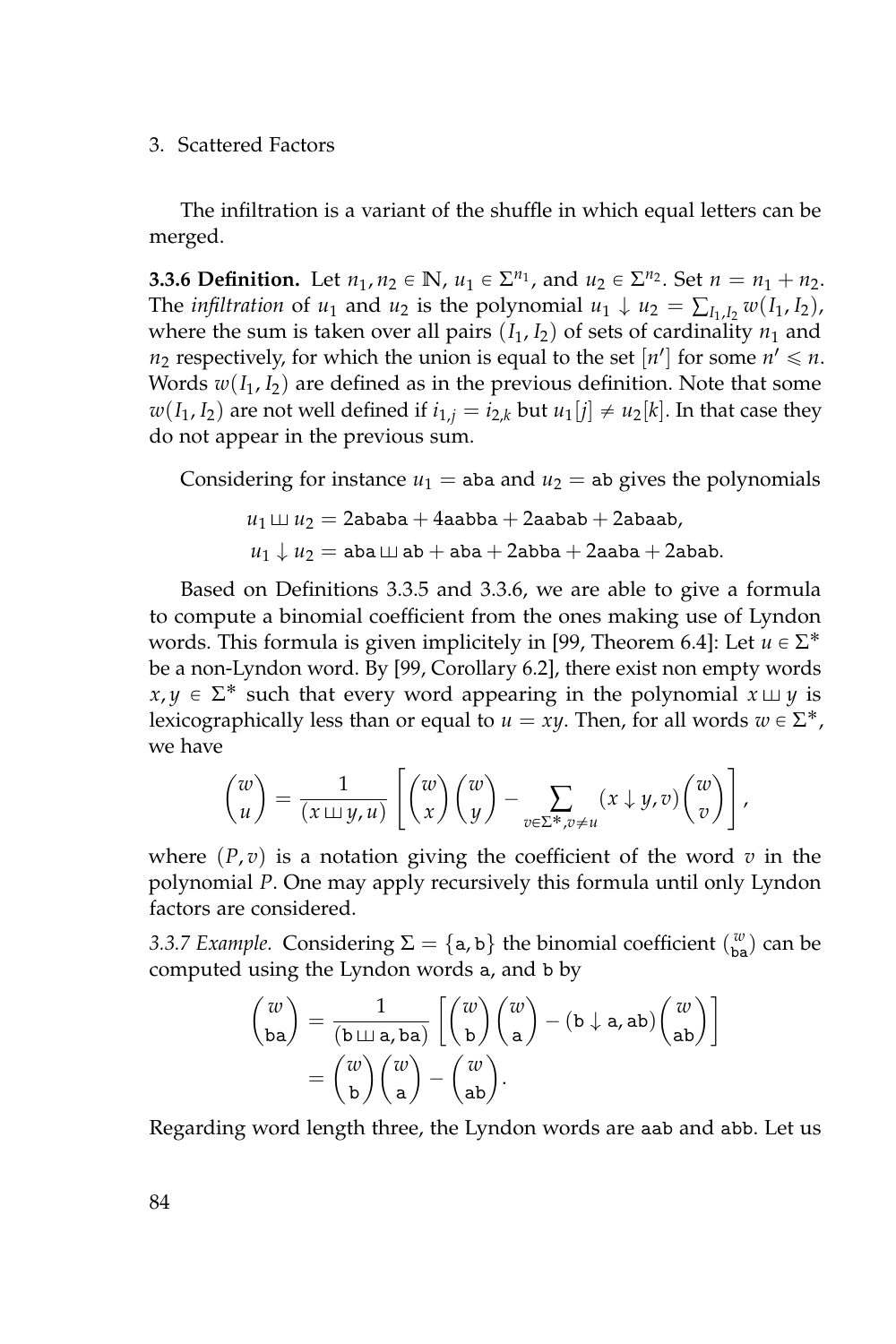## 3.3. Reconstruction from Right-Bounded-Block Words

give formulas to compute  $\binom{w}{aba}$ ,  $\binom{w}{bab}$ ,  $\binom{w}{bab}$  and  $\binom{w}{bba}$ . Having  $x = ab$  and  $y = a$ , we obtain

$$
\begin{pmatrix} w \\ aba \end{pmatrix} = \begin{pmatrix} w \\ ab \end{pmatrix} \begin{bmatrix} w \\ a \end{bmatrix} - 1 \begin{bmatrix} w \\ -2 \begin{bmatrix} w \\ aab \end{bmatrix}.
$$

For  $u =$  baa, we can either choose  $x =$  b and  $y =$  aa or  $x =$  ba and  $y =$  a. In the first case, we get

$$
\begin{pmatrix} w \\ baa \end{pmatrix} = \begin{pmatrix} w \\ b \end{pmatrix} \begin{pmatrix} w \\ aa \end{pmatrix} - \begin{pmatrix} w \\ aba \end{pmatrix} - \begin{pmatrix} w \\ aab \end{pmatrix}
$$

and by reinjecting formulas for  $\binom{w}{aa}$  and  $\binom{w}{aba}$ , obtained recursively,

$$
\begin{pmatrix} w \\ baa \end{pmatrix} = \begin{bmatrix} w \\ a \end{bmatrix} - 1 \begin{bmatrix} 1 \\ 2 \end{bmatrix} \begin{pmatrix} w \\ a \end{pmatrix} \begin{pmatrix} w \\ b \end{pmatrix} - \begin{pmatrix} w \\ ab \end{pmatrix} + \begin{pmatrix} w \\ aab \end{pmatrix}.
$$

Finally, the last two formulas are quite similar to what we already had:

$$
\begin{pmatrix} w \\ \text{bab} \end{pmatrix} = \begin{pmatrix} w \\ \text{ab} \end{pmatrix} \begin{bmatrix} w \\ \text{b} \end{bmatrix} - 1 \begin{bmatrix} w \\ \text{abb} \end{bmatrix}
$$

$$
\begin{pmatrix} w \\ \text{bba} \end{pmatrix} = \begin{bmatrix} w \\ \text{b} \end{bmatrix} - 1 \begin{bmatrix} 1 \\ 2 \end{bmatrix} \begin{pmatrix} w \\ \text{a} \end{pmatrix} \begin{pmatrix} w \\ \text{b} \end{pmatrix} - \begin{pmatrix} w \\ \text{ab} \end{pmatrix} \begin{bmatrix} w \\ \text{abb} \end{pmatrix}.
$$

and

# **3.3.1 The Reconstruction for Binary Alphabets**

In this section we present a method to reconstruct a binary word uniquely from binomial coefficients of right-bounded-block words. Let  $n \in \mathbb{N}$  be a natural number and  $w \in {\{a, b\}}^n$  a word. Since the word length *n* is assumed to be known,  $|w|_a$  is known if  $|w|_b$  is given and vice versa. Set for abbreviation  $k_u = \binom{w}{u}$  for  $u \in \Sigma^*$ . Moreover, we assume w.l.o.g.  $k_a \le k_b$ and that  $k_a$  is known (otherwise substitute each a by b and each b by  $a$ , apply the following reconstruction method and revert the substitution). This implies that *w* is of the form

$$
b^{s_1}ab^{s_2}\dots b^{s_{k_a}}ab^{s_{k_a+1}}\tag{3.3.8}
$$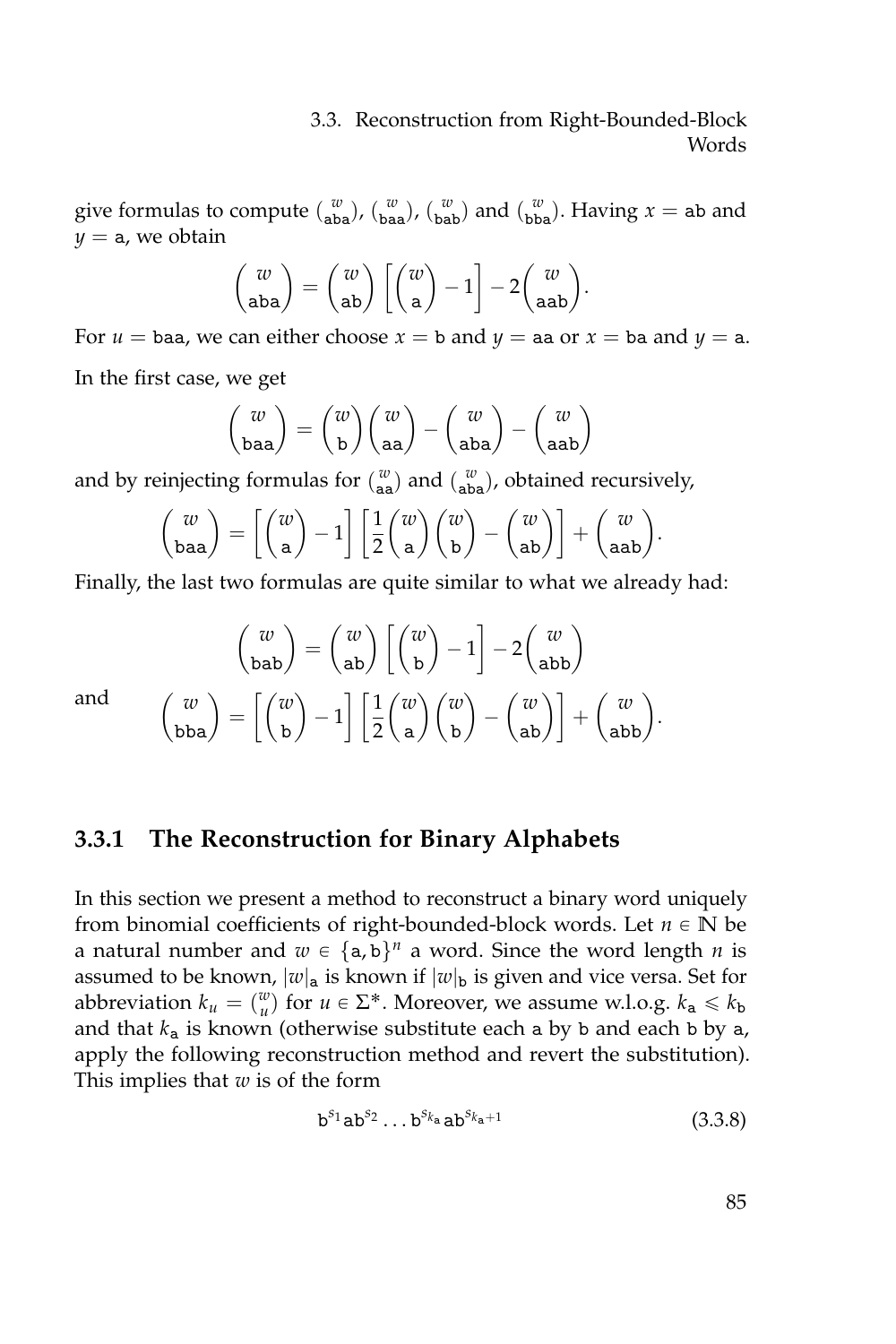for  $s_i \in \mathbb{N}_0$  and  $i \in [|w|_a + 1]$  with  $\sum_{i \in [k_a+1]} s_i = n - k_a = k_b$  and, thus, we get for  $\ell \in [k_{\mathbf{a}}]_0$ 

<span id="page-103-0"></span>
$$
k_{\mathbf{a}^{\ell}\mathbf{b}} = \begin{pmatrix} w \\ \mathbf{a}^{\ell}\mathbf{b} \end{pmatrix} = \sum_{i=\ell+1}^{k_{\mathbf{a}}+1} \binom{i-1}{\ell} s_i.
$$
 (3.3.9)

<span id="page-103-1"></span>*3.3.10 Remark.* Notice that for fixed  $\ell \in [k_{a}]_{0}$  and  $c_{i} = \binom{i-1}{\ell}$  for  $i \in [k_{a} + \ell_{a}]$ 1]\[ $\ell$ ], we have  $c_i < c_{i+1}$  and especially  $c_{\ell+1} = 1$  and  $c_{\ell+2} = \ell + 1$ .

Equation [\(3.3.9\)](#page-103-0) shows that reconstructing a word uniquely from binomial coefficients of right-bounded-block words equates to solve a system of Diophantine equations. The knowledge of  $k_{\rm b}, \ldots, k_{\rm a/\rm b}$  provides  $\ell + 1$ equations. If the equation of  $k_{a^{\ell}b}$  has a unique solution for  $\{s_{\ell+1}, \ldots, s_{k_a+1}\}$ (in this case we say, by abuse of language, that  $k_{a^{\ell}b}$  is *unique*), then the system in row echelon form has a unique solution and, thus, the binary word is uniquely reconstructible. Notice that  $k_{\mathtt{a}^{k}\mathtt{a} \mathtt{b}}$  is always unique since  $k_{\mathbf{a}^{k_{\mathbf{a}}}\mathbf{b}} = s_{k_{\mathbf{a}}+1}$ .

Consider  $n = 10$  and  $k_a = 4$ . This leads to  $w = b^{s_1}ab^{s_2}ab^{s_3}ab^{s_4}ab^{s_5}$ with  $\sum_{i \in [5]} s_i = 6$ . Given  $k_{ab} = 4$  we get  $4 = s_2 + 2s_3 + 3s_4 + 4s_5$ . The  $s_i$  are not uniquely determined. If  $k_{a^2b} = 2$  is also given, we obtain the equation  $2 = s_3 + 3s_4 + 6s_5$  and, thus,  $s_3 = 2$  and  $s_4 = s_5 = 0$  is the only solution. Substituting these results in the previous equation leads to  $s_2 = 0$  and since we only have six b, we get  $s_1 = 4$ . Hence,  $w = b^4 a^2 b^2 a^2$  is uniquely reconstructed by  $S = \{a, ab, a^2b\}.$ 

The following definition captures all solutions for the equation defined by  $k_{a\ell b}$  for  $\ell \in [k_a]_0$ .

**3.3.11 Definition.** Set  $M(k_{a'b}) = \{(r_{l+1}, \ldots, r_{k_a+1}) | k_{a'b} = \sum_{i=\ell+1}^{k_a+1} {i-1 \choose \ell} r_i\}$ for fixed  $\ell \in [k_{\mathbf{a}}]_0$ . We call  $k_{\mathbf{a}^{\ell} \mathbf{b}}$  *unique* if  $|M(k_{\mathbf{a}^{\ell} \mathbf{b}})| = 1$ .

By Remark [3.3.10,](#page-103-1) the coefficients of each equation of the form [\(3.3.9\)](#page-103-0) are strictly increasing. The next lemma provides the range each  $k_{a\ell b}$  may take under the constraint  $\sum_{i=1}^{k_{\rm a}+1} s_i = n - k_{\rm a}$ .

<span id="page-103-2"></span>**3.3.12 Lemma.** Let  $n \in \mathbb{N}$ ,  $k \in [n]_0$ ,  $j \in [k+1]$  and  $c_1, \ldots, c_{k+1}, s_1, \ldots, s_{k+1} \in$  $\mathbb{N}_0$  with  $c_i < c_{i+1}$ , for  $i \in [k]$ , and  $\sum_{i=1}^{k+1} s_i = n-k$ . The sum  $\sum_{i=j}^{k+1} c_i s_i$  is *maximal iff*  $s_{k+1} = n - k$  (and, consequently,  $s_i = 0$  for all  $i \in [k]$ ).

*Proof.* The case  $k = 0$  is trivial. Consider the case  $n = k$ , i.e.,  $\sum_{i=1}^{k+1} s_i = 0$ . This implies immediately  $s_i = 0$  for all  $i \in [k + 1]$  and the equivalence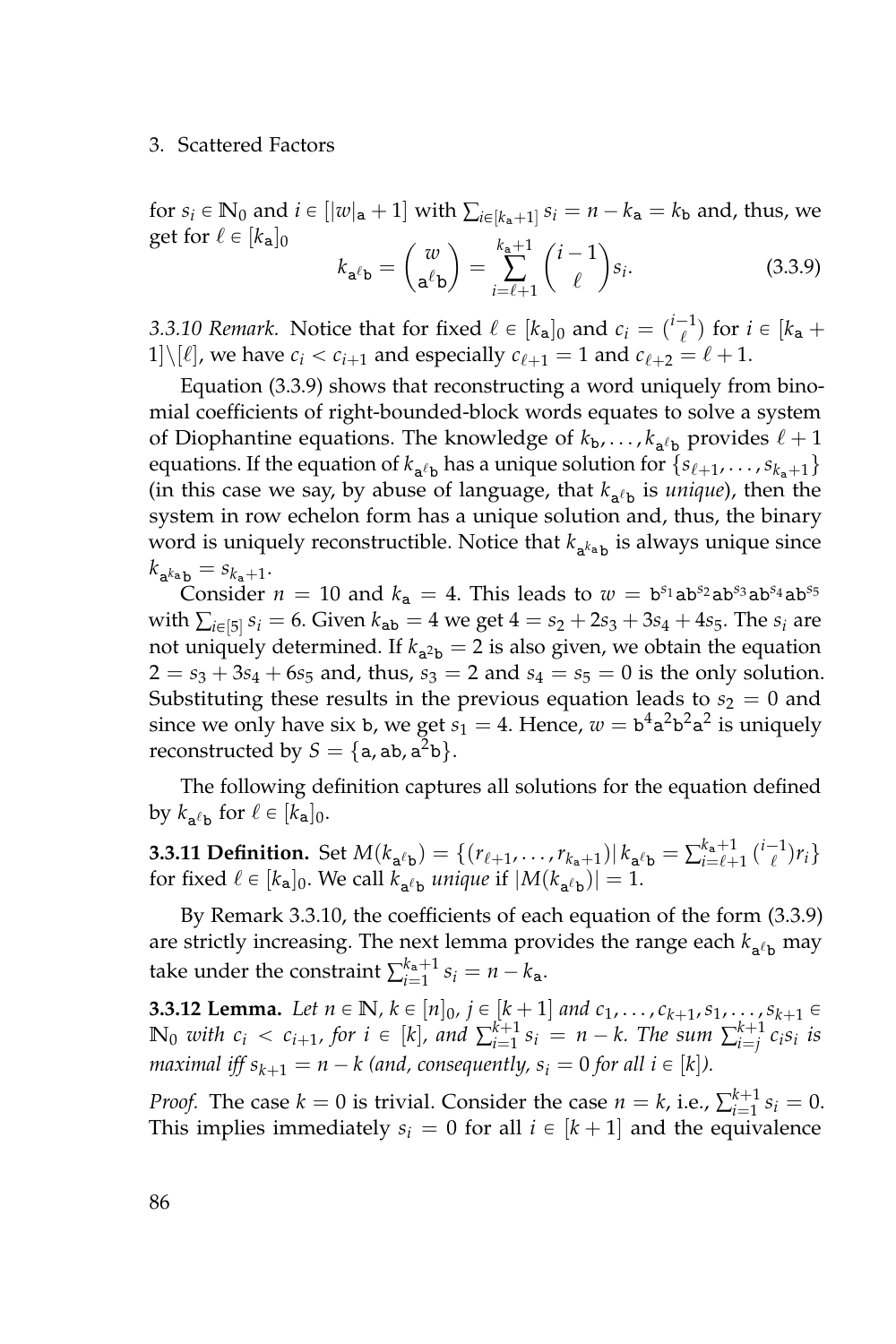## 3.3. Reconstruction from Right-Bounded-Block Words

holds. Assume for the rest of the proof  $k < n$ . If  $s_{k+1} = n - k$ , then  $s_i = 0$ for all  $i \leq k$  and  $\sum_{i=j}^{k+1} c_i s_i = c_{k+1} (n-k)$ . Let us assume that the maximal value for  $\sum_{i=j}^{k+1} c_i s_i$  can be obtained in another way and that there exist  $s'_1, \ldots, s'_{k+1} \in \mathbb{N}_0$ ,  $\ell \in [n-k]$  such that  $\sum_{i=1}^{k+1} s'_i = n-k$  and  $s'_{k+1} = n-k-\ell$ . Thus,  $c_{k+1}(n-k) \leqslant$ *k*+1 ∑ *i*=*j*  $c_i s'_i =$  $\left(\sum_{i=j}^k\right)$  $c_i s'_i$  $\setminus$  $+ c_{k+1}(n-k-\ell).$ 

This implies  $\sum_{i=j}^{k} c_i s'_i \geqslant c_{k+1}\ell$ . Since the coefficients are strictly increasing we get  $\sum_{i=j}^{k} c_i s'_i \leq c_k \sum_{i=j}^{k} s'_i < c_{k+1} \ell$ , hence, the contradiction. □

**3.3.13 Corollary.** Let  $k_a \in [n]_0$ ,  $\ell \in [k_a]_0$ , and  $s_1, \ldots, s_{k_a+1} \in \mathbb{N}_0$  with  $\sum_{i=1}^{k_{\mathbf{a}}+1} s_i = n - k_{\mathbf{a}}$ . Then  $\binom{w}{\mathbf{a}^{\ell} \mathbf{b}} \in \left[ \binom{k_{\mathbf{a}}}{\ell} (n - k_{\mathbf{a}}) \right]$ 0 *.*

*Proof.* The claim follows directly from Equation [\(3.3.9\)](#page-103-0) and Lemma [3.3.12.](#page-103-2)  $\Box$ 

The following lemma shows some cases in which  $k_{a\ell b}$  is unique.

**3.3.14 Lemma.** Let  $k_a \in [n]$ ,  $\ell \in [k_a]_0$  and  $s_1, \ldots, s_{k_a+1} \in \mathbb{N}_0$  with  $\sum_{i=1}^{k_a+1} s_i =$  $n - k_a$ . If  $k_{a'b} \in [\ell]_0 \cup \{(\binom{k_a}{\ell})(n - k_a)\}$  or  $k_{a'b} = (\binom{k_a - 1}{\ell})r + (\binom{k_a}{\ell})(n - k_a - r)$  for  $r \in [k_{\mathbf{b}}]_0$  then  $k_{\mathbf{a}^{\ell} \mathbf{b}}$  is unique.

*Proof.* First, consider  $k_{a'b} \in [\ell]_0$ . By Remark [3.3.10,](#page-103-1) we have  $c_{\ell+1} = 1$ and  $c_{\ell+2} = \ell + 1$ . By  $c_i < c_{i+1}$ , we obtain immediately  $s_i = 0$  for  $i \in$  $[k_a + 1] \setminus [\ell + 1]$ . By setting  $s_{\ell+1} = k_{a^{\ell}b}$ , the claim is proven. If  $k_{a^{\ell}b} =$  $\binom{k_a}{\ell}(n-k_a)$ ,  $s_{k_a+1} = (n-k_a)$  and  $s_i = 0$  for  $i \in [k_a]_0$  is the only possibility. Second, let be  $r \in [k_b]_0$  and  $k_{a^{\ell}b} = \binom{k_a-1}{\ell}r + \binom{k_a}{\ell}(n-k_a-r)$  and suppose that  $k_{a^{i}b}$  is not unique. This implies  $s_{k_{a}+1} < n - k_{a} - r$ . Assume that  $s_{k_a+1} = n - k_a - r'$  for  $r' \in [k_b]_{>r}$ . Thus, there exists  $x \in \mathbb{N}$  with  $\binom{k_a}{\ell}(n - r')$  $\frac{d!((k_{\mathbf{a}}(n-k_{\mathbf{a}})-\ell r)}{\ell!(k_{\mathbf{a}}-\ell)!}$ , i.e.,  $x = \frac{(k_{\mathbf{a}}-1)!(k_{\mathbf{a}}r'-\ell r)}{\ell!(k_{\mathbf{a}}-\ell)!}$  $k_{\mathbf{a}} - r'$  +  $x = \frac{(k_{\mathbf{a}}-1)!(k_{\mathbf{a}}(n-k_{\mathbf{a}})-\ell r)}{\ell!(k_{\mathbf{a}}-r)!}$  $\frac{(k_1 - 1)! (k_a - \ell)!}{\ell!(k_a - \ell)!}$ . By  $k_b = n - k_a$ , we have  $x \leq {k_a - 1 \choose \ell} r' = \frac{(k_a - 1)!(k_a r' - \ell r')}{\ell!(k_a - \ell)!}$  $\frac{(k_1)!}{(k_1-k_1)!}$  (we only have *r'* occurrences of b left to distribute). By  $r' > r$ , we have  $\frac{(k_a-1)!(k_a r' - \ell r)}{\ell!(k_a-\ell)!} = x < \frac{(k_a-1)!(k_a r' - \ell r)}{\ell!(k_a-\ell)!}$  $\frac{e^{-(k_a-\ell)!\ell}}{\ell!(k_a-\ell)!}$ a contradiction.  $\Box$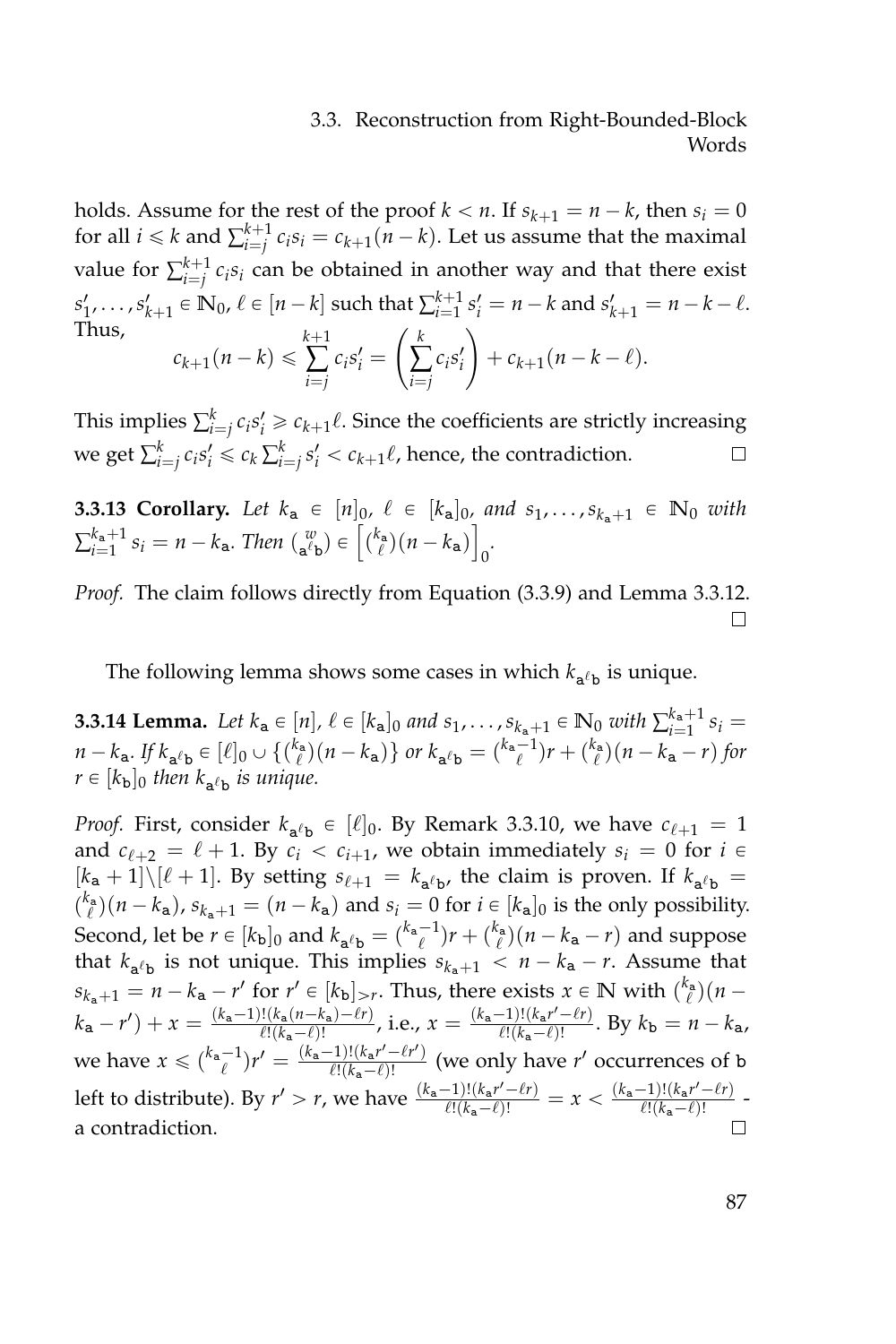Since we are not able to fully characterise the uniquely determined values for each  $k_{a\ell b}$  for arbitrary *n* and  $\ell$ , the following proposition gives the characterisation for  $\ell \in \{0, 1\}$ . Notice that we use  $k_a$  immediately since it is determinable by *n* and  $k_{a^0b} = k_b$ .

<span id="page-105-0"></span>**3.3.15 Proposition.** The word  $w \in \Sigma^n$  is uniquely determined by  $k_a$  and  $k_{ab}$  iff *one of the following occurs*

 $\triangleright k_a = 0$  or  $k_a = n$  (and obviously  $k_{ab} = 0$ ),  $\triangleright k_a = 1$  *or*  $k_a = n - 1$  *and*  $k_{ab}$  *is arbitrary,*  $\triangleright k_a \in [n - 2]_{\geqslant 2}$  and  $k_{ab} \in \{0, 1, k_a(n - k_a) - 1, k_a(n - k_a)\}.$ 

*Proof.* Let us first prove that *w* is uniquely determined in these cases. The claim is obvious if  $k_a = 0$  or  $k_a = n$  since the word is composed of the same letter repeated *n* times. If  $k_a = 1$ , then  $w = b^{s_1}ab^{n-1-s_1}$  and  $\binom{w}{ab} = n - 1 - s_1 = k_{ab}$ . Therefore, *w* is uniquely determined. If  $k_a = n - 1$ , then  $w = b^{s_1}ab^{s_2}\cdots ab^{s_n}$  with exactly one of the  $s_i$  being non zero and, in fact, equal to one. We have  $\binom{w}{ab} = \sum_{i=2}^{n} (i-1)s_i$  and, if  $k_{ab}$  is given (between 0 and  $n - 1$ ), then  $s_{k_{ab}+1} = 1$  is the only non zero exponent. Consider now  $k_a \in [n-2]_{\geq 2}$ , i.e.,  $w = b^{s_1}ab^{s_2} \dots b^{s_k}ab^{s_k+1}$ . Thus,  $k_{ab} = 0$ implies  $s_1 = n - k_a$  and  $s_2 = 0, ..., s_{k_a+1} = 0$  while  $k_{ab} = 1$  implies  $s_2 = 1$ ,  $s_1 = n - k_a - 1$  and  $s_3 = 0, \ldots, s_{k_a+1} = 0$ . By Lemma [3.3.12,](#page-103-2) we know that [\(3.3.9\)](#page-103-0) is maximal if and only if  $s_{k_n+1} = n - k_a$  and all the other  $s_i$ are equal to zero. In that case, the value of the sum equals  $k_a(n - k_a)$ . Therefore, if  $\binom{w}{ab} = k_a(n - k_a)$ , the word *w* is uniquely determined. Finally, if  $k_{ab} = k_a(n - k_a) - 1$ , we must have  $s_{k_a+1} \leq n - k_a - 1$ . If we choose  $s_{k_{\bf a}+1} = n - k_{\bf a} - 1$ , it remains that  $\sum_{i=1}^{k_{\bf a}} s_i = 1$  and  $\sum_{i=2}^{k_{\bf a}} (i-1)s_i = k_{\bf a} - 1$ . We must have  $s_{k_a} = 1$  and the other ones equal to zero. In fact, choosing  $s_{k_{a}+1} = n - k_{a} - 1$  is the only possibility: if otherwise  $s_{k_{a}+1} = n - k_{a} - \ell$ with  $\ell > 1$ , we obtain that  $\sum_{i=2}^{k_a} (i-1)s_i \ge \ell k_a - 1$  with  $\sum_{i=1}^{k_a} s_i = \ell$ . It is easy to check with Lemma [3.3.12](#page-103-2) that these conditions are incompatible.

We now need to prove that *w* cannot be uniquely determined if  $k_a \in$  $[n-2]_{\geqslant 2}$  and  $k_{ab} \in [k_a(n-k_a)-2]_{\geqslant 2}$ . To this aim we will give two different sets of values for the *s<sup>i</sup>* . The first decomposition is the greedy one. Let us put  $s_{k_a+1} = \lfloor \frac{k_{ab}}{k_a} \rfloor$ ,  $s_{(k_{ab} \text{ mod } k_a)+1} = 1$  and the other  $s_i$  equal to 0. Let us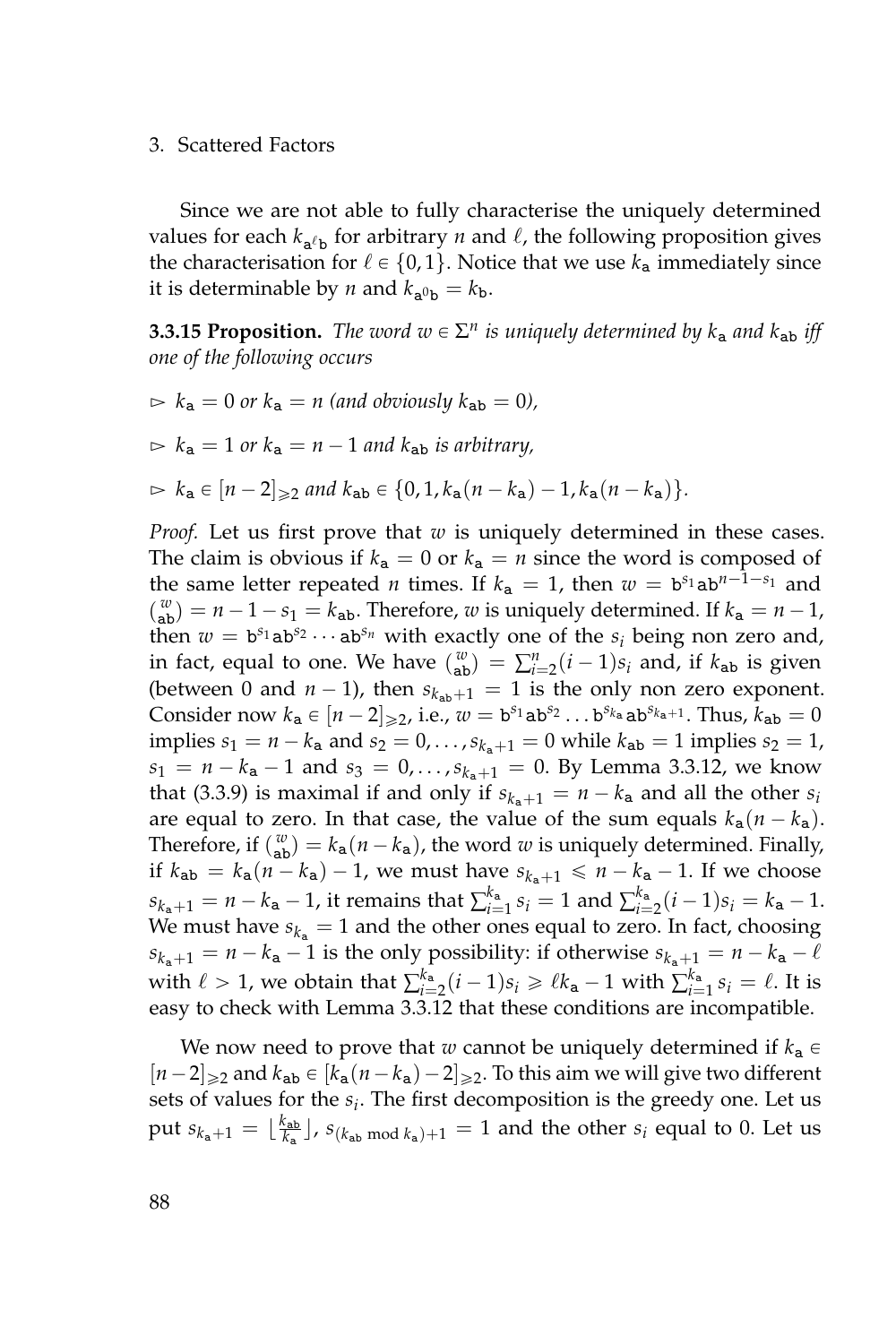# 3.3. Reconstruction from Right-Bounded-Block Words

finally modify the value of  $s_1$  (which is, at this stage, equal to 0 or 1) by adding the value needed. By  $\sum_{i=1}^{k_{\bf a}+1} s_i = n - k_{\bf a}$ , we get  $s_1 \leftarrow s_1 + (n - k_{\bf a}) \lfloor \frac{k_{ab}}{k_a} \rfloor$  − 1. This implies  $\sum_{i=1}^{k_a+1} s_i = 1 + (n - k_a) - \left\lfloor \frac{k_{ab}}{k_a} \right\rfloor$  $-1 + \left\lfloor \frac{k_{\sf ab}}{k_{\sf a}} \right\rfloor$  $\vert = n - k_a$ and  $s_i \geq 0$  for all *i*. Moreover, we have  $\sum_{i=2}^{k_a+1} (i-1)s_i = (k_{ab} \mod k_a) +$  $k$ a  $\frac{k_{\text{ab}}}{k_{\text{a}}}$  $|= k_{ab}.$ 

Now we provide a second decomposition for the *s<sup>i</sup>* . First, let us assume that  $2 \leq k_{ab} < k_a$ . In that case, the greedy algorithm sets  $s_{k_{ab}+1} = 1$ ,  $s_1 = n - k_a - 1$  and the other  $s_i$  to 0. Let us now set  $s_1 = n - k_a - 2$  and all the other  $s_i$  to 0. Then, update  $s_{k_{ab}} \leftarrow s_{k_{ab}} + 1$  and  $s_2 \leftarrow s_2 + 1$  (in the case where  $k_{ab} = 2$ ,  $s_2$  will be equal to 2 after these manipulations). We have that the sum in [\(3.3.9\)](#page-103-0) is equal to  $1 + (k_{ab} - 1)$  as needed. Finally, if  $k_{ab} \geq k_a$ , then  $s_{k_a+1}$  was non zero in the greedy decomposition, and the idea is to reduce it by 1. Let us set  $s_{k_a+1} = \lfloor \frac{k_{ab}}{k_a} \rfloor - 1$  and the other  $s_i$ to 0. Then, let us update some values:  $s_{(k_{ab} \mod k_a)+2} \leftarrow s_{(k_{ab} \mod k_a)+2} + 1$ and  $s_{k_a} \leftarrow s_{k_a} + 1$  if  $(k_{ab} \mod k_a) \neq k_a - 1$ , and  $s_{k_a} = 2$ ,  $s_2 = 1$  otherwise. Finally, set *s*<sub>1</sub> to the right value, i.e.,  $n - k_a - \sum_{i=2}^{k_a+1} s_i$ . It can be easily checked that, in both cases,  $s_1 \geq 0$  (notice that  $(k_{ab} \mod k_a) = k_a - 1$ implies that  $\lfloor \frac{k_{ab}}{k_a} \rfloor \le n - k_a - 2$ ) and that all  $s_i$  sum up to  $n - k_a$ . Similarly, we can check that  $\sum_{i=2}^{k_{\mathbf{a}}+1} (i-1)s_i$  is equal to  $k_{\mathbf{ab}}$  in both cases.

To sum up, we gave two different decompositions for the *s<sup>i</sup>* in cases where  $k_a \in [n - 2]_{\geq 2}$  and  $k_{ab} \in [k_a(n - k_a) - 2]_{\geq 2}$ . That implies that *w* cannot be uniquely determined in those cases.  $\Box$ 

In all cases not covered by Proposition [3.3.15,](#page-105-0) the word cannot be uniquely determined by  $\binom{w}{a}$  and  $\binom{w}{ab}$ . The following theorem combines the reconstruction of a word with the binomial coefficients of right-boundedblock words.

<span id="page-106-0"></span>**3.3.16 Theorem.** Let  $j \in [k_{a}]_{0}$ , If  $k_{a/b}$  is unique, then the word  $w \in \Sigma^{n}$  is  $uniquely determined by \{b, ab, a^2b, \ldots, a^jb\}.$ 

*Proof.* If  $k_{a/b}$  is unique, the coefficients  $s_{j+1}, \ldots, s_{k_a+1}$  are uniquely determined. Substituting backwards the known values in the first  $j - 1$  equations  $(3.3.9)$  (for  $\ell = 1, \ldots, j - 1$ ) we can now obtain successively the values for  $s_j$ , . . . ,  $s_1$ .  $\Box$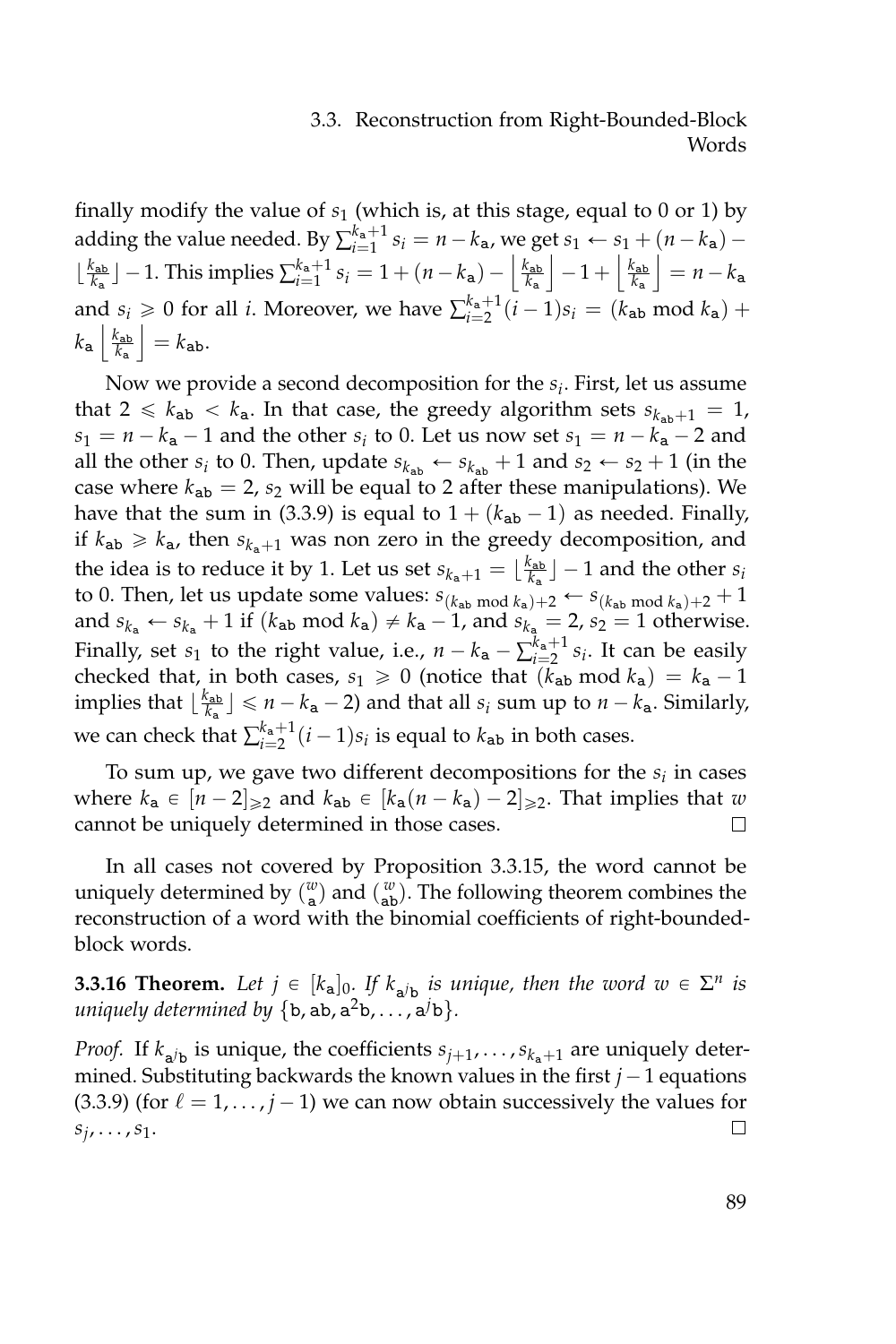**3.3.17 Corollary.** Let  $\ell$  be minimal such that  $k_{a^{\ell}b}$  is unique. Then  $w$  is uniquely *determined by* {a, ab, a <sup>2</sup>b, . . . , a `b} *and not uniquely determined by any*  $\{a, ab, a^2b, \ldots, a^ib\}$  *for*  $i < l$ *.* 

*Proof.* The claim follows directly from Theorem [3.3.16.](#page-106-0) П

By [\[72\]](#page-164-0), an upper bound on the number of binomial coefficients to uniquely reconstruct the word  $w \in \Sigma^n$  is given by the amount of the binomial coefficients of the  $(\lfloor \frac{16}{7}\sqrt{n} \rfloor + 5)$ -spectrum. Notice that implicitly the full spectrum is assumed to be known. By Proposition [3.1.3,](#page-47-0) Lyndon words up to this length suffice. Since there are  $\frac{1}{n} \sum_{d|n} \mu(d) \cdot 2^{\frac{n}{d}}$  Lyndon words of length *n*, the combination of both results presented in [\[72,](#page-164-0) [99\]](#page-166-1) states that, for  $n > 6$ ,

<span id="page-107-0"></span>
$$
\sum_{i=1}^{\lfloor \frac{16}{7}\sqrt{n} \rfloor + 5} \frac{1}{i} \sum_{d|i} \mu(d) \cdot 2^{\frac{i}{d}}
$$
 (3.3.18)

binomial coefficients are sufficient for a unique reconstruction with the Möbius function  $\mu$ . Up to now, it was the best known upper bound.

Theorem [3.3.16](#page-106-0) shows that  $\min\{k_a, k_b\} + 1$  binomial coefficients are enough for reconstructing a binary word uniquely. By Proposition [3.3.15,](#page-105-0) we need exactly one binomial coefficient if  $n \in [3]$  and at most two if  $n = 4$ . For  $n \in \{5, 6\}$  we need at most  $n - 2$  different binomial coefficients. The following theorem shows that, by Theorem [3.3.16,](#page-106-0) we need strictly less binomial coefficients for  $n > 6$ .

**3.3.19 Theorem\*.** Let  $w \in \Sigma^n$ . We have that  $\min\{k_a, k_b\} + 1$  binomial coef*ficients suffice to uniquely reconstruct w.* If  $k_a \leq k_b$ *, then the set of sufficient binomial coefficients is*  $S = \{b, ab, a^2b, ..., a^h b\}$  *where*  $h = \lfloor \frac{n}{2} \rfloor$ . If  $k_a > k_b$ , then the set is  $S = \{a, ba, b^2a, ..., b^h a\}$ . This bound is strictly smaller than [\(3.3.18\)](#page-107-0).

*Proof.* Assume w.l.o.g.  $k_a \leq k_b$ . Then  $k_a \leq \frac{n}{2}$  and Theorem [3.3.16](#page-106-0) shows that words in the set  $\{b, ab, ..., a^{\lfloor \frac{n}{2} \rfloor}b\}$  can reconstruct *w* uniquely. If  $k_a > k_b$ , the set *S* is obtained by replacing the letter a by b and vice-versa.

Set  $N_2(i) := \frac{1}{i} \sum_{d \mid i} \mu(d) 2^{\frac{i}{d}}$  for all  $i \in [\lfloor \frac{16}{7} \rfloor]$  $\sqrt{n}$  + 5], i.e.,  $\sum_{i=1}^{\lfloor \frac{16}{7} \rfloor}$  $\frac{16}{7}\sqrt{n}$  + 5  $N_2(i)$ , which is Equation [\(3.3.18\)](#page-107-0), binomial coefficients suffice. By [\[43,](#page-161-2) Lemma 2.4],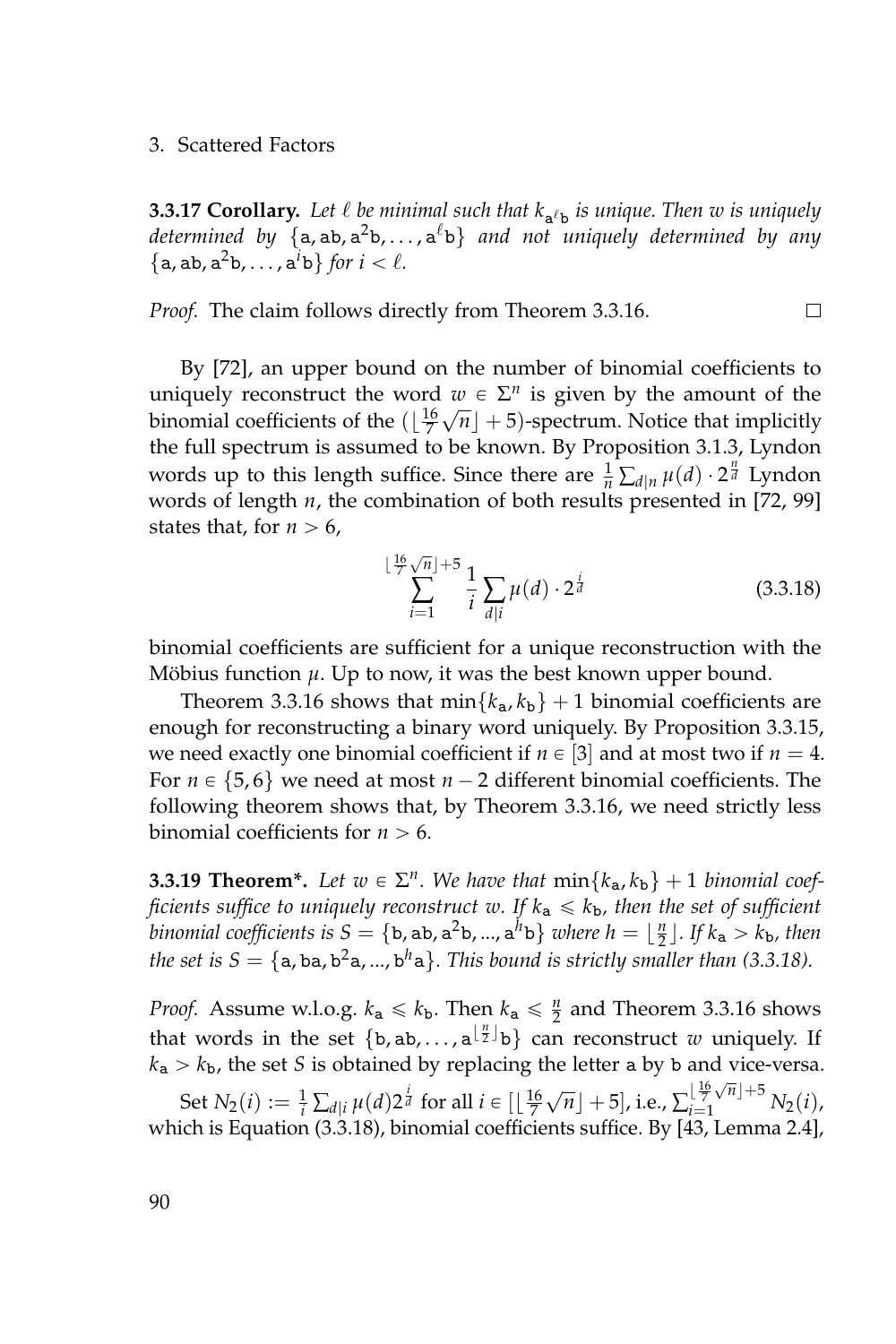we have

$$
N_2(i) \ge \frac{1}{i} \left( 2^i - \frac{2^{\frac{i}{2}} - 1}{2 - 1} \right) = \frac{1}{i} \left( 2^i - 2^{\frac{i}{2}} + 1 \right) = \frac{1}{i} \left( 2^{\frac{i}{2}} (2^{\frac{i}{2}} - 1) + 1 \right) \ge \frac{2^{\frac{i}{2}}}{i}.
$$

This results in

$$
\sum_{i=1}^{\lfloor \frac{16}{7}\sqrt{n} \rfloor + 5} N_2(i) \geqslant \sum_{i=1}^{\lfloor \frac{16}{7}\sqrt{n} \rfloor + 5} \frac{2^{\frac{i}{2}}}{i} \geqslant \frac{1}{\frac{16}{7}\sqrt{n} + 5} \frac{\sqrt{2^{\frac{16}{7}\sqrt{n} + 5}} - 1}{\sqrt{2} - 1}.
$$

We want to show that this quantity is at least equal to  $\frac{n+1}{2}$ . Let us define

$$
f(x) = \frac{1}{\frac{16}{7}\sqrt{x} + 5} \frac{\sqrt{2}^{\frac{16}{7}\sqrt{x} + 5} - 1}{\sqrt{2} - 1} - \frac{x + 1}{2}
$$

for all  $x > 0$ , which is the continuous extension on  $\mathbb{R}^+$  of the quantity we are interested in. It is easy to verify by hand that  $f(1)$ ,  $f(2)$ ,  $f(3)$  and  $f(4)$ are positive. Let us formally show that  $f(x) > 0$  for all  $x \ge 5$ . Since this function is differentiable, we get with  $y = \frac{16}{7}\sqrt{x} + 5$ 

$$
f'(x) = \frac{1}{y} \sqrt{2}^y \frac{\ln(\sqrt{2})}{\sqrt{2}-1} \frac{8}{7\sqrt{x}} - \frac{1}{y^2} \frac{8}{7\sqrt{x}} \frac{\sqrt{2}^y - 1}{\sqrt{2} - 1} - \frac{1}{2}.
$$

Thus, we have  $\sqrt{x} = \frac{7y-35}{16}$  and  $y \ge 7$  for all  $x \ge 1$ . By injecting *y* in the previous expression, and reducing to the common denominator, we have to show that

$$
2y\sqrt{2}^{y}128\ln(\sqrt{2}) - 256(\sqrt{2}^{y} - 1) - 7(7y - 35)y^{2}(\sqrt{2} - 1)
$$
  
=  $\sqrt{2}^{y}(128\ln(2)y - 256) + 256 - 49y^{3}(\sqrt{2} - 1) + 245y^{2}(\sqrt{2} - 1)$   
\ge  $\sqrt{2}^{y}365 + 256 - 49y^{3}(\sqrt{2} - 1) + 245y^{2}(\sqrt{2} - 1)$ 

is strictly positive. Let us call the last quantity  $g(y)$ . We will show that it is positive for all *y*  $\geq$  10.05, which means that *f*(*x*) is positive for all *x* such that  $\frac{16}{7}\sqrt{x} + 5 \geq 10.05$ , i.e., for all  $x \geq 5$ . We have

$$
g'(y) = 365\sqrt{2}^y \ln(\sqrt{2}) - 147(\sqrt{2} - 1)y^2 + 490(\sqrt{2} - 1)y,
$$
  

$$
g''(y) = 365\sqrt{2}^y (\ln(\sqrt{2}))^2 - 294(\sqrt{2} - 1)y + 490(\sqrt{2} - 1),
$$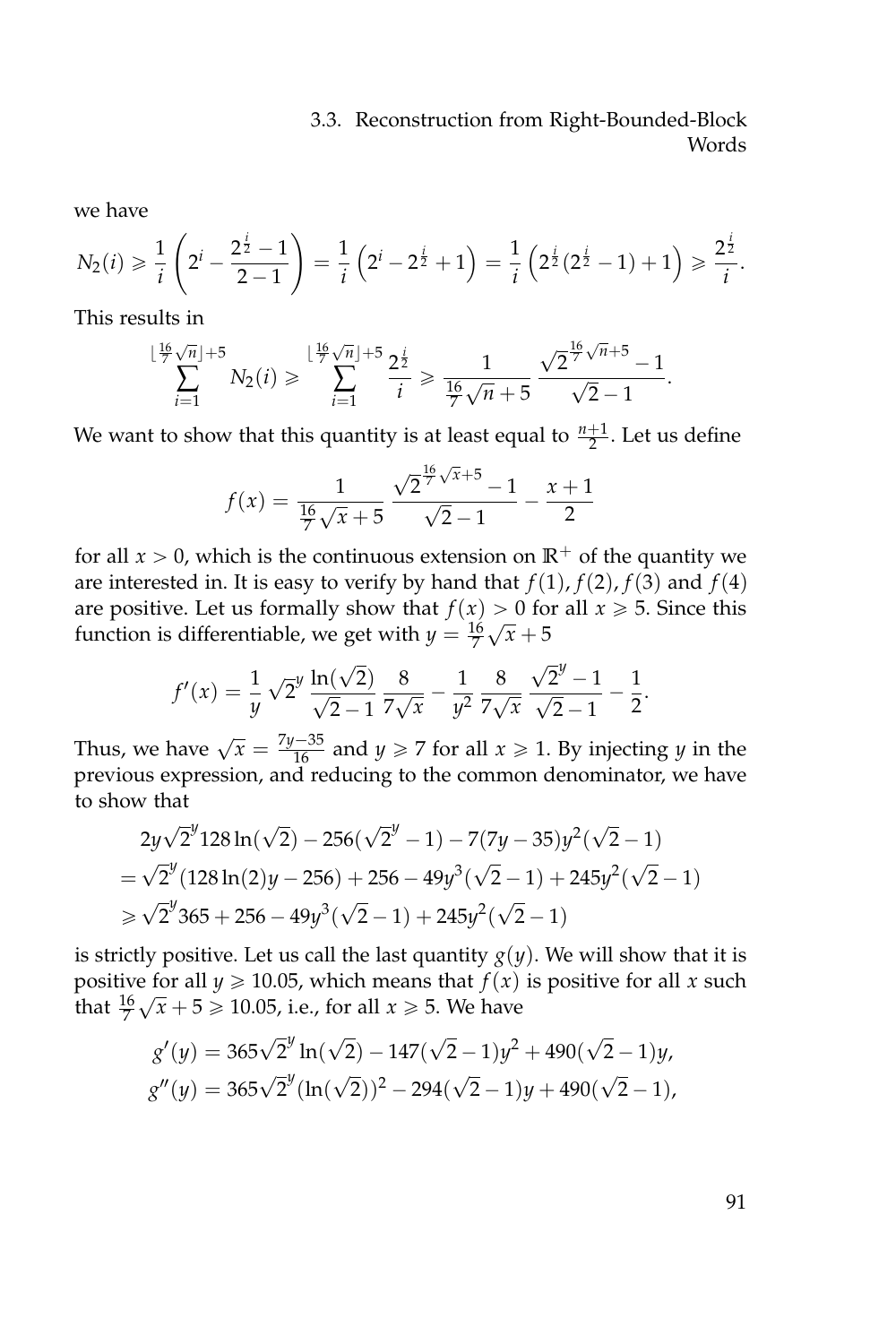#### 3. Scattered Factors

$$
g'''(y) = 365\sqrt{2}^y(\ln(\sqrt{2}))^3 - 294(\sqrt{2}-1),
$$

and  $g'''(7) > 50$ ,  $g''(8.5) > 2$ ,  $g'(10.05) > 8$  and finally  $g(10.05) > 1787$ . Since  $g'''(y)$  is increasing and positive in 7,  $g''(y)$  is increasing for  $y \ge 7$ . Therefore,  $g'(y)$  is increasing for  $y \ge 8.5$  and finally  $g(y)$  is increasing for  $v \ge 10.05$  and positive.  $\Box$ 

*3.3.20 Remark.* By Lemma [3.3.14,](#page-104-0) we know that  $k_{a^{\ell}b}$  is unique if it is in  $[\ell]_0$ or exactly  $\binom{k_a}{\ell}(n-k_a)$ . The probability for the latter is  $\frac{1}{2^n}$  for  $w \in \{a, b\}^n$ . If  $k_{a^{\ell}b} = m \in [\ell]_0$  we get, by [\(3.3.9\)](#page-103-0), immediately  $s_{\ell+1} = m$  and  $s_i = 0$  for  $\ell + 2 \leq i \leq k_{a} + 1$ . Hence, the values for  $s_j$  for  $j \in [\ell]$  are not determined. By  $\sum_{i \in [\ell]} s_i = n - k_a - m$ , there are  $d = \sum_{i \in [\ell]_0} {\ell \choose {\ell-i}} {n-k_a-m-1 \choose i-1}$  possibilities to fulfil the constraints, i.e., we have a probability of  $\frac{d}{2^n}$  to have such a word.

#### **3.3.2 Reconstruction for Arbitrary Alphabets**

In this section we address the problem of reconstructing words over arbitrary alphabets from their scattered factors. We begin with a series of results of algorithmic nature. Let  $\Sigma = \{a_1, \ldots, a_q\}$  be an alphabet equipped with the ordering  $a_i < a_j$  for  $1 \leq i < j \leq q \in \mathbb{N}$ .

**3.3.21 Definition.** Let  $w_1, \ldots, w_k \in \Sigma^*$  for  $k \in \mathbb{N}$ , and  $K = (k_a)_{a \in \Sigma}$  a sequence of  $|\Sigma|$  natural numbers. A *K–valid marking* of  $w_1, \ldots, w_k$  is a  $\text{mapping } \psi : [k] \times \mathbb{N} \rightarrow \mathbb{N} \text{ such that for all } j \in [k] \text{, } i, \ell \in [\lvert w_j \rvert] \text{, and a} \in \Sigma \text{ it}$ holds

 $\triangleright$  if  $w_j[i] =$  a then  $\psi(j, i) \leq k_a$ ,

$$
\Rightarrow \text{ if } i < \ell \leq |w_j| \text{ and } w_j[i] = w_j[\ell] = \text{a then } \psi(j, i) < \psi(j, \ell).
$$

A *K-valid marking* of  $w_1, \ldots, w_k$  is represented as the string  $w_1^{\psi}$ 1 , *w ψ* 2 , . . ., *w ψ k* , where  $w_i^{\psi}$  $\int_{j}^{\varphi}[i] = (w_{j}[i])_{\psi(j,i)}$  for fresh letters  $(w_{j}[i])_{\psi(j,i)}.$ 

For instance, let  $k = 2$ ,  $\Sigma = \{a, b\}$ , and  $w_1 =$  aab,  $w_2 =$  abb. Let  $k_a = 3, k_b = 2$  define the sequence *K*. A *K*-valid marking of  $w_1, w_2$  would be  $w_1^{\psi} = (a)_1(a)_3(b)_1, w_2^{\psi} = (a)_2(b)_1(b)_2$  defining  $\psi$  implicitly by the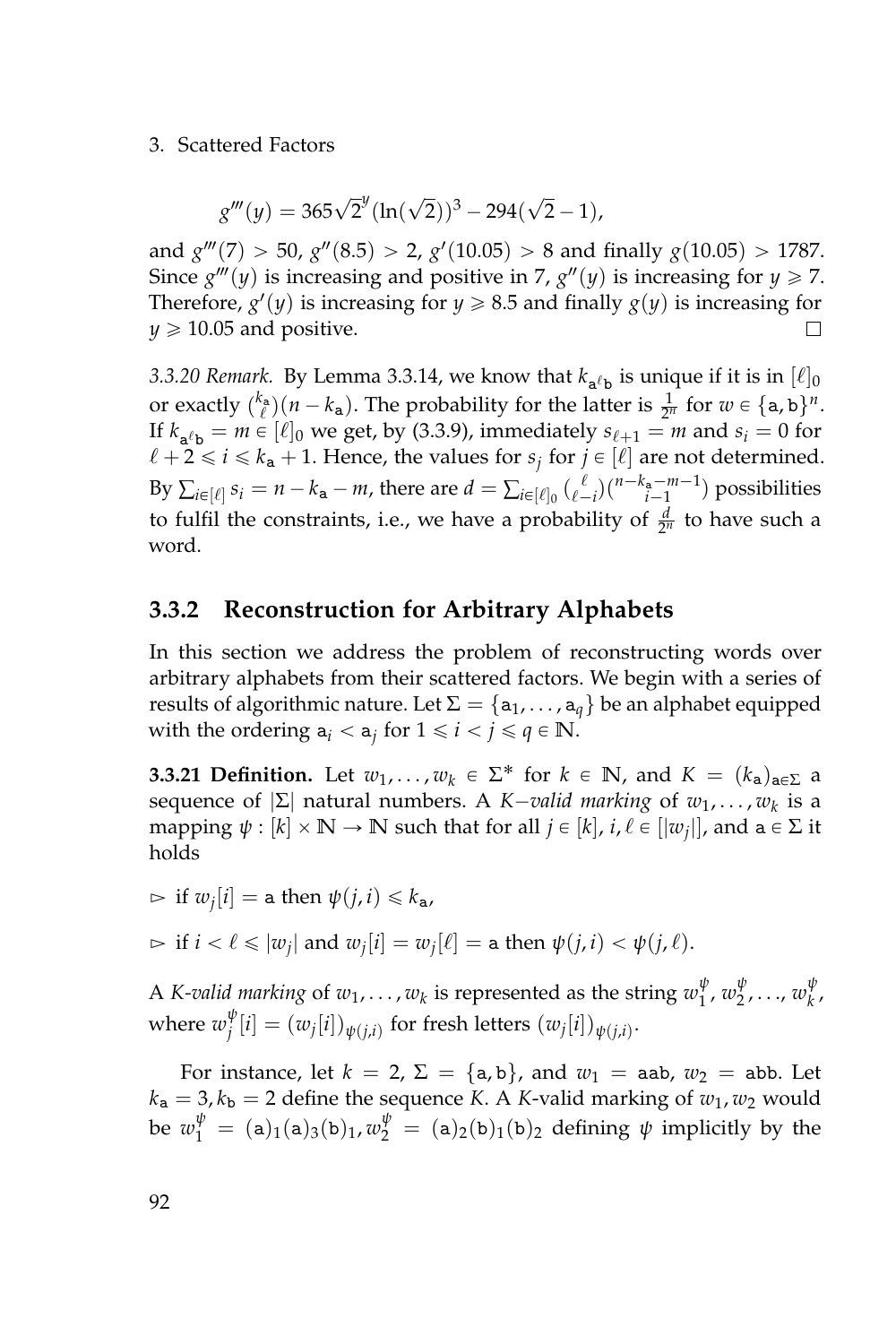indices. We used parentheses in the marking of the letters in order to avoid confusions.

We recall that a topological sorting of a directed graph  $G = (V, E)$ , with  $V = \{v_1, \ldots, v_n\}$ , is a linear ordering  $v_{\sigma(1)} < v_{\sigma(2)} < \ldots < v_{\sigma(n)}$  of the nodes, defined by the permutation  $\sigma$  :  $[n] \rightarrow [n]$ , such that there exists no edge in *E* from  $v_{\sigma(i)}$  to  $v_{\sigma(j)}$  for any  $i > j$  (i.e., if  $v_a$  comes after  $v_b$  in the linear ordering, for some  $a = \sigma(i)$  and  $b = \sigma(j)$ , then we have  $i > j$  and there should be no edge between *v<sup>a</sup>* and *v<sup>b</sup>* ). It is a folklore result that any directed graph *G* has a topological sorting if and only if *G* is acyclic.

**3.3.22 Definition.** Let  $w_1, \ldots, w_k \in \Sigma^*$  for  $k \in \mathbb{N}$ ,  $K = (k_a)_{a \in \Sigma}$  a sequence of |Σ| natural numbers, and *ψ* a *K*´*valid marking* of *w*1, . . . , *w<sup>k</sup>* . Let *G<sup>ψ</sup>* be the graph that has  $\sum_{\mathtt{a} \in \Sigma} k_{\mathtt{a}}$  nodes, labelled with the letters  $(\mathtt{a})_1, \ldots$  ,  $(\mathtt{a})_{k_{\mathtt{a}}},$ for all  $a \in \Sigma$ , and the directed edges  $((w_j[i])_{\psi(j,i)}, (w_j[i+1])_{\psi(j,i+1)} )$ , for all  $j \in [k]$ ,  $i \in [|w_j|]$ , and  $((a)_{i}$ ,  $(a)_{i+1})$ , for all occurring  $i$  and  $a \in \Sigma$ . We say that there exists *a valid topological sorting* of the *ψ*-marked letters of the words *w*1, . . . , *w<sup>k</sup>* if there exists a topological sorting of the nodes of *Gψ*, i.e., *G<sup>ψ</sup>* is a directed acyclic graph.

The graph associated with the *K*-valid marking of  $w_1$ ,  $w_2$  from above would have the five nodes  $(a)_1$ ,  $(a)_2$ ,  $(a)_3$ ,  $(b)_1$ ,  $(b)_2$  and the six directed edges  $((a)_1,(a)_3)$ ,  $((a)_3,(b)_1)$ ,  $((a)_2,(b)_1)$ ,  $((b)_1,(b)_2)$ ,  $((a)_1,(a)_2)$ ,  $((a)_2,$  $(a)<sub>3</sub>$ ) (where the direction of the edge is from the left node to the right node of the pair defining it). This graph has the topological sorting  $(a)$ <sub>1</sub>(a)<sub>2</sub>(a)<sub>3</sub>(b)<sub>1</sub>(b)<sub>2</sub>.

<span id="page-110-0"></span>**3.3.23 Theorem<sup>\*</sup>.** *For*  $w_1, \ldots, w_k \in \Sigma^*$  *and a sequence*  $K = (k_a)_{a \in \Sigma}$  *of*  $|\Sigma|$ *natural numbers, there exists a word w such that w<sup>i</sup> is a scattered factor of w with*  $|w|_a = k_a$ , for all  $i \in [k]$  and all  $a \in \Sigma$ , if and only if there exist a K-valid marking *ψ of the words w*1, . . . , *w<sup>k</sup> and a valid topological sorting of the ψ-marked letters of the words*  $w_1, \ldots, w_k$ .

*Proof.* Let us now assume that there exists a *K*-valid marking *ψ* of the words *w*1, . . . , *w<sup>k</sup>* , and there exists a valid topological sorting of the *ψ*marked letters of the words  $w_1, \ldots, w_k$ . Let  $w'$  be the word obtained by writing the nodes of  $G_{\psi}$  in the order given by its topological sorting and removing their markings. It is clear that *w* <sup>1</sup> has *w<sup>i</sup>* as a scattered factor, for all  $i \in [k]$ , and that  $|w'|_a \le k_a$ , for all  $a \in \Sigma$ . Let now  $w = w' \prod_{a \in \Sigma} a^{k_a - |w'|_a}$ ,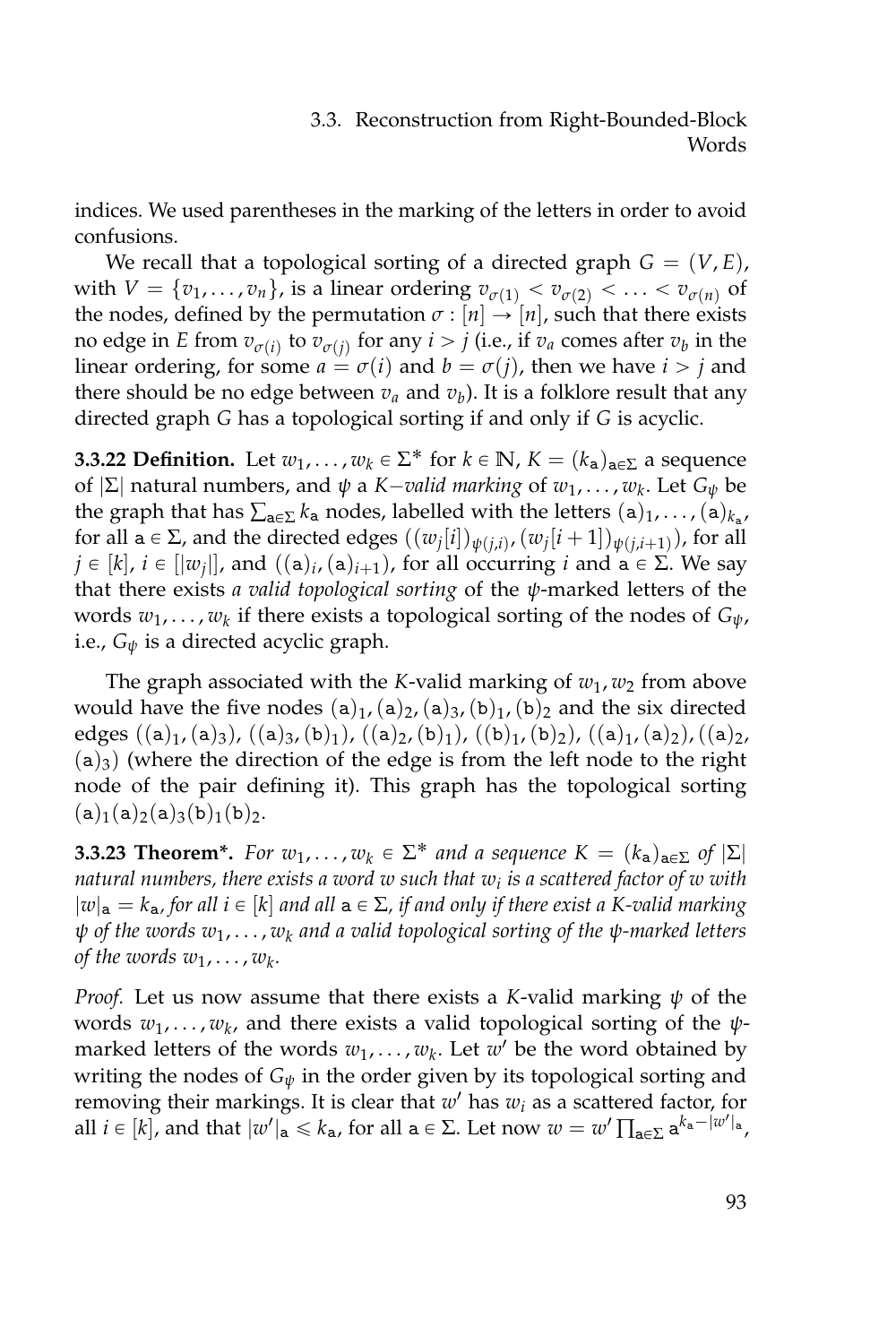#### 3. Scattered Factors

where  $\prod_{a\in\Sigma}a^{k_a-|w'|_a}$  is the concatenation of the factors  $a^{k_a-|w'|_a}$ , for  $a\in\Sigma$ in some fixed order. Now *w* has  $w_i$  as a scattered factor, for all  $i \in [k]$ , and  $|w|_a = k_a$ , for all  $a \in \Sigma$ .  $\Box$ 

Next we show that in Theorem [3.3.23](#page-110-0) uniqueness propagates in the  $\Leftarrow$ -direction.

<span id="page-111-0"></span>**3.3.24 Corollary\*.** Let  $w_1, \ldots, w_k \in \Sigma^*$  and  $K = (k_a)_{a \in \Sigma}$  a sequence of  $|\Sigma|$ *natural numbers. If the following statements hold*

- $\epsilon > 0$  there exists a unique K-valid marking  $\psi$  of the words  $w_1, \ldots, w_k,$
- $\triangleright$  *in the unique K-valid marking*  $\psi$  *we have that for each*  $a \in \Sigma$  *and*  $\ell \in [k_a]$ *there exists i*  $\in$  [ $k$ ] *and j*  $\in$  [ $|w_i|$ ] *with*  $\psi(i, j) = \ell$ , *and*
- $\triangleright$  *there exists a unique valid topological sorting of the ψ-marked letters of the words w*1, . . . , *w<sup>k</sup>*

*then there exists a unique word w such that w<sup>i</sup> is a scattered factor of w, for all*  $i \in [k]$  *and*  $|w|_a = k_a$  *for all*  $a \in \Sigma$ *.* 

*Proof.* Let *w* be the word obtained by writing in order the letters of the unique valid topological sorting of the *ψ*-marked letters of the words  $w_1, \ldots, w_k$  and removing their markings. It is clear that  $w'$  has  $w_i$  as a scattered factor, for all  $i \in [k]$ , and that  $|w|_a = k_a$ , for all  $a \in \Sigma$ . The word *w* is uniquely defined (as there is no other *K*-valid marking nor valid topological sorting of the *ψ*-marked letters), and  $|w|_a = k_a$ , for all  $a \in \Sigma$ .  $\Box$ 

In order to state the second result, we need the projection  $\pi_S(w)$  of a word  $w \in \Sigma^*$  on  $S \subseteq \Sigma$ :  $\pi_S(w)$  is obtained from  $w$  by removing all letters from  $\Sigma \backslash S$ .

<span id="page-111-1"></span>**3.3.25 Theorem\*.** *Set*  $W = \{w_{a,b} | a < b \in \Sigma\}$  *such that* 

 $\triangleright \ w_{a,b} \in \{a,b\}^*$  *for all*  $a,b \in \Sigma$ *,* 

 $\Rightarrow$  for all  $w, w' \in W$  and all  $a \in \Sigma$ , if  $|w|_a \cdot |w'|_a > 0$ , then  $|w|_a = |w'|_a$ .

*Then there exists at most one*  $w \in \Sigma^*$  *such that*  $w_{a,b}$  *is*  $\pi_{\{a,b\}}(w)$  *for all*  $a, b \in \Sigma$ *.*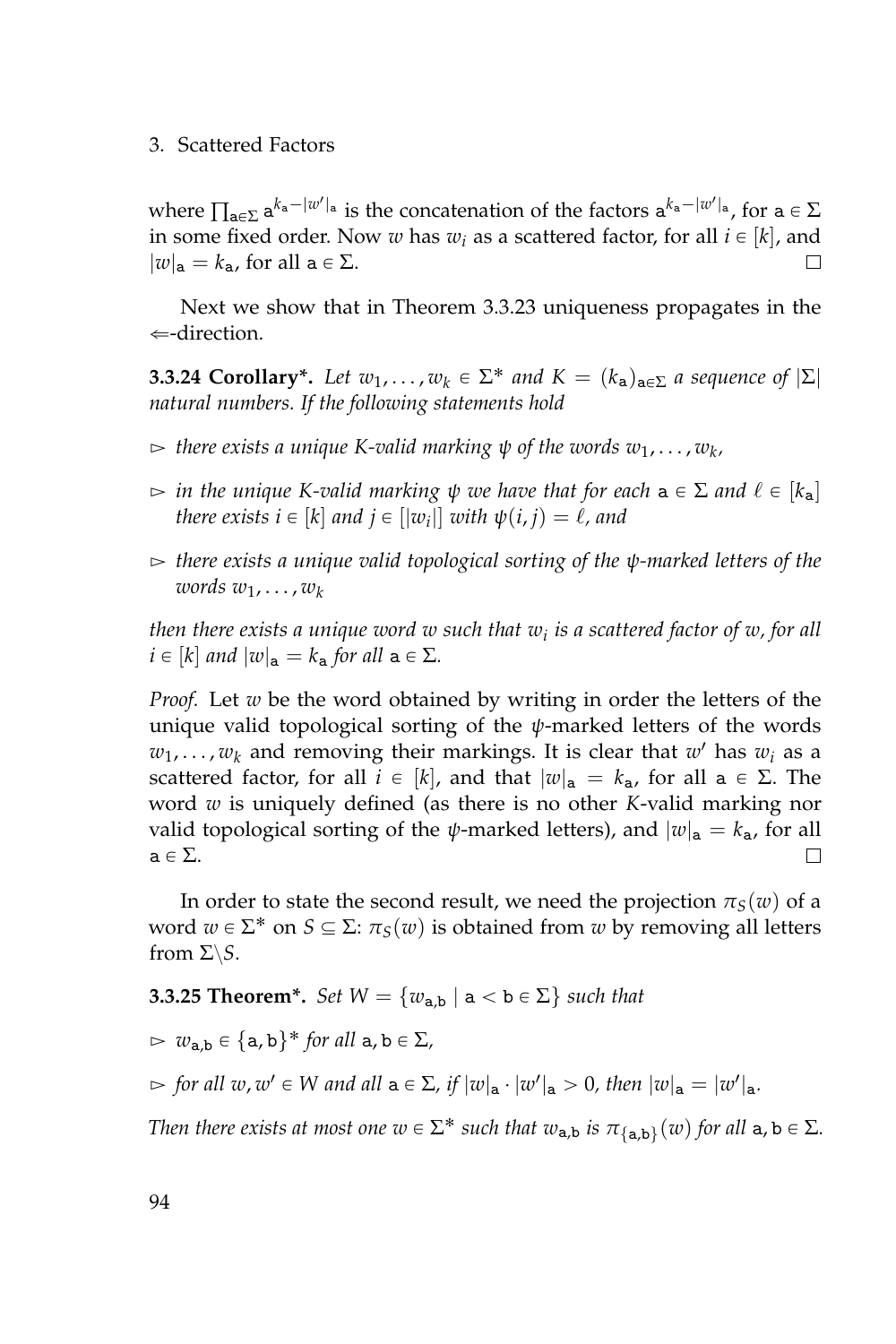*Proof.* Notice  $|W| = \frac{q(q-1)}{2}$  $\frac{(-1)^{n}}{2}$ . Let  $k_{a} = |w_{a,b}|_{a}$ , for  $a < b \in \Sigma$ . These numbers are clearly well defined, by the second item in our hypothesis. Let  $K =$  $(k_a)_{a \in \Sigma}$ . It is immediate that there exists a unique *K*-valid marking  $\psi$  of the words  $(w_{\mathbf{a},\mathbf{b}})_{\mathbf{a}<\mathbf{b}\in\Sigma}$ . As each two marked letters  $(\mathbf{a})_i$  and  $(\mathbf{b})_j$  (i.e., each two nodes  $(a)_i$  and  $(b)_j$  of  $G_\psi$ ) appear in the marked word  $w_{a,b}^\psi$ , we know the order in which these two nodes should occur in a topological sorting of *Gψ*. This means that, if *G<sup>ψ</sup>* is acyclic, then it has a unique topological sorting. Our statement follows now from Corollary [3.3.24.](#page-111-0) □

*3.3.26 Remark.* Given the set  $W = \{w_{a,b} \mid a < b \in \Sigma\}$  as in the statement of Theorem [3.3.25,](#page-111-1) with  $k_a = |w_{a,b}|_a$ , for  $a < b \in \Sigma$ , and  $K = (k_a)_{a \in \Sigma}$ , we can produce the unique *K*-valid marking  $\psi$  of the words  $(w_{a,b})_{a < b \in \Sigma}$  in linear time  $O(\sum_{\mathbf{a} < \mathbf{b} \in \Sigma} |w_{\mathbf{a},\mathbf{b}}|) = O((q-1) \sum_{\mathbf{a} \in \Sigma} k_{\mathbf{a}})$ : just replace the *i*<sup>th</sup> letter a of  $w_{a,b}$  by  $(a)_i$ , for all a and *i*. The graph  $G_\psi$  has  $O((q-1)\sum k_a)$  edges and  $O(\sum k_a)$  vertices and can be constructed in linear time  $O((q-1)\sum k_a)$ . Sorting  $G_{\psi}$  topologically takes  $O((q-1)\sum k_{a})$  time (see, e.g., the handbook [\[21\]](#page-160-0)). As such, we conclude that reconstructing a word  $w \in \Sigma^*$  from its projections over all two-letter-subsets of  $\Sigma$  can be done in linear time w.r.t. the total length of the respective projections.

Theorem [3.3.25](#page-111-1) is in a sense optimal: in order to reconstruct a word over Σ uniquely, we need all its projections on two-letter-subsets of Σ. That is, it is always the case that for a strict subset *U* of  $\{\{a, b\} \mid a < b \in \Sigma\}$ , with  $|U| = \frac{q(q-1)}{2} - 1$ , there exist two words  $w' \neq w$  such that  $\{\pi_p(w')\}$  $p \in U$ } = { $\tau_p(w) | p \in U$ }. We can, in fact, show the following results:

<span id="page-112-0"></span>**3.3.27 Theorem\*.** *Let*  $S_1, \ldots, S_k$  *be subsets of*  $\Sigma$ *. The following hold:* 

- *1. If each pair*  $\{a, b\} \subseteq \Sigma$  *is included in at least one of the sets*  $S_i$ *, then we can*  $\tau$ econstruct any word uniquely from its projections  $\pi_{S_1}(\cdot),\ldots,\pi_{S_k}(\cdot).$
- 2. If there exists a pair  $\{a, b\}$  that is not contained in any of the sets  $S_1, \ldots, S_k$ , *then there exist two words w and w*<sup>*s*</sup> such that  $w \neq w'$  *and*  $\pi_{S_1}(w) =$  $\pi_{S_1}(w'), \ldots, \pi_{S_k}(w) = \pi_{S_k}(w').$

*Proof.* The first part is, once again, a consequence of Corollary [3.3.24.](#page-111-0) The second part can be shown by assuming that  $\Sigma = \{a_1, \ldots, a_q\}$  and the pair  $\{a_1, a_2\}$  is not contained in any of the sets  $S_1, \ldots, S_k$ . Then, for  $w =$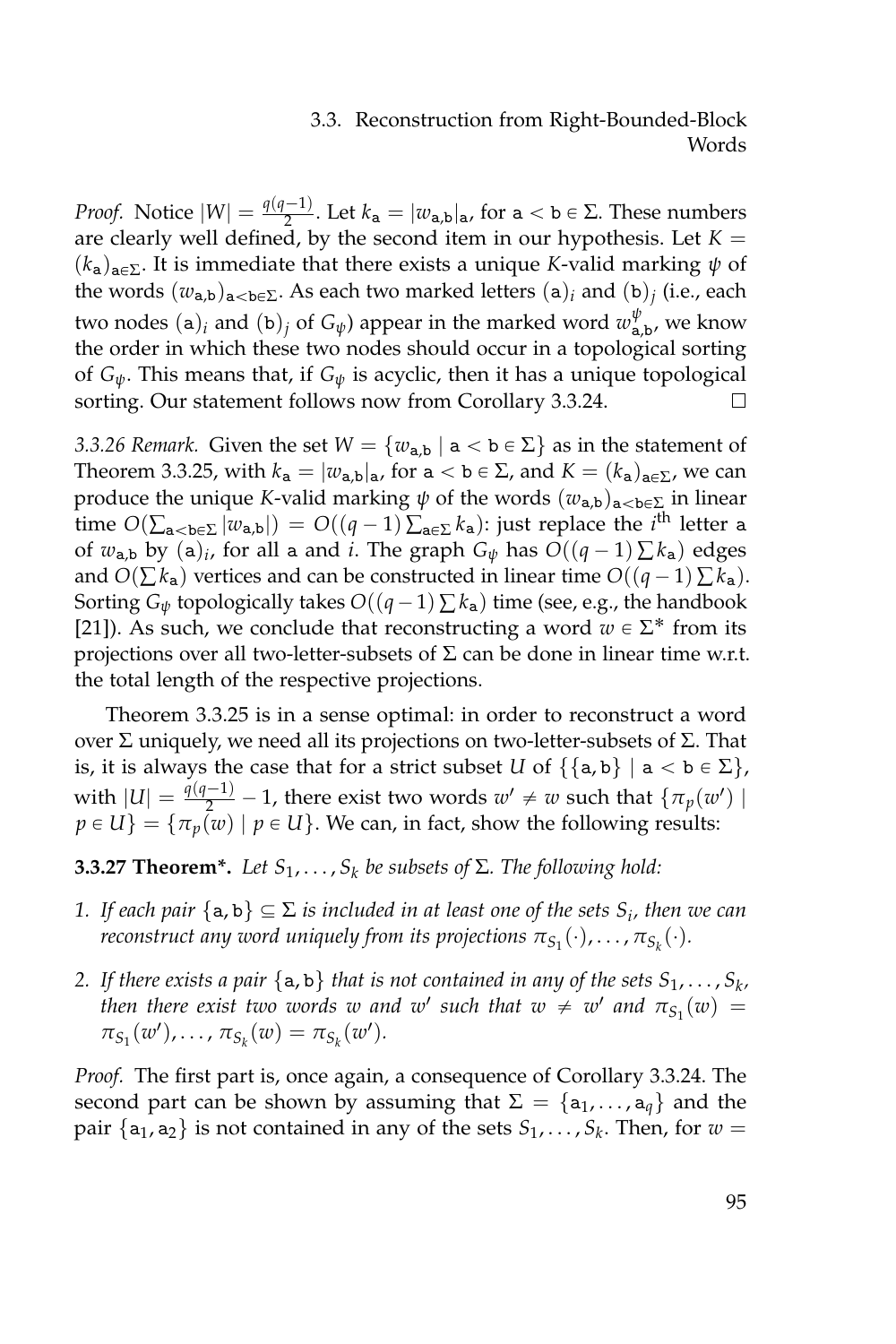#### 3. Scattered Factors

 $a_1a_3a_4\ldots a_q$  and  $w' = a_2a_3a_4\ldots a_q$ , we have that  $\pi_{S_1}(w) = \pi_{S_1}(w')$ ,...,  $\pi_{S_k}(w) = \pi_{S_k}(w')$ .

In this context, we can ask how efficiently can we decide if a word is uniquely reconstructible from the projections  $\pi_{S_1}(\cdot),...$ ,  $\pi_{S_k}(\cdot)$  for  $S_1, \ldots, S_k \subset \Sigma$ .

**3.3.28 Theorem\*.** *Given the sets*  $S_1, \ldots, S_k \subset \Sigma$ *, we decide whether we can reconstruct any word uniquely from its projections*  $\pi_{S_1}(\cdot), \ldots, \pi_{S_k}(\cdot)$  *<i>in*  $O(q^2k)$ *time. Moreover, under the* Strong Exponential Time Hypothesis *(see the survey [\[8\]](#page-158-0) and the references therein), there is no*  $O(q^{2-d}k^c)$  *algorithm for solving the above decision problem, for any d,*  $c > 0$ *.* 

*Proof.* We begin with a series of preliminaries. Let us recall the *Orthogonal Vectors* problem: Given sets *A*, *B* consisting of *n* vectors in  $\{0,1\}^k$ , decide whether there are vectors  $a \in A$  and  $b \in B$  which are orthogonal (i.e., for any  $i \in [k]$  we have  $a[i]b[i] = 0$ ). This problem can be solved naïvely in *O*(*n* 2 *k*) time, but under the *Strong Exponential Time Hypothesis* there is no  $O(n^{2-d}k^c)$  algorithm for solving it, for any  $d, c > 0$  (once more, see the survey [\[8\]](#page-158-0) and the references therein).

We show that our problem is equivalent to the *Orthogonal Vectors* problem.

Let us first assume that we are given the sets  $S_1, \ldots, S_k \subset \Sigma$ , and we want to decide whether we can reconstruct any word uniquely from its projections  $\pi_{S_1}(\cdot), \ldots, \pi_{S_k}(\cdot)$ . This is equivalent, according to Theorem [3.3.27,](#page-112-0) to checking whether each pair  $\{a, b\} \subseteq \Sigma$  is included in at least one of the sets  $S_i$ . For each letter a of  $\Sigma$  we define the *k*-dimensional vectors  $x_a$ where  $x_a[i] = 1$  if  $a \in S_i$  and  $x_a[i] = 0$  if  $a \notin S_i$ . This can be clearly done in  $O(qk)$  time. Now, there exists a pair  $\{a, b\}$  that is not contained in any of the sets  $S_1, \ldots, S_k$  if and only if there exists a pair of vectors  $\{x_a, x_b\}$ such that  $x_a[i]x_b[i] = 0$  for all  $i \in [k]$ . We can check whether there exists a pair of vectors  $\{x_a, x_b\}$  such that  $x_a[i]x_b[i] = 0$  for all  $i \in [k]$  by solving the *Orthogonal Vectors* problem by using for both input sets of vectors the set  ${x_{a} | a \in \Sigma}$ . As such, we can check whether there exists a pair {a, b} that is not contained in any of the sets  $S_1, \ldots, S_k$  in  $O(q^2k)$  time.

Let us now assume that we are given two sets *A*, *B* consisting of *n* vectors in  $\{0,1\}^k$ , and we want to decide whether there are vectors  $a \in A$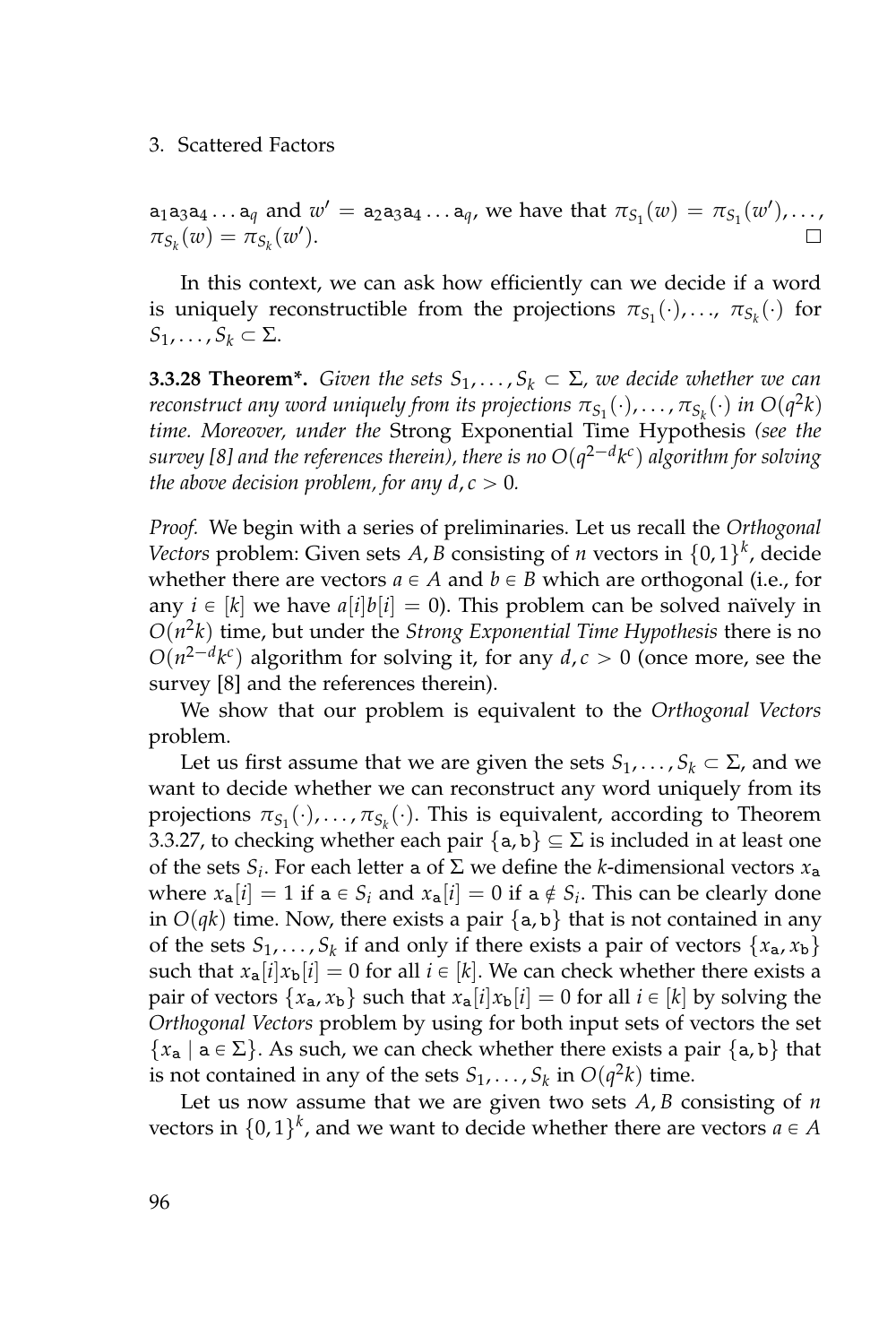and  $b \in B$  which are orthogonal (i.e., for any  $i \in [k]$  we have  $a[i]b[i] = 0$ ). We can compute the set of  $(k + 2)$ -dimensional vectors  $A'$  containing the vectors of *A* extended with two new positions (position  $k + 1$  and position  $k + 2$ ) set to 10 and the vectors of *B* extended with two new positions (position  $k + 1$  and position  $k + 2$ ) set to 01. To decide whether there are vectors  $a \in A$  and  $b \in B$  which are orthogonal is equivalent to decide whether there are vectors  $a, b \in A'$  which are orthogonal (if two such vectors exist, they must be different on their last two positions, so one must come from *A* and one from *B*). Assume that  $A' = \{x_1, x_2, \ldots, x_{2n}\}.$ Now we define an alphabet  $\Sigma = {\mathbf{a}_1, \dots, \mathbf{a}_{2n}}$  of size 2*n* and the sets  $S_1, \ldots, S_k$ , where  $a_j \in S_i$  if and only if  $x_j[i] = 1$ . Computing  $A'$  and then the alphabet  $\Sigma$  and the sets  $S_i$ , for  $i \in [k]$ , takes  $O(nk)$  time. Now, to decide whether there are vectors  $x_i, x_j \in A'$  which are orthogonal is equivalent to decide whether there exists a pair of letters {a*<sup>i</sup>* , a*j*} of Σ that is not contained in any of the sets  $S_1, \ldots, S_k$ . The conclusion of the theorem now follows.  $\Box$ 

Coming now back to combinatorial results, we use the method developed in Section [3.3.1](#page-102-0) to reconstruct a word over an arbitrary alphabet. We show that we need at most  $\sum_{i \in [q]} |w|_i (q + 1 - i)$  different binomial coefficients to reconstruct *w* uniquely for the alphabet  $\Sigma = \{1, \ldots, q\}$ . In fact, following the results from the first part of this section, we apply this method on all combinations of two letters. Consider for an example that for  $w \in \{a, b, n\}^6$  the following binomial coefficients  $\binom{w}{a^0 p} = 1$ ,  $\binom{w}{a^0 n} = 2$ ,  $\binom{w}{a^1b} = 0$ ,  $\binom{w}{a^1n} = 3$ ,  $\binom{w}{b^1n} = 2$ , and  $\binom{w}{a^2n} = 1$  are given. By  $|w| = 6$ ,  $|w|_b = 1$ , and  $|w|_n = 2$ , we get  $|w|_a = 3$ . Applying the method from Section [3.3.1](#page-102-0) for  $\{a, b\}$ ,  $\{a, n\}$ , and  $\{b, n\}$ , we obtain the scattered factors ba<sup>3</sup>, anana, and bn<sup>2</sup>. Combining all these three scattered factors gives us uniquely banana. Notice that in this example we only needed six binomial coefficients instead of ten, which is the worst case.

*3.3.29 Remark.* As seen in the example we have not only the word length but also  $\binom{w}{x}$  for all but one  $x \in \Sigma$ . Both information give us the remaining single letter binomial coefficient and, hence, we will assume that we know all of them.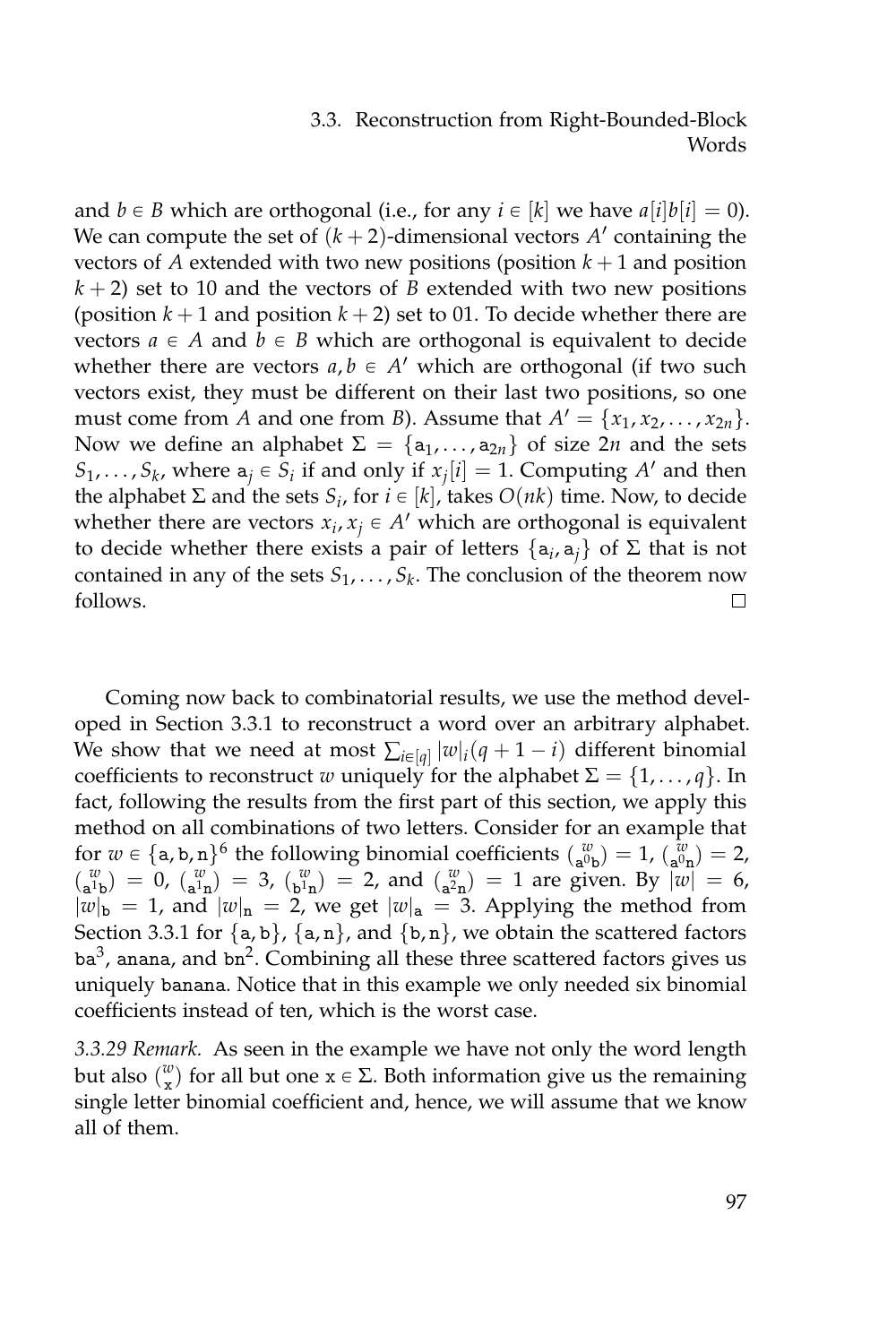#### 3. Scattered Factors

For convenience in the following theorem consider  $\Sigma = \{1, \ldots, q\}$  for *q* > 2 and set  $\alpha := \lfloor \frac{16}{7}\sqrt{n} \rfloor + 5$ . In the general case the results by [\[99\]](#page-166-0) and [\[72\]](#page-164-0) yield that

<span id="page-115-0"></span>
$$
\sum_{i \in [\alpha]} \frac{1}{i} \frac{(q+1)^{\frac{i}{2}} - 1}{q}
$$
 (3.3.30)

is smaller than the best known upper bound on the number of binomial coefficients sufficient to reconstruct a word uniquely.

The following theorem generalises Theorem [3.3.19](#page-107-0) on an arbitrary alphabet.

<span id="page-115-1"></span>**3.3.31 Theorem.** For uniquely reconstructing a word  $w \in \Sigma^*$  of length at least *q*  $-$  1,  $\sum_{i \in [q]} |w|_i (q + 1 - i)$  binomial coefficients suffice, which is strictly smaller *than [\(3.3.30\)](#page-115-0).*

*Proof.* The claim that  $\sum_{i \in [q]} |w|_i(q + 1 - i)$  binomial coefficients suffice to reconstruct *w* uniquely follows by Theorem [3.3.25:](#page-111-1) for each pair of letters we apply the method of the binary case. Thus, we are going to reconstruct words  $w_{a,b}$  for all pairs of letters  $a < b$ . If a is the *i*<sup>th</sup> letter in the alphabet, there are  $q - i$  such pairs. To determine  $w_{a,b}$  uniquely,  $min(k_a, k_b) + 1 \leq$  $k_{a}$  + 1 binomial coefficients from the set  ${k_{b}, k_{ab}, \ldots, k_{a^{|w|}a} }$  suffice. In total, thus, we need the binomial coefficients of the set

$$
\{k_{\mathbf{a}^j \mathbf{b}} : \mathbf{a} < \mathbf{b}, j \in [|\mathbf{w}|_{\mathbf{a}}]\} \cup \{k_{\mathbf{b}} : \mathbf{b} \in \Sigma \setminus \{1\}\}.
$$

There are  $\sum_{i \in [q]} |w|_i(q - i) + (q - 1)$  such coefficients. This quantity is less than or equal to  $\sum_{i \in [q]} |w|_i (q + 1 - i)$  for every  $w$  of length at least  $q - 1$ .

We show the second claim about the bound by induction on *q* where the binary case in Theorem [3.3.19](#page-107-0) serves as induction basis. This implies

$$
\sum_{i \in [q]} |w|_i (q+1-i) = \left(\sum_{i \in [q-1]} |w|_i (q+1-i)\right) + |w|_q (q+1-q)
$$
  
= 
$$
\left(\sum_{i \in [q-1]} |w|_i (q-i)\right) + \sum_{i \in [q-1]} |w|_i + |w|_q
$$

98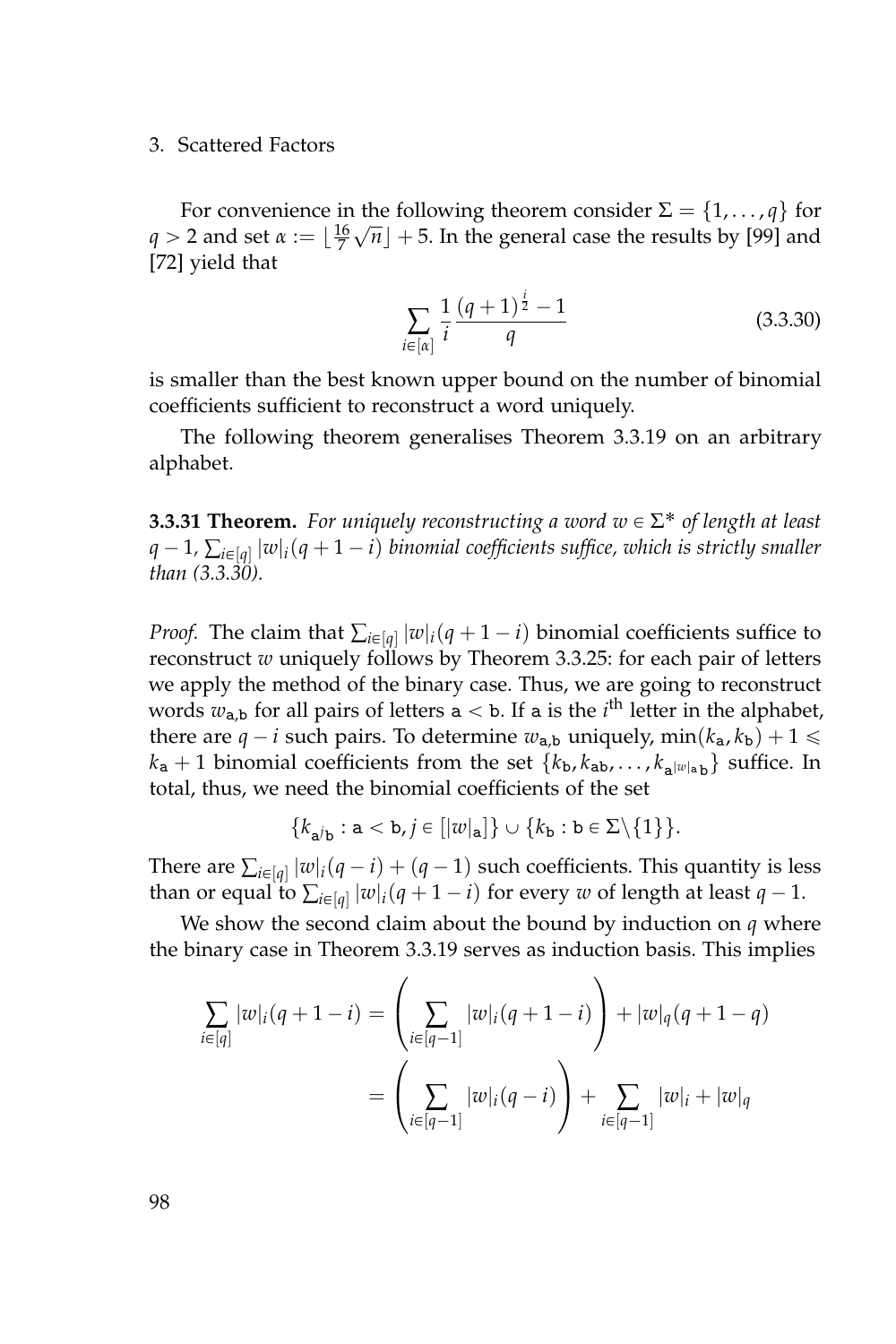and therefore

$$
\sum_{i \in [q]} |w|_i(q+1-i) \leq \left(\sum_{i \in [\alpha]} \frac{1}{i} \frac{q^{\frac{i}{2}} - 1}{q-1}\right) + n
$$

$$
= \left(\sum_{i \in [\alpha]} \frac{1}{i} \frac{q(q^{\frac{i}{2}} - 1)}{q(q-1)}\right) + n.
$$

On the other hand, we have to compare this quantity with [\(3.3.30\)](#page-115-0) which can be rewritten as

$$
\sum_{i\in[\alpha]} \frac{1}{i} \frac{(q+1)^{\frac{i}{2}}-1}{q} = \sum_{i\in[\alpha]} \frac{1}{i} \frac{(q-1)((q+1)^{\frac{i}{2}}-1)}{q(q-1)}.
$$

Thus, the claim is proven, if the substraction of the latter one and the previous one is greater than zero, i.e., we show that

$$
\left(\sum_{i\in[n]}\frac{1}{i}\frac{(q-1)((q+1)^{\frac{i}{2}}-1)-q(q^{\frac{i}{2}}-1)}{q(q-1)}\right)-n>0, \text{ i.e., } (3.3.32)
$$

$$
\left(\sum_{i\in[n]}\frac{1}{i}\frac{(q-1)(q+1)^{\frac{1}{2}}-qq^{\frac{1}{2}}+1}{q(q-1)}\right)-n>0.\tag{3.3.33}
$$

With  $f(i) = \frac{(q-1)(q+1)^{\frac{i}{2}} - qq^{\frac{i}{2}} + 1}{(q^2-1)^{2}}$  $\frac{f(4+1)^2 - 4q^2 + 1}{i q(q-1)}$  for all  $i \in [\alpha]$ , the proof of [\(3.3.33\)](#page-116-0) contains the following steps

- <span id="page-116-1"></span>1. For all  $i \geq 2$  we have  $f(i) \geq 0$ ,
- <span id="page-116-2"></span>2.  $f(5) + f(1) \ge 0$ ,
- <span id="page-116-3"></span>3.  $f(\alpha) - n > 0$ .

ad [1.](#page-116-1) For  $i = 2$  we have

$$
f(2) = \frac{1}{2} \frac{(q-1)(q+1) - q^2 + 1}{q(q-1)} = \frac{q^2 - 1 - q^2 + 1}{2q(q-1)} = 0.
$$

<span id="page-116-0"></span>99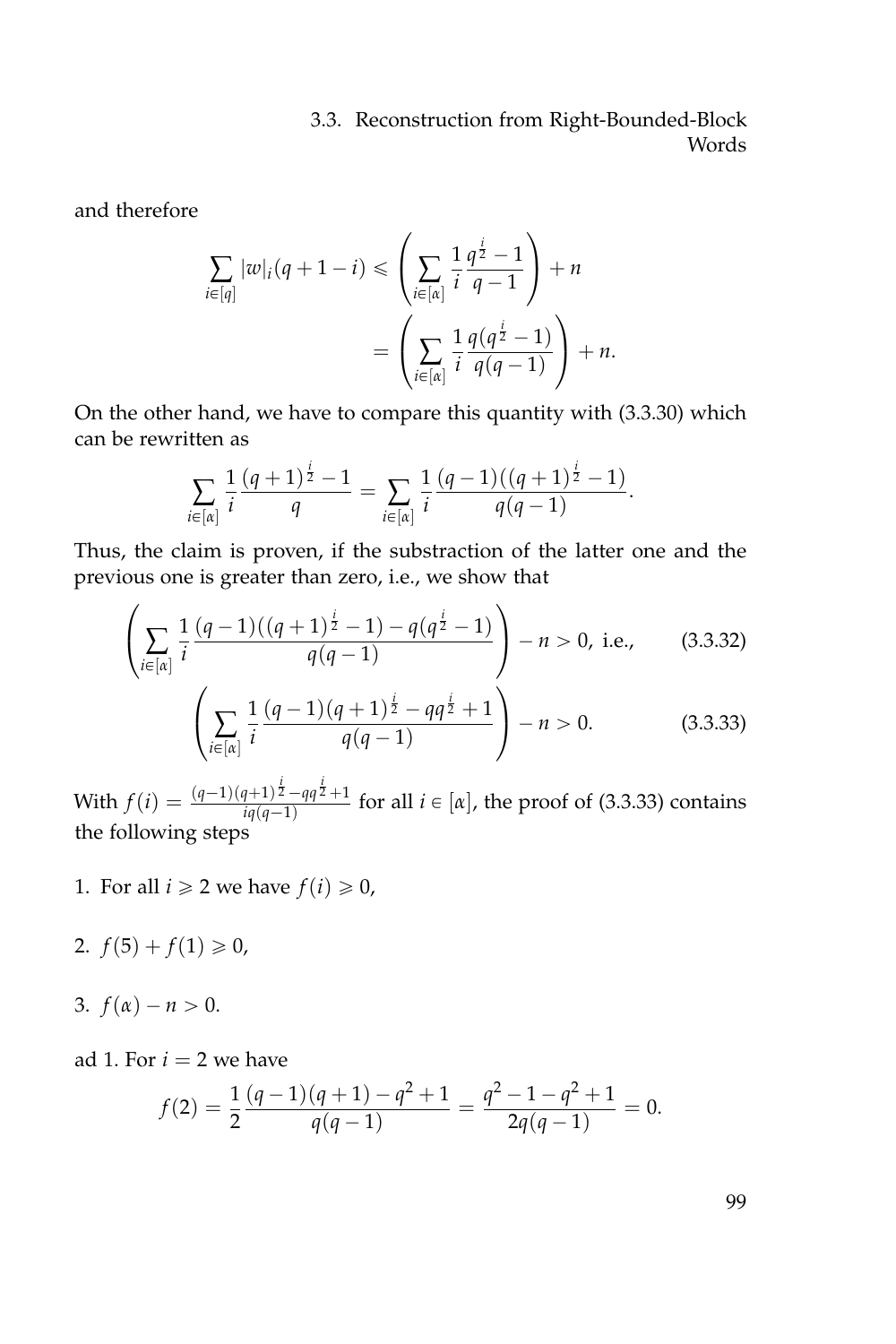#### 3. Scattered Factors

For  $i = 3$  we have

$$
f(3) = \frac{1}{3} \frac{(q-1)(q+1)\sqrt{q+1} - q^2 \sqrt{q} + 1}{q(q-1)}.
$$

Consider the function  $g : \mathbb{R} \to \mathbb{R}$ ;  $q \mapsto q^4 - 2q^3 - 2q^2 + q + 1$ . This function has two minima (between  $-0.75$  and  $-0.5$  as well as between 1.75 and 2) and one maximum (between  $0.125$  and  $0.25$ ). Since  $g$  has only two inflexion points and *g* is strictly greater than zero at the first minimum, *g* has only two roots. The first root is between 0.7 and 0.8 and the second root is between 2.5 and 2.75. Thus, for all  $q \ge 2.75$ , we have  $g(q) > 0$ . This implies  $q^5 + q^4 - 2q^3 - 2q^2 + q + 1 > q^5$ . Hence, equivalently we get  $(q + 1)(q^4 - 2q^2 + 1) > q^5$ , i.e.,  $(q + 1)(q^2 - 1)^2 > qq^4$ . This implies  $\sqrt{q+1}(q^2-1) > \sqrt{q}q^2$  which proves that the numerator of *f*(3) is positive and, hence,  $f(3) > 0$ . Before we prove the claim for  $i \ge 4$ , we will prove that  $(q-1)(q+1)^j \geqslant q^{j+1}$  for  $j \geqslant 2$ . Thus, we get

$$
(q-1)(q+1)^j = \left(\sum_{k \in [j]} \left( \binom{j}{k-1} - \binom{j}{k} \right) q^k \right) + q^{j+1} - 1.
$$

Due to the central symmetry of each row of the Pascal triangle and since the distribution of the binomial coefficient is unimodal, for  $k \leq |j/2|$ , we have *j j j j*

$$
\begin{pmatrix} j \\ j-k \end{pmatrix} - \begin{pmatrix} j \\ j-k+1 \end{pmatrix} = -\left( \begin{pmatrix} j \\ k-1 \end{pmatrix} - \begin{pmatrix} j \\ k \end{pmatrix} \right) > 0
$$

and, thus,

$$
(q-1)(q+1)^j = \left(\sum_{k \in [j/2]} \left( \binom{j}{k} - \binom{j}{k-1} \right) (q^{j-k+1} - q^k) \right) + q^{j+1} - 1.
$$

Since  $k \leq |j/2|$ , we have  $j - k + 1 > k$  and each term of the above sum is, thus, positive. This shows that  $(q-1)(q+1)^j \geqslant q^{j+1}$ . This leads to the following estimations for  $f(i)$ . For  $i = 2j$  and  $j \ge 2$  we get

$$
f(i) = \frac{(q-1)(q+1)^j - qq^j + 1}{iq(q-1)} \ge \frac{q^{j+1} - q^{j+1} + 1}{iq(q-1)} > 0.
$$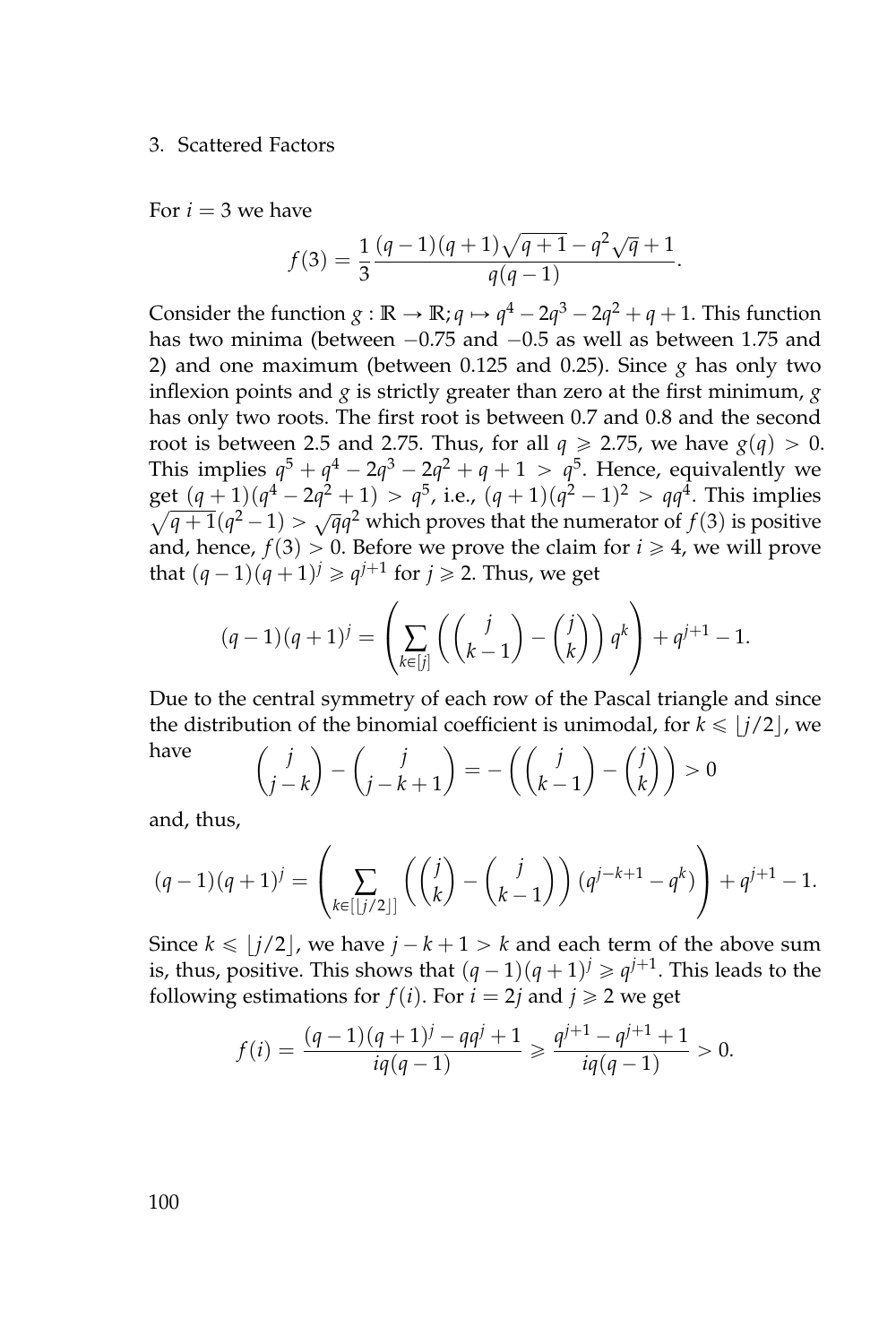Finally, for  $i = 2j + 1$  and  $j \ge 2$  we get

$$
f(i) = \frac{(q-1)(q+1)^j \sqrt{q+1} - qq^j \sqrt{q} + 1}{iq(q-1)}
$$
  
\n
$$
\geq \frac{q^{j+1}(\sqrt{q+1} - \sqrt{q}) + 1}{iq(q-1)} > 0.
$$

ad [2.](#page-116-2) Notice that  $\alpha \ge 7$  holds and, thus,  $f(5)$  is always a summand. For  $f(5) + f(1)$  we have to prove

$$
\frac{(q-1)(q+1)^2\sqrt{q+1} - q q^2\sqrt{q} + 1}{5q(q-1)} + \frac{(q-1)\sqrt{q+1} - q\sqrt{q} + 1}{q(q-1)} \ge 0
$$

Thus, we get for the numerator

$$
(q-1)(q+1)^{2}\sqrt{q+1} - qq^{2}\sqrt{q} + 1 + 5(q-1)\sqrt{q+1} - 5q\sqrt{q} + 5
$$
  
=  $(q-1)\sqrt{q+1}((q+1)^{2} + 5) - q\sqrt{q}(q^{2} + 5) + 6$   
=  $(q-1)\sqrt{q+1}(q^{2} + 2q + 6) - q\sqrt{q}(q^{2} + 5) + 6$   
=  $q^{3}\sqrt{q+1} + q^{2}\sqrt{q+1} + 4q\sqrt{q+1} - 6\sqrt{q+1} - q^{3}\sqrt{q} - 5q\sqrt{q} + 6.$ 

We have  $q^3 \sqrt{q+1} > q^3 \sqrt{q}$  and, since  $q \geqslant 3$ ,  $q^2\sqrt{q+1} \geqslant (6+q)\sqrt{q+1}.$ 

Therefore,  $q^2\sqrt{q+1} + 4q\sqrt{q+1} \geq 6\sqrt{q+1} + 5q\sqrt{q}$  and the numerator is positive.

ad [3.](#page-116-3) Notice that for fixed  $i$ ,  $f(i)$  is monotonically increasing for increasing *q*. This implies

$$
f(\alpha) \geq \frac{2 \cdot 4^{\frac{\alpha}{2}} - 3 \cdot 3^{\frac{\alpha}{2}} + 1}{6\alpha} = \frac{2^{\alpha+1} - 3^{\frac{\alpha}{2}+1} + 1}{6\alpha}.
$$

We are going to prove that

$$
2^{\alpha+1} - 3^{\frac{\alpha}{2}+1} + 1 > 6\alpha n. \tag{3.3.34}
$$

Recall that *α* is a function of *n*, given by  $\alpha = \lfloor \frac{16}{7} \rfloor$  $\sqrt{n}$  + 5.

First, we have  $a+1-3^{\frac{\alpha}{2}+1} > 2^{\alpha-1}-2^{\frac{\alpha}{2}}.$ 

<span id="page-118-0"></span>101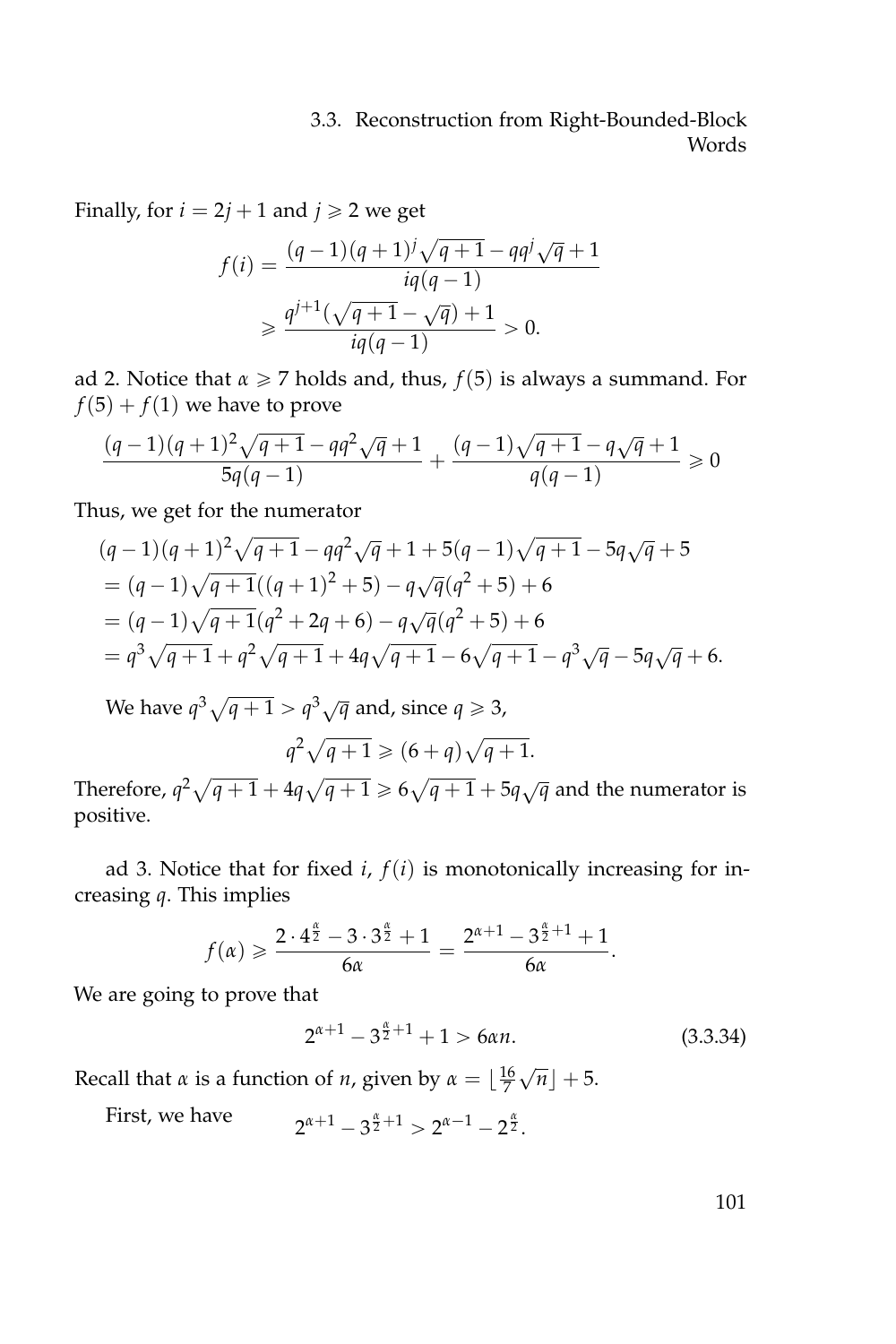#### 3. Scattered Factors

Indeed, this inequality is equivalent to

$$
2^{\frac{\alpha}{2}}\left(3\cdot 2^{\frac{\alpha}{2}-1}+1\right)>3^{\frac{\alpha}{2}+1}\quad\Leftrightarrow\quad 2^{\frac{\alpha}{2}-1}+\frac{1}{3}>\left(\frac{3}{2}\right)^{\frac{\alpha}{2}}.
$$

We can check that this last inequality is true by taking the logarithm of both sides, since  $\alpha > 5$ .

Therefore, it is sufficient for [\(3.3.34\)](#page-118-0) to show that

$$
2^{\alpha-1}-2^{\frac{\alpha}{2}}=2^{\frac{\alpha}{2}}(2^{\frac{\alpha}{2}-1}-1)>6\alpha n.
$$

Note that  $2^{\frac{\alpha}{2}} > n$  (indeed,  $\lfloor \frac{16}{7} \rfloor$  $\sqrt{n}$ ] + 5 > 2 $\sqrt{n}$  + 5, thus, 2<sup> $\frac{\alpha}{2}$ </sup> > 2<sup>5</sup>/<sub>2</sub> · 2 √ *n* ). Once again, taking the logarithms, one can check that 2 $^{\frac{5}{2}}$   $\cdot$  2  $\sqrt{n}$  > *n* holds.

To verify [\(3.3.34\)](#page-118-0), it remains to show that  $2^{\frac{\alpha}{2}-1} - 1 \ge 6\alpha$  or that  $2^{\frac{\alpha}{2}-1} >$ 6*α*. Taking the logarithms, it is equivalent to

$$
\frac{\alpha}{2} - 1 > \log(6) + \log(\alpha)
$$
  

$$
\Leftrightarrow \alpha - 2\log(\alpha) > 2\log(6) + 2,
$$

which is true for  $\alpha \geq 15$ , that is for  $n \geq 16$ . Equation [\(3.3.34\)](#page-118-0) can be verified by a computer for  $q - 1 \le n < 16$ .

By [1.](#page-116-1), [2.](#page-116-2), and [3.](#page-116-3), Equation [\(3.3.33\)](#page-116-0) is proven and this proves the claim.  $\Box$ 

*3.3.35 Remark.* Since the estimation in Theorem [3.3.31](#page-115-1) depends on the distribution of the letters in contrast to the method of reconstruction, it is wise to choose an order  $\lt$  on  $\Sigma$  such that  $x \lt y$  if  $|w|_x \le |w|_y$ . In the example we have chosen the *natural* order  $a < b < n$  which leads in the worst case to fourteen binomial coefficients that have to be taken into consideration. If we chose the order  $b < n < a$  the formula from Theorem [3.3.31](#page-115-1) provides that ten binomial coefficients suffice. This observation leads also to the fact that less binomial coefficients suffice for a unique determinism if the letters are not distributed equally but some letters occur much more often than others.

*3.3.36 Remark.* Let's note that the number of binomial coefficients we need is at most *qn*. Indeed, we will prove that  $\sum_{i \in [q]} |w|_i (q + 1 - i) \leq qn$ . We have  $qn = qn + n - n = q \sum_{i \in [q]} |w|_i + \sum_{i \in [q]} |w|_i - \sum_{i \in [q]} |w|_i \geq q \sum_{i \in [q]} |w|_i +$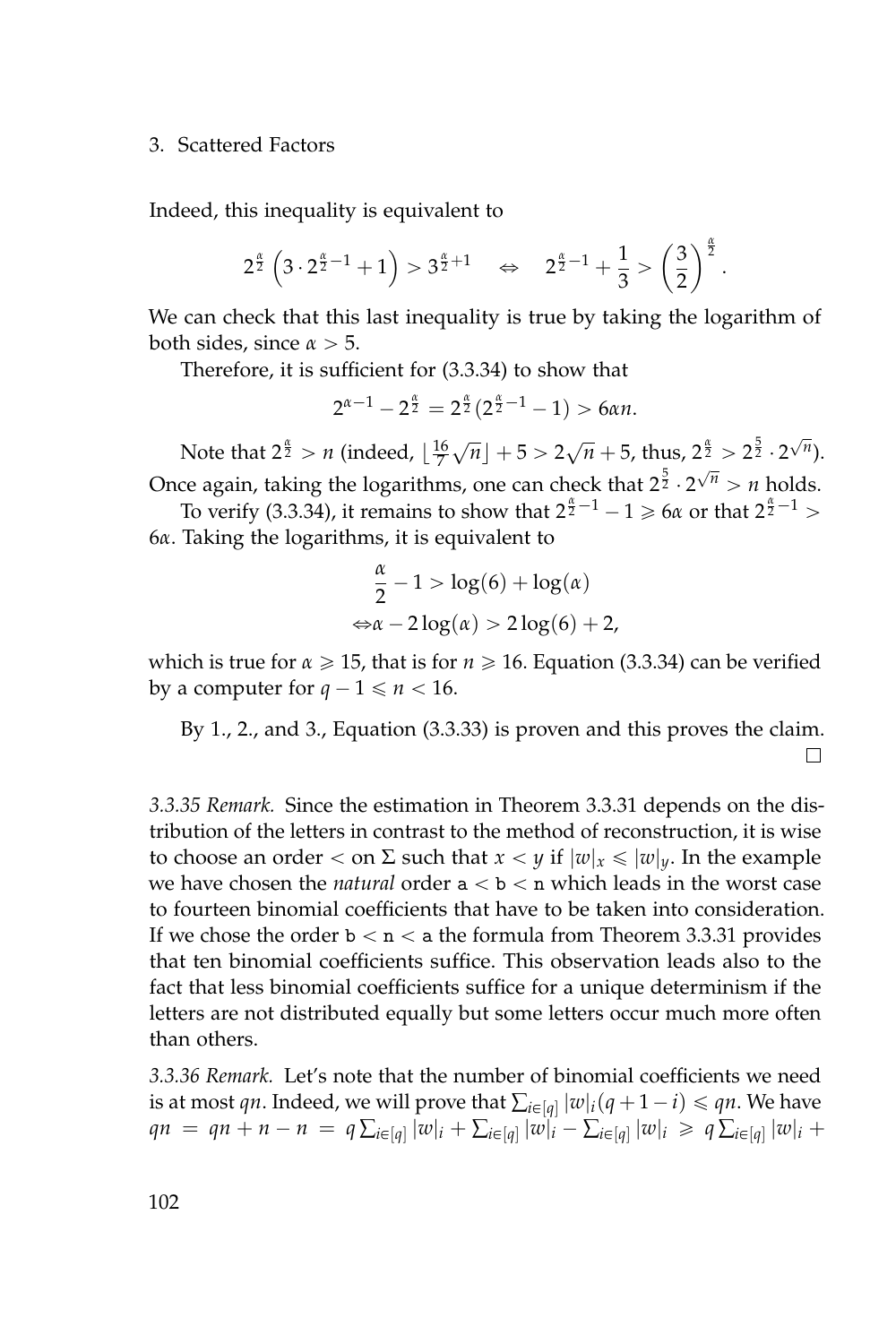$\sum_{i \in [q]} |w|_i - \sum_{i \in [q]} (|w|_i i) = \sum_{i \in [q]} |w|_i (q + 1 - i).$ 

This result finishes not only the reconstruction section but also the chapter about scattered factors.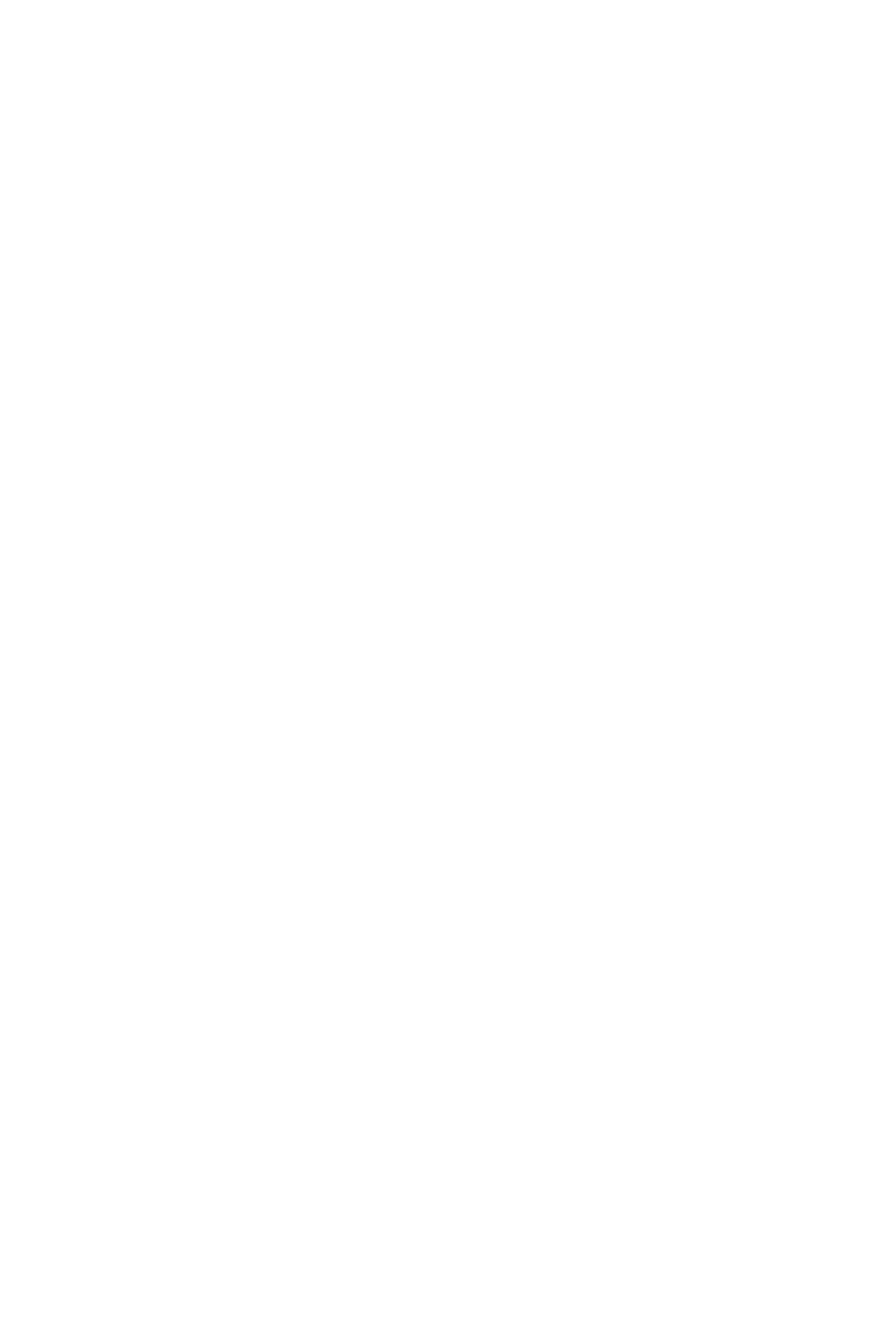### **Chapter 4**

# <span id="page-122-0"></span>**Patterns and k-Locality**

The results of this chapter are mainly based on [\[27,](#page-160-1) [28,](#page-160-2) [15\]](#page-159-0). Recall that in the context of patterns, we have a finite alphabet  $\Sigma$  of letters and a possibly infinite alphabet *X* of variables.

The structure of 1-local and 2-local words is characterised in [\[27\]](#page-160-1). The simplest 1-local words (patterns) are repetitions of one letter (variable)  $x^k$ for some  $k \ge 0$  and  $x \in \Sigma$  or  $x \in X$ . Furthermore, if a pattern  $\alpha$  is 1-local, then  $y^{\ell} a y^r$  is 1-local, where  $y \notin \text{alph}(a)$ ,  $\ell, r \geqslant 0$ . Marking sequences for 1-local words can be obtained by going from the "inner-most" letters to the "outer-most" ones. The English words *radar*, *refer*, *blender*, or *rotator* are all 1-local. Generally, in order to have a high locality number, a word needs to contain many alternating occurrences of (at least) two letters. For instance,  $(x_1x_2)^n$  is *n*-local for  $x_1, x_2 \in X$  and  $n \in \mathbb{N}$ . The number of occurrences of a letter alone is not always a good indicator of the locality of a word. The German word *Einzelelement* (basic component of a construction) has 5 occurrences of *e*, but is only 3-local, as witnessed by marking sequence (*l,m,e,i,n,z,t*). Nevertheless, a repetitive structure often leads to high locality. The Finnish word *tutustuttu* (perfect passive of *tutustua* - to become aquainted with) is nearly a repetition and 4-local, while *pneumonoultramicroscopicsilicovolcanoconiosis* is an (English) 8-local word, and *lentokonesuihkuturbiinimoottoriapumekaanikkoaliupseerioppilas* is a 10-local (Finnish) word.

In this chapter we investigate the complexity of Loc, the problem to determine the locality number, as well as the behaviour of the locality for palindromes and under repetitions. In before we present two helpful definitions: reversing a marking sequence and the notion of near-optimality.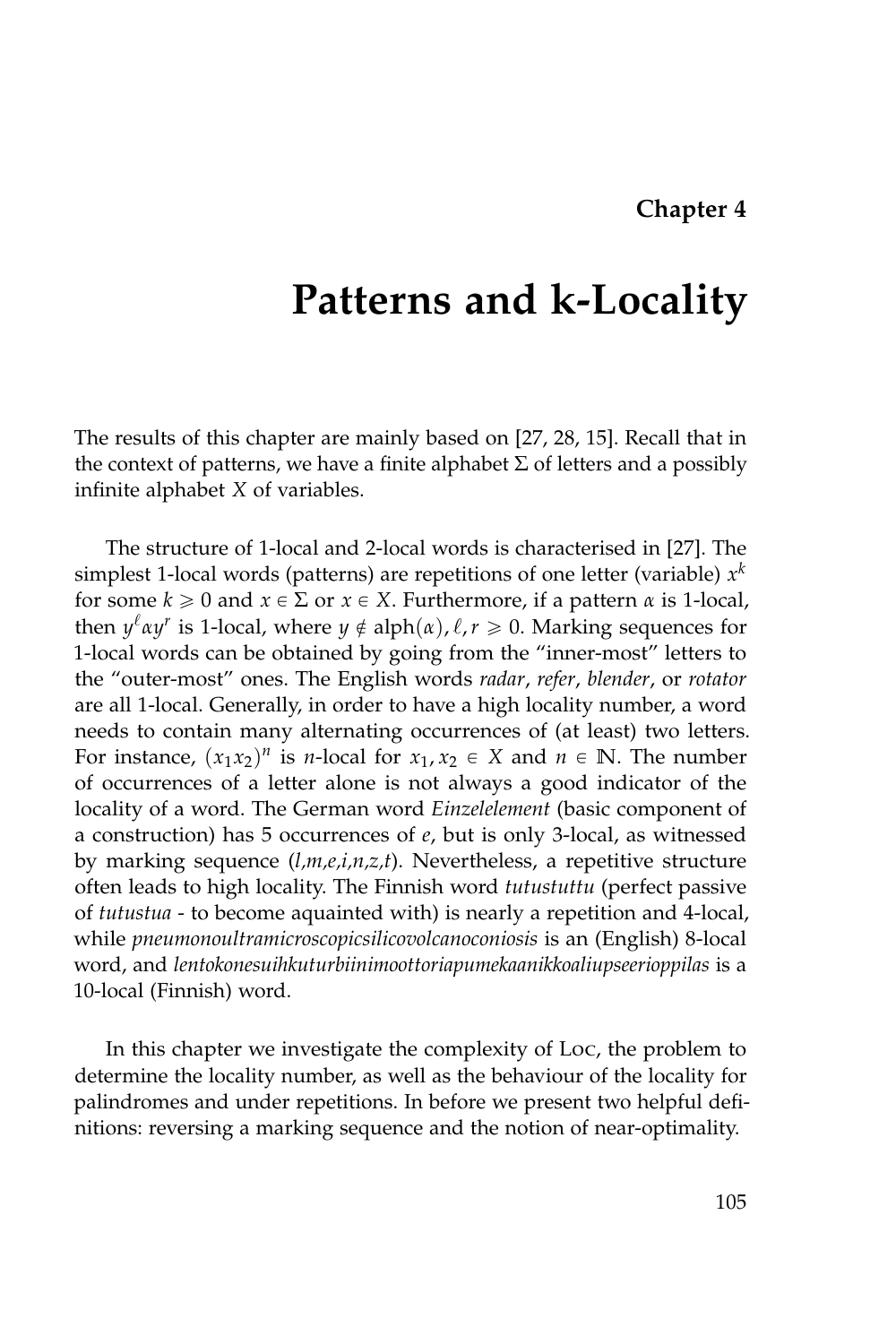4. Patterns and k-Locality

**4.0.1 Definition.** Given a marking sequence  $\sigma = (x_1, \ldots, x_n)$  with  $x_i \in X$ for  $i \in [n]$ ,  $n \in \mathbb{N}$ , let  $\sigma^R$  be the marking sequence obtained by reversing  $\sigma$ , i.e.,  $\sigma^R(i) = \sigma(n - i + 1)$  for  $i \in [n]$ ).

**4.0.2 Definition.** Let *α* be the skeleton of a pattern *β*. We say that a marking sequence  $\sigma$  is *near-optimal* (for  $\alpha$ ) if  $\text{loc}_{\sigma}(\alpha) \in \{\text{loc}(\alpha), \text{loc}(\alpha) + 1\}.$ 

# **4.1 The Hardness of Computing the Locality Number**

In this section we prove that Loc is NP-complete. The first result shows that, given two letters *x<sup>i</sup>* , *x<sup>j</sup>* of a word *α*, it is guaranteed that there exists a near-optimal marking sequence which marks *x<sup>i</sup>* before *x<sup>j</sup>* .

**4.1.1 Lemma\*.** Let  $\alpha$  be a word over the alphabet  $X = \{x_1, x_2, \ldots, x_n\}$ . Let  $\sigma : \{1, 2, \ldots, |X|\} \to X$  *be a marking sequence. Then*  $|\operatorname{loc}_{\sigma}(\alpha) - \operatorname{loc}_{\sigma^{R}}(\alpha)| \leq 1$ *.* 

*Proof.* Let  $1 \le i \le |X|$  and consider the marking of the first *i* letters in *α* according to *σ <sup>R</sup>*. Note that these letters are exactly the last *i* letters to be marked according to *σ*. In particular, the number of marked blocks after stage *i* of marking *α* according to *σ <sup>R</sup>* corresponds exactly to the number of unmarked blocks – or gaps – after stage  $|X| - i$  of marking  $\alpha$  according to *σ*. Since the number of unmarked blocks/gaps can be at most one higher, and at most one lower than the number of marked blocks, the lemma follows immediately. П

We show now, via a many-one reduction, that Loc is NP-hard. To this end, we devise a reduction from the well-known NP-complete CLIQUE problem, i.e., the problem to decide, for a given graph  $G = (V, E)$  and  $\ell \in \mathbb{N}$ , whether G contains a clique (i.e., a complete subgraph) of size  $\ell$ .

Let  $\mathcal{G} = (V, E)$  be an undirected graph with  $V = \{v_1, v_2, \dots, v_n\}$  and let  $\ell \in \mathbb{N}$  with  $\ell \leq n$ . Note that the number of edges in a clique of size  $\ell$  is exactly  $\mu_{\ell} = \frac{\ell(\ell-1)}{2}$  $\frac{(-1)}{2}$ . We define the alphabet *X* = {*x*<sub>1</sub>, *x*<sub>2</sub>, . . . , *x*<sub>*n*</sub>, *z*<sub>1</sub>, *z*<sub>2</sub>, *z*<sub>3</sub>} containing a unique letter for each vertex of the graph, along with three extra 'control' letters. Let  $d(i)$  denote the degree of each vertex  $v_i$ , and let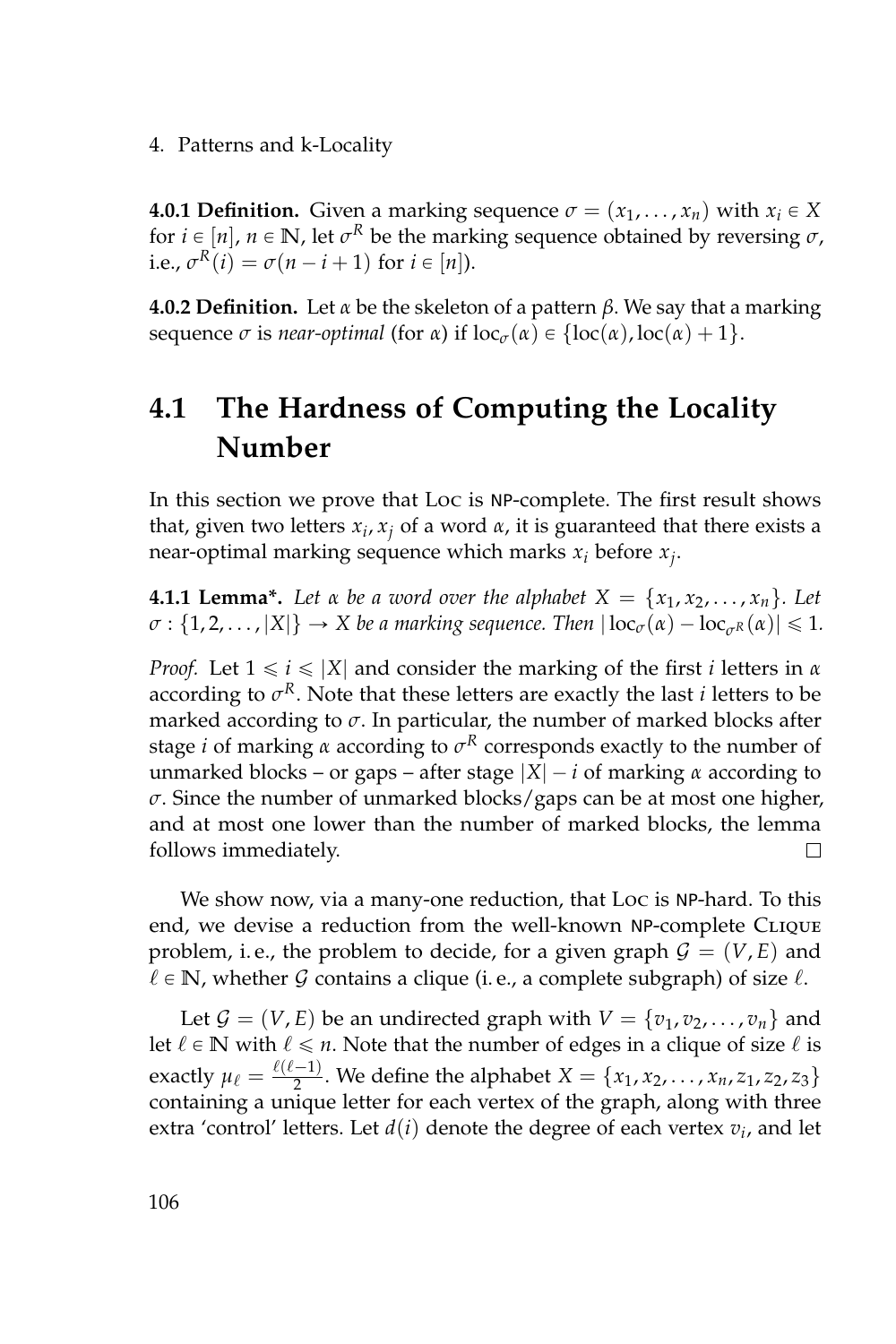$\Delta = \max_{1 \le i \le n} \{d(i)\}\.$  Next, we define the word  $\alpha = \alpha_1 \alpha_2 \alpha_3$ , where

$$
\alpha_1 = (z_1 z_2 z_3 z_2)^{\gamma_1},
$$
  
\n
$$
\alpha_2 = (z_1 z_2)^{\gamma_2 (n-\ell)} (x_1 z_2)^{\gamma_2} (x_2 z_2)^{\gamma_2} \dots (x_n z_2)^{\gamma_2} (z_3 z_2)^{\ell \gamma_2} z_3,
$$
  
\n
$$
\alpha_3 = \left( \prod_{\{v_i, v_j\} \in E \land i < j} (x_i x_j)^{\gamma_3} z_3 \right) \left( \prod_{1 \leq i \leq n} (x_i z_3)^{\gamma_3 (\Delta - d(i))} \right),
$$

and  $\gamma_1$ ,  $\gamma_2$  and  $\gamma_3$  are chosen such that  $\gamma_1 > |\alpha_2 \alpha_3|$ ,  $\gamma_2 > |\alpha_3| + 1$ , and *γ*<sub>3</sub> > 2. Finally, let  $\rho = \gamma_1 + n\gamma_2 + (\ell\Delta - 2\mu_\ell)\gamma_3 + \mu_\ell + 1$ .

**4.1.2 Lemma.** *The word*  $\alpha$  *is*  $\rho$ *-local if and only if G contains a clique of size*  $\ell$ *.* 

*Proof.* We first consider some general observations on the *k*-locality of *α*. For clarity, and to avoid counting marked blocks more than once, we use the convention that a marked block which starts in  $\alpha_1$  and ends in  $\alpha_2$  (or *α*<sub>3</sub>) belongs to *α*<sub>2</sub> (or *α*<sub>3</sub>, respectively), and *not* to *α*<sub>1</sub>.

**Claim 1.**  $\alpha$  is  $(\gamma_1 + n\gamma_2 + |\alpha_3|)$ -local.

*Proof.* (*Claim 1*) Consider the marking sequence  $z_1, x_1, x_2, \ldots, x_\ell, z_2, z_3, x_{\ell+1}$ , ...,  $x_n$ . After marking the first letter,  $z_1$ , we have  $\gamma_1 + \gamma_2(n - \ell)$  blocks. Marking the letters  $x_i$ ,  $1 \leq i \leq \ell$ , introduces exactly  $\ell \gamma_2$  additional blocks in *α*<sup>2</sup> (each single *x<sup>i</sup>* accounting for *γ*<sup>2</sup> blocks), and altogether, they introduce fewer than |*α*3| additional blocks in *α*3, resulting always in a total of less than  $\gamma_1 + n\gamma_2 + |\alpha_3|$  blocks. Marking  $z_2$  introduces no new blocks in  $\alpha_1$ (the last occurrence is adjacent to the first  $z_1$  in  $\alpha_2$ ), and joins together *nγ*<sup>2</sup> blocks in *α*<sup>2</sup> while simultaneously introducing *nγ*<sup>2</sup> more, giving a net increase of one. Since *z*<sup>2</sup> does not occur in *α*3, no new blocks are introduced there. Thus, we have at most  $\gamma_1 + n\gamma_2 + |\alpha_3|$  blocks. Marking  $z_3$  joins all the  $\gamma_1$  blocks in  $\alpha_1$ , and  $\alpha_1$  is completely marked. Since no more than  $|\alpha_2 \alpha_3|$  blocks can exist elsewhere, and since  $\gamma_1 > |\alpha_2 \alpha_3|$ , all further steps will have less than  $\gamma_1 + 1$  marked blocks, so the maximum used is less than  $\gamma_1 + n\gamma_2 + |\alpha_3| + 1$  as claimed.  $\Box$ 

**Claim 2.** In any optimal marking sequence,  $z_2$  is marked between  $z_1$  and *z*3. Consequently, there exists a near-optimal marking sequence in which  $z_1$  is marked before  $z_2$ , which in turn is marked before  $z_3$ .

*Proof.* (*Claim 2*) If  $z_2$  were the first (resp. last) out of the three to be marked, then  $\alpha_1$  would contain  $2\gamma_1 > \gamma_1 + n\gamma_2 + |\alpha_3|$  marked blocks and, thus,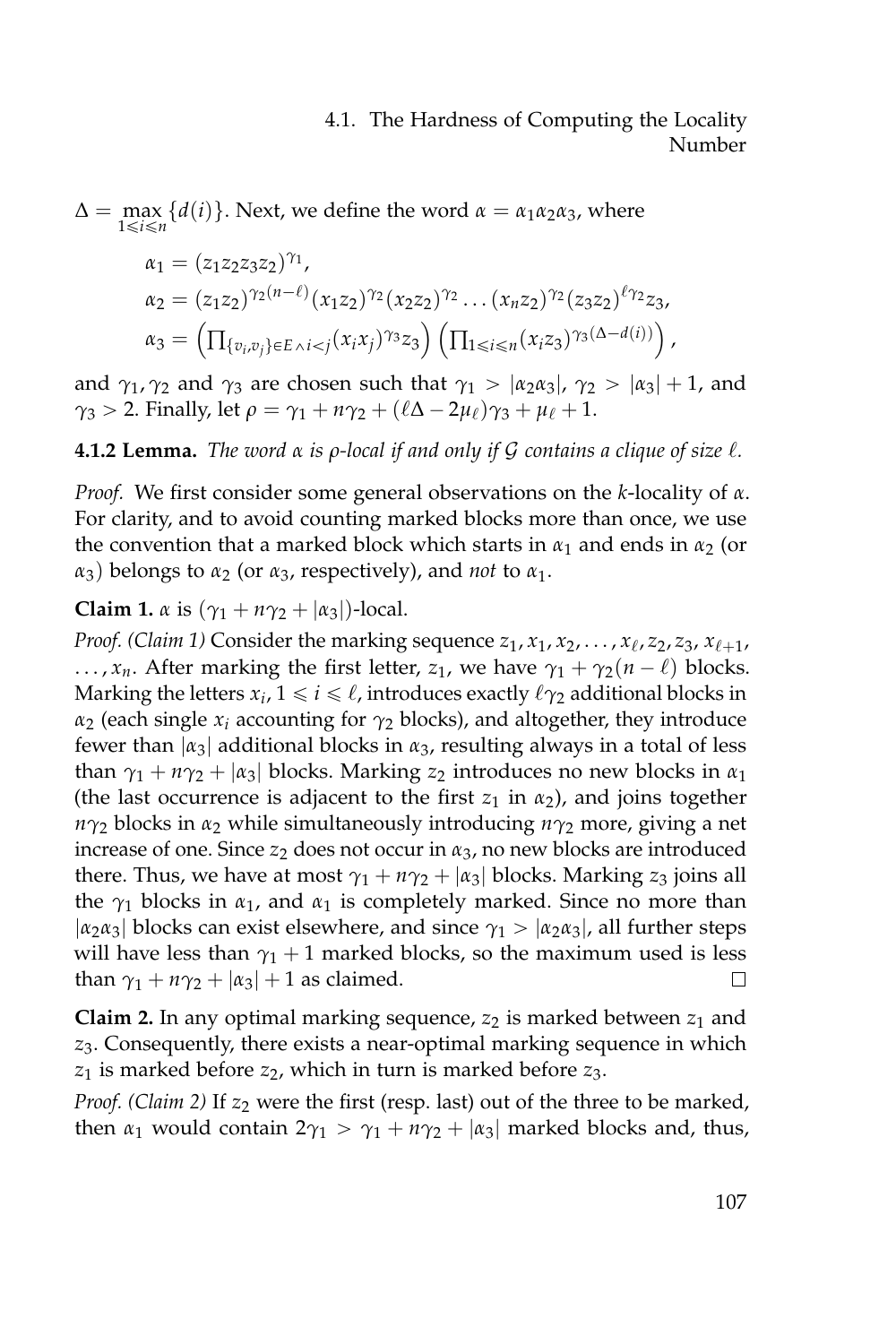#### 4. Patterns and k-Locality

by Claim 1, the marking sequence is not optimal. The second statement follows from Lemma 1.  $\Box$ 

For the rest of the proof, consider a near-optimal marking sequence in which  $z_1$  is marked before  $z_2$ , and  $z_2$  is marked before  $z_3$ . Such a sequence exists, by Claim 2. Let  $\ell'$  be the number of  $x_i$ s which are marked before *z*<sub>2</sub>. If  $\ell' < \ell$ , then exactly after *z*<sub>2</sub> is marked, we have  $\gamma_1$  marked blocks in  $\alpha_1$ . The number of marked blocks in the suffix  $(z_3 z_2)^{\ell \gamma_2} z_3$  of c  $\alpha_2$  is  $\ell_{\gamma_2}$ . To count the marked blocks in the rest of  $\alpha_2$  (i.e., the prefix  $(z_1 z_2)^{\gamma_2 (n-\ell)} (x_1 z_2)^{\gamma_2} (x_2 z_2)^{\gamma_2} \dots (x_n z_2)^{\gamma_2}$ , note that since both ends of this factor are marked, the number of marked blocks is exactly one more than the number of gaps. Moreover, since  $z_1$  and  $z_2$  are marked, the only gaps come from occurrences of the unmarked *xi*s. Since no two occurrences of these are adjacent, this means that each occurrence is a unique gap so there are  $(n - \ell')\gamma_2$  gaps in total. Consequently,  $\alpha_2$  contains exactly  $(n - \ell' + \ell)\gamma_2 + 1$  marked blocks. Since  $\gamma_2(n - \ell' + \ell) \ge \gamma_2(n + 1)$ , and *γ*<sub>2</sub> >  $|\alpha_3|$  + 1, this means we have more than  $\gamma_1 + n\gamma_2 + |\alpha_3| + 1$  blocks in total. By Claim 1, this contradicts our assumption that the sequence is near optimal. Similarly, if  $\ell' > \ell$ , then exactly before  $z_2$  is marked, we have *γ*<sub>1</sub> marked blocks in *α*<sub>1</sub> and  $γ_2(n - \ell + \ell') \geq γ_2(n + 1)$  marked blocks in *α*<sub>2</sub>. Again this implies that we have more than  $\gamma_1 + n\gamma_2 + |\alpha_3| + 1$  marked blocks altogether, contradicting the assumption that our sequence is nearoptimal. Consequently,  $\ell' = \ell$ , and there exist  $i_1, i_2, \ldots, i_\ell$  such that the set of letters marked before *z*<sub>2</sub> is  $\{x_{i_1}, x_{i_2}, \ldots, x_{i_\ell}, z_1\}$ .

Now, we observe that after  $z_2$  is marked, the number of marked blocks is never increased. To see why, suppose  $z_1, z_2, x_{i_1}, x_{i_2}, \ldots, x_{i_\ell}$  are marked (note that we do not exclude the case that more letters may also be marked). Suppose we mark *z*<sub>3</sub>. Then  $\gamma_1$  marked blocks will be joined together in  $\alpha_1$ , and, hence, decrease the number of marked blocks in  $\alpha_1$  by  $\gamma_1 - 1$  (and  $\alpha_1$ ) is completely marked). Since  $\gamma_1 > |\alpha_2 \alpha_3|$ , the total number of blocks cannot increase overall. Similarly, suppose we mark some  $x_j$ ,  $1 \leq j \leq n$ . Then  $\gamma_2$ marked blocks are joined together in *α*2, thus, reducing the number of marked blocks by  $\gamma_2 - 1$ . The number of blocks in  $\alpha_1$  remains the same, and since  $\gamma_2 > |\alpha_3|$ , the total number of marked blocks cannot increase overall.

It is reasonably straightforward to observe that until  $z_2$  is marked, the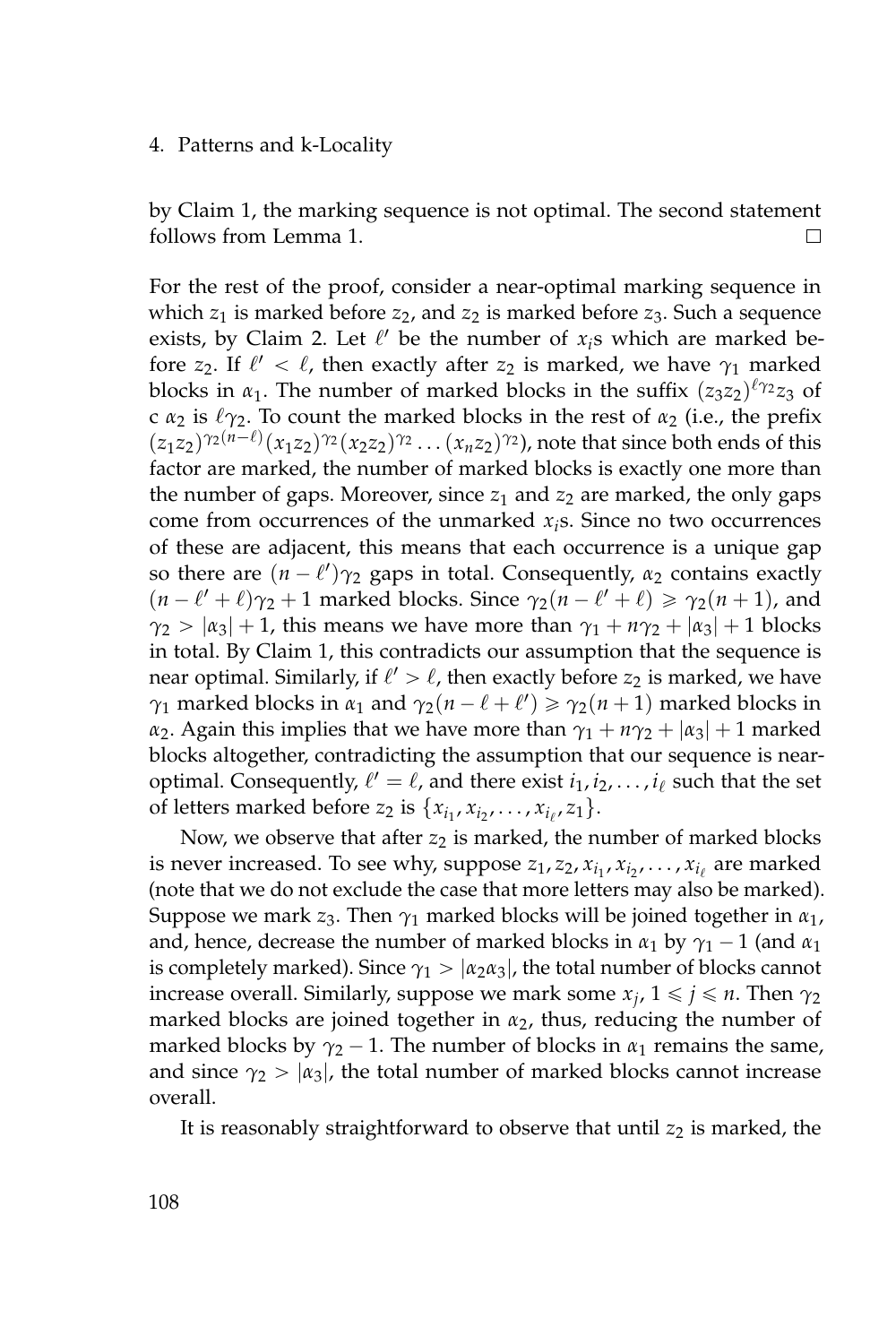#### 4.2. Locality of Palindromes and Repetitions

total number of marked blocks is never decreased (in order to be fully precise, one can make an argument symmetric to the above). Thus, the maximum number of marked blocks in our sequence is obtained (not necessarily for the first time) when  $z_2$  is marked. In other words, if exactly  $z_1, z_2, x_{i_1}, x_{i_2}, \ldots, x_{i_\ell}$  are marked, we have the maximal number of blocks. Clearly, this implies that there are  $\gamma_1$  blocks in  $\alpha_1$  and  $n\gamma_2 + 1$  blocks in  $\alpha_2$ .

We now consider the number of marked blocks in *α*3, which is given by  $\gamma_3 (\Delta \ell - 2t) + t$ , where  $t = |\{(j, j') \mid 1 \le j < j' \le \ell \wedge \{v_{i_j}, v_{i_{j'}}\} \in E\}|$ . To see this, first suppose there are gaps (or a new unmarked letter #) between all adjacent letters. This hypothetical situation would give a total of  $\Delta\gamma_3\ell$ blocks. Then consider how many blocks are lost or joined by removing the gaps (or #s). In particular, precisely 2*γ*<sup>3</sup> blocks are joined together for each pair  $x_{i_j}$ ,  $x_{i_{j'}}$  such that  $\{v_{i_j}, v_{i_{j'}}\} \in E$ . No further blocks are joined together so for each such pair we must subtract  $2\gamma_3 - 1$  from the total.

Note that *t* can be at most  $\mu_{\ell}$  and is exactly  $\mu_{\ell}$  if and only if the vertices  $v_{i_1}, v_{i_2}, \ldots, v_{i_\ell}$  form a clique. Consequently, if *G* contains a size- $\ell$  clique, a (near-optimal) marking sequence can be chosen such that the maximum number of blocks used is  $\gamma_1 + n\gamma_2 + \gamma_3(\Delta\ell - 2\mu_\ell) + \mu_\ell + 1 = \rho$ . Hence, in this case,  $\alpha$  is  $\rho$ -local. On the other hand, if *G* does not contain a size- $\ell$ clique, then regardless of the choice of  $x_{i_1}, x_{i_2}, \ldots, x_{i_{\ell'}}$ , we have  $t \le \mu_{\ell} - 1$ , and any near optimal marking sequence requires at least

$$
\gamma_1 + n\gamma_2 + \gamma_3(\Delta\ell - 2\mu_\ell + 2) + \mu_\ell = \gamma_1 + n\gamma_2 + (\Delta\ell - 2\mu_\ell)\gamma_3 + 2\gamma_3 + \mu_\ell
$$
  
>  $\rho$ 

marked blocks, meaning *α* is not *ρ*-local. Thus, *α* is *ρ*-local if and only if *G* contains a size- $\ell$  clique. Since  $\alpha$  and  $\rho$  can be constructed in polynomial time, the theorem follows. □

**4.1.3 Theorem.** *Since* Loc *is obviously in* NP*, we get that* Loc *is* NP*-complete.*

## **4.2 Locality of Palindromes and Repetitions**

In this section we investigate the locality of palindromes and repetitions motivated by the fact that both sets of words follow a structure which may help to determine the locality more easily.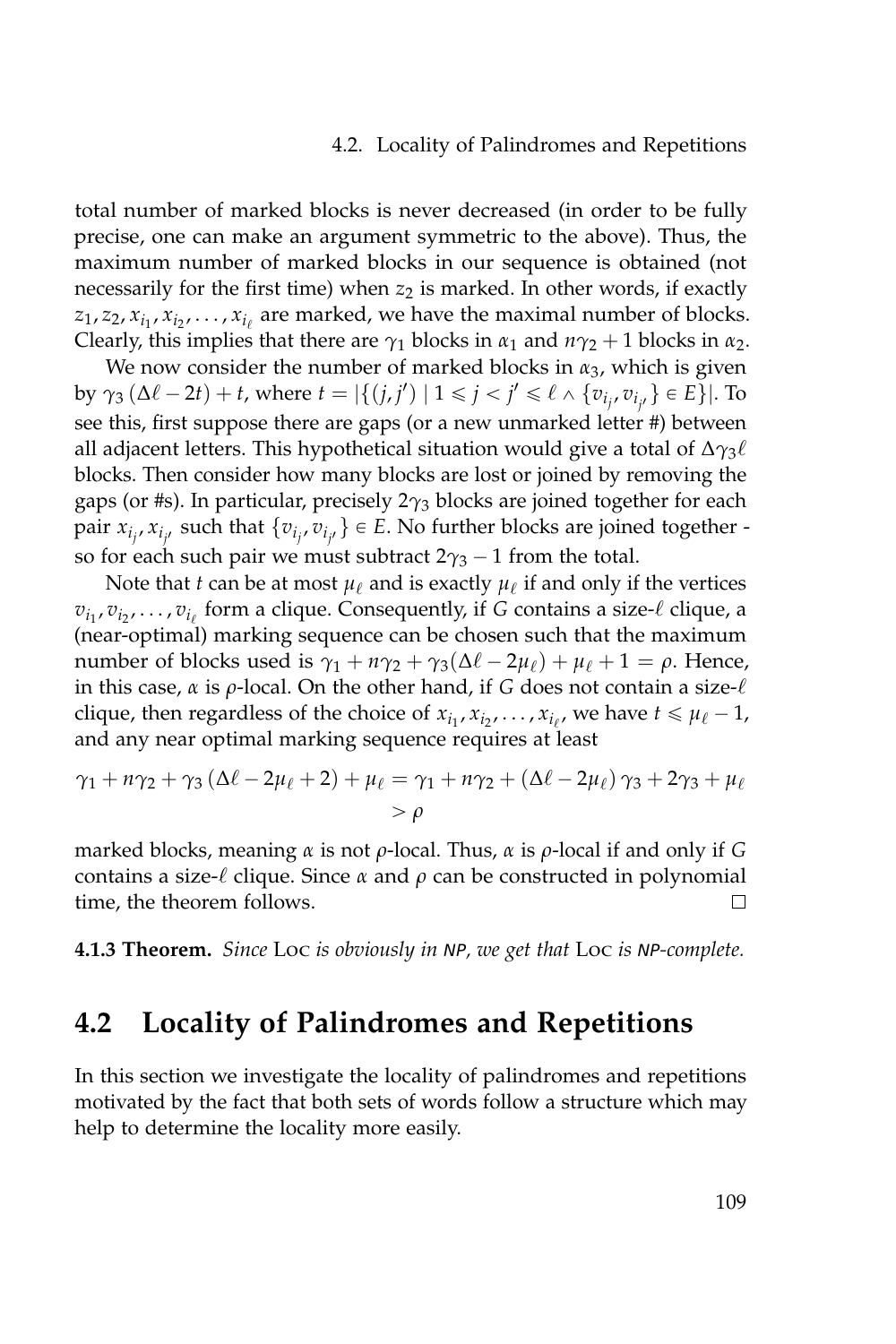4. Patterns and k-Locality

Recall that in any case it suffices to consider condensed words since any factor  $x^k$  for  $x \in X$  and  $k \in \mathbb{N}$  would be marked in a single stage simultaneously.

*4.2.1 Remark.* An important observation is that condensed palindromes of even length do not exist (the even length would imply that the both letters surrounding the middle are the same). Thus, only palindromes of odd length are of interest when determining the locality number.

**4.2.2 Lemma.** *Define the morphism*  $f: X \cup \overline{X} \rightarrow \{0, 1\}$  *by* 

$$
f(x) = \begin{cases} 0 & \text{if } x \in X, \\ 1 & \text{if } x \in \overline{X}. \end{cases}
$$

*If w is a palindrome and σ a marking sequence for w then f*(*wi*) *is a palindrome for all*  $i \in [|\nabla \text{var}(w)|]$ *.* 

*Proof.* Let  $w = uxu^R$  be a palindrome with  $u \in X^*$  and  $x \in X \cup \overline{X}$  and  $|w| =$ *n*  $\in$  **N**. Moreover, let *σ* be a marking sequence for *w* and  $i \in$  [| var(*w*)|]. Since *w* is a palindrome,  $w[j] = w[n-j]$ . This implies  $w_i[j]$ ,  $w_i[n-j]$  are both either in *X* or in  $\overline{X}$ . Thus, either are both mapped to 0 or to 1. Consequently,  $f(w_i)$  is a palindrome.  $\Box$ 

Before we can present our results, we need to recall the definition of border priority markable from [\[27\]](#page-160-1).

**4.2.3 Definition.** A strictly *k*-local word  $w = avb \in XX^*X$  is called *border priority markable* (bpm) if there exists a marking sequence *σ* of *w* such that in every stage  $i \in ||var(w)||$  of  $\sigma$  where  $k$  blocks are marked,  $a$  and  $b$  are marked as well. Analogously *right-border priority markable* and *left-border priority markable* are defined: A strictly *k*-local word  $w = avb \in XXX^*X$ is called right-border priority markable (rbpm) if there exists a marking sequence  $\sigma$  of  $w$  such that in every stage  $i \in [|\text{var}(w)|]$  of  $\sigma$  where  $k$  blocks are marked, *b* is marked as well - respectively, for left-border priority markable, *a* is marked as well.

4.2.4 *Remark*. If  $w \in X^*$  is right-border priority markable, then  $w^R$  is left-border priority markable.

**4.2.5 Lemma.** Let  $w = u$ au<sup>R</sup> be an odd-length condensed palindrome with *u* ∈ *X*<sup>\*</sup> *and* a ∈ *X. Let u be strictly k-local witnessed by the marking sequence*  $\sigma$ *.*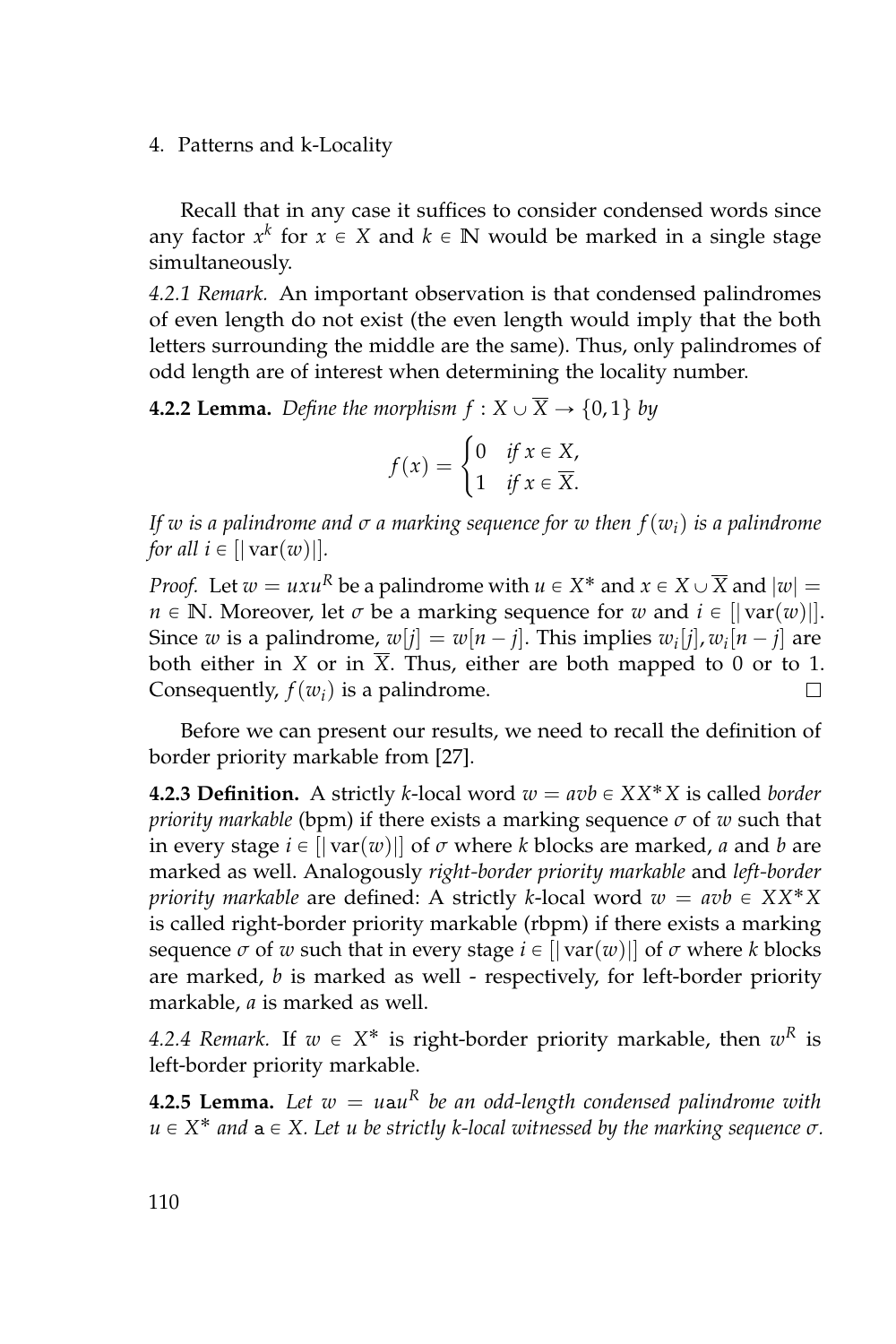- $\Rightarrow$  *If u is rbpm then*  $\text{loc}(w) = 2k 1$ *,*
- $\Rightarrow$  *if u is not rbpm and*  $a \notin \text{var}(u)$  *then*  $\text{loc}(w) = 2k$ ,
- $\Rightarrow$  *if u is not rbpm and*  $a \in \text{var}(u)$  *and for all optimal marking sequences for u there exists a stage*  $i \in [|\nabla \text{ar}(u)|]$  *such that* a *is marked, k blocks are marked, and*  $u[|u|]$  *is unmarked then*  $loc(w) = 2k + 1$ *, and*
- $\Rightarrow$  *else*  $loc(w) = 2k$ .

*Proof.* Let  $\sigma$  be an optimal marking sequence of *u*. If a  $\in$  var $(u)$  then  $\sigma$  is a marking sequence for *w*. Marking *w* w.r.t. *σ* leads to  $\log_{\sigma}(w) \le 2k + 1$ since there are at most *k* blocks marked each in *u* and  $u^R$ , and, additionally, the single a in the middle. If a  $\notin$  var $(u)$  then  $\sigma' = \sigma \cup \{(|u| + 1, a\}$  is a marking sequence for *w* with  $\text{loc}_{\sigma'}(w) \leq 2k$ , since by marking w.r.t.  $\sigma$ maximal *k* blocks are marked by  $\sigma$  each in  $u$  and  $u^R$  and afterwards on marking *a* two blocks are joined. Thus, in any case  $loc(w) \le 2k + 1$ .

**case 1:** Consider *u* to be rbpm. Thus, in every stage  $i \in [|\nabla \text{var}(u)|]$  where *k* blocks are marked,  $u[|u|]$  is marked. This implies that  $loc_{\sigma}(w) \le 2k - 1$  or  $\operatorname{loc}_{\sigma'}(w) \le 2k - 1$  with  $\sigma'$  defined as above.

**Supposition**:  $\text{loc}(w) =: \ell < 2k - 1$ 

Let  $\mu$  be an optimal marking sequence for  $w$ . Then  $\mu$  is also a marking sequence for *u* and, thus,  $\text{loc}_{\mu}(u) \geq k$ . By  $\text{loc}(u) = k$ , there exists a stage  $i \in [|\varphi(x)||]$  of  $\mu$  such that *k* blocks are marked in  $\mu$ , or more precisely  $| \text{cond}(f(u_i))|_1 = k$ . On the other hand  $| \text{cond}(f(w_i))|_1 \leq \ell$ . Since *u* is rbpm  $u[|u|]$  is marked. If *x* is not marked,  $|\text{cond}(f(u_i))|_1 \leq \frac{\ell}{2} < \frac{2k-1}{2} = k - \frac{1}{2}$ . If *x* is marked,  $|\text{cond}(f(u_i))|_1 \le \frac{\ell-1}{2} < \frac{2k-2}{2} = k-1$ . This is in both cases a contradiction to  $|{\rm cond}(f(u_i))|_1 = k$ .

**case 2:** Consider now that *u* is not rbpm. Thus, there exists a stage  $i \in$  $[|\nabla x(u)|]$  in which *k* blocks are marked but  $u[|u|]$  is unmarked. If a is not in var $(u)$  marking a before stage *i* leads to  $2k + 1$  blocks for the largest such *i*. Considering *σ'* then at the beginning *u* and *u<sup>R</sup>* are completely marked and in the end two blocks are joined by marking a. This leads to  $loc(w) \le 2k$ .

#### **Supposition**:  $\text{loc}(w) < 2k$

As described, a needs to be marked after the last stage where in *u k* blocks are marked without *u*[|*u*|] being marked. But this sums up to *k* blocks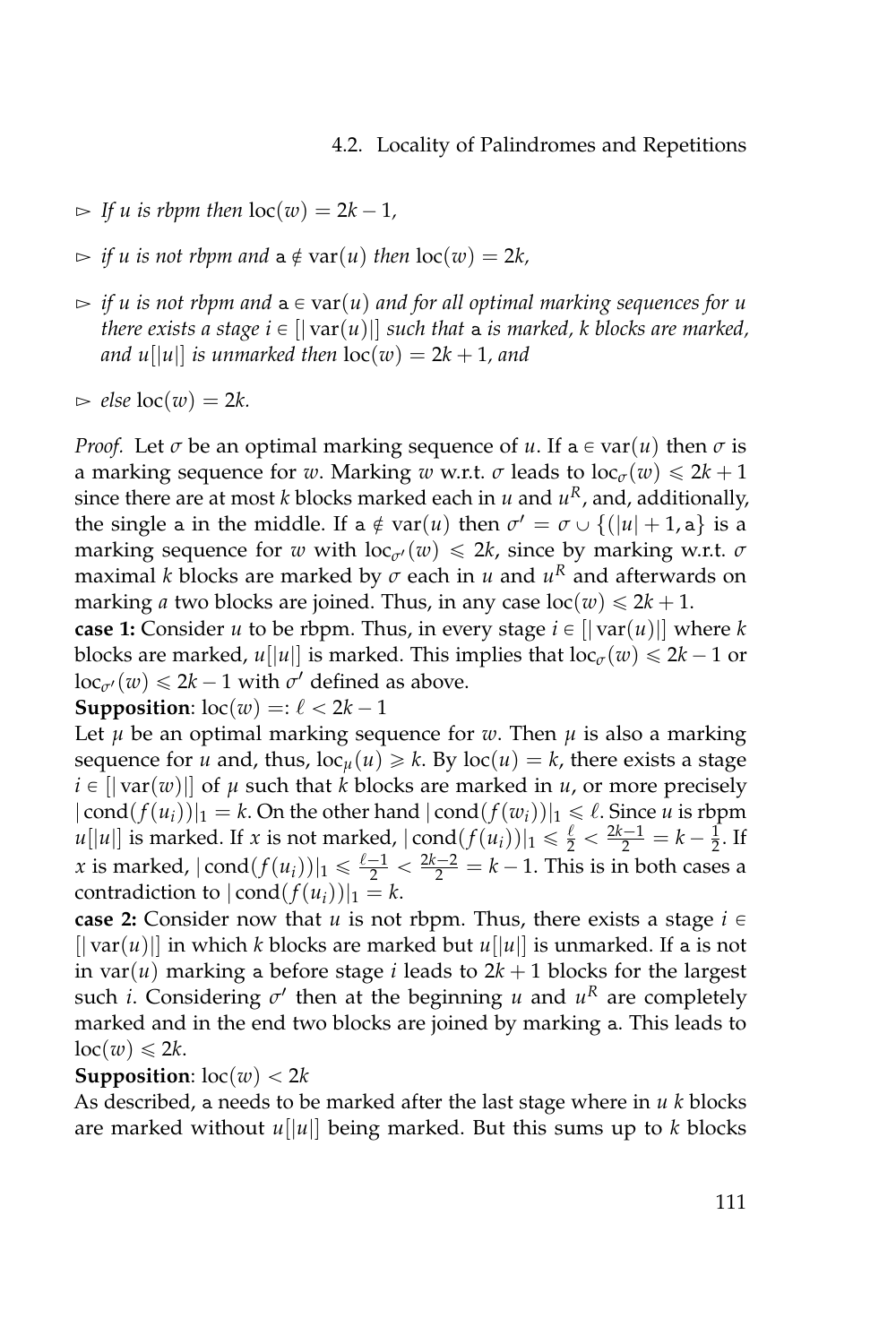#### 4. Patterns and k-Locality

marked in *u* and *k* blocks marked in *u <sup>R</sup>*, hence, overall 2*k* blocks. This concludes the case  $a \notin \text{var}(u)$ .

Consider  $a \in \text{var}(u)$  and assume that a is marked by  $\sigma$  when *k* blocks are marked in *u* and *u*[|*u*|| is unmarked. Thus,  $loc_{\sigma}(w) = 2k + 1$ .

**Supposition**:  $\text{loc}(w) =: \ell < 2k + 1$ 

Let *µ* be an optimal marking sequence for *w*.

**Additional supposition**: *µ* not optimal for *u*

Then there exists a stage  $i \in [|\text{var}(w)|]$  such that  $|\text{cond}(f(u_i))|_1 = k + 1$ . If a is unmarked in this stage,  $|{\rm cond}(f(w_i))|_1 = 2k + 2 > \ell$  which contradicts the first supposition. If a is marked in this stage  $|cond(f(w_i))|_1 = 2k + 1$ which contradicts the first supposition.

Thus,  $\mu$  is optimal for  $u$ . By assumption, there exists a stage  $i \in [|\text{var}(u)|]$ such that a is marked, *k* blocks are marked, and  $u[|u|]$  is unmarked. This implies since  $cond(f(w_i))$  is a palindrome that at most  $\frac{\ell-1}{2}$  blocks are marked in *u*. Thus,  $k \le \frac{\ell - 1}{2} < \frac{2k + 1 - 1}{2} = k$ .

**case 3:** In the remaining case *u* is not rbpm,  $a \in \text{var}(u)$ , and there exists an optimal marking sequence for *u* such that in every stage a is unmarked or less than *k* blocks are marked or  $u[|u|]$  is marked. Let  $\sigma$  be such a marking sequence. Then  $\log_{\sigma}(w) = 2k$ .

#### **Supposition**:  $\text{loc}(w) =: \ell < 2k$

Let  $\mu$  be an optimal marking sequence for  $w$ . Since  $\mu$  is not rbpm there exists a stage  $i \in [|\text{var}(u)|]$  such that  $|\text{cond}(f(u_i))|_1 = k$  and  $u[|u|]$  is unmarked. If a were unmarked in stage  $i, k = |\text{cond}(f(u_i))|_1 \leq \frac{\ell}{2} < k$  and if a were marked in stage *i*,  $k = |\text{cond}(f(u_i))|_1 \le \frac{\ell-1}{2} < \frac{2k-1}{2} = k - \frac{1}{2}$ . Thus,  $2k + 1 \leq \ell < 2k$  would hold.

The following lemma investigates the behaviour of the locality if a word is repeated.

**4.2.6 Lemma.** Let  $w = u^i$  be the *i*-times repetition for  $u \in X^*$  and  $i \in \mathbb{N}$ . If  $u$  is *strictly k-local then*

$$
loc(w) = \begin{cases} ik - i + 1, & if u is bpm, \\ ik, & otherwise. \end{cases}
$$

*Proof.* Let  $\sigma$  be a marking sequence with  $\log_{\sigma} = \log(u) = k$ . By alph $(u) =$  $\text{alph}(u^i)$ , for all  $i \in \mathbb{N}$ ,  $\sigma$  is also a marking sequence for  $w$ . If  $u$  is not bpm,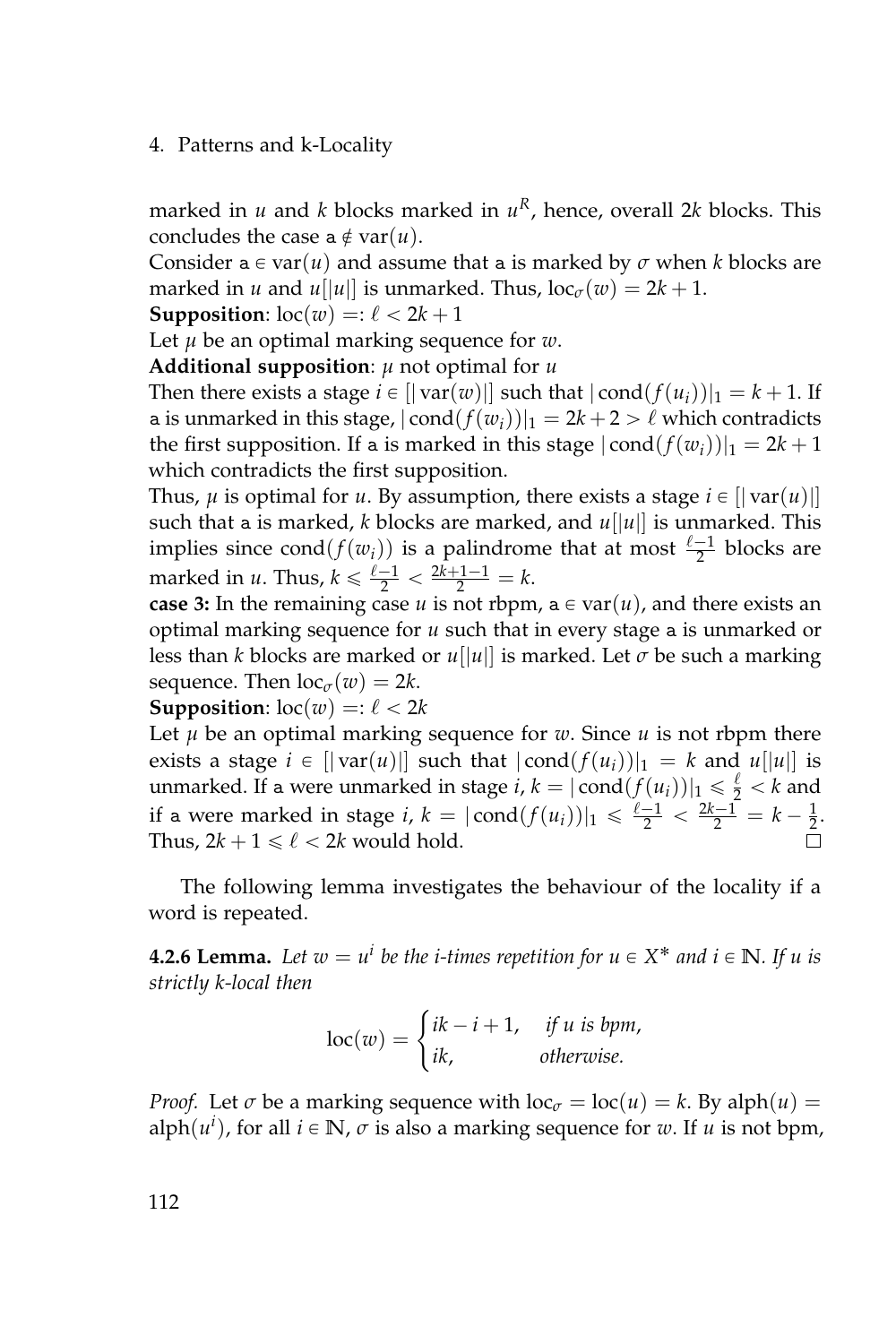#### 4.2. Locality of Palindromes and Repetitions

there exists a stage during the marking in which *k* blocks are marked by *σ* and at least one of  $u[1]$  or  $u[|u|]$  is unmarked. Thus, marking w according to the sequence  $\sigma$  leads to  $\text{loc}_{\sigma}(w) = ik$ .

If *u* is bpm, in any stage in which *k* blocks are marked,  $u[1]$  and  $u[|u|]$ are marked and, thus, in  $w$ , while being marked according to  $\sigma$ , the last marked block of an occurrence of *u* and the first marked block of the next occurrence of *u* coincide, as soon as the prefix of length |*u*| of *w* contains *k* marked blocks. So, we get  $\text{loc}_{\sigma}(w) = ik - i + 1$ .

For proving  $loc(w) = ik$  or  $loc(w) = ik - i + 1$  respectively, first consider  $i = 2$ . Assume first that *w* is bpm. Suppose  $\text{loc}(w) = \ell < 2k - 1$ . Let  $\sigma'$  be the marking sequence witnessing  $loc(w) = \ell$ . Since *u* is strictly *k*-local, there exists a stage in marking *w* by *σ* 1 in which *u* has *k* marked blocks. The second *u* has exactly as many marked blocks as the first one, so also *k*. In the best case, in *w* the last marked block of the first *u* and the first marked block of the second *u* are connected. Anyway, the number of marked blocks of *w* is, in that case, exactly  $2k - 1$ . A contradiction to the assumption  $\text{loc}(w) = \ell < 2k - 1$ . If *u* is not bpm, then, once again, there exists a stage in marking *w* by *σ* 1 in which *u* has *k* marked blocks. The second *u* has also exactly *k* marked blocks. But, in this case, in *w* the last marked block of the first *u* and the first marked block of the second *u* do not touch (as either the last letter of *u* or its first letter are not marked). So *w* has 2*k* marked blocks, a contradiction.

This reasoning can be trivially extended for  $i > 2$ .  $\Box$ 

The well-known *Zimin words* [\[80\]](#page-165-0) also have high locality numbers compared to their lengths. These words are important in the domain of avoidability, as it was shown that a terminal-free pattern is unavoidable (i.e., it occurs in every infinite word over a large enough finite alphabet) if and only if it occurs in a Zimin word.

**4.2.7 Definition.** The Zimin words  $Z_i$ , for  $i \in \mathbb{N}$ , are inductively defined by  $Z_1 = x_1$  and  $Z_{i+1} = Z_i x_{i+1} Z_i$ .

Clearly,  $|Z_i| = 2^i - 1$  for all  $i \in \mathbb{N}$ . Regarding the locality of  $Z_i$ , note that marking  $x_2$  leads to  $2^{i-2}$  marked blocks; further, marking  $x_1$  first and then the remaining symbols in an arbitrary order only extends or joins marked blocks. Thus, we obtain a sequence with locality 2<sup>*i*-2</sup>. In fact, we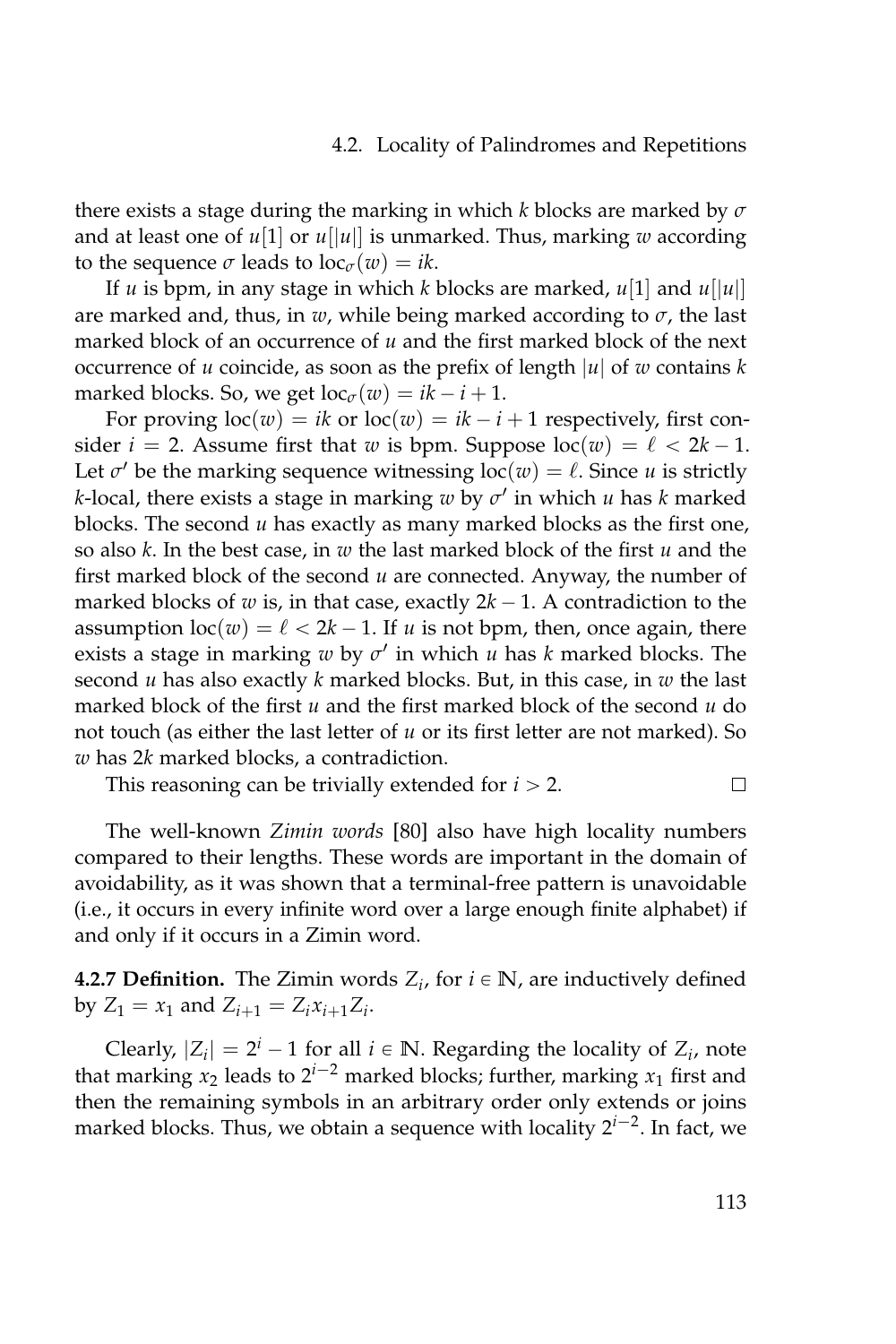#### 4. Patterns and k-Locality

have  $\text{loc}(Z_i) = \frac{|Z_i|+1}{4} = 2^{i-2}$  for  $i \in \mathbb{N}_{\geqslant 2}$ . Notice that both Zimin words and 1-local words have an obvious palindromic structure. However, in the Zimin words the letters occur multiple times, but not in large blocks, while in 1-local words there are at most 2 blocks of each letter.

# **4.2.8 Proposition.** For all  $i \in \mathbb{N}_{\geq 2}$  we have  $\text{loc}(Z_i) = \frac{|Z_i|+1}{4} = 2^{i-2}$ .

*Proof.* Clearly,  $x_1$  and  $x_1x_2x_1$  are 1-local. Consider a fixed  $i \in \mathbb{N}$  and the marking sequence  $(x_2, x_1, y_1, y_2, \ldots, y_{i-2})$  for  $i \ge 3$  and  $\{y_1, \ldots, y_{i-2}\}$  $\{x_3, \ldots, x_i\}$ . Notice that for all  $j \in \mathbb{N}$ ,  $x_j$  occurs  $2^{i-j}$  times in  $Z_i$ . Thus, by marking  $x_2$ , there are  $2^{i-2}$  marked blocks. Since all occurrences of  $x_1$  are adjacent to occurrences of  $x_2$ , marking  $x_1$  does not change the number of marked blocks. As marking the remaining variables only leads to the merging of some pairs of consecutive blocks into one, we never have more than  $2^{i-2}$  marked blocks.

In the following we will show the converse. More precisely, we show that if a sequence is optimal for  $Z_i$  then it starts with  $x_2, x_1$ . Let us note first that, for  $2 \leq p < r$ , between two consecutive occurrences of  $x_r$  in  $Z_i$ there is one occurrence of  $x_p$ . More precisely, each occurrence of a variable  $x_p$ , with  $p \ge 2$ , is directly between two occurrences of  $x_1$ . Also, notice that  $x_j$  has  $2^{i-j}$  occurrences in  $Z_i$ . Now, if  $x_1$  is marked before  $x_2$ , because  $Z_i$ starts with  $x_1x_2$  and ends with  $x_2x_1$ , it is immediate that after the marking of  $x_1$  we will have at least  $2^{i-2} + 1$  marked blocks in the word (separated by the  $2^{i-2}$  unmarked occurrences of  $x_2$ ). This is, thus, a marking sequence that is not optimal. So  $x_2$  is marked before  $x_1$  in an optimal sequence. Assume that there exists  $x_j$ , with  $j > 2$ , which is also marked before  $x_1$ in an optimal sequence. Let *w* be a word such that  $Z_i = x_1 w x_1$ . There are  $2^{i-1}$  – 2 occurrences of  $x_1$  in *w*, and *w* starts with  $x_2x_1$  and ends with  $x_1x_2$ . As each two consecutive (marked) occurrences of the letters  $x_2$  and  $x_i$  are separated by unmarked occurrences of  $x_1$  we have that, just before marking  $x_1$ , there are at least  $\min\{2^{i-1} - 1, 2^{i-2} + 2^{i-j}\}$  marked blocks in *w* (and the same number in *Z<sup>i</sup>* ). This again shows that this is not an optimal marking sequence. So, before  $x_1$  is marked, only  $x_2$  should be marked. This concludes the proof of our claim, and of the proposition.  $\Box$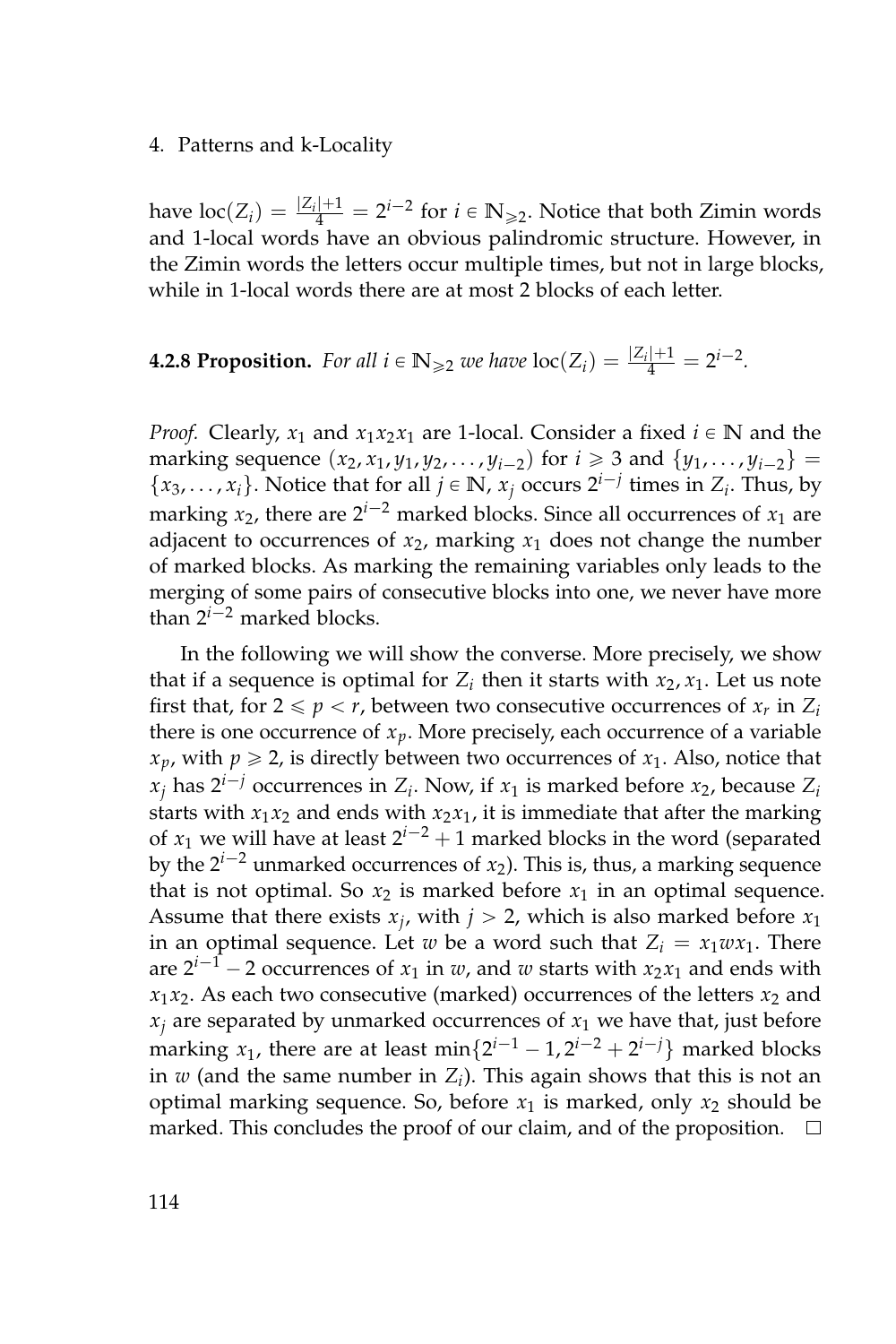4.3. The Hardness of Matching Repetitions

## **4.3 The Hardness of Matching Repetitions**

In this last section of Chapter [4](#page-122-0) we present again an NP hardness proof regarding patterns. Whereas for regular patterns, i.e., each variable occurs only once, there exist quite efficient matching algorithms (cf. [\[39\]](#page-161-0)), we prove the rather strong negative result that even to decide whether  $\beta_1\beta_2$ for patterns  $\beta_1, \beta_2 \in (\Sigma \cup X)^*$  matches a word  $w \in \Sigma^*$  is NP-hard. We are going to reduce the *perfect code problem* for 3-regular graphs to the matching problem of this specific kind (similar to reductions in [\[41,](#page-161-1) [84\]](#page-165-1)).

**4.3.1 Definition.** An undirected graph is defined by  $G = (V, E)$  with the set of vertices  $V = \{t_1, ..., t_n\}$ ,  $n \in \mathbb{N}_0$ , and  $E \subseteq \{U \subseteq V \mid |U| = 2\}$ . The closed neighbourhood of a vertex  $v \in V$  for a graph *G* is defined by  $N_G[v] = \{u \in V \mid \{u, v\} \in E\} \cup \{v\}$  and the edge-degree in *G* for a given vertex  $v \in V$  is defined by  $\deg_G(v) = |N_G[v]| - 1$ . A graph is called 3-regular if  $\deg_G(v) = 3$  holds for all  $v \in V$ . A vertex set  $C \subseteq V$  is a perfect code for *G* if, for every  $v \in V$ ,  $|N_G[v] \cap C| = 1$ . Notice that the cardinality of a perfect code is given by  $\frac{n}{4}$ . Let  $G = (V, E)$  with  $V = \{t_1, \ldots, t_n\}$  be a 3-regular graph. To get a convenient access to the neighbours of a given  $v \in V$  define for  $r \in [4]$  the (not unique) mappings  $\wp_r : [n] \to [n]$  where  $\wp_r(i) = j$  indicates that the r<sup>th</sup> neighbour of  $t_i$  is  $t_j$  (they are assumed to be arbitrary but fixed).

Define for a given graph *G* a pattern matching instance: let

$$
X = \{x_{i,j} \mid i,j \in [n]\} \cup \{y_i, y'_i \mid i \in [n]\}
$$

be the set of variables and  $\Sigma = \{a, \#, \star\}$  be the set of terminal symbols. For all  $i \in [n]$  set

$$
\alpha_i = x_{\wp_1(i),i} \cdots x_{\wp_4(i),i},
$$
  
\n
$$
\alpha'_i = y_i \# x_{i,\wp_1(i)} \cdots x_{i,\wp_4(i)} \# y'_i,
$$
  
\n
$$
w_i = \mathbf{a}^5, w'_i = (\# \mathbf{a}^8)^2 \# (\mathbf{a}^4 \#)^2,
$$
  
\n
$$
\beta_1 = \alpha_1 \star \cdots \star \alpha_n \star y_1 \cdots y_n y'_1 \cdots y'_n \star,
$$
  
\n
$$
\beta_2 = \alpha'_1 \star \cdots \star \alpha'_n,
$$
  
\n
$$
v_1 = w_1 \star \cdots \star w_n \star (\# \mathbf{a}^8)^{2n - \frac{n}{4}} (\mathbf{a}^4 \#)^{n + \frac{n}{4}} \star,
$$
  
\n
$$
v_2 = w'_1 \star \cdots \star w'_n.
$$

115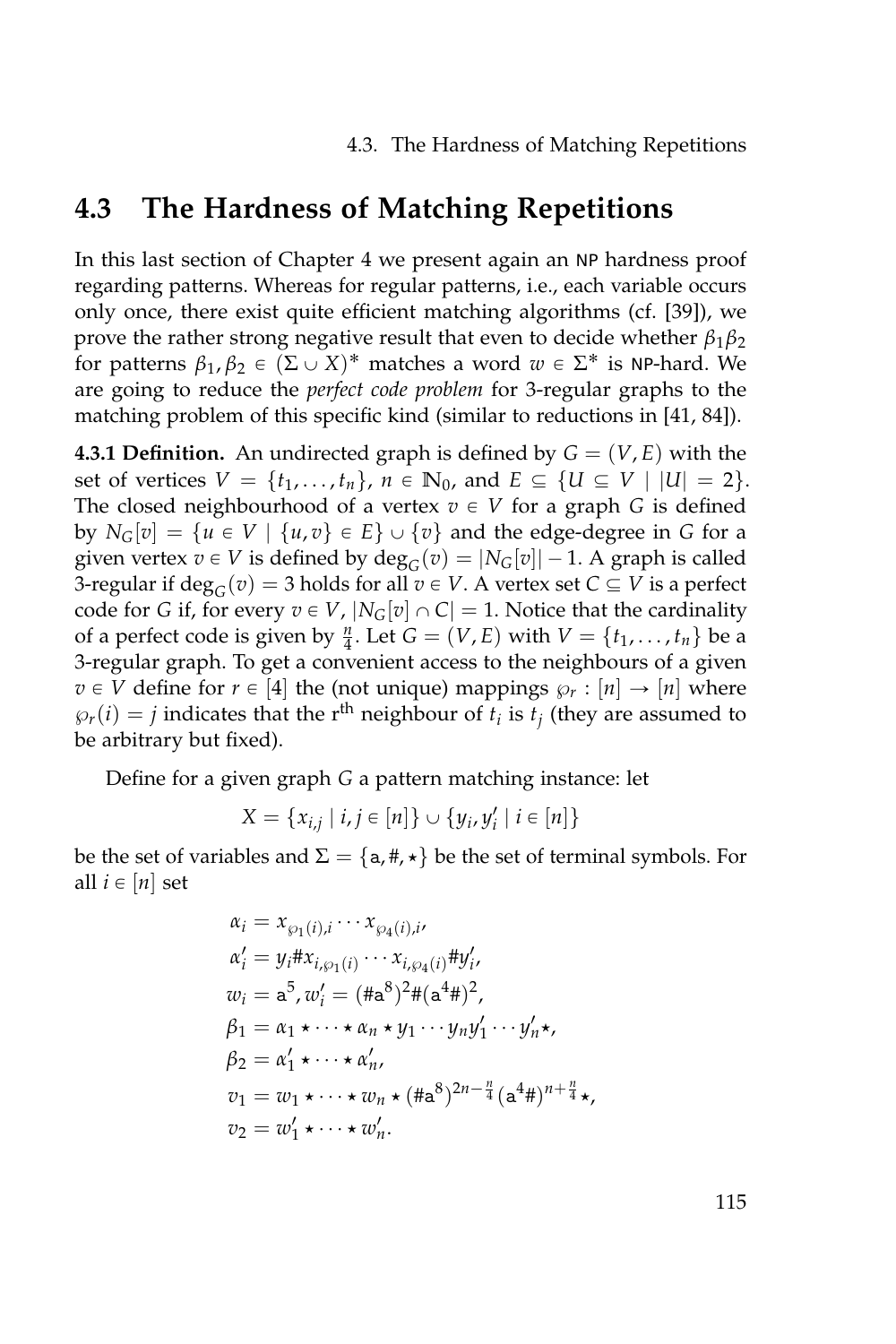#### 4. Patterns and k-Locality

Finally, set  $\beta = \beta_1 \beta_2$  and  $v = v_1 v_2$ . Notice that, in contrast to  $\beta$ , *v* contains only terminal symbols and, hence,  $(\beta, v)$  is a pattern matching instance.

By definition,  $β_1$  and  $β_2$  are regular and, since, for every  $i, j \in [n]$ ,  $x_{i,j}$ occurs in  $\alpha_j$  if and only if it occurs in  $\alpha'_i$ , and all variables  $y_i, y'_i, i \in [n]$ occur in both  $β_1$  and  $β_2$ , we get var( $β_1$ ) = var( $β_2$ ), i.e., the skeleton of  $β_1$ is a permutation of  $\beta_2$ 's skeleton. This, alongside the next result, allows us to reach the conclusion.

**4.3.2 Lemma.** *The patterns β*<sup>1</sup> *and β*<sup>2</sup> *are regular and their projections onto the set of variables are abelian equivalent, i.e., they are permutations of each other.*

*Proof.* If  $x_{i,j}$  for  $i, j \in [n]$  is a variable of  $\beta_1$  then there exists  $k \in [4]$  with *i* =  $\wp_k(j)$ . On the other hand,  $\alpha'_{\wp_k(j)}$  is a factor of  $\beta_2$  and, consequently,  $x_{\wp_k(j),\wp_{k'}(\wp_k(j))}$  is a variable in  $\beta_2$  for all  $k' \in [4]$ . Since *i* and *j* are adjacent there exists  $\hat{k} \in [4]$  with  $\wp_k(i) = j$ . Thus,  $x_{i,j} = x_{i, \wp_k(i)} = x_{\wp_k(j), \wp_k(\wp_k(j))}$ occurs in *β*2. Since in both *β*<sup>1</sup> and *β*<sup>2</sup> the number of occurrences of *x*'s (with some subscript) is each 4*n* and each occurrence in  $\beta_1$  is also in  $\beta_2$ , both contain exactly the same variables  $x_{ij}$  for some  $i, j$ . Additionally, both patterns have each exactly one occurrence of  $y_i$  and  $y'_i$  for  $i \in [n]$ . Thus, the skeletons of  $β_1$  and  $β_2$  are abelian equivalent.  $\Box$ 

<span id="page-133-0"></span>**4.3.3 Lemma.** *The graph G has a perfect code if and only if β matches v.*

*Proof.* First, assume that *G* has a perfect code *C*. Define the substitution  $h: (\Sigma \cup X)^* \to \Sigma^+$  by  $h(\ell) = \ell$  for all  $\ell \in \Sigma$  and

$$
x_{i,\wp_r(i)} \mapsto \begin{cases} \mathsf{a}^2 & \text{if } t_i \in \mathbb{C}, \\ \mathsf{a} & \text{otherwise}, \end{cases}
$$
\n
$$
y_i \mapsto \begin{cases} \# \mathsf{a}^8 & \text{if } t_i \in \mathbb{C}, \\ \# \mathsf{a}^8 \# \mathsf{a}^8 & \text{otherwise}, \end{cases}
$$
\n
$$
y'_i \mapsto \begin{cases} \mathsf{a}^4 \# \mathsf{a}^4 \# & \text{if } t_i \in \mathbb{C}, \\ \mathsf{a}^4 \# & \text{otherwise}, \end{cases}
$$

for all  $i \in [n], r \in [4]$ . Since *C* is a perfect code, exactly for one  $r \in [4]$ ,  $x_{\varnothing r}(i), i$ is mapped to  $a^2$  for each  $i \in [n]$ . Thus,  $w_i$  matches  $\alpha_i$  for all  $i \in [n]$ . Moreover, the definition of *h* implies immediately  $h(x_{i,\wp_1(i)} \cdots x_{i,\wp_4(i)}) \in \{a^8, a^4\}$  for all  $i \in [n]$ . In the first case  $y_i$  is mapped to  $\#a^8$  and  $y'_i$  to  $(a^4 \#)^2$  whereas in the second case  $y_i$  is mapped to  $(\text{Ha}^8)^2$  and  $y'_i$  to  $a^4\text{ff}$  for all  $i \in [n]$ . Hence,  $\alpha'_i$  matches  $w'_i$ . Finally, due to the fact that exactly  $|C|$  many of the  $y_i$  are set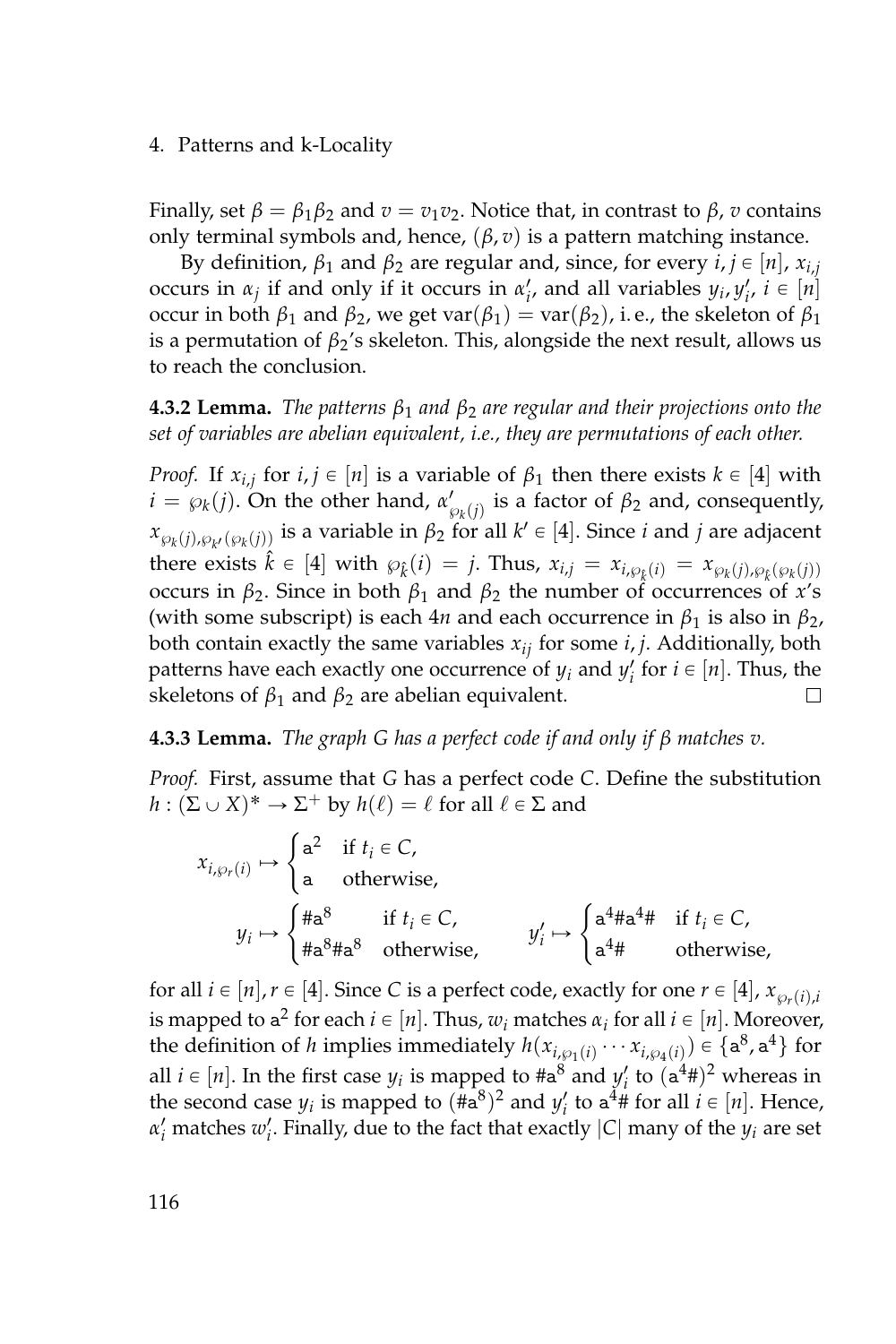#### 4.3. The Hardness of Matching Repetitions

to  $\#a^8$  (and the remaining ones to  $\#a^8\#a^8$ ) and |*C*| many of the *y'<sub>i</sub>* are set to  $a^4 \# a^4 \#$  (and the remaining ones to  $a^4 \#$ ), and  $|C| = \frac{n}{4}$ , we can conclude that  $(\text{Ha}^8)^{2n-\frac{n}{4}}(a^4\text{\#})^{n+\frac{n}{4}}$  matches  $y_1 \cdots y_n y_1' \cdots y_n'$ . Overall this proves that *β* matches *v*.

Assume now that  $(\beta, v)$  is a yes-instance of the pattern matching problem, i.e., there exists a substitution  $h : (\Sigma \cup X)^* \to \Sigma^+$  with  $h(\ell) = \ell$ for all  $\ell \in \Sigma$  and  $h(\beta) = v$ . Since there are as many occurrences of  $\star$ in *β* as in *v*, we can conclude that, for every *i* ∈ [*n*], *h*( $α<sub>i</sub>$ ) =  $w<sub>i</sub>$  and  $h(\alpha_i') = w_i'$ . Consequently, for all  $i \in [n]$  there exists exactly one  $r \in [n]$ with  $h(x_{\wp_r(i),i}) = a^2$ . Thus,  $h(x_{\wp_s(i),i}) = a$  follows for all  $s \in [4] \setminus \{r\}.$ Moreover, since  $h(\alpha_i') = \#a^8 \#a^8 \#a^4 \#a^4 \#$ ,  $i \in [n]$ , we can also conclude that  $h(x_{i,\wp_1(i)} \cdots x_{i,\wp_4(i)}) \in \{a^4, a^8\}$ , which implies that  $h(y_i) \in \{ \text{\#a}^8, (\text{\#a}^8)^2 \}$ and  $h(y'_i) \in \{a^4\#,(a^4\#)^2\}$  for all  $i \in [n]$ . Set

$$
C = \{ t_i \in V \mid i \in [n], \ell \in [4], h(x_{i, \wp_{\ell}(i)}) = a^2 \}.
$$

Since  $h(x_{\wp_1(i),i} \cdots x_{\wp_4(i),i}) = \mathsf{a}^5$  holds for all  $i \in [n]$ , for all these  $i \in [n]$ exists exactly one  $r \in [4]$  with  $h(x_{\wp_r(i),i}) = a^2$  and for all  $s \in [4] \setminus \{r\}$  $\text{follows } h(x_{\wp_s(i),i}) = \text{a. Thus, } h(x_{\wp_r(i),\wp_1(\wp_r(i))} \cdots x_{\wp_r(i),\wp_4(\wp_r(i))}) = \text{a}^8 \text{ holds}$ and  $t_{\wp_r(i)}$  is in *C* whereas  $t_{\wp_s(i)}$  is not in *C* for all  $s \in [4] \backslash \{r\}$ . This proves that *C* is a perfect code of *G*.

**4.3.4 Theorem.** Deciding whether a pattern  $\beta_1 \beta_2$ , with  $\text{var}(\beta_1) = \text{var}(\beta_2)$  and *regular patterns β*1, *β*2*, matches a word w is* NP*-hard.*

*Proof.* Follows directly by Lemma [4.3.3.](#page-133-0)

*4.3.5 Remark.* The reduction from above can easily be modified for erasing substitutions: Set  $w_i = \texttt{a}$  and  $w'_i = \texttt{Ha}^4\texttt{HH}$ , and the factor matched against  $y_1 \ldots y_n y'_1 \ldots y'_n$  is then  $(\#a^4)^{n-\frac{n}{4}} \#^{\frac{n}{4}}$ . The proof is analogous.

 $\Box$ 

 $\Box$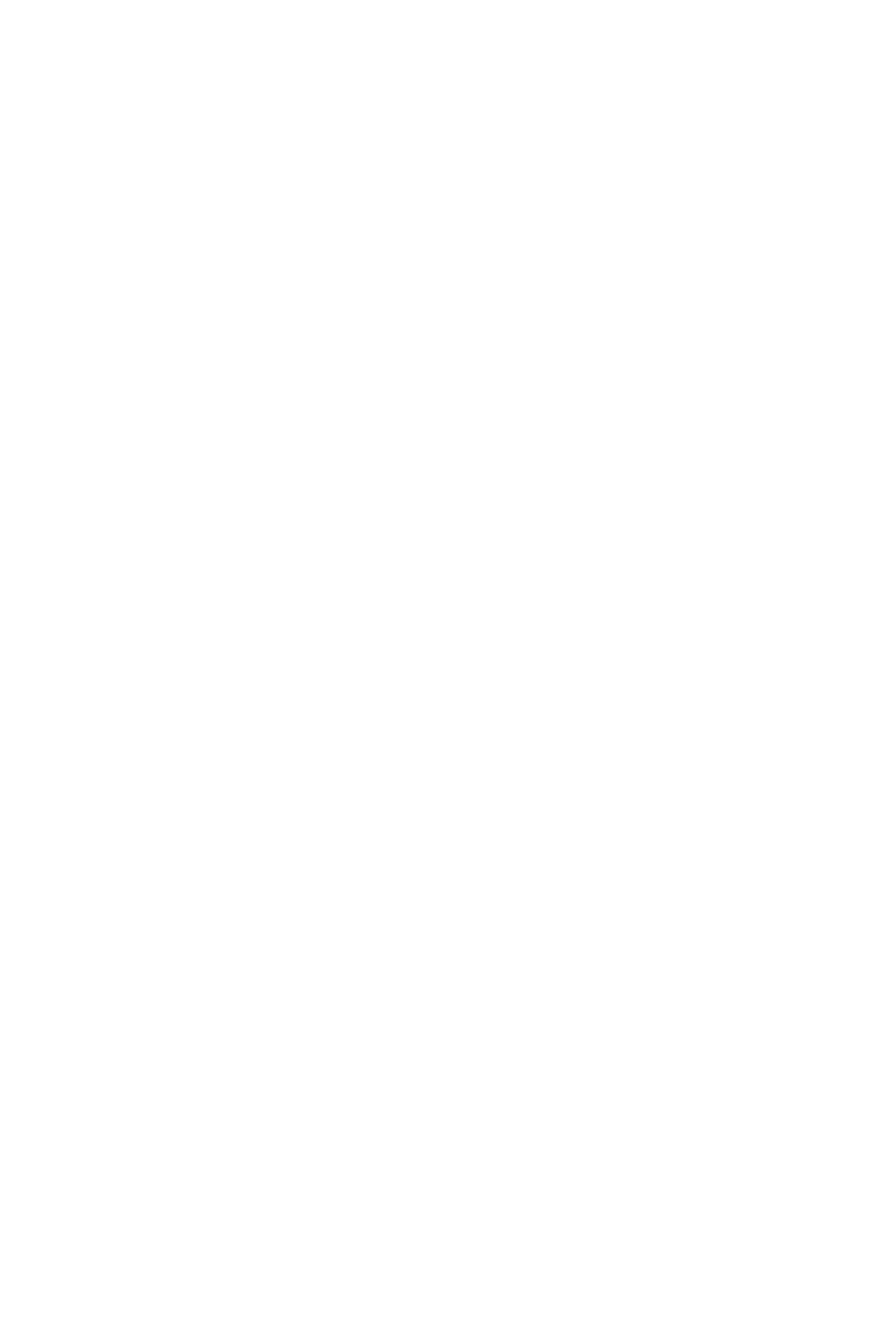# **Prefix Normal Words**

This chapter is mainly based on [\[46\]](#page-162-0). Recall that for prefix normality we only consider  $\Sigma = \{0, 1\}$  and that a word is called prefix normal if  $p_w = f_w$ , i.e., every factor of a given length has at most as many 1s as the prefix of the same length. The least representative is the lexicographically smallest element within the class of equivalent words, i.e., words with the same maximum-ones function.

# **5.1 Least Representatives and Prefix Normal Palindromes**

Before we present specific properties of the least representatives for a given word length, we mention some useful properties of the maximum-ones, prefix-ones, and suffix-ones functions (for the basic properties we refer to [\[44,](#page-161-2) [14\]](#page-159-1) and the references therein). Since we are investigating only words of a specific length, we fix  $n \in \mathbb{N}_0$ .

Beyond the relation  $p_w = s_{wR}$  the mappings  $p_w$  and  $s_w$  are determinable from each other. Counting the 1s in a suffix of length *i* and adding the 1s in the corresponding prefix of length  $(n - i)$  of a word *w*, gives the overall amount of 1s of *w*, namely

$$
p_w(n) = p_w(n-i) + s_w(i)
$$
 and  $s_w(n) = p_w(i) + s_w(n-i)$ .

For suffix (resp. prefix) normal words this leads to  $p_w(i) = f_w(n)$  –  $f_w(n-i)$  resp.  $s_w(i) = f_w(n) - f_w(n-i)$  witnessing the fact  $p_w = s_w$  for palindromes (since both equation hold). Before we show that indeed prefix normal palindromes form a singleton class w.r.t.  $\equiv_n$ , we need the relation between the lexicographical order and prefix and suffix normality.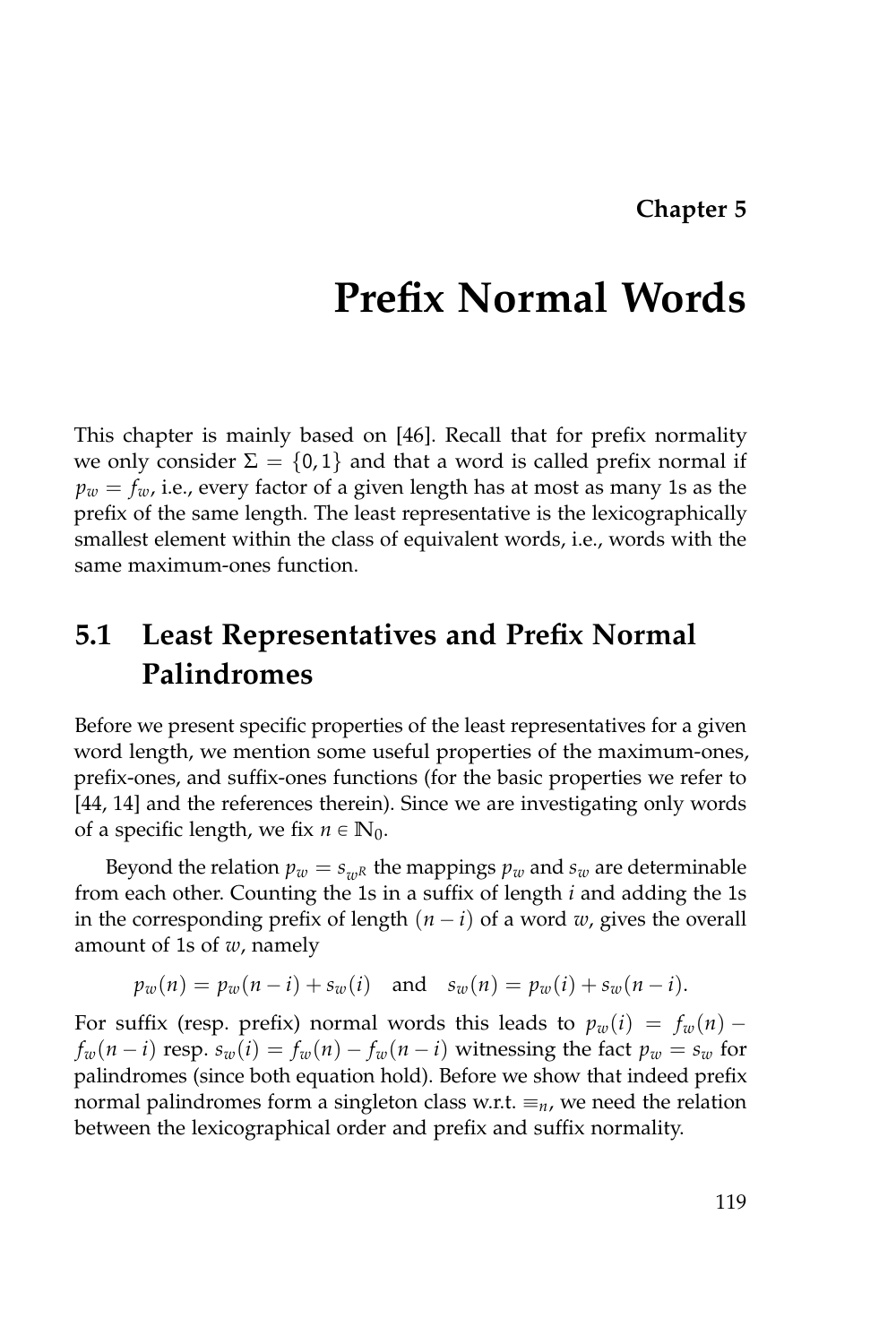#### 5. Prefix Normal Words

<span id="page-137-0"></span>**5.1.1 Lemma.** *The prefix normal form of a class is the lexicographically largest element in the class and the suffix-normal form is the least representative.*

*Proof.* Let  $w \in \Sigma^n$  be the prefix normal form of the class  $[w]_{\equiv}$ . Suppose there existed  $v \in [w]$  with  $v > w$ . Let  $i \in [n]$  be the smallest index with  $v[i] \neq w[i]$ . Since we are only considering binary alphabets we get  $v[i] = 1$ and  $w[i] = 0$ . By the prefix normality of *w*, we have  $f_w(i) = p_w(i)$  $p_w(i-1)$  but on the other hand,  $v \in [w]$  and the minimality of *i* implies

$$
f_v(i) = f_w(i) = p_w(i-1) = p_v(i-1) = p_v(i) - 1 \le f_v(i) - 1 < f_v(i).
$$

This contradiction shows that the prefix normal form of a class is the lexicographically largest element. The reverse  $w^R$  is, thus, the lexicographically smallest element of the class which is, by definition, the least representative. By Remark [2.4.3,](#page-40-0) follows

$$
s_{w^R} = p_w = f_w = f_{w^R}
$$

 $\Box$ 

and, hence, the suffix normality of the least representative..

Lemma [5.1.1](#page-137-0) implies that a word being prefix and suffix normal forms a singleton class w.r.t.  $\equiv_n$ . As mentioned  $p_w = s_w$  only holds for palindromes.

### <span id="page-137-1"></span>**5.1.2 Proposition.** For a word  $w \in \Sigma^n$  it holds that  $|[w]_{\equiv}| = 1$  iff  $w \in \text{NPal}(n)$ *.*

*Proof.* Already in [\[14\]](#page-159-1), the authors proved that  $||w|| = 1$  implies  $w \in$  $NPal(n)$  for  $w \in \Sigma^n$ . The other direction follows from Lemma [5.1.1:](#page-137-0) if *w* is a prefix normal palindrome it is, by definition, prefix normal and, by  $w = w<sup>R</sup>$ , *w* is the lexicographically largest and smallest element of the class. This implies that the class is a singleton.  $\Box$ 

The general part of this section is concluded by a somewhat artificial equation which is nevertheless useful for prefix normal palindromes : by  $s_w(i) = p_w^R(i) - p_w^R(i+1) + s_w(i-1)$  with  $p_w^R(n+1) = 0$  for  $i \in [n]$  and  $s_w = p_{wR}$ , we get

$$
p_{wR}(i) = p_w^R(i) - p_w^R(i+1) - p_{wR}(i-1).
$$

The rest of the section will cover properties of the least representatives of a class.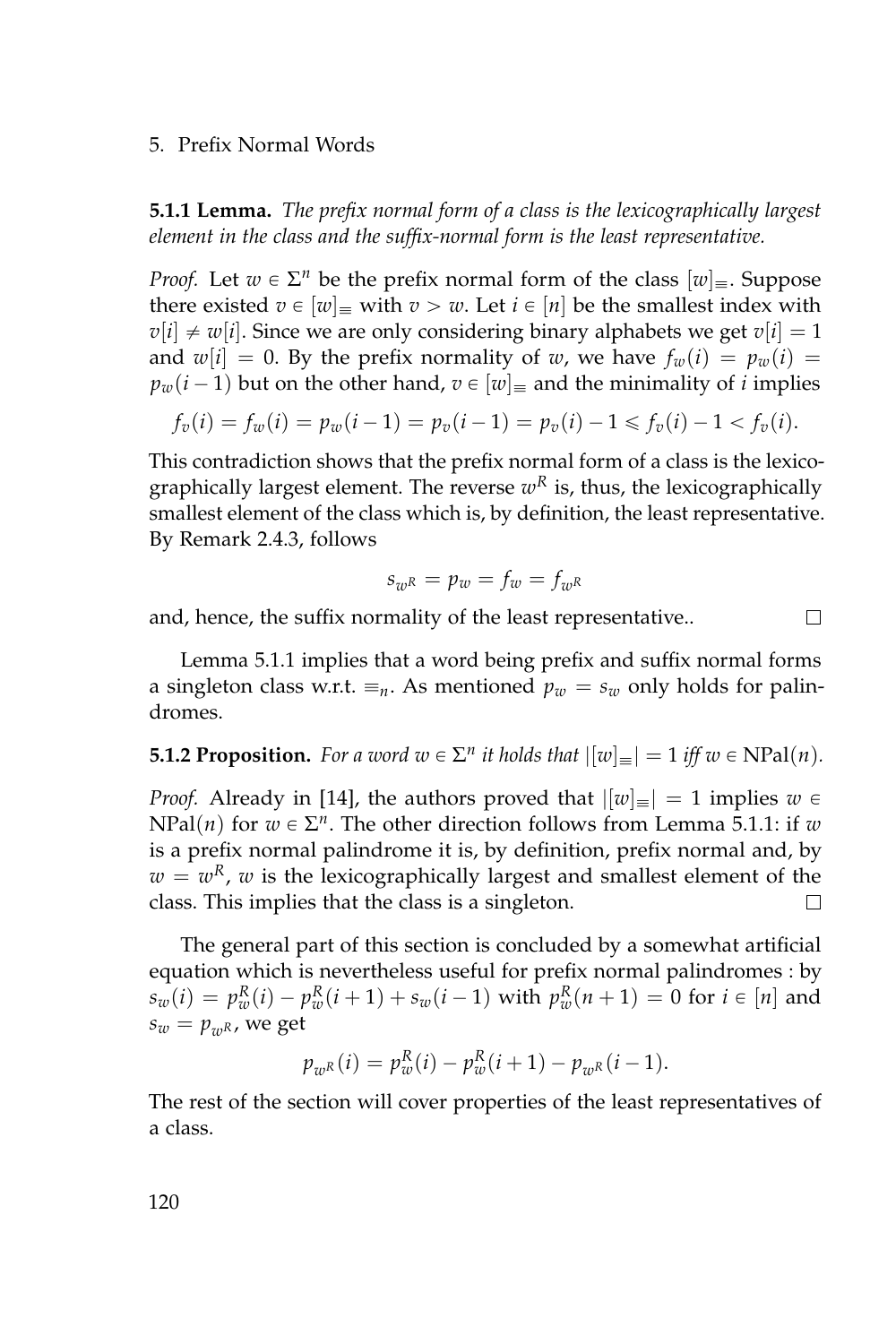#### 5.1. Least Representatives and Prefix Normal Palindromes

<span id="page-138-0"></span>5.1.3 Remark. For completeness, we mention that 0<sup>n</sup> is the only even least representative w.r.t.  $\equiv_n$  and the only prefix normal palindrome starting with 0. Moreover, 1<sup>n</sup> is the largest least representative. As we show later in this work  $0^n$  and  $1^n$  are of minor interest in the recursive process to determine representatives for the classes due to their speciality.

The following lemma is an extension of [\[14,](#page-159-1) Lemma 1] for the suffix-one function by relating the prefix and the suffix of the word  $s_w$  for a least representative. Intuitively the suffix normality implies that the 1s are more at the end of the word *w* rather than at the beginning: consider for instance  $s_w = 1123345$  for  $w \in \Sigma^7$ . The associated word  $w$  cannot be suffix normal since the suffix of length two has only one 1 ( $s_w(2) = 1$ ) but, by  $s_w(5) = 3$ ,  $s_w(6) = 4$ , and  $s_w(7) = 5$  we get that within two letters two 1s are present and, consequently,  $f_w(2) \ge 2$ . Thus, a word *w* is only least representative if the amount of 1s at the end of  $s_w$  does not exceed the amount of 1s at the beginning of *sw*.

**5.1.4 Lemma.** Let  $w \in \Sigma^n$  be a least representative. Then we have

$$
s_w(i) \geqslant \begin{cases} s_w(n) - s_w(n-i+1) & \text{if } s_w(n-i+1) = s_w(n-i), \\ s_w(n) - s_w(n-i+1) + 1 & \text{otherwise.} \end{cases}
$$

*Proof.* Since  $w \in \Sigma^n$  is least representative we have  $f_w(i) = s_w(i)$  $|\operatorname{Suff}_i(w)|_1$  and  $|\operatorname{Suff}_i(w)|_1 \geqslant |\operatorname{Pref}_i(w)|_1$  for all  $i \in [n]$ . Let  $i \in [n]$ ,  $|\operatorname{Suff}_{n-i}(w)|_1 = s$ , and  $|\operatorname{Pref}_i(w)|_1 = r$ . This implies  $s_w(n-i) = s$ and  $s_w(n) = s + r$ . If  $s_w(n-i+1) = s_w(n-i)$  then  $w[i] = 0$  and  $s_w(n-i+1) = s$ . This implies

$$
s_w(i) = |\text{Suff}_i(w)|_1 \ge |\text{Pref}_i(w)|_1 = r = s + r - s = s_w(n) - s_w(n - i + 1).
$$
  
If  $s_w(n - i + 1) \ne s_w(n - i)$  then  $w[i] = 1$ ,  $s_w(n - i + 1) = s + 1$  and  
 $s_w(i) = |\text{Suff}_i(w)|_1 \ge |\text{Pref}_i(w)|_1 = r = s + r - s = s_w(n) - s_w(n - i)$   
 $= s_w(n) - s_w(n - i + 1) + 1.$ 

This concludes the proof.

The remaining part of this section presents results for prefix normal palindromes. Notice that for  $w \in NPal(n)$  with  $w = xv$ *x* with  $x \in \Sigma$ , *v* is not necessarily a prefix normal palindrome; consider for instance  $w = 10101$ 

 $\Box$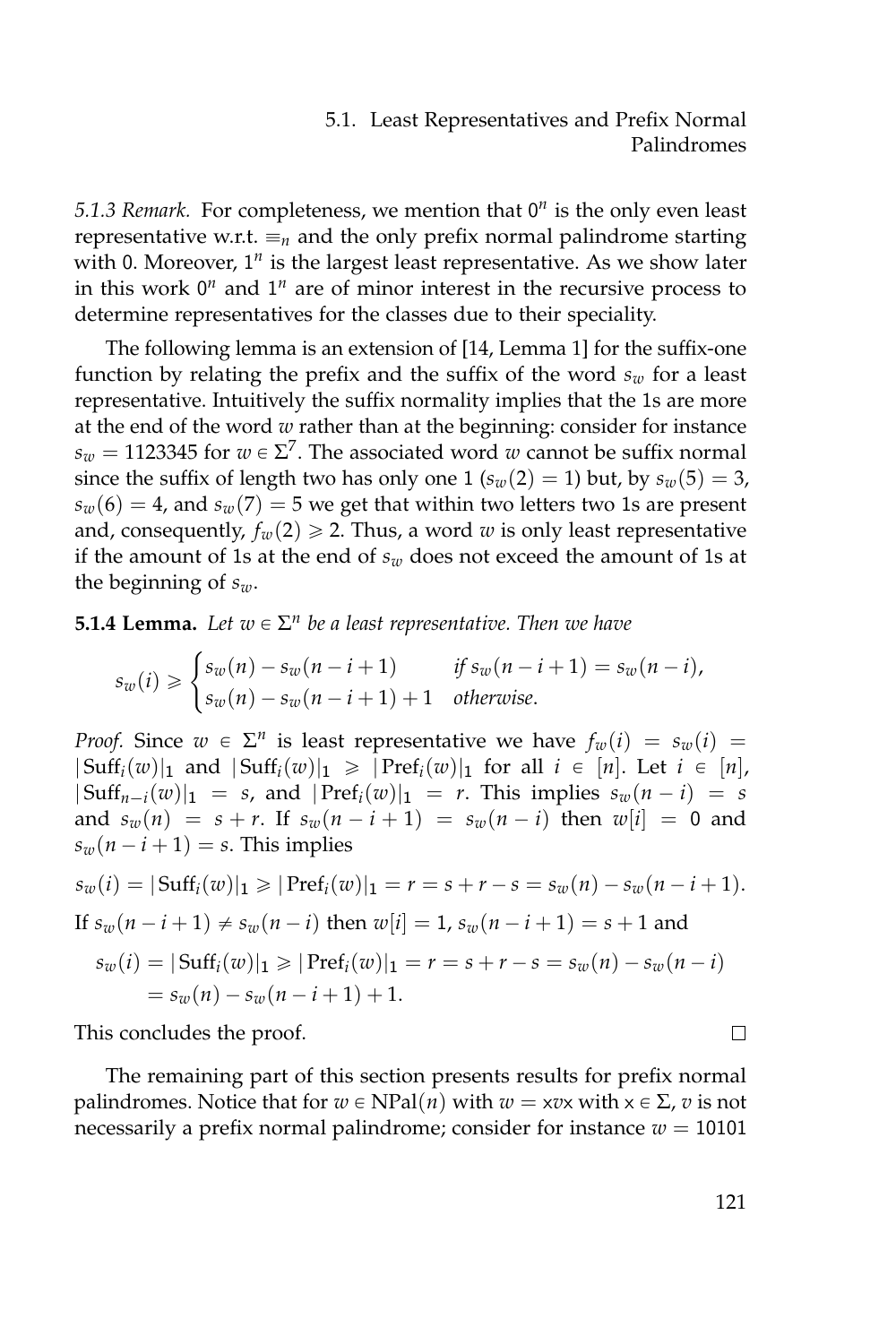#### 5. Prefix Normal Words

with 010  $\in$  Pal(3)\ NPal(3). The following lemma shows a result for prefix normal palindromes which is folklore for palindromes substituting *f<sup>w</sup>* by *p<sup>w</sup>* or *sw*.

**5.1.5 Lemma\*.** For  $w \in \text{NPal}(n) \setminus \{0^n\}$ ,  $v \in \text{Pal}(n)$  with  $w = 1v1$  we have

$$
f_w(k) = \begin{cases} 1 & \text{if } k = 1, \\ f_v(k-1) + 1 & \text{if } 1 < k \le |w| - 1, \\ f_w(|v|+1) + 1 & \text{if } k = |w|. \end{cases}
$$

*Proof.* For  $k = 1$  we have  $f_w(1) = |\text{Pref}_1(w)|_1 = 1$  since  $w \neq 0^n$ . If  $k \in [|\mathcal{w}| - 1]_{\geq 1}$  then we get

$$
f_v(k-1)+1=|\operatorname{Pref}_{k-1}(v)|_1+1=|\operatorname{Pref}_k(w)|_1=p_w(k).
$$

Finally, we have

$$
f_w(|v|+1) + 1 = |\operatorname{Pref}_{|v|+1}(w)|_1 + 1 = |\operatorname{Pref}_{k-1}(w)|_1 + 1
$$
  
=  $f_w(k-1) + 1 = f_w(k)$ 

 $\Box$ 

for  $k = |w|$ .

In the following we give a characterisation of when a palindrome *w* is prefix normal depending on its maximum-ones function *f<sup>w</sup>* and a derived function  $\overline{f_w}.$  In particular we observe that  $f_w = \overline{f_w}^R$  if and only if  $w$  is a prefix normal palindrome. Intuitively  $\overline{f_w}$  captures the progress of  $f_w$  in reverse order. This is an intriguing result because it shows that properties regarding prefix and suffix normality can be observed when  $f_w$ ,  $s_w$ ,  $p_w$  are considered in their serialised representation.

<span id="page-139-0"></span>**5.1.6 Definition.** For  $w \in \Sigma^n$  define  $\overline{f}_w : [n] \rightarrow [n]$  by

$$
\overline{f}_w(k) = \overline{f}_w(k-1) - (f_w(k-1) - f_w(k-2))
$$

with the extension  $f_w(-1) = f_w(0) = 0$  of  $f$  and  $f_w(0) = f_w(n)$ . Define  $\overline{p}_w$  and  $\overline{s}_w$  analogously.

*5.1.7 Example.* Consider the prefix normal palindrome  $w = 11011$  with  $f_w = 12234$ . Then  $\overline{f}_w$  is 43221 and we have  $f_w = \overline{f}_w^R$ *w* . On the other hand for  $v = 101101 \in \text{Pal}(6) \setminus \text{NPal}(6)$  we have  $p_v = 112334$  and  $f_v = 122334$ and  $\overline{f}_v = 432211$  and, thus,  $\overline{f}_v^R \neq f_v$ .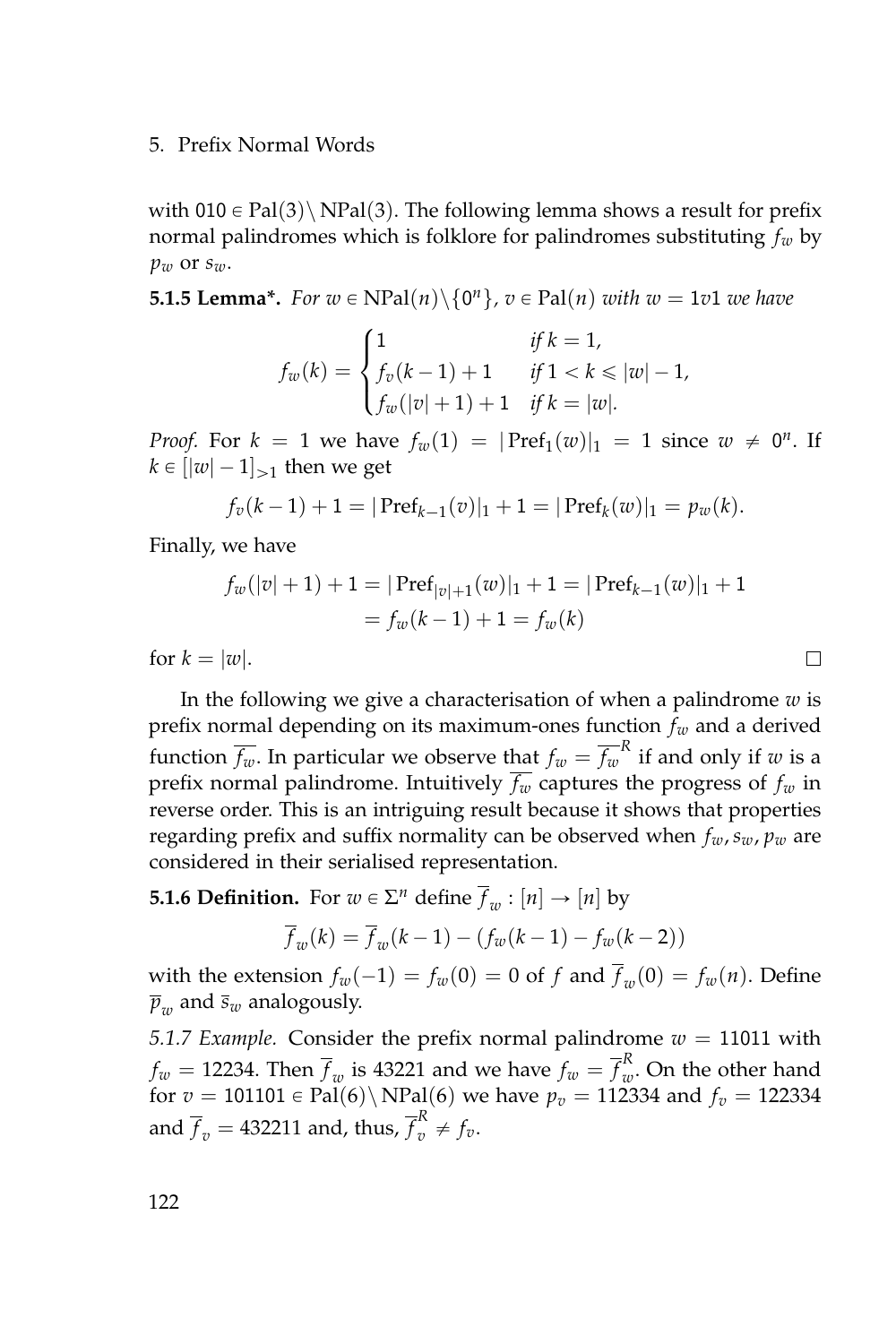#### 5.1. Least Representatives and Prefix Normal Palindromes

The following lemma shows a connection between the reversed prefixones function and the suffix-ones function that holds for all palindromes.

## <span id="page-140-0"></span>**5.1.8 Lemma.** For  $w \in \text{Pal}(n)$  we have  $s_w \equiv_n \overline{p}_w^R$ .

*Proof.* Let  $w \in \text{Pal}(n)$ . We get  $\overline{p}_w^R(n) = p_w^R(1) = |w|_1 = s_w(n)$ . Now let  $i \in [n]_0$ . Assume that  $s_w(n-i+1) = \overline{p}_w^R(n-i+1)$  holds. We have, by induction,

$$
\overline{p}_{w}^{R}(n-i) = \overline{p}_{w}(n-(n-i)+1) = \overline{p}_{w}(i+1)
$$
\n
$$
= \overline{p}_{w}(i) - (p_{w}(i) - p_{w}(i-1))
$$
\n
$$
= \overline{p}_{w}^{R}(n-i+1) + (-s_{w}(i) + s_{w}(i-1))
$$
\n
$$
= s_{w}(n-i+1) - w[i]
$$
\n
$$
= s_{w}(n-i) + w[n-i+1] - w[i]
$$
\n
$$
= s_{w}(n-i).
$$

This proves the claim.

By Lemma [5.1.8,](#page-140-0) we get  $p_w \equiv \overline{p}_w^R$  since  $p_w \equiv s_w$  for a palindrome  $w$ . As advocated earlier, our main theorem of this part (Theorem [5.1.9\)](#page-140-1) gives a characterisation of prefix normal palindromes. The theorem allows us to decide if a word is a prefix normal palindrome by only looking at the maximum-ones-function, thus, a comparison of all factors is not required.

<span id="page-140-1"></span>**5.1.9 Theorem\*.** Let  $w \in \Sigma^n \setminus \{0^n\}$ . Then  $w$  is a prefix normal palindrome if and *only if*  $f_w = \overline{f}_w^{\mathsf{R}}$ *w .*

*Proof.* Let  $w \in \Sigma^n$ . By definition of NPal(*n*), *w* is prefix normal and a palindrome, i.e.,  $s_w = f_w$ . By Lemma [5.1.8](#page-140-0) and Definition [5.1.6,](#page-139-0) we get  $f_w = s_w = \overline{p}_w^R = \overline{f}_w^R$  $_{w}^{R}.$  This proves  $\Rightarrow$ . Let  $w \in \Sigma^{n} \backslash \{0^{n}\}$  such that  $f_{w} = \overline{f}_{w}^{\mathsf{R}}$  $\frac{1}{w}$ . If  $w = \varepsilon$ , then obviously  $w \in \text{NPal}(n)$  holds. Otherwise, if  $w \neq \varepsilon$ , there exists a least representative  $v \in \Sigma^n$  with  $w \in [v]_\equiv$ . This implies  $f_v = f_w = \overline{f}_w^R = 0$ *f R*  $\hat{v}$ , therefore the assumption also holds for *v*. First, we will prove that *v* is a palindrome. Let  $x \in \{0, 1\}$  and  $i \in [n]$ . Thus, we have  $f_v(i-1) + x = f_v(i)$ . Since *v* is least representative this implies  $v[i] = x$ . By the assumption, we  $\operatorname{get} \overline{f}_v^R$  $v_v^R(i-1) + x = \overline{f}_v^R$  $v_{v}^{(i)}$  and applying the definition of the reversal and

 $\Box$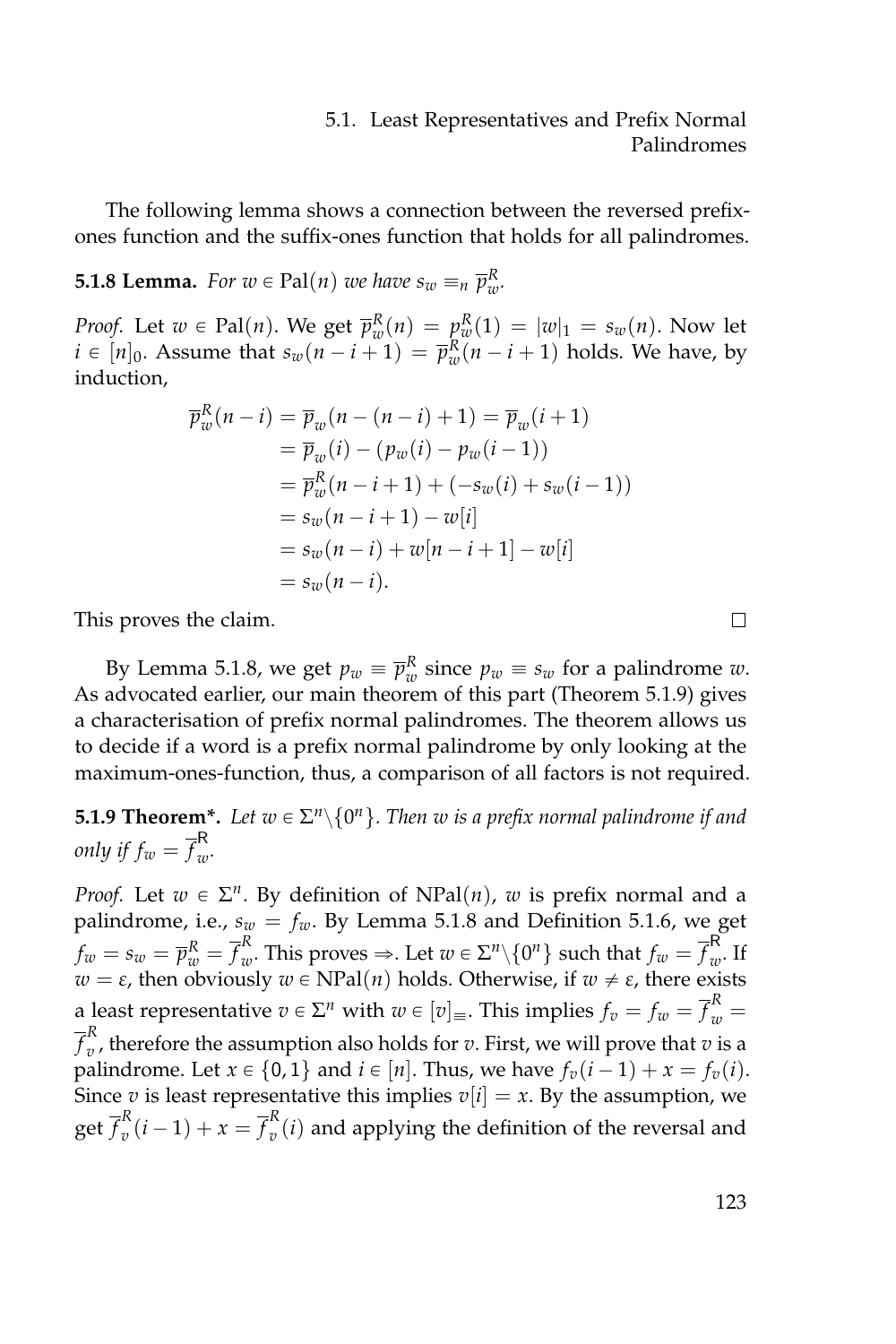#### 5. Prefix Normal Words

 $f_v$  leads to

$$
\overline{f}_v(n-i+1) = \overline{f}_v^R(i) = \overline{f}_v^R(i-1) + x
$$
  
=  $\overline{f}_v(n-i+2) + x$   
=  $\overline{f}_v(n-i+1) - (f_v(n-i+1) - f_v(n-i)) + x$ .

Hence, we get  $f_v(n - i + 1) = f_v(n - i) + x$ , i.e.,  $v[n - i + 1] = x$ . Thus,  $v[n - i + 1] = v[i]$  and therefore *v* is a palindrome. As proven in [\[14\]](#page-159-1), prefix normal (and, thus, suffix normal) palindromes are not prefix normalequivalent to any different word. Consequently,  $v = w$  and  $w \in NPal(n)$ .  $\Box$ 

[Table 5.1](#page-141-0) presents the amount of prefix normal palindromes up to length 30. These results support the conjecture in [\[14\]](#page-159-1) that there is a different behaviour for even and odd length of the word.

<span id="page-141-0"></span>

| $\mathbf{i}$ | 1 2 3 4     |                                   |      |      |    |    |      |    |  |    |                  | 5 6 7 8 9 10 11 12 | 13       |  | 14 15 |
|--------------|-------------|-----------------------------------|------|------|----|----|------|----|--|----|------------------|--------------------|----------|--|-------|
| #            | 2 2 3 3     |                                   |      |      |    |    |      |    |  |    | 5 4 8 7 12 11 21 |                    | 18 36 31 |  | - 57  |
|              |             |                                   |      |      |    |    |      |    |  |    |                  |                    |          |  |       |
|              | $i = 16$ 17 |                                   |      | 18   | 19 |    | 20   | 21 |  | 22 | 23               | - 24               | 25       |  | 26    |
| #            |             | 55 104 91 182 166 308 292 562 512 |      |      |    |    |      |    |  |    |                  |                    | 1009     |  | 928   |
|              |             |                                   |      |      |    |    |      |    |  |    |                  |                    |          |  |       |
| $\mathbf{i}$ | 27<br>28    |                                   |      | 29   |    | 30 |      |    |  |    |                  |                    |          |  |       |
| #            | 1755        |                                   | 1697 | 3247 |    |    | 2972 |    |  |    |                  |                    |          |  |       |
|              |             |                                   |      |      |    |    |      |    |  |    |                  |                    |          |  |       |

**Table 5.1.** Number of prefix normal palindromes. [\[61\]](#page-163-0) (A308465)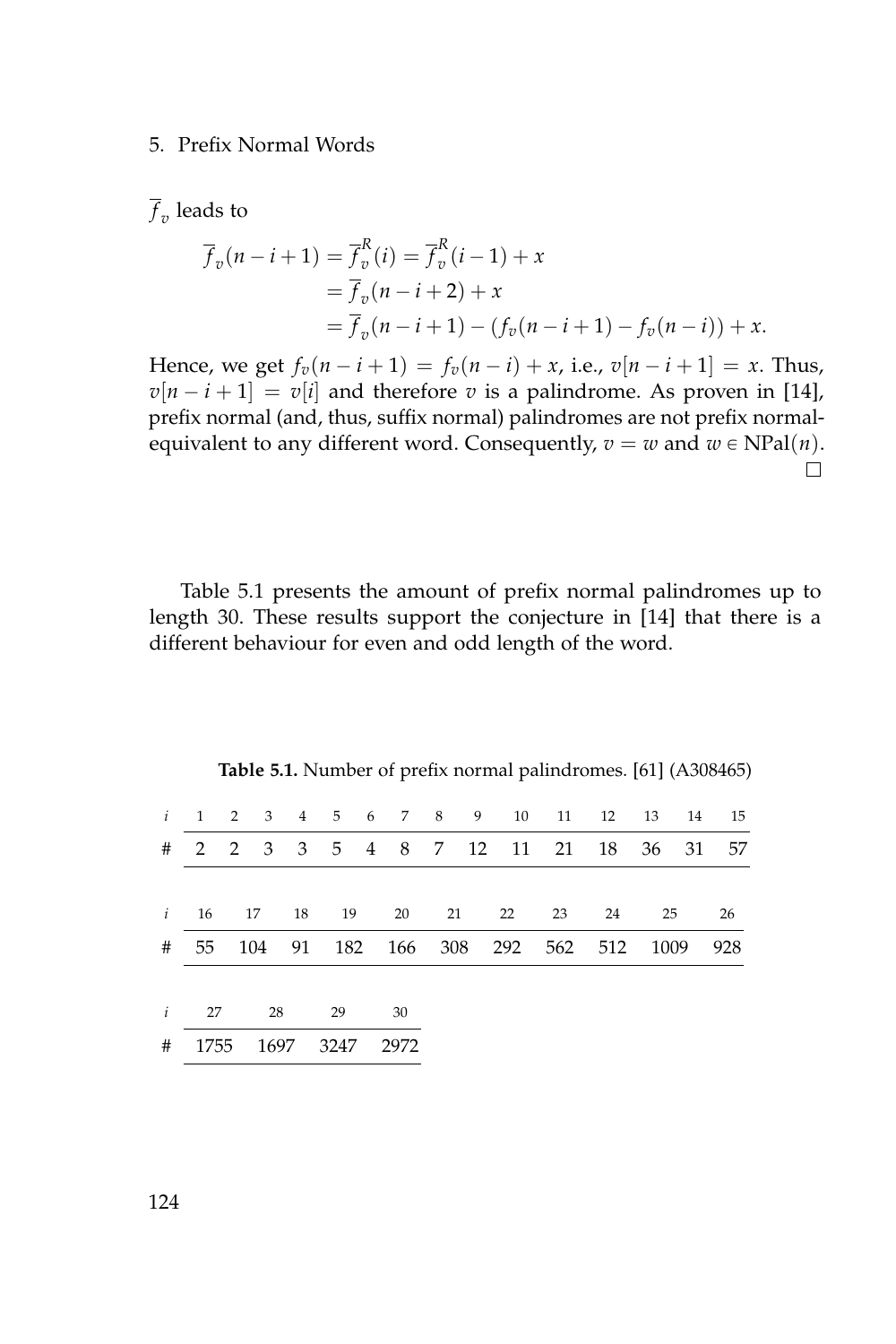# **5.2 Recursive Construction of Prefix Normal Equivalence Classes**

In this section we investigate how to generate least representatives of length  $n + 1$  using the least representatives of length  $n$ . Our approach is similar to the work of [\[44\]](#page-161-2) except that the authors of [\[44\]](#page-161-2) investigated appending a letter to prefix normal words while we explore the behaviour on prepending letters to least representatives. Consider the words  $v = 1001$ and  $w = 0011$ , both being (different) least representatives of length 4. Prepending a 1 to them leads to 11001 and 10011 which are prefix-normal equivalent. We say that *v* and *w collapse* and denote it by  $v \leftrightarrow w$ . Hence, for determining the index of  $\equiv_n$  based on the least representatives of length  $n - 1$ , only the least representative of one class matters.

**5.2.1 Definition.** Two words  $w, v \in \Sigma^n$  collapse if  $1w \equiv_{n+1} 1v$  holds. This is denoted by  $w \leftrightarrow v$ .

Prepending a 1 to a non least representative will never lead to a least representative. Therefore, it is sufficient to only look at least representatives. Since collapsing is an equivalence relation, denote the equivalence class w.r.t.  $\leftrightarrow$  of a word  $w \in \Sigma^*$  by  $[w]_{\leftrightarrow}$ . Next, we present some general results regarding the connections between the least representatives of lengths *n* and  $n + 1$ . As mentioned in Remark [5.1.3,](#page-138-0)  $0^n$  and  $1^n$  are for all  $n \in \mathbb{N}$  least representatives. This implies that they do not have to be considered in the recursive process.

*5.2.2 Remark.* By [\[44\]](#page-161-2), a word  $w0 \in \Sigma^{n+1}$  is prefix-normal if *w* is prefixnormal. Consequently, we know that if a word  $w \in \Sigma^n$  is suffix normal, 0*w* is suffix normal as well. This leads in accordance to the naïve upper bound of  $2^n + 1$  to a naïve lower bound of  $|\Sigma^n / \equiv_n |\text{ for } |\Sigma^{n+1} / \equiv_{n+1} \hat{ } |$ .

<span id="page-142-0"></span>*5.2.3 Remark.* The maximum-ones functions for  $w \in \Sigma^*$  and 0*w* are equal on all  $i \in ||w||$  and  $f_{0w}(|w| + 1) = f_w(|w|)$  since the factor determining the maximal number of 1's is independent of the leading 0. Prepending 1 to a word *w* may result in a difference between  $f_w$  and  $f_{1w}$ , but notice that since only one 1 is prepended, we always have  $f_{1w}(i) \in \{f_w(i), f_w(i) + 1\}$  for all  $i \in [n]$ . In both cases we have  $s_w(i) = s_{xw}(i)$  for  $x \in \{0, 1\}$  and  $i \in [|w|]$  and  $s_{0w}(n+1) = s_w(n)$  as well as  $s_{1w}(n+1) = s_w(n) + 1$ .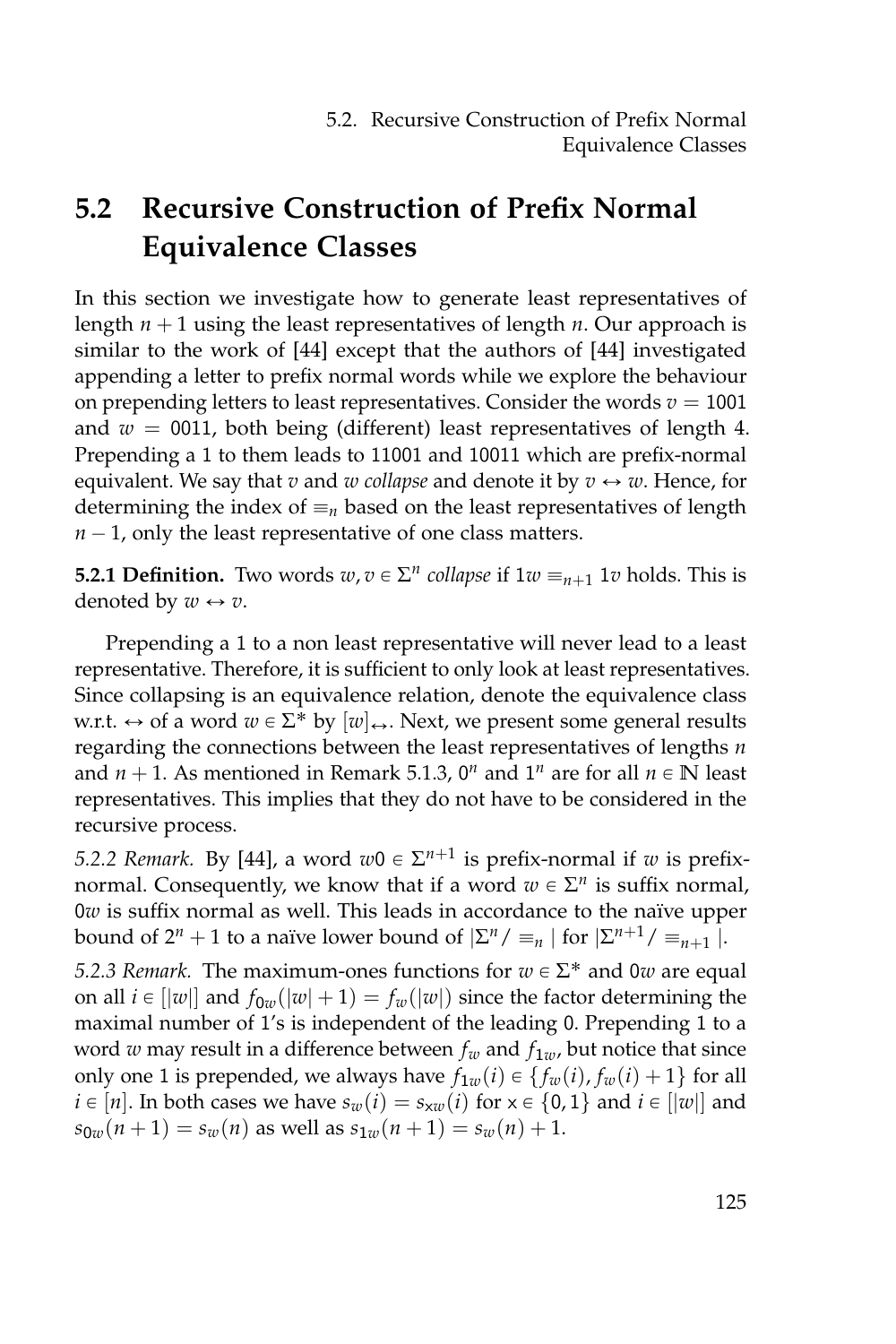5. Prefix Normal Words

First, we improve the naïve upper bound to  $2|\Sigma^n / \equiv_n |\text{ by proving that}$ only least representatives in  $\Sigma^n$  can become least representatives in  $\Sigma^{n+1}$ by prepending 1 or 0.

**5.2.4 Proposition.** Let  $w \in \Sigma^n$  not be least representative. Neither 0*w* nor 1*w* is *a least representative in* Σ *n*+1 *.*

*Proof.* Suppose 0*w* is a least representative, i.e.,  $f_{0w}(i) = s_{0w}(i)$  for all  $i \in [n+1]$ . By  $s_{0w}(i) = s_w(i)$  and  $f_{0w}(i) = f_w(i)$  for  $i \in [n]$ , we have  $s_w(i) = f_w(i)$  and, thus, *w* would be a least representative. Now, suppose that 1*w* is a least representative. Since *w* is not a least representative there exists a  $j \in ||w||$  with  $s_w(j) \neq f_w(j)$ . Choose *j* minimal. Since 1*w* is a least representative, we get

$$
f_{1w}(j) = s_{1w}(j) = s_w(j) \neq f_w(j).
$$

By Remark [5.2.3,](#page-142-0) we have  $f_{1w}(j) = f_w(j) + 1 s_w(j) \leq f_w(j)$  implies  $f_w(j) \geq$  $s_w(j) = f_{1w}(j) = f_w(j) + 1$  - a contradiction.  $\Box$ 

By Proposition [5.1.2,](#page-137-1) prefix (and, thus, suffix) normal palindromes form a singleton class. This implies immediately that a word  $w \in \Sigma^n$  such that 1*w* is a prefix normal palindrome, does not collapse with any other  $v \in \Sigma^n \setminus \{w\}$ . The next lemma shows that even prepending once a 1 and once a 0 to different words leads only to equivalent words in one particular case.

**5.2.5 Lemma.** Let  $w, v \in \Sigma^n$  be different least representatives. Then  $0w \equiv_n 1v$  if and only if  $v = 0^n$  and  $w = 0^{n-1}1$ *.* 

*Proof.* The equivalence of  $00^{n-1}1 = 0^n1$  and  $10^n$  is immediate. This proves the  $\Leftarrow$ -direction. For the other direction assume  $0w \equiv_n 1v$ . By definition, we get  $f_{0w}(i) = f_{1v}(i)$  for all  $i \in [n + 1]$  and, moreover, by Remark [5.2.3,](#page-142-0)  $f_w(i) = f_{1v}(i)$  for all  $i \in [n]$ . By  $s_w(1) = f_w(1) = f_{1v}(1) = 1$ , we get  $w[|w|] = 1$  and, by  $s_w(n) = f_{1v}(n) = |w|_1$ , there exists  $u \in \text{Fact}_n(1v)$  with  $|u|_1 = |w|_1$ . The equivalence of 0*w* and 1*v* implies  $|w|_1 = |v|_1 + 1$  and, thus, *u* has to be a prefix of 1*v*. Hence, *u*[2..*n*] is a prefix of *v* of length  $n-1$  with  $|w|_1 - 1$  1s. Since this is the overall amount of 1 in *v*,  $v[n] = 0$ follows. Lemma [5.1.3](#page-138-0) implies immediately  $v = 0^n$ . By  $s_w(1) = f_{1v}(1) = 1$ ,  $w[n] = 1$  follows and the claim follows with  $|0w|_1 = |1v|_1$ .  $\Box$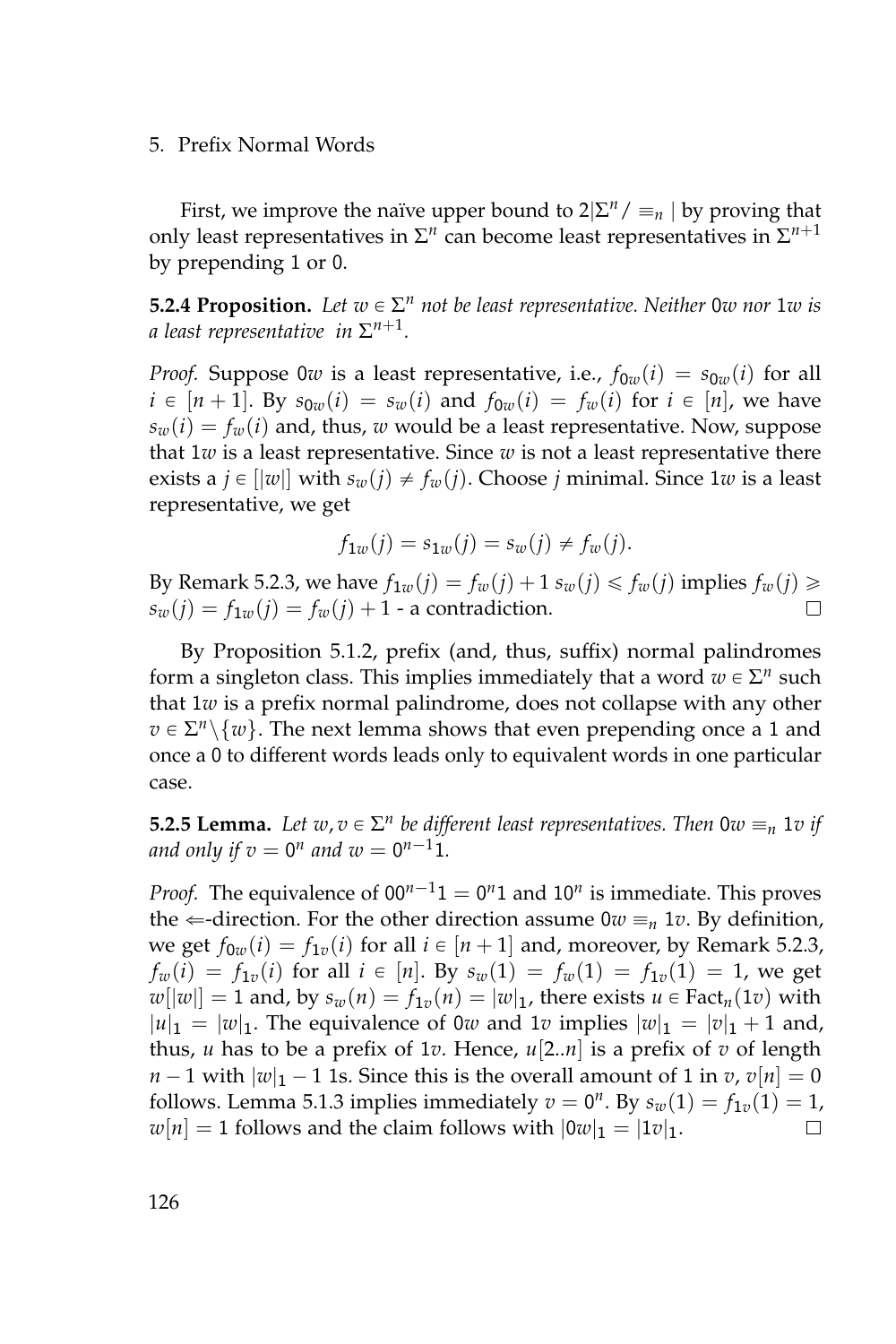By Lemma [5.2.5](#page-143-0) and Remark [5.2.2,](#page-142-0) it suffices to investigate the collapsing relation on prepending 1s. The following proposition characterises the least representative 1*w* among the elements  $1v \in [1w]_{\equiv}$  for all least representatives  $v \in \Sigma^n$  with  $w \leftrightarrow v$  for  $w \in \Sigma^n$ .

<span id="page-144-0"></span>**5.2.6 Proposition.** Let  $w \in \Sigma^n$  be a least representative. Then  $1w \in \Sigma^{n+1}$ *is a least representative if and only if*  $f_{1w}(i) = f_w(i)$  *holds for*  $i \in [n]$  *and*  $f_{1w}(n+1) = f_w(n) + 1.$ 

*Proof.* Let  $w \in \Sigma^n$  be a least representative. First, consider  $1w \in \Sigma^{n+1}$  to be a least representative as well. Since *w* is a least representative we have  $s_w(i) = f_w(i)$  for all  $i \in [n]$ . By Remark [5.2.3,](#page-142-1)  $s_w(i) = s_{1w}(i)$  follows for all  $i \in [n]$  and with 1*w* being a least representative we get  $f_w(i) = f_{1w}(i)$ for all  $i \in [n]$ . By the same arguments, we get  $f_{1w}(n + 1) = s_{1w}(n + 1) =$  $s_w(n) + 1 = f_w(n) + 1$ . Similarly we get for the second direction  $f_{1w}(i) =$  $f_w(i) = s_w(i) = s_{1w}(i)$  for all  $i \in [n]$  and  $f_{1w}(n+1) = f_w(n) + 1 =$  $s_w(n) + 1 = s_{1w}(n+1)$ .  $\Box$ 

<span id="page-144-1"></span>**5.2.7 Corollary.** Let  $w \in \text{NPal}(n)$ . Then  $f_{w1}(i) = f_w(i)$  for  $i \in [n]$  and  $f_{w1}(n+1) = f_{w}(n) + 1$ *. Moreover,*  $s_{w1}(i) = s_{w}(i)$  for  $i \in [n]$  and  $s_{w1}(n+1) =$  $s_w(n) + 1$ .

*Proof.* Since *w* is a prefix normal palindrome, we have  $(1w)^R = w^R1 =$ *w*1. This implies  $f_w(i) = f_{1w}(i) = f_{(1w)^R}(i) = f_{w1}(i)$  for all  $i \in [n]$  and  $f_{w1}(n+1) = f_{w}(n) + 1$ . If  $s_{w1}(i) = s_{w}(i) + 1$  then  $s_{w1}(i) = s_{w}(i) + 1$  $f_w(i) + 1 = f_{w1}(i) + 1$  would contradict  $s_{w1}(i) \leq f_{w1}(i)$  for some  $i \in [n+1]$ . This proves the claim for the suffix-ones function.  $\Box$ 

This characterisation is unfortunately not convenient for determining either the number of least representatives of length  $n + 1$  from the ones from length *n* or the collapsing least representatives of length *n*. For a given word *w*, the maximum-ones function *f<sup>w</sup>* has to be determined, *f<sup>w</sup>* to be extended by  $f_w(n) + 1$ , and finally the associated word - under the assumption  $f_{1w} \equiv s_{1w}$  - has to be checked for being suffix normal. For instance, given  $w = 10101$  leads to  $f_w = 11223$ , and is extended to  $f_{1w} = 112234$ . This would correspond to 110101 which is not suffix normal and, thus, *w* is not extendable to a new least representative. The following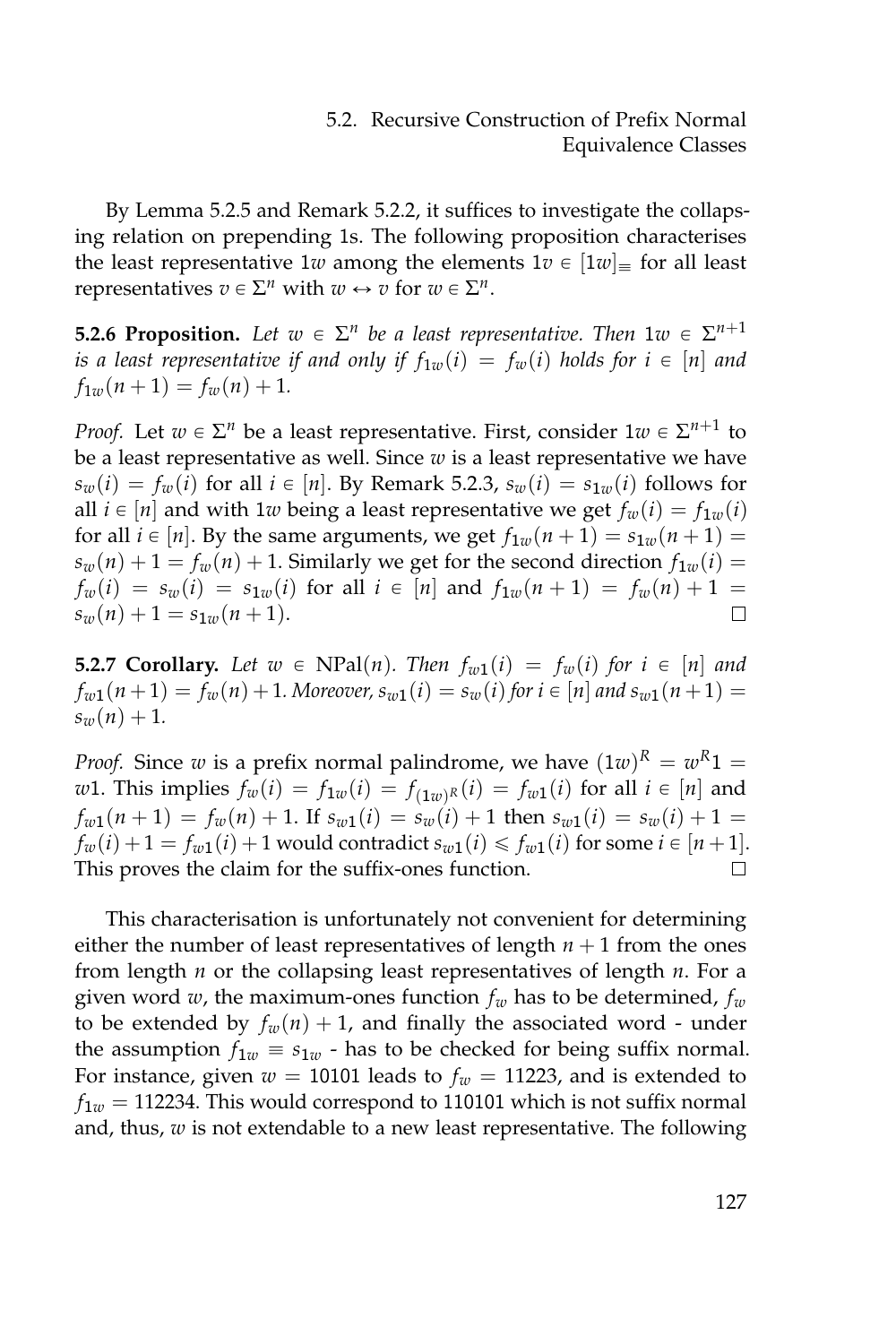two lemmata reduce the number of least representatives that need to be checked for extensibility.

**5.2.8 Lemma.** Let  $w \in \Sigma^n$  be a least representative such that  $1w$  is a least *representative as well. Then for all least representatives*  $v \in \Sigma^n \backslash \{w\}$  *collapsing with*  $w$ ,  $f_v(i) \leq f_w(i)$  *holds for all*  $i \in [n]$ , *i.e.*, *all other least representatives have a smaller maximal-one sum.*

*Proof.* Let  $v \in \Sigma^n \setminus \{w\}$  a least representative with  $w \leftrightarrow_n v$ . By the property of being least representative, the definition of the maximum-ones and suffix-ones functions follows for all  $i \in [n]$ 

$$
f_v(i) = s_v(i) = s_{1v}(i) \le f_{1v}(i) = f_{1w}(i) = s_{1w}(i) = s_w(i) = f_w(i).
$$

By  $v \neq w$ , there exists at least one  $j \in [n]$  with  $s_w(j) > s_v(j)$ . This implies

$$
\sigma(v) = \sum_{i \in [n]} f_v(i) = \sum_{i \in [n]} s_v(i)
$$
  

$$
< s_w(j) + \sum_{i \in [n] \setminus \{j\}} s_w(j) = \sum_{i \in [n]} s_w(j) = \sum_{i \in [n]} f_w(j)
$$
  

$$
= \sigma(w).
$$

<span id="page-145-0"></span>**5.2.9 Corollary.** If  $w, v \in \Sigma^n$  and  $1w \in \Sigma^{n+1}$  are least representatives with  $w \leftrightarrow v$  and  $v \neq w$  then  $w \leq v$ .

*Proof.* By  $v \neq w$ , there exists an  $i \in [n]$  minimal with  $w[i] \neq v[i]$ . Suppose  $w[i] = 1$  and  $v[i] = 0$ . By  $f_{1v} \equiv f_{1w}$ , we get  $|w[i+1..n]|_1 + 1 = |v[i+1..n]|_1$ . Thus,

$$
s_{1v}(n-i) = s_v(n-i) = s_w(n-i) + 1 = f_w(n-i) + 1 = f_{1w}(n-i) + 1
$$
  
=  $f_{1v}(n-i) + 1$ .

This contradicts  $s_{1v}(n - i) \leq f_{1v}(n - i)$ .

<span id="page-145-1"></span>*5.2.10 Remark.* By Corollary [5.2.9,](#page-145-0) the lexicographically smallest collapsing least representative *w* leads to the least representative of [1*w*]. Thus, if *w* is a least representative not collapsing with any lexicographically smaller word then 1*w* is least representative.

 $\Box$ 

 $\Box$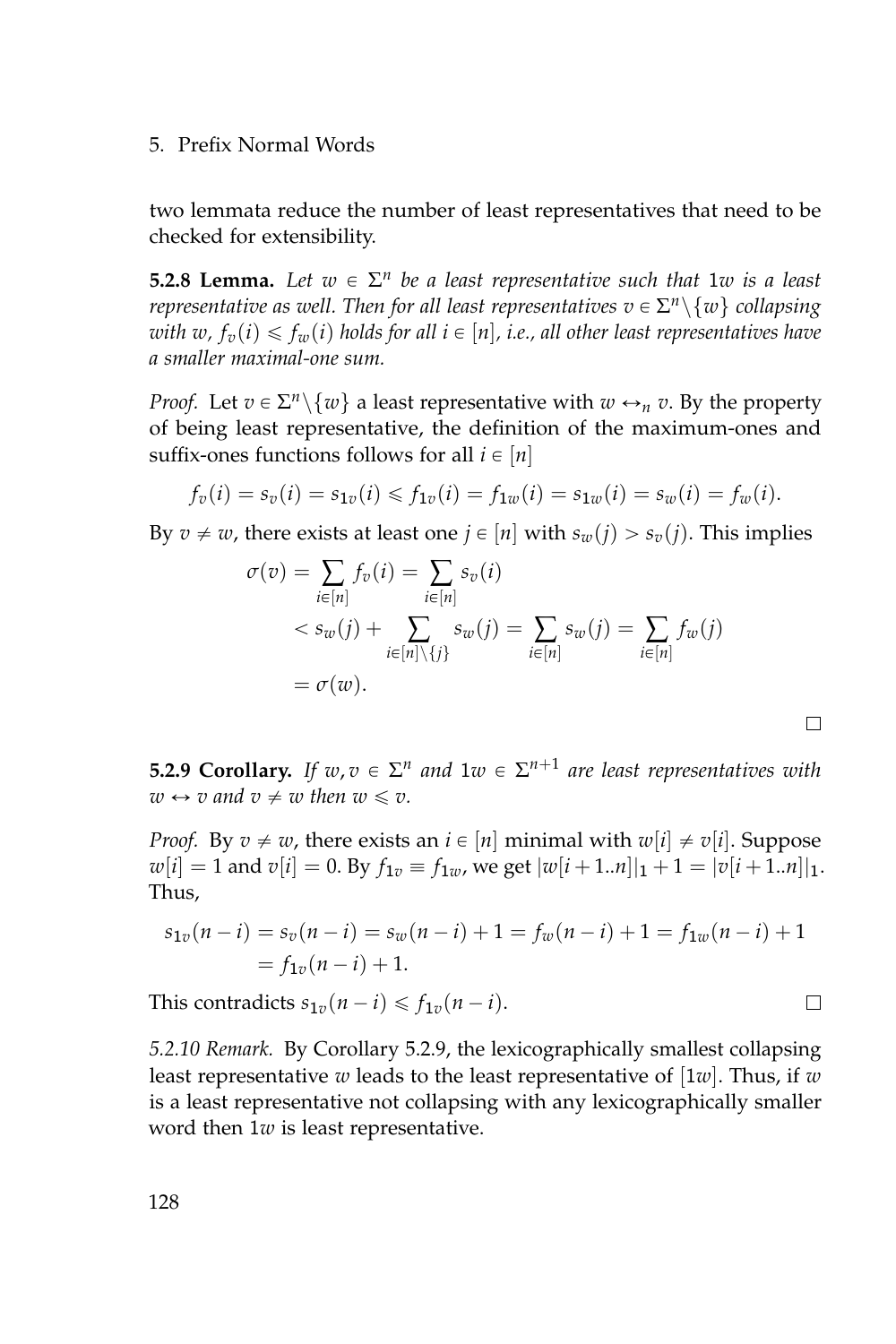Before we present the theorem characterising exactly the collapsing words for a given word *w*, we introduce a symmetry property of the least representatives which are not extendable to least representatives, i.e., a property of words which collapse.

<span id="page-146-0"></span>**5.2.11 Lemma.** Let  $w \in \Sigma^n$  be a least representative. Then  $f_{1w}(i) \neq f_w(i)$  for *some*  $i \in [n]$  *iff*  $f_{1w}(n - i + 1) \neq f_w(n - i + 1)$ *.* 

*Proof.* Since *w* is least representative, we have

$$
f_w(n-i+1) = s_w(n-i+1) = |\operatorname{Suff}_{n-i+1}(w)|_1 = |w|_1 - |\operatorname{Pref}_{i-1}(w)|_1.
$$

From  $f_w(i) \neq f_{1w}(i)$ , it follows  $f_{1w}(i) = f_w(i) + 1 = s_w(i) + 1$ . Thus, 1*w* has a factor of length *i* with  $s_w(i) + 1$  1s. The suffix normality of *w* implies that this factor needs to be the prefix of 1*w* of length *i*, i.e.,  $|\text{Pref}_{i-1}(w)|_1 = s_w(i)$ . Thus, we get  $f_w(n-i+1) = |w|_1 - s_w(i)$ . On the other hand we have

$$
|\operatorname{Pref}_{n-i+1}(1w)|_1 = |\operatorname{Pref}_{n-i}(w)|_1 + 1 = |w|_1 - |\operatorname{Suff}_i(w)|_1 + 1
$$
  
= |w|\_1 - s\_w(i) + 1.

Consequently,  $f_{1w}(n - i + 1) \ge |w|_1 - s_w(i) + 1 > f_w(n - i + 1)$ . The second direction follows immediately with  $j := n - i + 1$  and  $f_{1w}(j) \neq f_{w}(j)$ .  $\Box$ 

By [\[14,](#page-159-0) Lemma 10], a word  $w1$  is prefix normal if and only if  $|\operatorname{Suff}_k(w)|_1$  $<$  | Pref<sub>k+1</sub>(*w*)|<sub>1</sub> for all *k*  $\in$  **N**. The following theorem extends this result for determining the collapsing words *w* 1 for a given word *w*.

<span id="page-146-4"></span>**5.2.12 Theorem.** Let  $w \in \Sigma^n$  be a least representative and  $w' \in \Sigma^n \setminus \{w\}$  with  $|w|_1 = |w'|_1 = s \in \mathbb{N}$ *. Moreover, let*  $v \leftrightarrow w$  *for all*  $v \in \Sigma^*$  *with*  $v \leq w$ *. Then*  $w \leftrightarrow w'$  iff

<span id="page-146-3"></span><span id="page-146-2"></span><span id="page-146-1"></span>*1.*  $f_{w}(i) \in \{f_{w}(i), f_{w}(i) - 1\}$  *for all i*  $\in [n]$ *, 2.*  $f_{w}(i) = f_{w}(i)$  *implies*  $f_{1w}(i) = f_{w}(i)$ , 3.  $f_{w'}(i) \geqslant$  $\int f_{w'}(n) - f_{w'}(n-i+1)$  *if*  $f_{w'}(n-i+1) = f_{w'}(n-i)$ ,  $f_{w'}(n) - f_{w'}(n - i + 1) + 1$  *otherwise.*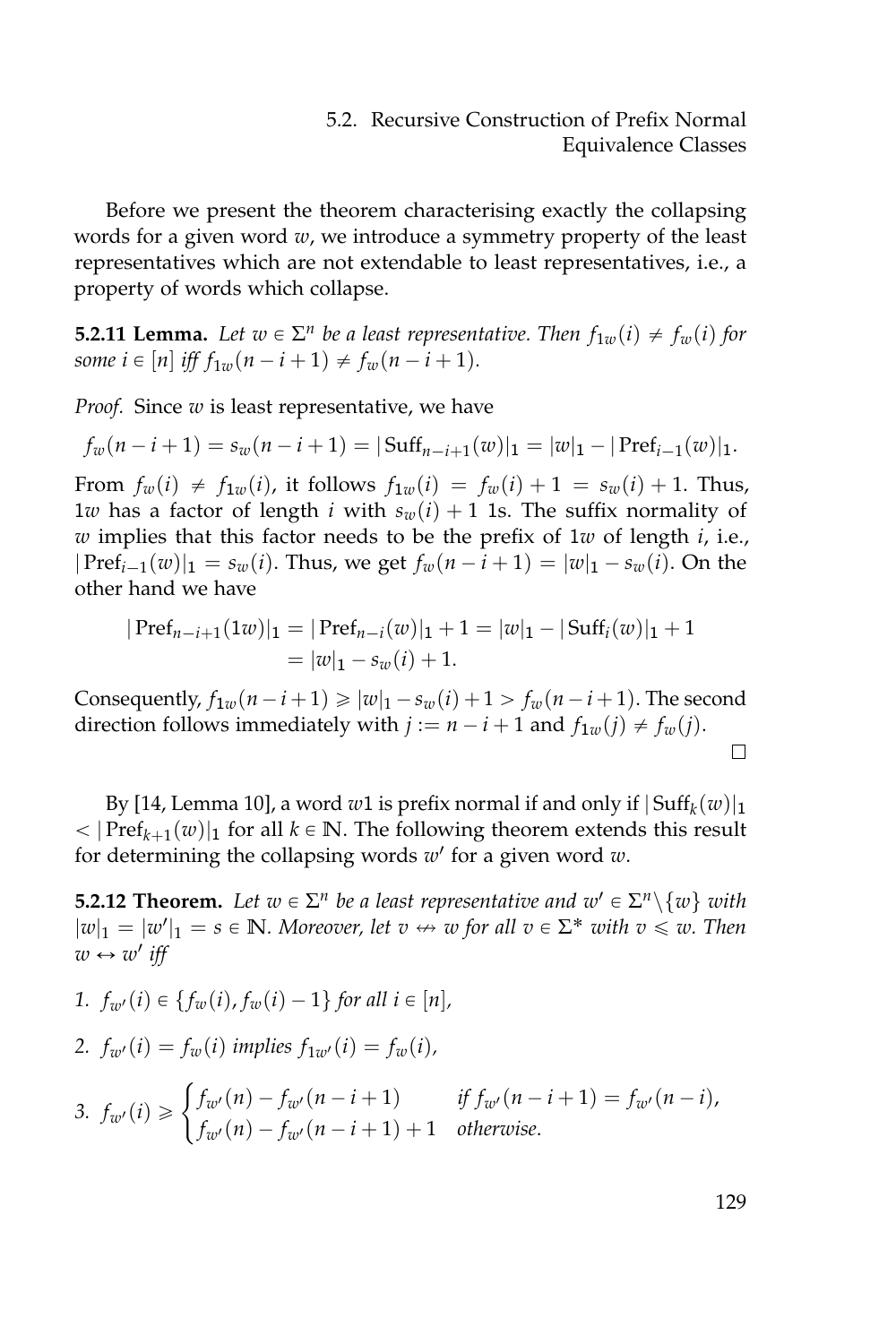*Proof.* Notice that  $|w|_1 = |w'|_1 = s \in \mathbb{N}$  implies immediately  $f_w(1) =$  $f_{w}(1) = 1$  and  $f_{w}(n) = f_{w}(n) = s$ . Moreover, for all  $i \in [n]$  we have  $f_{w}(i) \in \{f_{w}(i-1), f_{w}(i-1)+1\}$  and  $f_{w}(i) \in \{f_{w}(i-1), f_{w}(i-1)+1\}$ and, by Lemma [5.2.11,](#page-146-0) we get  $f_{w}(i) \neq f_{1w}(i)$  iff  $f_{w}(n - i + 1) \neq f_{1w}(n - i)$  $i + 1$ ).

First, consider the  $\Leftarrow$ -direction, i.e., let  $w' \in \Sigma^n$  with  $|w|_1 = s$  and the properties [1,](#page-146-1) [2,](#page-146-2) and [3.](#page-146-3) We have to prove  $w' \leftrightarrow w$ , hence, we have to prove  $f_{1w}(i) = f_{1w'}(i)$  for all  $i \in [n]$ . Since w does not collapse with any lexicographically smaller  $v \in \Sigma^n$ , 0*w* is a least representative by Remark [5.2.10.](#page-145-1) From Proposition [5.2.6,](#page-144-0) it follows  $f_w(i) = f_{1w}(i)$  for all  $i \in [n]$ . Obviously we have  $f_{1w}(1) = 1 = f_{1w}(1)$  and, hence, the claim holds for  $i = 1$ . By  $f_{w}(n) = s$  ,we get  $f_{1w}(n) \in \{s, s + 1\}$ . If  $f_{1w}(n)$  were  $s + 1$  then, by  $f_{1w'}(n) \neq f_{w'}(n)$  and, consequently, by Lemma [5.2.11,](#page-146-0) we would have  $1 = f_{1w'}(1) \neq f_{w'}(1) = 1$ . Hence, the claim holds for  $i = n$ . Let  $i \in [n-1]_{>1}$ . The claim holds by Property 1 and Proposition [5.2.6](#page-144-0) if  $f_{w}(i) = f_{w}(i)$ . Hence, assume  $f_{w}(i) \neq f_{w}(i)$  for an  $i \in [n-1]_{>1}$ , i.e.,  $f_{w'}(i) = f_w(i) - 1$  by Property 1. By Remark [5.2.3](#page-142-1) we have  $f_{1w'}(i) \in$  ${f_{w'}(i), f_{w'}(i) + 1}.$ **case 1:**  $f_{w'}(i) = f_{1w'}(i)$ 

If  $w$ <sup>'</sup>'s prefix of length  $i - 1$  had more (or equal) 1s than the suffix of length *i*, then the prefix of  $1w'$  of length *i* would have strictly more 1s than the suffix of length *i*. This contradicts  $f_{w}(i) = f_{1w}(i)$  and, thus, we have  $|\text{Pref}_{i-1}(w')|_1 < |\text{Suff}_{i}(w')|_1$ . By  $f_{w'}(n-i+1) \geq |\text{Suff}_{n-i+1}(w')|_1$ and  $|\operatorname{Suff}_{n-i+1}(w')|_1 + |\operatorname{Pref}_{i-1}(w')|_1 = s$ , we get

$$
s - f_{w'}(n - i + 1) \leq s - |\text{Suff}_{n - i + 1}(w')|_1 = |\text{Pref}_{i-1}(w')|_1
$$
  
<  $|\text{Suff}_i(w')|_1 \leq f_{w'}(i).$ 

This is a contradiction to property 3. **case 2:**  $f_{w}(i) + 1 = f_{1w}(i)$ In this case we get immediately

 $f_{1w'}(i) = f_{w'}(i) + 1 = f_w(i) - 1 + 1 = f_w(i) = f_{1w}(i).$ 

Thus,  $f_{1w'}(i) = f_w(i)$  for all  $i \in [n]$  which means that  $f_{1w'}$  and  $f_{1w}$  are identical, i.e., w and w' collapse.

For the  $\Rightarrow$ -direction, assume  $w \leftrightarrow w'$ , i.e.,  $f_{1w'} = f_{1w}$ . Proposition [5.2.4](#page-143-1)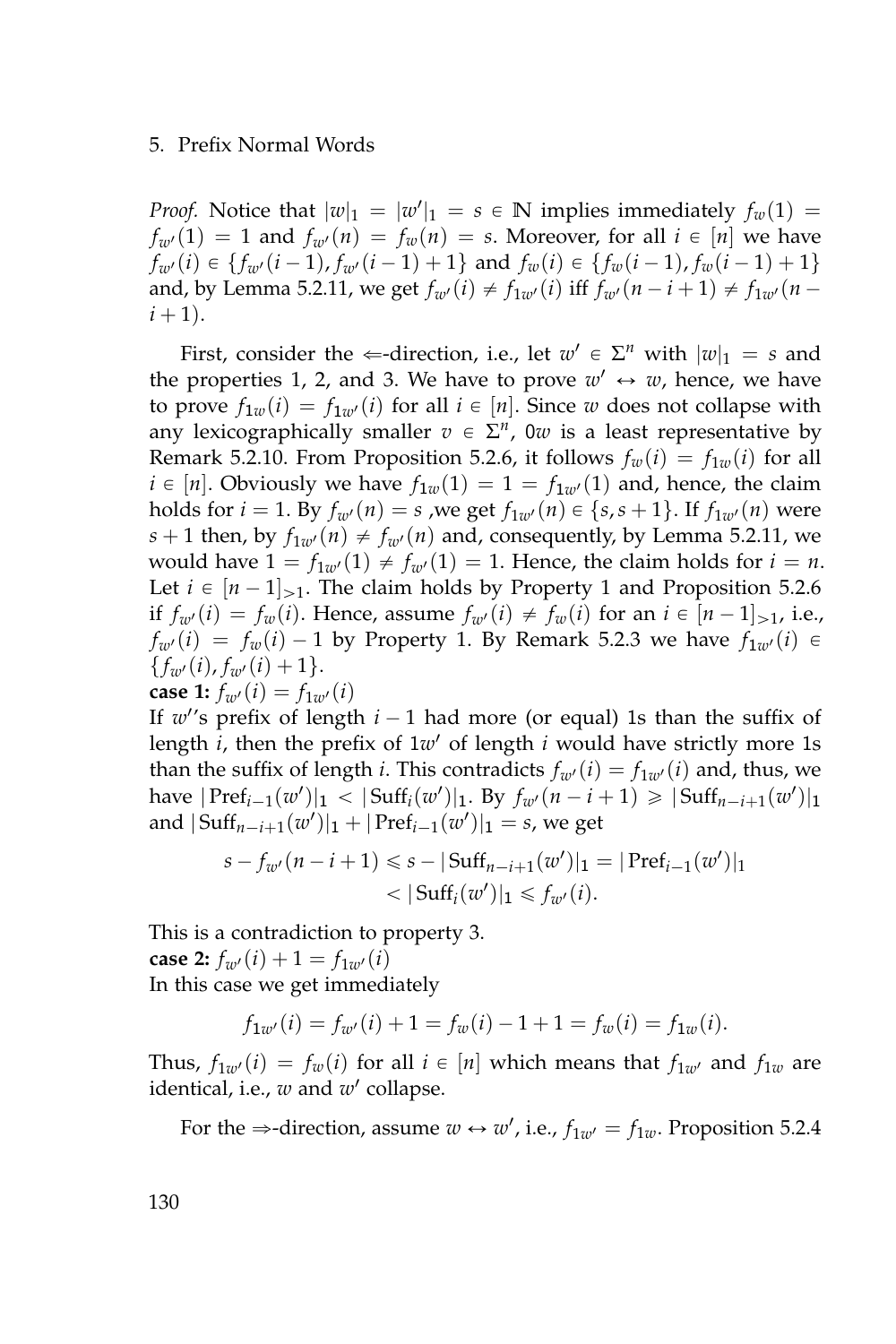implies that  $w'$  can be assumed as a least representative since  $1w$  is a least representative and by *w* and *w'* collapsing, 1*w'* is one as well. By Proposition [5.2.6,](#page-144-0) we have  $f_{1w}(i) = f_w(i)$  for all  $i \in [n]$  and, thus,  $f_{1w}(i) =$ *fw*(*i*) which proves [\(2\)](#page-146-2). Since  $f_w(i) = f_{1w'}(i) \in \{f_{w'}(i), f_{w'}(i) + 1\}$  for all  $i \in [n]$  we get property [1.](#page-146-1) Since  $w'$  is a least representative, Lemma [5.1.4](#page-138-0) implies property [3.](#page-146-3)

Theorem [5.2.12](#page-146-4) allows us to construct the equivalence classes w.r.t. the least representatives of the previous length but more tests than necessary have to be performed: Consider, for instance  $w = 11101100111011111$ of length 17 which is the shortest least representative of length 17 not collapsing with any lexicographically smaller least representative. For *w* we have  $f_w = 1 \cdot 2 \cdot 3 \cdot 4 \cdot 5 \cdot 5 \cdot 6 \cdot 7 \cdot 8 \cdot 8 \cdot 9 \cdot 10 \cdot 10 \cdot 11 \cdot 12 \cdot 13$  where the dots just act as separators between letters. Thus, we know for any  $w'$  collapsing with *w*, that  $f_{w'}(1) = 1$  and  $f_{w'}(17) = 13$ . The constraints  $f_{w}(2) \in \{f_{w}(2), f_{w}(2) + 1\}$  and  $f_{w}(2) \leq f_{w}(2)$  implies  $f_{w}(2) \in \{1, 2\}.$ First the check that  $f_{w}(10) = 4$  is impossible excludes  $f_{w}(2) = 1$ . Since no collapsing word can have a factor of length 2 with only one 1, a *band* in which the possible values range can be defined by the unique greatest collapsing word w'. It is not surprising that this word is connected with the prefix normal form. The following two lemmata define the band in which the possible collapsing words *f<sup>w</sup>* are.

<span id="page-148-0"></span>**5.2.13 Lemma.** Let  $w \in \Sigma^n \setminus \{0^n\}$  be a least representative with  $v \leftrightarrow w$  for all  $v \in \Sigma^n$  *with*  $v \leq w$ . Set  $u := (1w[1..n-1])^R$ . Then  $w \leftrightarrow u$  and for all least *representatives*  $v \in \Sigma^n \setminus \{u\}$  *with*  $v \leftrightarrow w$  *and all*  $i \in [n]$   $f_v(i) \geq f_u(i)$ *, thus,*  $\sigma(u) = \sum_{i \in [n]} f_u(i) \leq \sum_{i \in [n]} f_v(i) = \sigma(v).$ 

*Proof.* Set  $u = (1w[1..n-1])^R$ . Then by *w* odd, it follows

$$
f_{1w} = f_{(1w)^R} = f_{w^R 1} = f_{w[n](w[1..n-1])^R 1} = f_{w[n](1w[1..n-1])^R} = f_{1(u)[1..n-1])^R}
$$
  
=  $f_{1u}$ ,

i.e.,  $w \leftrightarrow u$ . Since w does not collapse with any lexicographically smaller word, 1*w* is a least representative by Remark [5.2.10.](#page-145-1) By Remark [2.4.3,](#page-40-0)  $(1w)^R \in [1w]$  and  $w^R1$  is lexicographically the largest element in the class. If there existed a  $v \in [w]_n$  with  $v > w[n - 1..1]$ , then

$$
1v > 1w[n-1..1] = w^R 1 = (1w)^R
$$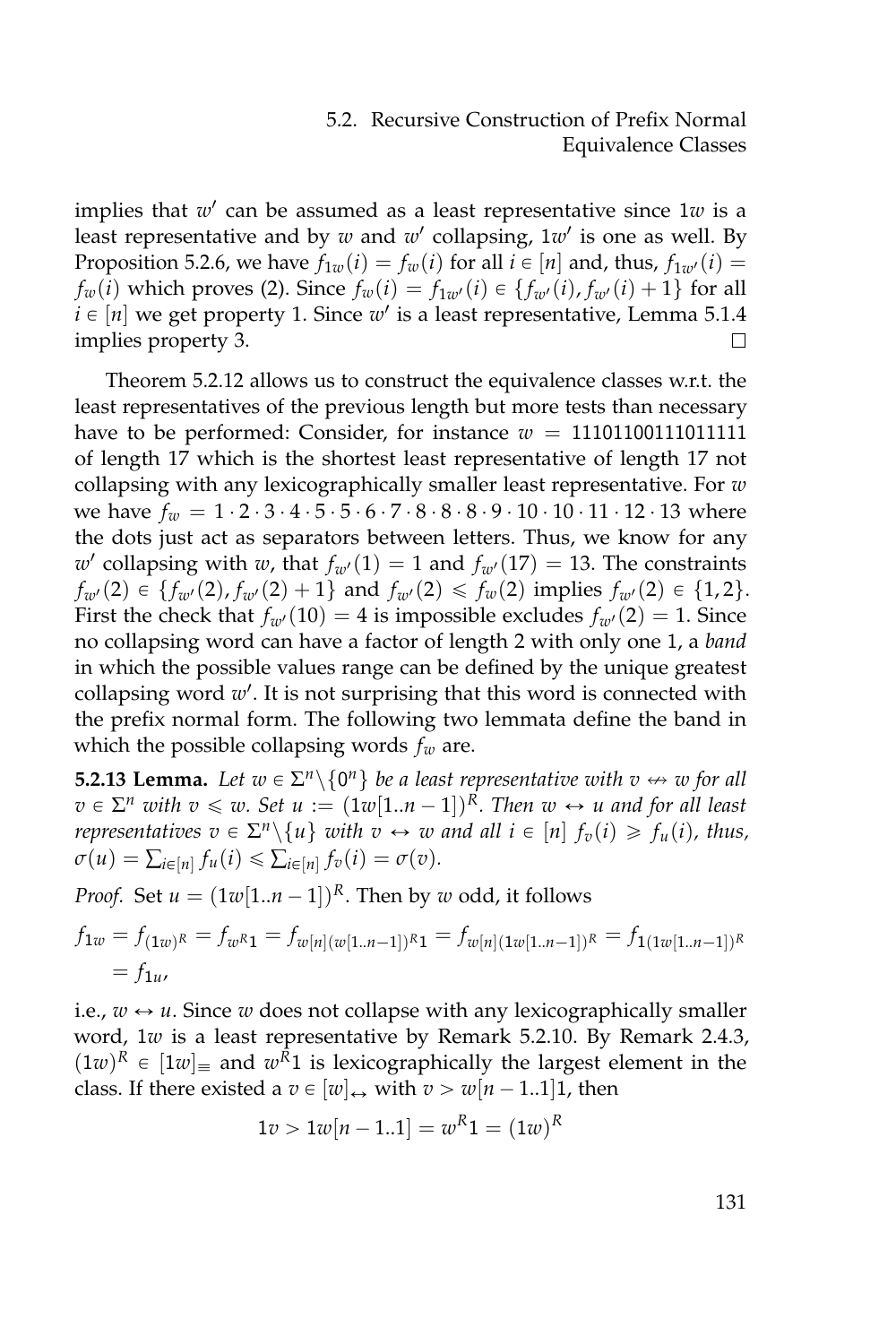would hold which contradicts the maximality of  $(1w)^R$ .

Notice that  $w' = (1w[1..n-1])^R$  is not necessarily a least representative  $\sum^{n}/\equiv_{n}$  witnessed by the word from the last example. For *w* we get  $u = 1110111001101111$  with  $f_u(8) = f_w(8)$  and  $f_u(10) = 7 \neq 8 = f_w(10)$ violating the symmetry property given in Lemma [5.2.11.](#page-146-0) The following lemma alters w' into a least representative which represents still the lower limit of the band.

 $\Box$ 

<span id="page-149-0"></span>**5.2.14 Lemma.** Let  $w \in \Sigma^n$  be a least representative such that  $1w$  is also a least *representative. Let*  $w' \in \Sigma^n$  *with*  $w \leftrightarrow w'$ *, and I the set of all*  $i \in [\lfloor \frac{n}{2} \rfloor]$  *with* 

$$
(f_{w'}(i) = f_w(i) \land f_{w'}(n - i + 1) \neq f_w(n - i + 1)) \text{ or}
$$
  

$$
(f_{w'}(i) \neq f_w(i) \land f_{w'}(n - i + 1) = f_w(n - i + 1))
$$

*and*  $f_w(j) = f_{w}(j)$  *for all*  $j \in [n] \backslash I$ . Then  $\hat{w}$  defined such that  $f_{\hat{w}}(j) = f_{w}(j)$ *for all*  $j \in [n] \setminus I$  *and*  $f_{\hat{w}}(n - i + 1) = f_{w}(n - i + 1) + 1$   $(f_{\hat{w}}(i) = f_{\hat{w}}(i) + 1)$ *resp.)* for all  $i \in I$  *holds, collapses with w.* 

*Proof.* Let  $k \in [n]$ . Since 1*w* is least representative, we have  $f_{1w}(k) \geq f_{1w}(k)$ . If  $k \notin I$  we get

$$
f_{1w}(k) = f_w(k) = f_{w'}(k) = f_{\hat{w}}(k) \le f_{1\hat{w}}(k)
$$

and, thus,  $f_{1w}(k) = f_{1w}(k)$ . If  $k \in I$  we get in the first case

$$
f_{1w}(n-k+1) = f_w(n-k+1) = f_{w'}(n-k+1) + 1 = f_{\hat{w}}(n-k+1)
$$
  
\n
$$
\leq f_{1\hat{w}}(n-k+1)
$$

and, thus,  $f_{1w}(n - k + 1) = f_{1w}(n - k + 1)$ . The second case holds analo- $\Box$ gously.

*5.2.15 Remark.* Lemma [5.2.14](#page-149-0) applied to  $(1w[1..n - 1])^R$  gives the lower limit of the band. Let  $\hat{w}$  denote the output of this application for a given  $w \in \Sigma^n$  according to Lemma [5.2.14.](#page-149-0)

Continuing with the example, we first determine  $\hat{w}$  for

$$
w=11110111001101111.
$$

We get  $u = w[n-1..1]$ 1. Since for all collapsing  $w' \in \Sigma^n$  we have  $f_{\hat{w}}(i) \leq$  $f_{w'}(i) \leq f_w(i)$ ,  $w'$  is determined for  $i \in [17]\setminus\{5, 9, 13\}$ . Since the value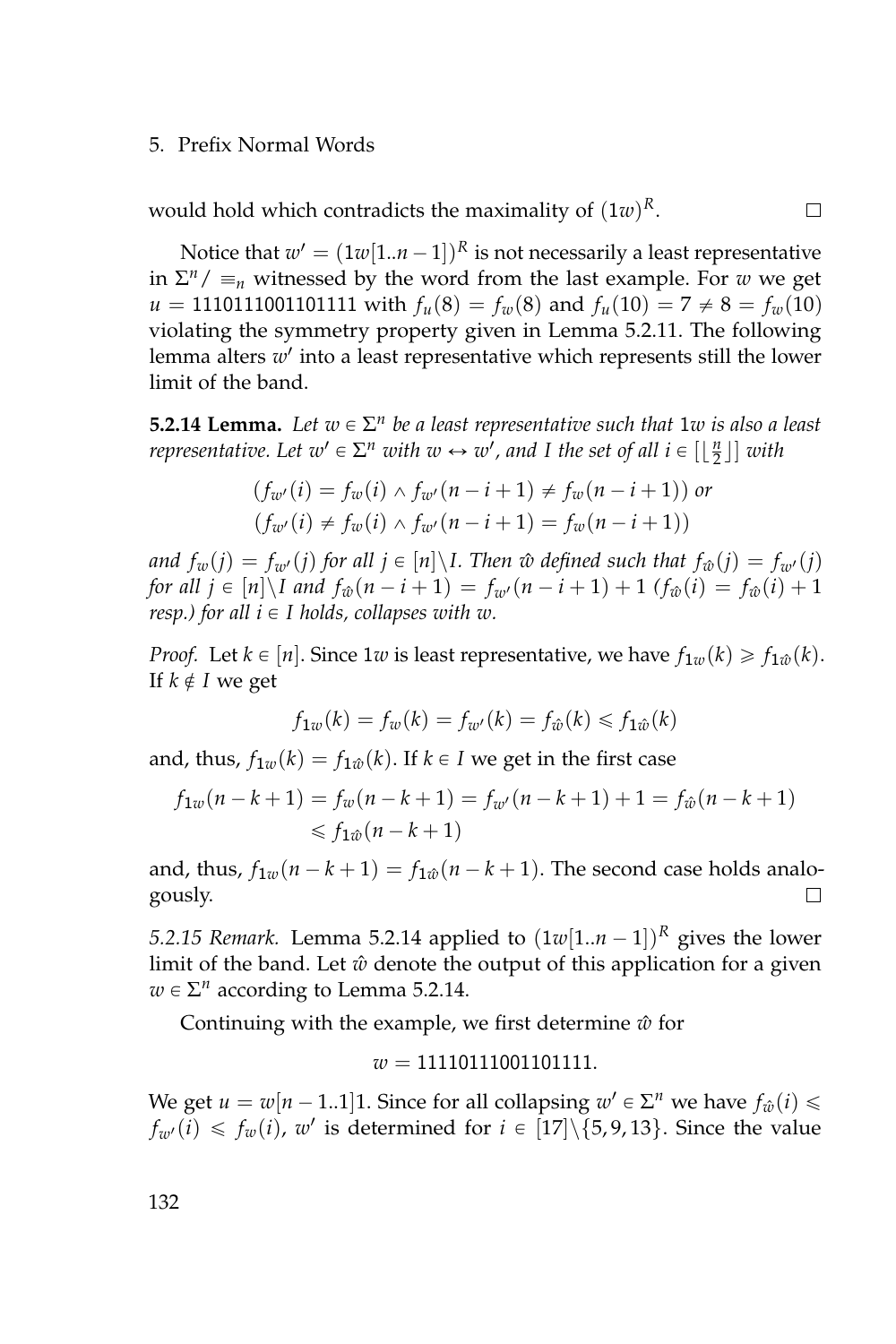for 5 determines the one for 13 there are only two possibilities, namely  $f_{w}(5) = 5$  and  $f_{w}(9) = 7$  and  $f_{w}(5) = 4$  and  $f_{w}(9) = 8$ . Notice that the words  $w'$  corresponding to the generated words  $f_{w'}$  are not necessarily least representatives of the shorter length as witnessed by the one with  $f_{w}(5) = 5$  and  $f_{w}(9) = 7$ . In this example this leads to at most three words being not only in the class but also in the list of former representatives. Thus, we are able to produce an upper bound for the cardinality of the class. Notice that in any case we only have to test the first half of  $w$ 's positions by Lemma [5.2.11.](#page-146-0) This leads to the following definition.

|  |  |  |  |  | 1 2 3 4 5 6 7 8 9 10 11 12 13 14 15 16 17           |  |  |  |
|--|--|--|--|--|-----------------------------------------------------|--|--|--|
|  |  |  |  |  | $f_{W}$ 1 2 3 4 5 5 6 7 8 8 8 9 10 10 11 12 13      |  |  |  |
|  |  |  |  |  | fu 1 2 3 4 4 5 6 7 7 7 8 9 9 10 11 12 13            |  |  |  |
|  |  |  |  |  | $f_{\hat{w}}$ 1 2 3 4 4 5 6 7 7 8 8 9 9 10 11 12 13 |  |  |  |

**Table 5.2.** *f* for *w* = 11110111001101111.

**5.2.16 Definition.** Let  $h_d$  :  $\Sigma^* \times \Sigma^* \rightarrow \mathbb{N}_0$  be the Hamming-distance. The *palindromic distance*  $p_d : \Sigma^* \to \mathbb{N}_0$  is defined by

$$
p_d(w) = h_d(w[1..\lfloor \frac{n}{2} \rfloor], (w[\lceil \frac{n}{2} \rceil + 1..\lceil w \rceil])^R).
$$

Define the *palindromic prefix length*  $p_\ell : \Sigma^* \to \mathbb{N}_0$  by

$$
p_{\ell}(w) = \max \{ k \in [|w|] | \exists u \in \text{Pref}_k(w) : p_d(u) = 0 \}.
$$

The palindromic distance gives the minimal number of positions in which a bit has to be flipped for obtaining a palindrome. Thus,  $p_d(w) = 0$ for all palindromes *w*, and, for instance,  $p_d(110011001) = 2$  since the first half of *w* and the reverse of the second half mismatch in two positions. The palindromic prefix length determines the length of *w*'s longest prefix being a palindrome. For instance  $p_\ell(1101) = 2$  and  $p_\ell(01101) = 4$ . Since a least representative *w* determines the upper limit of the band and  $w[n - 1..1]1$ the lower limit, the palindromic distance of  $ww[n - 1..1]1$  is in relation to the positions of *f<sup>w</sup>* in which collapsing words may differ from *w*.

**5.2.17 Theorem.** If  $w \in \Sigma^n$  and 1w are both least representatives then  $|[w]_{\leftrightarrow}| \leq$  $2^{\lceil \frac{p_d(ww[n-1..1]1}{2} \rceil}$ .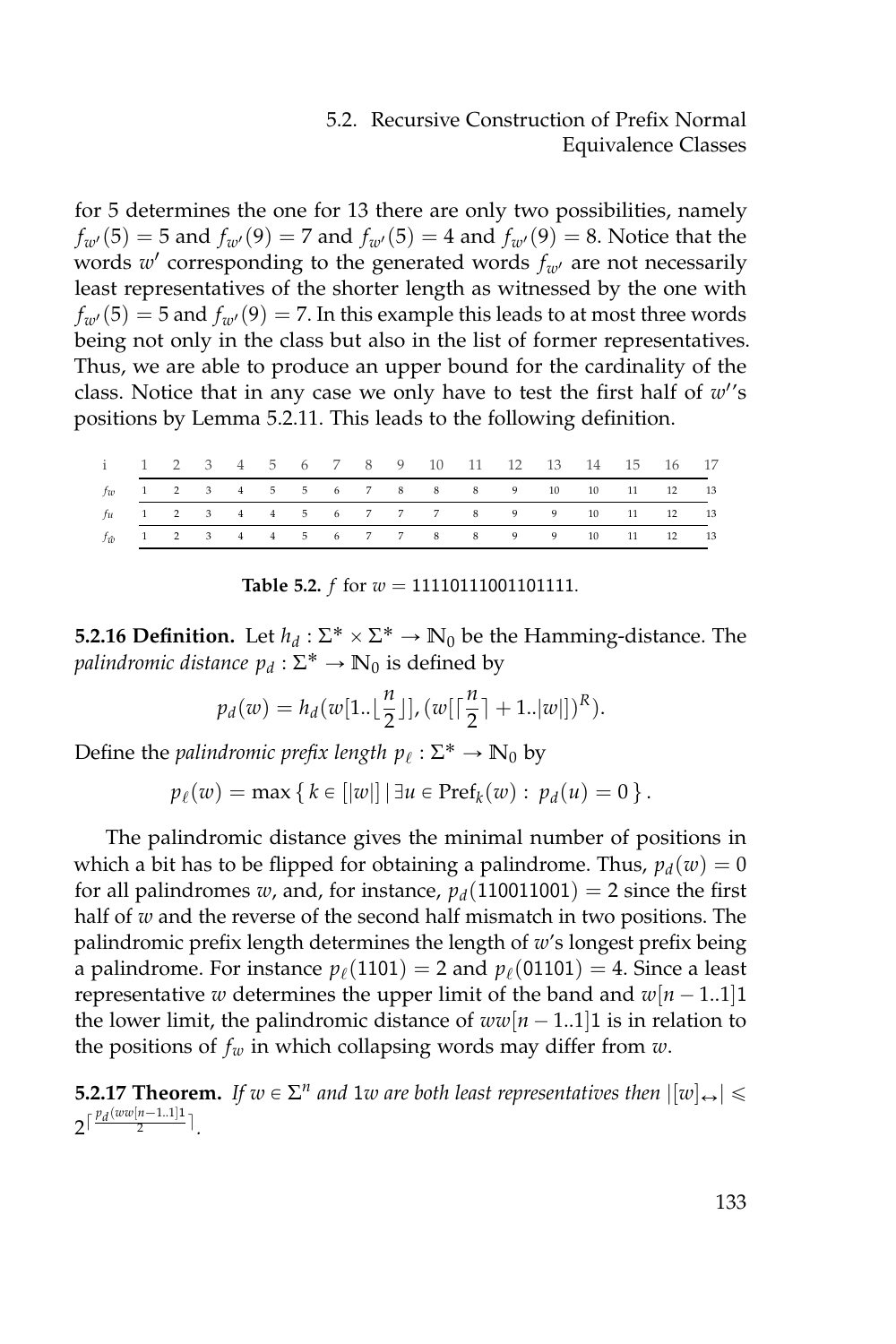*Proof.* By Lemma [5.2.13,](#page-148-0)  $w[n-1..1]1$  determines the lower bound of the band for collapsing words. Let  $s_1, \ldots, s_\ell \in [n]$  with  $s_i < s_{i+1}$  for  $i \in$  $[\ell], \ell \in [n]$  be the positions with  $w[s_i] \neq (w[n-1..1]1)[s_i]$ . Thus, for all odd  $i \in [\ell - 1]$ ,  $f_w$  and  $f_{w[n-1..1]1}$  are different between  $s_i$  and  $s_{i+1} - 1$ , since a different bit leads to a different number of 1s. By the same argument, *f<sup>w</sup>* and  $f_{w[n-1..1]1}$  are identical between  $s_i$  and  $s_{i+1} - 1$  for all even  $i \in [\ell - 1]$ . This implies that only the differences in odd positions lead to different values of the corresponding maximum-ones function. Since each difference in the maximum-ones functions can be altered independently for obtaining a potential collapsing word, the number of collapsing words is exponential in half the palindromic distance. П

For an algorithmic approach to determine the least representatives of length *n*, we want to point out that the search for collapsing words can also be reduced using the palindromic prefix length. Let *w*1, . . . , *w<sup>m</sup>* be the least representatives of length  $n - 1$ . For each w we keep track of  $|w| - p_{\ell}(w)$ . For each  $w_i$  we check first if  $|w_i| - p_{\ell}(w_i) = 1$  since in this case the prepended 1 leads to a palindrome. Only if this is not the case,  $[w_i] \leftrightarrow$  needs to be determined. All collapsing words computed within the band of  $w_i$  and  $\hat{w}_i$  are deleted in  $\{w_{i+1}, \ldots, w_m\}$ .

In the remaining part of the section we investigate the set NPal(*n*) w.r.t.  $NPal(\ell)$  for  $\ell < n$ . This leads to a second formula for an upper bound and a refinement for determining the least representatives of  $\Sigma^n / \equiv_n \text{ faster.}$ 

<span id="page-151-0"></span>**5.2.18 Lemma.** If  $w \in \text{NPal}(n) \backslash \{1^n\}$  then 1w is not a least representative but *w*1 *is a least representative.*

*Proof.* It suffices to prove that  $w1$  is a least representative. Then  $(w1)^R =$ 1*w* is prefix normal and since *w*1 is not a palindrome, 1*w* is not a least representative. By Corollary [5.2.7,](#page-144-1) follows immediately that *w*1 is a least representative. П

<span id="page-151-1"></span>*5.2.19 Remark.* By Lemma [5.2.18,](#page-151-0) it follows that all words  $w \in NPal(n)$ collapse with a smaller least representative. Thus, for all  $n \in \mathbb{N}$ , an upper bound for  $|\Sigma^{n+1}/\equiv_{n+1} |\text{ is given by } 2|\Sigma^n/\equiv_n |\text{ - npal}(n)$ .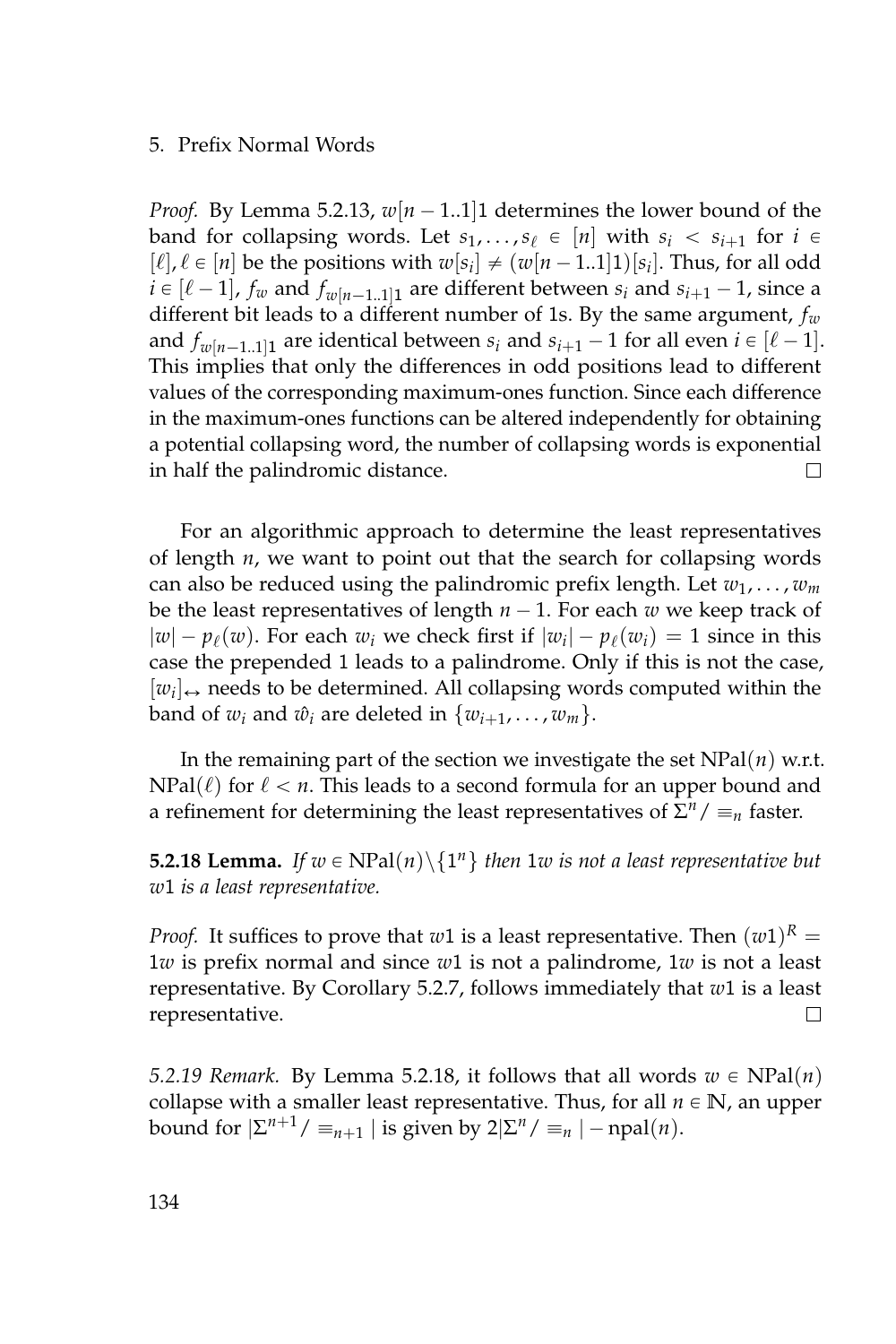For a closed recursive calculation of the upper bound in Remark [5.2.19,](#page-151-1) the exact number  $npal(n)$  is needed. Unfortunately we are not able to determine npal(*n*) for arbitrary  $n \in \mathbb{N}$ . The following results show relations between prefix normal palindromes of different lengths. For instance, if  $w \in NPal(n)$  then 1*w*1 is a prefix normal palindrome as well. The importance of the the prefix normal palindromes is witnessed by the following estimation.

**5.2.20 Theorem.** For all  $n \in \mathbb{N}_{\geq 2}$  and  $\ell = |\Sigma^n / \equiv_n |$  we have

$$
\ell+\operatorname{npal}(n-1)\leqslant |\Sigma^{n+1}/\equiv_{n+1}| \leqslant \ell+\operatorname{npal}(n+1)+\frac{\ell-\operatorname{npal}(n+1)}{2}.
$$

*Proof.* The lower bound follows by the fact that 1*w*1 is a prefix normal palindrome if *w* is one. For the upper bound all 0*w*, for *w* being a least *representative in*  $\Sigma^n / \equiv_n$ , have to be counted and then all prefix normal palindromes. All other elements collapse with at least one different element.  $\Box$ 

The following results only consider prefix normal palindromes that are different from  $0^n$  and  $1^n$ . Notice for these special palindromes that  $0^n0^n$ ,  $1^n1^n$ ,  $1^n11^n$ ,  $0^n00^n$ ,  $11^n1^n1$ ,  $10^n0^n1 \in \text{NPal}(k)$  for an appropriate  $k \in \mathbb{N}$  but  $0^n 10^n \notin \text{NPal}(2n + 1).$ 

<span id="page-152-0"></span>**5.2.21 Lemma.** If  $w \in \text{NPal}(n) \backslash \{1^n, 0^n\}$  then neither ww nor w1w are prefix *normal palindromes.*

*Proof.* Let  $k \in [n-1]$  be minimal with  $f_w(k) = f_w(k+1)$  (exists by  $w \notin \{1^n, 0^n\}$ ). Thus, we have  $f_w(k + 1) = k$ . Since  $w \in \text{NPal}(n)$  we have  $|\operatorname{Suff}_k(w)|_1 = |\operatorname{Pref}_k(w)|_1 = k$  and  $|\operatorname{Suff}_{k+1}(w)|_1 = |\operatorname{Pref}_{k+1}(w)|_1 = k$ . This implies  $f_{ww}(k+1) = k+1$  and, hence,  $f_{ww}(k+1) \neq s_{ww}(k+1)$ . The proof of  $w1w \notin \text{NPal}(2n + 1)$  is similar to the proof of Lemma [5.2.21:](#page-152-0) in the middle of *w*1*w* is a larger block of 1's than at the end. П

<span id="page-152-1"></span>**5.2.22 Lemma.** Let  $w \in \text{NPal}(n) \backslash \{0^n\}$  with  $n \in \mathbb{N}_{\geq 3}$ . If w0w is also a prefix normal palindrome then  $w = 1^k$  or  $w = 1^k01u101^k$  for some  $u \in \Sigma^*$  and  $k \in \mathbb{N}$ .

*Proof.* By  $w \neq 0^n$ , it follows  $w = 1u1$  for an  $u \in \text{Pal}(n)$ . If  $w \neq 1^k$ , there exists *k* minimal with  $w[k] = 0$ . Suppose  $w = 1^k 0^\ell u 0^\ell 1^k$  for some  $k \in \mathbb{N}$ and  $\ell \in \mathbb{N}_{>1}$ . Then  $p_{w0w}(k+2) = k$  but  $|w0w[n-k,n+2]|_1 = k+1$ . This is a contradiction to  $w0w \in \text{NPal}(2n + 1)$ . This implies  $w = 1^k01u101^k$ .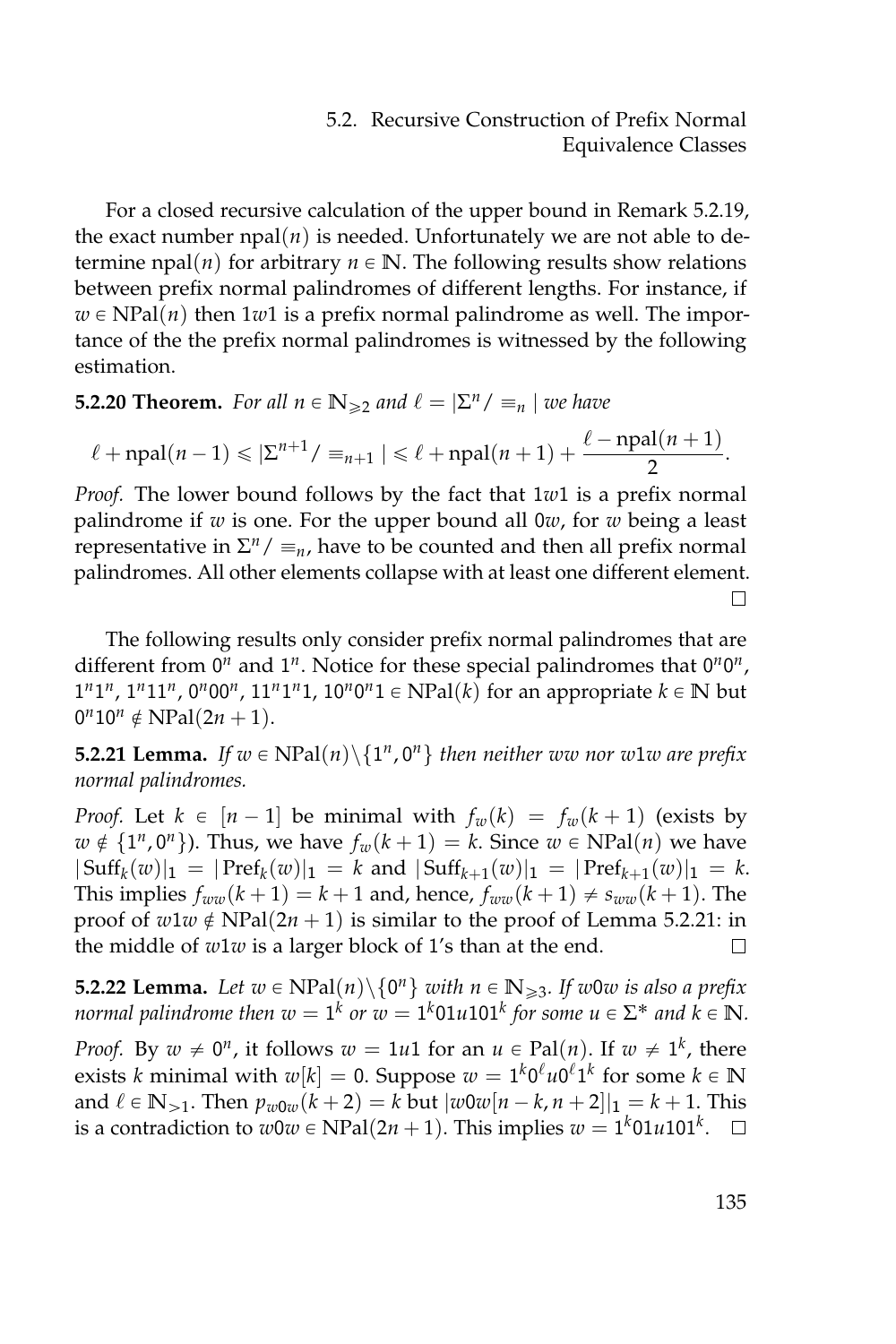A characterisation for *w*1*w* being a prefix normal palindrome is more complicated. By  $w \in \text{NPal}(n)$ , it follows that a block of 1s contains at most the number of 1s of the previous block. But if such a block contains strictly less 1s the number of 0s in between can increase by the same amount the number of 1s decreased.

<span id="page-153-0"></span>**5.2.23 Lemma.** Let  $w \in \text{NPal}(n) \backslash \{1^n, 0^n\}$ . If  $1ww1$  is also a prefix normal *palindrome then*  $10 \in \text{Pref}(w)$ *.* 

*Proof.* Let  $1ww1 \in \text{NPal}(2n + 2)$ . Since  $w \neq 0^n$ , there exists  $u \in \Sigma^*$  with  $w = 1u1$ . Since  $w \neq 1^n$  there exists a minimal  $k \in \mathbb{N}$  with  $u[k] = 0$ . If  $k > 1$ , then  $1ww1=1^k01^{2k}01^k$  or  $1ww1=1^k0v01^{2k}0v01^k$ . In both cases we have a contradiction to  $1ww1 \in NPal(2n + 2)$ .  $\Box$ 

Lemma [5.2.21,](#page-152-0) [5.2.22,](#page-152-1) and [5.2.23](#page-153-0) indicate that a characterization of prefix normal palindromes based on smaller ones is hard to determine.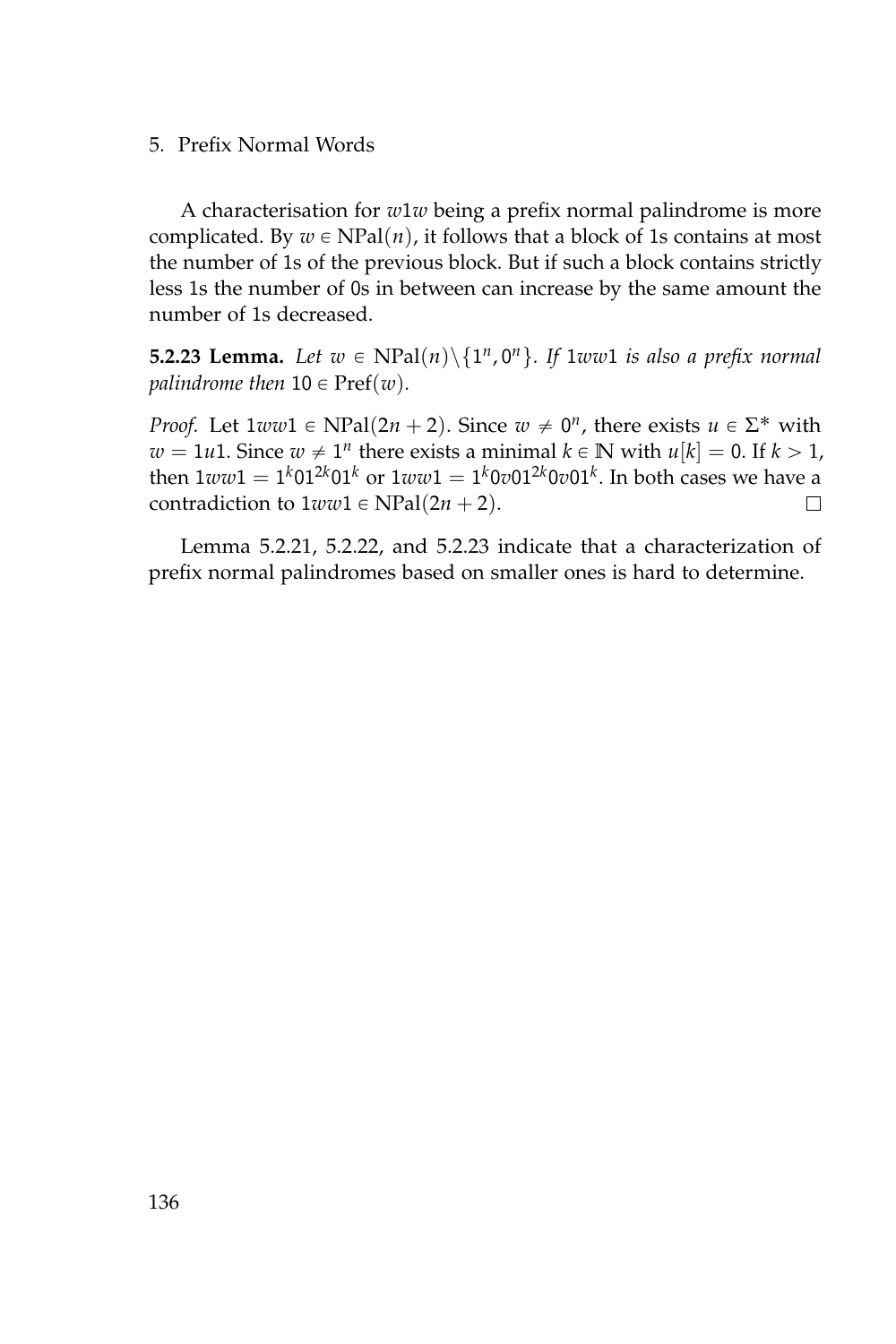# **Chapter 6**

# **Conclusion**

In this thesis we investigated three different subfields of the domain combinatorics on words, namely scattered factors, locality, and prefix normal words.

In Chapter [3](#page-42-0) we looked into three different aspects of the domain of scattered factors: the cardinality of *k*-spectra of weakly *c*-balanced words, the scattered factor universality, and the reconstruction of words by the binomial coefficients of right-bounded block words.

The idea of the first part was to give insights about the index of Simon congruence by weakening it: instead of dealing with the index itself (which is a problem we were not able to solve), we grouped words by the cardinality of different spectra and investigated properties of the words having the same cardinality of a *k*-spectrum for a given *k*. In particular, we gave several insights into the structure of the set of all *k*-spectra of weakly-0-balanced words of length 2*k* by considering for which numbers *n* there exists *w* such that the *k*-spectrum of *w* has cardinality *n*. In particular, we characterised the first two gaps in the possibilities for each *k* which are regular (in the sense that the first and second gaps are always from  $k + 2$  to  $2k - 1$  and  $2k + 1$  to  $3k - 4$  (inclusive)). On the other hand, we saw that the third gap is considerably less regular and, thus, resists a natural characterisation. As mentioned, some of the weakly-0-balanced words are *θ*-palindromes. Since the *θ*-palindromes of length 2*k* are constructible from the ones of length  $2(k - 1)$  (except for each even *k* exactly one  $\theta$ palindrome) we surmised that the structure and properties propagate. Moreover, we expected that the knowledge of the word's second half helps in finding the cardinalities of the *k*-spectra. Nevertheless, we were only able to get results for *θ*-palindromes in the same manner as for the other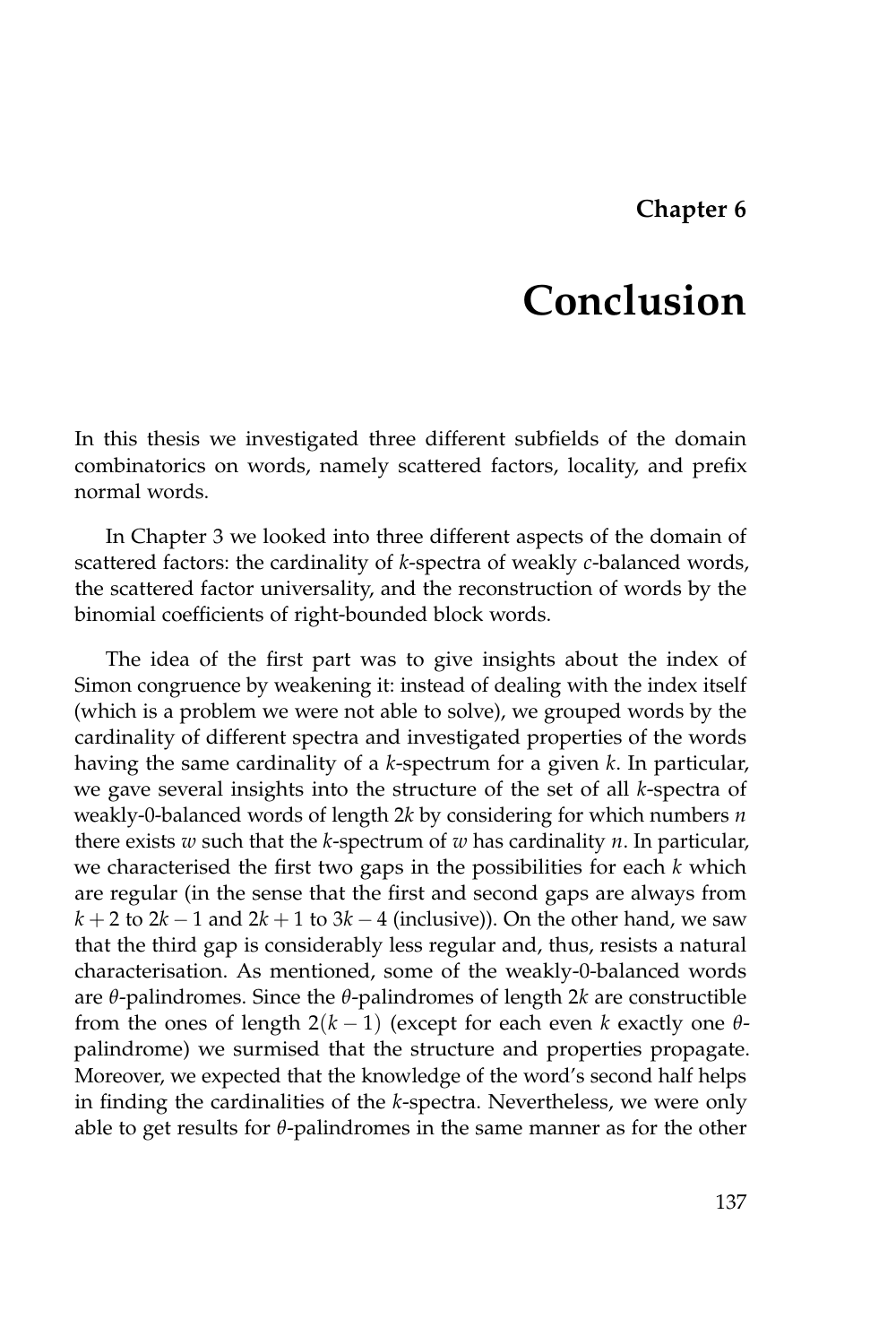## 6. Conclusion

words, but we still believe that the structure of the *θ*-palindromes can reveal more insights with further work.

In the second part of Chapter [3](#page-42-0) we looked in more detail into the words having the maximal cardinality of *k*-spectra for given *k*s, namely words whose *k*-spectrum is  $\Sigma^k$ . Following the notion of language theory we called these words *k*-universal. We have proven how this universality behaves if a word is repeated and how this characterisation can be exploited to obtain linear-time algorithms for obtaining an discommon scattered factor. Moreover, we set the universality of a palindrome into relation with its first half (minus one letter if the length is odd) as well as the generalised repetition *wπ*(*w*) for a morphic permutation *π*. The last part of Section [3.2](#page-66-0) dealt with circular universality. Here we have proven the relation between universality and circular universality and we have shown that the characterisation in Theorem [3.2.17](#page-77-0) does not hold for arbitrary alphabets. We conjecture that for an alphabet of cardinality *σ* the notion of circularity has to be generalised such that, assuming the word as a circle, not once but  $\sigma - 1$  times the word has to be read before the universality is increased. Finally, in the last section we developed data structures that allow us to determine the universality of factors of a given word.

The last part of Chapter [3](#page-42-0) is dedicated to the reconstruction problem. While in before the approaches to reconstructing a word uniquely by scattered factors where restricted to scattered factors of the same length, we relaxed the constraint on the length but therefore took only specific scattered factors - the right-bounded block words. This relaxation of the so far investigated reconstruction problem from scattered factors from *k*-spectra to arbitrary sets yields that less scattered factors than the best known upper bound are sufficient to reconstruct a word uniquely. Not only in the binary but also in the general case the distribution of the letters plays an important role: in the binary case the amount of necessary binomial coefficients is smaller the larger  $|w|_a - |w|_b$  is. The same observation results from the general case - if all letters are equally distributed in *w* then we need more binomial coefficients than in the case where some letters rarely occur and others occur much more often. Nevertheless, the restriction to right-bounded-block words (that are intrinsically Lyndon words) shows that a word can be reconstructed by fewer binomial coefficients if scattered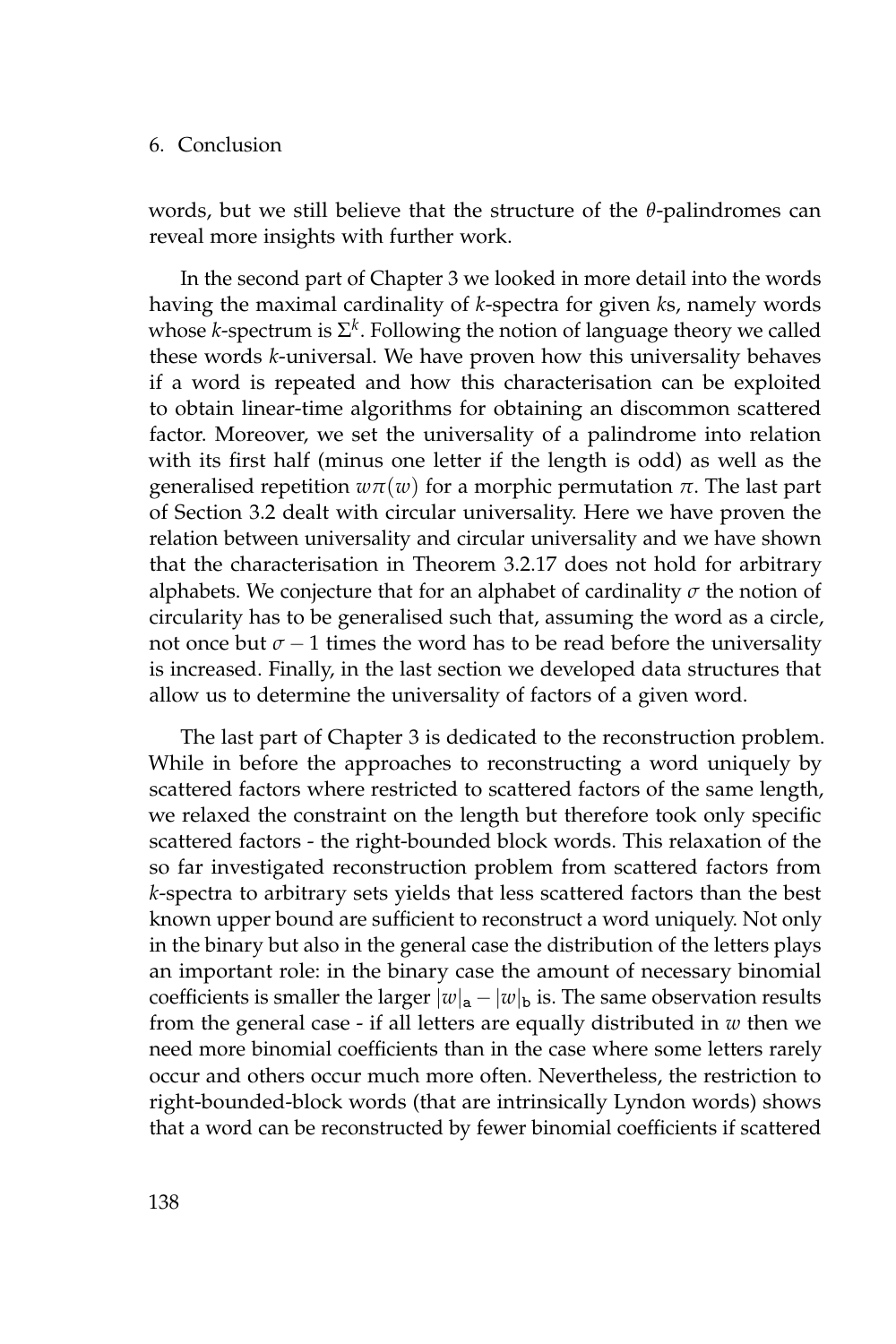factors from different spectra are taken. Further investigations may lead into two directions: a better characterisation of the uniqueness of the  $k_{\mathtt{a}^{\ell} \mathtt{b}}$  would be helpful to understand better in which cases less than the worst case amount of binomial coefficients suffices and other sets than the right-bounded-block words could be investigated for the reconstruction problem.

In Chapter [4](#page-122-0) we investigated the locality of patterns as well as the hardness of matching repetitions. In Section [4.1](#page-123-0) we have proven that Loc is NP-complete. Notice that in [\[15\]](#page-159-1) in addition to the reduction to Clique also reductions to CUTWIDTH and PATHWIDTH are given. In Section [4.2](#page-126-0) we investigated the locality of repetitions and palindromes. We have shown that the locality increases linear in the number of repetitions which also holds for palindromes. Moreover, we have shown that even though Zimin words have a *nice* and *easy* structure, the locality grows exponentially with the word's length. Chapter [4](#page-122-0) ends with a proof that the matching problem may turn out to be hard if patterns are repeated although the underlying pattern can be matched efficiently. We have proven this by using regular patterns and the repetition of regular patterns.

Finally, in Chapter [5](#page-136-0) based on the work in [\[44\]](#page-161-0), we investigated prefix normal palindromes and gave a characterisation based on the maximumones function. Moreover, results for a recursive approach to determine prefix normal palindromes are given. These results show that easy connections between prefix normal palindromes of different lengths cannot be expected. By introducing the collapsing relation we were able to partition the set of extension-critical words introduced in [\[44\]](#page-161-0). This leads to a characterization of collapsing words which can be extended to an algorithm determining the corresponding equivalence classes. Moreover, we have shown that palindromes and the collapsing classes are related.

The concrete values for prefix normal palindromes and the index of the collapsing relation remain an open problem as well as the cardinality of the equivalence classes w.r.t. the collapsing relation. Further investigations of the prefix normal palindromes and the collapsing classes lead directly to the index of the prefix equivalence.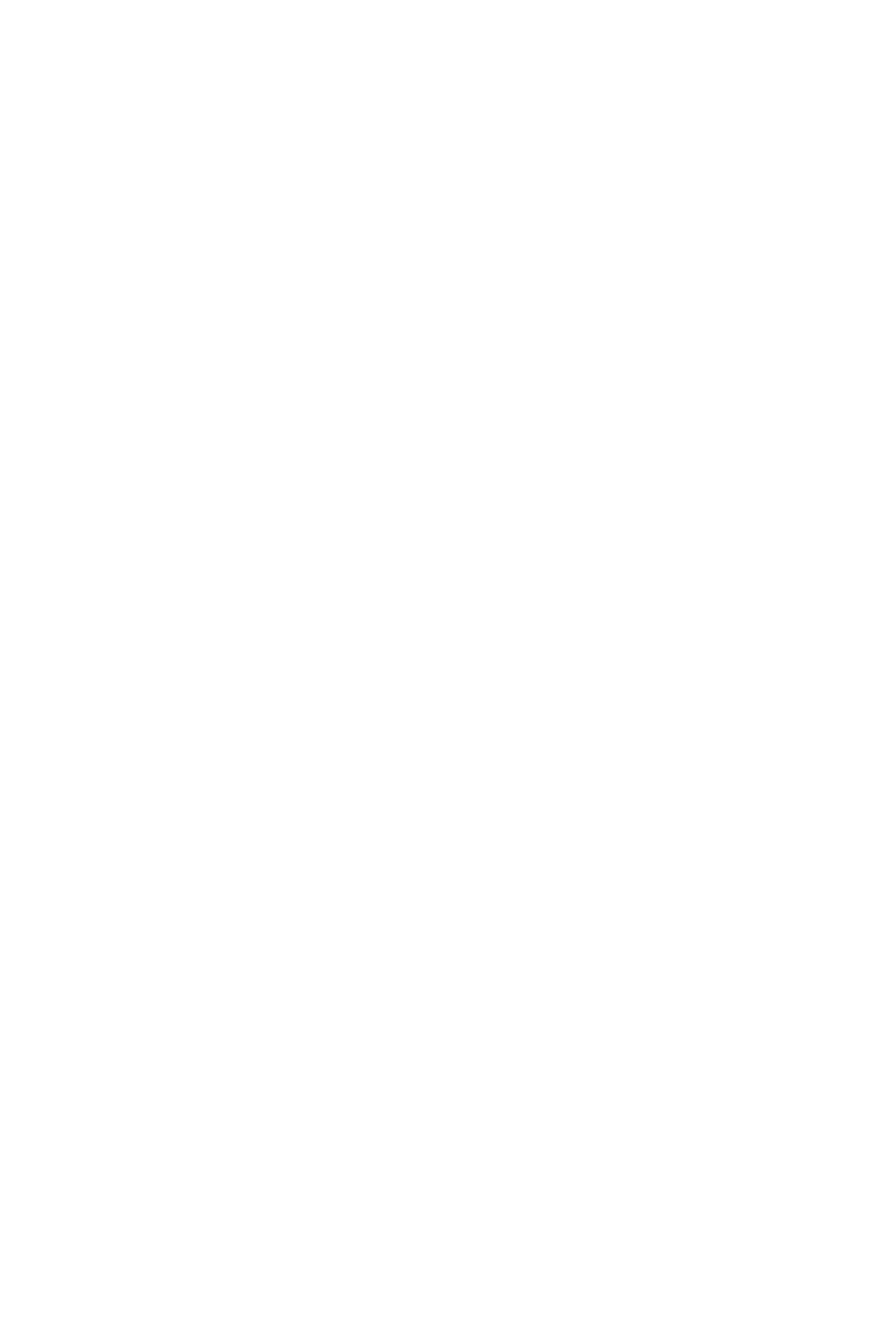- [1] A. Amir and I. Nor. "Generalized function matching". In: *Journal of Discrete Algorithms* 5.3 (2007), pp. 514–523.
- [2] D. Angluin. "Finding patterns common to a set of strings". In: *Journal of Computer and System Sciences* 21.1 (1980), pp. 46–62.
- [3] P. Balister and S. Gerke. "The asymptotic number of prefix normal words". In: *Jour. Comb. Theo.* (2019).
- [4] P. Barceló, L. Libkin, A.W. Lin, and P.T. Wood. "Expressive languages for path queries over graph-structured data". In: *ACM Transactions on Database Systems* 37.4 (2012), pp. 1–46.
- [5] L. Barker, P. Fleischmann, K. Harwardt, F. Manea, and D. Nowotka. "Scattered factor-universality of words". In: *DLT - 24th International Conference, 2020, Tampa, FL, USA, May 11-15, 2020, Proceedings*. Ed. by N. Jonoska and D. Savchuk. Vol. 12086. LNCS. Springer, 2020, pp. 14–28.
- [6] J. Berstel and J. Karhumäki. "Combinatorics on words: a tutorial". In: *Bulletin of the EATCS* 79 (2003), p. 178.
- [7] V. Berthé, J. Karhumäki, D. Nowotka, and J. Shallit. "Mini workshop: combinatorics on words". In: *Oberwolfach Rep.* **7** (2010), pp. 2195– 2244. DOI: 10.4171/0WR/2010/37.vv.
- [8] K. Bringmann. "Fine-grained complexity theory (tutorial)". In: *36th International Symposium on Theoretical Aspects of Computer Science, STACS 2019, March 13-16, 2019, Berlin, Germany*. Ed. by R. Niedermeier and C. Paul. Vol. 126. LIPIcs. Schloss Dagstuhl - Leibniz-Zentrum für Informatik, 2019, 4:1–4:7.
- [9] K. Bringmann and M. Künnemann. "Multivariate fine-grained complexity of longest common subsequence". In: *Proc. SODA 2018*. SIAM, 2018, pp. 1216–1235.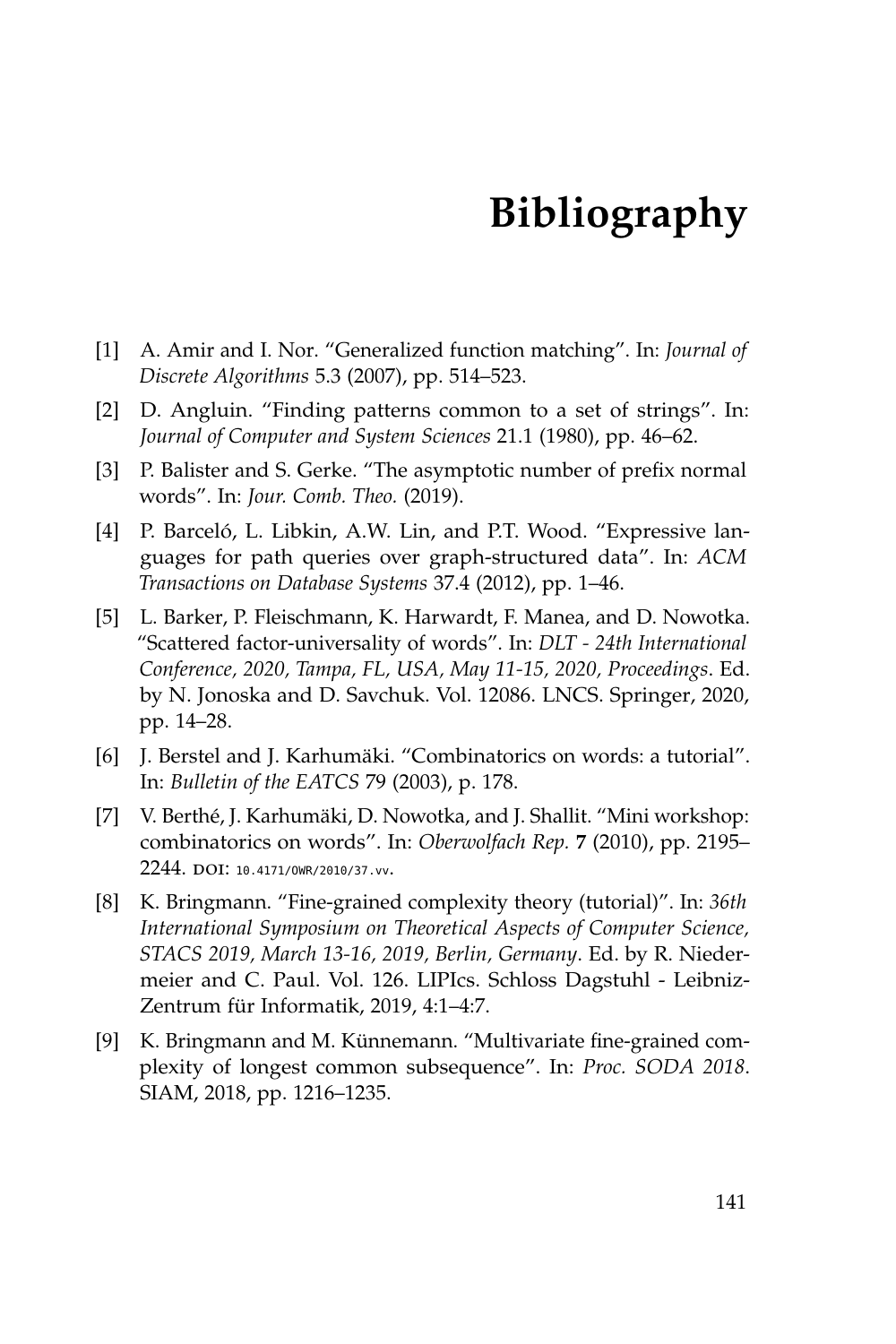- [10] N.G. de Bruijn. "A combinatorial problem". In: *Koninklijke Nederlandse Akademie v. Wetenschappen* 49 (1946), pp. 758–764.
- [11] P. Burcsi, F. Cicalese, G. Fici, and Z. Lipták. "Algorithms for jumbled pattern matching in strings". In: *Int. Jour. Found. CS* 23.2 (2012), pp. 357–374.
- [12] P. Burcsi, G. Fici, Z. Lipták, F. Ruskey, and J. Sawada. "Normal, abby normal, prefix normal". In: *Proc FUN*. Springer. 2014, pp. 74– 88.
- [13] P. Burcsi, G. Fici, Z. Lipták, F. Ruskey, and J. Sawada. "On combinatorial generation of prefix normal words". In: *Proc CPM*. Springer. 2014, p. 60.
- <span id="page-159-0"></span>[14] P. Burcsi, G. Fici, Z. Lipták, F. Ruskey, and J. Sawada. "On prefix normal words and prefix normal forms". In: *TCS* 659 (2017), pp. 1– 13.
- <span id="page-159-1"></span>[15] K. Casel, J. D. Day, P. Fleischmann, T. Kociumaka, F. Manea, and M.L. Schmid. "Graph and string parameters: connections between pathwidth, cutwidth and the locality number". In: *ICALP*. Ed. by Christel Baier, Ioannis Chatzigiannakis, Paola Flocchini, and Stefano Leonardi. Vol. 132. LIPIcs. Schloss Dagstuhl - Leibniz-Zentrum fuer Informatik, 2019, 109:1–109:16. isbn: 978-3-95977-109-2.
- [16] J. Cassaigne, G. Richomme, K. Saari, and L.Q. Zamboni. "Avoiding abelian powers in binary words with bounded abelian complexity". In: *Int. Jour. Found. CS* 22.04 (2011), pp. 905–920.
- [17] T.M. Chan and M. Lewenstein. "Clustered integer 3sum via additive combinatorics". In: *47th ACM symp. TOC*. ACM. 2015, pp. 31–40.
- [18] H.Z.Q. Chen, S. Kitaev, T. Mütze, and B.Y. Sun. "On universal partial words". In: *Electronic Notes in Discrete Mathematics* 61 (2017).
- [19] F. Cicalese, Z. Lipták, and M. Rossi. "Bubble-flip a new generation algorithm for prefix normal words". In: *LATA*. Vol. 10792. LNCS. Springer, 2018, pp. 207–219.
- [20] F. Cicalese, Z. Lipták, and M. Rossi. "On infinite prefix normal words". In: *Proc. SOFSEM*. 2019, pp. 122–135.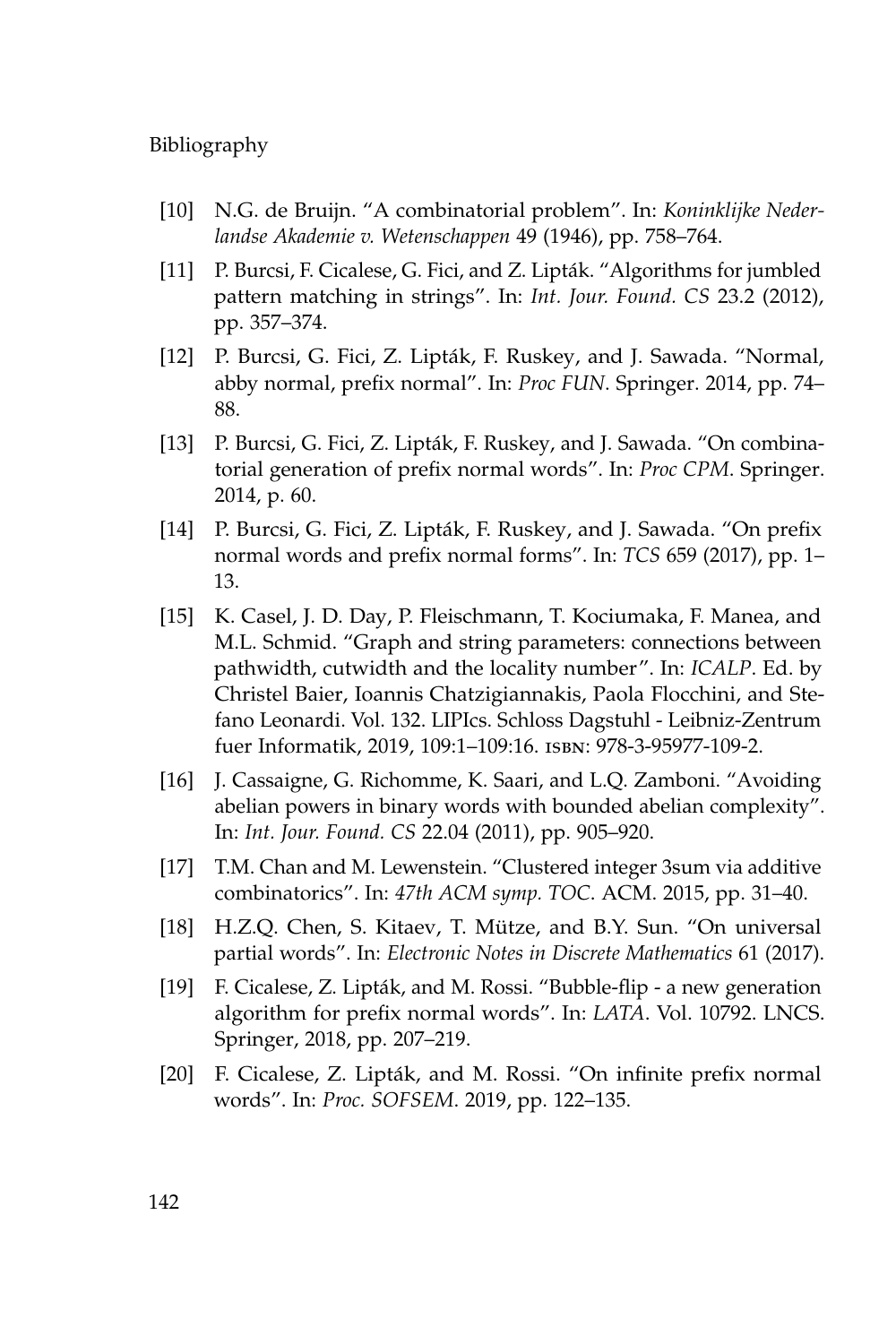- [21] T.H. Cormen, C.E. Leiserson, R.L. Rivest, and C. Stein. *Introduction to algorithms, 3rd edition*. MIT Press, 2009.
- [22] E.M. Coven and G.A. Hedlund. "Sequences with minimal block growth". In: *TCS* 7.2 (1973), pp. 138–153.
- [23] M. Crochemore, C. Hancart, and T. Lecroq. *Algorithms on strings*. Cambridge University Press, 2007. isbn: 978-0-521-84899-2.
- [24] J. Currie and N. Rampersad. "Recurrent words with constant abelian complexity". In: *Adv. Appl. Math.* 47.1 (2011), pp. 116–124.
- [25] J. Dassow. "Parikh mapping and iteration". In: *LNCS* 2235 (2001), pp. 85–101. issn: 0302-9743.
- [26] J.D. Day, P. Fleischmann, F. Manea, and D. Nowotka. "K-spectra of weakly-c-balanced words". In: *Proc. DLT 2019*. Vol. 11647. LNCS. Springer, 2019, pp. 265–277.
- [27] J.D. Day, P. Fleischmann, F. Manea, and D. Nowotka. "Local patterns". In: *Foundations of Software Technology and Theoretical Computer Science, FSTTCS 2017*. Ed. by Satya V. Lokam and R. Ramanujam. Vol. 93. LIPIcs. Schloss Dagstuhl – Leibniz-Zentrum für Informatik, 2017, 24:1–24:14.
- [28] J.D. Day, P. Fleischmann, F. Manea, D. Nowotka, and M.L. Schmid. "On matching generalised repetitive patterns". In: *Developments in Language Theory, DLT 2018*. Ed. by Mizuho Hoshi and Shinnosuke Seki. Vol. 11088. LNCS. Springer, 2018, pp. 269–281.
- [29] D. P. Dobkin and R. J. Lipton. "On the complexity of computations under varying sets of primitives". In: *J. Comput. Syst. Sci.* 18.1 (1979), pp. 86–91.
- [30] A. W.M. Dress and P. Erdös. "Reconstructing words from subwords in linear time". In: *Annals of Combinatorics* 8.4 (2004), pp. 457–462.
- [31] X. Droubay, J. Justin, and G. Pirillo. "Episturmian words and some constructions of de luca and rauzy". In: *Theor. Comput. Sci.* 255.1-2 (2001), pp. 539–553.
- [32] M. Dudík and L.J. Schulman. "Reconstruction from subsequences". In: *J. Comb. Theory Series A* 103.2 (2003). Ed. by Hélène Barcelo, pp. 337–348.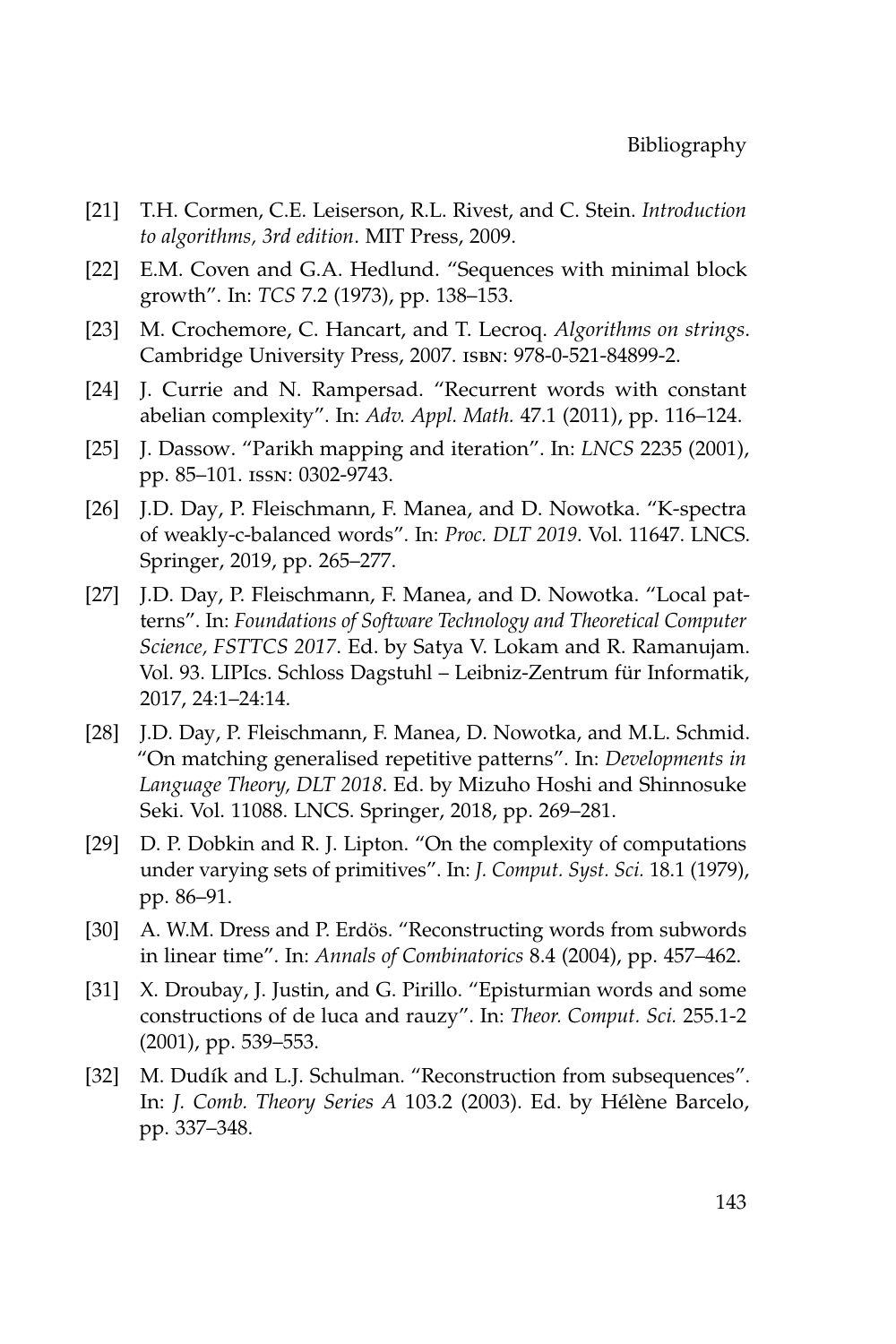- [33] T. Ehlers, F. Manea, R. Mercas, and D. Nowotka. "K-abelian pattern matching". In: *J. Dis. Alg.* 34 (2015), pp. 37–48.
- [34] C.H. Elzinga, S. Rahmann, and H. Wang. "Algorithms for subsequence combinatorics". In: *Theor. Comput. Sci.* 409.3 (2008), pp. 394– 404.
- [35] P.L. Erdős, P. Ligeti, P. Sziklai, and D.C. Torney. "Subwords in reverse-complement order". In: 10.4 (2006).
- [36] T. Erlebach, P. Rossmanith, H. Stadtherr, A. Steger, and T. Zeugmann. "Learning one-variable pattern languages very efficiently on average, in parallel, and by asking queries". In: *Theoretical Computer Science* 261.1 (2001), pp. 119–156.
- [37] S. Z. Fazekas, F. Manea, R. Mercas, and K. Shikishima-Tsuji. "The pseudopalindromic completion of regular languages". In: *Information and Compution* 239 (2014), pp. 222–236.
- [38] W. Feller. *An introduction to probability theory and its applications*. Vol. 1. New York: Wiley, 1956.
- [39] H. Fernau, F. Manea, R. Mercas, and M.L. Schmid. "Pattern matching with variables: fast algorithms and new hardness results". In: *Symposium on Theoretical Aspects of Computer Science, STACS 2015*. Ed. by Ernst W. Mayr and Nicolas Ollinger. Vol. 30. LIPIcs. Schloss Dagstuhl – Leibniz-Zentrum für Informatik, 2015, pp. 302–315.
- [40] H. Fernau, F. Manea, R. Mercaş, and M.L. Schmid. "Revisiting Shinohara's algorithm for computing descriptive patterns". In: *Theoret-*ical Computer Science 733 (2018), pp. 44-54. DOI: [10.1016/j.tcs.2018.04.035](https://doi.org/10.1016/j.tcs.2018.04.035).
- [41] H. Fernau and M.L. Schmid. "Pattern matching with variables: a multivariate complexity analysis". In: *Information and Computation* 242 (2015), pp. 287-305. DOI: [10.1016/j.ic.2015.03.006](https://doi.org/10.1016/j.ic.2015.03.006).
- [42] H. Fernau, M.L. Schmid, and Y. Villanger. "On the parameterised complexity of string morphism problems". In: *Theory of Computing Systems* 59.1 (2016), pp. 24–51.
- [43] M. Ferov. 2008.
- <span id="page-161-0"></span>[44] G. Fici and Z. Lipták. "On prefix normal words". In: *Proc DLT*. Vol. 6795. 2011.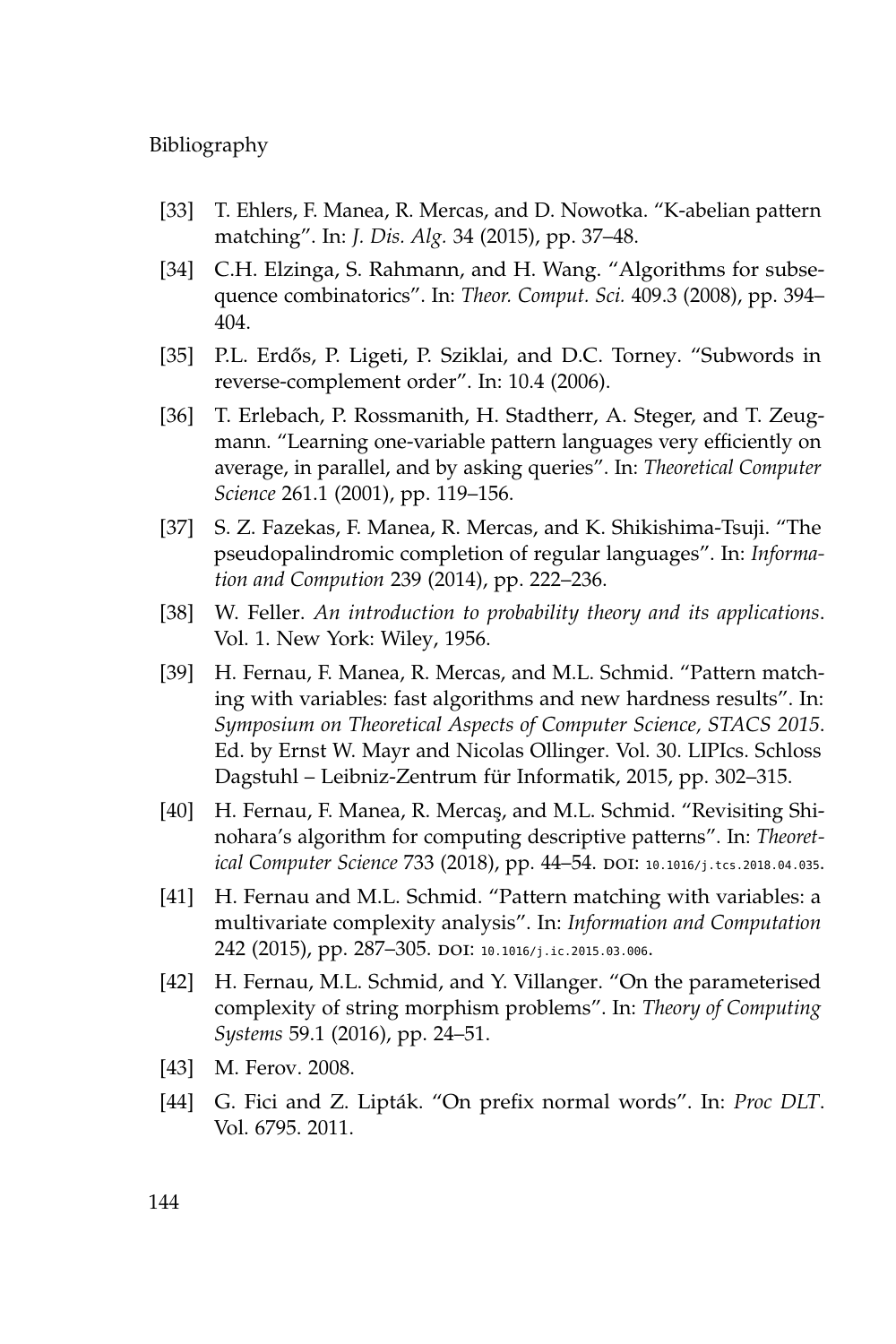- [45] L. Fleischer and M. Kufleitner. "Testing Simon's congruence". In: *Proc. MFCS 2018*. Vol. 117. LIPIcs. Schloss Dagstuhl - Leibniz-Zentrum fuer Informatik, 2018, 62:1–62:13.
- [46] P. Fleischmann, M. Kulczynski, D. Nowotka, and D.B. Poulsen. "On collapsing prefix normal words". In: *LATA 2020, Milan, Italy, March 4-6, 2020, Proceedings*. Ed. by A. Leporati, C. Martín-Vide, D. Shapira, and C. Zandron. Vol. 12038. LNCS. Springer, 2020, pp. 412–424.
- [47] P. Fleischmann, M. Lejeune, F. Manea, D. Nowotka, and M. Rigo. "Reconstructing words from right-bounded-block words". In: *DLT - 24th International Conference, 2020, Tampa, FL, USA, May 11-15, 2020, Proceedings*. Ed. by N. Jonoska and D. Savchuk. Vol. 12086. LNCS. Springer, 2020, pp. 96–109.
- [48] D.D. Freydenberger. "Extended regular expressions: succinctness and decidability". In: *TCS* 53.2 (2013), pp. 159–193.
- [49] D.D. Freydenberger, P. Gawrychowski, J. Karhumäki, F. Manea, and W. Rytter. "Testing k-binomial equivalence". In: *CoRR* abs/- 1509.00622 (2015).
- [50] D.D. Freydenberger and M.L. Schmid. "Deterministic regular expressions with back-references". In: *Journal of Computer and System Sciences* (2019).
- [51] J.E.F. Friedl. *Mastering regular expressions*. 3rd. O'Reilly, 2006.
- [52] Harold N. Gabow and Robert Endre Tarjan. "A linear-time algorithm for a special case of disjoint set union". In: *Proc. 15th STOC*. 1983, pp. 246–251.
- [53] P. Gawrychowski, M. Lange, N. Rampersad, J.O. Shallit, and M. Szykula. "Existential length universality". In: LIPIcs 154 (2020). Ed. by Christophe Paul and Markus Bläser, 16:1–16:14.
- [54] B. Goeckner, C. Groothuis, C. Hettle, B. Kell, P. Kirkpatrick, R. Kirsch, and R.W. Solava. "Universal partial words over non-binary alphabets". In: *Theor. Comput. Sci* 713 (2018), pp. 56–65.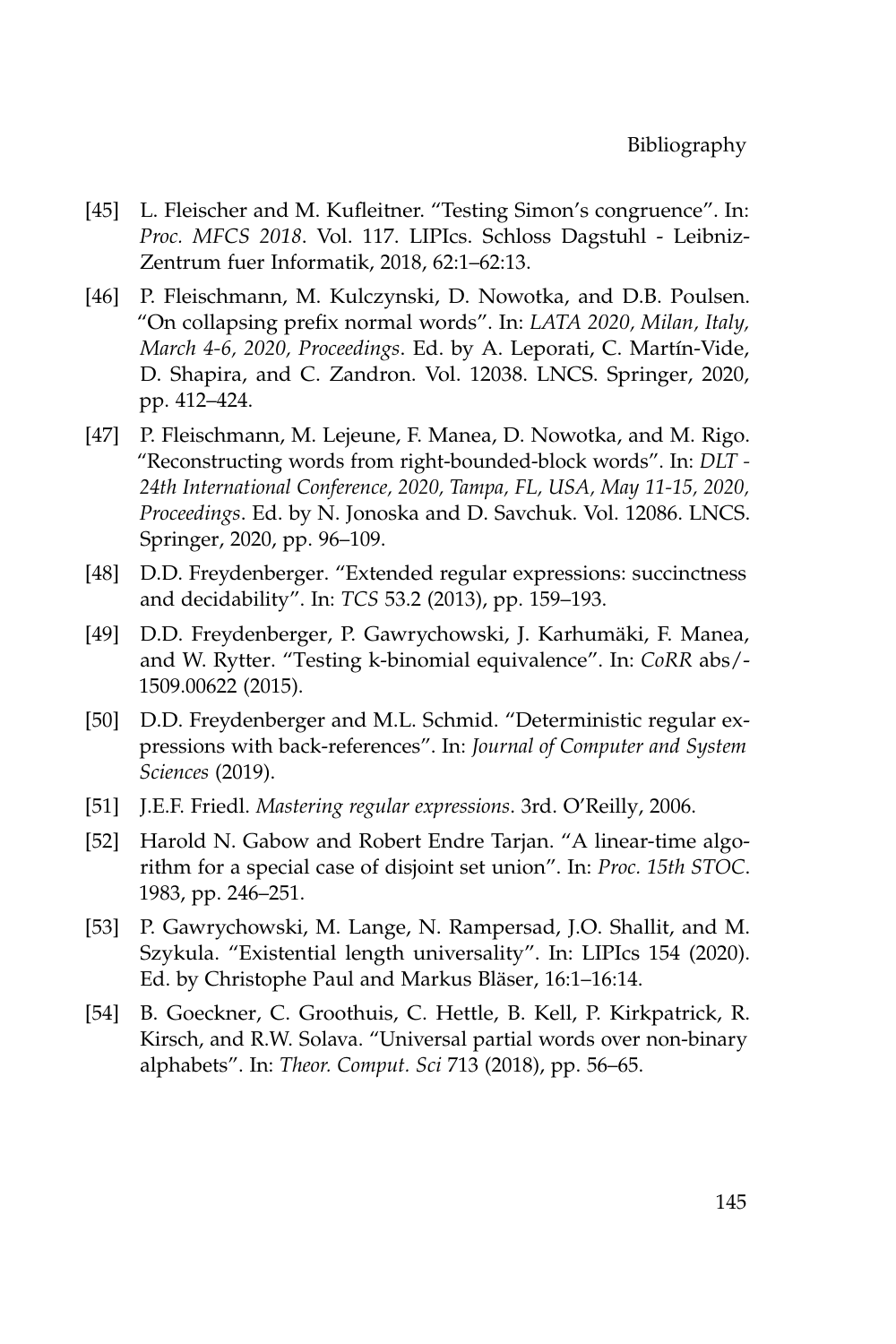- [55] S. Halfon, P. Schnoebelen, and G. Zetzsche. "Decidability, complexity, and expressiveness of first-order logic over the subword ordering". In: *Proc. LICS*. 2017, pp. 1–12.
- [56] F. Harary. "On the reconstruction of a graph from a collection of subgraphs". In: *In Theory of Graphs and its Applications (Proc. Sympos. Smolenice, 1963). Publ. House Czechoslovak Acad. Sci., Prague* (1964), pp. 47–52.
- [57] J.-J. Hebrard. "An algorithm for distinguishing efficiently bitstrings by their subsequences". In: *TCS* 82.1 (1991), pp. 35–49.
- [58] M. Holzer and M. Kutrib. "Descriptional and computational complexity of finite automata - A survey". In: *Inf. Comput.* 209.3 (2011), pp. 456–470.
- [59] L. van Iersel and V. Moulton. "Leaf-reconstructibility of phylogenetic networks". In: *SIAM J. Discrete Math* 32.3 (2018), pp. 2047– 2066.
- [60] H. Imai and T. Asano. "Dynamic segment intersection search with applications". In: *Proc. 25th Annual Symposium on Foundations of Computer Science, FOCS*. IEEE Computer Society, 1984, pp. 393–402.
- [61] OEIS Foundation Inc. *The on-line encyclopedia of integer sequencess*. 2020. url: <http://oeis.org/>.
- [62] L. I. Kalashnik. "The reconstruction of a word from fragments". In: *Numerical Mathematics and Computer Technology* (1973), pp. 56–57.
- [63] P. Karandikar, M. Kufleitner, and P. Schnoebelen. "On the index of Simon's congruence for piecewise testability". In: *Inf. Process. Lett.* 115.4 (2015), pp. 515–519.
- [64] P. Karandikar and P. Schnoebelen. "The height of piecewise-testable languages and the complexity of the logic of subwords". In: *Logical Methods in Computer Science* 15.2 (2019).
- [65] P. Karandikar and P. Schnoebelen. "The height of piecewise-testable languages with applications in logical complexity". In: *Proc. CSL 2016*. Vol. 62. LIPIcs. Schloss Dagstuhl - Leibniz-Zentrum fuer Informatik, 2016, 37:1–37:22.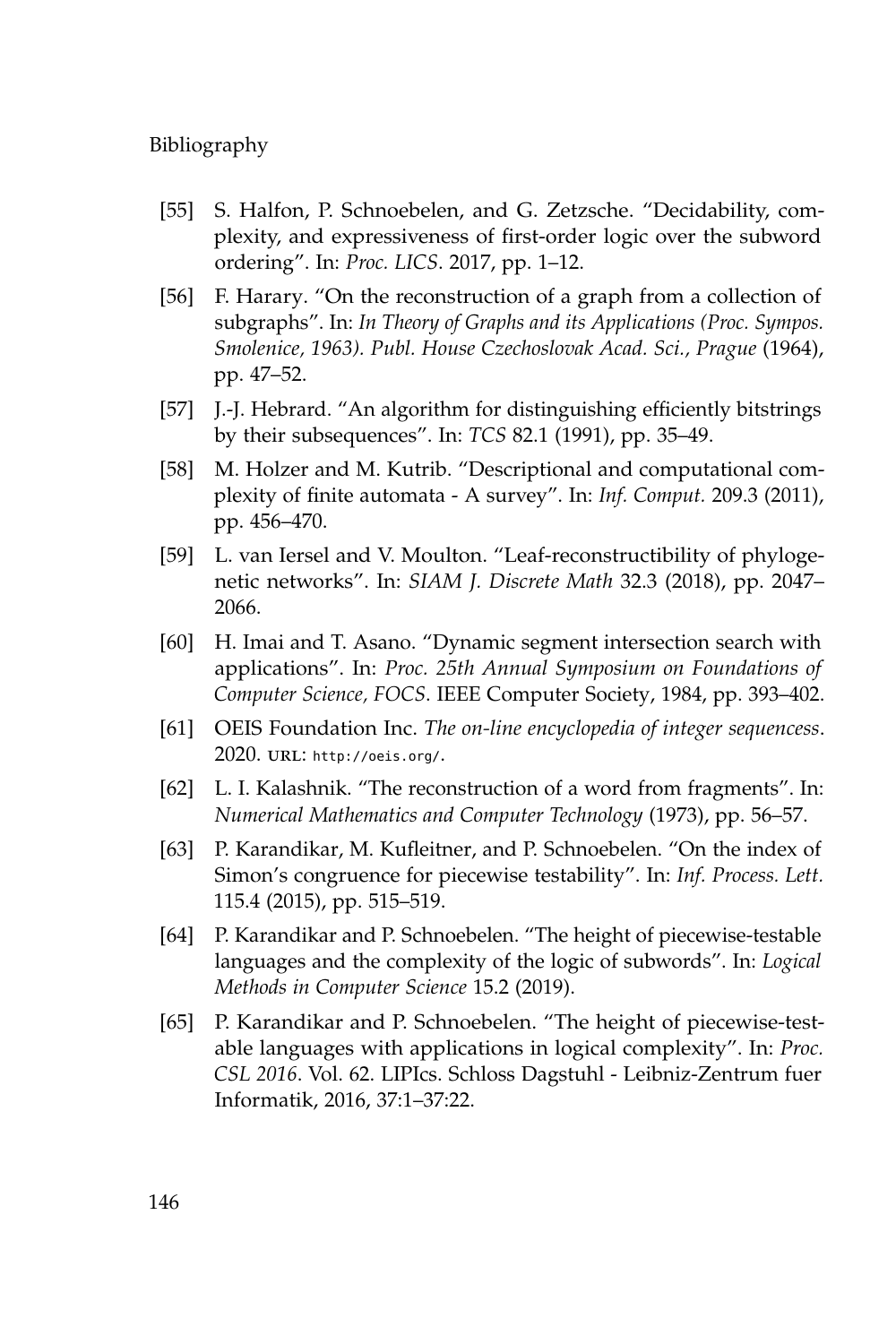- [66] J. Karhumäki. "Generalized Parikh mappings and homomorphisms". In: *Information and Control* 47.3 (Dec. 1980).
- [67] J. Karhumäki, F. Mignosi, and W. Plandowski. "The expressibility of languages and relations by word equations". In: *Journal of the ACM* 47.3 (2000), pp. 483-505. DOI: [10.1145/337244.337255](https://doi.org/10.1145/337244.337255).
- [68] L. Kari and K. Mahalingam. "Watson-crick palindromes in dna computing". In: *Natural Computing* 9.2 (2010), pp. 297–316.
- [69] M. Kearns and L. Pitt. "A polynomial-time algorithm for learning *k*-variable pattern languages from examples". In: *Computational Learning Theory, COLT 1989*. Ed. by Ronald L. Rivest, David Haussler, and Manfred K. Warmuth. Morgan Kaufmann, 1989, pp. 57– 71.
- [70] P. J. Kelly. "A congruence theorem for trees". In: *Pacific J. Math.* 7.1 (1957), pp. 961–968.
- [71] V. Keränen. "Abelian squares are avoidable on 4 letters". In: *Int. Coll. Aut., Lang., and Prog.* Springer. 1992, pp. 41–52.
- [72] I. Krasikov and Y. Roditty. "On a reconstruction problem for sequences". In: *J. Comb. Theory, Ser. A* 77.2 (1997), pp. 344–348.
- [73] M. Krötzsch, T. Masopust, and M. Thomazo. "Complexity of universality and related problems for partially ordered NFAs". In: *Inf. Comput.* 255 (2017), pp. 177–192.
- [74] D. Kuske and G. Zetzsche. "Languages ordered by the subword order". In: *Proc. FOSSACS 2019*. Vol. 11425. LNCS. Springer, 2019, pp. 348–364.
- [75] L.-K. Lee, M. Lewenstein, and Q. Zhang. "Parikh matching in the streaming model". In: *SPIRE*. Vol. 7608. LNCS. Springer, 2012, pp. 336–341. isbn: 978-3-642-34108-3.
- [76] T. Leighton and S. Rao. "Multicommodity max-flow min-cut theorems and their use in designing approximation algorithms". In: *Journal of the ACM* 46.6 (1999), pp. 787–832.
- [77] M. Lejeune, J. Leroy, and M.s Rigo. "Computing the k-binomial complexity of the Thue-Morse word". In: *CoRR* abs/1812.07330 (2018).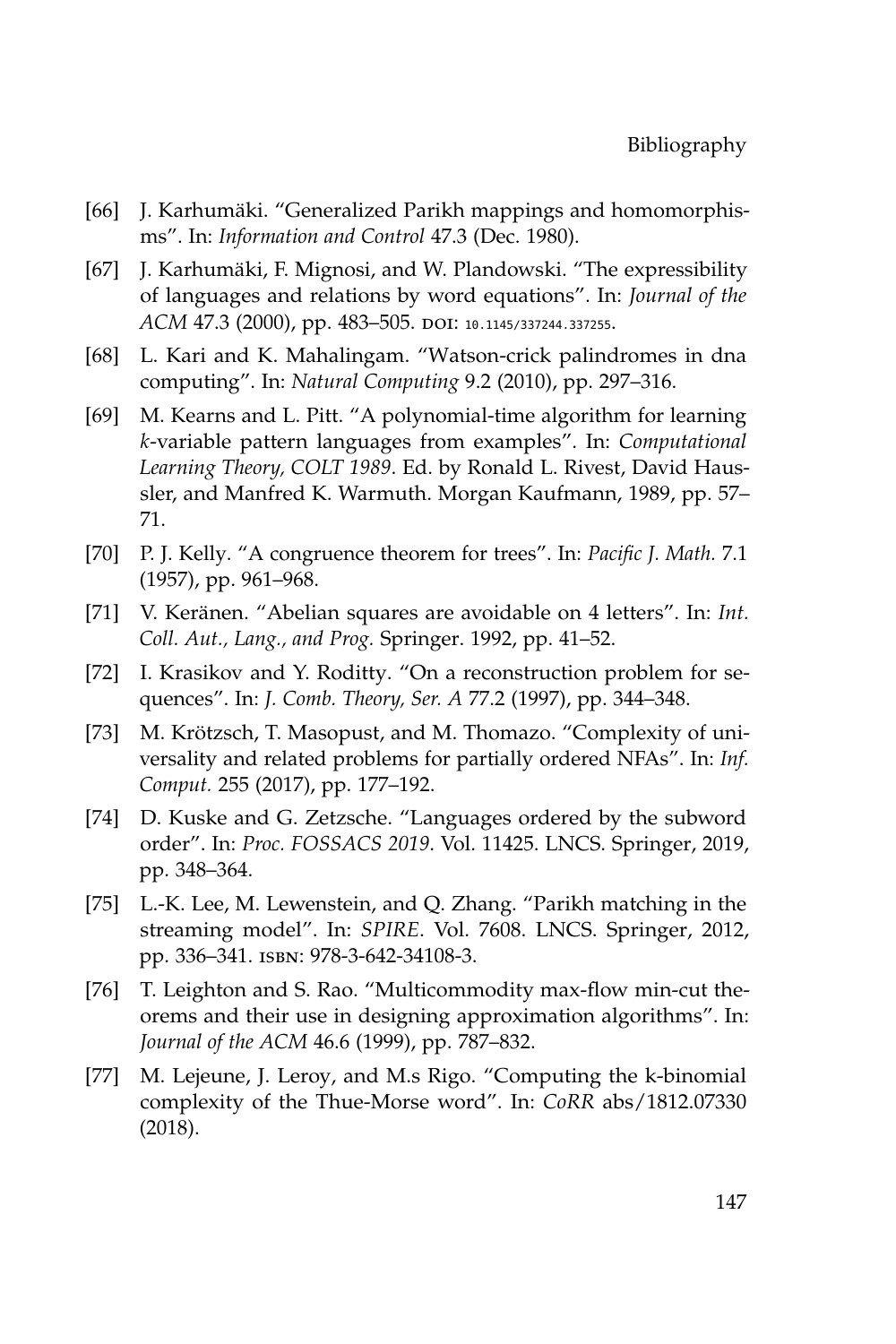- [78] J. Leroy, M. Rigo, and M. Stipulanti. "Generalized Pascal triangle for binomial coefficients of words". In: *CoRR* abs/1705.08270 (2017).
- [79] V.I. Levenshtein. "On perfect codes in deletion and insertion metric". In: *Discrete Math. Appl.* 2 (1992), pp. 241–258.
- [80] M. Lothaire. *Algebraic combinatorics on words*. Cambridge University Press, 2002.
- [81] M. Lothaire. *Combinatorics on words*. Cambridge University Press, 1997.
- [82] A. de Luca, A. Glen, and L.Q. Zamboni. "Rich, sturmian, and trapezoidal words". In: *Theor. Comput. Sci.* 407.1-3 (2008), pp. 569– 573.
- [83] D. Maier. "The complexity of some problems on subsequences and supersequences". In: *J. ACM* 25.2 (Apr. 1978), pp. 322–336. issn: 0004-5411.
- [84] F. Manea, D. Nowotka, and M.L. Schmid. "On the solvability problem for restricted classes of word equations". In: *DLT*. Vol. 9840. LNCS. Springer, 2016, pp. 306–318.
- [85] J. Manǔch. "Characterization of a word by its subwords". In: *Developments in Language Theory*. World Scientific, 1999, pp. 210–219.
- [86] B. Manvel, A. Meyerowitz, A.J. Schwenk, K. Smith, and P.K. Stockmeyer. "Reconstruction of sequences". In: *Discrete Mathematics* 94.3 (1991), pp. 209–219.
- [87] B. Manvel and P. K. Stockmeyer. "On reconstruction of matrices". In: *Math. Mag.* 44.4 (1971), pp. 218–221.
- [88] M.H. Martin. "A problem in arrangements". In: *Bull. Amer. Math. Soc.* 40.12 (Dec. 1934), pp. 859–864.
- [89] A. Mateescu, A. Salomaa, K. Salomaa, and S. Yu. *On an extension of the Parikh mapping*.
- [90] A. Mateescu, A. Salomaa, and S. Yu. "Subword histories and Parikh matrices". In: *Jour. Comp. and Sys. Sci.* 68.1 (2004), pp. 1–21.
- [91] Y.K. Ng and T. Shinohara. "Developments from enquiries into the learnability of the pattern languages from positive data". In: *Theoretical Computer Science* 397.1–3 (2008), pp. 150–165.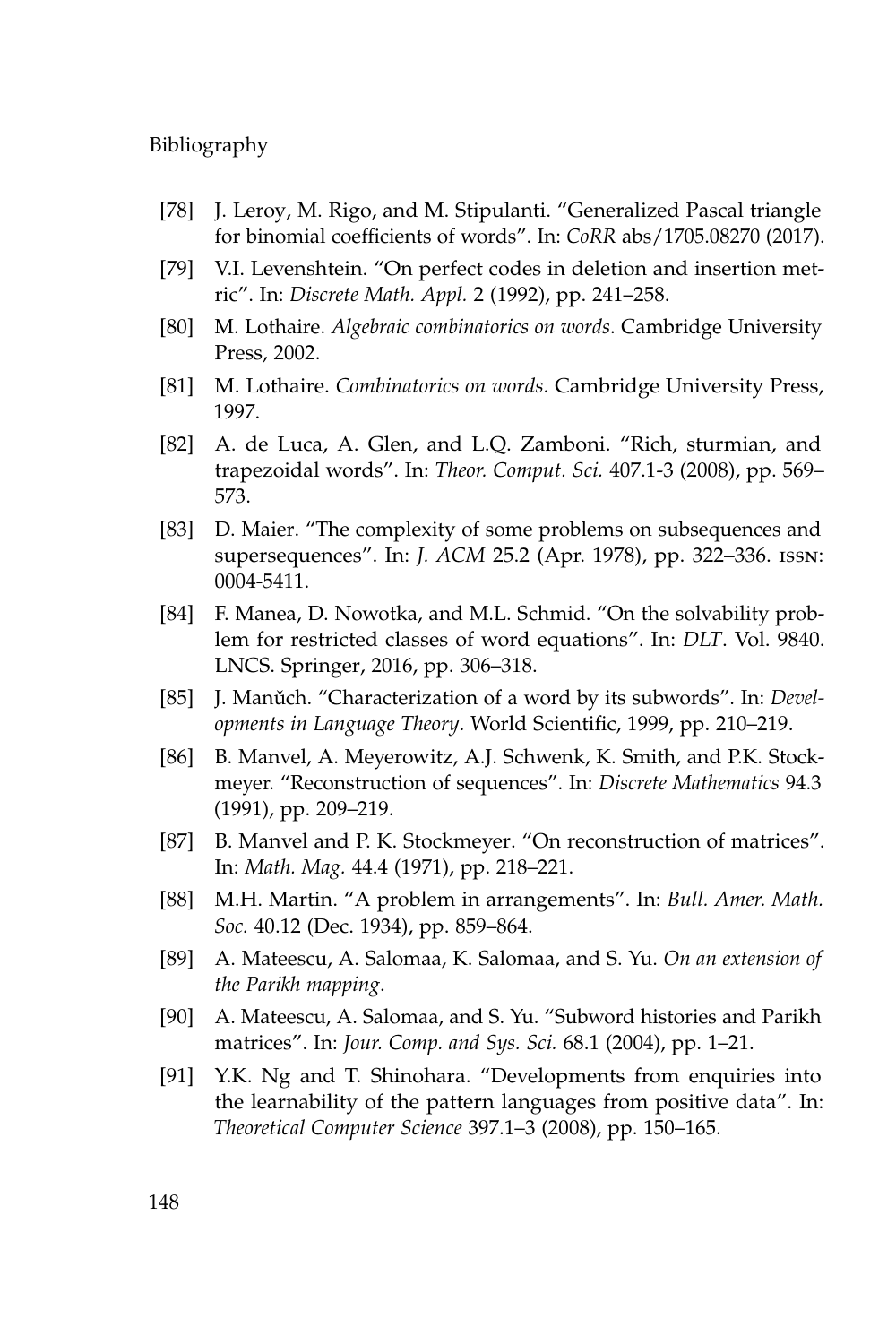- [92] P. V. O'Neil. "Ulam's conjecture and graph reconstructions". In: *Amer. Math. Monthly* 77 (1970), pp. 35–43.
- [93] R. J. Parikh. "On context-free languages". In: *Jour. ACM* 13 (1966).
- [94] G. Pólya. "Eine wahrscheinlichkeitsaufgabe in der kundenwerbung". In: *ZAMM* Band 10 (1930), pp. 96–97.
- [95] S. Puzynina and L.O. Zamboni. "Abelian returns in Sturmian words". In: *Jour. Comb. Theo.* 120.2 (2013), pp. 390–408.
- [96] N. Rampersad, J.O. Shallit, and Z. Xu. "The computational complexity of universality problems for prefixes, suffixes, factors, and subwords of regular languages". In: *Fundam. Inf.* 116.1-4 (Jan. 2012), pp. 223–236. issn: 0169-2968.
- [97] D. Reidenbach. "Discontinuities in pattern inference". In: *Theoretical Computer Science* 397.1–3 (2008), pp. 166–193.
- [98] D. Reidenbach and M.L. Schmid. "Patterns with bounded treewidth". In: *Information and Computation* 239 (2014), pp. 87–99.
- [99] C. Reutenauer. *Free lie algebras*. London Math. Soc. Monogr. (N.S.) 7. Oxford University Press, 1993.
- [100] G. Richomme, K. Saari, and L.Q. Zamboni. "Abelian complexity of minimal subshifts". In: *Jour. London Math. Soc.* 83.1 (2010), pp. 79–95.
- [101] G. Richomme, K. Saari, and L.Q. Zamboni. "Balance and abelian complexity of the tribonacci word". In: *Adv. Appl. Math.* 45.2 (2010), pp. 212–231.
- [102] M. Rigo and P. Salimov. "Another generalization of abelian equivalence: binomial complexity of infinite words". In: *Theor. Comput. Sci.* 601 (2015), pp. 47–57.
- [103] G. Rozenberg and A. Salomaa, eds. *Handbook of formal languages (3 volumes)*. Springer, 1997.
- [104] A. Salomaa. "Connections between subwords and certain matrix mappings". In: *TCS* 340.2 (2005), pp. 188–203.
- [105] M.L. Schmid. "Characterising REGEX languages by regular languages equipped with factor-referencing". In: *Information and Computation* 249 (2016), pp. 1–17.